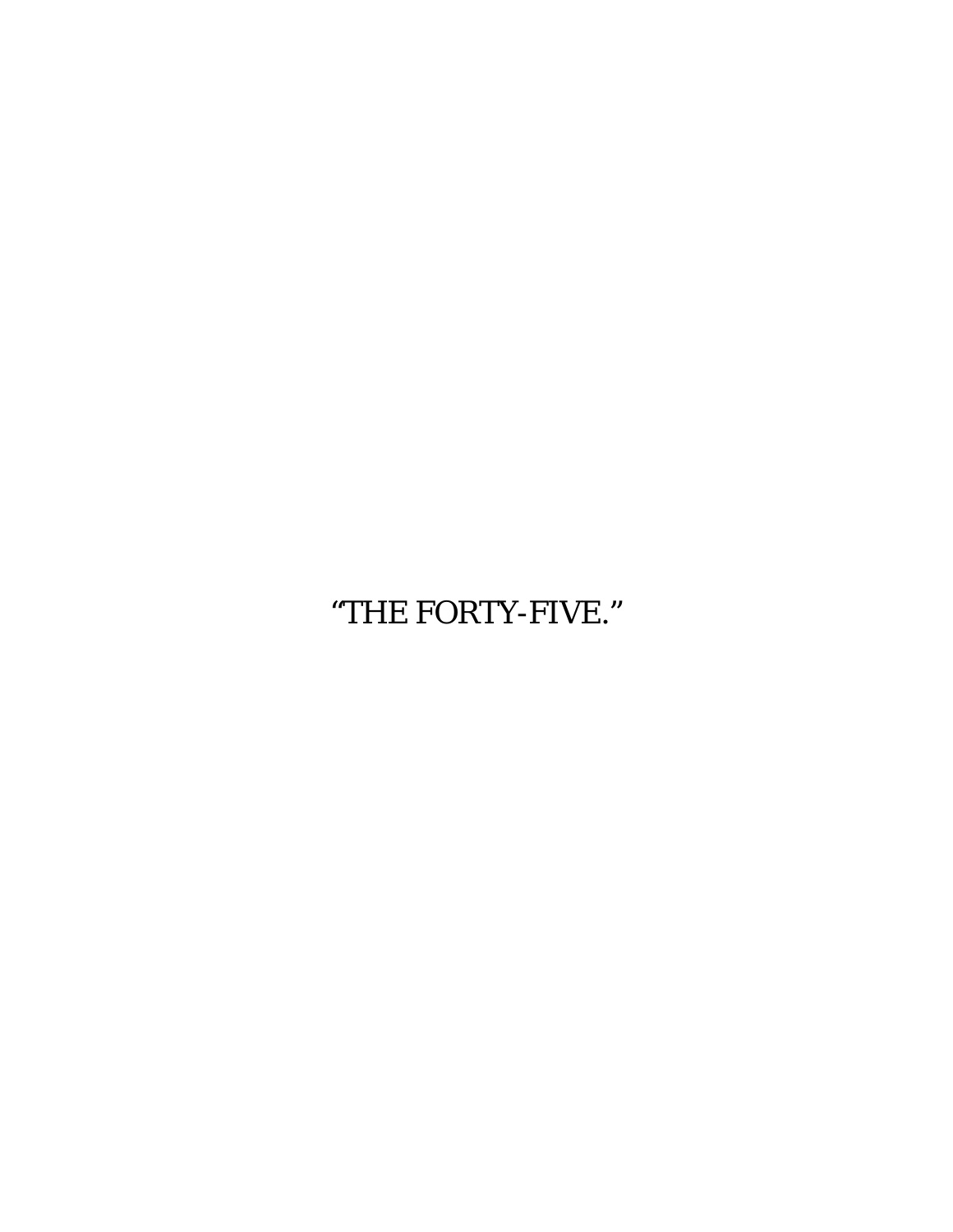*By the same Author***.**

HISTORY of BRITISH INDIA, from its Origin till the Peace, 1783. 3s. 6d.

HISTORICAL ESSAYS. 3s. 6d.

LIFE of LOUIS PRINCE of CONDÉ, surnamed

The Great. 3s. 6d.

The STORY of JOAN of ARC. 1s.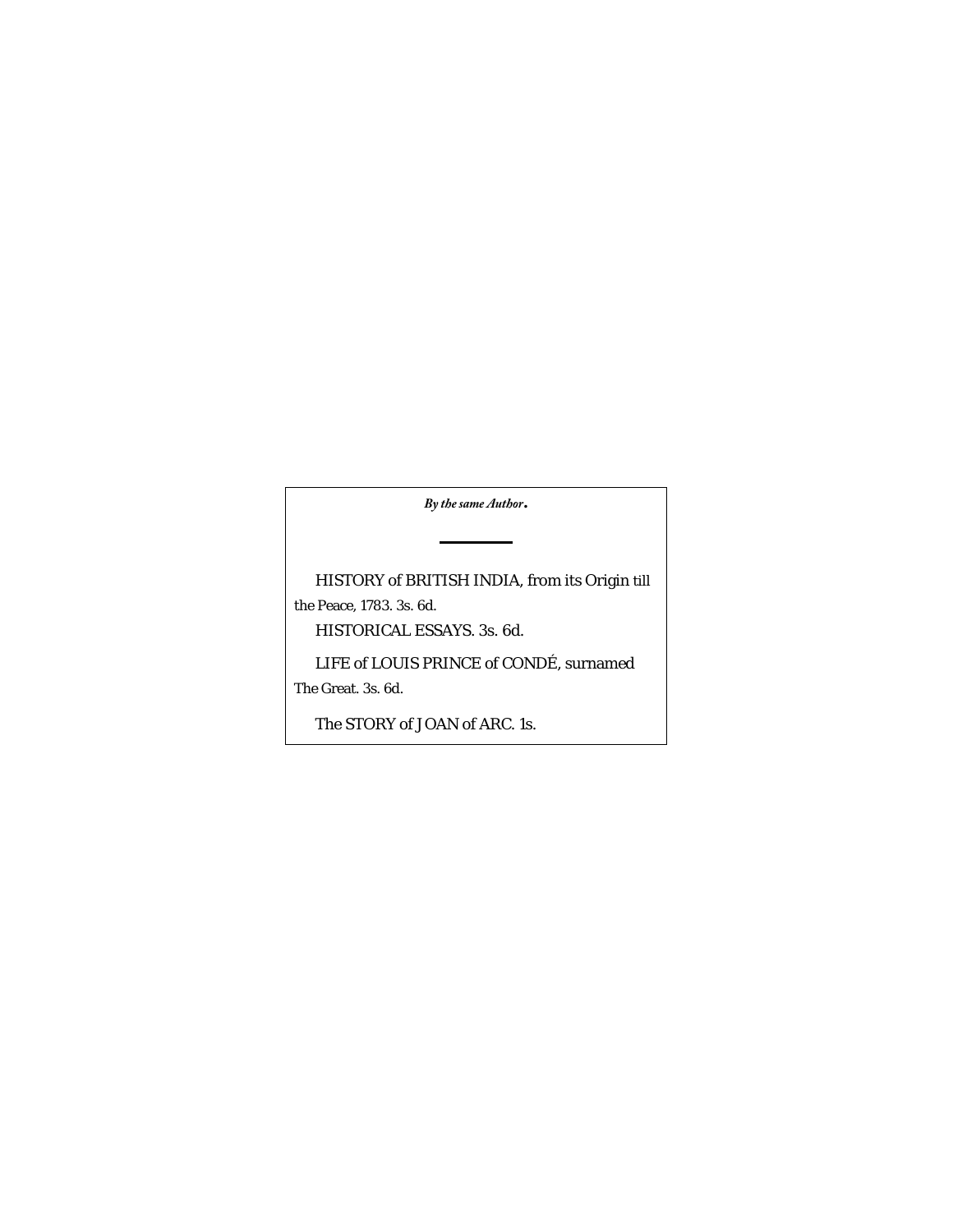# "THE FORTY-FIVE:"

## BY LORD MAHON.

BEING THE NARRATIVE OF THE INSURRECTION OF 1745

EXTRACTED FROM

LORD MAHON'S HISTORY OF ENGLAND.

TO WHICH ARE ADDED,

LETTERS OF PRINCE CHARLES STUART

FROM THE STUART PAPERS, COPIED BY LORD MAHON FROM THE ORIGINAL MSS. AT WINDSOR.

A NEW EDITION.

LONDON: JOHN MURRAY, ALBEMARLE STREET. 1869.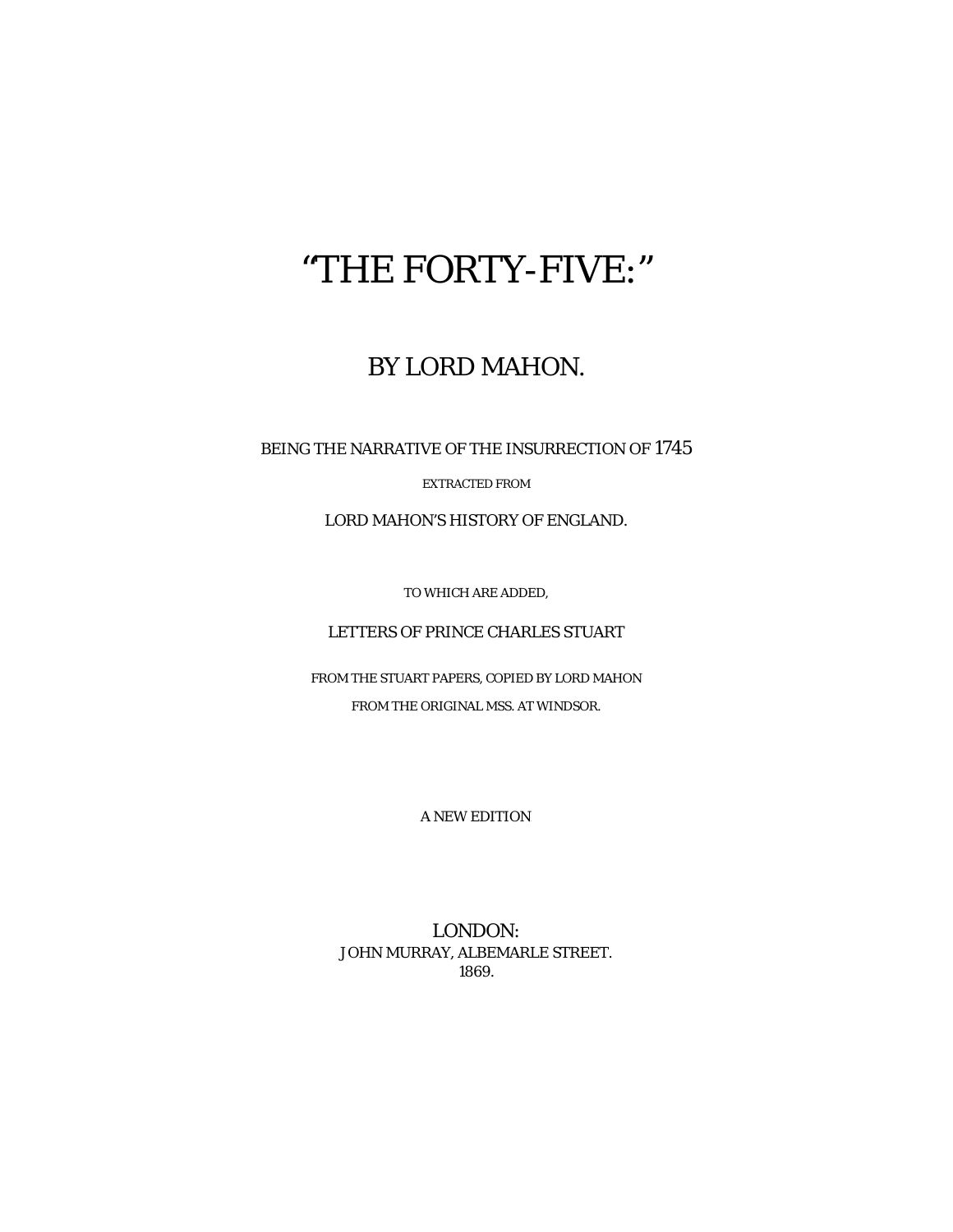LONDON: PRINTED BY SPOTTISWOODE AND CO., NEW-STREET SQUARE AND PARLIAMENT STREET.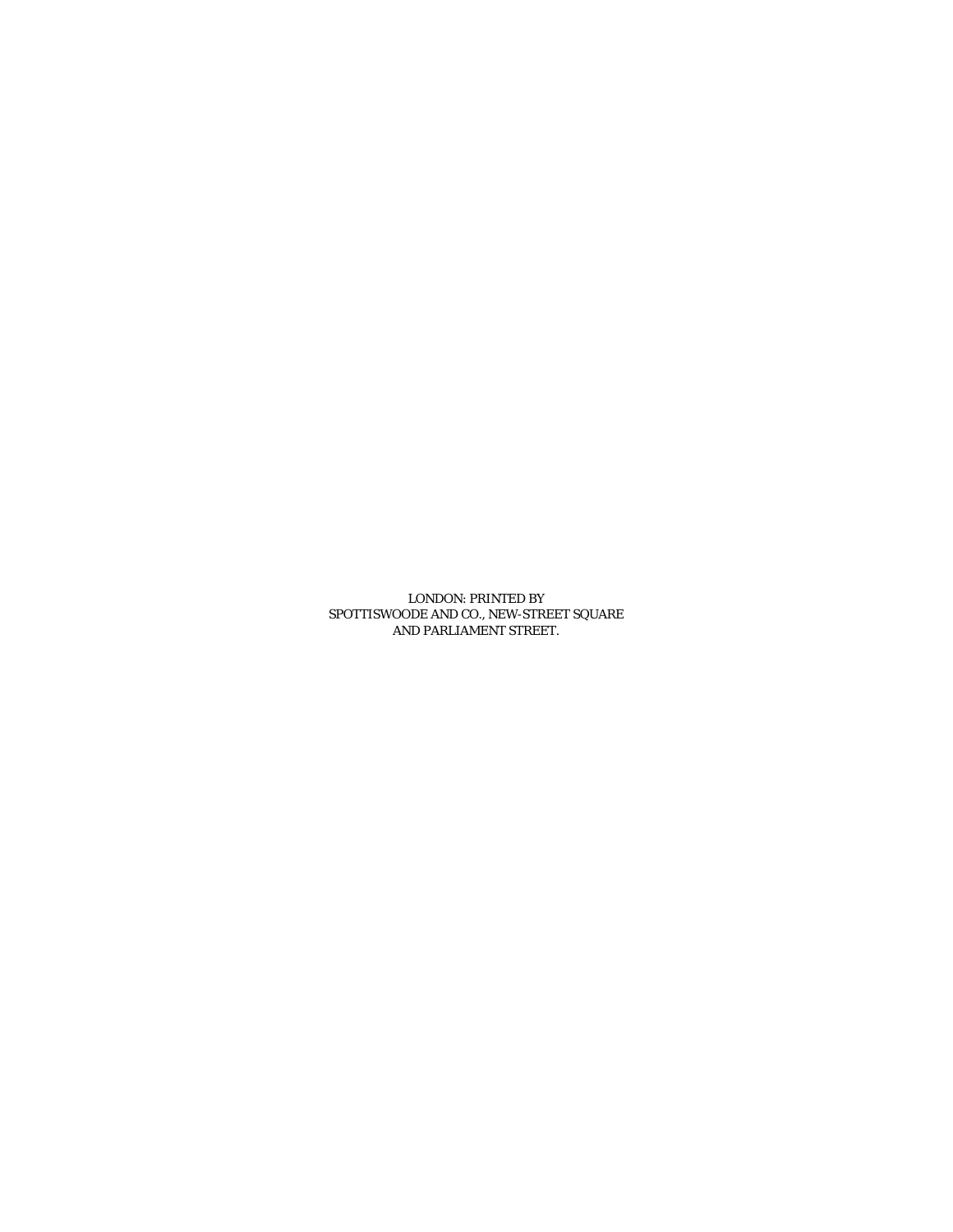## **Contents**

| (FROM CHAPTER XXX. OF THE HISTORY.)  139                      |  |
|---------------------------------------------------------------|--|
|                                                               |  |
| EXTRACTS FROM THE STUART PAPERS, NOW AT WINDSOR, AS COPIED BY |  |
| PERMISSION OF HIS LATE MAJESTY WILLIAM THE FOURTH.  147       |  |
| PRINCE CHARLES TO HIS FATHER.  147                            |  |
| PRINCE CHARLES TO MORAY OF ABERCAIRNEY.  155                  |  |
| PRINCE CHARLES'S INSTRUCTIONS TO MR. HICKSON. 156             |  |
|                                                               |  |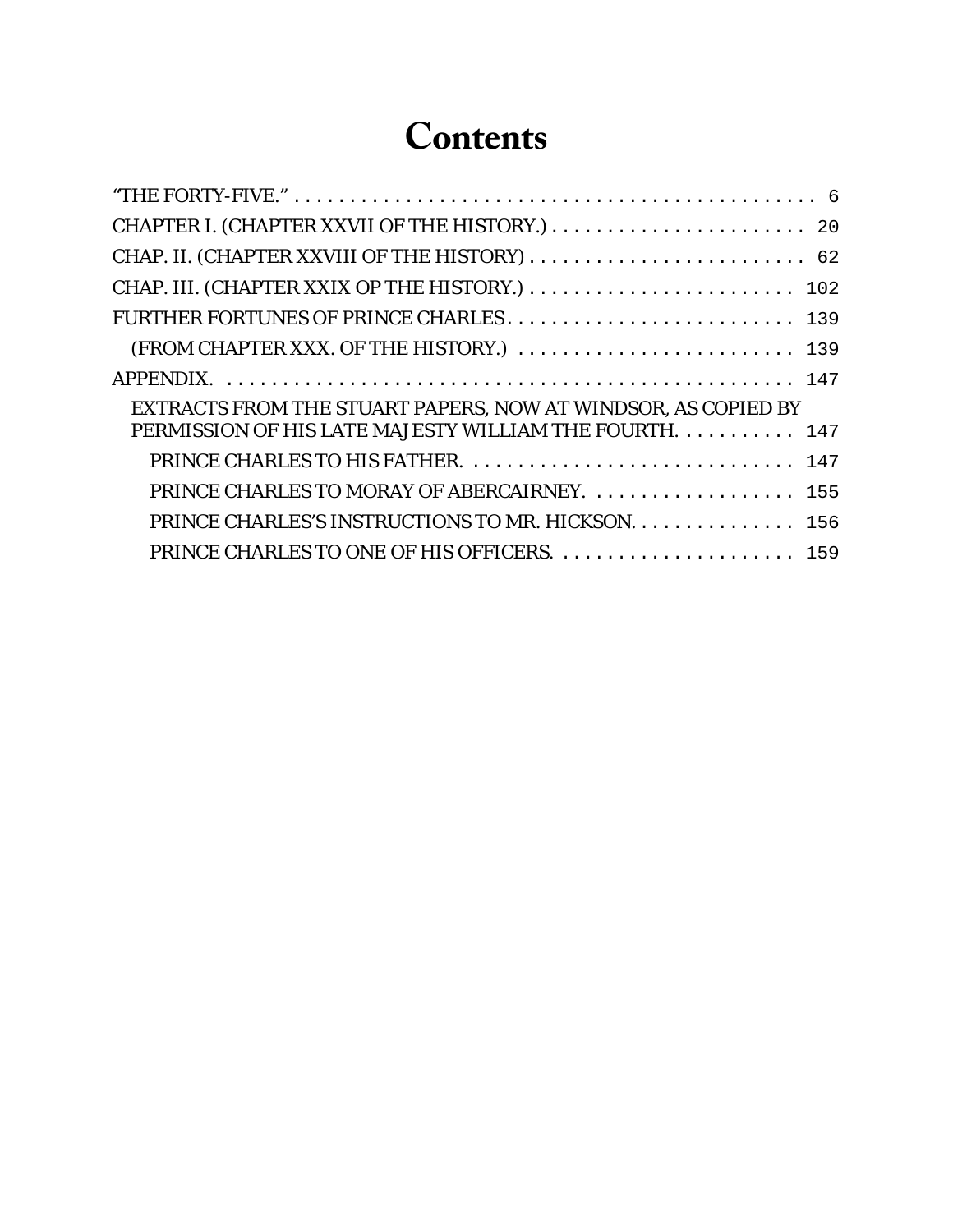## <span id="page-5-0"></span>"THE FORTY-FIVE."

### CHARACTER AND FIRST YEARS OF PRINCE CHARLES STUART.

#### (FROM CHAPTER XXVI. OF THE HISTORY.)

CHARLES EDWARD STUART is one of those characters that cannot be portrayed at a single sketch, but have so greatly altered, as to require a new delineation at different periods. View him in his later years, and we behold the ruins of intemperance—as wasted but not as venerable as those of time;—we find him in his anticipated age a besotted drunkard, a peevish husband, a tyrannical master—his understanding debased, and his temper soured. But not such was the Charles Stuart of 1745! Not such was the gallant Prince full of youth, of hope, of courage, who, landing with seven men in the wilds of Moidart, could rally a kingdom round his banner, and scatter his foes before him at Preston and at Falkirk! Not such was the gay and courtly host of Holyrood! Not such was he, whose endurance of fatigue and eagerness for battle shone pre-eminent, even amongst Highland chiefs; while fairer critics proclaimed him the most winning in conversation, the most graceful in the dance! Can we think lowly of one who could acquire such unbounded popularity in so few months, and over so noble a nation as the Scots; who could so deeply stamp his image on their hearts that, even thirty or forty years after his departure, his name, as we are told, always awakened the most ardent praises from all who had known him—the most rugged hearts were seen to melt at his remembrance—and tears to steal down the furrowed cheeks of the veteran? Let us, then, without denying the faults of his character, or extenuating the degradation of his age, do justice to the lustre of his manhood.

The person of Charles—(I begin with this for the sake of female readers)—was tall and well-formed; his limbs athletic and active. He excelled in all manly exercises, and was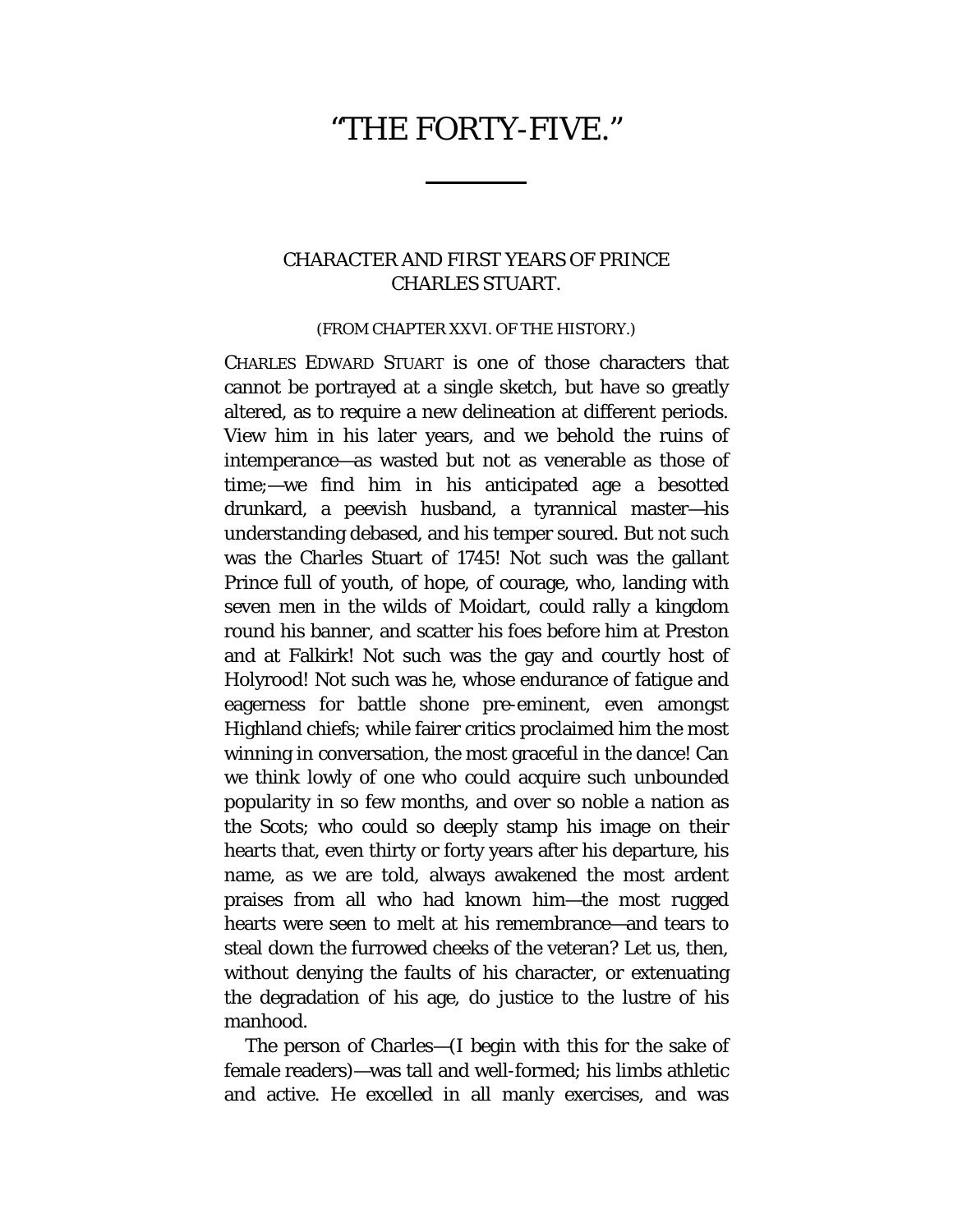inured to every kind of toil, especially long marches on foot, having applied himself to field sports in Italy, and become an excellent walker.[\\*](#page-6-0) His face was strikingly handsome, of a perfect oval and a fair complexion; his eyes light blue; his features high and noble. Contrary to the custom of the time, which prescribed perukes, his own fair hair usually fell in long ringlets on his neck. This goodly person was enhanced by his graceful manners: frequently condescending to the most familiar kindness, yet always shielded by a regal dignity, he had a peculiar talent to please and to persuade, and never failed to adapt his conversation to the taste or to the station of those whom he addressed. Yet he owed nothing to his education: it had been entrusted to Sir Thomas Sheridan, an Irish Roman Catholic, who has not escaped the suspicion of being in the pay of the British Government, and at their instigation betraying his duty as a teacher. I am bound to say that I have found no corroboration of so foul a charge. Sheridan appears to me to have lived and died a man of honour; but History can only acquit him of base perfidy by accusing him of gross neglect. He had certainly left his pupil uninstructed in the most common elements of knowledge. Charles's letters, which I have seen amongst the Stuart Papers, are written in a large, rude, rambling hand, like a school-boy's. In spelling they are still more deficient. With him "humour," for example, becomes UMER; the weapon he knew so well how to wield is a SORD; and, even his own father's name appears under the alias of GEMS. Nor are these errors confined to a single language: who—to give another instance from his French—would recognize a hunting-knife in COOTO DE CHAS? I can, therefore, readily believe that, as Dr. King assures us, he knew very little of the History or Constitution of England.[†](#page-6-1) But the letters of Charles, while they prove his want of education, no less clearly display his natural powers, great energy of character, and great warmth of heart. Writing confidentially, just before he sailed for Scotland, he says, "I made my devotions on Pentecost Day, recommending myself particularly to the Almighty on this occasion to guide and direct me, and to continue to me

<sup>\*</sup> Boswell's Tour to the Hebrides, p. 231. ed. 1785.

<span id="page-6-1"></span><span id="page-6-0"></span><sup>†</sup> Anecdotes of his own Time, p. 201.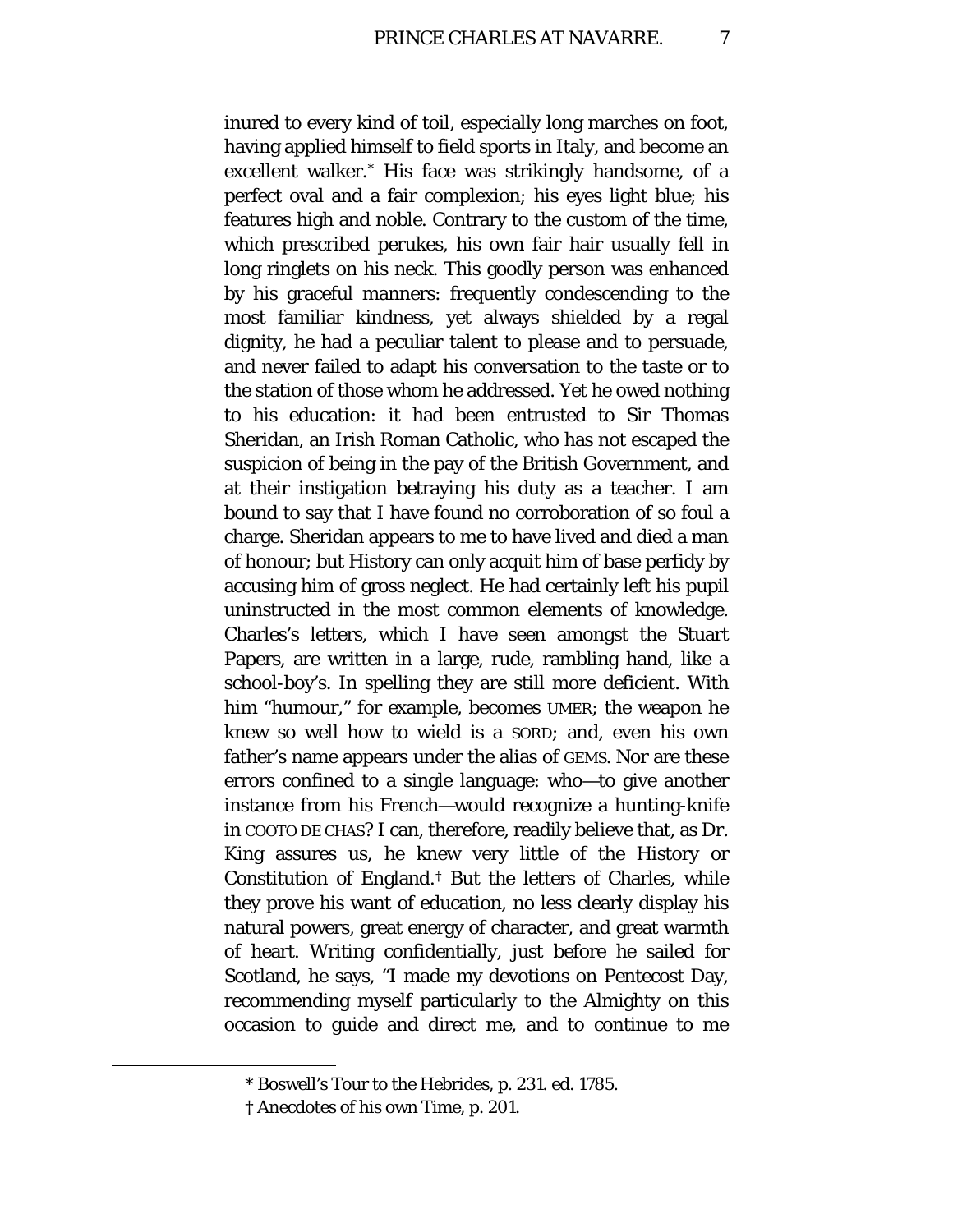always the same sentiments, which are, rather to suffer any thing than fail in any of my duties."[\\*](#page-7-0) His young brother, Henry of York, is mentioned with the utmost tenderness; and, though on his return from Scotland he conceived that he had reason to complain of Henry's coldness and reserve, the fault is lightly touched upon, and Charles observes that, whatever may be his brother's want of kindness, it shall never diminish his own.[†](#page-7-1) To his father, his tone is both affectionate and dutiful: he frequently acknowledges his goodness; and, when at the outset of his great enterprise of 1745, he entreats a blessing from the Pope, surely, the sternest Romanist might forgive him for adding, that he shall think a blessing from his parent more precious and more holy still.[‡](#page-7-2) As to his friends and partisans, Prince Charles has been often accused of not being sufficiently moved by their sufferings, or grateful for their services. Bred up amidst monks and bigots, who seemed far less afraid of his remaining excluded from power, than that on gaining he should use it liberally, he had been taught the highest notions of prerogative and hereditary right. From thence he might infer, that those who served him in Scotland did no more than their duty—were merely fulfilling a plain social obligation, and were not, therefore, entitled to any very especial praise and admiration. Yet, on the other hand, we must remember how prone are all exiles to exaggerate their own desert, to think no rewards sufficient for it, and to complain of neglect, even where none really exists; and moreover that, in point of fact, many passages from Charles's most familiar correspondence might be adduced to show a watchful and affectionate care for his adherents. As a very young man, he determined that he would sooner submit to

<sup>\*</sup> Second letter of June 12. 1745. See Appendix.

<sup>†</sup> Letter to his father, December 19. 1746.

<span id="page-7-2"></span><span id="page-7-1"></span><span id="page-7-0"></span><sup>‡</sup> Letter of June 12. 1745. James on his part writes to his son with warm affection, many of his letters beginning with the Italian name of endearment, "My dearest Carluccio."—But my remarks apply no further than July, 1747, when the nomination of Henry as a Cardinal—a measure most injurious to the Stuart cause, and carefully concealed till the last moment from his brother, so as to prevent his remonstrances—produced an almost complete estrangement between Charles and his family.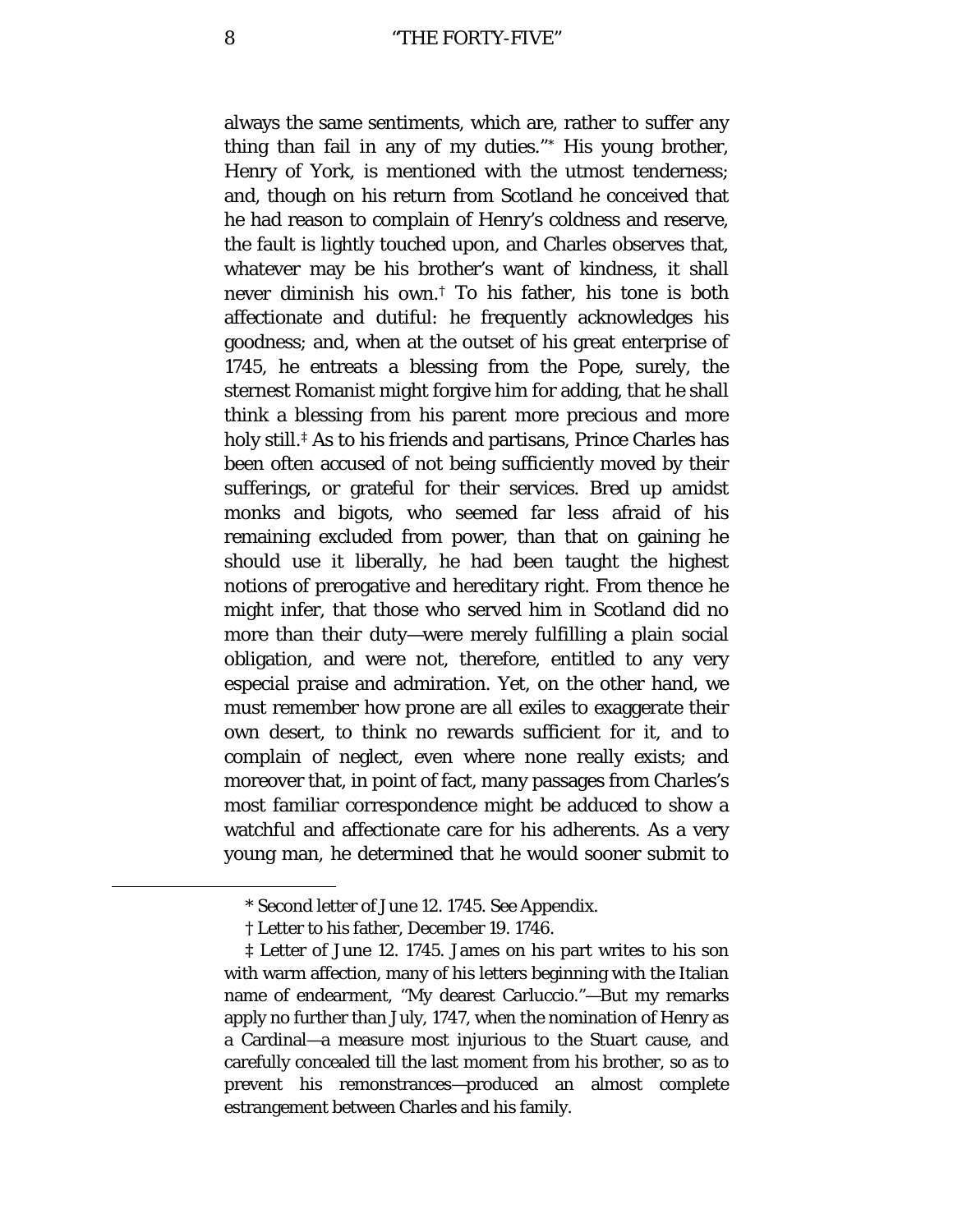personal privation than embarrass his friends by contracting debts.[\\*](#page-8-0) On returning from Scotland he told the French Minister, D'Argenson, that he would never ask any thing for himself, but was ready to go down on his knees to obtain favours for his brother exiles.[†](#page-8-1) Once, after lamenting some divisions and misconduct among his servants, he declares that, nevertheless, an honest man is so highly to be prized that, "unless your Majesty orders me, I should part with them with a sore heart."[‡](#page-8-2) Nay more, as it appears to me, this warm feeling of Charles for his unfortunate friends survived almost alone, when, in his decline of life, nearly every other noble quality had been dimmed and defaced from his mind. In 1785 Mr. Greathed, a personal friend of Mr. Fox, succeeded in obtaining an interview with him at Rome. Being alone with him for some time, the English traveller studiously led the conversation to his enterprise in Scotland. The Prince showed some reluctance to enter upon the subject, and seemed to suffer much pain at the remembrance; but Mr. Greathed, with more of curiosity than of discretion, still persevered. At length, then, the Prince appeared to shake off the load which oppressed him; his eye brightened, his face assumed unwonted animation; and he began the narrative of his Scottish campaigns with a vehement energy of manner, recounting his marches, his battles, his victories, and his defeat, his hair-breadth escapes, and the inviolable and devoted attachment of his Highland followers, and at length proceeding to the dreadful penalties which so many of them had subsequently undergone. But the recital of their sufferings appeared to wound him far more deeply than his own; then, and not till then, his fortitude forsook him, his voice faltered, his eye became fixed, and he fell to the floor in convulsions. At the noise in rushed the Duchess of Albany, his illegitimate daughter, who happened to be in the next apartment. "Sir," she exclaimed to Mr, Greathed, "what is this! you must have been speaking to my father about Scotland and the Highlanders! No one dares to

<span id="page-8-2"></span><span id="page-8-1"></span><span id="page-8-0"></span><sup>\*</sup> "I never love to owe, but, on the contrary, I will deprive myself of little conveniences rather than run in debt."—Letter, June 1, 1744, Stuart Papers.

<sup>†</sup> Letter of Dec. 19. 1746.

<sup>‡</sup> Letter of January 16. 1747.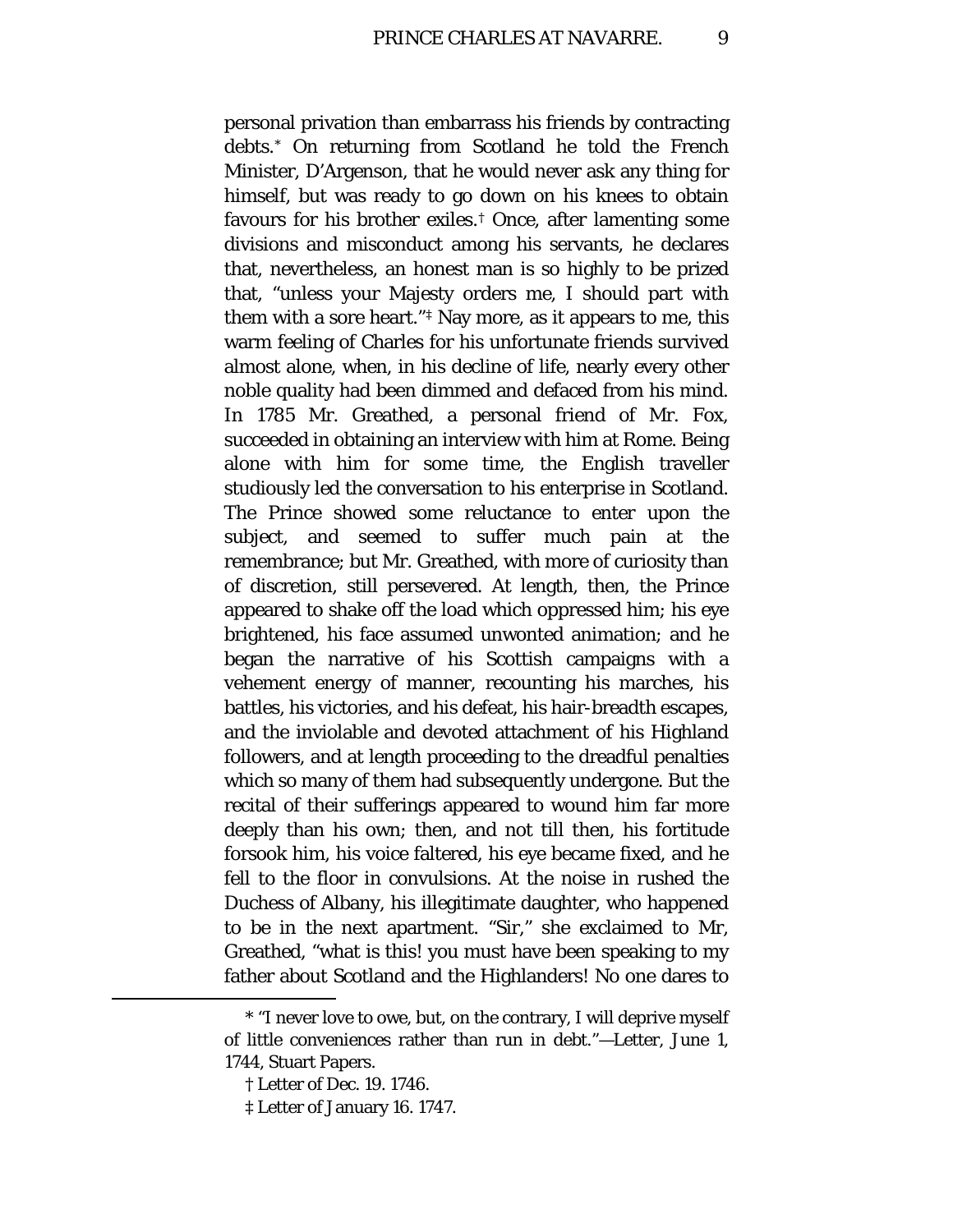mention these subjects in his presence."[\\*](#page-9-0)

Once more, however, let me turn from the last gleams of the expiring flame to the hours of its meridian brightness.— In estimating the abilities of Prince Charles, I may first observe that they stood in most direct contrast to his father's. Each excelled in what the other wanted. No man could express himself with more clearness and elegance than James: it has been said of him that he wrote better than any of those whom he employed[†](#page-9-1); but, on the other hand, his conduct was always deficient in energy and enterprise. Charles, as we have seen, was no penman; while in action—in doing what deserves to be written, and not in merely writing what deserves to be read—he stood far superior. He had some little experience of war, having, when very young, joined the Spanish army at the siege of Gaeta[‡,](#page-9-2) and distinguished himself on that occasion, and he loved it as the birthright both of a Sobieski and a Stuart. His quick intelligence, his promptness of decision, and his contempt of danger, are recorded on unquestionable testimony. His talents as a leader probably never rose above the common level; yet, ill some cases in Scotland, where he and his more practised officers differed in opinion, it will I think appear that they were wrong and he was right. No knight of the olden time could have a loftier sense of honour; indeed he pushed it to such wild extremes, that it often led him into error and misfortune. Thus, he lost the battle of Culloden in a great measure because he disdained to take advantage of the ground, and deemed it more chivalrous to meet the enemy on equal terms. Thus, also, his wilful and fro- ward conduct at the peace of Aix la Chapelle proceeded from a false point of honour, which he thought involved in it. At other times, again, this generous spirit may deserve unmingled praise: he could never be persuaded or provoked into adopting any harsh measures of retaliation; his extreme

<span id="page-9-1"></span><span id="page-9-0"></span><sup>\*</sup> Scottish Episcopal Magazine, vol. ii. p. 177.; and Chambers's History of the Rebellion of 1745, vol. ii. p. 321. The right date must be not 1783 but 1785, as Charles was still at Florence in the former year, and not yet joined by his daughter.

<sup>†</sup> See Macpherson's State Papers, vol. ii. p. 225.

<span id="page-9-2"></span><sup>‡</sup> Muratori, Annal d'ltal. vol. xii, p. 207.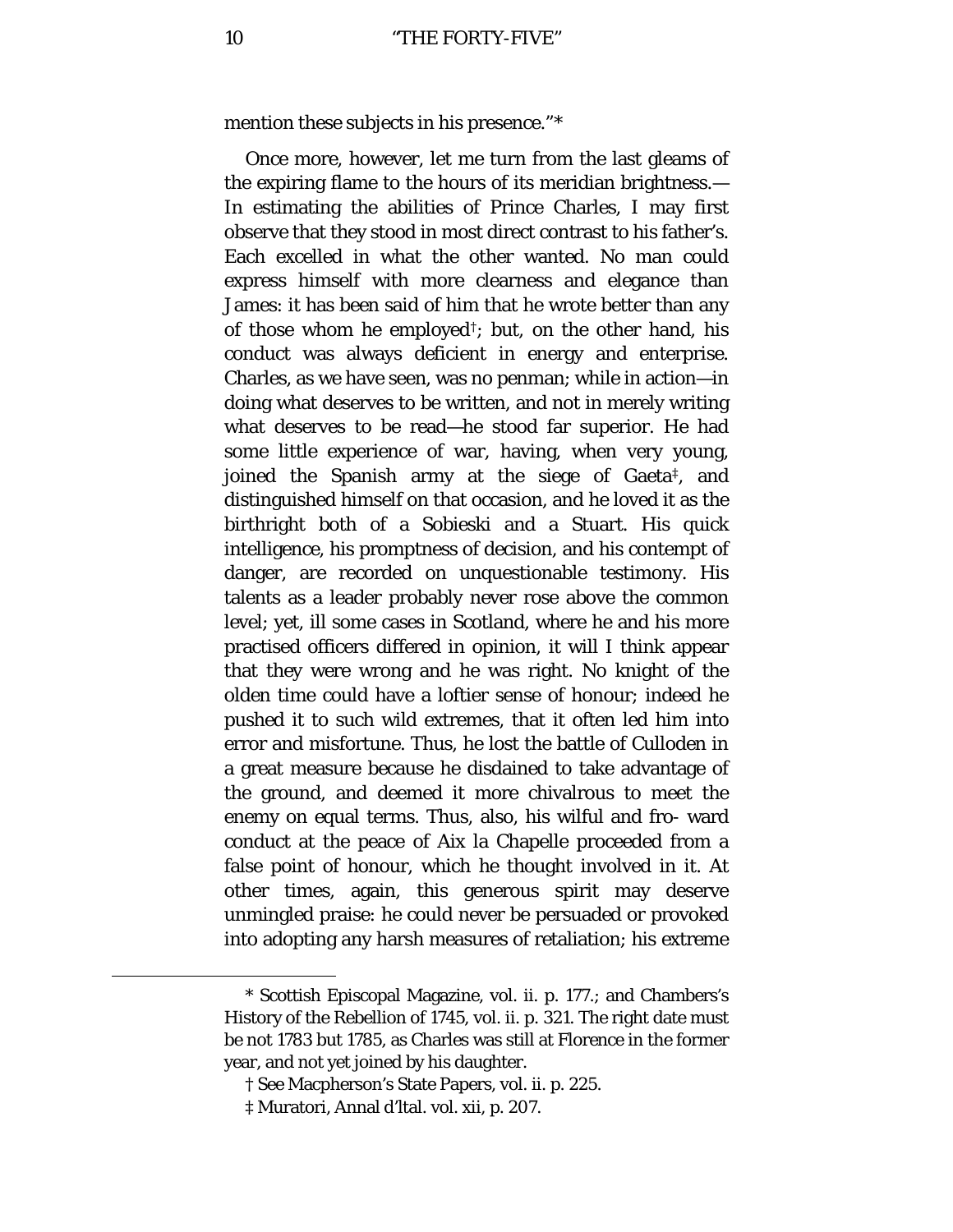lenity to his prisoners, even to such as had attempted his life, was, it seems, a common matter of complaint among his troops[\\*](#page-10-0); and, even when encouragement had been given to his assassination, and a price put upon his head, he continued most earnestly to urge that in no possible case should the "Elector," as he called his rival, suffer any personal injury or insult. This anxiety was always present in his mind. Mr. Forsyth, a gentleman whose description of Italy is far the best that has appeared, and whose scrupulous accuracy and superior means of information will be acknowledged by all travellers, relates how, only a few years after the Scottish expedition, Charles, relying on the faith of a single adherent, set out for London in a humble disguise, and under the name of Smith. On arriving there, he was introduced at midnight into a room full of conspirators whom he had never previously seen. "Here," said his conductor, "is the person "you want," and left him locked up in the mysterious assembly. These were men who imagined themselves equal, at that time, to treat with him for the throne of England. "Dispose of me, gentlemen, as you please," said Charles; "my life is in your power, and I therefore "can stipulate for nothing. Yet give me, I entreat, one "solemn promise, that if your design should succeed, the present family shall be sent safely and honourably home."[†](#page-10-1)

Another quality of Charles's mind was great firmness of resolution, which pride and sorrow afterwards hardened into sullen obstinacy. He was likewise, at all times, prone to gusts and sallies of anger, when his language became the more peremptory from a haughty consciousness of his adversities. I have found among his papers a note without direction, but no doubt intended for some tardy officer: it contained only

<sup>\*</sup> Capt. Daniel's Narrative, MS.

<span id="page-10-1"></span><span id="page-10-0"></span><sup>†</sup> Forsyth's Italy, p. 587. Geneva ed. He is, however, mistaken as to the date of this journey, which was undoubtedly September, 1750. See King's Anecdotes, p. 196. There seems to have been another such conspiracy two years afterwards. A medal, in my possession, has on one side Prince Charles's head, and on the other the inscription, LÆTAMINI CIVES, SEPT. XXIII. MDCCLII. This date, there is reason to conjecture, refers to Charles having declared himself a Protestant.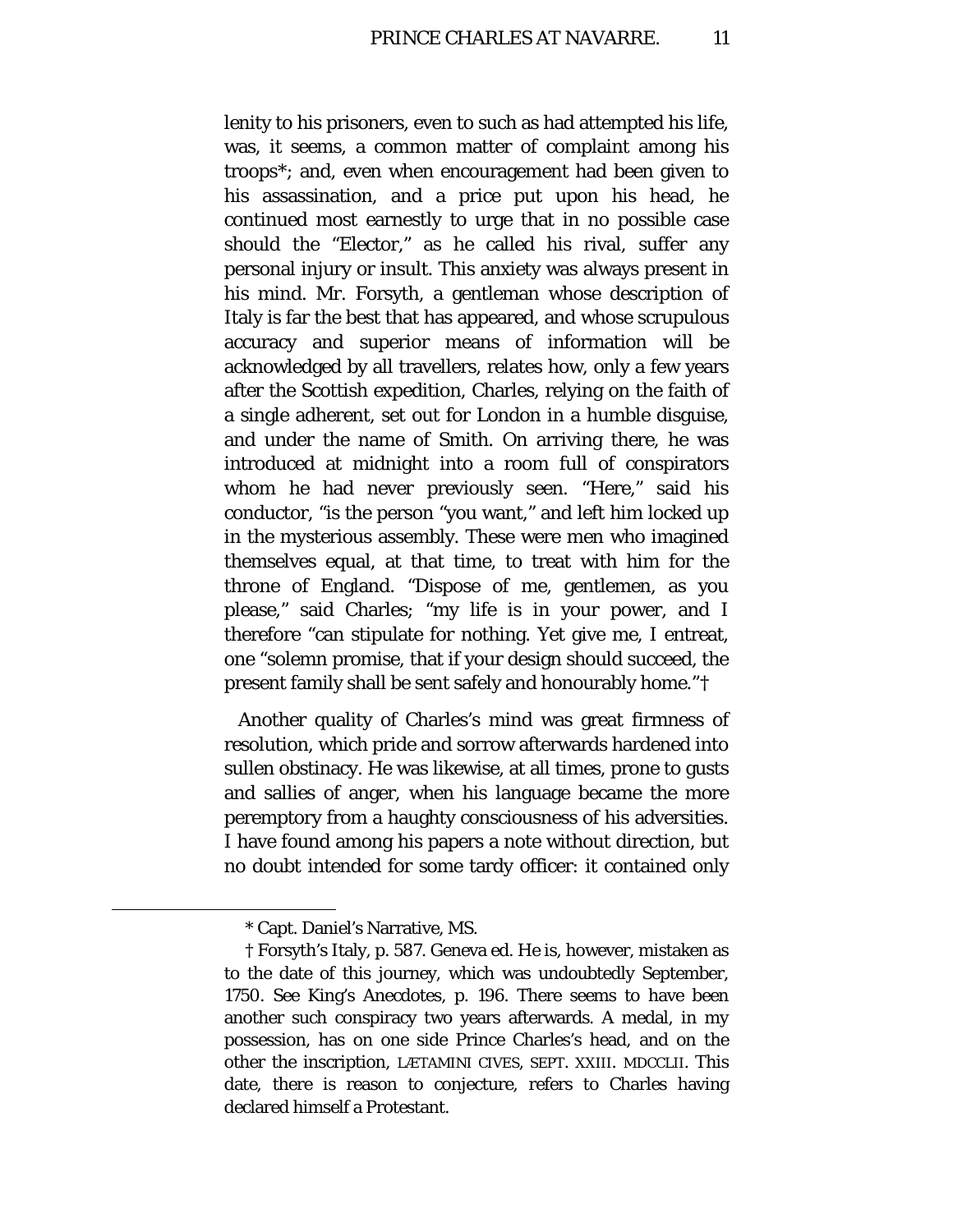these words: "I order "you to execute my orders, or else never to come back." Such harshness might, probably, turn a wavering adherent to the latter alternative. Thus, also, his public expressions of resentment against the Court of France, at different periods, were certainly far more just than politic. There Seemed always swelling at his heart a proud determination that no man should dare to use him the worse for his evil fortune, and that he should sacrifice any thing or every thing sooner than his dignity.

Such is, I conceive, a true and impartial portrait of Prince Charles, as he departed from Rome, and as he arrived in Scotland. I shall afterwards have occasion to explain some of the causes that ere long impaired the merits and darkened the shades of his character; and, at this place, it only remains for me to touch upon some features, inconsistent with the portrait I have drawn, but resting, as I think, on no sufficient evidence. "He was "a miser," says Dr. King. "I have known him, with "two thousand louis-d'ors in his strong box, pretend he "was in great distress, and borrow money from a lady in "Paris who was not in affluent circumstances. His most "faithful servants were ill rewarded."[\\*](#page-11-0) ... First it should be remembered that the testimony of Dr. King is very far from impartial to the Stuarts; he was that worst of all enemies, a former friend. If the facts of his story be truly stated—and his authority, though not impartial, is yet, I own, of no inconsiderable weight—they will certainly admit of no defence. But as to the charge of avarice in general, and of sparing rewards to his servants, I may observe that for the sake of the exiles themselves, and with a view to their certain and complete relief, it was surely better for Charles to be thrifty of his means, and to collect money for the execution of one great enterprise, rather than to scatter it in vague and casual acts of bounty.

"But he was a coward!" Such is the language of those who love to trample on the fallen, and to heap imputations upon him whom fortune has already overwhelmed. When Lochiel, Lord George Murray, and so many other brave men so often censured Charles as rash, and checked his headlong eagerness for battle, can it be doubted that he equalled (for

<span id="page-11-0"></span><sup>\*</sup> Anecdotes of his own Time, p. 202.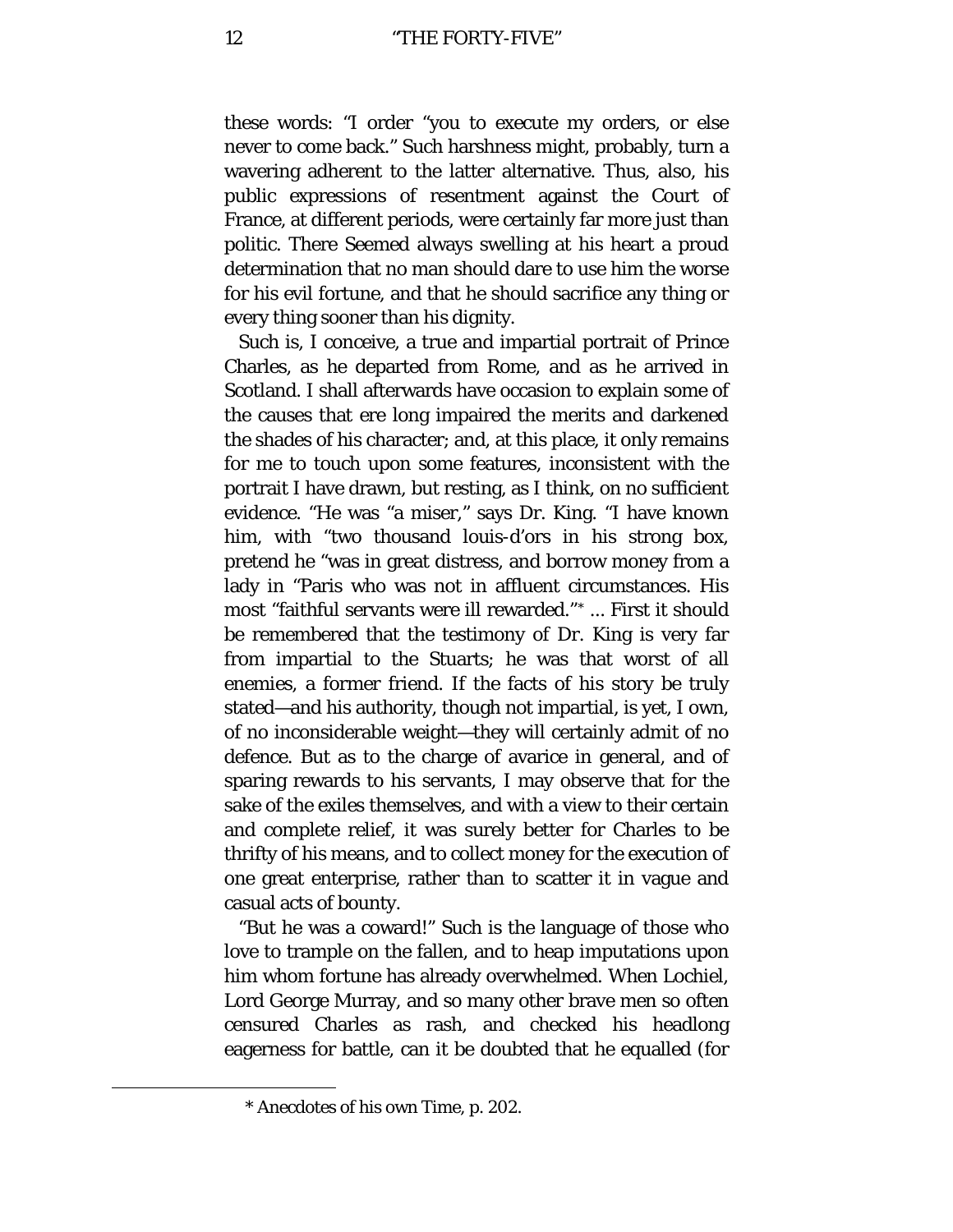none could exceed) them in bravery? But who are they that assert the contrary? Helvetius, the French philosophist, whose house at Paris Was for some time Charles's residence, told David Hume that the Prince was utterly faint-hearted, insomuch that when the expedition to Scotland was in preparation, it had been necessary to carry him on shipboard by main force, bound hand and foot.[\\*](#page-12-0) Now, on the contrary, there are no facts in all history better attested than that, throughout his stay in France, Charles warmly pressed the expedition against many of his friends, who wished to await a more favourable opportunity, and that, in Scotland, it was solely his earnest persuasion that prevailed upon the first Highlanders to rise. The documents which have since appeared not only establish these facts in the clearest manner, but must tend, by subverting the testimony of Helvetius on one point, to render it worthless on all others. [†](#page-12-1) But the cowardice of Charles is also asserted by the Chevalier Johnstone, an officer of his own army. This, at first sight, may appear unimpeachable authority. The keener eyes, however, of Sir Walter Scott, and other Scottish antiquaries, have discovered that Johnstone, in other parts of his narrative, shows himself quite unworthy of credit. Thus a most minute and circumstantial story, which he ascribes to Gordon of Abbachie, is proved to be in all its parts an utter fiction. Thus, again, his own private circumstances are found to be in some respects the Very opposite from what he represents them.[‡](#page-12-2) After such detections, I can only value Johnstone's Memoirs for' their military criticisms and remarks, but shall never admit them as sufficient evidence for facts. The complaints of men who in their vanity think their services slighted, or the calumnies of those who forsake, and then, to excuse their forsaking, slander, the defeated, are always too readily welcomed by contemporary rancour. But there is I believe no higher duty—I am sure there is no greater pleasure—in history, than to vindicate the memory of a gallant and unfortunate enemy.

<span id="page-12-0"></span><sup>\*</sup> Letter from Hume to Dr. Pringle, February 13, 1773. Mémoires Secrets de Dubois, vol. i. p. 139.

<span id="page-12-2"></span><span id="page-12-1"></span><sup>†</sup> See this argument more fully urged in a note to Waverley, vol. ii. p. 272. revised ed.

<sup>‡</sup> See the Quarterly Review, No. lxxi. p. 211.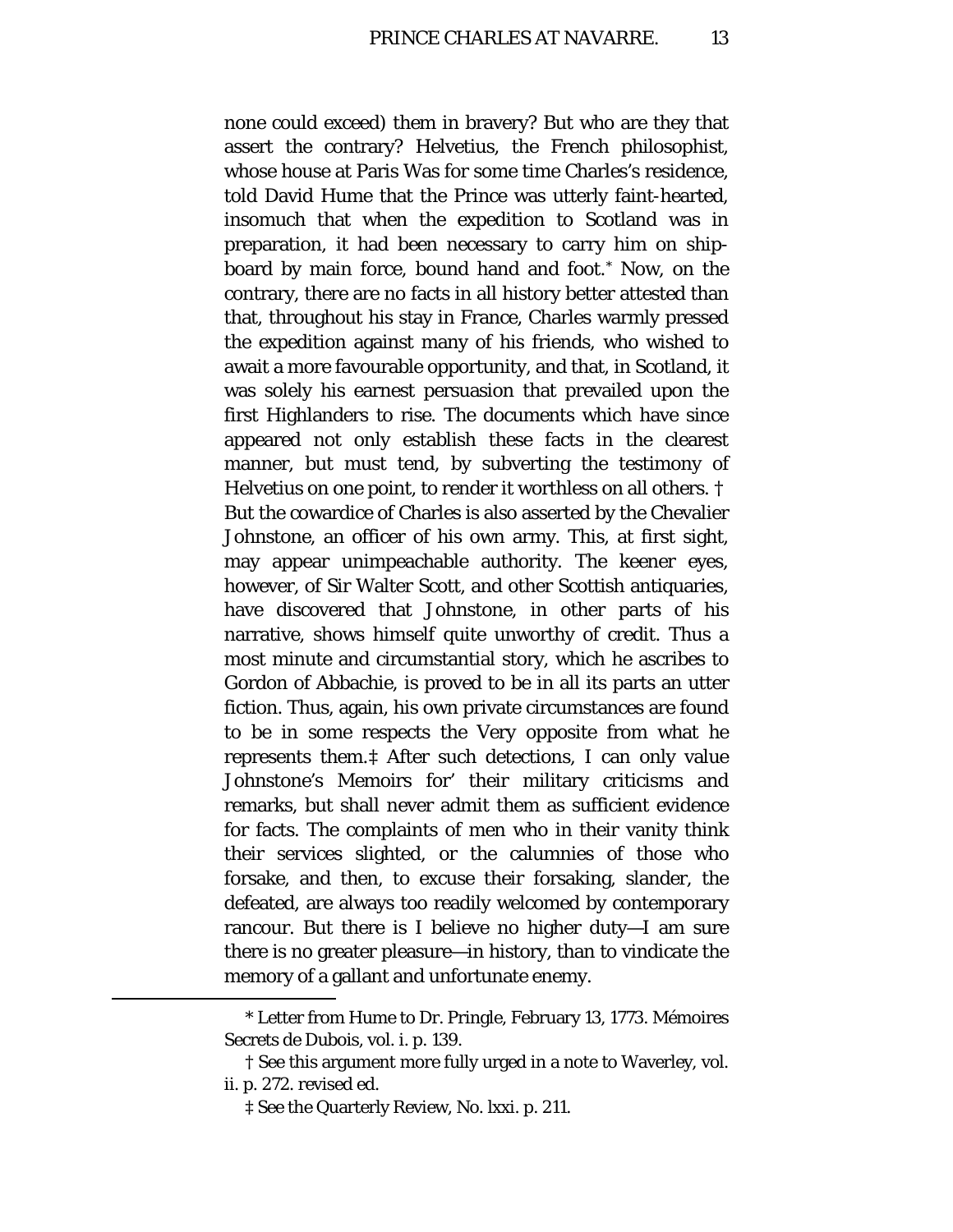Early in the summer of 1743, Cardinal Tencin wrote to the old Pretender, urging that Prince Charles should at once proceed from Home to France, so as to be ready to take the command of the intended expedition whenever that should be prepared. The answer of James, however, far more sagaciously points out, that his son's; journey should rather be deferred till those preparations were completed, as it would otherwise serve to put the British Government upon its guard, and induce it to adopt more active measures of defence.[\\*](#page-13-0) Accordingly, the previous step was to draw together 15,000 veterans at. Dunkirk, to be commanded, under Charles, by the Mareschal de Saxe, an illegitimate son of the late King of Poland, and at that time the most skilful and intrepid officer in the French service: a large number of transports for the descent were collected in the Channel, and a fleet of eighteen sail of the line, for their protection was, ready to sail from the harbours of Rochefort and Brest. Notice of these equipments, and of their state of forwardness, being duly sent to Rome, James, on the 23d of December, 1743, put his name to several important acts—a proclamation to the British people, to be published on the landing—and a Commission, declaring the Prince, his son, Regent, with full powers in his absence.[†](#page-13-1) On the same day he likewise signed a patent to secure, rather than to reward, the doubtful fidelity of Lord Lovat, by naming him Duke of Fraser, and the King's Lieutenant in all the counties north of Spey.[‡](#page-13-2)

Thus prepared, and full of hope and ardour, Charles took leave of his father, and set out from Rome on the night of the 9th of January, 1744, on the pretence of a hunting expedition, and afterwards in the disguise of a Spanish courier. He was attended only by a single servant, a faithful groom, who personated a Spanish secretary. Both the King of Sardinia by land, and Admiral Mathews by sea, were eager if they could to intercept him; but so skilfully were his measures taken, that his departure remained a secret even to

<sup>\*</sup> Letter of June 27. 1743, the day of Dettingen.

<span id="page-13-2"></span><span id="page-13-1"></span><span id="page-13-0"></span><sup>†</sup> See these papers in the Collection of the Declarations and other State Papers of the Insurgents at Edinburgh. Reprinted 1749.

<sup>‡</sup> See Lord Lovat's Trial, 1747, p. 24.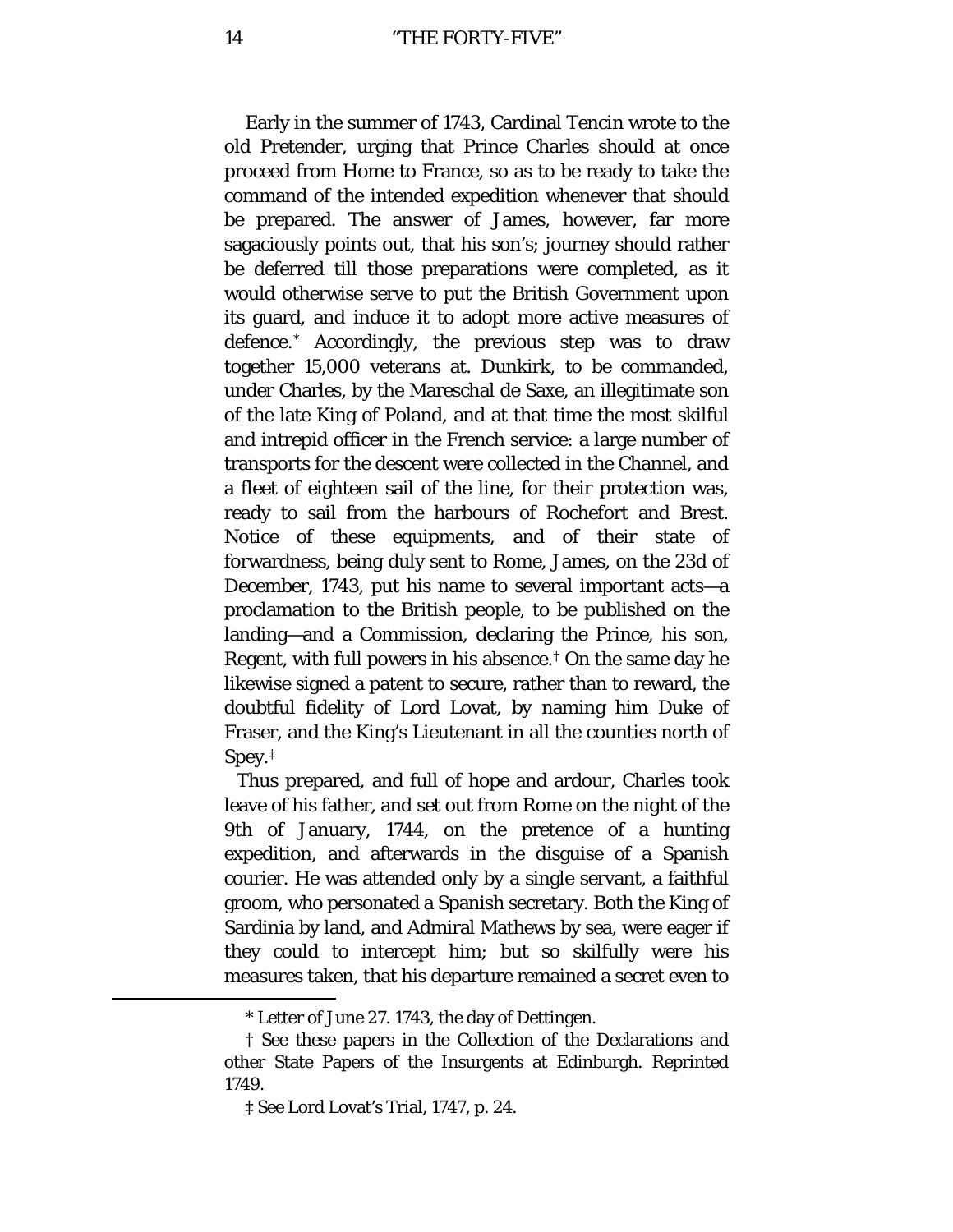his younger brother during several days. Travelling day and night, he reached Savona, and, embarking in a small vessel, ran through the British fleet at great risk of being captured, but arrived safe at Antibes. From thence he pursued his journey, riding post, with such speed as to enter Paris on the 20th of the same month—the very day on which the pretended King at Rome publicly, at his own table, announced his son's departure, and received the congratulations of his family.

An interview with the King of France was now eagerly solicited by Charles, but in vain; and it is remarkable, that he was never admitted to the Royal presence, until after his return from Scotland.[\\*](#page-14-0) He held, however, repeated conferences with the Earl Marischal, and Lord Elcho; the former his avowed, the latter his secret, adherent. He then hastened from Paris to direct the intended expedition, and took up his residence at Gravelines, where he lived in strict privacy, under the name of the Chevalier Douglas, and with only Bohaldie attending him as secretary. It was from thence that his eyes, for the first time, greeted the white cliffs of that island, which he believed himself born to rule, and was destined so soon to invade. What visions of glory and empire may then have floated before him, and seemed to settle on the distant British hills! How little could the last heir and namesake of the martyred Charles at that time foresee that he should be even more unhappy, because self-degraded, and unlamented in his end!

The letters of Charles, at this period, to his father, give, a lively picture of his close concealment:—"The situation I am in is very particular, for nobody knows where I am, or what is become of me; so that I am entirely buried as to the public, and cannot but say that it is a very great constraint upon me, for I am obliged very often not to stir out of my room for fear of somebody's noting my face. I very often think that you

<span id="page-14-0"></span><sup>\*</sup> Tindal alleges an interview (vol. ix. p. 21.), and he is followed by all the later writers; but the Stuart Papers seem to prove the contrary. James writes to Mr. O'Bryen, August 11. 1745,—"Depuis que le Prince était en France, il a été tenu guère moins que prisonnier; on ne lui a pas permis d'aller à l'armée, et il n'a même jamais vu le Roi."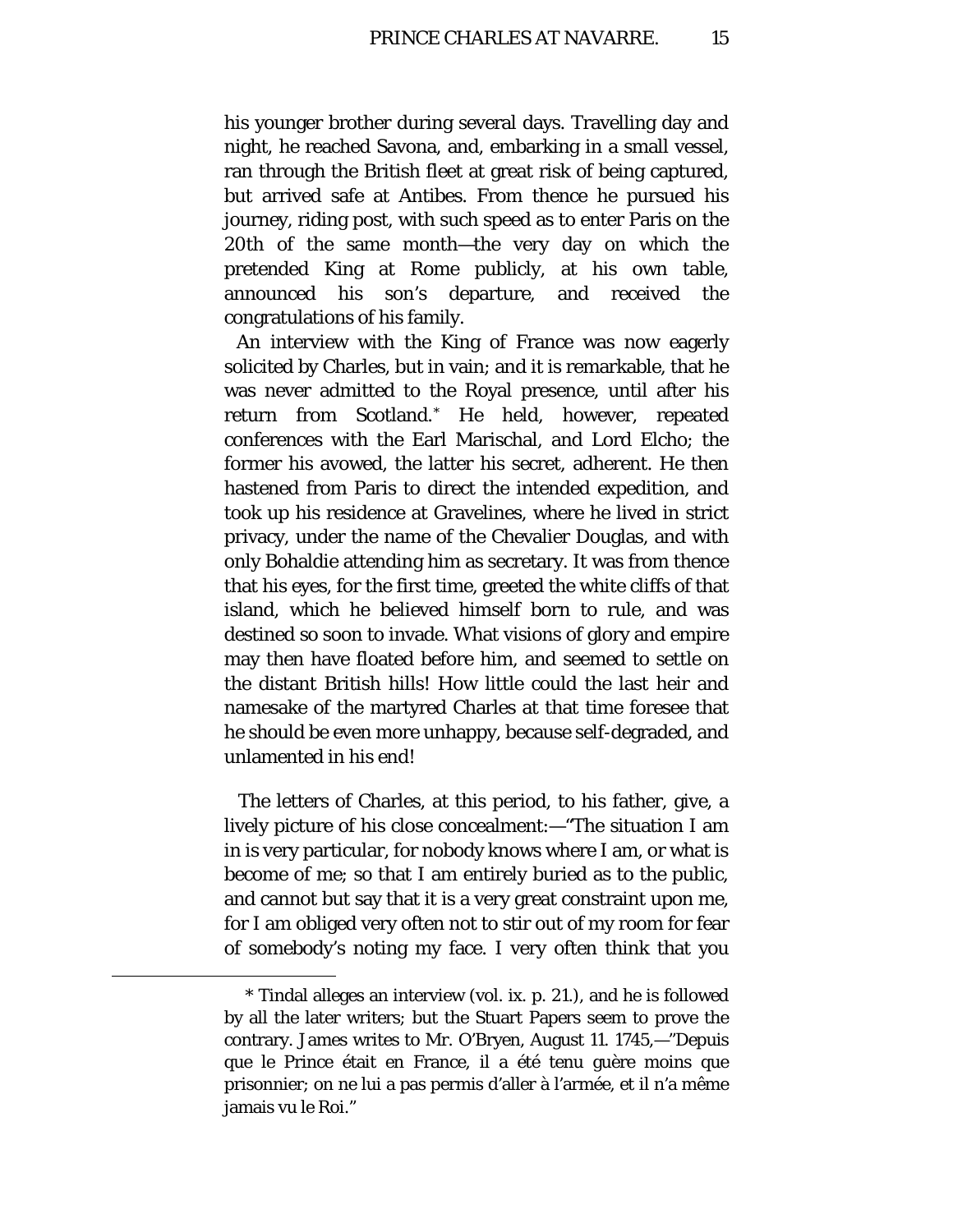would laugh very heartily, if you saw me going about with a single servant, buying fish and other things, and squabbling for a penny more or less!" And again: "Everybody is wondering where the Prince is: some put him in one place, and some in another, but nobody knows where he is really; and sometimes he is told news of himself to his face, which is very diverting."—"I have every day large packets to answer, without any body to help me but Maloch (Bohaldie). Yesterday I had one that cost me seven hours and a half."[\\*](#page-15-0) About this time, however, the Prince received a visit from Lord Marischal, who intended to join the expedition to Scotland, but was informed by Charles that it was deferred until that to England had sailed.

Meanwhile the squadrons at Brest and Rochefort had combined, and, led by Admiral Roquefeuille, were already advancing up the British Channel. Our fleet had, till lately, lain anchored at Spithead: it consisted of twenty-one ships of the line; and its commander was Sir John Norris, an officer of much experience, but whose enterprise, it is alleged, was quenched by age. He had now steered round to the Downs, where, as Captain of Deal Castle, he had long been well acquainted with the coasts, and where, being joined by some more ships from Chatham, he found his force considerably greater than the French. Roquefeuille, by this time, had come abreast of the Isle of Wight, and, perceiving no ships left at Spithead, rashly adopted the conclusion that they had all sought shelter within Portsmouth Harbour. Under this belief, he despatched a small vessel to Dunkirk, to urge that the expedition should take place without delay, a direction which was cheerfully complied with. Seven thousand of the troops were at once embarked in the first transports, the Prince and the Mareschal de Saxe in the same ship, and they had put out to sea, while Roquefeuille, proceeding on his voyage, was already at anchor off Dungeness.

At this critical moment the British fleet, having advanced against Roquefeuille, anchored within two leagues of him, so that the Downs and Isle of Thanet were, for the time, left open to invasion. The French fleet might have been attacked

<span id="page-15-0"></span><sup>\*</sup> To his father, April 3. April 16. and March 6. 1744. Stuart Papers.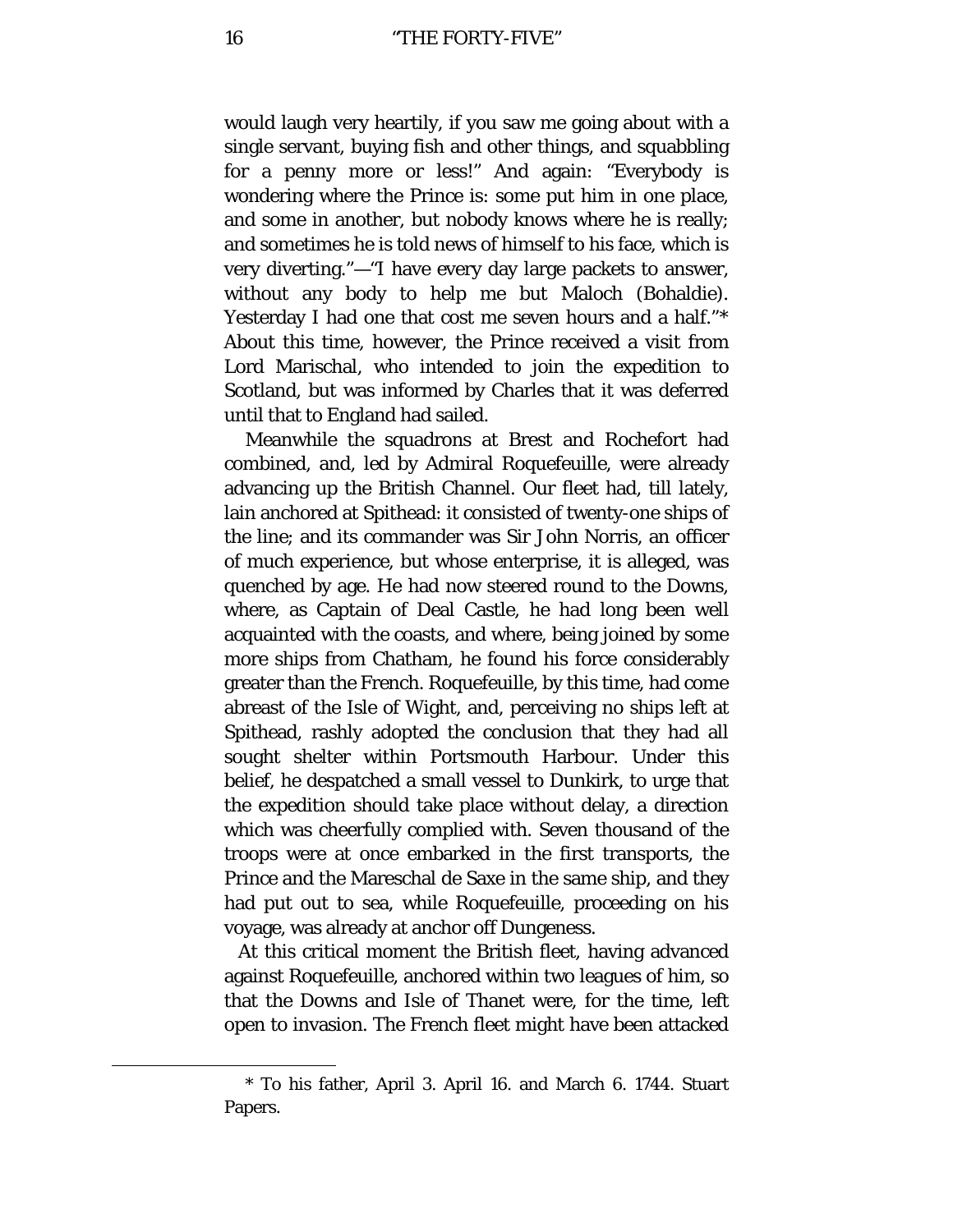with every advantage, and almost certain prospect of not only their defeat, but their destruction; but though a good officer, Norris was no Nelson; and, considering the state of the tide, and the approach of night, resolved to defer the battle till next morning. Next morning, however, the French fleet was gone. Roquefeuille seeing the very great superiority of his opponent, and satisfied with having made some diversion for the transports, had weighed anchor in the night, and sailed back towards the French harbours. Next day a dreadful tempest, which greatly damaged his ships, protected them, however, from any pursuit of Norris.

But the same storm proved fatal to the transports. It blew as was observed in London on the same day—directly on Dunkirk, and with tremendous violence: some of the largest ships, with all the men on board, were lost; others were wrecked on the coast; and the remainder were obliged to put back to the harbour with no small injury. For some time Charles hoped to renew the attempt; but the French Ministers were discouraged, and the French troops diminished by this disaster. The Mareschal de Saxe was appointed to the command in Flanders, the army withdrawn from Dunkirk, and the expedition relinquished.

Under these mortifying circumstances, Charles, not yet losing hope, sent a message to Lord Marischal to repair to him at Gravelines, and proposed that they should engage a small fishing vessel and proceed together to Scotland, where he said he was sure he had many friends who would join him. This bold scheme—yet scarcely bolder than that which Charles put in execution a year later, and far better timed as to the preparations of his party—was strenuously opposed by Lord Marischal, and at length reluctantly abandoned by Charles. The Prince's next wish was, to join the French army in the ensuing campaign, a project which was in like manner withstood and finally baffled by the Scottish nobleman. On this last occasion Charles wrote to his father in terms of high resentment against Lord Marischal.[\\*](#page-16-0) It certainly is no matter of blame to a young Prince if he ardently pants for warlike distinction; but on the other hand, Lord Marischal was undoubtedly most kind, judicious, and farsighted in

<span id="page-16-0"></span><sup>\*</sup> Letter, May 11. 1744. Stuart Papers.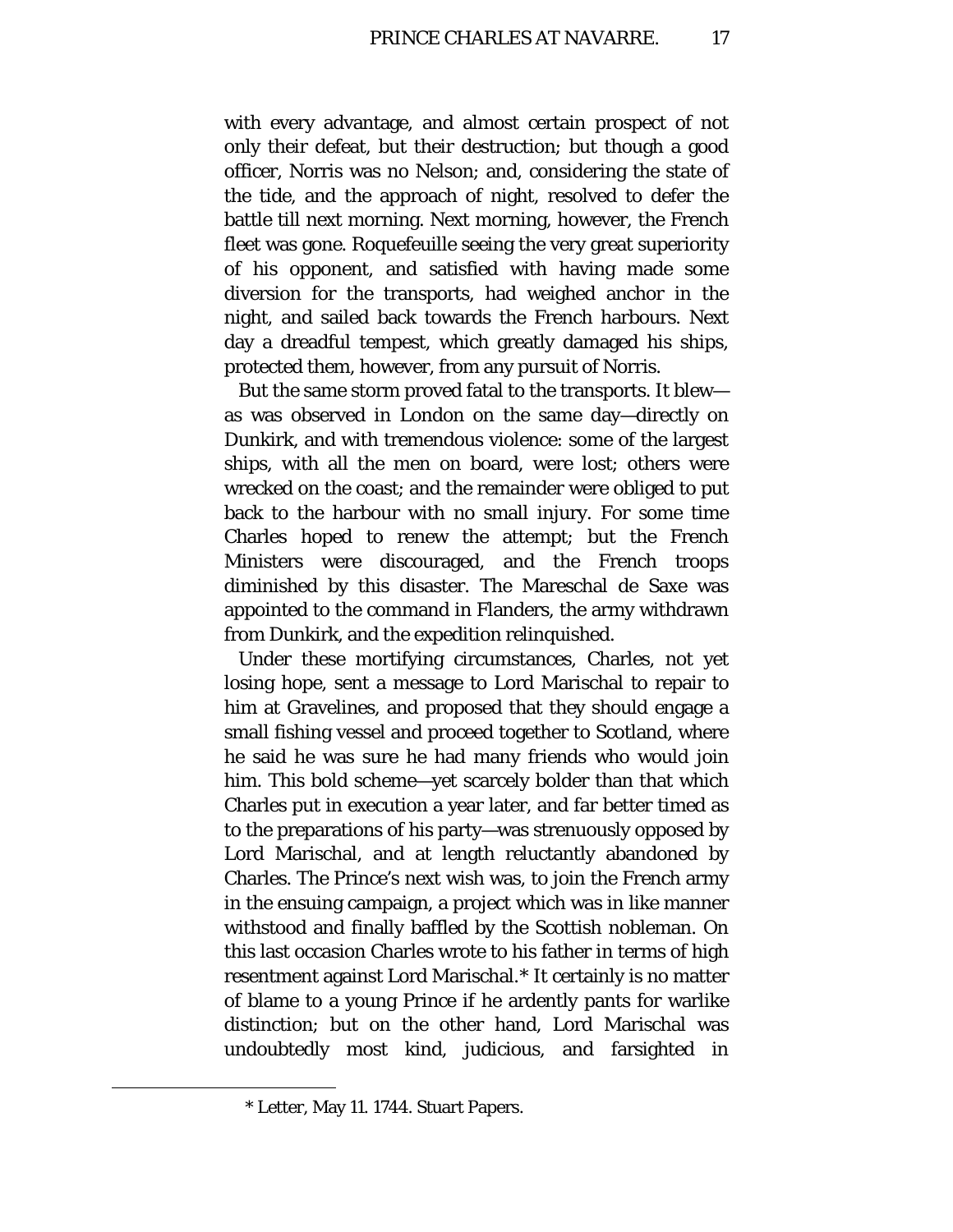preventing him from entering the French ranks against his own countrymen, where his restoration was not concerned, and thereby heaping a needless unpopularity upon his head.

As another instance how rife were divisions and animosities amongst those who had every motive to remain united, it may be mentioned that Charles had, at first, neglected to summon the Duke of Ormond from his retirement at Avignon, to embark with the intended expedition. Ormond, it is true, was now an octogenarian, and his exertions even in his prime were little worth; but his name and popularity in England had long been a tower of strength. The Prince perceived his error when too late, and hastily wrote to the Duke pressing him to join the armament, and Ormond accordingly set out; but, receiving intelligence upon the road that the design had already miscarried, returned to his residence.

Disappointed in all projects of immediate action, whether in England, in Scotland, or in Flanders, Charles now returned to Paris. He received a message from the King directing him to remain concealed; accordingly, he writes to his father—"I have taken a house within a league of this town, where I am like a hermit."[\\*](#page-17-0) But in a little while the zeal and loquacity of his adherents betrayed his presence; so that, as is observed by himself, "at last my being in Paris was LE SECRET DE LA COMÉDIE."[†](#page-17-1) At some intervals, accordingly, he was allowed to live privately in the capital, but at others, he found it necessary to retire to Fitz-James, the seat of the Duke of Berwick, where he sought recreation in field sports. During all this time he carried on an active correspondence with his Scottish partisans, whom he soon perceived to be greatly superior in zeal and determination to his English. "The "truth of the matter is," says he at a later period, "that our friends in England are afraid of their own shadow, and think of little else but of diverting themselves; otherwise, we should not want the King of France."[‡](#page-17-2) During the last two years his adherents in the North had employed, as their principal agent, Mr. John Murray, of Broughton, a

<span id="page-17-2"></span><span id="page-17-1"></span><span id="page-17-0"></span>ī

<sup>\*</sup> Letter, June 1. 1744. Stuart Papers.

<sup>†</sup> To his father, November 16. 1744.

<sup>‡</sup> To his father, February 21. 1745.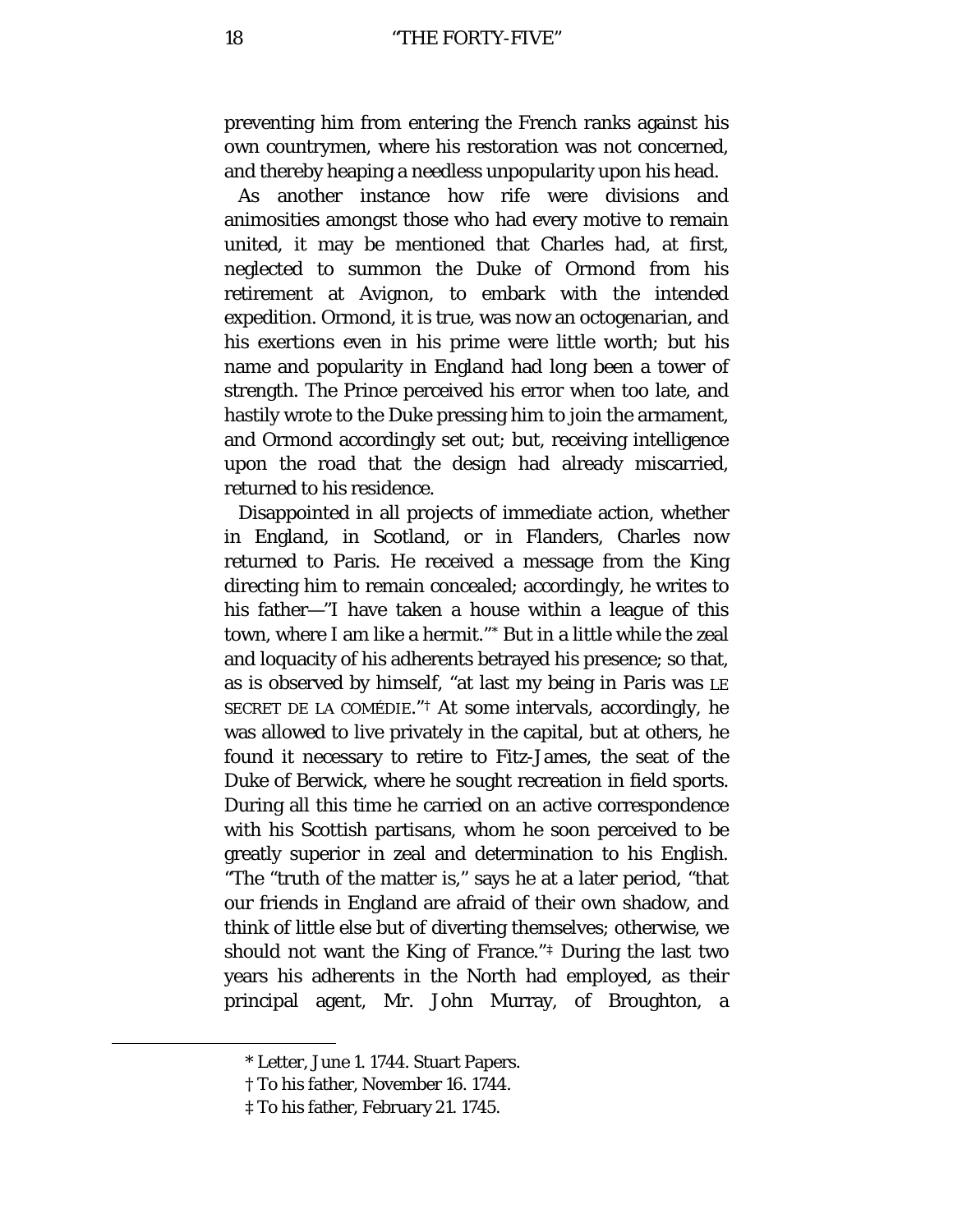gentleman of birth and property, whom they knew to be active and able, and believed courageous and trusty; and this person being despatched to Paris in the summer of 1744, held frequent conferences with Charles. In these the Prince appeared sanguine of French assistance, but declared himself willing to go to Scotland though he brought but a single footman.[\\*](#page-18-0)

<span id="page-18-0"></span><sup>\*</sup> Examination of Mr. Murray of Broughton, August 13. 1746.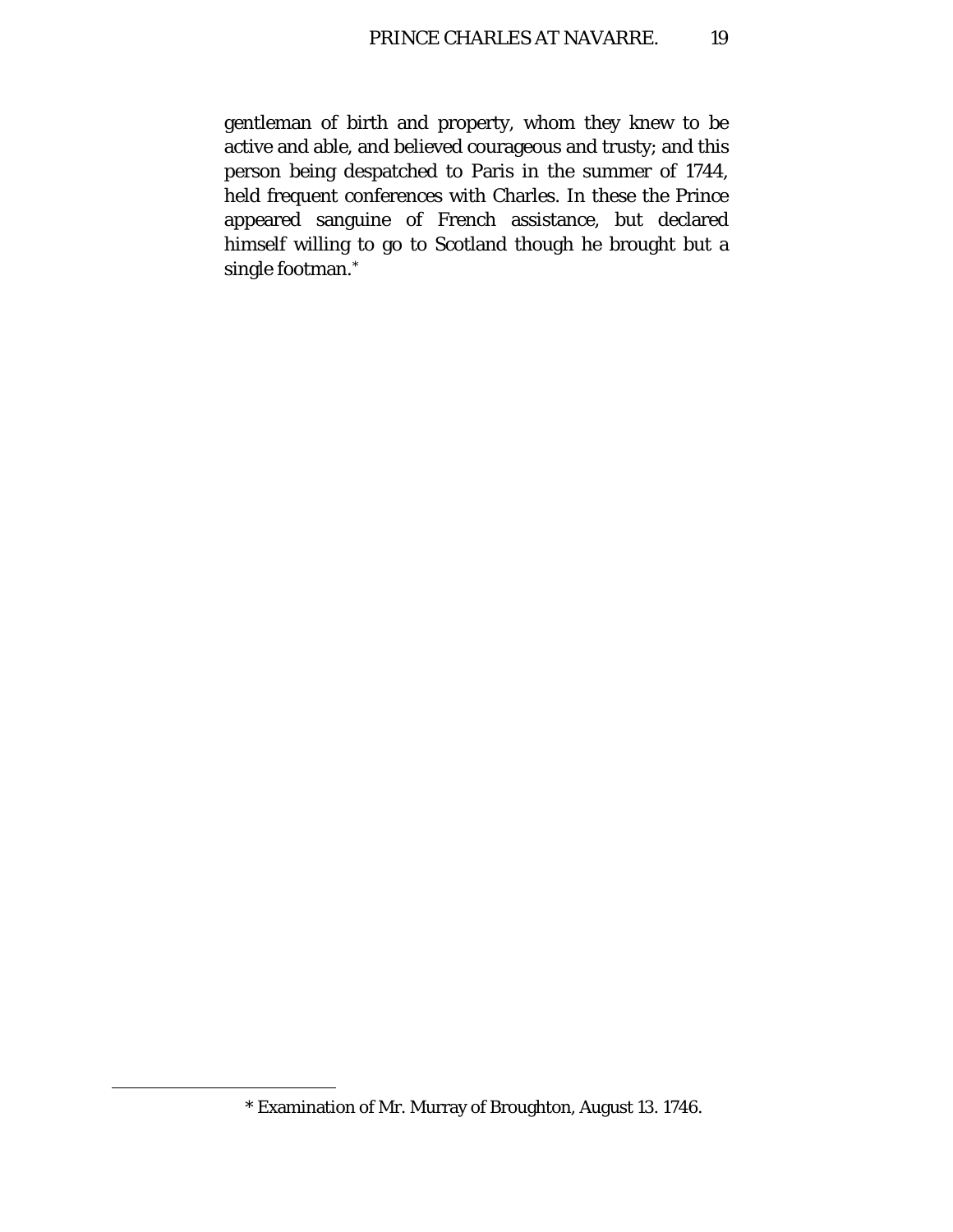### "THE FORTY-FIVE."

#### CHAPTER I. (CHAPTER XXVII OF THE HISTORY.)

<span id="page-19-0"></span>WE are now arrived at that memorable period when the cause of the banished Stuarts flashed with brilliant lustre, then sunk into eternal darkness—when the landing of seven men could shake an empire—when the wildest dreams of fiction were surpassed by the realities of history—when a principle of loyalty, mistaken indeed, but generous and noble, impelled to such daring deeds, and was followed by such utter ruin—when so many gallant spirits, lately exulting in hope or forward in action, were quenched in violent death, or wasted in the lingering agonies of exile.**[\\*](#page-19-1)**

The spring of 1745 found the young Pretender still at Paris, harassed by the discords of his own adherents, and weary of leaning on a broken reed—the friendship of Louis the Fifteenth. Since the failure at Dunkirk, the French professions of assistance were continued, but the reality had wholly disappeared. It seems that several Protestant Princes—the King of Prussia more especially—had remonstrated against the support which France was giving to the Roman Catholic party in Great Britain[†](#page-19-2), and that most of

<span id="page-19-1"></span><sup>\*</sup> Of the rebellion of 1745 there are three separate histories, which I have consulted and found of great service. First, Mr. Home's, published in 1802; it is meagre, unsatisfactory, and by no means worthy the author of Douglas, but it contains several valuable facts and letters. Secondly, Sir Walter Scott's, in the Tales of a Grand-father—an excellent and perspicuous narrative, but which, being written for his little grandson, is, of course, not always as well adapted to older persons. Thirdly, Mr. Chambers's—very full and exact. The writer, though a warm partisan of the Stuarts, is always fair and candid, and deserves much praise for his industry in collecting the remaining local traditions.

<span id="page-19-2"></span><sup>†</sup> Mémoires de Noailles, vol. vi. p. 22. This passage has hitherto been overlooked, in reference to the conduct of the French Court upon this subject, but fully accounts for it.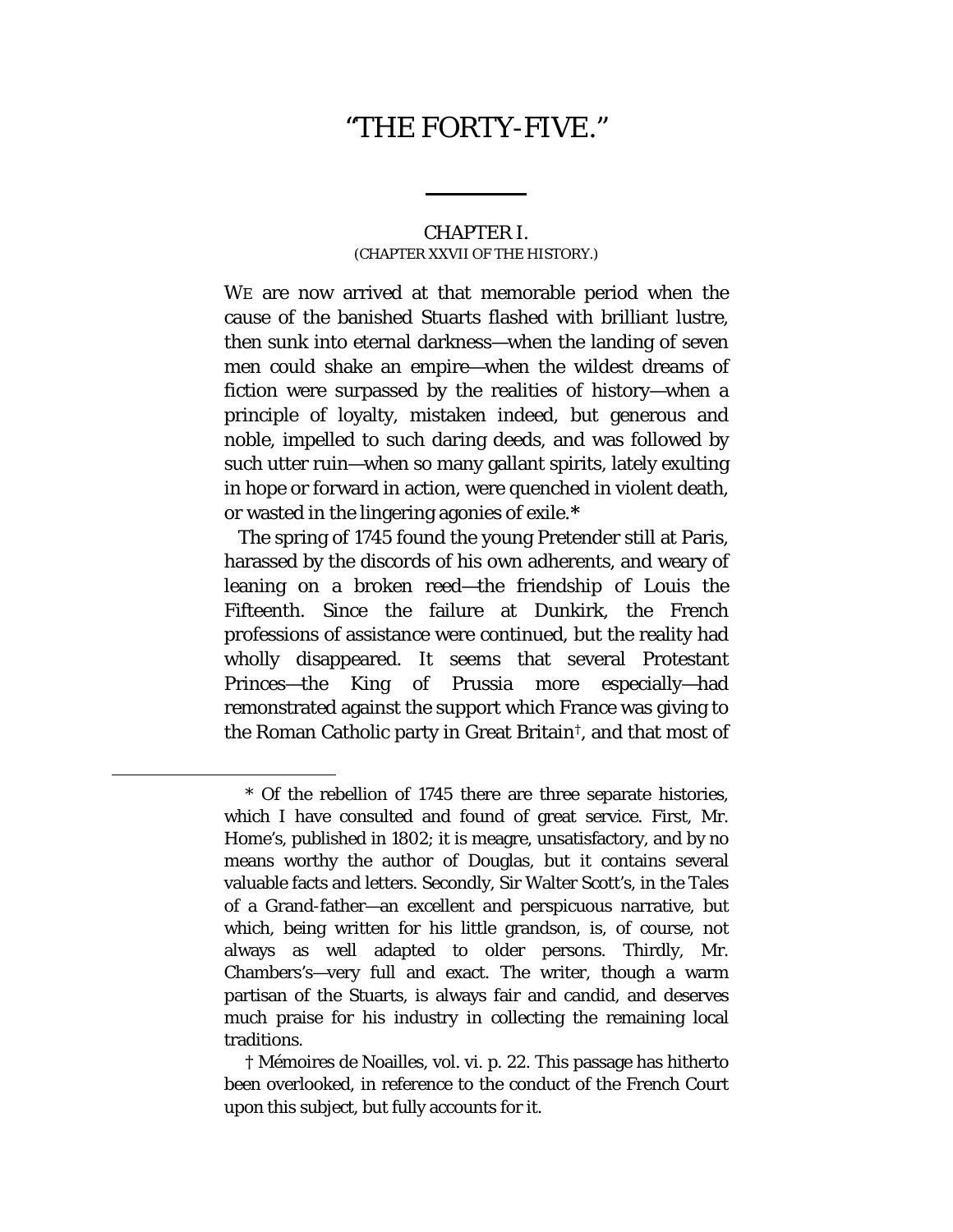the French Ministers. shrunk from offending their continental allies, while others wished every effort to be concentrated for Flanders. Even the Irish Brigade, though consisting of Charles's own countrymen and partisans, was not reserved for his service. Even a little money, for his immediate wants, could only be obtained after repeated solicitation and long delay. Yet Charles's high spirit endured. He writes to his father: "I own one must have a great stock of patience to "bear all the ill usage I have from the French Court, and the TRACASSERIES of our own people. But my patience will never fail in either, there being no other part to take."[\\*](#page-20-0) And again, "Whatever I may suffer, I shall not regret in the least, as long as I think it of service for our great object; I would put myself in a tub, like Diogenes, if necessary."[†](#page-20-1)

It had been intimated to Charles, through Murray of Broughton, and on the part of his principal Scottish friends, that they could do nothing in his behalf, nor even think themselves bound to join him, unless he came with a body of at least 6000 troops, and 10,000 stand of arms. These he had no longer any hope of obtaining, and he was therefore brought back by necessity to his first and favourite scheme, "having it always at heart," says he in a later letter, "to restore my Royal Father by the means of his own subjects alone."[‡](#page-20-2) He wrote to Scotland, whither Murray had now returned, announcing his intention, at all hazards, to attempt the enterprise. Meanwhile he made every exertion for procuring arms, borrowed 180,000 livres from two of his adherents, and wrote to his father at Rome, concealing his real project, but requesting that his jewels might be pawned, and the money sent to him. "For our object," says he, "I would pawn even my shirt... As for my jewels, I should, on this side the water, wear them with a very sore heart, thinking that there might be made a better use of them. … It is but for such uses that I shall ever trouble your Majesty with asking for money; it will never be for plate or fine

<span id="page-20-2"></span><span id="page-20-1"></span><span id="page-20-0"></span>ī

<sup>\*</sup> Letter, January 16. 1745. Stuart Papers.

<sup>†</sup> Letter, January 3. 1745.

<sup>‡</sup> Instructions to Alexander Macleod, Edinburgh, September 24, 1745. See Home's History, Append, p. 324.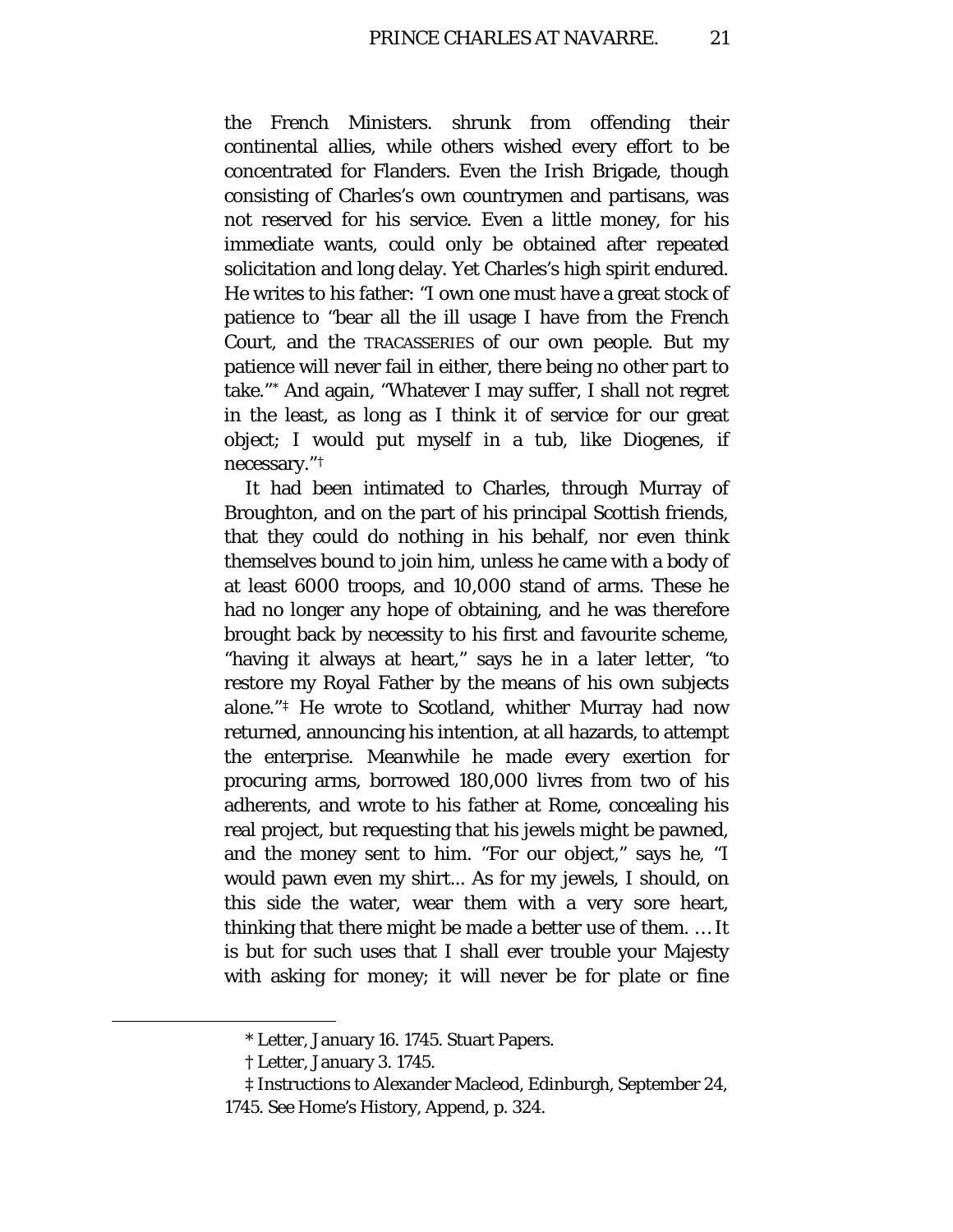clothes, but for arms and ammunition, or other things that tend to what I am come about to this country."[\\*](#page-21-0)

The announcement of Charles's intentions excited equal surprise and alarm among his friends in Scotland; all, with the single exception of the Duke of Perth, condemned his project; they wrote dissuasive letters which, however, came too late[†](#page-21-1), and they stationed Murray on the watch on the Highland coast, that if the Prince came, he might see him, and urge him to return. Murray remained on this station during the whole month of June, and then went back to his house in the south of Scotland, supposing the enterprise abandoned. But, on the contrary, the tidings of the battle of Fontenoy had decided Charles's movements, it seeming to afford a favourable opportunity, such as might never occur again. He made all his preparations with equal speed and secrecy. He was then at the Château de Navarre, near Evreux<sup> $\ddagger$ </sup>, formerly a favourite haunt of his great ancestor Henri Quatre, and, since Charles Stuart, again the refuge of fallen grandeur in the Empress Josephine. In 1745, it was the seat of the young Duke de Bouillon, between whom and Charles a romantic friendship had been formed.[§](#page-21-3) From Navarre, on the 12th of June, Charles wrote a most remarkable letter to his father, for the first time revealing his design. Here are some extracts:—Let me mention a parable: a horse that is to be sold, if spurred it does not skip or show some signs of life, nobody would care to have him, even for nothing. Just so my friends would care very little to have me, if, after such scandalous usage from the French Court, which all the world is sensible of, I should not show that I have life in me. Your Majesty cannot disapprove a son's following the example of his father. You yourself did the like in the year

<span id="page-21-3"></span><span id="page-21-2"></span><span id="page-21-1"></span><span id="page-21-0"></span>Ĩ.

"L'ombre du Grand Henri chérit encore Navarre."

§ See in the Culloden Papers, p. 205., an intercepted letter from the Duke to Charles in Scotland, assuring him in the warmest terms of friendship that he may dispose of all his estate and blood.

<sup>\*</sup> Letter, March. 7. 1745.

<sup>†</sup> Examination of Mr. Murray of Broughton, August 13. 1746,

<sup>‡</sup> "Navarre, à une demie lieue d'Evreux, bâti par Monseigneur le Duc de Bouillon, sur les ruines d'un château que les Rois de Navarre avaient fait faire pour la chasse, 1702." (Copied from a MS., Bibliothèque du Roi, Paris.) Delille says, in *Les Jardins*.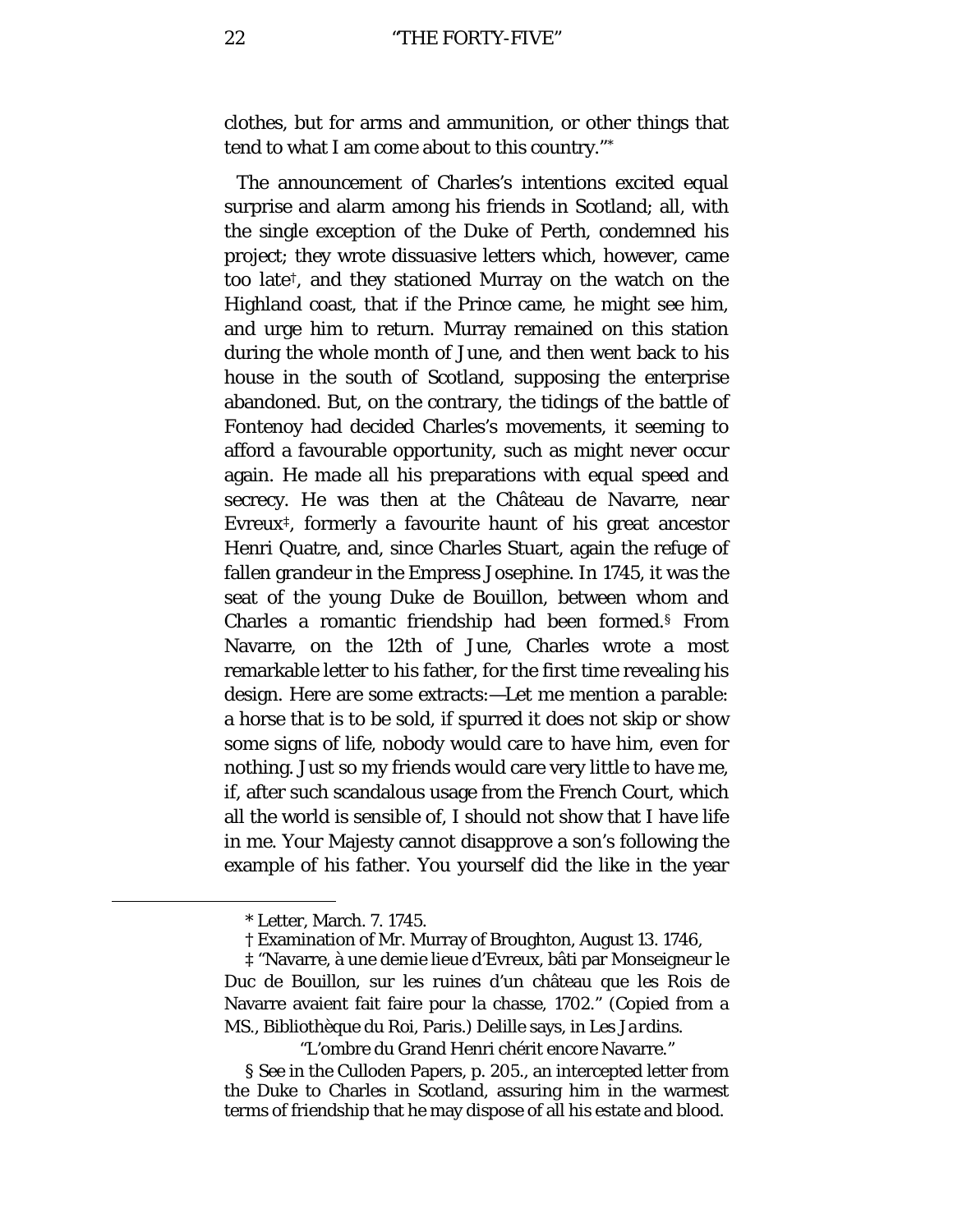Fifteen; but the circumstances now are indeed very different, by being much more encouraging.… This letter will not be sent off till I am on shipboard... I have sent Stafford to Spain, and appointed Sir Thomas Geraldine to demand succours in my name to complete the work, and I have sent letters for the King and Queen. Let what will happen, the stroke is struck; and I have taken a firm resolution to conquer or to die, and to stand my ground as long as I shall have a man remaining with me.... Whatever happens unfortunate to me, cannot but be the strongest engagement to the French Court to pursue your cause; nay, if I were sure they were capable of any sensation of this kind, if I did not succeed, I would perish, as Curtius did, to save my country and make it happy.... Your Majesty may now see my reason for pressing so much to pawn my jewels, which I should be glad to have done immediately, for I never intend to come back."[\\*](#page-22-0)

To King Louis, or to the French Ministry, Charles gave no intimation whatever of his intended enterprise, having strong grounds to fear that he might else be forcibly detained. Nevertheless, he secured the assistance of one large French man-of-war, and had even hopes of a second. "It will appear strange to you," writes he to James's Secretary, "how I should get these things without the knowledge of the French Court. I employed one Rutledge, and one Walsh, who are subjects (they were merchants at Nantes;) the first has got a grant of a man-of-war from the French Court to cruise on the coast of Scotland, and is luckily obliged to go as far north as I do, so that she will escort me without appearing to do it."[†](#page-22-1) The ship of war thus obtained was named the Elizabeth, and carried sixty-seven guns: the vessel for Charles's own conveyance was a brig of eighteen,

<span id="page-22-0"></span><sup>\*</sup> Letter, June 12. 1745.

<span id="page-22-1"></span><sup>†</sup> Letter to Mr. Edgar, June 12. 1745.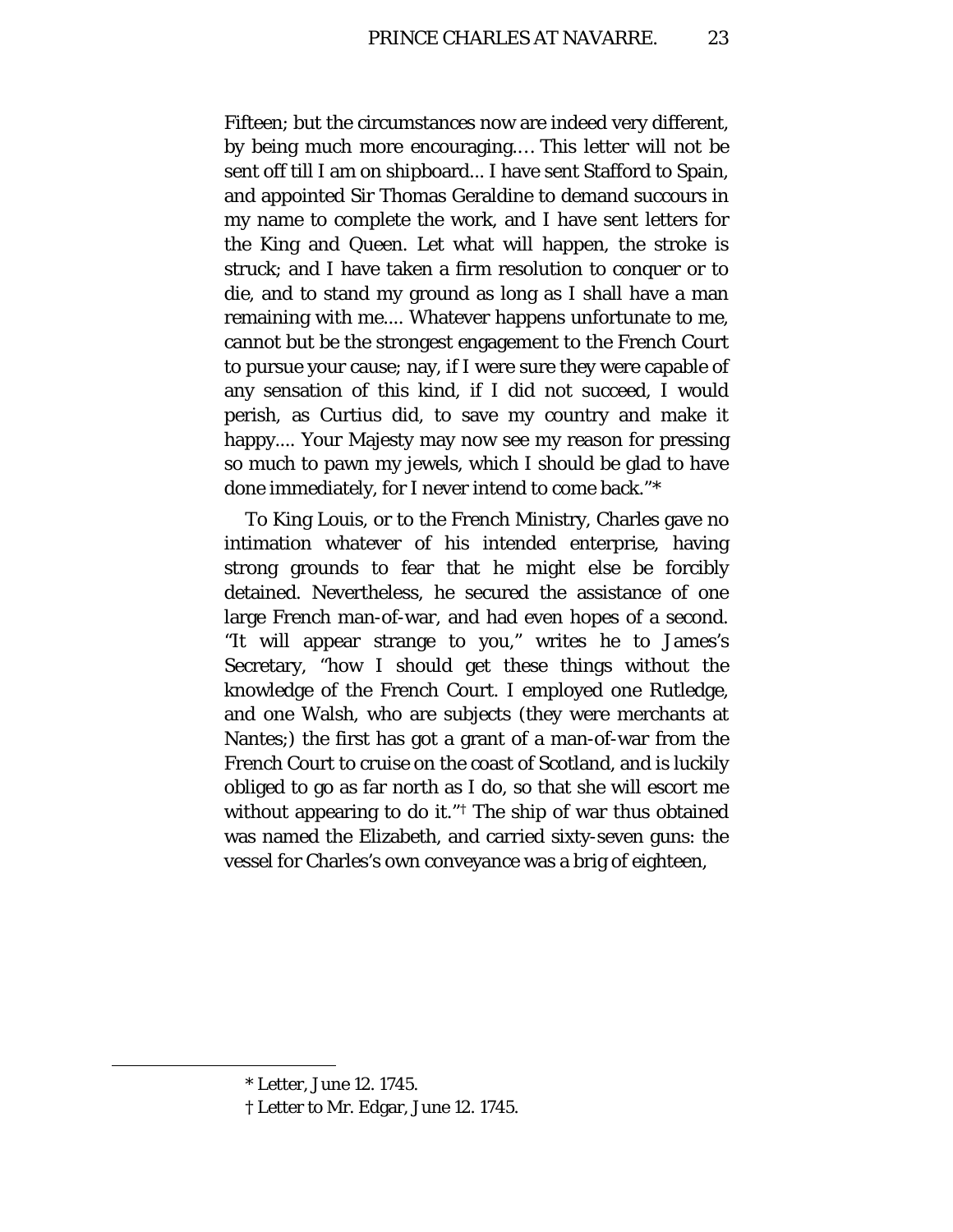the Doutelle[\\*,](#page-23-0) an excellent sailer, fitted out by Walsh to cruise against the British trade. The arms provided by the Prince—about 1500 fusées, 1800 broad-swords, with powder, balls, flints, and twenty small field-pieces—were for the most part embarked in the Elizabeth: the money that he carried with him was less than four thousand Louis d'ors. It must be owned, that the charm of this romantic enterprise seems singularly heightened, when we find from the secret papers I have now disclosed, that it was undertaken not only against the British Government, but without, and in spite of, the French!

The Doutelle lay in the mouth of the Loire, and Nantes was the place appointed to meet at. The better to conceal the design, the gentlemen who were to embark with, Charles travelled by various routes to the rendezvous; while they remained there, they lodged in different parts of the town, and if they accidentally met in the streets, they took not the least notice of each other, nor seemed in any way acquainted if there was any person near enough to observe them.[†](#page-23-1) All things being prepared, Charles set out from Navarre, and, after being delayed for a few days by contrary winds, embarked on the 2d of July at seven in the evening, from Saint Nazaire, at the mouth of the Loire. At the island of Belleisle they were further detained till the 13th, expecting the Elizabeth, but, on her arrival, proceeded in good earnest on their voyage. It was from Belleisle that the Prince bade a last farewell to his friends in Italy, "I hope in God we shall soon meet, which I am resolved shall not be but at home... I am, thank God, in perfect good health, but have been a little sea-sick, and expect to be more so; but it does not keep me much abed, for I find the more I struggle against it the better,"[‡](#page-23-2) As a disguise, he wore the habit of a student of the

<span id="page-23-0"></span><sup>\*</sup> It is called *Le Du Belier* by Charles himself in his letter of August 2. 1745 (see Appendix); but all other authorities agree in the name *La Doutelle,*

<span id="page-23-1"></span><sup>†</sup> Jacobite Memoirs of 1745, p. 2.; a valuable work, compiled from the papers of Bishop Forbes, by Sir Henry Steuart of Alanton, and R. Chambers, Esq. 1834.

<span id="page-23-2"></span><sup>‡</sup> To Mr. Edgar, July 12. 1745. In the proceedings abroad I always give the date according to the New Style, but in Great Britain according to the Old, The same is to be observed of Prince Charles's own letters.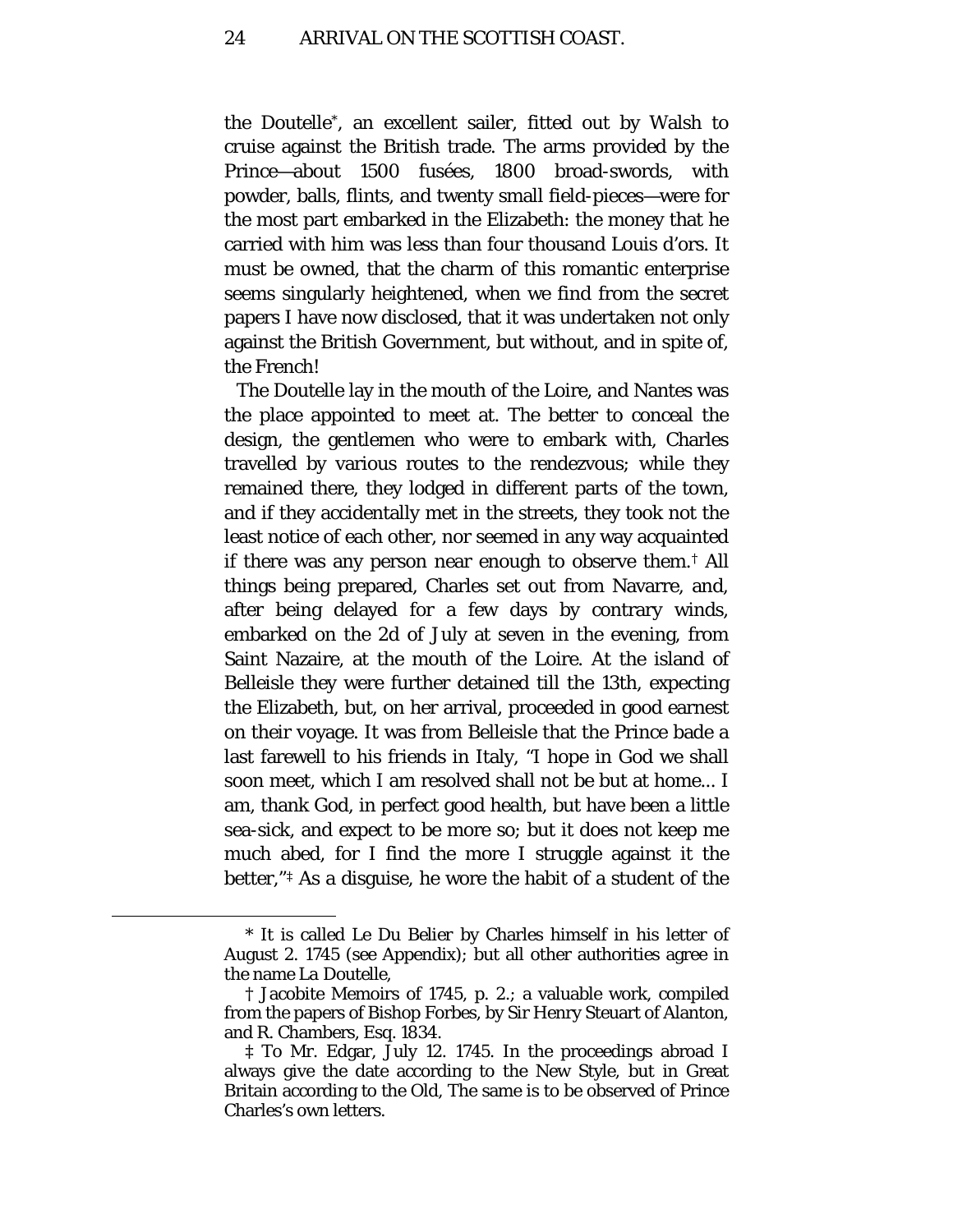Scots College at Paris, and his rank was not known to the crew; and to conceal his person still more, he allowed his beard to grow until his arrival in Scotland.

On the fourth day after leaving Belleisle the adventurers fell in with a British man-of-war of 58 guns, called the Lion, and commanded by Captain Brett, the same officer who, in Arson's expedition, had stormed Paita. An engagement ensued between this ship and the Elizabeth, when after a well-matched fight of five or six hours, the vessels parted, each nearly disabled. The Lion found it necessary to put back to England, and the Elizabeth to France. As to the Doutelle, it had kept aloof during the conflict; Charles had earnestly pressed Mr. Walsh to allow him to engage in it, but Walsh, feeling the magnitude of his charge, exerted his authority, as owner of the vessel, and steadily refused, saying at last, that if the Prince insisted any more he should order him down to the cabin![\\*](#page-24-0) The Doutelle now pursued her voyage alone; but the return of the Elizabeth lost Charles the greater part of the arms and stores he had so laboriously provided.

Two days afterwards the little bark that bore "Caesar and his fortunes," was chased by another large vessel, but escaped by means of superior sailing, and was rapidly wafted among the Western Isles,[†](#page-24-1) After about a fortnight's voyage, it moored near the little islet of Erisca, between Barra and South Uist. As they neared the shore, an eagle that came hovering round the ship, delighted the adventurers by its favourable augury. "Here," said Lord Tullibardine, turning to his master, "is the King of Birds come to welcome your Royal Highness to Scotland!" Charles and his followers then landed and passed the night on shore. They learnt that this cluster of islands belonged to Macdonald of Clanranald, a young chief attached to the Jacobite cause,—that Clanranald himself had gone to the mainland; but that his uncle, and principal adviser, Macdonald of Boisdale, was then not far distant in

<span id="page-24-0"></span><sup>\*</sup> Narrative of Mr. Æneas Macdonald, one of the Prince's companions. (Jacobite Memoirs, p. 7.)

<span id="page-24-1"></span><sup>†</sup> There is some discrepancy here as to the dates (compare the Jacobite Memoirs, p. 9. with the Lockhart Papers, vol. ii. p. 479.); but it is of small importance. The day of Charles's landing in Moidart was certainly July 25. O. S.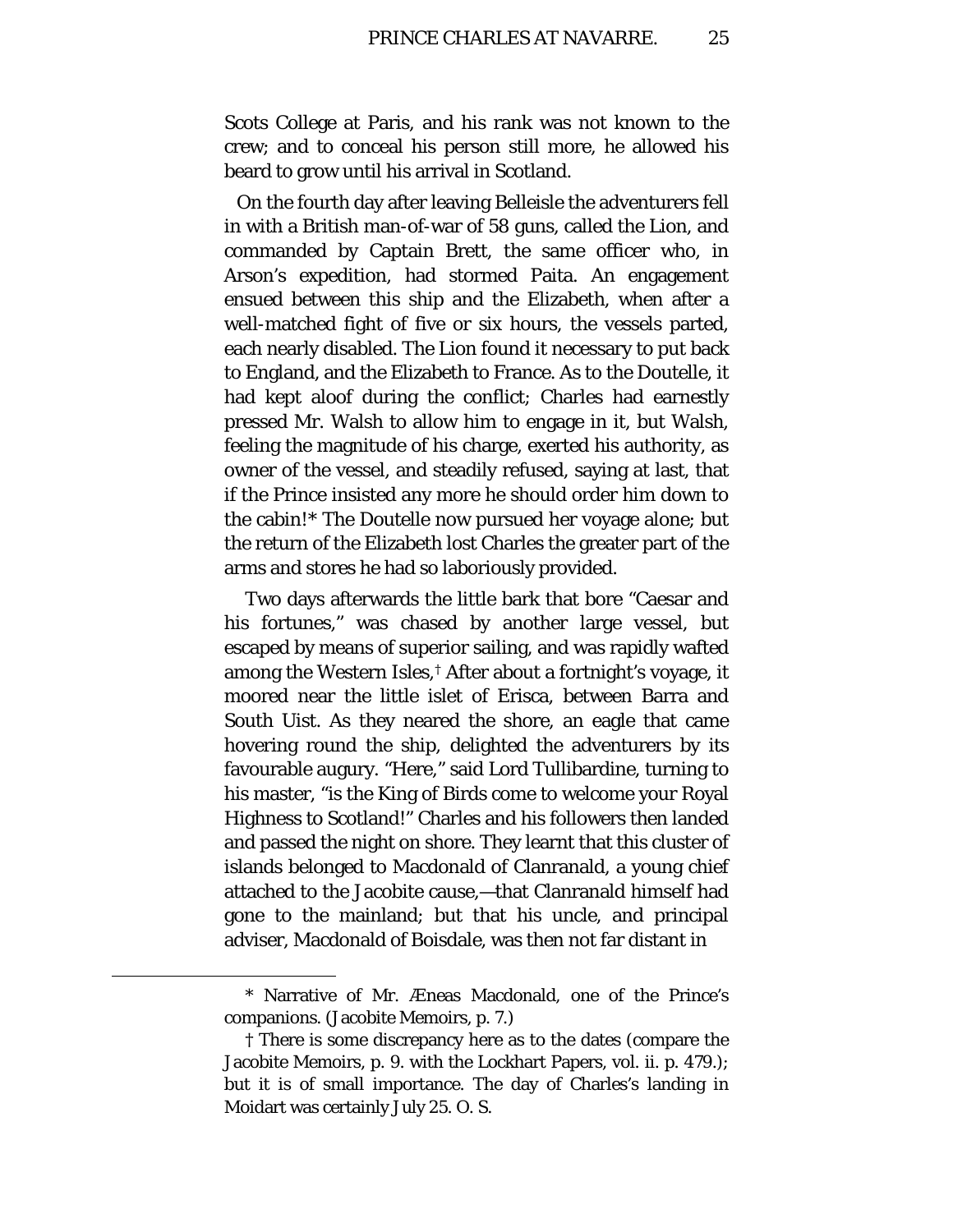South Uist. A summons from Charles brought Boisdale on board the Doutelle the next morning. But his expressions were not encouraging. He remonstrated with Charles against his enterprise, which he said was rash to the verge of insanity; and added, that if his nephew followed his advice he would take no part in it. In vain did Charles exert all his powers of persuasion: the old man remained inflexible, and went back to his isle in a boat, while Charles pursued his voyage to the mainland.

Arriving at this, Charles entered the bay of Lochnanuagh in Invernesshire, between Moidart and Arisaig. He immediately sent a messenger to Clanranald, who came to him on board, attended by several of his tribe, especially Macdonald of Kinloch Moidart. To them Charles addressed the same arguments as he had to Boisdale, imploring them to assist their Prince and their countryman, at his utmost need. In reply they urged) like Boisdale, that to take arms without concert or support could end in nothing but ruin. Charles persisted, argued, and implored. During the conversation they walked to and fro upon the deck; while a Highlander stood near them, armed at all points, as was then the custom of the country; he was a younger brother of Kinloch Moidart, and had come to the ship without knowing who was on board it; but when he gathered from the discourse that the stranger was the Prince of Wales, and when he heard his chief and his brother refuse to take arms with their rightful sovereign, as they believed him, his colour went and came, his eyes sparkled, he shifted his place, and instinctively grasped his sword. Charles observed his agitation, and with great skill availed himself of it. Turning suddenly towards him, he called out, "Will you, at least, not assist me?"—"I will! I will!" cried Ranald. "Though no other man in the Highlands "should draw a sword, I am ready to die for you!"— Charles eagerly expressed his thanks to the warm-hearted young man, saying he only wished that all the Highlanders were like him. But, in very truth, they were like him. Catching his enthusiasm, and spurning all further deliberations, the two Macdonalds declared that they also would join, and use every exertion to engage their countrymen.[\\*](#page-25-0)

<span id="page-25-0"></span><sup>\*</sup> Home's History, p. 39.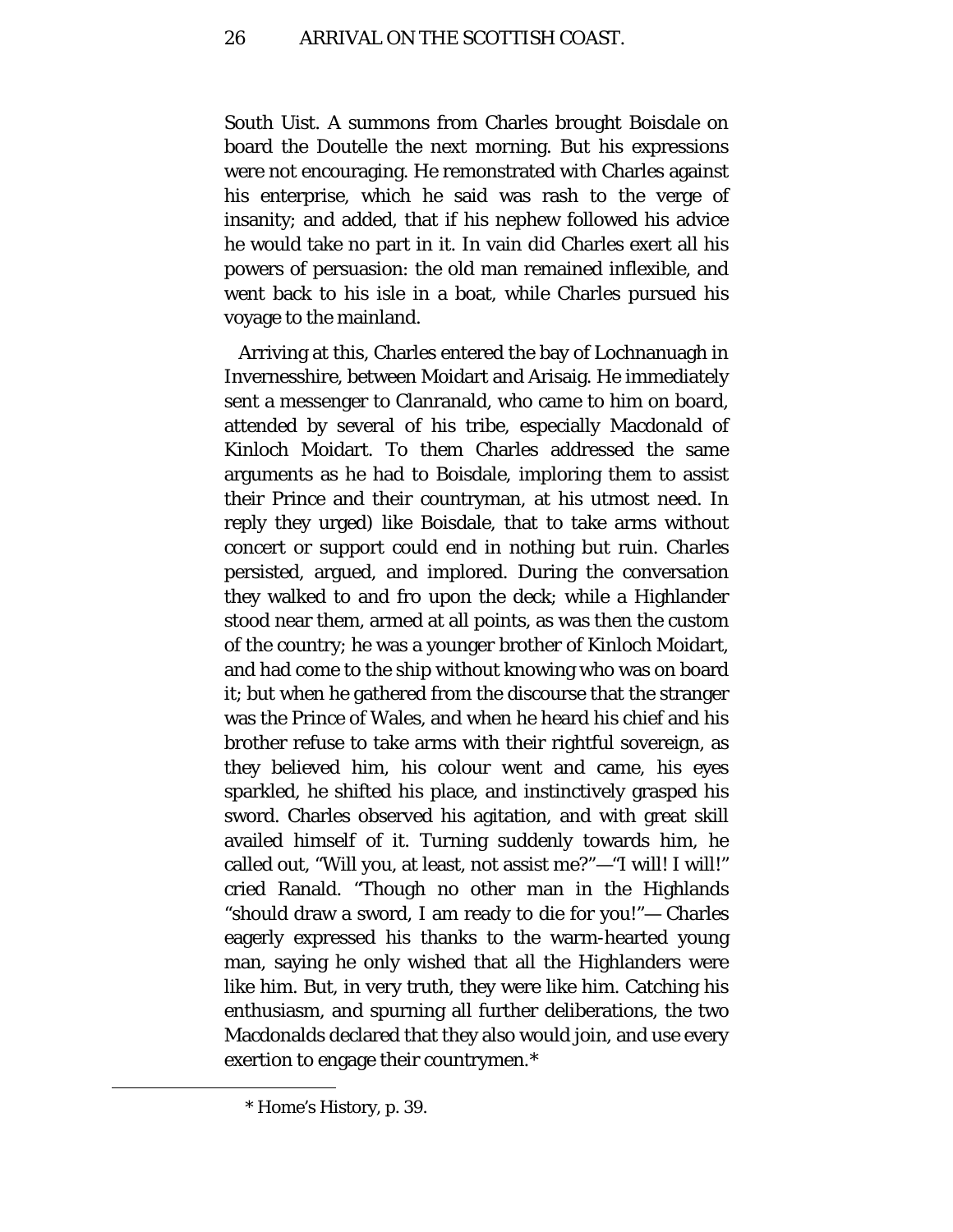During this scene, the other kinsmen of Clanranald had remained with Charles's attendants in a tent, that had been pitched at the opposite end of the deck. One of these Macdonalds has left a journal, in which Charles's appearance is described: "There entered the tent a tall youth of a most agreeable aspect, in a plain black coat, with a plain shirt not very clean, and a cambrick stock fixed with a plain silver buckle, a fair round wig out of the buckle, a plain hat with a canvass string, having one end fixed to one of his coat buttons: he had black stockings and brass buckles in his shoes. At his first appearance I found my heart swell to my very throat. But we were immediately told that this youth was an English clergyman, who had long been possessed with a desire to see and converse with Highlanders."[\\*](#page-26-0) It is remarkable that among these Macdonalds—the foremost to join Charles—was the father of Marshal Macdonald, Duke de Tarento, long afterwards raised to these honours by his merit in the French Revolutionary wars, and not more distinguished for courage and capacity than for integrity and honour.

Charles, being now sure of some support, landed a few days afterwards, on the memorable 25th of July, Old Style, in Lochnanuagh, and was conducted to Borodale, a neighbouring farm-house belonging to Clanranald. Seven persons came on shore with him, namely the Marquis of Tullibardine, who, but for the attainder of 1716, would have been Duke of Athol, and was always called so by the Jacobites—Sir Thomas Sheridan, who had been tutor to Charles—Sir John Macdonald, an officer in the Spanish service—Kelly, a non-juring clergyman, the same who had taken part in Atterbury's plot—Francis Strickland, an English gentleman—Æneas Macdonald, a banker in Paris, and brother of Kinloch Moidart—and Buchanan, the messenger formerly sent to Rome by Cardinal Tencin. These were afterwards designated as the "Seven Men of Moidart;" and the subsequent fate of each has been explored by the Jacobites with mournful curiosity.[†](#page-26-1)

The first step of Charles was to send letters to such

Ĩ. \* Macdonald's Journal; Lockhart Papers, vol. ii. p. 480.

<span id="page-26-1"></span><span id="page-26-0"></span><sup>†</sup> See [Jacobite Memoirs, p. 3.](http://books.google.com/books?id=QUoDAAAAYAAJ&dq=Jacobite%20Memoirs&pg=PA3#v=onepage&q&f=false)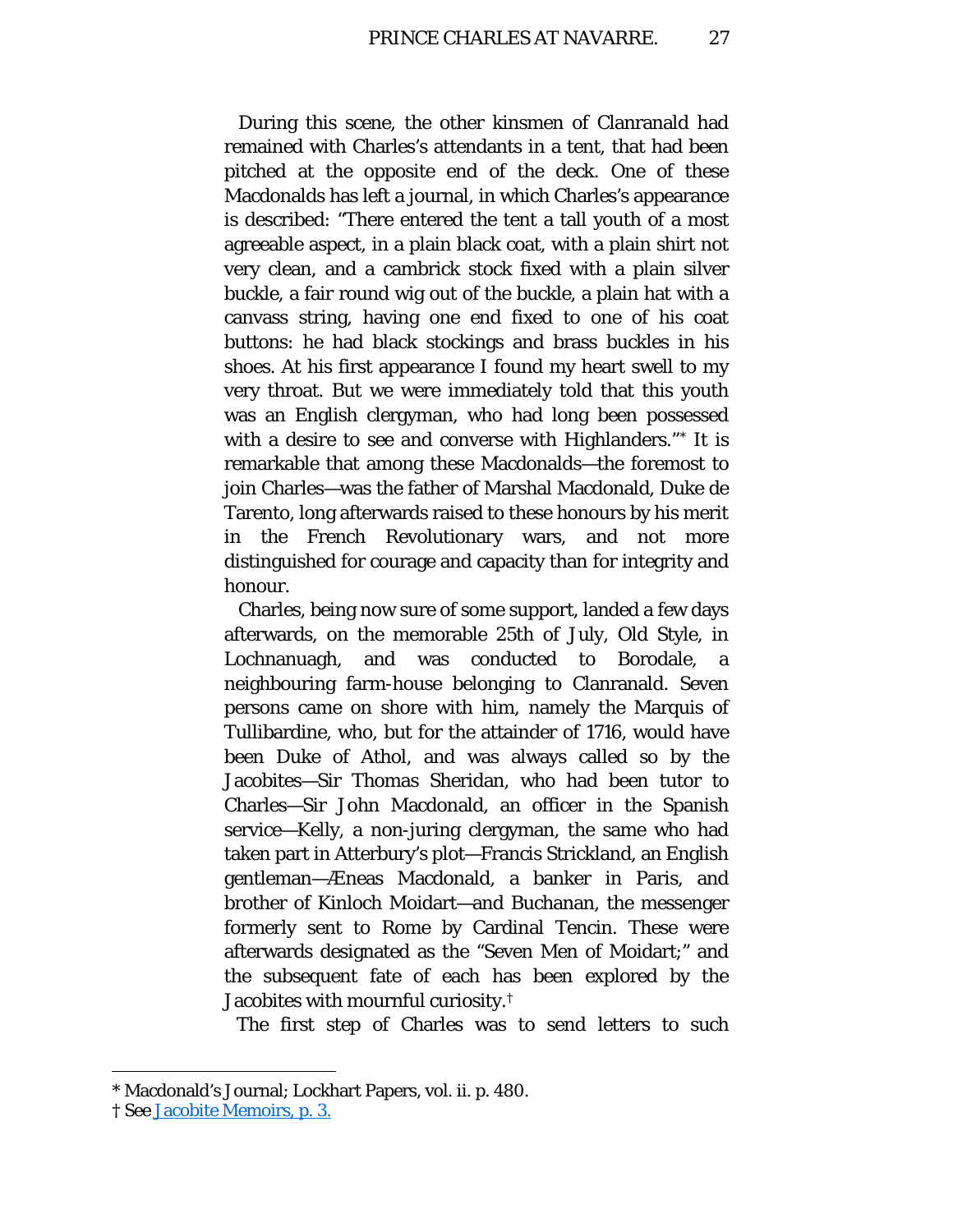Highland chiefs as he knew, or hoped to be, his friends, especially to Cameron of Lochiel, Sir Alexander Macdonald, and Mac Leod. Lochiel immediately obeyed the summons; but he came convinced of the rashness, nay, madness of the enterprise, and determined to urge Charles to desist from it and return to France till a more favourable opportunity. On his way to Borodale he called upon his brother, Cameron of Fassefern, who concurred in his opinion, but advised him rather to impart it to the Prince by letter. *"*I know you," said Fassefern, *"*better than you know yourself. If this Prince once sets his eyes upon you, he will make you do whatever he pleases."[\\*](#page-27-0) Lochiel, however, persevered in going on; he saw Charles, and for a long while stood firm against both .argument and entreaty. At length, the young adventurer tried one final appeal to his feelings:—"l am resolved," he exclaimed, "to put all to the hazard. In a few days I will erect the Royal Standard, and proclaim to the people of Britain, that Charles Stuart is come over to claim the Crown of his ancestors, or perish in the attempt. Lochiel, who, my father has often told me, was our firmest friend, may stay at home, and learn from the newspapers the fate of his Prince!" At these glowing words, the sturdy determination of the Chief dissolved like Highland snow before the summer sun. "Not so," he replied, much affected; "I will share the fate of my Prince whatever it be, and so shall every man, over whom nature or fortune has given me any power." Such, observes Mr. Home, was the singular conversation, on the result of which depended peace or war; for it is a point agreed among the Highlanders, that if Lochiel had persisted in his refusal to take arms, the other chiefs would .not have joined the Standard without him, and the spark of rebellion must have instantly expired.

The answer of Sir Alexander Macdonald and Mac Leod, removed as these were from the fascination of Charles's presence—was far less favourable. These two chiefs—perhaps the most powerful in the Highlands, could each have raised from 1200 to 1500 followers. They were then together in the Isle of Skye, where Clanranald had gone in person to urge them. But they alleged, as they might with truth, that their

<span id="page-27-0"></span>ī \* Communicated, in 1781, by Fassefern himself to Mr. Home. (History, p. 44.)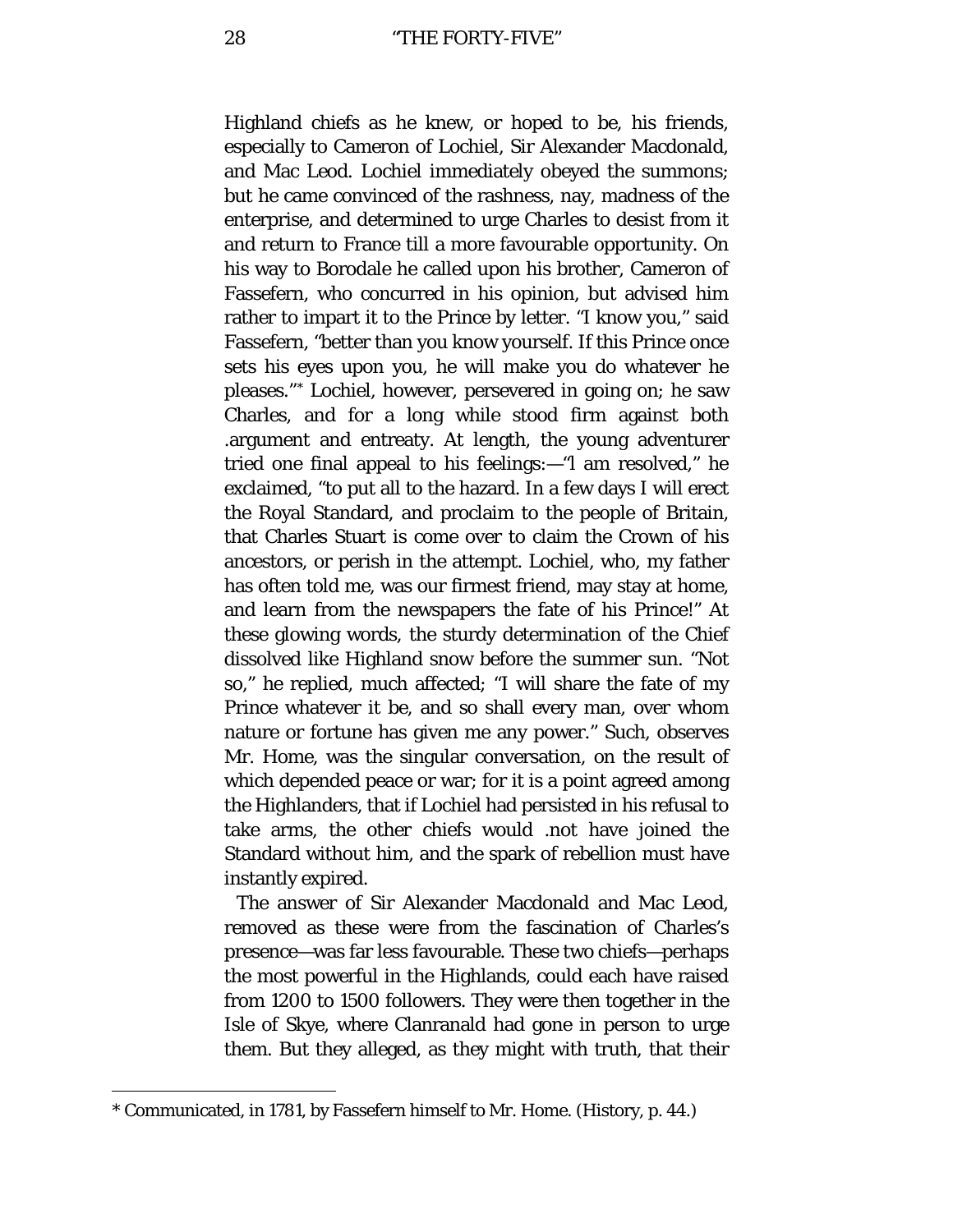former promise of joining Charles was entirely contingent on his bringing over auxiliaries and supplies, and they also pleaded, as an additional motive for delay, that a great number of their men resided in the distant islands. Their object being to wait for events, and to side with the victorious, they professed zeal to both parties, but gave assistance to neither: thus, for instance, they wrote to the Government to communicate Charles's arrival in Scotland; but prudently postponed their news till nine days from his landing.[\\*](#page-28-0)

There were not wanting in Scotland many men to follow such examples: but Lochiel's feeling was that of far the greater number. The Scots have often been reproached with a spirit of sordid gain. The truth is merely—and should it not be matter of praise?—that by their intelligence, their industry, their superior education, they will always, in whatever country, be singled out for employment, and rise high in the social scale. But when a contest lies between selfish security or advancement on one side, and generous impulse or deep-rooted conviction on the other; when danger and conscience beckon onward, and prudence alone calls back; let all History declare whether in any age or in any cause, as followers of Knox or of Montrose, as Cameronians or as Jacobites, the men—ay, and the women—of Scotland, have quailed from any degree of sacrifice or suffering! The very fact f hat Charles came helpless, obtained him the help of many. They believed him their rightful Prince; and the more destitute that Prince, the more they were bound in loyalty to aid him. Foreign forces, which would have diminished the danger, would also have diminished the duty, and placed him in the light of a hostile invader rather than of a native sovereign. Moreover, Charles was now in the very centre of those tribes, which ever since they were trained by Montrose—such is the stamp that great spirits can imprint

<span id="page-28-0"></span><sup>\*</sup> See Mac Leod's letter in the Culloden Papers, p. 203. He says in the postscript, "Young Clanranald has been here with us, and has given us all possible assurances of his prudence!" In another letter of August 17. Mac Leod adds, "In my opinion it would be a very wrong step to draw many of the troops to Scotland, as there can be but little danger here!"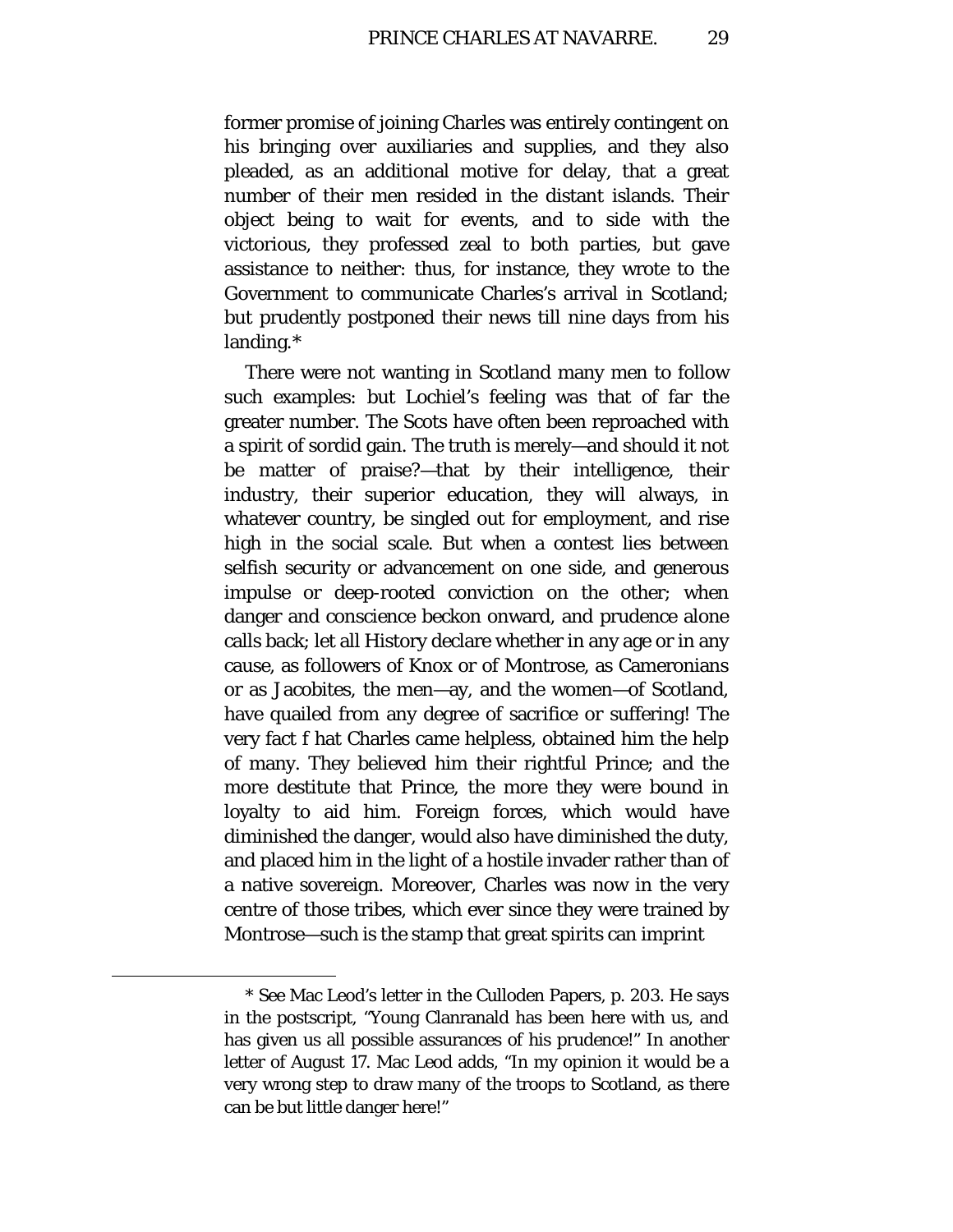upon posterity!—had continued firm and devoted adherents of the House of Stuart. Macdonald of Keppoch, Macdonald of Glengarry, and many other gentlemen, sent or came with warm assurances of service, and after a hasty visit, went off again to collect their men; the 19th of August being fixed for the raising of the Standard and the muster of the forces. Charles, meanwhile, displayed great skill in gaining the affections of the Highlanders around his person: he adopted their national dress, and consulted their national customs, and soon learnt some words of Gaelic, which he used on public occasions[\\*](#page-29-0), while all those who conversed with him in English, felt the influence of his fascinating manners. Having disembarked his scanty treasure and arms from the Doutelle, he employed himself in distributing the latter amongst those who seemed best able to serve him. The ship itself he sent back to France with an account of his landing. He paid a farewell visit to Mr. Walsh on board, and gave him a letter to James, at Rome, entreating that in reward for his service he should receive the patent of an Irish Earldom.[†](#page-29-1) By the same opportunity he informed his father of his progress:—"I am joined here by brave people, as I expected: as I have not yet set up the Standard I cannot tell the number; but whatever happens, we shall gain an immortal honour by doing what we can to deliver our country in restoring our Master, or perish sword in hand."[‡](#page-29-2)

From Borodale, Charles proceeded in a few days by water to Kinloch Moidart, a better house, belonging to the chief of that name, and about seven miles further. There he remained till the raising of his Standard. There also he was joined by Murray of Broughton, who had hastened from his seat in the south, at Charles's summons, having first performed the perilous duty of having the manifestos, for future distribution, printed. He was appointed by Charles his Secretary of State, and continued to act as such during the

<sup>\*</sup> See Macdonald's Journal, Lockhart Papers, vol. ii. p. 482.

<span id="page-29-2"></span><span id="page-29-1"></span><span id="page-29-0"></span><sup>†</sup> Prince Charles to his father, August 2. 1745. Appendix. I believe that the honour was accordingly conferred, and I was formerly acquainted at Baden with Count Walsh, who was, as I understood, the descendant and representative of this gentleman.

<sup>‡</sup> Letter, August 4. 1745. Appendix.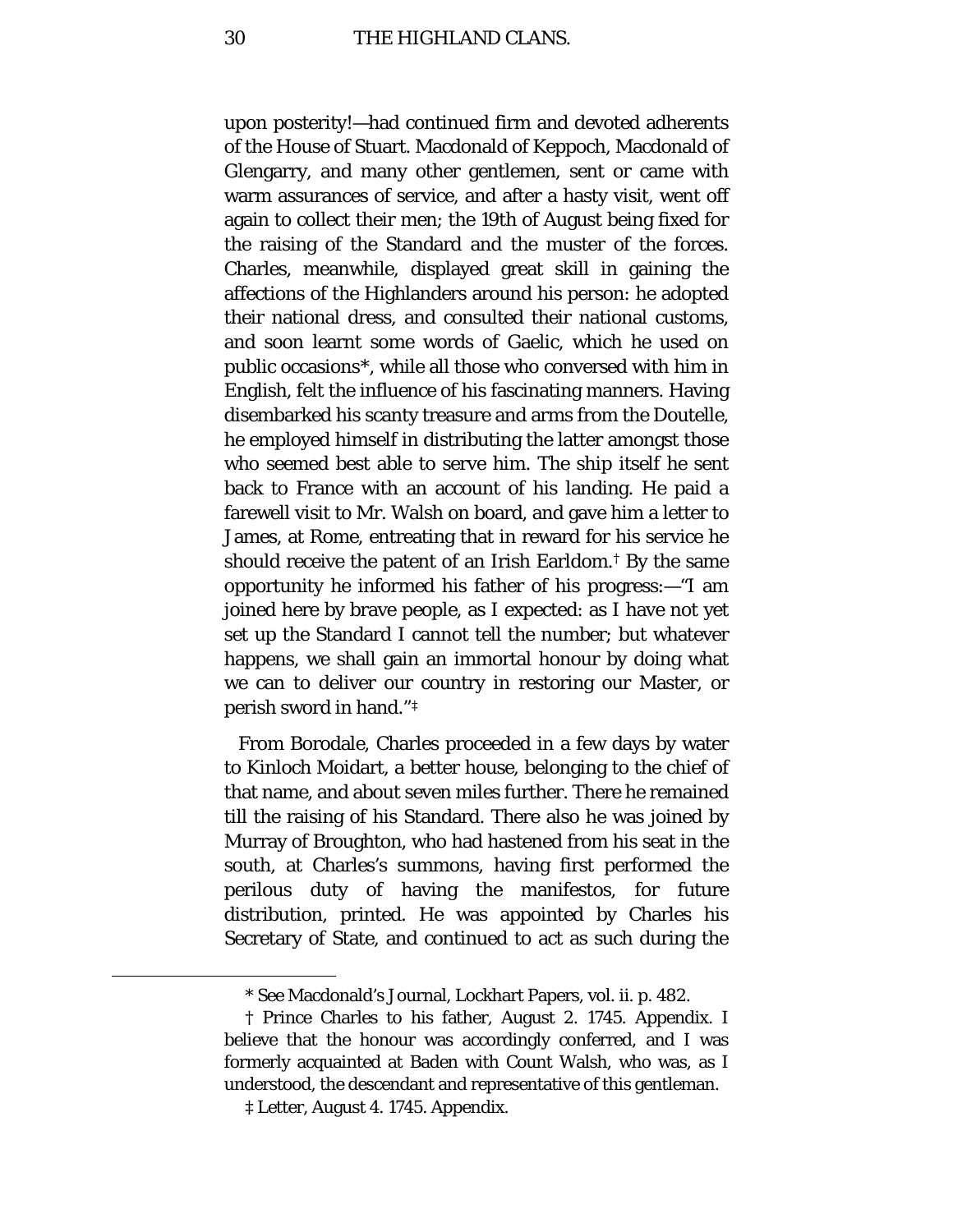remainder of the expedition.

During this time the English Governor at Fort Augustus, alarmed at the vague reports, but undoubted preparations, that were spreading around him, had determined to send a reinforcement to the advanced post at Fort William, On the 16th of August, two companies marched for this service, commanded by Captain Scott. The whole distance is thirty miles: for above twenty, the soldiers marched without molestation, when suddenly, in the narrow ravine of Spean Bridge, they found themselves beset by a party of Keppoch's Highlanders. Assailed by a destructive fire from the neighbouring heights, and unable to retaliate upon their invisible enemies, they began a retreat; but more Highlanders of Lochiel coming up, and their strength and ammunition being alike exhausted, they were compelled to lay down their arms. Five or six of them had been killed, and about as many wounded: among the latter, Captain Scott himself. All the prisoners were treated with marked humanity, the wounded being carried to Lochiel's own house at Auchnacarrie; nay, more, as the Governor of Fort Augustus would not allow his surgeon to go forth and attend Captain Scott, the generous Chief sent the Captain to the Fort for that object on receiving his parole.

This success, though of no great importance in itself\* served in no small degree to animate the Highlanders on the Raising of the Standard. The day fixed for that ceremony, as I have already mentioned, was the 19th of August; the place Glenfinnan, a desolate and sequestered vale, where the river Finnan flows between high and craggy mountains, and falls into an arm of the sea; it is about fifteen miles from Borodale, and as many from Fort William. Charles having left Kinloch Moidart on the 18th, proceeded to the house of Glenaladale, and early next morning embarked in a boat for the place of muster. On arriving, attended only by one or two companies of Macdonalds, he expected to find the whole valley alive with assembled clans; but not one man had come, and Glenfinnan lay before him in its wonted solitude and silence. Uncertain, and anxious for his fate, the Prince entered one of the neighbouring hovels, and waited for about two hours. At length the shrill notes of the pibroch were heard in the distance, and Lochiel and his Camerons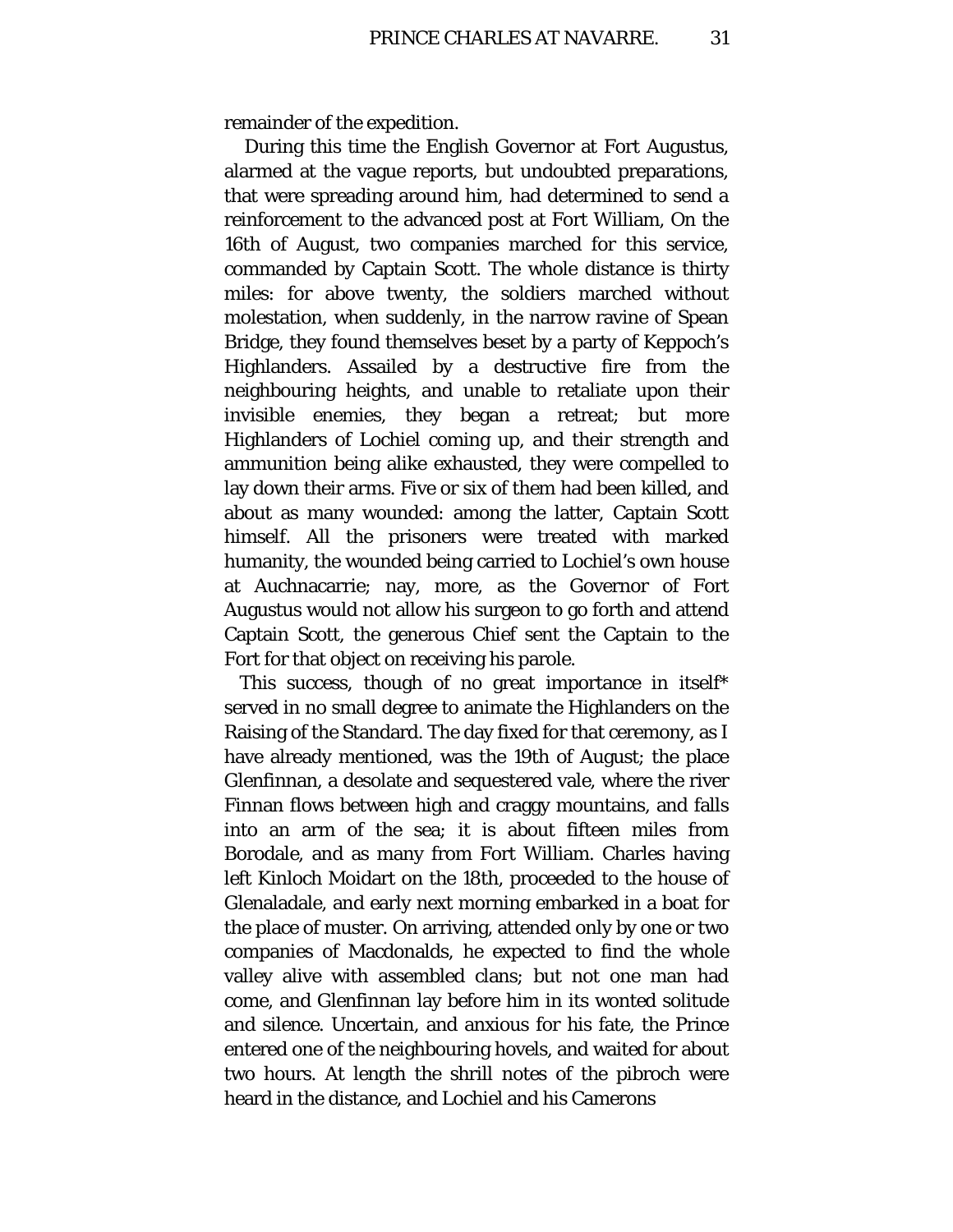appeared on the brow of the hill: they were above six hundred in number, but many without weapons; and they advanced in two lines of three men abreast, between which were the two English companies taken on the 16th, marching as prisoners, and disarmed. On being joined by this noble clan, Charles immediately proceeded to erect the Royal Standard; the place chosen being a little knoll in the midst of the vale. The Marquis of Tullibardine, tottering with age and infirmities, and supported by an attendant on each side, was, as highest in rank, appointed to unfurl the banner: it was of red silk, with a white space in the centre, on which, some weeks afterwards, the celebrated motto, "TANDEM TRIUMPHANS," was inscribed" At the appearance of this Standard, waving in the mountain breeze, and hailed as the sure pledge of coming battle, the air was rent with shouts, and darkened with bonnets tossed on high*;* it seemed, says an eye-witness, like a cloud.[\\*](#page-31-0) Tullibardine, after a little pause, read aloud the manifesto of the old Chevalier, and the Commission of Regency granted to Prince Charles. This was followed by a short speech from the Adventurer himself, asserting his title to the Crown, and declaring that he came for the happiness of his people, and had selected this part of the kingdom because he knew he should find a population of brave gentlemen, willing to live and die -with him, as he was resolved at their head to conquer or to perish. Among the spectators, but no willing one, was Captain Swetenham, an English officer, taken prisoner a few days before in proceeding to assume the command at Fort William: he was now dismissed by Charles, after very courteous treatment, and with the words, "You may go to your General; say what you have seen; and add that I am coming to give him battle!"

On the same day, but after the ceremony, arrived Keppoch with three hundred of his clan, and other smaller parties. Some gentlemen of the name of Mac Leod came to offer their services, expressing great indignation at the defection of their Chief, and proposing to return to Skye, and raise as many men as they could. The little army encamped that

<span id="page-31-0"></span><sup>\*</sup> Letter in the Culloden Papers, p. 387., derived from Captain Swetenham's description. On the spot where the standard was raised, there now stands a monument with a Latin inscription. See note to Waverley, vol. i. p. 238. ed. 1829.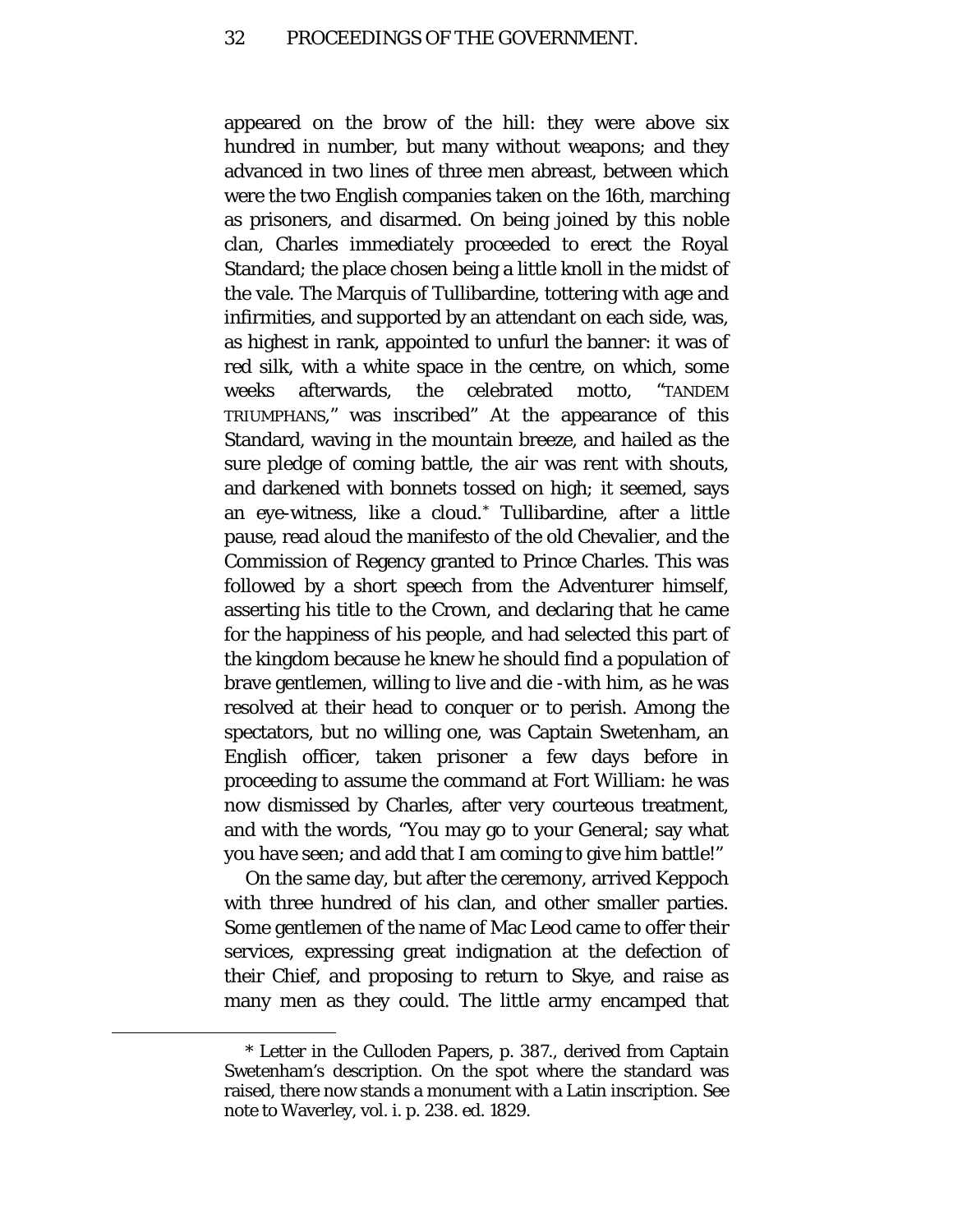night on Glenfillan; O'Sullivan, an Irish officer who had lately joined the Prince, being appointed its Quartermaster-General[.\\*](#page-32-0) Next morning they began their march, Charles himself proceeding to Lochiel's house of Auchnacarrie, and he was joined by Macdonald of Glencoe with one hundred and fifty men; the Stuarts of Appin, under Ardshiel, with two hundred, and Glengarry the younger, with about the same; so that the united forces marching onwards soon amounted to upwards of sixteen hundred men.

While these things were passing in the Highlands, the established Government was neither prompt in its news, nor successful in its measures. It was not till the 30th of July, Old Style, that we find Lord Tweeddale, the Scottish Secretary of State in London, informed that the young Pretender had sailed from Nantes.[†](#page-32-1) This report was immediately transmitted to Edinburgh; yet, even so late as the morning of the 8th of August, nearly three weeks after Charles's first appearance on the coast, it was unknown to the authorities at that capital. "I consider the report of the sailing as improbable," writes the Lord President on that day, "because I am confident that young man cannot with reason expect to be joined by any considerable force in the Highlands[‡,](#page-32-2)" and he then proceeds to show how much the Jacobite party was reduced since 1715: it had indeed died away like a fire for want of fuel, while the strength of prescription (the mightiest

<span id="page-32-0"></span><sup>\*</sup> There seems some uncertainty as to when Mr. O'Sullivan joined the expedition. It is supposed by some persons that he sailed with Charles in the Doutelle, and that Buchanan being considered the Prince's domestic was not included in the number of seven that came on shore. (Jacobite Memoirs, p. 2.) But it is more probable that O'Sullivan afterwards joined Charles on shore —one of several officers who came from France and landed on the east coast of Scotland. (See Culloden Papers, p. 398.)

Culloden Papers, p. 204. See also p. 360. and 365., and the Lockhart Papers, vol. ii. p. 405., on the diminution of the Jacobites since 1715.

<span id="page-32-1"></span><sup>†</sup> Lord Tweeddale to Lord Milton, July 30. 1745. Home's History.

<span id="page-32-2"></span><sup>‡</sup> Culloden Papers, p. 204. See also p. 360. and 365., and the Lockhart Papers, vol. ii. p. 405., on the diminution of the Jacobites since 1715.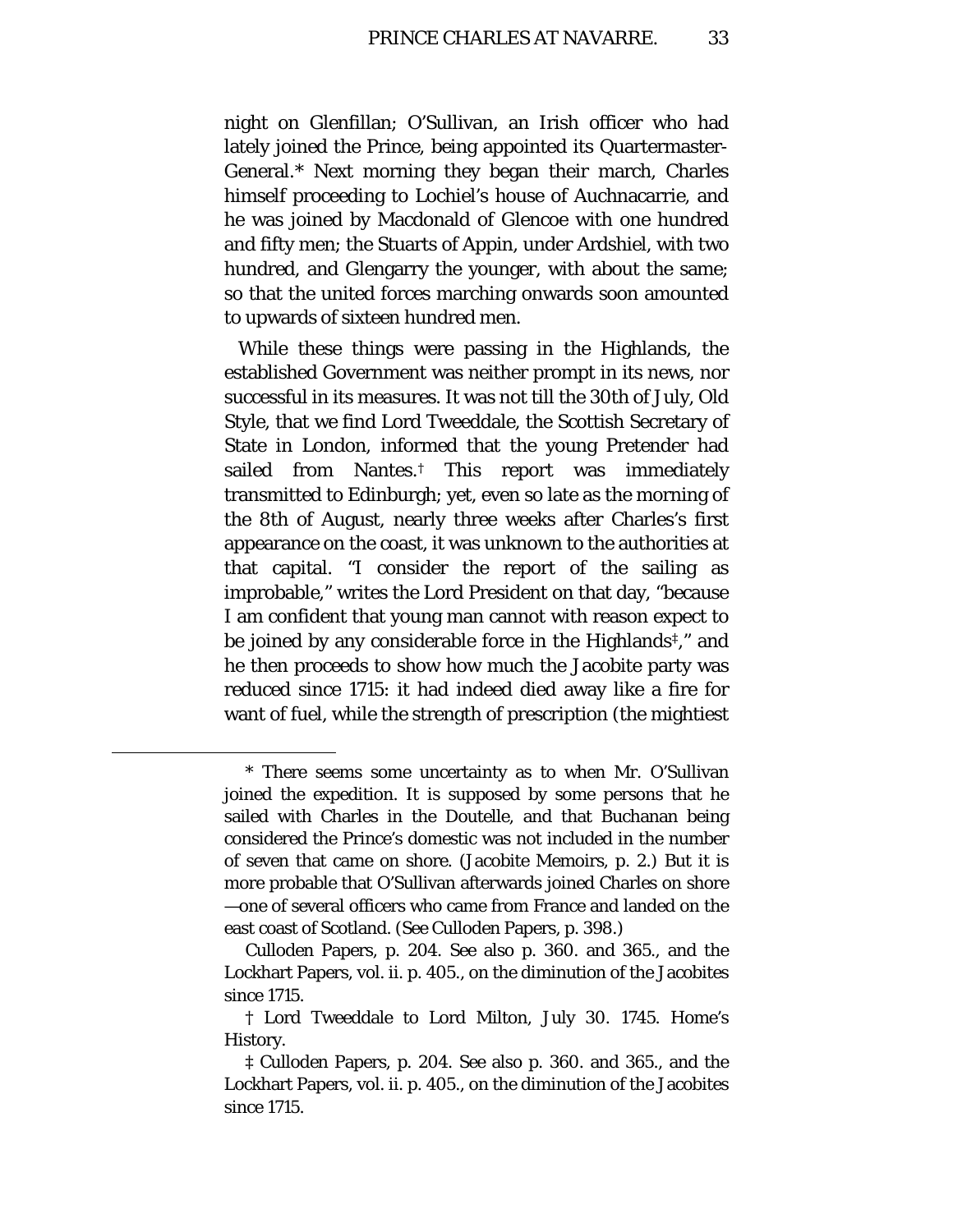after all of any) had gathered round the Reigning Family. But then this inference suggests itself—if the Scottish Jacobites even thus diminished seemed scarcely a minority in 1745 what, under wise direction, might they not have been thirty years before?

At this period the persons in Edinburgh most relied on by the Government, were, first, the commander-in-chief, General Sir John Cope; secondly, the Justice Clerk Andrew Fletcher, Lord Milton; and, thirdly, the Lord President, Duncan Forbes. The last has been highly, yet not too highly, extolled as a most learned and upright judge, a patriot statesman, a devoted and unwearied assertor of the Protestant succession. Few men ever loved Scotland more, or served it better. Opposing the Jacobites in their conspiracies or their rebellions, but befriending them in their adversity and their distresses, he knew, unlike his colleagues, how to temper justice with mercy, and at length offended, by his frankness, the Government he had upheld by his exertions.[\\*](#page-33-0) When, in 1715, the jails of England were crowded with Scottish prisoners, plundered, penniless and helpless, Forbes, who had lately borne arms against them in the field, set on foot a subscription to supply them with the means of making a legal defence; and when, on the same occasion, the exasperated Government proposed to remove these misguided but unhappy men from the protection of their native laws, to a trial in England, it was Forbes that stood forward to resist, and finally to prevent, this arbitrary measure. His seat lying in the north, (Culloden House, near Inverness,) he had always repaired thither in the intervals of the Court of Session; he had there cultivated a friendly intercourse with the principal Highland gentlemen, and gained a considerable mastery over the minds of many. He was the link that bound the false and fickle Lovat to the Government; it was mainly through him that Mac Leod, Sir Alexander Macdonald, and several other chiefs, were restrained to a prudent neutrality; it was he who inspirited, guided, and directed the Sutherlands, the Mackays, and the other well affected clans in the north. Even before the news

<span id="page-33-0"></span><sup>\*</sup> See some remarks on the character of Duncan Forbes in the Quarterly Review, No. xxviii. p. 321., I believe by Sir Walter Scott.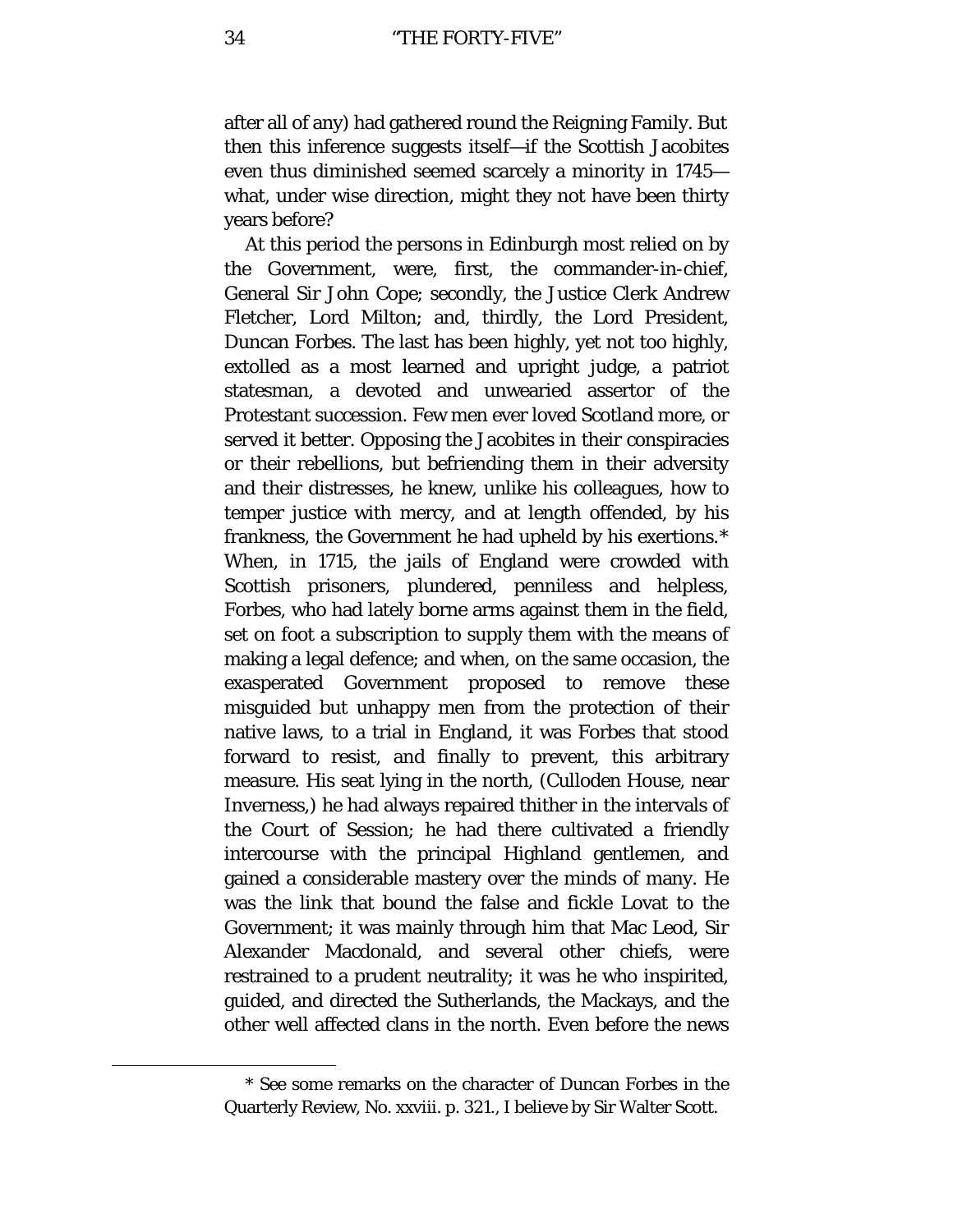of Charles's landing was fully confirmed, he hastened from Edinburgh to Culloden, ready to perform every service that the exigency might demand.

Sir John Cope, on his part, sent orders for drawing together his troops at Stirling. He had two regiments of dragoons (Gardiner's and Hamilton's), but they were the youngest in the service; and the whole force under his command, exclusive of garrisons, fell short of three thousand men. There were also several companies of a Highland regiment, headed by the Earl of Loudon: these\* however, besides the doubts of their fidelity, were not at hand for present action, being for the most part in the north, beyond Inverness. Nevertheless, with such force as he could muster, Cope was eager to march forward to the mountains, and crush the rising rebellion in its bud. This scheme he proposed in a letter to the Lords Justices in England, and it was warmly approved; nay, he even received their positive commands to carry it into execution. They also furnished him with a proclamation, issued in the London Gazette several days before, offering a reward of 30,000*l*. to any person that should seize and secure the pretended Prince of Wales.

Thus instructed by the Government, but at the same time deluded by the Jacobites around him with a multitude of false advices, Sir John set out from Edinburgh on the 19th of August, the very day that Charles was raising his standard at Glenfillan. Next morning he commenced his march from Stirling, at the head of nearly fifteen hundred foot, but leaving behind the dragoons, who could not have afforded much service amongst the mountains, nor yet obtained sufficient forage. He took with him, however, a vast quantity of baggage, a drove of black cattle, to kill for food, when required, and about a thousand stand of arms, which he expected to distribute to native volunteers. Not one such appearing to join him, he sent back 700 of the muskets from Crieff. His march was directed to Fort Augustus, as a central post, from which he hoped to strike a decisive blow against the rebels; and as he advanced, being met by Captain Swetenham, he obtained the first certain accounts of their numbers and appearance. But on arriving at Dalwhinnie, he found the pass of Corry Arrack, that lay between him and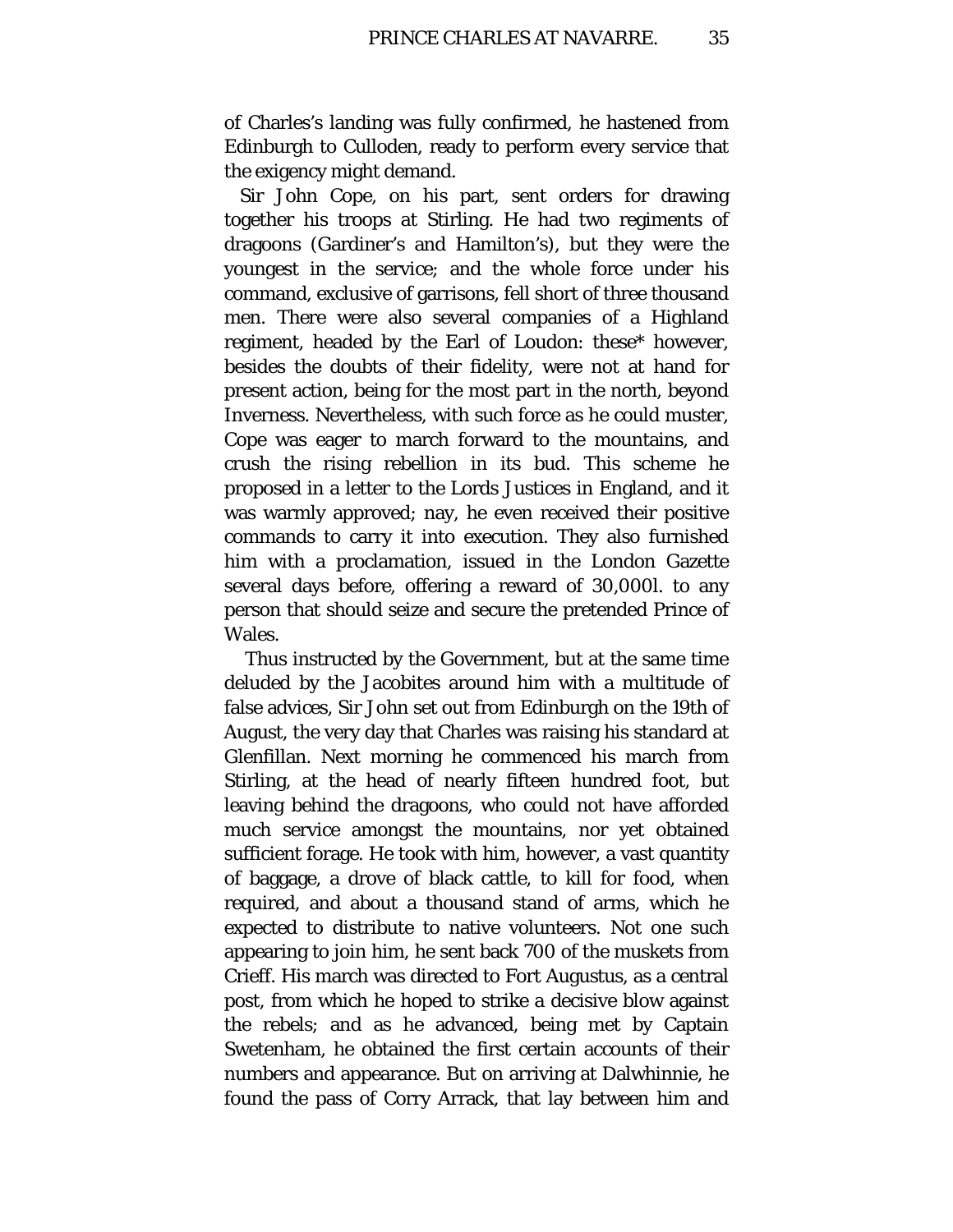Fort Augustus, already in possession of his enemy.

Corry Arrack is a huge precipitous mountain, ascended, by a part of Marshal Wade's military road, which winds up in seventeen zig-zags or traverses, before it attains the rugged heights. The pass was known to the country people by the name of the Devil's Staircase, and afforded, a most excellent position for defence. Charles, discerning its importance, had determined to occupy it as soon as he heard of Cope's approach; and made a forced march for that object, burning and destroying all incumbrances which could impede his progress, and, that his men might not complain, sacrificing his own personal baggage. Early on the 27th he stood on the north side of Corry Arrack, and hastened to ascend it, expecting an attack that afternoon, and exulting in the expectation. It is recorded, that as he put on his new Highland brogues that morning, he exclaimed with delight, "Before these are unloosed, I shall be up with Mr. Cope!"[\\*](#page-35-0) As he walked up he sent forward Macdonald of Lochgarry, and Secretary Murray, expecting that they would see the British troops beginning their ascent on the opposite side. But when they reached the summit, instead of beholding the numerous windings filled with the ascending files of Sir John Cope's army, they gazed on utter solitude. Not a single man appeared. At length, they observed several Highlanders, whom they supposed some of Lord Loudon's, and the British van-guard; but who proved to be deserters, bringing the surprising intelligence that the General had entirely changed his course, and, avoiding the expected battle, was in full march for Inverness.[†](#page-35-1)

For this and for his subsequent conduct, Sir John Cope has sometimes been called a coward, and sometimes a traitor. He was neither. He was a plain, dull officer, of indisputable fidelity and courage, who had been previously in action, and behaved respectably under a superior; but Endowed with very moderate abilities, and overwhelmed by the feeling of his own responsibility as chief. $\ddagger$  On this occasion he felt that

<span id="page-35-2"></span><span id="page-35-1"></span><span id="page-35-0"></span>ī

<sup>\*</sup> Mr. T. Fraser to the Lord President, August 29.1745. Culloden tapers.

<sup>†</sup> Tales of a Grandfather, vol. ii. p. 270.

<sup>‡</sup> On Cope's character, see Quarterly Review, No. lxxi. p 177.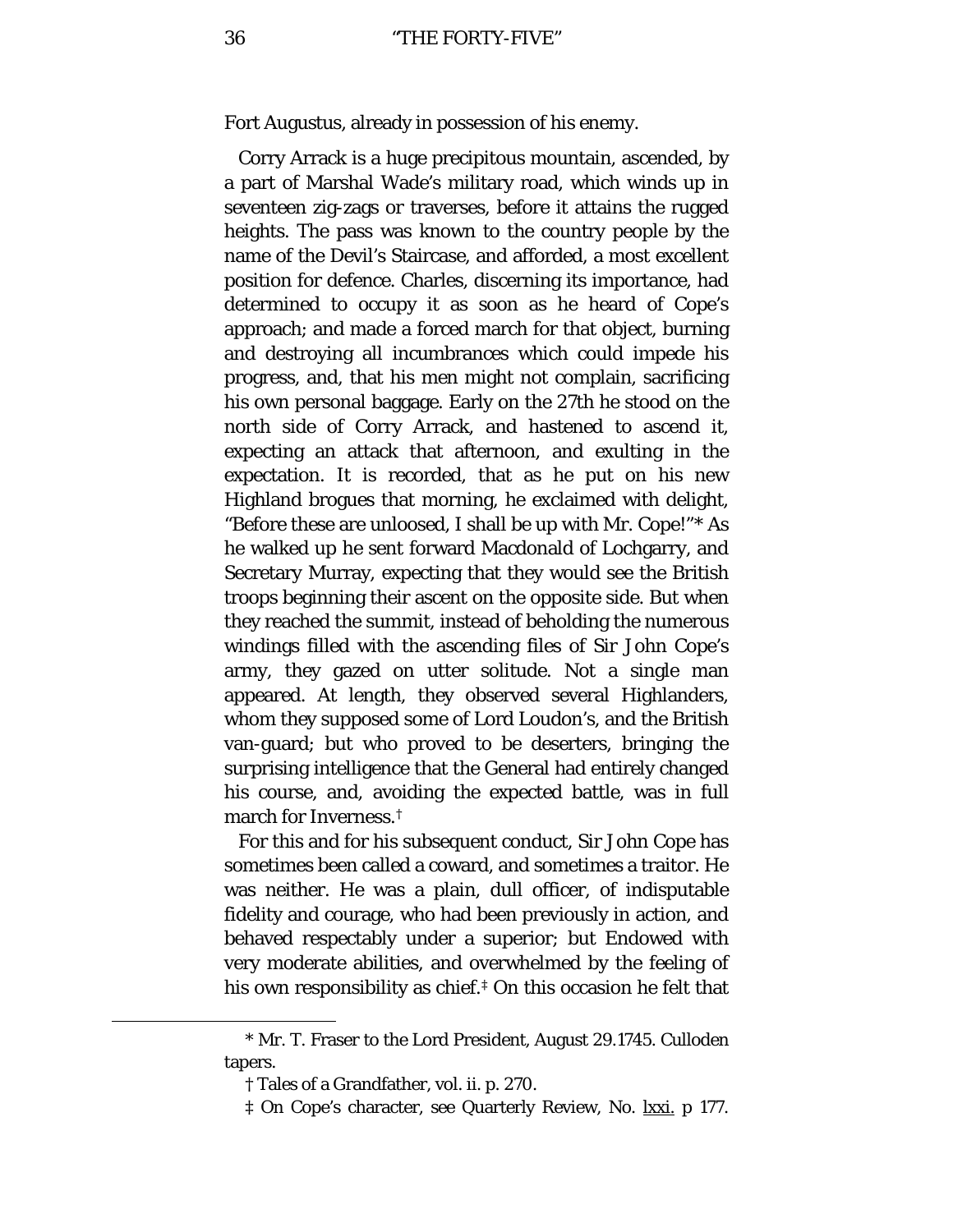it was in vain to attack the rebels upon Corry Arrack: to remain at Dalwhinnie seemed inactive, to return to Stirling ignominious. What other course then was left but a march to Inverness to join the well-affected clans, with the prospect that the insurgents must be drawn towards the same direction, and would not venture to descend upon the Lowlands while Cope remained in their rear? But Sir John did not trust to his judgment only; he adopted that favourite resource of incapable commanders—a Council of War. No officer was found to advocate remaining near Dalwhinnie; only one urged the alternative of a retreat to Stirling; all the others, concurring with their General, gave their signs manual to the plan he proposed. Yet, it certainly was by far the worst of the three; and had the King's troops but kept their ground in front of the rebels, the latter would, probably, either have been checked in their advance, and cooped up in their mountains, or else been obliged to hazard a battle upon equal terms.[\\*](#page-36-0)

The news of Cope's flight (for such it was considered) filled the Highland host with exultation. The greater number wished to follow and give him battle—a less hazardous course, perhaps, than to march onwards, leaving His army unconquered, to cut off their retreat; but Charles, seeing the superior importance of a descent upon the Lowlands, wisely decided for the latter scheme. It was immediately put into execution. Two days carried him through the rugged mountains of Badenoch; on the third he beheld the pleasant vale of Athol, expanding to his view. The Grants, of Glenmorriston, to the number of one hundred men, had already come in at Corry Arrack; and as the Highland army descended to the plain, they were joined, like one of their own rivers, by accessions of Strength at the mouths of all the

<span id="page-36-0"></span>and also the proceedings on Cope's trial.

<sup>\*</sup> "The military men here think that, though it might not have been fit for his Majesty's service for Sir John Cope to attack the rebels, yet that he ought to have staid somewhere about Dalwhinnie; and, in that case, it would not have been easy for the rebels to have made such a progress into the south before him. But as the matter is now over, it is needless to enter into a discussion." (Lord Tweeddale to the Lord President, September 10.1745.)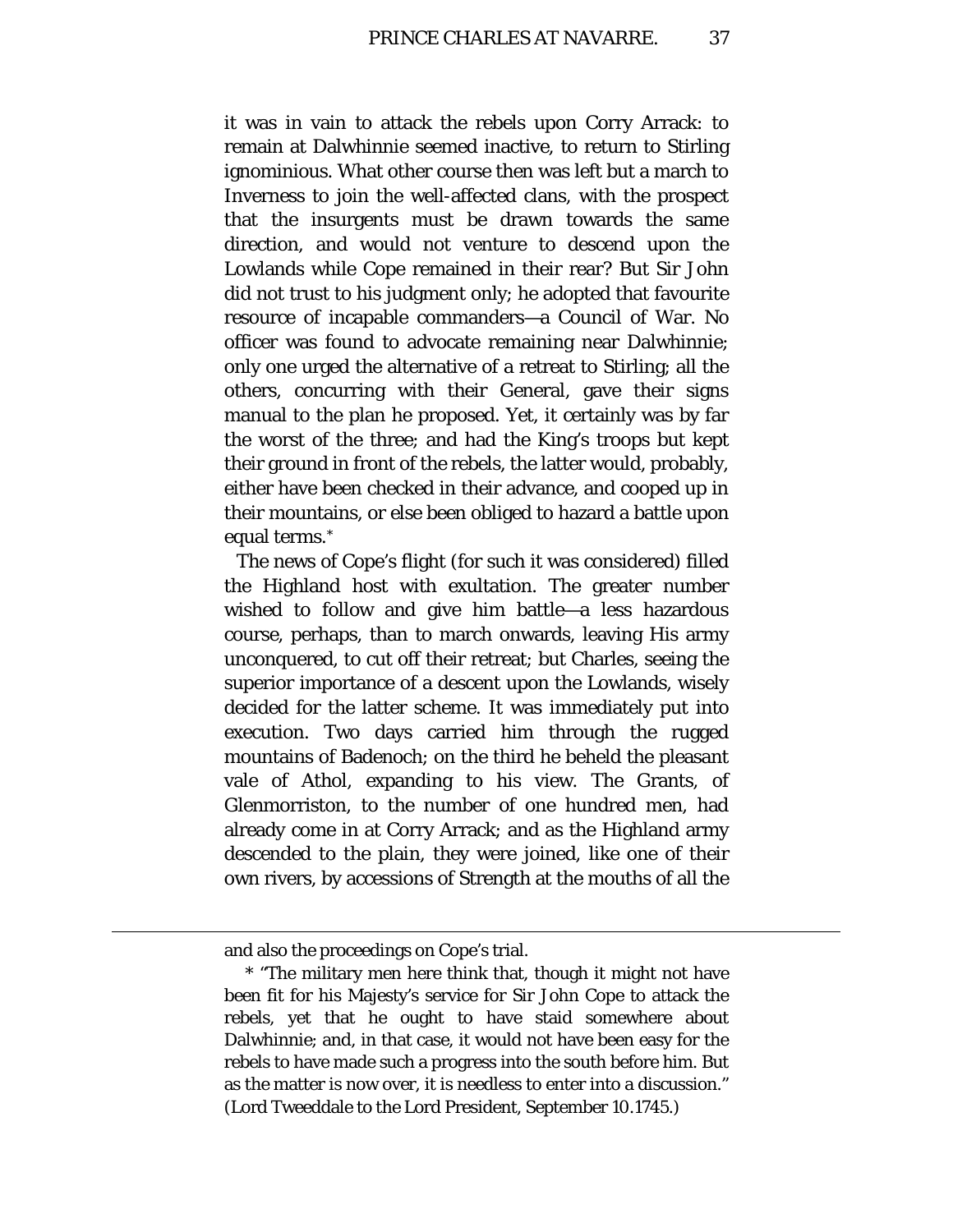little glens which they passed.[\\*](#page-37-0) Charles was especially eager to secure Lord Lovat, and sent him the most pressing solicitations through Lochiel, together with his patents as Duke of Fraser, and Lord Lieutenant of the northern counties. But the wily old Chief still kept aloof and unengaged: on the one hand, continuing the strongest professions of his allegiance to his neighbour, the Lord President; and at the same time writing to Lochiel, "My service to the Prince; I will aid you what I can; but my prayers are all I can give at present."[†](#page-37-1) Prayers! from such a saint of course doubly precious!—By this conduct, Lovat expected to reap profit whichever party prevailed; by this conduct did he ultimately bring his head to the scaffold, and his name to lasting disgrace. When will mankind become convinced that the dirtiest path is always the most slippery!

Charles, however, derived some compensation from one of his detachments, which, after an unsuccessful attempt on the barracks of Ruthven, carried off as a prisoner, perhaps no unwilling one, Lovat's son-in-law, Macpherson of Cluny, the head of a powerful clan. Cluny had been appointed by the Government Captain of an independent Company, but now, after several conversations with Charles, consented to return and raise his men in the Prince's cause. As an apology for his change, he declared to a friend that "even an angel could not resist such soothing, close applications!"[‡](#page-37-2) Indeed, the fascination of Charles was acknowledged by every one around him.

The Highlanders were delighted at his athletic form and untired energy; like one of Homer's heroes, he overtopped them all in stature[§](#page-37-3), and they found that he never required from them any hardship or exertion that he was not willing to share. Thus, at Dalwhinnie, he slept with them upon the

<sup>\*</sup> Chambers's History, vol. L p. 79

<sup>†</sup> Lord Lovat to the Laird of Lochiel, September, 1745.

<sup>‡</sup> See Culloden Papers p. 142.

<span id="page-37-3"></span><span id="page-37-2"></span><span id="page-37-1"></span><span id="page-37-0"></span><sup>§</sup> One of Sir John Cope's spies from Perth described to him the Chevalier, as "in a fine Highland dress laced with gold, wears a bonnet laced, wears a broadsword, had a green riband, but did not see the star; a well made man, taller than any in his company." (Sir John Cope to the Lord President, September 12. 17-45.)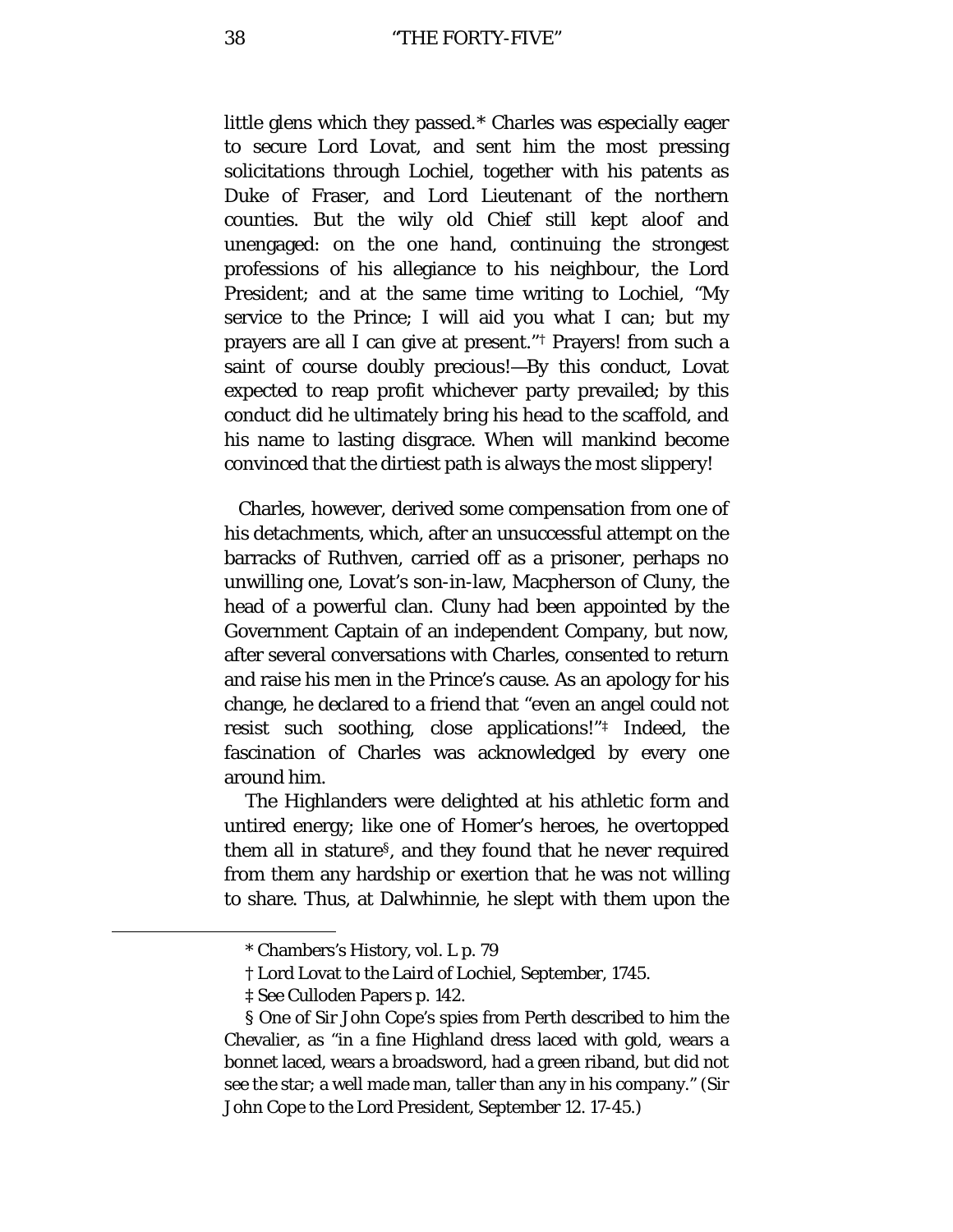open moor, sheltered only by his plaid; Every day he marched alongside some one or other of their bands, inquiring into their national legends, or listening to their traditionary songs. At table, he partook only of their country dishes, seeming to prefer them to all others; he wished to be, as he said, "a true Highlander," and his few phrases of Gaelic were used whenever occasion offered. On the other hand, the simple and enthusiastic Highlanders were prepared to find or to fancy every possible merit in their long expected Prince. Upon the whole, it might be questioned whether any chief has ever, in so short a period, so greatly endeared himself to his followers.

On the 30th of August, Charles reached Blair, the seat of the Duke of Athol, who hastily fled at his approach, while Tullibardine resumed possession of his paternal, halls, and gave a stately banquet to his young master and; his ancient vassals. Charles remained at Blair two days, during which he was joined by several gentlemen of note: Mr, Oliphant of Gask, Mr. Mercer of Aldie, Mr. Murray, brother of the Earl of Dunmore, Lord Strathallan, with his son, and Lord Nairn, the son of the Peer who had been attainted and condemned to death in 1716. Still marching onwards, the vanguard of the insurgents arrived at Perth on the 3d of September, and the Prince made his public entry on horseback, and amidst loud acclamations, the next day. Unlike his father, he did not proceed to the neighbouring palace of Scone, but took up his residence at an antique house in the town, belonging, as Scone, to Lord Stormont. Here he remained a week to collect supplies and to muster his men. Of the 4000 louis-d'ors brought with him, he had remaining on the day he came to Perth but a single one, which he showed to Mr. Kelly, saying that he would soon get more.[\\*](#page-38-0) Accordingly, he sent out parties through Angus and Fife, who, while they proclaimed "King James the Eighth" in the principal towns, enlisted a few men and levied a little public money. From the city of Perth he obtained 500*l*., and several voluntary offerings reached him from his partisans at Edinburgh. All the strangers, however, whom Charles found at Perth attending the fair, received his passports, to protect their persons and

<span id="page-38-0"></span><sup>\*</sup> Home's History, p. 75. note.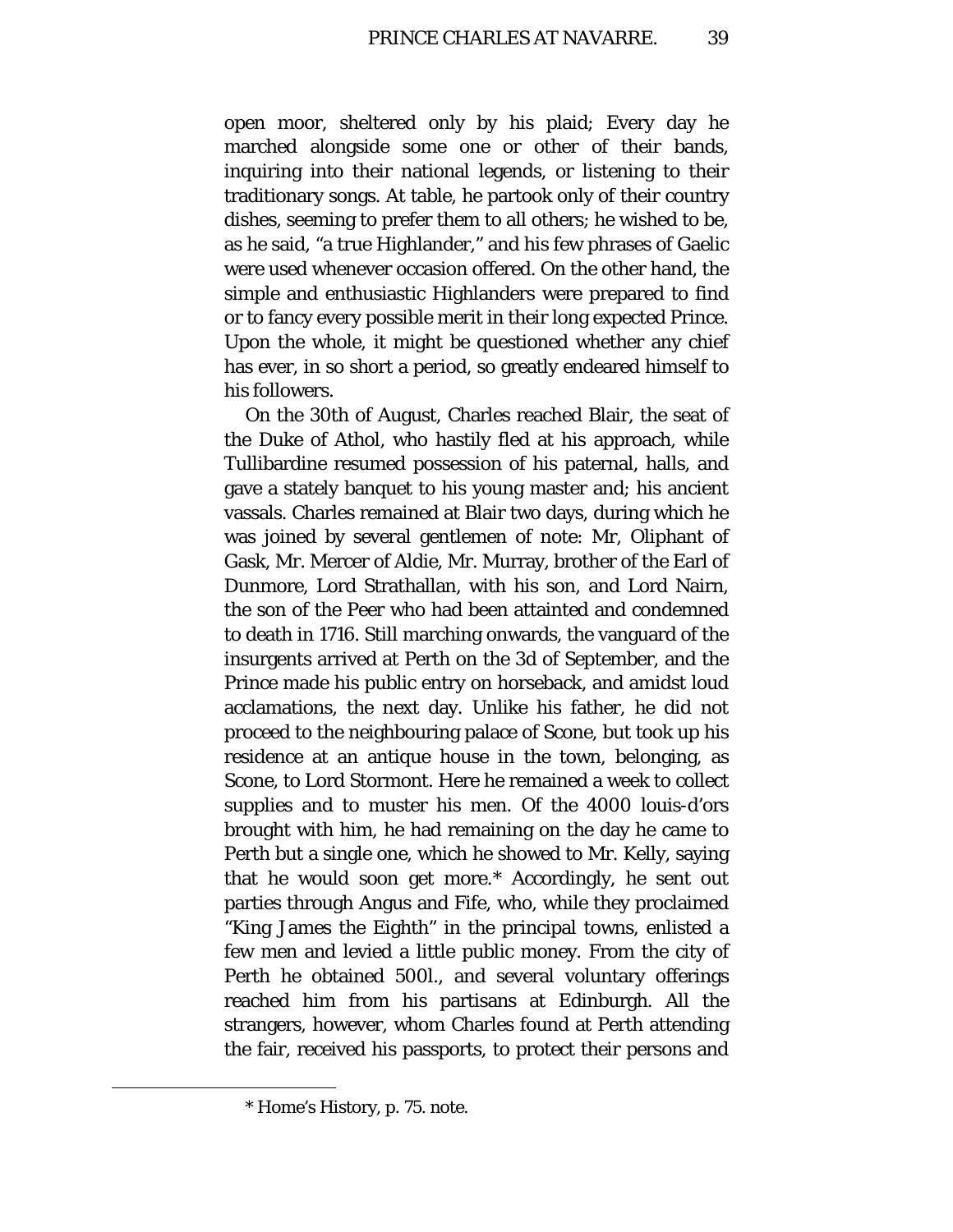goods from depredation; and with several of them he courteously conversed, amongst others with a linen-draper from London, whom he desired to inform his fellow citizens that he expected to see them at St. James's in the course of two months. Nor was he less busily employed in bringing into some degree of order, the ill-assorted elements of his little army; one day he held a public review upon the North Inch, and could not suppress a smile at the awkwardness of some of the new recruits. Every morning he rose early to drill the troops; and it is recorded that one night, when invited to a great ball by the ladies of Perth, he had no sooner danced one measure than he made his bow and withdrew, alleging the necessity of visiting his sentry posts. It is added, that the Perth ladies—thinking, of course, that no business could possibly be so important as their ball—were grievously surprised and offended at the shortness of his stay.[\\*](#page-39-0)

At this period Charles received two most valuable accessions to his cause, in the Duke of Perth and Lord George Murray, The former brought with him about 200 of his men; the latter was of great use in raising the tenantry of his brother, the Duke of Athol; and both were created Lieutenant Generals in the Prince's service, James Drummond, titular Duke of Perth, was grandson of the Chancellor of James the Second in Scotland, and had received his education in France.[†](#page-39-1) His character was amiable rather than able, of courtly manners, conciliatory temper, and dauntless bravery, but very young, and unskilled either in politics or war. A warrant had been issued for his apprehension by the Government, as a suspected person, about the time of Charles's landing. Captain Campbell, who was charged with the execution of this warrant, had first, in a spirit very unlike a British officer's, procured for himself an invitation to dine at Drummond Castle, directing his men to draw as near as they could without raising the alarm, and then, at dessert, told His Grace that he was his prisoner. The Duke received the tidings very coolly, saying there was no

<sup>\*</sup> Chambers's History, vol. i. p. 87.

<span id="page-39-1"></span><span id="page-39-0"></span><sup>†</sup> The Duchess of Perth carried off her sons to France (in 1720) as soon as she heard of the Duke their father's death." (Lockhart Papers, vol. ii p. 42.) She was a most vehement Roman Catholic. (Tindal's Hist. vol. ix. p. 165.)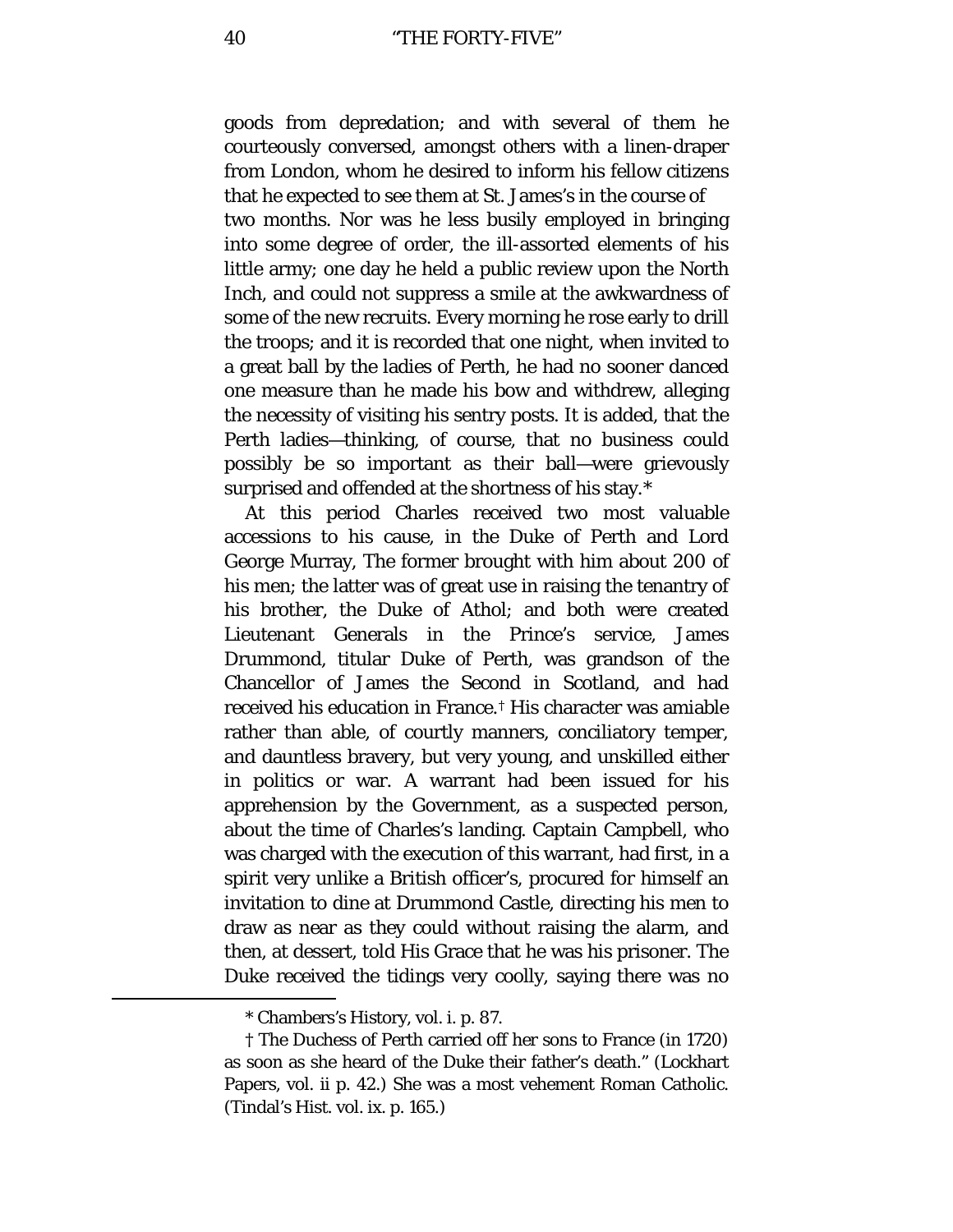help for it; but in leaving the apartment he made the Captain, as if in courtesy, pass before him, and then suddenly starting back and locking the door, escaped by a private staircase from the house into the wood. He was quickly followed, and might perhaps have been retaken, had he not found a pony and leaped upon its back, without saddle or bridle, and only a halter on its head. By this means he made his way from his pursuers, and lay concealed in the neighbouring Highlands until, on the approach of Charles, he joined him with as many of his men as he could raise.

Lord George Murray was both an older and an abler man. With his brother Tullibardine he had taken part in the rebellion of 1715; he had been at the fight of Glenshiel in 1719, and had afterwards served for some years in the Sardinian army. Being then pardoned by the Government, he had since lived quietly on his estate in Scotland, had married, and was the father of a family[\\*](#page-40-0): nay, as it is said, he had even solicited a commission in the British army, which was however refused. He was by far the most skilful officer that appeared with the insurgents in the whole course of this rebellion. His personal hardihood and bravery, however conspicuous, might be rivalled by many others; but none could vie with him in planning a campaign, providing against disasters, or improving victory. Yet so far was he from being a formal tactician or lover of strict rule, that he strongly advised the Prince to trust to the national weapons and mode of fighting of the Highlanders, with some improvements of discipline, rather than attempt to instruct them in any more scientific manoeuvres. But the merits of Lord George, as a commander, were dashed by no small waywardness of temper, an impatience of contradiction, a blunt and supercilious address. A rivalry almost immediately sprung up between him and the Duke of Perth; which, as we shall find, afterwards ripened into a quarrel very hurtful to their common cause. In these broils the part of the Duke was

<span id="page-40-0"></span><sup>\*</sup> Lord George was the ancestor of the present Duke of Athol. He has left a Military Memoir on the marches of the insurgent army (printed in the Jacobite Memoirs, p. 29—130.), which is very clear and able, but dwelling a little too much on his own services. His letter on the battle of Culloden appears in Home's Appendix, p. 359 —370.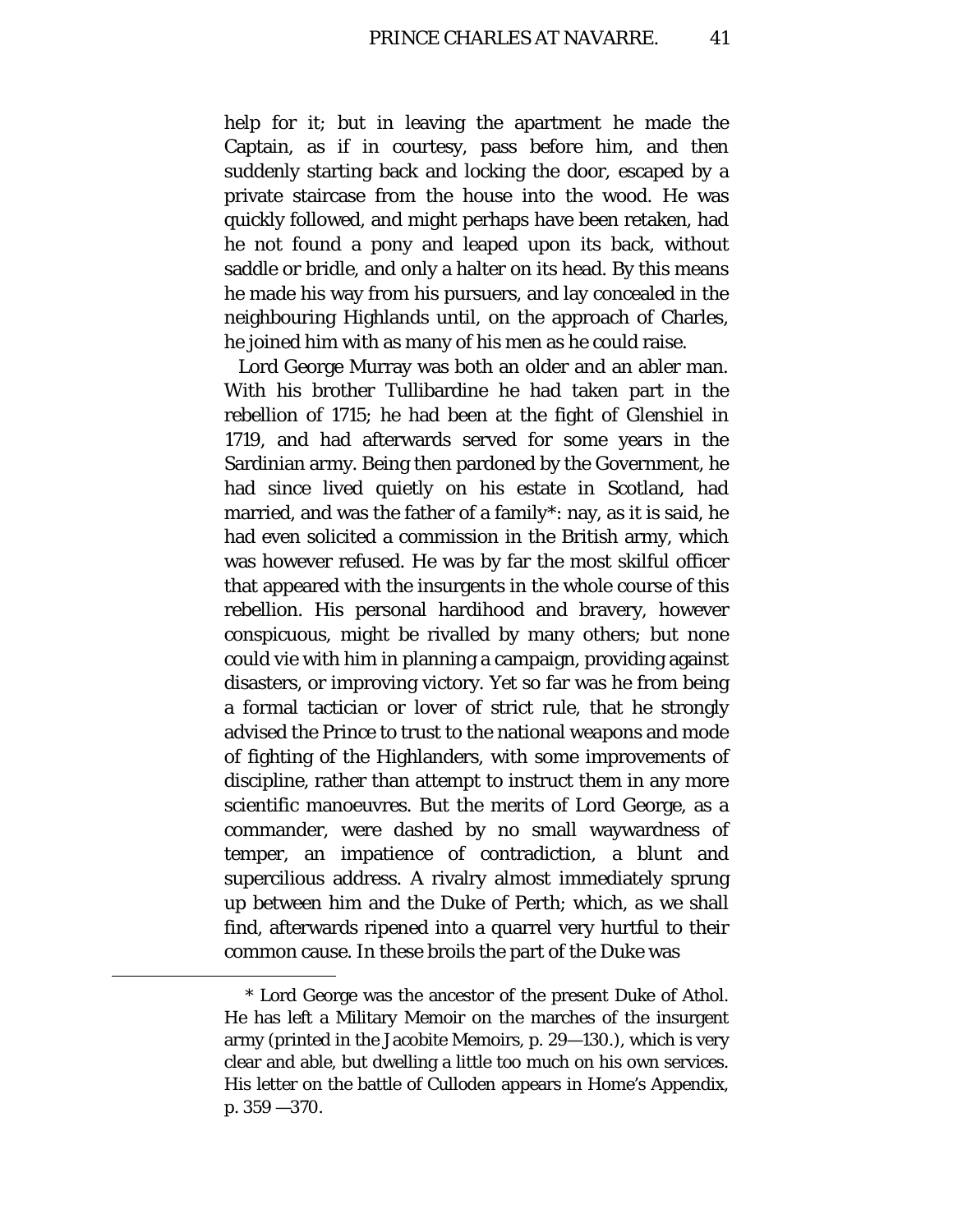always espoused by Secretary Murray, an able and active, but selfish and intriguing man, who expected to wield a greater influence over Perth than over the superior genius of Lord George. Sir Thomas Sheridan also, whom Lord George once or twice fiercely rebuked for his ignorance of the British Laws and Constitution, became of course his personal enemy; and the Prince himself, who was equally ignorant upon those subjects, was often offended at his disrespectful tone.

From Perth, Charles despatched a letter to the Earl of Barrymore in London, urging his party to strenuous exertions.[\\*](#page-41-0) He also caused to be printed, and circulated as widely as possible, his Father's Proclamations and his own. Besides those put forth at his landing, he had been prevailed upon to issue a reprisal for that of the Established Government, setting a price of 30,000*l*. upon his head. For several days Charles stubbornly refused to follow what he termed "a practice so unusual among Christian Princes;" he only yielded, at length, to the necessity of conciliating his officers, and then insisted that the price in his Proclamation should be no more than 30*l*. Fresh importunities at last induced him to extend it to the same amount as in the Government[†;](#page-41-1) saying, however, he was confident no follower of his would ever think of doing any thing to merit such a reward. This generosity of Charles was more than once carried to a romantic extreme: thus, as we shall see hereafter, his reluctance to punish some acts or attempts of assassination, even to his own peril, provoked the discontent and murmurs of his army.

During their stay at Perth news reached the insurgents, that General Cope, deeply mortified at their descent into the Lowlands, Was directing his march from Inverness to Aberdeen, with the intention of embarking his army, and returning with it for the protection of the capital.[‡](#page-41-2) On these

<span id="page-41-2"></span>‡ This intelligence is first mentioned in a letter of Lord George

<sup>\*</sup> Examination of Mr. Murray of Broughton, August 13.1746.

<span id="page-41-1"></span><span id="page-41-0"></span><sup>†</sup> See this document in the Collection of Declarations, &c. p. 22. signed Charles P. R. and countersigned John Murray. The concluding words are: "Should any fatal accident happen from hence, let the blame lie entirely at the door of those who first set the infamous example."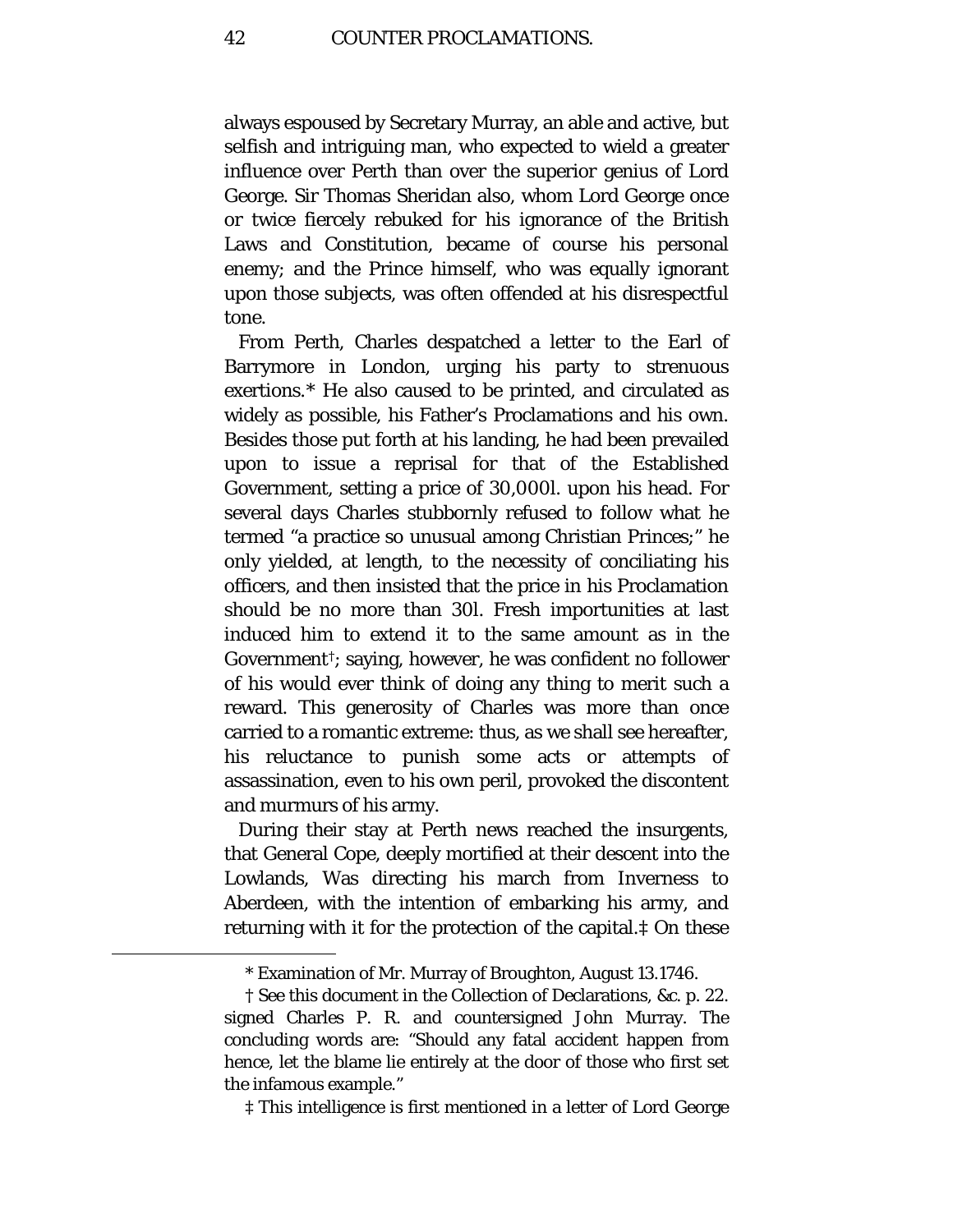tidings Charles formed his plans—not like Lord Mar's, to stand at gaze and wait for others to help him—but to forestall his enemy's movement upon Edinburgh, by a movement of his own. Having completed his scanty preparations, he resumed his adventurous march on the 11th of September. It was found no easy matter to draw the Highlanders from their good quarters at Perth; but the Prince went first with the vanguard, and the rest joined him at Dumblane. "It was in this neighbourhood," observes one of the officers, *"*that many of our fathers, and several of us now with the Prince, fought for the same cause, just thirty years before, at the battle of Sheriffmuir."[\\*](#page-42-0) On the 13th they proceeded to the Fords of Frew, about eight miles above Stirling; since they could not cross the Frith, where several of the King's ships were stationed, nor yet the bridge of Stirling, which is commanded by the cannon of the castle. But at the Fords of Frew, the river being low at this season, they passed without difficulty; and Gardiner's dragoons, who had been left behind by Cope, retired before them, designing to fall back upon the other regiment which was now lying at Leith. As the insurgents marched on, the sight of their Royal Standard provoked some cannon shot from Stirling Castle, aimed, it is said, at Charles himself, but without effect; the town however gladly opened its gates, and furnished its provisions. Every thing was paid for, discipline being strictly maintained by the exertions of the officers; and Lochiel, finding one of his men plunder in spite of his repeated orders, shot him dead upon the spot.[†](#page-42-1)

The army was now passing over the plain of Bannockburn: on the next evening, the 14th, they were quartered in the town of Falkirk, or lay in some broom fields near Callender House. Charles himself was entertained at that mansion by its owner, the Earl of Kilmarnock, who hailed him as his sovereign, and assured him of his future services. According to the information given by the Earl, Gardiner's dragoons had intended to dispute the passage of Linlithgow Bridge

<span id="page-42-1"></span><span id="page-42-0"></span>Murray's in the night of Saturday the 7th September. (Jacobite Memoirs.)

<sup>\*</sup> Macdonald's Journal. (Lockhart Papers, vol. ii p. 486.)

<sup>†</sup> Chambers's History, vol. i. p. 104.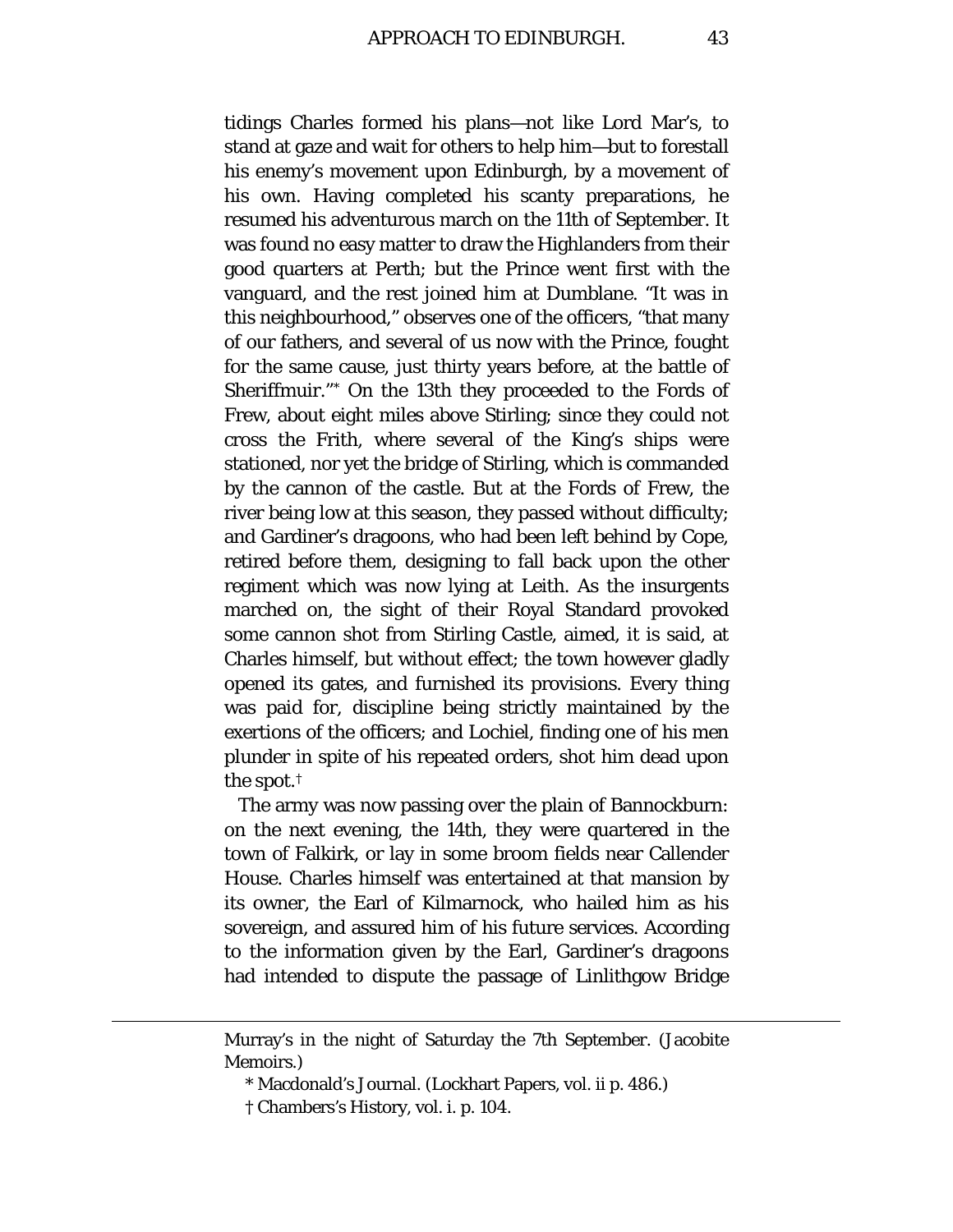## 44 "THE FORTY-FIVE"

next day, and the Prince, hoping to surprise them, sent forward before daybreak a detachment of a thousand Highlanders under Lord George Murray; but they found that the dragoons had decamped the evening before, and quietly took possession of the town and its ancient palace. A few hours later they were joined by the Prince in person, and his vanguard pushed forward to Kirkliston, only eight miles from Edinburgh. All the ground thus traversed by the insurgents is fraught with the brightest recollections of Scottish story. On that field of Bannockburn had Liberty and The Bruce prevailed—that palace of Linlithgow was the birth-place of the ill-fated Mary, and afterwards her dwelling in hours—alas how brief and few! —of peaceful sovereignty and honourable fame —those battlements of Stirling had guarded the cradle of her infant son—there rose the Torwood where Wallace sought shelter from the English invaders yonder flowed the Forth, which so often had "bridled the wild Highlandman." Surely even a passing stranger could never gaze on such scenes without emotion—still less any one intent on like deeds of chivalrous renown—least of all the youthful heir of Robert Bruce and of the long line of Stuart Kings!

Meanwhile the citizens of the capital, like a stormy sea tossing with successive billows, had been agitated by every alternation, according to the rumours that reached them, of presumptuous confidence or of craven fear. But little concern appeared at the first news of the insurgents. None of the friends of Government doubted their speedy dispersion or defeat; while the Jacobites (there, as elsewhere in Scotland, a very considerable party) concealed their secret hopes under an affected derision of the enterprise, and of all the measures adopted to quell it. But when the tidings came that Cope had marched to Inverness, and that Charles was descending from the mountains, the well-disposed inhabitants were struck with consternation, much heightened by the succeeding intelligence, that the Prince had already entered Perth. The Government newspaper indeed, the Edinburgh Evening Courant, continued to speak of the Highlanders in arms with most utter contempt, as "a pitiful ignorant crew," good for nothing, and incapable of giving any reason "for their proceedings, but talking only of SNISHING "(tobacco), King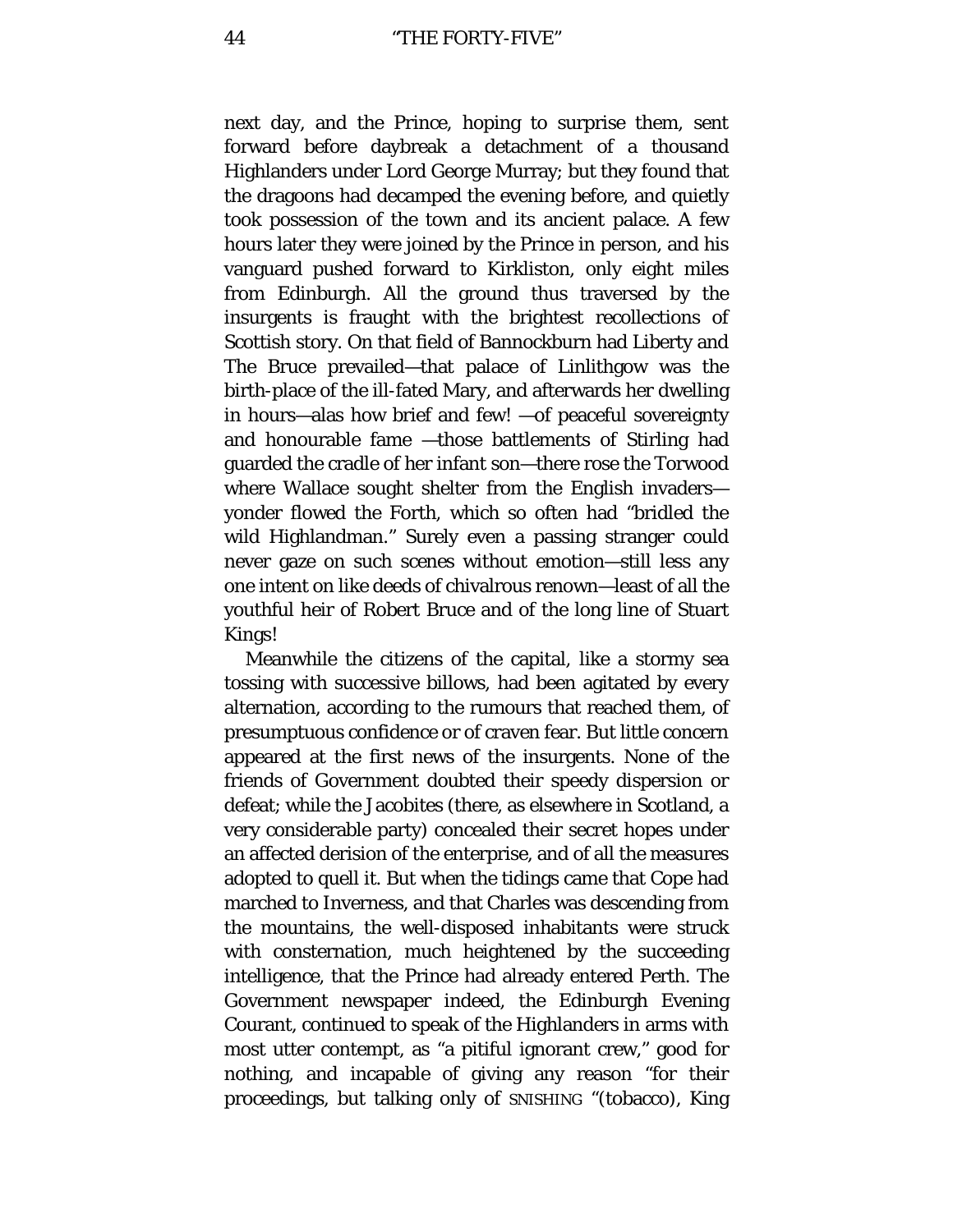JAMESH, TA RASHANT (the Regent), PLUNTER, ANA NEW PROGUES!"[\\*](#page-44-0) But this confident language was belied by the activity with which the preparations for defending the city were now pursued. A few days later, however, the magistrates and the inhabitants reverted to their feelings of security from the arrival of one of Sir John Cope's Captains, directing that transports for his embarkation might be immediately despatched to Aberdeen. These transports accordingly sailed on September the 10th; and from that time, says an eye-witness, the people of Edinburgh were continually looking up to the vanes and the weathercocks<sup>†</sup>, as conscious that their destiny hung suspended on the winds. But who shall describe their fresh panic, when they learnt that the young Pretender had not only passed the Forth, but that, driving the King's dragoons before him, he was actually within a few miles of their walls!

Against this danger the Castle of Edinburgh stood secure in its inaccessible position, and held a sufficient garrison, commanded by General Guest, an intrepid veteran. The city, on the other hand, was protected only by an antique rampart of varying height, from ten to twenty feet, which was embattled, but with parapets in most places too narrow for mounting cannon, and on the whole but little stronger than a common garden wall. Some fortifications, indeed, but hasty, slight, and incomplete, were added in this emergency, under the direction of Professor MacLaurin, the celebrated mathematician.[‡](#page-44-2) The defenders were still more contemptible than the defences. There was a Town Guard, of which the value may sufficiently be estimated from their conduct in the Porteous Mob. There were Trained Bands of Militia; but these had never been called out since the Revolution, except for a yearly parade on his Majesty's birthday, and a dinner afterwards. There were also some volunteers, who had offered their services at this crisis; but their number never exceeded four hundred, and they required to be taught the first elements of military discipline. All these forces were

<span id="page-44-0"></span><sup>\*</sup> This extract is given in Mr. Chambers's History, vol. i. p. 125. See Provost Stewart's Trial, p. 39. &c.

<span id="page-44-1"></span><sup>†</sup> Home's Hist. p. 63.

<span id="page-44-2"></span><sup>‡</sup> See Provost Stewart's Trial, p. 39. &c.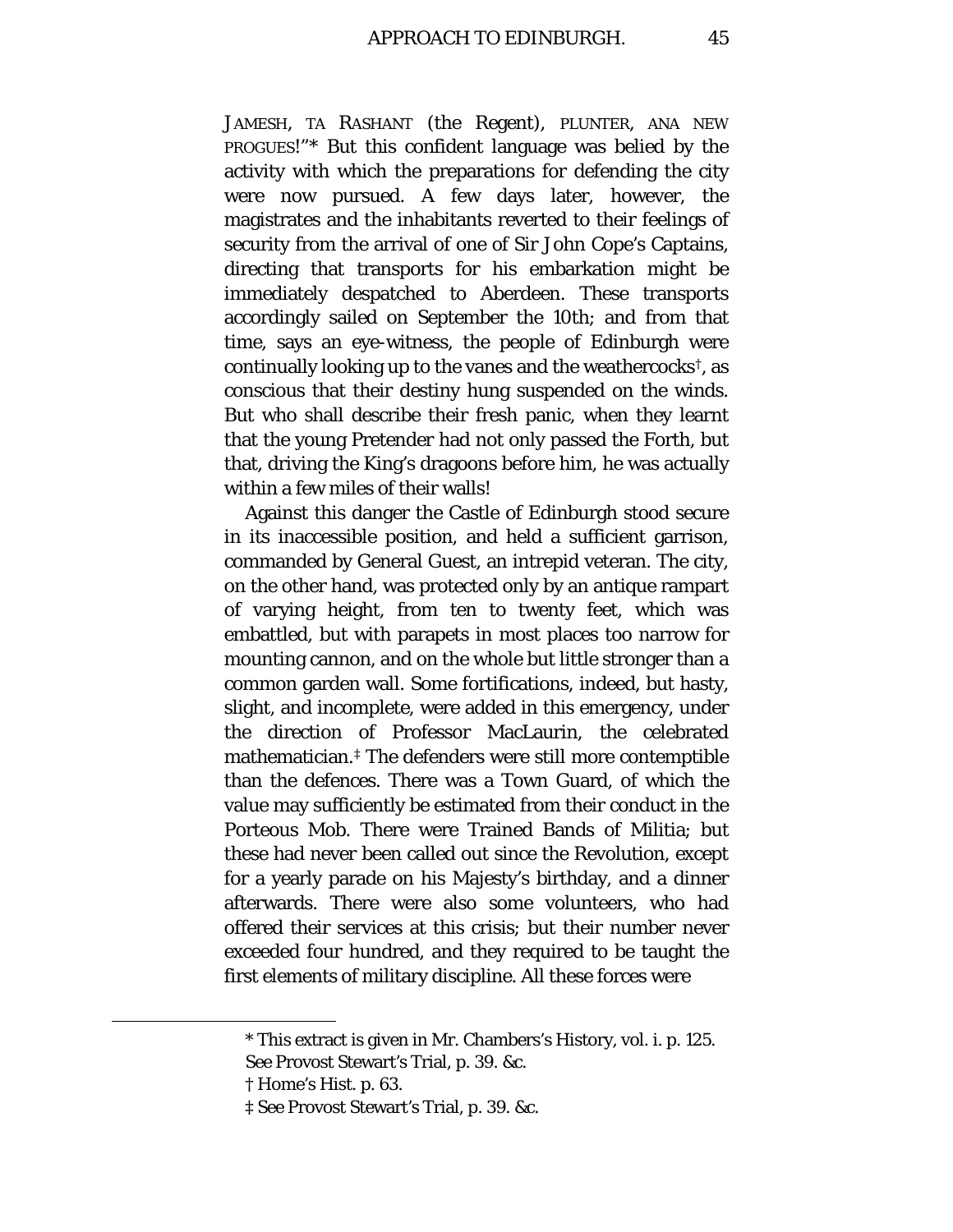under the authority of the Lord Provost, Archibald Stewart, who was afterwards subjected to a long imprisonment and a harassing trial, for alleged breach of duty at this period. It is probable that his own principles were not free from a secret Jacobite bias; but nevertheless it was proved on the clearest evidence, and to the satisfaction of the jury, that he had honestly acted for King George, and had failed from want of means, or perhaps of capacity, but not from any traitorous design.[\\*](#page-45-0)

The dragoons of Colonel Gardiner having now retired before the rebels to Corstorphine, within three miles of the city, and resolving to make a stand, sent for the second regiment from Leith; and it was proposed that they should also be supported by the City Guard, and by the body of volunteers. To collect the latter, the fire-bell, an ominous signal, began to toll on Sunday, the 15th, in the midst of divine service; the churches were emptied in an instant, and the congregations pouring out into the streets beheld the volunteers arrive under arms, and Hamilton's regiment ride through on its way to Corstorphine. As the dragoons appeared the volunteers hailed them with loud huzzas, in token of their own alacrity, which the dragoons returned with similar shouts and with the clashing of their swords. At these warlike sights and sounds, the female friends and relatives of the volunteers were filled with consternation, and clung around the objects of their tenderness with tears and entreaties to consult their precious safety. Sir Walter Scott truly observes, that there is nothing of which men in general are more easily persuaded than of the extreme value of their own lives; and a further argument was supplied by a clergyman present, who declared that such valiant men ought not to sally forth, but reserve themselves for the defence of the city walls. The effect of these exhortations was soon apparent. When the regiment of volunteers was directed to move on, the files grew thinner and thinner; man after man dropped off; from hundreds they dwindled to tens,

<span id="page-45-0"></span><sup>\*</sup> See the proceedings of this trial, which began March 24. 1747, and which affords much minute and authentic information on the surrender of the city. Stewart was certainly very harshly dealt with by the Government.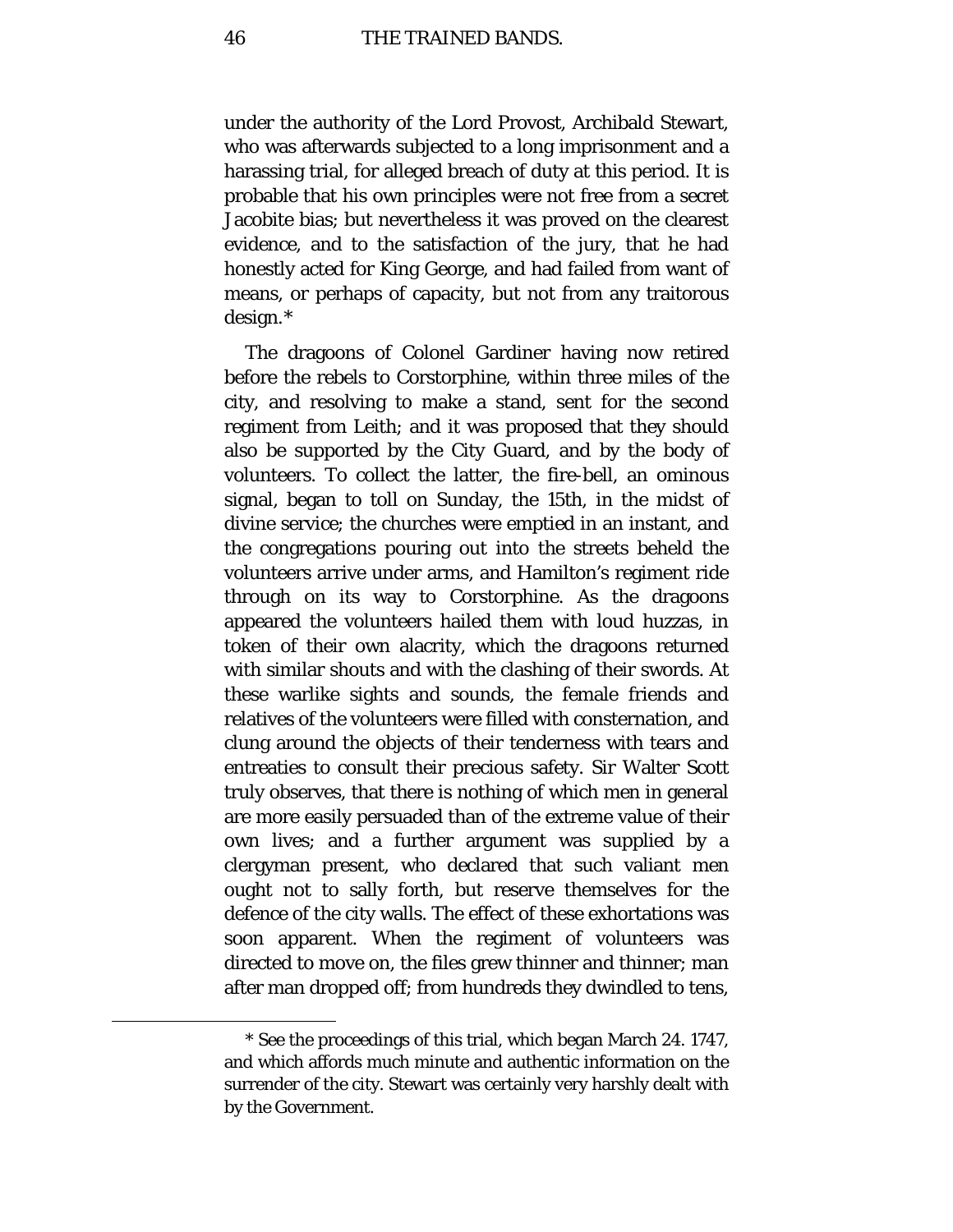from tens almost to units; and at last, when their commander, Mr. Drummond, had passed the gates and looked round, he was amazed to find only one or two dozen in his train. One of their number, afterwards, in very sublime and suitable language, compared their march to the course of the Rhine, a noble river as it rolls its waves to Holland, but which, being then continually drawn off by little canals, becomes only a small rivulet, and is almost lost in the sands before reaching the ocean.[\\*](#page-46-0)

On this occasion, however, the prudence of the soldier citizens was not destined to be shamed by any superiority in the regular troops. The command of the latter was assumed on Sunday night by Brigadier Fowkes, who had been despatched from London, and had just landed at Leith. By this new chief the dragoons and Town Guard were drawn up at the Colt Bridge, a little nearer the city than Corstorphine. There, on the Monday morning, they were, at Prince Charles's order, reconnoitred by a party of mounted gentlemen from the Highland army, who, as they rode up, discharged their pistols in the usual manner of skirmishers. Immediately, the dragoon piquets were seized with an unaccountable panic: that panic was communicated to the main body; and the officers, after vainly endeavouring to check, were compelled to share their shameful flight. Within half an hour the inhabitants of Edinburgh were dismayed or rejoiced according as their principles inclined them, to see these dragoons galloping along in the greatest confusion over the ground where the New Town at present stands. No sense of honour, no respect to orders could arrest them; they scarcely halted till they came to Preston, where they quartered for the night near the house and grounds of their own chief—the excellent and deeply afflicted Colonel Gardiner. But after dark one of the men going in quest of forage happened to fall into a disused coal-pit full of water, and his outcry for assistance was mistaken by his comrades

<span id="page-46-0"></span><sup>\*</sup> See Quarterly Review, No. lxxi. p. 173. Another volunteer, a writing master, assumed for his march what has been termed a "professional cuirass," namely, two quires of long foolscap paper, which he tied round his valliant bosom; but still, for fear of accidents, wrote upon them as follows: "This is the body of John MacLure; pray give it Christian burial!"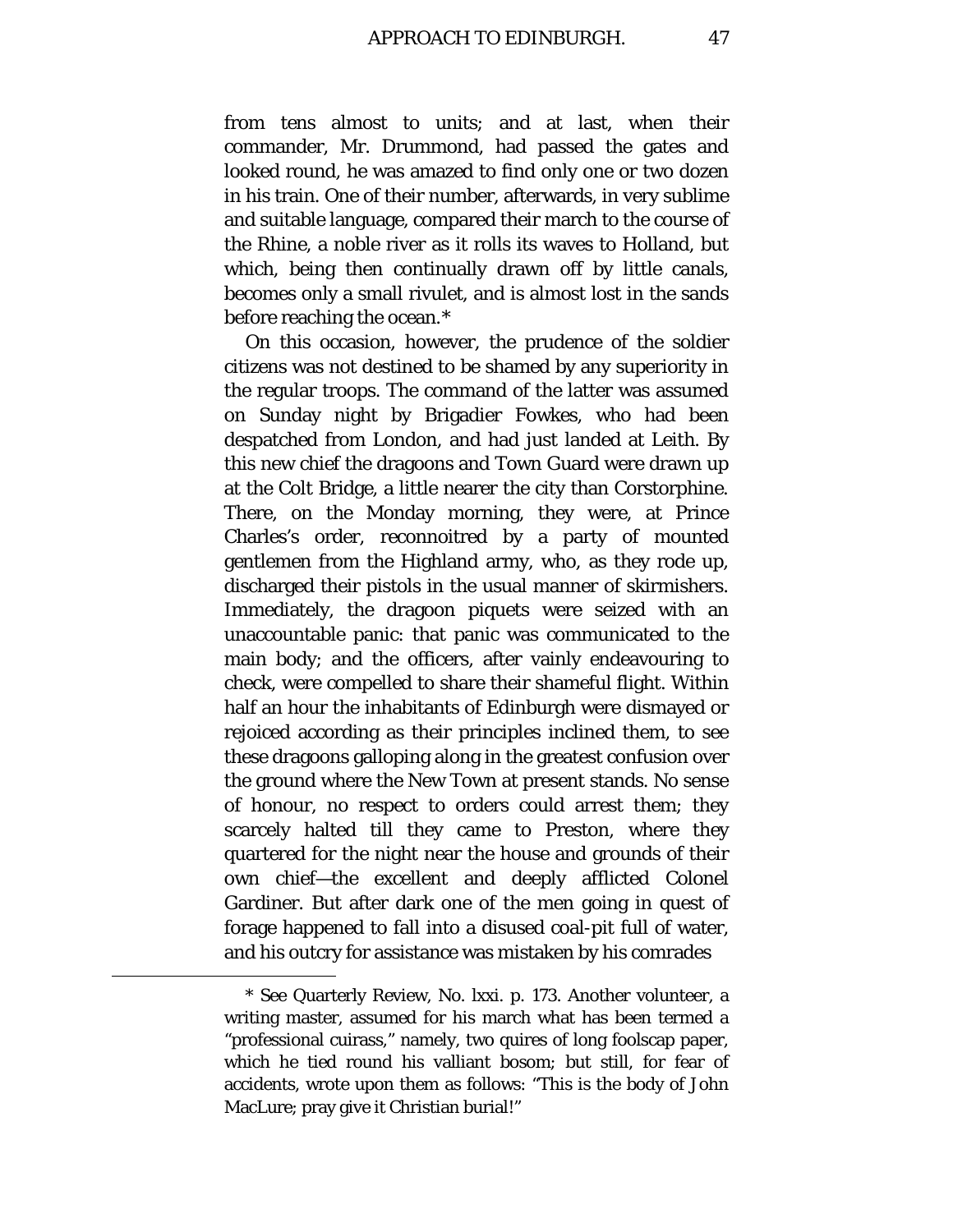for an alarm that the Highlanders were coming; upon which they instantly remounted their horses, and resumed their race through the night, never stopping till they reached the shores of Dunbar.

The "Canter of Coltbrigg," as this disgraceful flight has been popularly called, might well have damped much stouter hearts than now remained for the defence of Edinburgh. Even previously, they had been greatly alarmed at a message brought them by one Mr. Alves; who stated that having approached the rebel army by accident, he had there seen the Duke of Perth, to whom he was personally known. "The Duke," continued Mr. Alves, "desired me to inform the citizens of Edinburgh, that if they opened their gates their town should be favourably treated; but that if they attempted resistance, they must expect military execution; and his Grace ended by addressing a young man near him with the title of Royal Highness, and desiring to know if such were not his pleasure, to which the other assented." This message being publicly delivered, (for which piece of imprudence, or of treachery, Mr. Alves was committed to prison,) seemed to produce a general feeling of aversion to any further measures of defence; an aversion speedily heightened into panic terror by the rout of the dragoons. In this emergency the Provost called a meeting of the magistracy that same afternoon, and sent also for the Crown officers to require their advice; but these, with infinite prudence, had already quitted the city.

The magistrates having met, and many unauthorised persons pressing in amidst the general confusion, the question, "Defend, or not defend the town?" was put, and but very few voices declared in favour of the former. But in the height of the debate, or rather of the din, a: letter addressed to the Provost and Town Council was handed in at the door, and, being opened, appeared subscribed *"*Charles P. R." The Provost rose and protested against reading any such letter: It was read, nevertheless, and was found to contain a summons to surrender, with a promise to preserve all the rights and liberties of the city, and the property of every individual. "But," it added, "if any opposition be made to us, we cannot answer for the consequences, being firmly resolved, at any rate, to enter the city; and if any of the inhabitants are found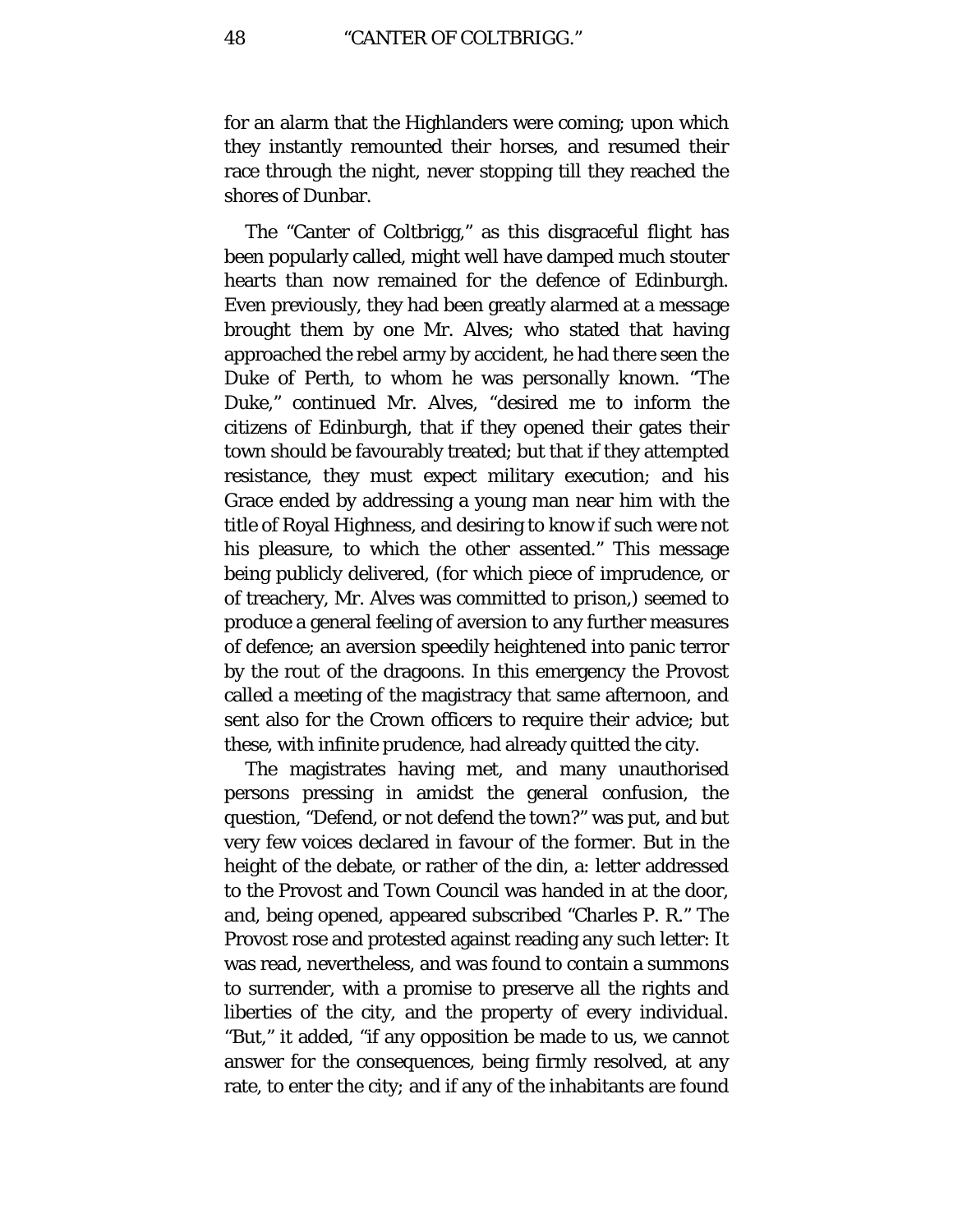in arms against us, they must not expect to be treated as prisoners of war."[\\*](#page-48-0) This letter, though it increased the cry against resistance, did not lead to any definite resolution; and it was at length agreed, as a middle course, to send out a deputation to the Prince, entreating a suspension of hostilities, and time for full deliberation.

Scarcely had the deputation set forth on their errand, when the citizens were once again inclined towards warlike counsels, by the arrival of an express, with news that Cope's transports were already in sight of Dunbar, and that the General would immediately proceed to land his men, and march for the relief of the city. It appeared, therefore, that a few hours of delay or of defence might be sufficient to save the capital of Scotland; and various measures for that object were submitted to General Guest, and to the magistrates, all, however, on examination, rejected as impracticable.'

About ten o'clock at night the deputation returned: they had found the young Chevalier at Gray's Mill, within two miles of the city, and brought back another letter from him, appealing to his own and to his father's Declarations, as sufficient security, and demanding a positive reply before two in the morning. Thus pressed for time, the bewildered magistrates could think of no better expedient than to send a second deputation to Gray's Mill, with renewed entreaties for delay. This deputation, however, the Prince refused to admit into his presence; and they were obliged to return without any answer.

During this anxious night Charles slept only two hours, without taking off his clothes. Fully conscious of the value of time at this crisis, and afraid that the negotiation would lead to no result, he resolved to storm or surprise the city at daybreak; and sent forward Lochiel and Murray of Broughton, with five hundred Camerons, to watch any favourable opportunity. They carried with them a barrel of powder, to blow up one of the gates, if necessary. Arriving, without discovery, close to the Netherbow Port, they lay in ambush near it; when as it happened, about five in the morning, the hackney coach which had conveyed the second

<span id="page-48-0"></span><sup>\*</sup> This letter was produced at Provost Stewart's trial (p. 113.), and is printed in Home's History, p. 92.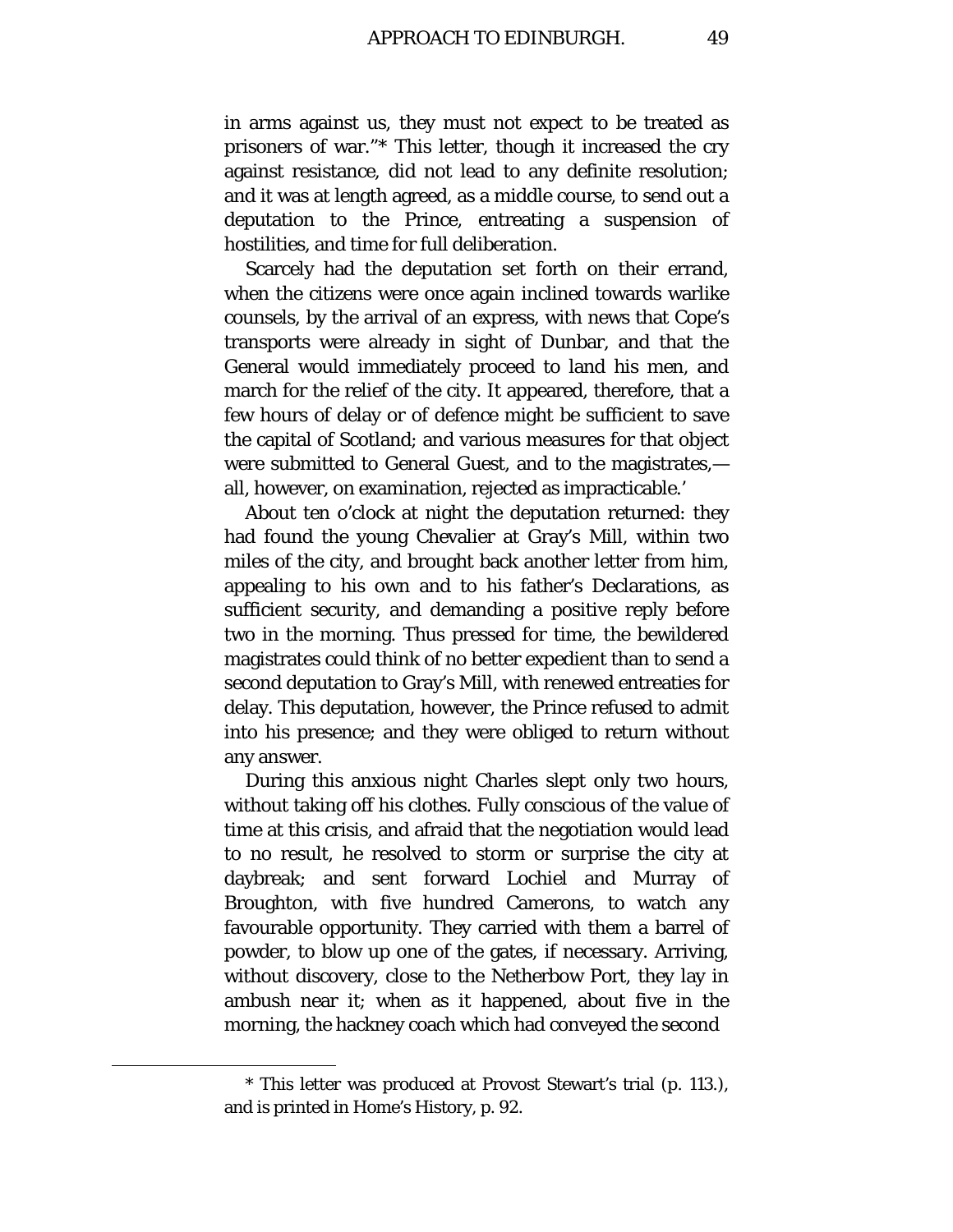deputation to Gray's Mill drove up to the gate from within, the coachman having completed his business, and wishing to return to his stables in the suburb of Canongate. The sentinels, knowing that the man had been that night engaged in the service of the magistrates, readily opened the gate to let him go home. But no sooner were the portals disclosed, than the foremost Highlanders rushed in, overpowered and secured the watchmen, and seized the guardhouse. Immediately sending parties round the inner circuit to the other gates, they secured these also, without bloodshed or disturbance. It passed as quietly, says a person present, as one guard relieves another; and when the inhabitants of Edinburgh awoke in the morning, they found that the Highlanders were masters of their city.[\\*](#page-49-0)

At the first break of dawn the Camerons were marched up to the Cross, where they stood (so strictly was discipline maintained!) from six o'clock till eleven, in perfect order, refusing the whiskey that was offered them, and refraining from all plunder, though in a city taken, as it were, by storm, and surrounded by so many objects of temptation. At noon the old Cross—already so renowned in the Scottish annals became the scene of another striking ceremony. The heralds and pursuivants, arrayed in their antique and glittering dresses of office, were compelled to proclaim King James the Eighth, and to read the Royal Declarations and Commission of Regency, while the bagpipes were not wanting in their music, nor the populace in its acclamations; and a thousand fair hands, from the neighbouring windows and balconies, waved white handkerchiefs in honour of the day. One lady, of distinguished beauty, Mrs. Murray of Broughton, sat on horseback beside the Cross, raising a drawn sword in one hand, and with the other distributing the white ribbons that denoted attachment to the House of Stuart. The old days of Scottish chivalry appeared to have returned.

At nearly the same hour of the same memorable 17th of September, Charles, till then at the head of his advancing troops, set forth to take possession of the palace of his ancestors. To avoid the fire of the Castle, he made a

<span id="page-49-0"></span><sup>\*</sup> Home's History, p. 96.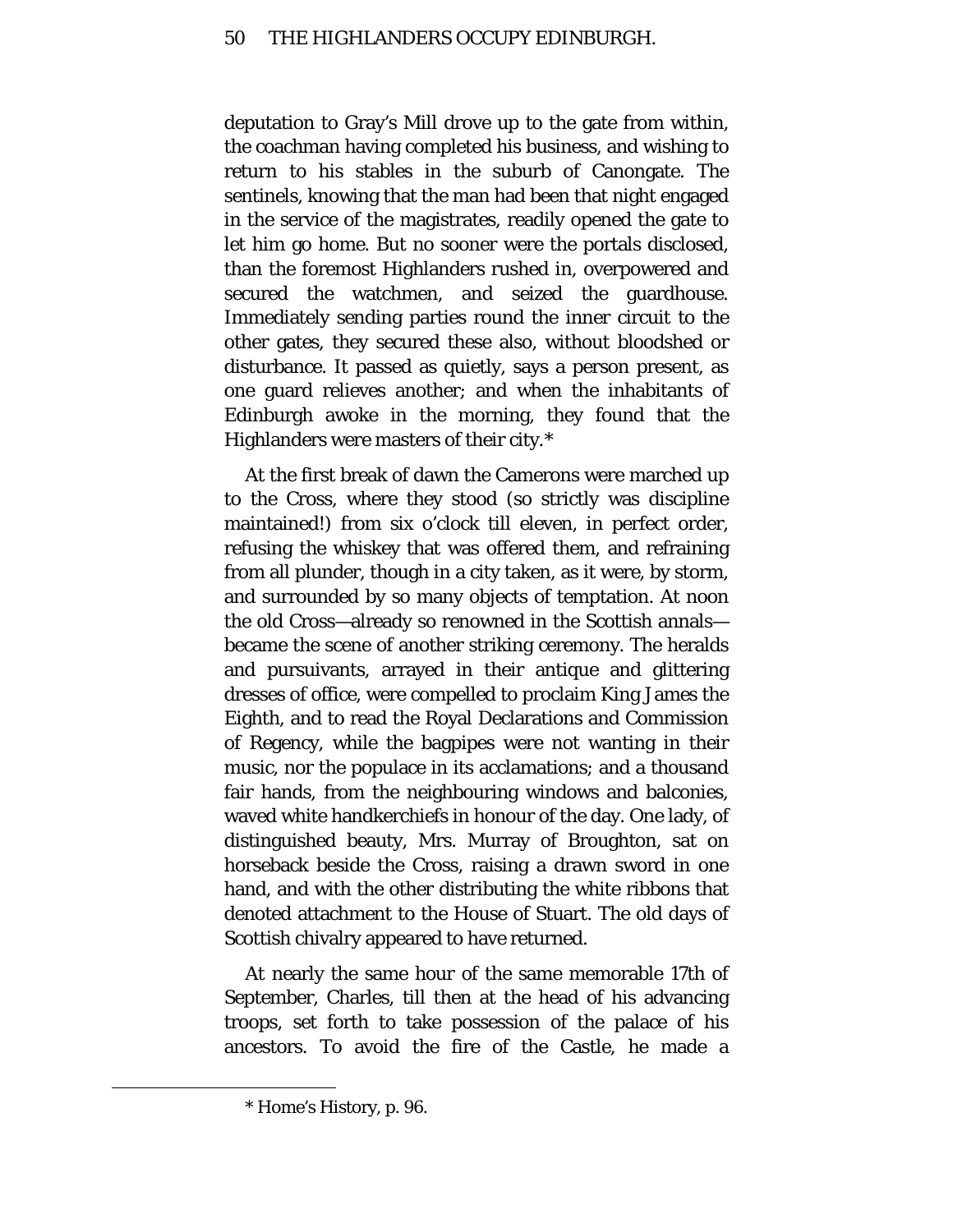considerable circuit to the south; he entered the King's Park by a breach which had been made in the wall[\\*](#page-50-0), and approached Holyrood House by the Duke's Walk, so termed because it had been the favourite resort of his grandfather, as Duke of York, during his residence in Scotland. His march had begun on foot, but the enthusiastic crowd which pressed around him, eager to kiss his hand, or even to touch his clothes, nearly threw him down; be therefore mounted his charger, having on his right the Duke of Perth, on his left Lord Elcho, who had joined him the night before. His noble mien and his graceful horsemanship could not fail to strike even the most indifferent spectators; and they were scarcely less pleased at his national dress—a tartan coat, a blue bonnet with a white cockade, and a star of the order of St. Andrew. With fonder partiality, the Jacobites compared his features to those of his ancestor Robert Bruce, or sought some other resemblance in that picture-gallery at Holyrood, which, according to their boast, contains so many undoubted originals of Kings who lived so many centuries before the invention of painting. On this occasion, indeed, the joy of the Jacobites knew no bound; and their feelings, long dissembled or pent in, from compliance with the times, now burst forth in exuberant and overflowing transports. The air resounded with their rapturous acclamations; and as Charles rode onwards, his boots were dimmed with their kisses and tears.[†](#page-50-1)

As Charles came in front of Holyrood House, the garrison of the Castle, informed of his progress, and eager if possible to arrest it, fired a cannon ball with such direction as to make it descend upon the palace. It did, however, but little injury, striking obliquely a part of James the Fifth's Tower, and falling into the court yard, followed by a quantity of rubbish. The Prince, undismayed at this accident, was about to enter the porch, when a gentleman stepped from the crowd, drew his sword, and raising it aloft marshalled the way up stairs. This was James Hepburn of Keith, who had taken an active part in the rebellion of 1715, and had ever since continued devoted to the Stuart cause. His main motive was abhorrence

<span id="page-50-0"></span><sup>\*</sup> Lockhart Papers, vol. ii. p. 446.

<span id="page-50-1"></span><sup>†</sup> Chambers's History, vol. i. p. 136.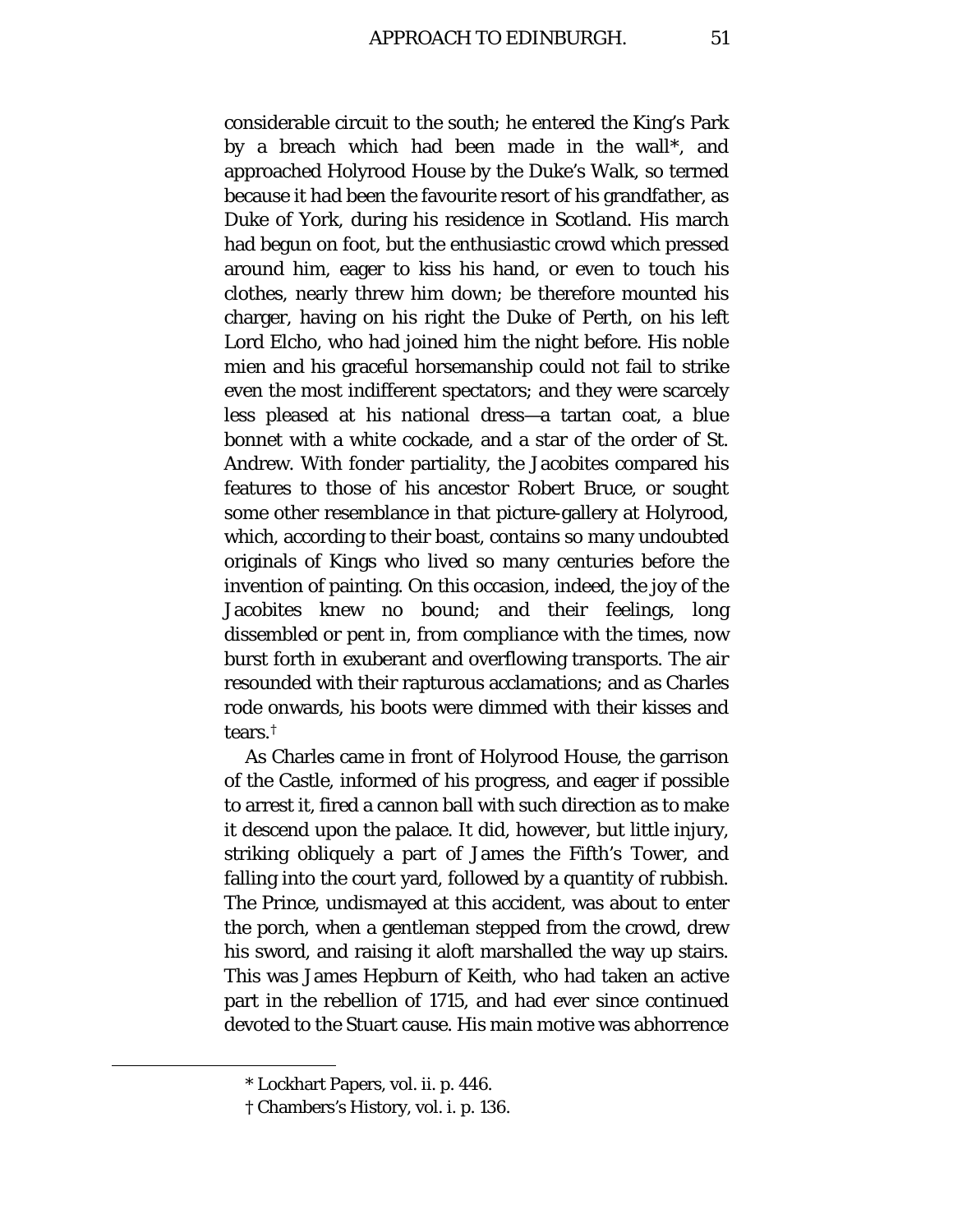of the Act of Union; while even his political enemies, admiring him as "a model of ancient simplicity, manliness, and honour," lamented that he should sacrifice himself to a visionary idea of Scottish independence.[\\*](#page-51-0)

In the evening the long-deserted chambers of the palace were enlivened with a splendid ball, and, as on the eve of another great battle—"bright the lamps shone o'er fair women and brave men," and "a thousand hearts beat happily."[†](#page-51-1)—Charles showed that neither the fatigue of the previous march, nor the anxiety of the coming conflict, could impair his natural vivacity and powers of pleasing; and the ladies were loud in his praises, many of the younger, perhaps, thinking that the cause of so handsome a Prince and so graceful a dancer could not possibly be wrong.

Next morning was devoted to more serious cares. The Standard had lately been joined by several persons of distinction, the Earl of Kellie, Lord Balmerino, Sir Stuart Threipland, Sir David Murray, Lockhart the younger of Carnwath, (his grandfather, James's correspondent, had died in 1732,) and several other Lowland gentlemen. From the magazine of Edinburgh Charles obtained about a thousand muskets, which served to arm many of his Highlanders, still leaving, however, several unprovided, he also laid upon the city a requisition for tents, targets, shoes, and canteens. Few of the burghers showed any inclination to enlist in his service; but on the next day after his entry, Lord Nairn, who had been left in the north to gather reinforcements, came up with five hundred men, consisting of the clan MacLauchlan, with their chief, and other Highlanders from Athol. All these forces—the new and the old—were passed in review at the camp before the Prince, and he announced his resolution to lead them forward against Sir John Cope, and give him battle —a courageous measure, to which he obtained the consent of all the officers.

The leisure left to Charles for repose or preparation at Edinburgh was only one entire day, the 18th: on the night of

<sup>\*</sup> Home's History, p. 101.

<span id="page-51-1"></span><span id="page-51-0"></span><sup>†</sup> I need scarcely quote—for who does not know And admire? the beautiful stanzas on the Duchess of Richmond's ball at Brussels in 1815. Childe Harold, canto iii.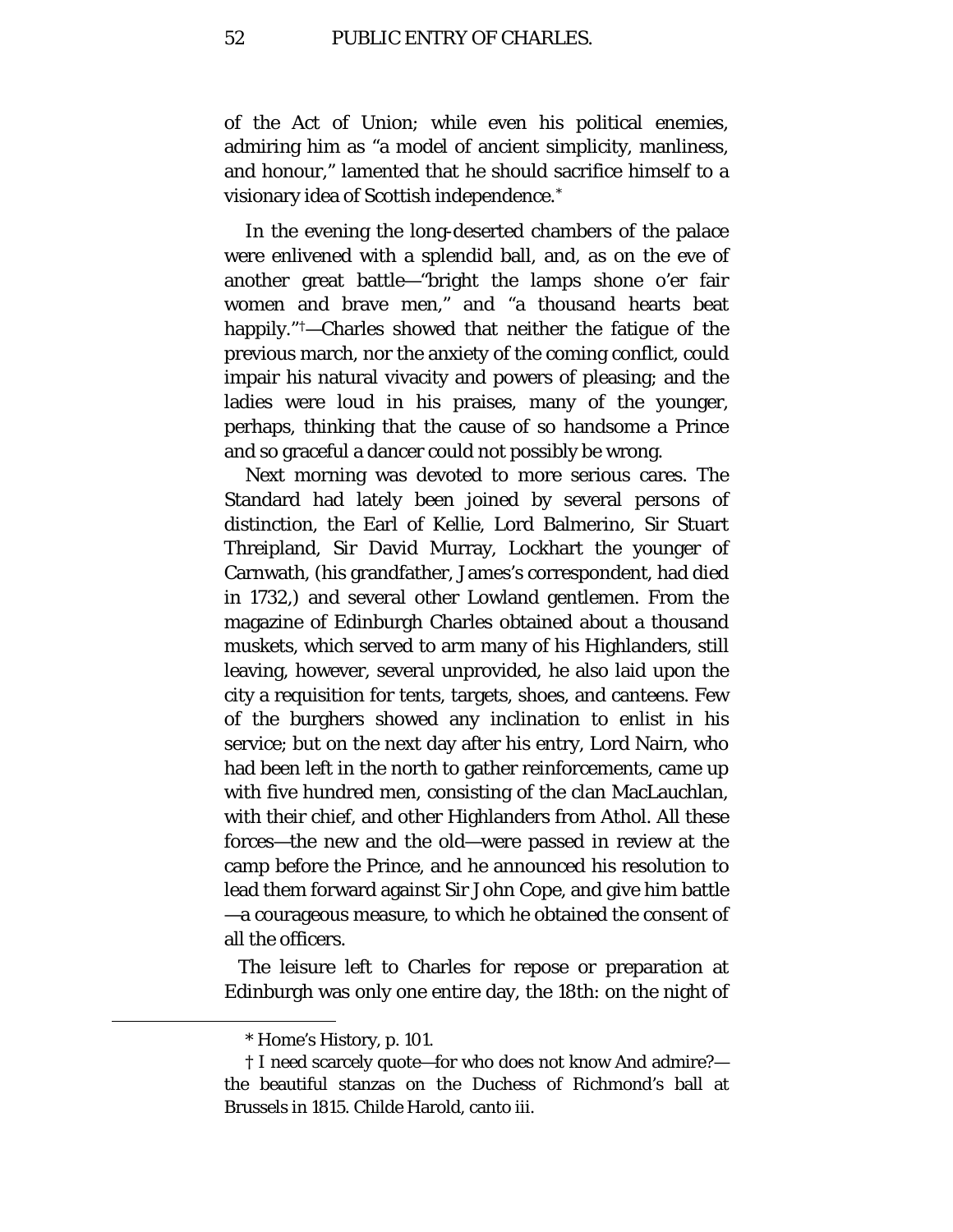Thursday, the 19th, he came to the village of Duddingstone, and the troops lay upon their arms. Calling a council of war, the Prince proposed to march next morning, and meet the enemy half-way; this being agreed to, he next asked the chiefs how they thought their men would behave. The chiefs desired Keppoch to answer for them, since he had served in the French army, and was well acquainted with the difference between Highlanders and regular troops. Keppoch said, that as the country had been long at peace, few or none of the private men had ever seen a battle, and it was not very easy to say how they would behave; but he would venture to assure His Royal Highness that the gentlemen would be in the midst of the enemy, and that the private men, as they loved the cause and loved their chiefs, would certainly follow them. Charles then declared that he would lead them on himself, and charge in the first ranks. But here a general outcry ensued; the chiefs exclaimed that they were ruined and undone, for if any accident befel His Royal Highness, a defeat or a victory must be the same to them; and on Charles's persisting, they said they would then return home, and make the best terms they could for themselves. The Prince was therefore compelled to yield, declaring, however, that at least he would lead the second line.

Early on the morning of the 20th, the Highlanders began their march in a single narrow column, and with joyous anticipations of victory. As Charles put himself at their head, he drew his sword, and said to them, "Gentlemen, I have flung away the scabbard," which was answered by loud cheers. Their cavalry scarcely amounted to fifty, being only some gentlemen and their retainers on horseback; but their numbers altogether were about 2500.[\\*](#page-52-0) They had but a single piece of artillery—an iron gun, which was fired as the signal of march, but was useless for any other military purpose. Charles had expressed a wish to leave this encumbrance behind him; but to his surprise the Highland chiefs interposed, pleading the prejudices of their followers in

<span id="page-52-0"></span><sup>\*</sup> See the answers of Mr. Patullo, Muster-master General to the Rebel Army, and Mr. Home's note in his Appendix, p. 331. See also a long and valuable note (by the editor) to Johnstone's Memoirs, p. 29. octavo ed.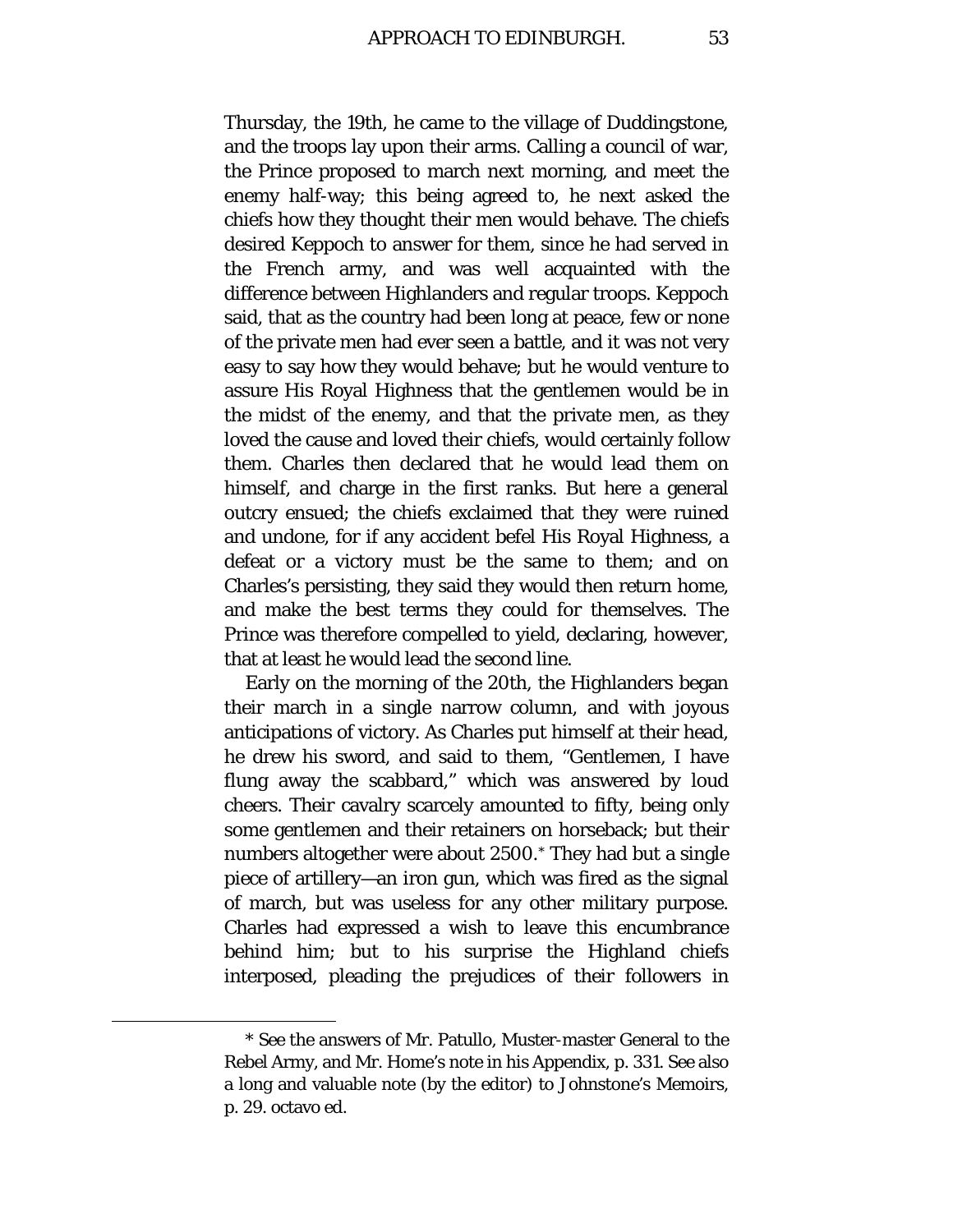favour of the "Musket's Mother," as they termed any cannon; and accordingly it followed the march, drawn by a long string of Highland ponies. The DUNNIE WASSAILS, and the best men in each clan, were excellently armed; but even after the supply from Edinburgh, several of the inferior followers could only boast a single weapon—a sword, a dirk, a pistol, or even a scythe-blade set straight upon the handle. Besides the Royal Standard, each clan displayed its banner inscribed with its gathering words, such as those of Clanranald, DHANDEON CO HERIGHA (Gainsay who dares), of Mac Gregor, "E'en do and spare not," or of Athol, "Forth Fortune, and fill the Fetters." In this guise did the men march on, interrupted only by some straggling shots from the Castle, and soon disappearing beyond its reach.

I must now advert to Sir John Cope's proceedings. That general was landing his army at Dunbar on the same day that his enemy's entered Edinburgh: his disembarkation, however, was not completed till the 18th. He had been reinforced at Inverness by 200 of Lord Loudon's men, and was joined at Dunbar by the runaway dragoons, in number 600, so that his whole force was upwards of 2200 men. A very few gentlemen from the Lowlands also came to him as volunteers, but brought no accession of force; the principal of them, the Earl of Home, being attended only by two servants. Even so late as 1633, the Earl of Home of that day had come to greet Charles the First at the head of 600 wellmounted men, his relations and retainers. The change was, no doubt, mainly owing to the decline of feudal power; but it also, in some degree, denotes the state of popular feeling in Scotland, and the difference between raising men for or against the House of Stuart.

The King's troops at Dunbar became likewise the refuge of the Judges and other Crown Officers who had fled from Edinburgh before its capture, but who expected to be soon and triumphantly restored. One of the volunteers—Mr. Home, afterwards the author of Douglas—had remained a little longer in the capital to observe the force and appearance of the rebel army, and now brought Cope an accurate report of it. Sir John's own forces, besides being very nearly equal to the enemy's, were well equipped and in high spirits, the infantry seeming eager to augment, and the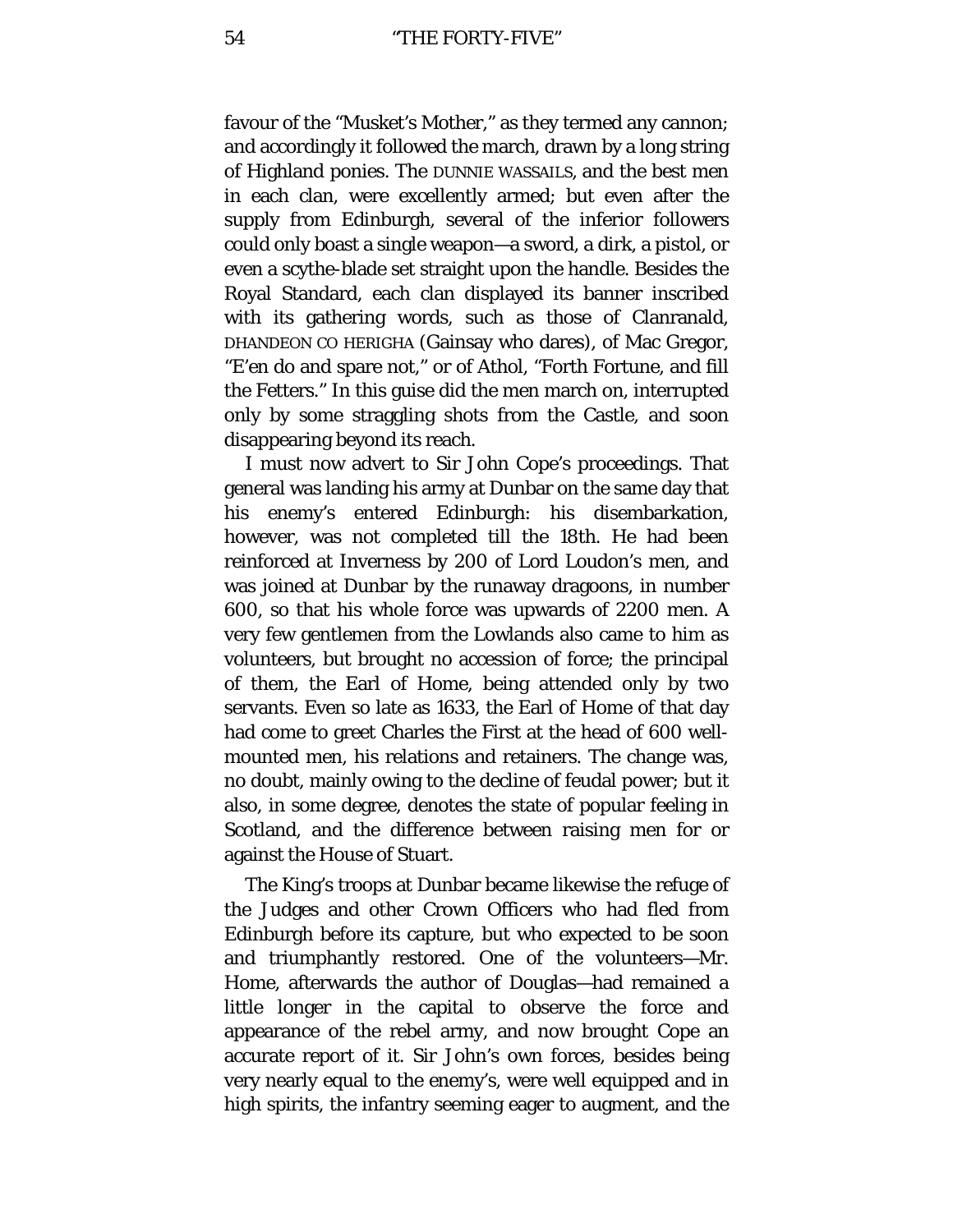dragoons to retrieve, their reputation. He had six pieces of artillery—a most effective arm against Highlanders; and not only the country people, who flocked from all quarters to gaze on the array, but many of the Royal officers, were convinced that there would be no battle, but only a pursuit, as soon as their strength was seen and understood by their opponents.[\\*](#page-54-0)

Beginning his march on the 19th, Sir John Cope encamped that night near Haddington, and resumed his advance next morning. He expected that the Highlanders—if indeed they awaited his approach—would be met along the common highway; but, on the contrary, after passing the bridge of Musselburgh, they had turned inland to their right, to obtain the advantage of the rising ground; and they occupied the brow of Carberry Hill, the spot marked in former years by the surrender of the unhappy Mary. The English General, hoping to obtain early intelligence of their movements, had sent forward two of the Edinburgh volunteers; who, however, proved as incompetent for this as for every other military duty.[†](#page-54-1)

Cope received no report; and thus, on the 20th, after having marched about eight miles, while he continued to look out for the rebels to the west, he suddenly saw them appear on the ridge to the southward. Immediately he changed his front, and drew up his troops in order of battle, his foot in the centre, with a regiment of dragoons and three pieces of artillery on each wing. His right was covered by Colonel Gardiner's park wall and by the village of Preston; at some distance on his left stood Seton House; and the sea, with the villages of Preston Pans and Cockenzie, lay upon his rear.

<span id="page-54-0"></span><sup>\*</sup> Home's History, p. 107. He adds, "It is doubtful whether the people who talked in this manner really thought so; but such was the tone of the army, and whoever did not hold the same language was looked upon as a lukewarm friend."

<span id="page-54-1"></span><sup>†</sup> See a minute account of their adventures, Quarterly Review'. No. lxxi. p. 177. It seems that these two doughty warriors could not resist the temptation of some excellent oysters and sherry at a well-remembered public house, and were both taken prisoners by a young lad an attorney's clerk.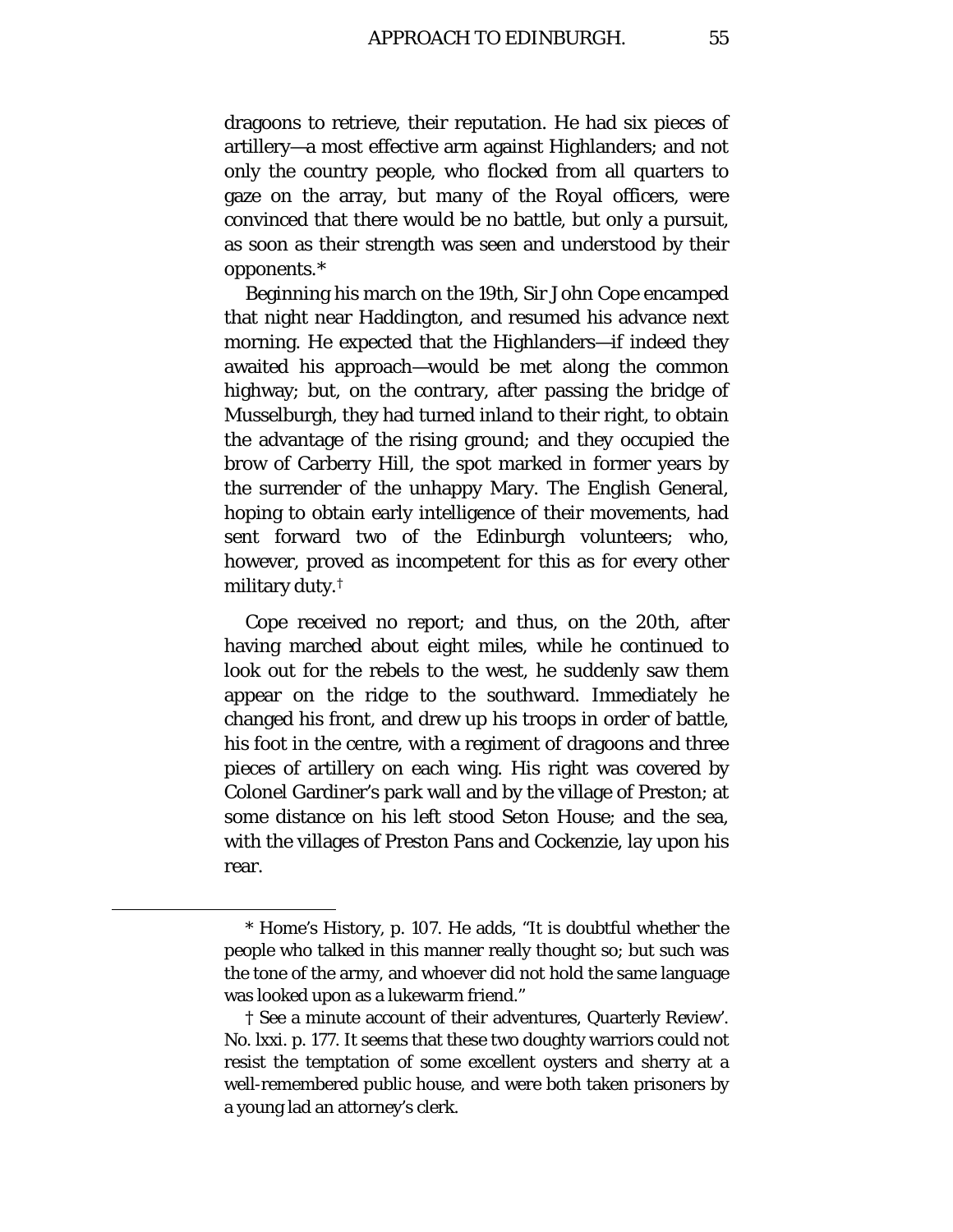When the Royal troops first perceived the insurgents, they set up a loud shout of defiance, which was promptly answered by the Highland yell. The two armies were less than a mile apart; the Prince's occupying the ridge beyond the little town of Tranent, with a gentle descent and a deep morass between them and their enemy. It was now about three in the afternoon[\\*,](#page-55-0) and Charles was desirous to indulge the impatience of his troops by an onset the same day. .First, however, to reconnoitre the ground, he sent forward one of his officers, Ker of Gradon, who, mounted upon a little white pony, rode down the hill in front of the enemy with the utmost coolness. Disregarding several shots that were fired at him in the discharge of his duty, he examined the ground with great care and in several directions; and on coming to one or two walls of dry stone that intersected it, he deliberately alighted, pulled down gaps and led his horse over them. He then returned to the Prince and assured him that the morass was deep and difficult, and could not be passed to attack the English in front without risking the loss of the whole army.[†](#page-55-1) Charles accordingly desisted from his purpose, to the great dissatisfaction of the common Highlanders, who supposed that the enemy intended to escape from them as before at Corry Arrack; nor were they appeased until Lord Nairn with 500 men was detached to the westward, so as to prevent Sir John Cope from stealing off towards Edinburgh, had he so designed, unperceived and unopposed.

Meanwhile the English General, being satisfied with the strength of his position, damped the spirit of his men by remaining thus cautiously on the defensive. In vain did Colonel Gardiner urge upon him the necessity of bolder measures; the only aggression of the King's troops that afternoon was to fire a few cannon shots and dislodge a party of Highlanders from the churchyard at Tranent. The two armies lay that night (it proved dark and cold) upon their ground; Cope, however, retiring to more comfortable

<span id="page-55-0"></span><sup>\*</sup> Macdonald's Journal (Lockhart Papers, vol. ii p. 489). Mr. Chambers, on less good authority, says noon.

<span id="page-55-1"></span><sup>†</sup> Compare Home's History, p. 111., with the Lockhart Papers, vol. ii. p. 448.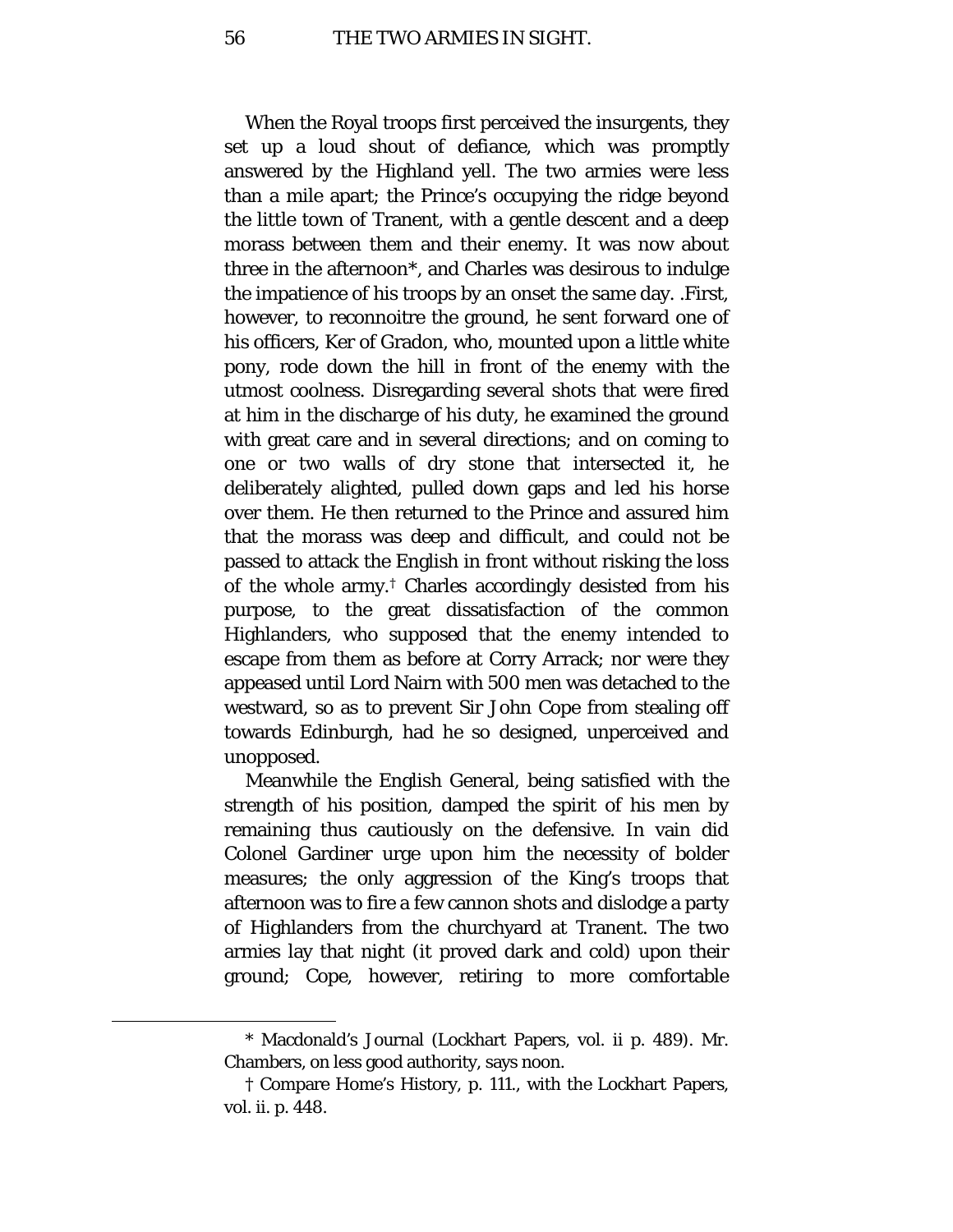quarters at Cockenzie, but Charles sleeping amidst his soldiers in a field of pease made up into ricks. [\\*](#page-56-0)

But, earlier in that evening, the young Adventurer and his principal followers had met in council, and agreed, at all hazards, to make their attack next morning opposite Tranent, where the morass seemed less impervious; and for many hours did their minds continue to revolve their hazardous determination. Amongst them was Anderson of Whitburgh, a gentleman well acquainted with the neighbouring country, who, in the middle of the night, suddenly bethought himself of a path that from the heights where they lay wound to their right by the farm of Ringan Head, avoiding in a great measure the morass, and leading to the plain below. This important fact he imparted first to Hepburn of Keith, and then to Lord George Murray, who immediately went with him to awaken Charles. The Prince sat up on his bed of pease-straw, and heard with joy the tidings that assured him of speedy battle, more especially when Anderson undertook to act as his guide. He sent for Lochiel and some other chiefs; and finding their opinion concur with his own, he prepared at once (for by this time the night was well nigh spent) to execute the scheme. An aide-de-camp having been sent to recall Lord Nairn and his detachment, the troops got under arms, and began to move forward with equal silence and speed, Anderson leading the way. The path was found lonely and unguarded, and the morass was passed without much difficulty, though even in this selected place several Highlanders sunk knee deep, and the Prince himself stumbled and fell. Soon, however, they reached the firm ground, concealed from the enemy, first by the darkness, and when day began to break, by a frosty mist.

<span id="page-56-0"></span><sup>\*</sup> It was long remembered at Tranent, that late that afternoon Prince Charles, attended by the Duke of Perth and another officer, went into the little inn of that village to dine. They had some coarse *kail,* or broth, and then the meat from which it had been made; but as the landlady had previously concealed her little service of pewter for fear of the Highlanders, they had only two wooden spoons among the three, and one butcher's knife to cut the meat, which they then ate with their fingers. (Chambers's History, vol. i. p. 163.) A curious picture of a Prince on the eve of a victory.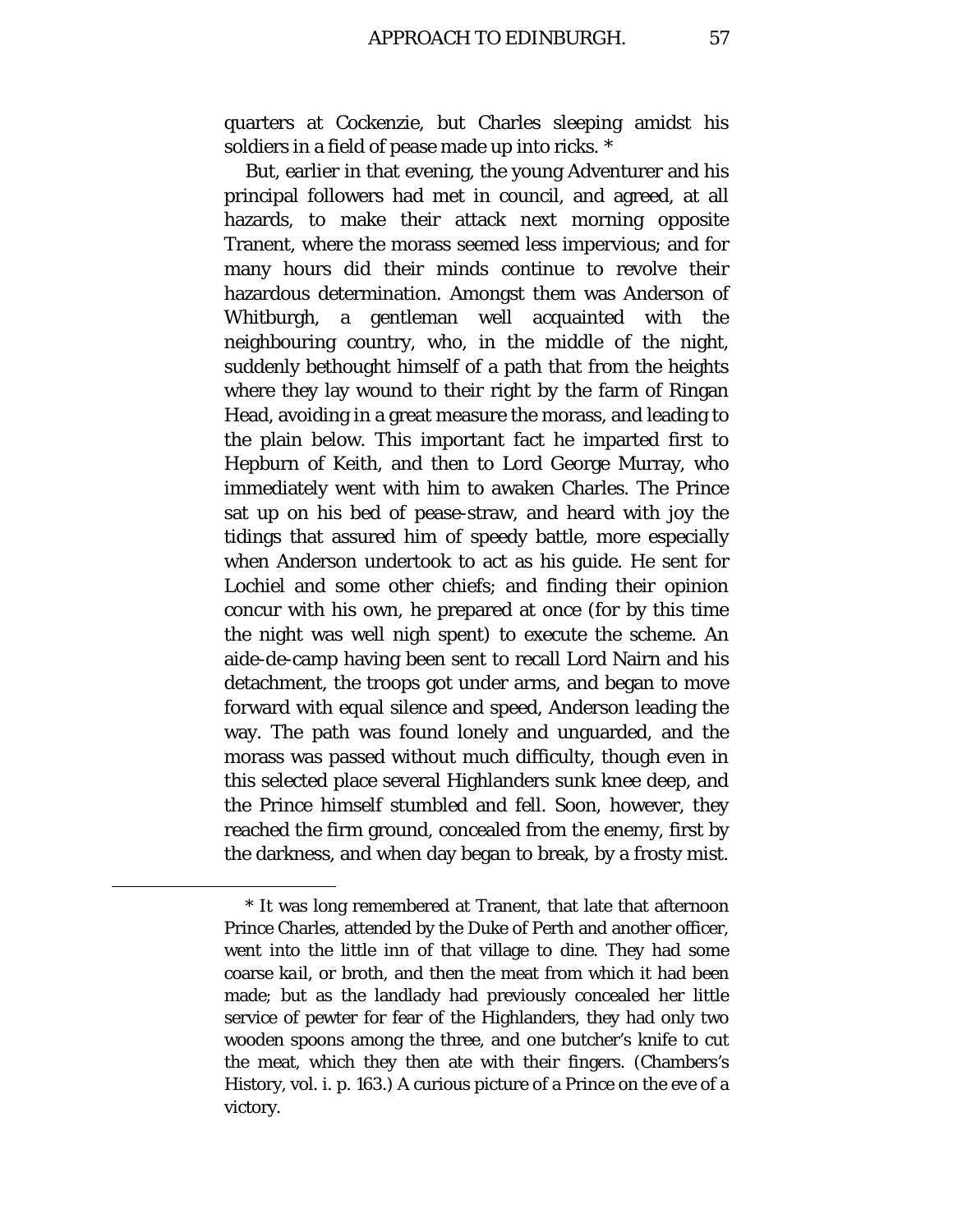On the plain, however, the dragoon outposts heard the sound of their march, and firing their pistols, galloped off to give the alarm; but as a surprise had formed no part of the insurgents' scheme, they were not discomposed, and only hastened to form themselves in line of battle. There had been some warm discussion as to which clan should obtain the honours of the right: it was claimed by the Macdonalds, and in prudence, but reluctantly, was yielded by the Camerons and Stuarts. Charles put himself at the head of the second line, which was close behind the first, and addressed the men these words:—"Follow me, gentlemen, and by the blessing of God, I will this day make you a free and happy people!" On the other part, Sir John Cope lost no time in disposing his troops, his order of battle being nearly the same as when he first saw the enemy on the previous day, except that the men's faces were now turned in the opposite direction, towards the east instead of towards the west. His infantry stood in the centre, Hamilton's dragoons on his left, and Gardiner's, with the artillery before them, on his right next the morass. The mists now rolling away before the rising sun revealed to each army the position of the other. But the Highlanders did not long stand at gaze. First, with uncovered heads, uttering a short prayer, they pulled their bonnets over their brows, and as the pipers blew the signal, they rushed forward, each clan a separate mass, and raising a war-cry that gradually rose into a terrific yell.

The first reached was the Royal Artillery, which was not served by regular gunners, but by some seamen whom Cope had hastily collected from the fleet. The Camerons and Stuarts, running straight on the muzzles of the cannon, took them by storm, while the scared artillerymen dispersed in all directions. Colonel Gardiner now commanded a charge upon the advancing enemy, encouraging both by voice and example his dragoons. But these receiving a heavy rolling fire from the Highlanders, and seeing them come on with their drawn broad-swords, wavered—gave way—and struck with a panic, galloped off in all directions. On the right, at nearly the same time, and nearly the same manner, did the Macdonalds scatter Hamilton's regiment before them. The English infantry now remained uncovered at both flanks, but yet undismayed, and poured upon the Highland centre a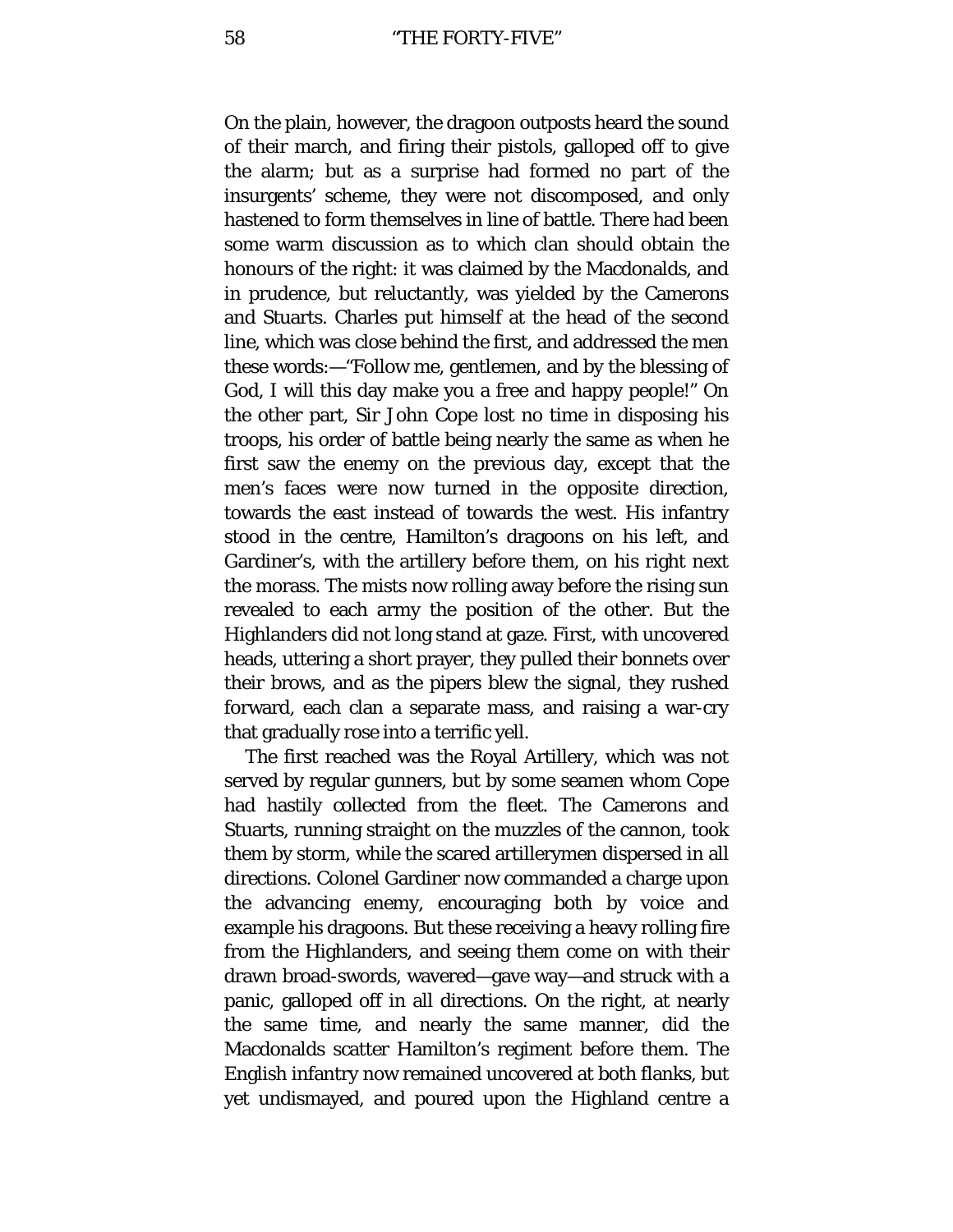steady and well-directed fire, before which several of their best men fell. Amongst these was James MacGregor, a son of the well-known Rob Roy, who, though struck by five wounds, still continued from the ground to call out and animate his men. But on coming to close quarters, the Highlanders parried with their targets the soldiers' bayonets, and the separate masses of the clans broke through on several points the extended line of the King's army; by which means the whole of the latter was thrown into confusion, while the inclosures and park wall of Preston impeded their retreat. So rapid was this Highland onset, that in five or six minutes the whole brunt of the battle was over.

Never was a victory more complete. There was scarce any cavalry, indeed, to pursue the dragoons; but not above 170 men of the infantry escaped, all the rest being either killed or taken prisoners. The whole number of slain in the Royal army was nearly 400; and of these none was more lamented than Colonel Gardiner. When forsaken by his horsemen in battle and left almost alone, he saw a party of the foot who were then fighting bravely close by, but who had no officer to head them: "These brave fellows," said he, "will be cut to pieces for want of a commander," and riding up, he cheered them on to the charge; but, in a few moments, he was cut down by a Highlander with a scythe, and despatched with several wounds, close to his own park wall.[\\*](#page-58-0) Thus died a gallant Soldier and a worthy man. In his youth he had been drawn to ardent devotion by a miracle, as he believed it; while awaiting an assignation with a married woman, he saw, or thought he saw, the Saviour on the Cross, surrounded on all sides by a glory, and calling him to repentance—a call which he obeyed ever afterwards by a most exemplary life.[†](#page-58-1)

The insurgents' loss in this conflict was only thirty killed and seventy wounded. The Highlanders wreaked their whole fury on such dragoon horses as they could reach, believing, in their ignorance of cavalry, that these animals were trained

<span id="page-58-1"></span><span id="page-58-0"></span><sup>\*</sup> Dr. Doddridge's Remarkable Passages in the Life of Colonel Gardiner, p. 187. Gardiner was carried senseless to the *manse* of Tranent, where he expired a few hours afterwards, and was buried close to his children in his own the village, church.

<sup>†</sup> Doddridge. See a note to Waverley, revised ed. vol. i. p. 72.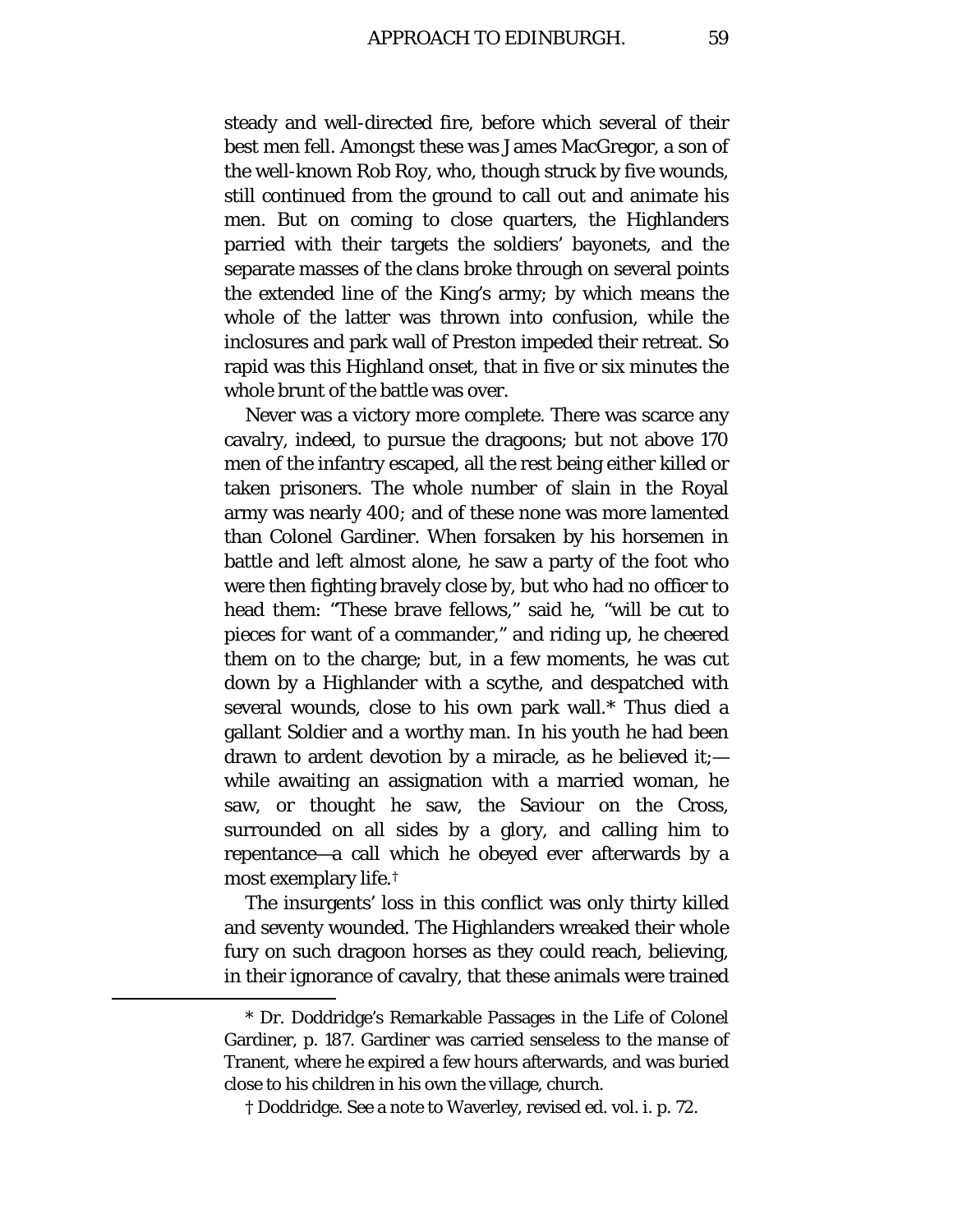to bite and tear in battle. But as to their vanquished enemies, Charles, who had been scarcely fifty paces behind the vanguard, immediately exerted himself, and, in a little while with success, to command and enforce mercy. In fact, his moderation in his victory, whether proceeding from temper or from policy, has been universally acknowledged.[\\*](#page-59-0) He remained on the field till midday, giving orders for the relief of the wounded of both armies, without any distinction of friend or foe. It is recorded, also, that one of his officers coming up to congratulate him, and saying, *"*Sir, there are your enemies at "your feet the Prince, far from exulting, expressed only his compassion for what he termed his father's deluded Subjects.[†](#page-59-1)

No sooner was the victory decided, than most of the victors disbanded for plunder. The standards and other trophies, and the military chest, containing about 2500*l*., were brought to the Prince, but all other spoils were reserved by the captors for themselves\* Unaccustomed to luxuries, the rude mountaineers looked half in scorn and half in wonder on the refinements of civilised life. A quantity of chocolate taken was afterwards cried in the streets of Perth under the name of "Johnnie Cope's "salve! "One man, who had got a watch, very soon sold it for a trifle, observing, with great glee, that "he was glad to be rid of the creature, for she lived no time after he caught her"—the machinery having in fact stopped for want of winding up! Another man exchanged a horse for a horse-pistol! Uncouth old Highlanders were seen strutting about in the officers' fine clothes; others appeared hurrying away with a large military saddle upon their backs; and a great number immediately set off, without leave or notice, to their mountains on purpose to secure their spoil.

Of the dragoons who had fled from the field of battle, a small party made their way to Edinburgh, where they rode up the High Street at full gallop, and with prodigious confusion and uproar. They continued their race up the hill to the Castle as their surest place of refuge; but the Governor,

<sup>\*</sup> Home's History, p. 122.

<span id="page-59-1"></span><span id="page-59-0"></span><sup>†</sup> MS. Memoirs of James Maxwell of Kirkconnell See a note to Waverley, revised ed. vol. ii. p. 273.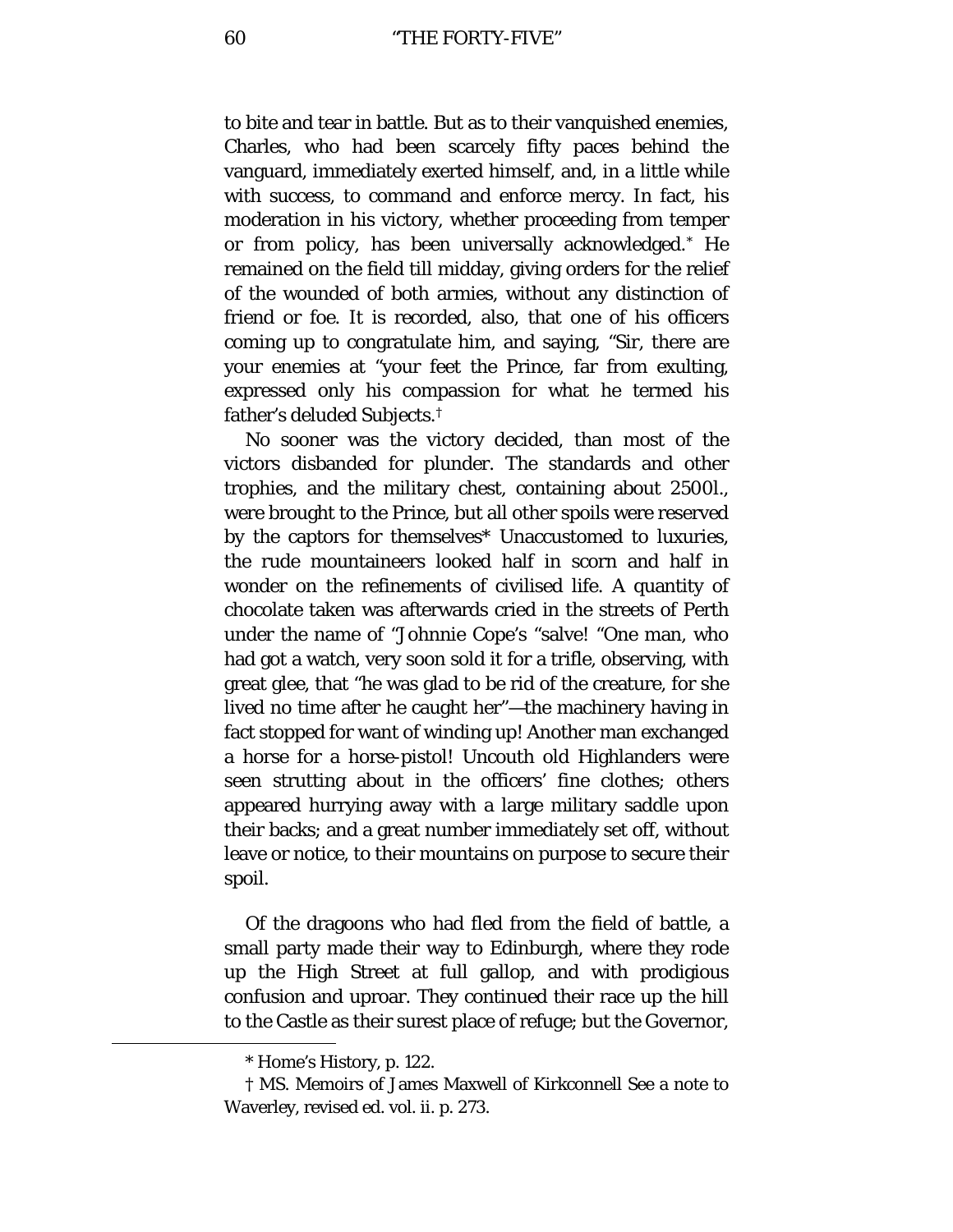so far from admitting them, sent them word to begone, or he would open his guns upon them as cowards who had deserted their colours. Scared at this new peril\* they turned their horses, and pursued their flight towards the west. But the greater number having been collected, though not rallied, by Sir John Cope and the Earls of Loudon and Home, were seized with a fresh panic the same morning, and in spite of every exertion of their chiefs, went off again at full speed towards Coldstream. Even at Coldstream they did not feel secure, but after a night's rest sought shelter behind the ramparts of Berwick. There they arrived in the most disgraceful disorder; and Sir John was received by his brother officer Lord Mark Kerr with the sarcastic compliment, that he believed he was the first general on record who had carried the tidings of his own defeat!

This battle, called of Preston, or sometimes of Preston Pans, by the well-affected party, received the name of Gladsmuir from the insurgents, out of respect, as it would seem, to certain ancient predictions. "On Gladsmuir shall the battle be,"—says a Book of Prophecies printed at Edinburgh in 1615; but Gladsmuir—a large open heath—lies a full mile to the east of the actual scene of conflict.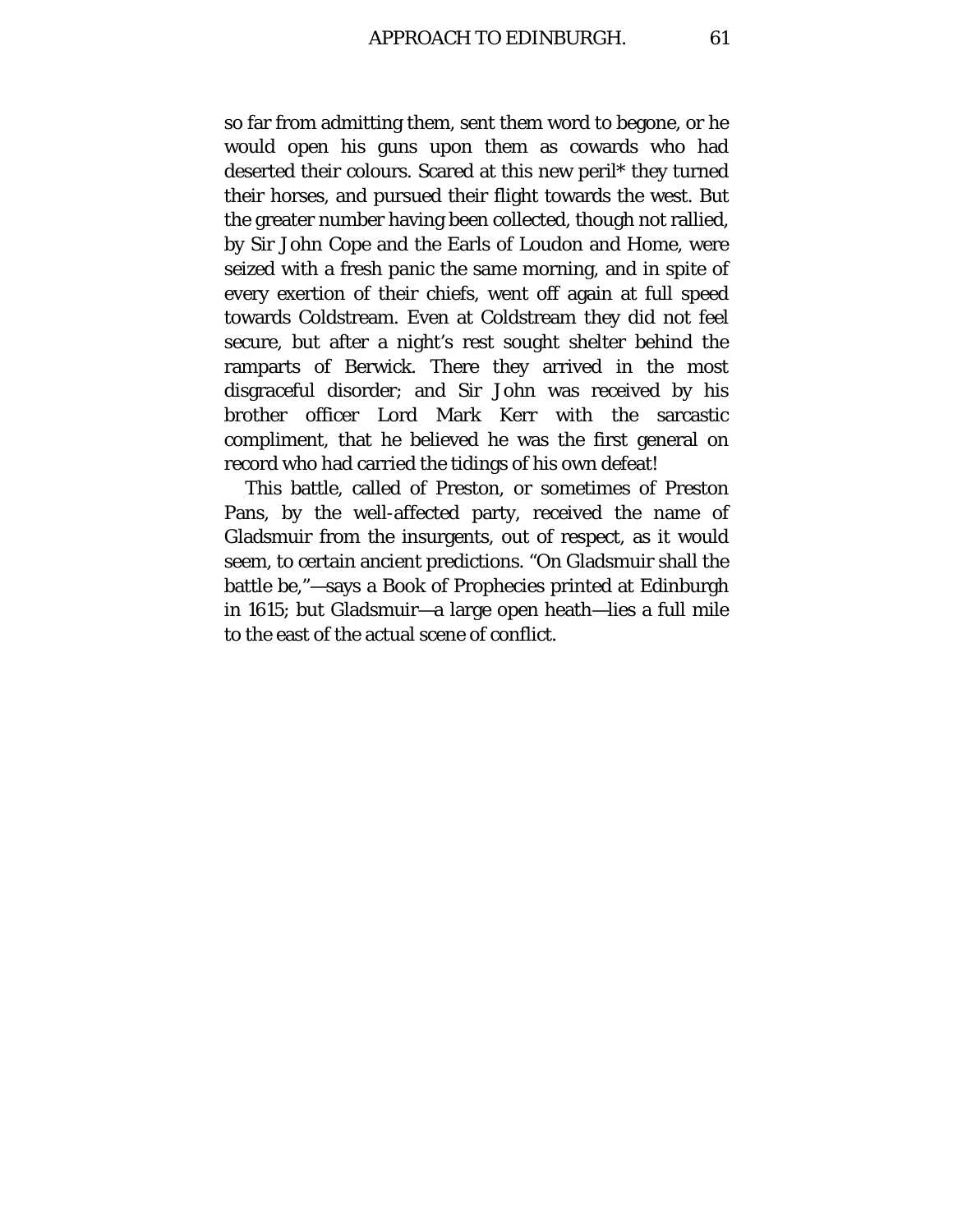## CHAP. II.

## (CHAPTER XXVIII OF THE HISTORY)

AT the news of the growing insurrection, King George had set out from Hanover, and on the 31st of August arrived in London. He found that the Regency in his absence had not neglected any measure of precaution; even on the mere apprehension of the troubles a warrant (though, as we have seen, in vain) was issued against the Duke of Perth; and with better success were Sir Hector Maclean and two or three others brought prisoners to England.[\\*](#page-61-0) A requisition had been sent to the Dutch for the 6000 auxiliaries they were bound to furnish; a resolution taken to recall some of the English regiments from Flanders. Marshal Wade had likewise been directed to collect as many troops as he could at Newcastle, and the militia of several counties was called out. But the spirit of the people in no degree responded to the efforts of the government; they remained cold lookers on, not indeed apparently favouring the rebellion, but as little disposed to strive against it. A member of the administration, and a man of no desponding temper, Henry Fox, in his confidential letters at this period, admits and deplores the passive state of public feeling: "England, Wade says, and I believe, is for the first comer; and if you can tell whether the 6000 Dutch and the ten battalions of English, or 5000 French or Spaniards, will be here first, you know our fate.[†](#page-61-1) ... The French are not come, God be thanked! But had 5000 landed in any part of this island a week ago, I verily believe the entire conquest would not have cost them a battle."[‡](#page-61-2)

On the King's return, moreover, the factions of the Court aggravated the difficulties of the country. His Majesty's whole confidence was centered on the fallen minister Granville, who awaited only some favourable opening to drive the Pelhams from power, and who, from rivalry to them, continued till the battle of Preston to make light of the rebellion. According to Horace Walpole, "Lord Granville and

<sup>\*</sup> Tindal's Hist. vol. ix. p. 171.

<sup>†</sup> To Sir C. H. Williams, Sept. 5. 1745.

<span id="page-61-2"></span><span id="page-61-1"></span><span id="page-61-0"></span><sup>‡</sup> To the same, Sept. 19. 1745. Coxe's Lord Walpole of Wolterton.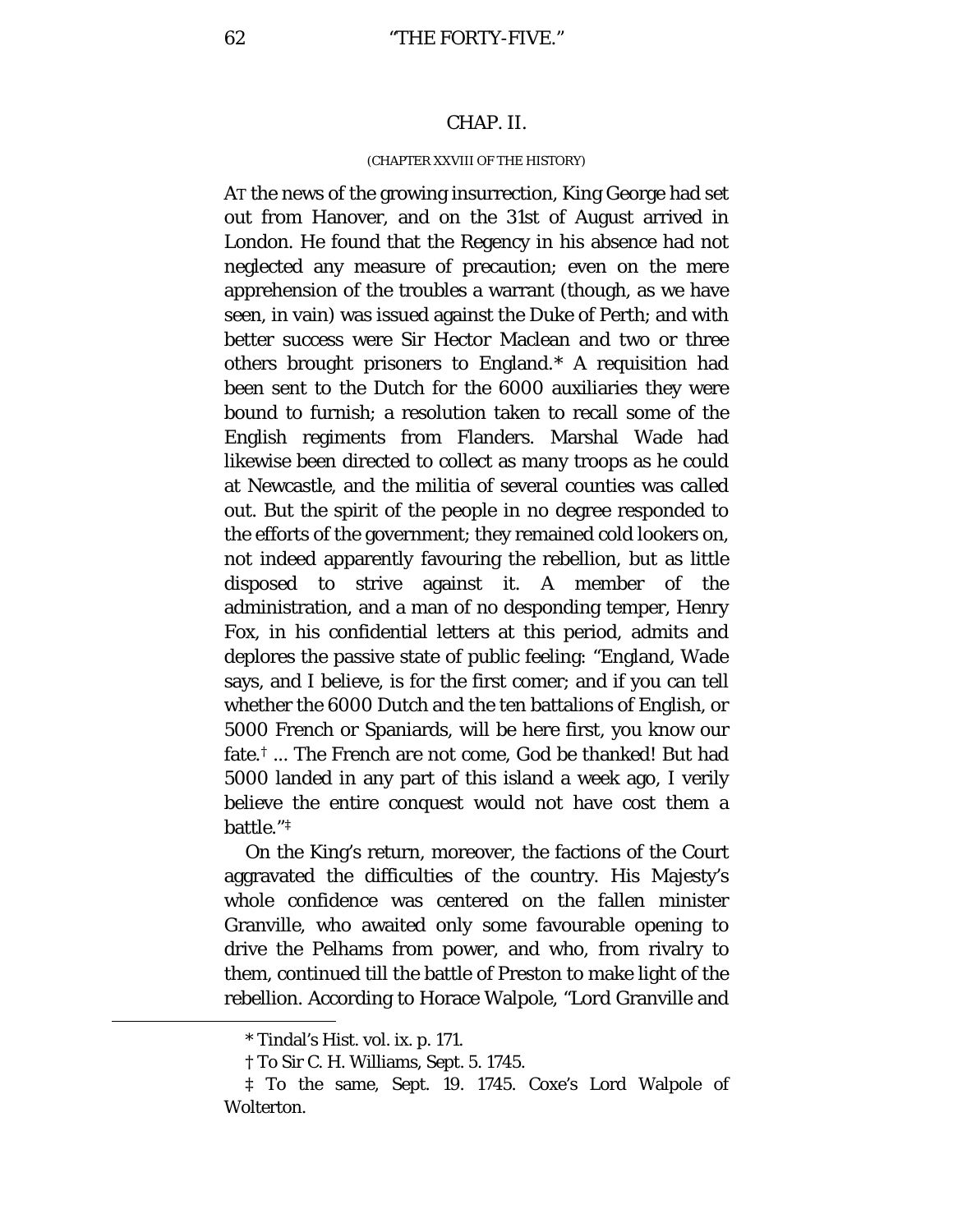his faction persist in persuading "the King that it is an affair of no consequence; and "for the Duke of Newcastle, he is glad when the rebels make any progress, in order to confute Lord Granville's assertions!"[\\*—](#page-62-0)It was amidst such feuds and jealousies that the ministry had to make their preparations for retrieving the lost battle, and for meeting the Parliament which was summoned for the 17th of October.

On departing from France without permission from its Government, Charles had left a letter of apology and solicitation for the King, which was delivered after he had sailed, and was seconded by the warm entreaties of his friend the Duke de Bouillon.[†](#page-62-1) Still more effectual were the tidings of his first successes. Louis became well disposed, both in selfinterest and generosity, to aid him, and continued to despatch several small supplies of arms and money, some of which were intercepted by the English cruizers, while others safely reached their destination. But another far more important diversion in his favour was meditated by the Court of France. His young brother, Henry of York, having arrived from Rome, it was designed to put him at the head of the Irish regiments in the French service, and of several others, and enable him to effect a landing in England; and already were preparations for that object in active progress in Dunkirk.

Charles, conscious how much his final success would depend upon French succour, had determined to lose no opportunity of pressing it. On his victory at Preston\*he sent over Mr. Kelly with letters to the Court of Versailles and to his father[‡](#page-62-2); three weeks later Sir James Stewart was despatched. Both these emissaries succeeded in safely arriving at Paris; Kelly, however, narrowly escaping arrest from the British consul at Camp Veer in Zealand. But neither of them throve in his negotiations. Cabals were already at

<span id="page-62-0"></span><sup>\*</sup> To Sir H. Mann, September 20. 1745 He adds seven days later, after the battle, "Lord Granville still buoys up the King's spirits... His Majesty uses his ministers as ill as possible, and discourages every body that would risk their lives and fortunes with him."

<sup>†</sup> Culloden Papers p. 206.

<span id="page-62-2"></span><span id="page-62-1"></span><sup>‡</sup> See these letters in the Appendix. I am surprised that Mr. Chambers should have been imposed upon by a clumsy forgery, which he inserts in his History, vol. i. p. 108.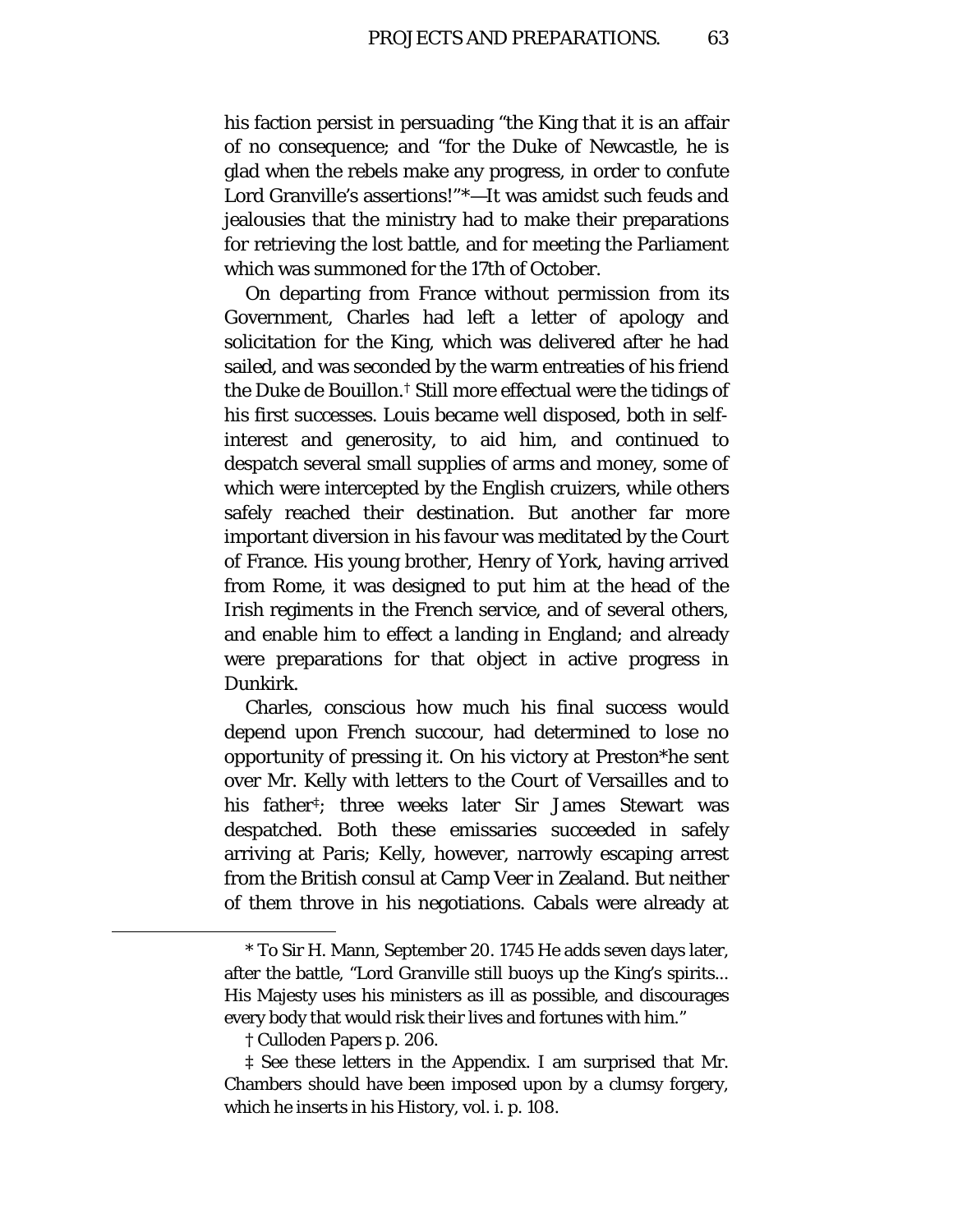work against the intended expedition; some pretext of delay was always invented, some obstacle always interposed. Even the warmest partisan of the Stuarts, Cardinal Tencin, complained to Kelly of the backwardness of the English Jacobites, and insisted, as a pledge of their sincerity, that, before the armament sailed, Sir John Hinde Cotton should resign his office at Court. In vain did Kelly reply that Cotton could not reasonably be expected to incur that useless risk, since his resignation, at such a crisis, would at once be followed by his arrest and committal to the Tower.[\\*](#page-63-0)—Thus did the French Government long defer, and finally lose, the fairest opportunity it had ever seen since the Revolution of establishing its influence and principles in Britain.

Prince Charles's first wish and design upon his victory was to march immediately towards London, at the head of his little army. On the very next morning he despatched an agent into Northumberland, with instructions to stir up the country and prepare the way for his coming,[†](#page-63-1) Had Charles really been able to push onwards with a body of two or three thousand men, there is strong reason to believe, from the state of things I have described in England—the previous apathy—and the recent terror—the want of troops—and the distraction of councils— that he might have reached the capital with but little opposition, and succeeded in at least a temporary restoration. There was no fortified place upon his way beyond the Tweed, except Newcastle, and even at Newcastle his arms had struck the deepest dismay. We learn from Wesley, who was there at the time, "The walls are mounted with cannon, and all things prepared for sustaining an assault; but our poor neighbours on either hand are busy in removing their goods, and most of the best houses in our street are left without either furniture or inhabitants."[‡](#page-63-2) If such was the feeling behind ramparts, what must it have been in open and defenceless towns?

<span id="page-63-0"></span><sup>\*</sup> Secret examination of Murray of Broughton, August 13. 1746. These and many other curious particulars were suppressed in his public evidence.

<span id="page-63-2"></span><span id="page-63-1"></span><sup>†</sup> This agent's name was Hickson; he was discovered and arrested at Newcastle. See his instructions in the Appendix, dated Sept. 22. 1745.

<sup>‡</sup> Wesley's Journal, September 23. 1745.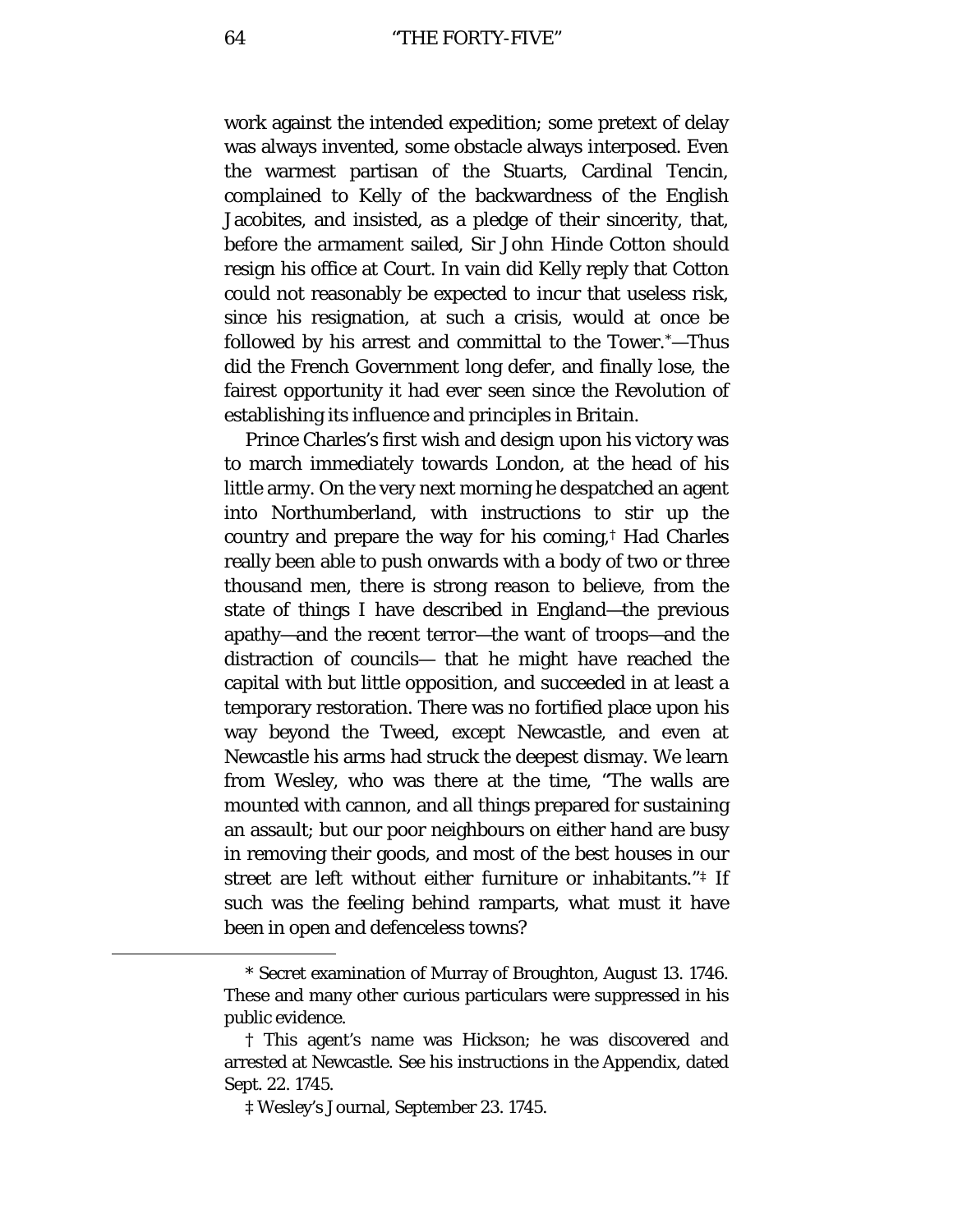On the other hand, the Prince's Scottish advisers were nearly unanimous against an expedition into England. It was urged, as a reason for at least delaying it, that he might triple or quadruple his army by reinforcements from the Highlands, and obtain the advantage of the French supplies that were beginning to arrive at Montrose, Dundee, and other points of the eastern coast. But the motive, which more than any other weighed with Charles to forego his resolution, was the number of Highlanders who were already hastening towards their mountains in order to secure their plunder; so that, had he marched on from the field of battle, he could scarcely perhaps have mustered 1500 men beneath his standard.

Accordingly the young Adventurer, having passed the night of his victory at Pinkie House, returned next evening to fix his residence for some time at Holyrood. On the same day his army marched back into Edinburgh with every token of triumph, displaying the prisoners, the spoils, and the standards they had taken, while the multitude greeted them with repeated acclamations, and the pibrochs struck up the old Cavalier tune, "The King shall enjoy his own again." Amidst the exulting licence of this tumultuous entry, many of the Highlanders fired their pieces into the air; but one of them having been accidentally loaded with ball, it grazed the forehead of Miss Nairn, an enthusiastic Jacobite, who was waving her handkerchief from a neighbouring balcony. She was stunned for some moments, but on coming to herself, her first words were, not of concern at the pain, or of resentment at the carelessness: "Thank God," she exclaimed, as soon as she could speak, "that the accident has *"*happened to me, whose principles are known. Had it *<sup>u</sup>* befallen a Whig, they would have said it was done on "purpose!"[\\*](#page-64-0)

The battle of Preston made the Prince master of all Scotland, except some districts beyond Inverness, the Highland forts, and the castles of Edinburgh and Stirling. In almost every town was the Pretender proclaimed as "King James the Eighth," while the public money was levied for his

<span id="page-64-0"></span><sup>\*</sup> Note to Waverley, revised ed. vol. ii. p. 202. Miss Nairn survived so long as to be an acquaintance of Sir Walter Scott in his younger days.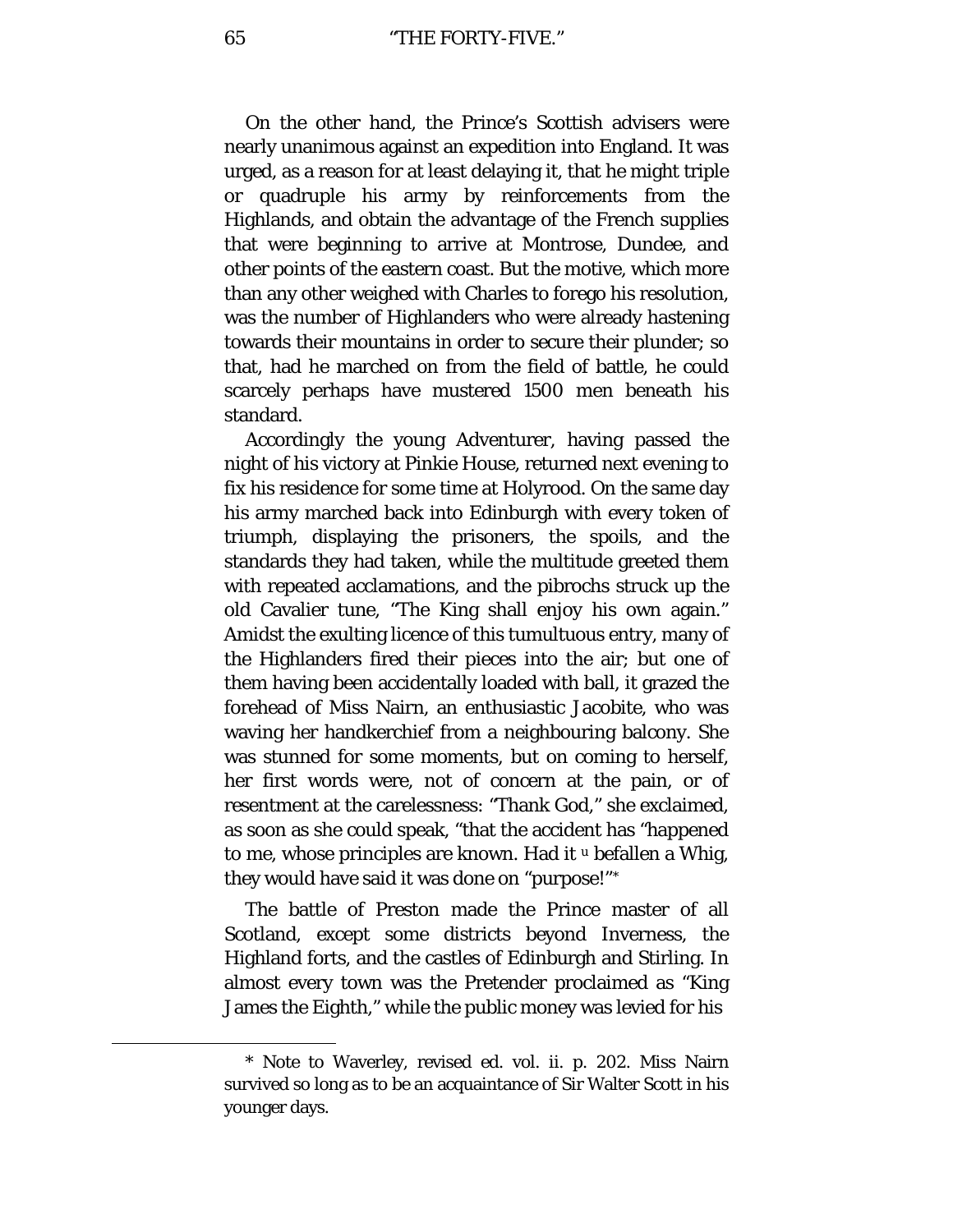service. On the city of Glasgow, at once the richest and the least friendly to his cause, an extraordinary payment of 5000*l*. was imposed. The late public authorities either fled to England, or skulked in privacy, while the Jacobites, throwing off the mask, took no pains to dissemble their rapturous joy, and loudly vaunted of their young Prince, who, according to their own phrase at the time, "could eat a dry crust, and sleep on pease- "straw, take his dinner in four minutes, and win a battle "in five!"[\\*](#page-65-0)

Meanwhile this idol of their affections was exercising at Holyrood all the attributes of sovereignty, and making every exertion to confirm and heighten the popular feeling in his favour. He forbade all public rejoicings for his victory, stating as his reason the loss which his father's misguided subjects had sustained. The Banking Companies having retired into the Castle, to the great public inconvenience, he invited them to return by a proclamation, assuring them of full protection; but none obeyed the summons. The clergy of Edinburgh were in like manner exhorted in another proclamation to resume their religious duties: with a timidity, however, for which they were afterwards censured by their own party, they persisted in absenting themselves. One only, MacVicar by name, the minister of the West Church, appeared as usual in his pulpit, and even continued to pray for King George. Charles was urged to punish this boldness, but wisely refused to disturb him; and Mr. MacVicar, perhaps in gratitude for the toleration, added to his prayer on the next occasion, "As for the young man that is come among us to seek an earthly Crown, we beseech thee in "mercy take him to thyself, and give him a Crown of glory!"

Forbearance in such a case was easy, but in that of Edinburgh Castle it involved a heavy sacrifice. Having drawn a close blockade around the fortress, and being informed that the garrison had only a six weeks' stock of provisions, Charles might reasonably hope that this important stronghold must ere long fall into his hands. General Guest, however, wrote as governor to the magistrates of Edinburgh, that unless the communication were re-opened he would fire upon the city and lay it in ashes. The affrighted townsmen

<span id="page-65-0"></span><sup>\*</sup> Caledonian Mercury, ap. Chambers's Hist. vol. i. p. 204.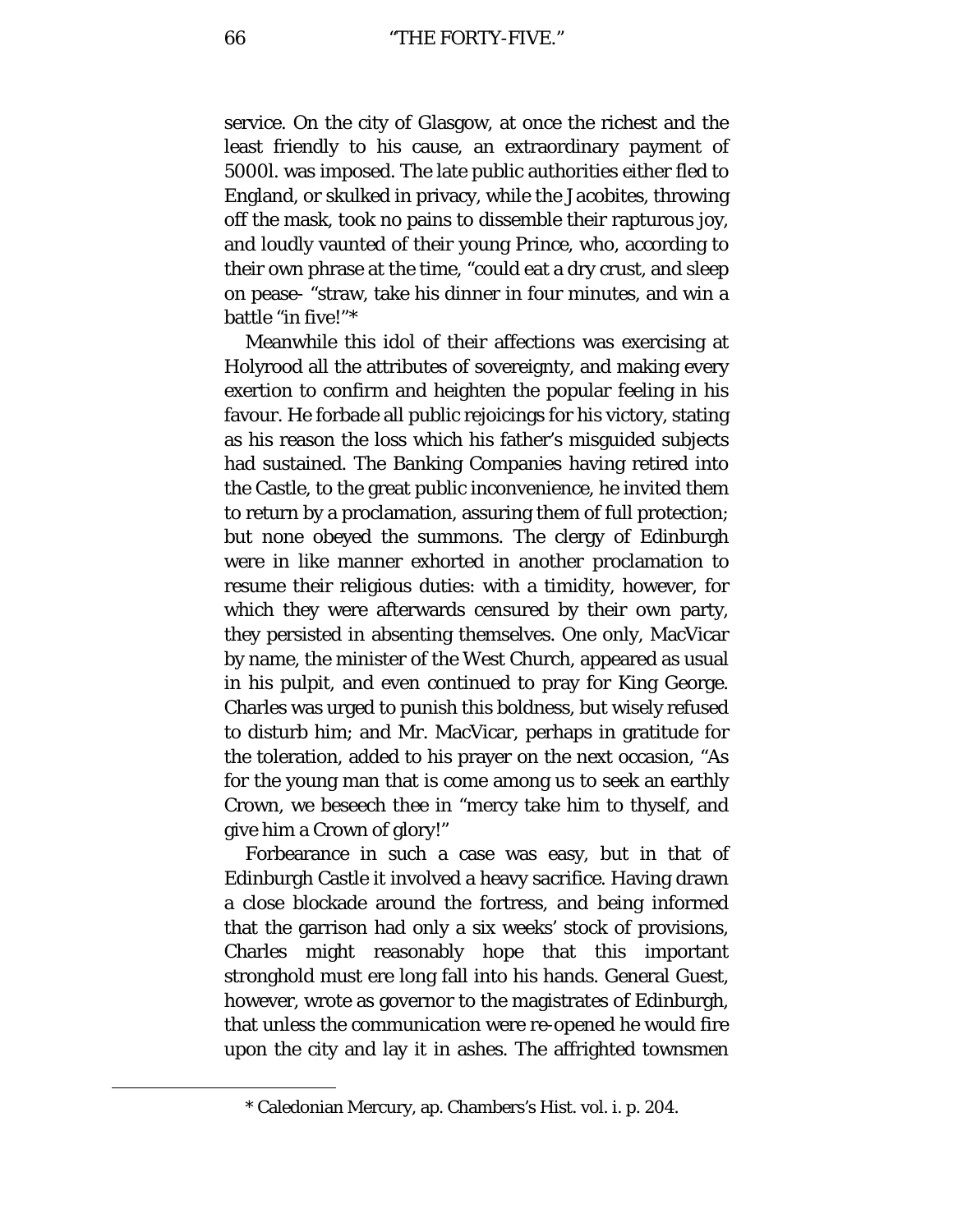obtained a day's respite in order to lay the letter before Charles at Holyrood. The Prince's answer was likewise given in writing; he declared that he was surprised at the barbarity of an officer who could threaten ruin to the inhabitants of Edinburgh for not doing what it was out of their power to do; that, if even compassion should make him raise the blockade of the castle, the Governor might next with equal reason require him to leave the city with his troops, and resign all the advantages of victory; and that, if any wanton mischief were attempted, he would make full reprisal upon the estates of the officers in the Castle, "and even upon all who are known to be open abettors of the German Government." [\\*](#page-66-0) This answer being transmitted by the citizens, they obtained from the General a suspension of his threatened cannonade until the return of an express, which was sent to London for orders. Meanwhile the Governor expected that nothing should be attempted against his garrison. But this condition not being clearly understood by the common Highlanders, they, a few days afterwards, fired at some people whom they saw carrying provisions up the hill. Upon this General Guest opened his own fire; the streets were swept with cartridge shot, and several of the inhabitants as well as Highlanders were killed. A new and most earnest appeal was now made to Charles's mercy, and he either found it necessary, or felt it desirable, to yield in his second answer. "As we have threatened, we might justly proceed to use the powers which God has put in our hands to chastise those who are instrumental in the ruin of this capital, by reprisals upon the estates and fortunes of those who are against us; but we think it no way derogatory to the glory of a Prince to suspend punishment, or alter a resolution, when thereby the lives of innocent men can be saved. In consequence of this sentiment the blockade of the Castle is hereby taken off."[†](#page-66-1) From this time forward, therefore, supplies were freely allowed to pass into the fortress, its cannonade ceased, but all hopes of its reduction disappeared.

<span id="page-66-1"></span><span id="page-66-0"></span><sup>\*</sup> Charles's answer (Sept 30.1745) is printed in the Collection of his State Papers, p. 29.

<sup>†</sup> Charles's Proclamation, Oct 5.1745.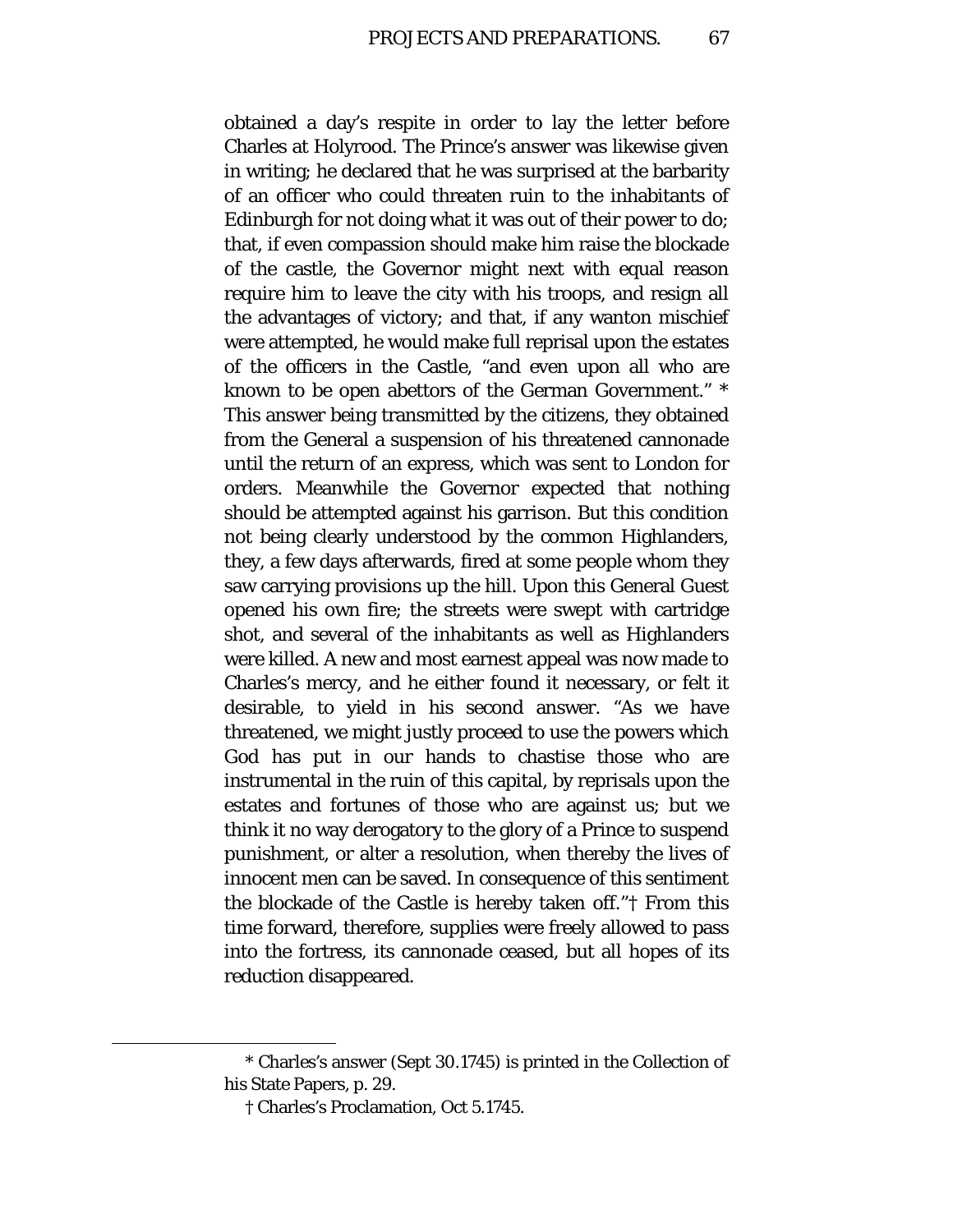In another transaction of this time, however, the Prince's generosity excited no small discontent among his followers. It had been proposed to send one of the prisoners of Preston to London, in order to demand of that Court a cartel for the exchange of prisoners taken, or to be taken, in the war, and to declare that if this were refused, and if the Prince's friends, falling into the enemy's hands, were put to death as rebels, the Prince would be compelled to treat his captives in the same manner. It was evident that a cartel would be of the utmost advantage to Charles's cause, as his well-wishers would be far more ready to declare for him if they had only to fear the chances of war in the field; and it was argued that a few severe examples would induce the English officers to remonstrate, and the English Government to comply: but to this scheme, however plausible, and however warmly urged, Charles stubbornly refused his assent. "It is below me," he said, "to make empty threats, and I will never put such as these into execution; I cannot in cold blood take away lives which I have saved in the heat of action."[\\*](#page-67-0)

According to Charles's orders great clemency was shown to the prisoners of Preston. Within a few days the officers were liberated on parole, and permitted to live at large in the town, and scarcely more restraint was imposed upon the common men. But one officer breaking his parole and escaping into the Castle, both officers and privates were sent into temporary custody at, or near, Perth, where, however, it was found both difficult and expensive to confine them. Some few were persuaded to enlist in the Prince's army, and the greater number were released on taking an oath not to serve against the House of Stuart for one twelvemonth; an engagement which is alleged, though not perhaps on adequate authority, to have been broken by many.

The first thought of Charles had been to summon a Scottish Parliament at Edinburgh, but the practical difficulties of that scheme were so great that he relinquished it. He published a proclamation, however, on the 9th of October, denouncing "the pretended Parliament of the Elector of Hanover," summoned at Westminster for the 17th,

<span id="page-67-0"></span><sup>\*</sup> MS. Memoirs of Maxwell of Kirkconnell; from a copy in possession of Sir Walter Scott.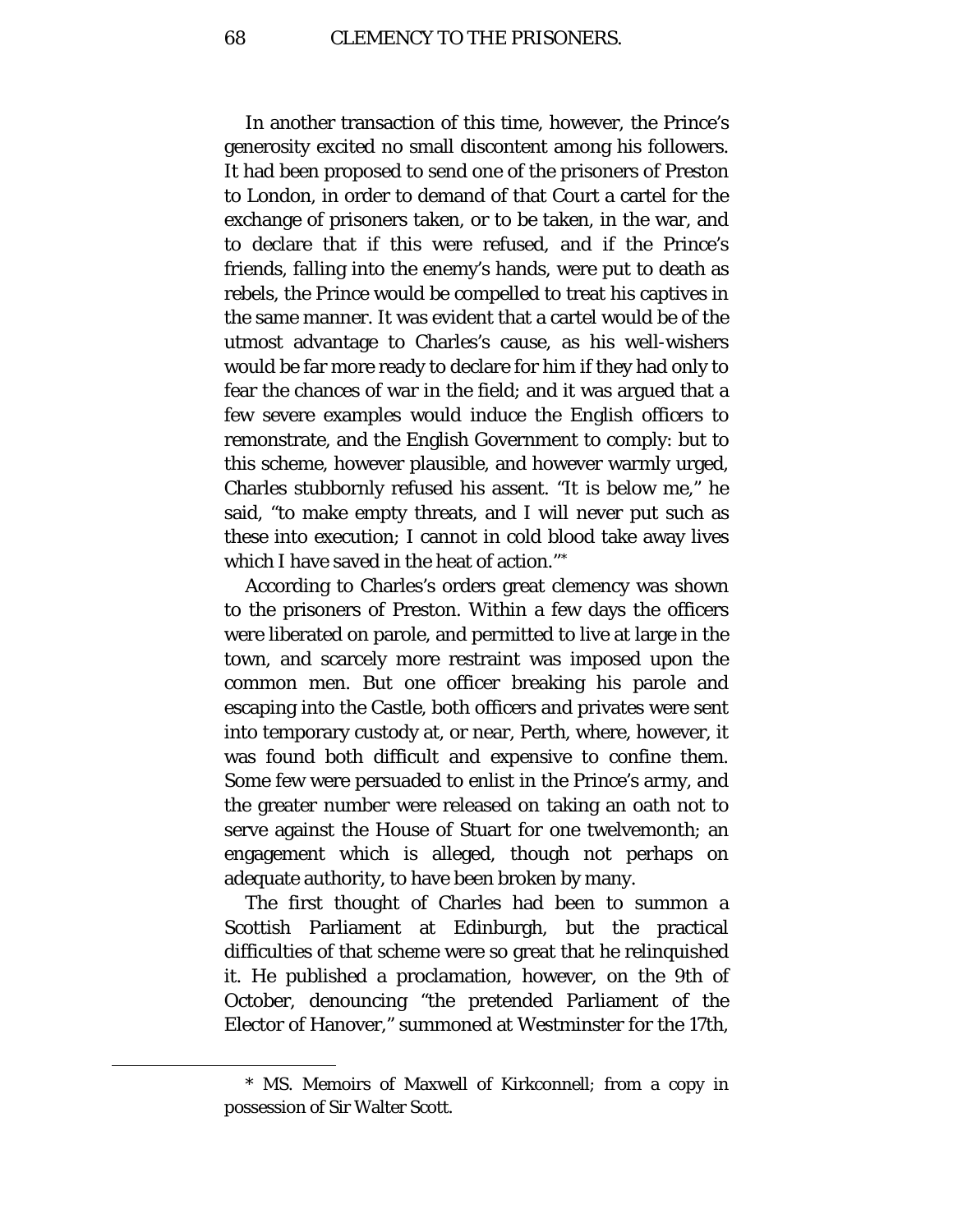warning the English not to attend, and declaring it high treason for the Scotch. Another longer and more important proclamation, issued by Charles on the 10th, was designed as a pledge of his future conduct, and an incentive to popular support. He had observed that the measure most obnoxious on the north of the Tweed was the act of Union; it was still clamoured against as a fatal blow to the national independence; and no saying was more common among the Jacobites, than that they were bound to restore, not merely the King, but the kingdom, of Scotland.[\\*](#page-68-0) In his proclamation, therefore, Charles takes care to announce that his father would never ratify this "pretended Union;' but, "with respect to every law or act of Parliament since the Revolution, so far as in a free and legal Parliament they shall be approved, he will confirm them." He also touches upon the delicate subjects of the public funds and the Protestant religion, and repels the various imputations that had been urged against his cause. "We must further declare the sentiments of our Royal Father with regard to the national debt. That it has been contracted under an unlawful government nobody can disown, no more than that it is now a most heavy load upon the nation; yet in regard that it is for the greatest part due to those very subjects whom he promises to protect, cherish, and defend, he is resolved to take the advice of his Parliament concerning it. ..... Our present attempt is not undertaken to impose upon any a religion which they dislike, but to secure them all the enjoyment of those which are respectively at present established among them, either in England, Scotland, or Ireland. … And this security for your religion, properties, and laws, we ratify and confirm in our own name, before Almighty God, upon the faith of a Christian, and the honour of a Prince.

*"*Let me now expostulate this weighty matter with you, my father's subjects … … Do not the pulpits and congregations of the clergy, as well as your weekly papers, ring with the dreadful threats of Popery, Slavery, Tyranny, and Arbitrary Power, which are now ready to be imposed upon you by the formidable powers of France and Spain? Is not my Royal father represented as a bloodthirsty tyrant, breathing out

<span id="page-68-0"></span><sup>\*</sup> See for example the Lockhart Papers, vol. ii. p. 301.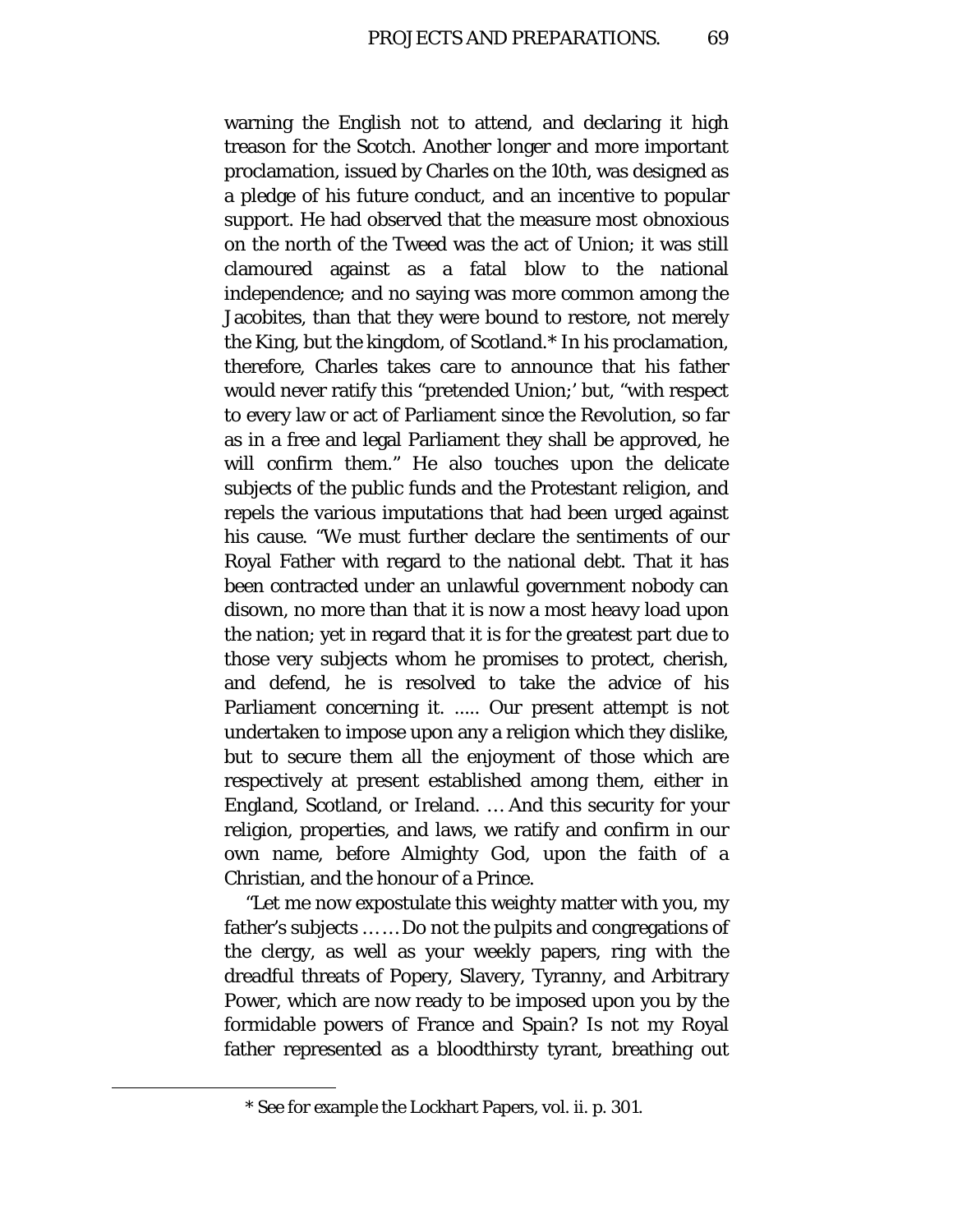nothing but destruction to all those who will not immediately embrace an odious religion? Or have I myself been better used? But listen only to the naked truth. I with my own money hired a vessel, ill-provided with money, arms, or friends; I arrived in Scotland attended by seven persons; I publish the King my fathers declaration, and proclaim his title with pardon in one hand, and in the other liberty of conscience, and the most solemn promises to grant whatever a free Parliament shall propose for the happiness of the people. I have, I confess, the greatest reason to adore the goodness of Almighty God, who has in so remarkable a manner protected me and my small army through the many dangers to which we were at first exposed, and who has led me in the way to victory, and to the capital of this ancient kingdom, amidst the acclamations of the King my father's subjects. … As to the outcries formerly raised against the Royal Family, whatever miscarriages might have given occasion for them have been more than atoned for since, and the nation has now an opportunity of being secured against the like for the future. That our family has suffered exile during these fifty-seven years every body knows. Has the nation during that period of time been the more happy and flourishing for it? Have you found reason *"*to love and cherish your governors as the fathers of the people of Great Britain and Ireland? Has a family, upon whom a faction unlawfully bestowed the diadem of a rightful prince, retained a due sense of so great & "trust and favour? Have you found more humanity and condescension in those who were not born to a Crown, than in my Royal forefathers? Have they, or do they, consider only the interest of these nations? Have you reaped any other benefit from them than an immense load of debts? If I am answered in the affirmative, why has their government been so often railed at, in all your public assemblies? Why has the nation been so long crying out for redress?

"The fears of the nation from the powers of France and Spain appear still more vain and groundless. My expedition was undertaken unsupported by either. But indeed when I see a foreign force brought by my enemies against me, and when I hear of Dutch, Danes, Hessians, and Swiss, the Elector of Hanover's allies being called over to protect his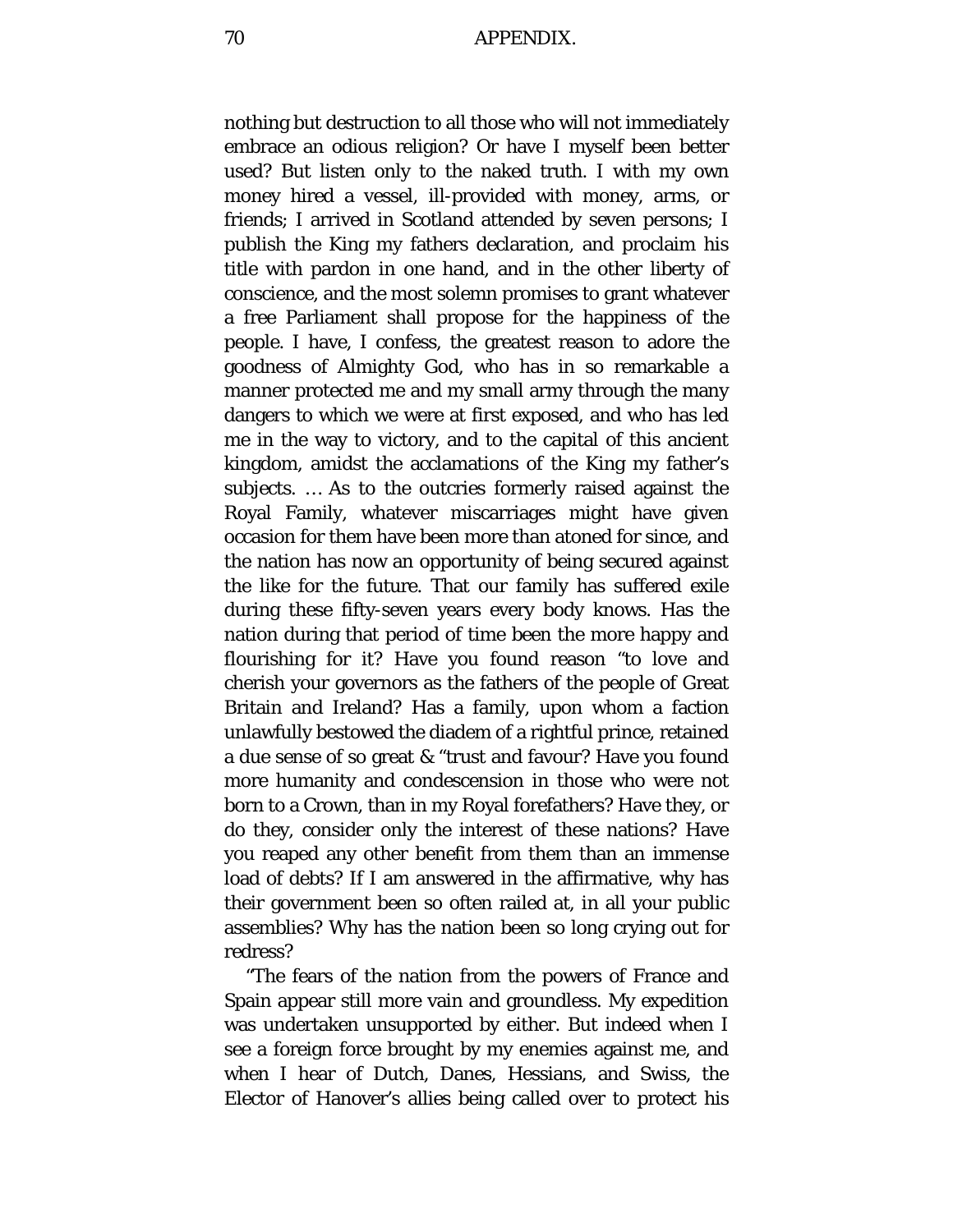government against the King's subjects, is it not high time for the King my father to accept also of assistance? Who has the better chance to be independent of foreign powers—he who, with the aid of his own subjects, can wrest the government out of the hands of an intruder, or he who cannot, without assistance from abroad, support his government, though established by all the civil power, and secured by a strong military force, against the undisciplined part of those he has ruled over for so many years? Let him, if he pleases, try the experiment. let him send off his foreign hirelings, and put all upon the issue of a battle, and I will trust only to the King my father's subjects!" [\\*](#page-70-0)

This spirited proclamation was not, we may presume, without effect in drawing more recruits to Charles's standard—the great object to which all his measures were directed. Many volunteers joined him from the Lowlands, and new tribes of Highlanders poured down from their mountains. Lord Ogilvie, eldest son of the Earl of Airly, brought 600 men, mostly of his own name, from Forfar. Another regiment of 400 from the hills of Aberdeenshire came under Gordon of Glenbucket. In the same country Lord Lewis Gordon, brother of the Duke, declared for Charles, and undertook to raise the vassals of his house. Macpherson of Cluny, having gone from Perth to levy his followers, returned with about 300. Lord Balmerino, a bold, bluff, hard-drinking veteran, of the old Scottish stamp, took up arms again, as he had in 1715. Another still more important accession was gained Lord Pitsligo, a man also in advanced years, of gentle temper, and peculiar wariness and prudence. *"*I always observed him," says Dr. King, "ready to defend any other person who was ill-spoken of in his company. If the person accused were of his acquaintance, my Lord Pitsligo would always find something good to say of him as a counterpoise. If he were a stranger and quite unknown to him, my Lord

<span id="page-70-0"></span><sup>\*</sup> Murray of Broughton, in his secret examination (August 13. 1746), says, that this proclamation was drawn up by Sir Thomas Sheridan and Sir James Stewart. No doubt it may have been corrected as to the language, and must have been as to the spelling; but the style appears to me very much to resemble that of Charles's letters, allowing for the difference between a studied and a hasty composition.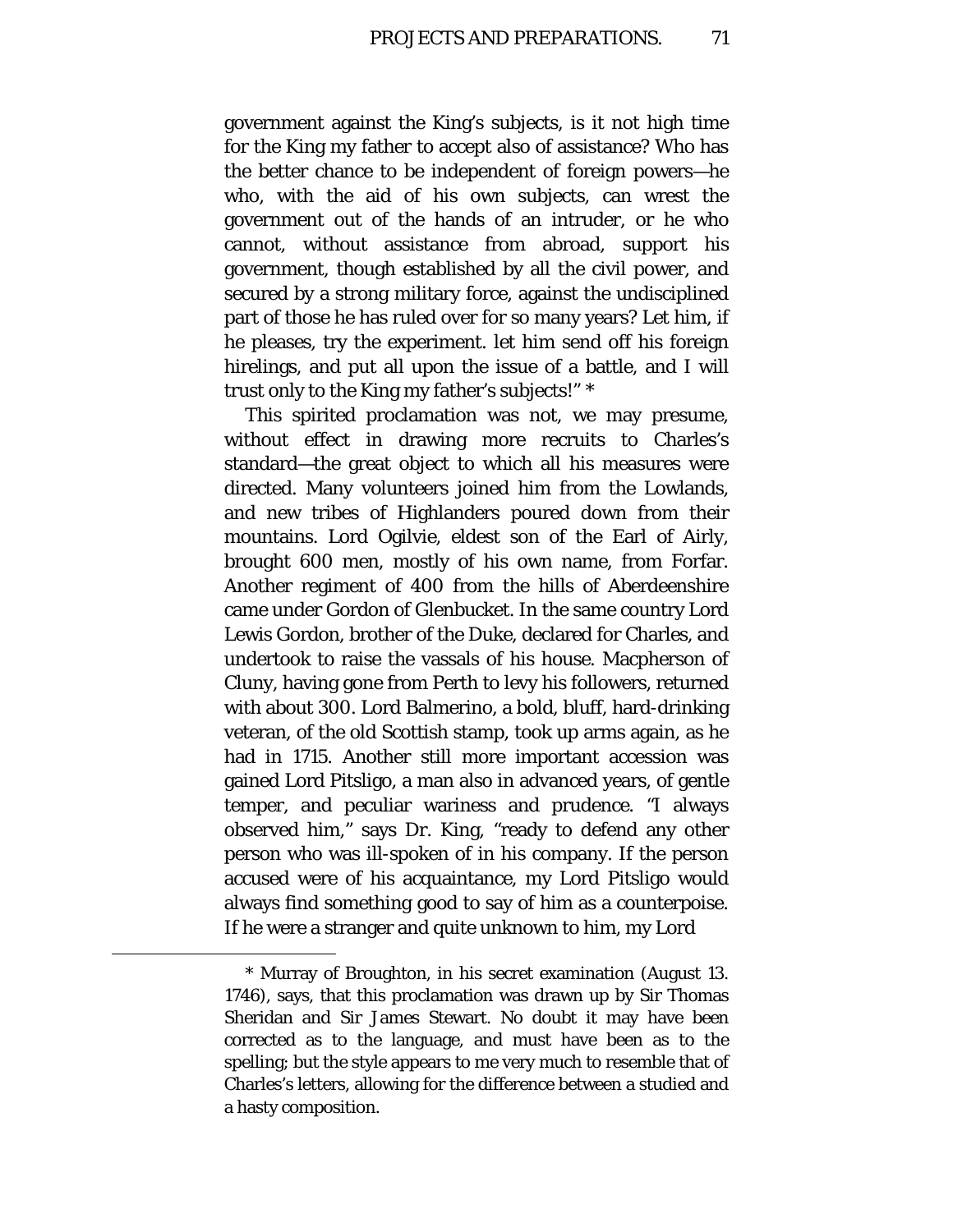would urge in his defence the general corruption of manners, and the frailties and infirmities of human nature!"[\\*](#page-71-0) From this cautious temper, which he was known to possess, the gentlemen of his neighbourhood in Banffshire deemed him a safe leader, and were the more easily persuaded to join him when he espoused the Stuart cause: they formed with their retainers about 150 cavalry under his command; besides which, he also brought a small body of foot With Sir Alexander Macdonald and MacLeod the Stuart cause found less favour. Only three days after the battle Charles had despatched to them a messenger, exhorting them, but in vain, to join his standard,[†](#page-71-1) Lovat likewise, though strongly urged in Charles's letters, continued to waver between his hopes and fears. For some time he brooded over a scheme of collecting a new Highland army at the Corry Arrack, which should affect neutrality, and side at last with the victorious. But finding this impracticable, and afraid of losing all credit with the Pretender's party, he finally adopted the dastardly middle course, of exposing his son's life to protect his own. He privately directed that son, the Master of Lovat, to march towards the Prince at the head of seven or eight hundred of his clan, protesting all the while to his neighbour, the Lord President, that the march was made to his infinite sorrow and against his repeated orders. But his previous hesitation had lasted so long, that the Frasers did not arrive at Perth until after the Prince had entered England. And it may be alleged, with great show of truth, that the defection or delay of these three chiefs, MacLeod, Macdonald, and Lovat—who could, had they heartily engaged, have brought a further force of 4000 men—turned the nearly balanced scale against the success of the English expedition, and the triumph of the Jacobite cause.

Notwithstanding these drawbacks, Charles's army, within six weeks after his victory, mustered nearly 6000 men. These were encamped at Duddingstone, and supplied with tents, partly from the requisition upon Edinburgh, and partly from the spoils of Cope. The hardy mountaineers, however, were not easily prevailed upon to sleep otherwise than in the open

<sup>\*</sup> Anecdotes of his own Time, p. 145.

<span id="page-71-1"></span><span id="page-71-0"></span><sup>†</sup> See his Instructions in Home's Appendix, p. 324.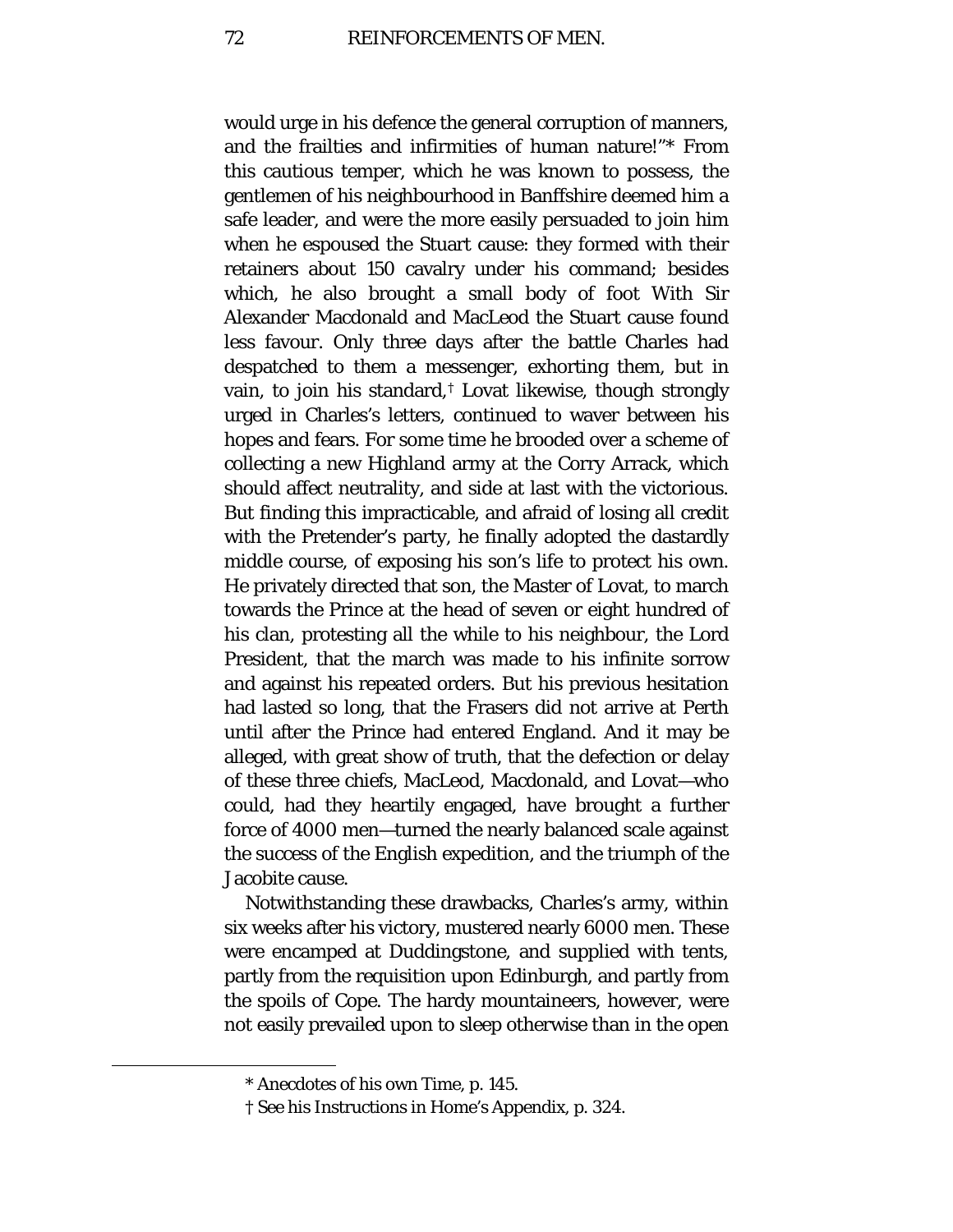air, and only yielded at length, as they said, out of respect to the Prince's orders. Charles came daily to visit or review them, and sometimes passed the night in the camp, lying down without taking off his clothes. He formed the cavalry, besides Lord Pitsligo's, into two troops as guards; the first to be commanded by Lord Elcho, the second by the Earl of Kilmarnock. Great pains were taken in like manner to equip and discipline the infantry; their rations being punctually supplied, and their pay fixed at sixpence a day for the common men, and a shilling for those of the front ranks in the Highland regiments. But with every care the camp still presented an irregular and uncouth appearance. A spy, who was sent from England about the middle of October, reports as follows: "They consist of an odd medley of grey beards and no beards,—old men fit to drop into the grave, and young boys whose swords are near equal to their weight, and I really believe more than their length. Four or five thousand may be very good determined men; but the rest are mean, dirty, villanous-looking rascals, who seem more anxious about plunder than their Prince, and would be better pleased with four shillings than a Crown."[\\*—](#page-72-0)Yet we may observe that, in spite of such forbidding looks, their acts of outrage or depredation to the country-people were at this time extremely few. It was not uncommon, indeed, for them to stop some respectable portly citizen as he passed along, levelling their muskets at him with savage and threatening gestures; but, on being asked by the trembling townsman what they wanted, they usually answered "a baubee," that is, a halfpenny! Several more serious robberies that had been at first imputed to them were soon clearly traced to some professed thieves—a class abounding the more, since the insurgents had every where opened the public jails, and who now assumed the Highland dress and the white cockade as a convenient disguise for their misdeeds. Against these mock Highlanders Charles issued a proclamation[†,](#page-72-1) and succeeded

<span id="page-72-0"></span><sup>\*</sup> MS. Report quoted in Chambers's Hist vol. i. p. 214. This spy obtained an audience of the Prince as a pretended partisan, and was asked many questions as to the number of troops and the state of public feeling in England.

<span id="page-72-1"></span><sup>†</sup> Collection of Declarations, p. 33. It is amusing to find the Jacobite newspaper allege the jails flung open by themselves as a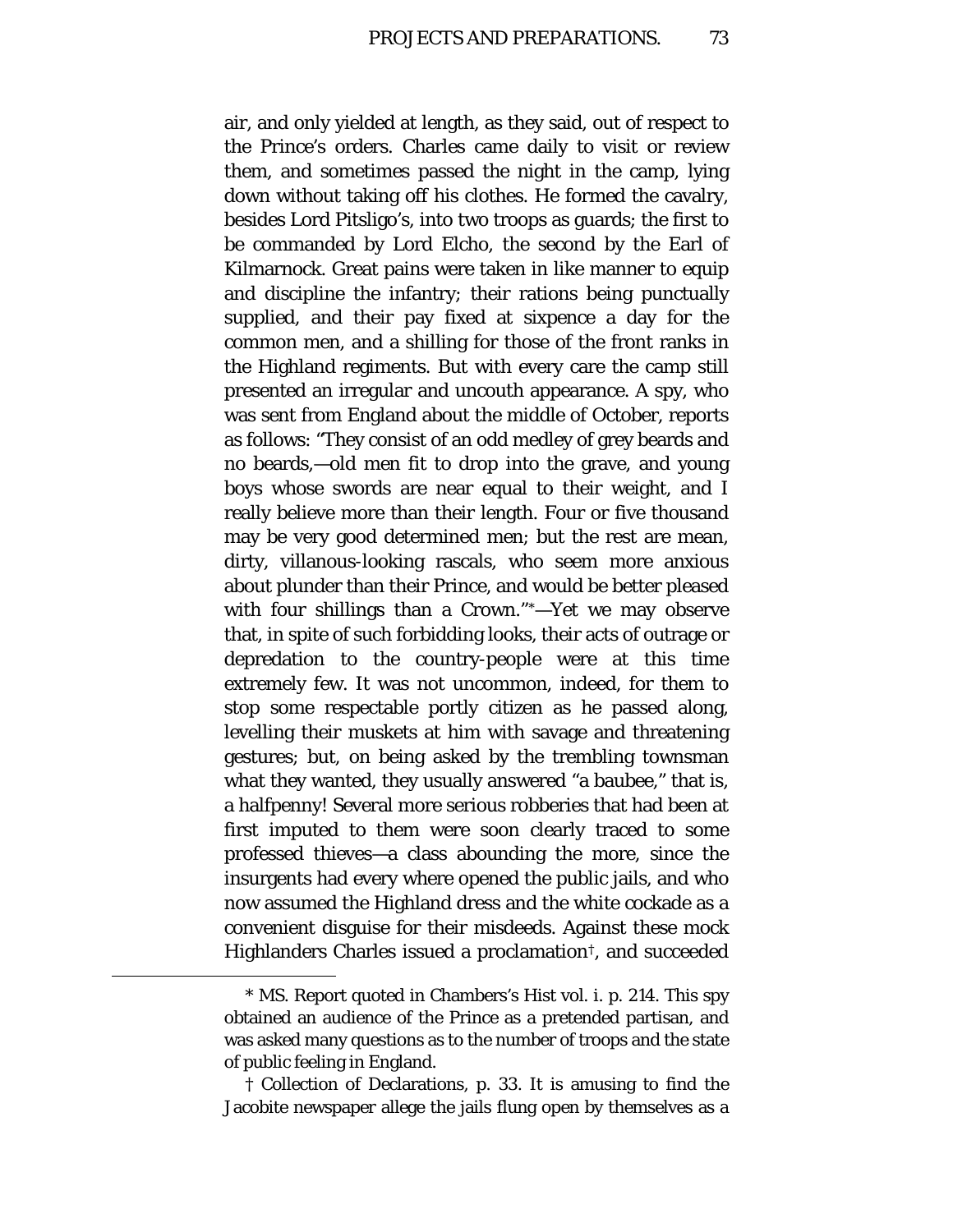in recovering and restoring a part of the stolen property.

Money was scarcely less needful than men to the young Pretender, and this he obtained in three modes—free gifts, forced contributions, and foreign supplies. Several gentlemen, too aged or too timid to take up arms, displayed their zeal for him in purse instead of person; thus, for example, the old Earl of Wemyss sent 500*l*. The public revenues and the King's-land rents were levied throughout the greater part of Scotland, as by a regular and established government, and all arrears of them called in.[\\*](#page-73-0) Forced loans, also, were imposed upon some places, as Glasgow; and the factors of the estates forfeited in 1715 were commanded to render their accounts, and pay their balances[†;](#page-73-1) all under the threat of military execution, with fire and sword. The goods in the custom-houses at

Leith and other ports having been seized, Charles forthwith converted them into money, by selling them back to the smugglers, from whom they had been taken. Less invidiously was his treasury replenished from a French ship, which anchored at Montrose, with 5000*l*. on board. Three other ships coming to the same coast brought 1000*l*. more; they also conveyed about five thousand stand of arms, a train of six field-pieces, and several French and Irish officers. With these came over, likewise, M. de Boyer, called the Marquis d'Eguilles, and brother of the well-known Marquis d'Argens, who was entrusted with a letter of congratulation to Charles from Louis the Fifteenth. This was the principal business of his mission; but the Prince, with excellent policy, insisted on calling him "Monseigneur de Boyer,"[‡](#page-73-2) and receiving him with studied ceremony, as the accredited ambassador from the King of France to the Prince Regent of Scotland. This belief, together with the promise of a French landing in Charles's favour, tended in no small degree to raise or to

proof of public virtue. "Among the observables of this time, one is that there is not in the city jail one single prisoner for crime, debt, or otherwise. The like, perhaps, never could have been said before!"—Caledonian Mercury, October 2. 1745.

\* Proclamation, October 15. 1745.

<span id="page-73-2"></span><span id="page-73-1"></span><span id="page-73-0"></span>Ĩ.

† Circular letter to the Factors, September 30. 1745.

‡ Caledonian Mercury, October 16.1745.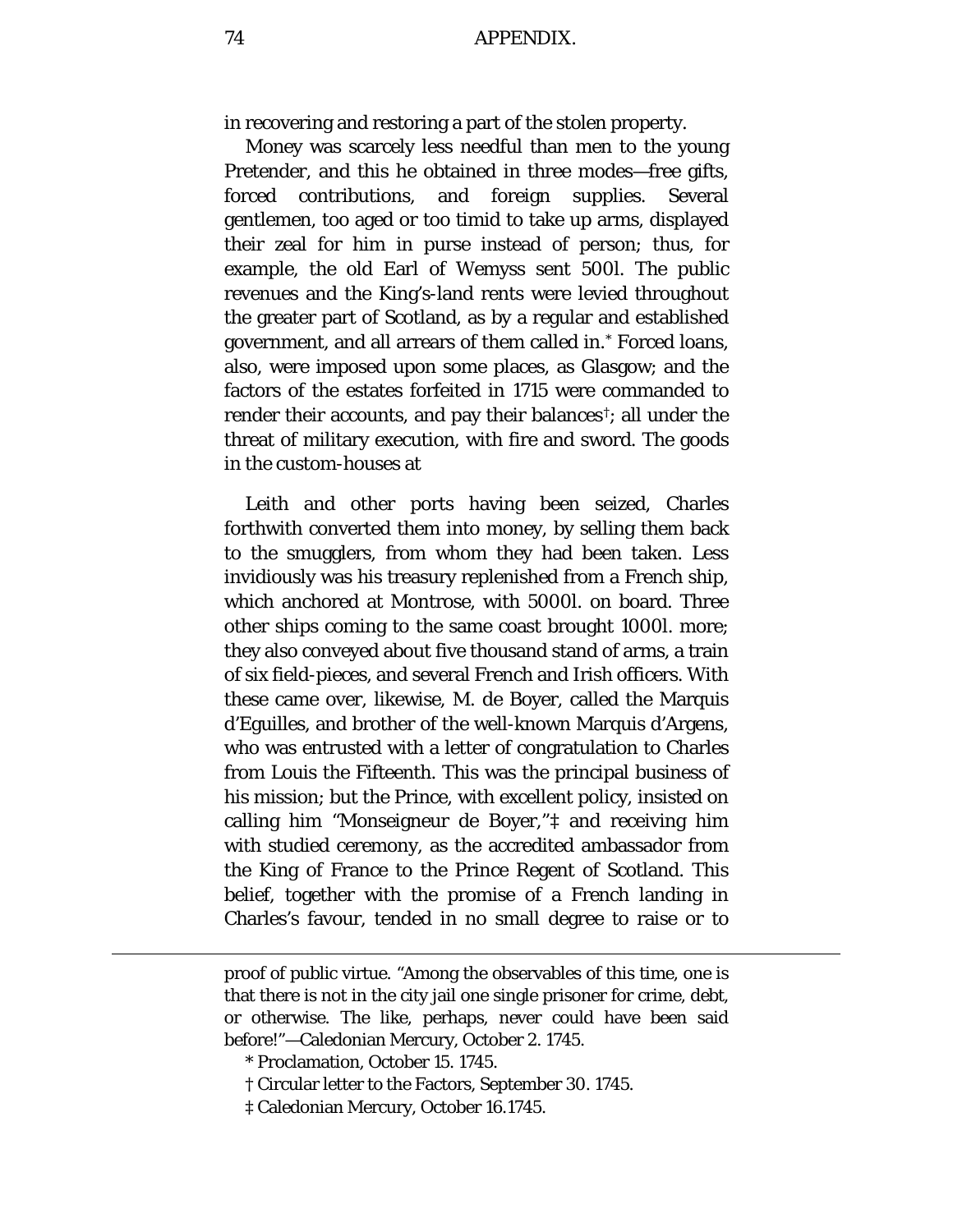sustain the spirits of his partisans.

To carry on these and his other measures with an air of royalty, Charles had named a council, consisting of the two Lieutenant-Generals, the Duke of Perth and Lord George Murray; the Quartermaster-General, O'Sullivan; the Colonel of the Horse Guards, Lord Elcho; Secretary Murray, Lords Ogilvie, Nairn, Pitsligo, and Lewis Gordon, Sir Thomas Sheridan, and all the Highland chiefs. This council he appointed to meet him at ten o'clock every morning, in his drawing-room. It was then his custom, first to declare his own opinion, and afterwards to ask that of every other member in their turn. The deliberations were often protracted and discordant, and embittered by rivalry between the Scotch and Irish officers. According to Lord Elcho, "there was one third of the council whose principles were, that Kings and Princes can never think wrong, so in consequence they always confirmed whatever the Prince said;" and he moreover alleges, that "His Royal Highness could not bear to hear any body differ in sentiment from him, and took a dislike to every body that did."[\\*](#page-74-0) We should not forget that Lord Elcho wrote thus in exile, after a violent quarrel and total estrangement between him and the Prince; yet, on the whole, from his and other testimony, we may clearly conclude, that Charles was too fiery in his temper and too fixed in his opinions.

Before the council, Charles always held a levee; when the council rose, he dined in public with his principal officers, and then rode out with his Life Guards, usually to his camp at Duddingstone. On returning in the evening, he held a drawing-room for the ladies of his party; and not unfrequently closed the day by giving them a ball in the old picture-gallery of Holyrood. His affability and constant wish to please were neither relaxed by his good fortune nor yet clouded by his cares: at table he often combined a compliment to his followers with a sarcasm on his rival, by

<span id="page-74-0"></span><sup>\*</sup> Lord Elcho's MS. Memoirs: a large extract, inserted in the Tales of a Grandfather, vol. iii. p. 54—58.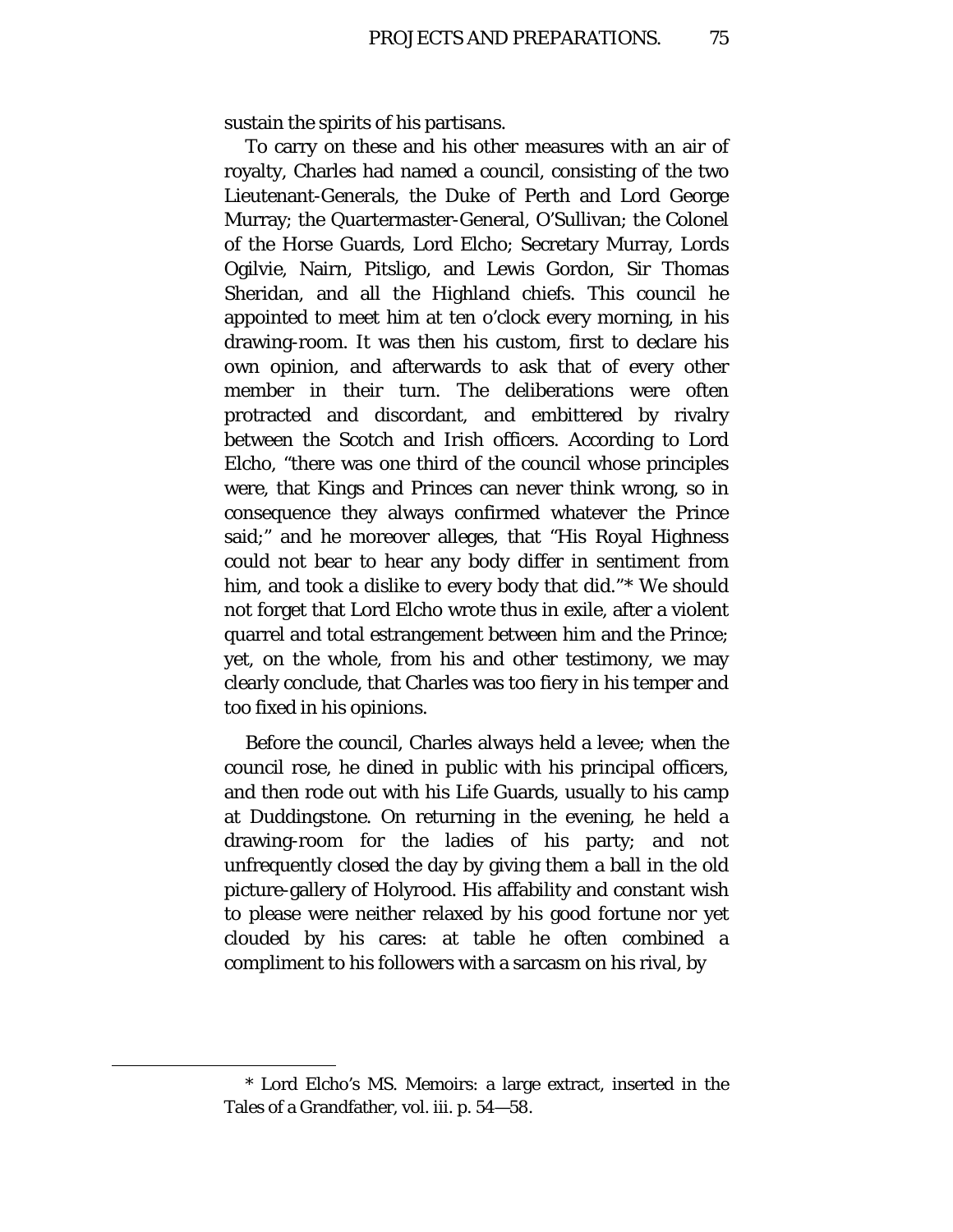saying, that, after his restoration, Scotland should be his Hanover, and Holyrood House his Herrenhausen.[\\*](#page-75-0) At his camp he talked familiarly even to the meanest Highlanders.[†](#page-75-1) At his balls he was careful to call alternately for Highland and Lowland tunes, so as to avoid showing an invidious preference to either,—to such minute particulars did his anxiety to please descend! The fair sex in general, throughout Scotland, became devoted to his cause;—those who conversed with him, won by his gaiety and gallantry; those in a remoter sphere, dazzled by his romantic enterprise and situation, and moved by the generous compassion of a woman's heart. The heir of Robert the Bruce come to claim his birthright, and animated, as they fondly believed, by a kindred spirit!—the master of a kingdom, yet reigning beneath the cannon of a hostile fortress!—an exile two months before! —a conqueror to-day!—perhaps a monarch, or perhaps again an outcast and fugitive to-morrow!

Charles, having now collected as large an army as his present means allowed, was eager to employ it in an expedition to England. His Scottish counsellors, on the contrary, argued, that he ought to content himself with the possession of their ancient kingdom; to think only of defending it against the English armies when they marched against him, but to run no hazard in attempts at further conquest[‡:](#page-75-2) a strange and thoughtless advice, evidently founded on traditional feelings, rather than on sober reason! With better judgment the young Prince perceived, that in his circumstances to await attack was to ensure defeat, and that his only hope of retaining Scotland lay in conquering England. It might indeed, with more ground, be objected to his enterprise, that his present force was wholly insufficient for it, and would expose both his cause and his person to imminent peril. Yet still, considering that the English could

<sup>\*</sup> Chambers's Hist. vol. i. p. 211.

<sup>†</sup> Report of the spy sent from England, October, 1745.

<span id="page-75-2"></span><span id="page-75-1"></span><span id="page-75-0"></span><sup>‡</sup> See these views vehemently maintained by Chevalier Johnstone; Memoirs, p. 45. 8vo ed.; a work that may be consulted for opinions, though not trusted for facts. He adds, "By fomenting the natural hatred which the Scots have at all times manifested against the English, the war would have become national; and this would have been a most fortunate circumstance for the Prince."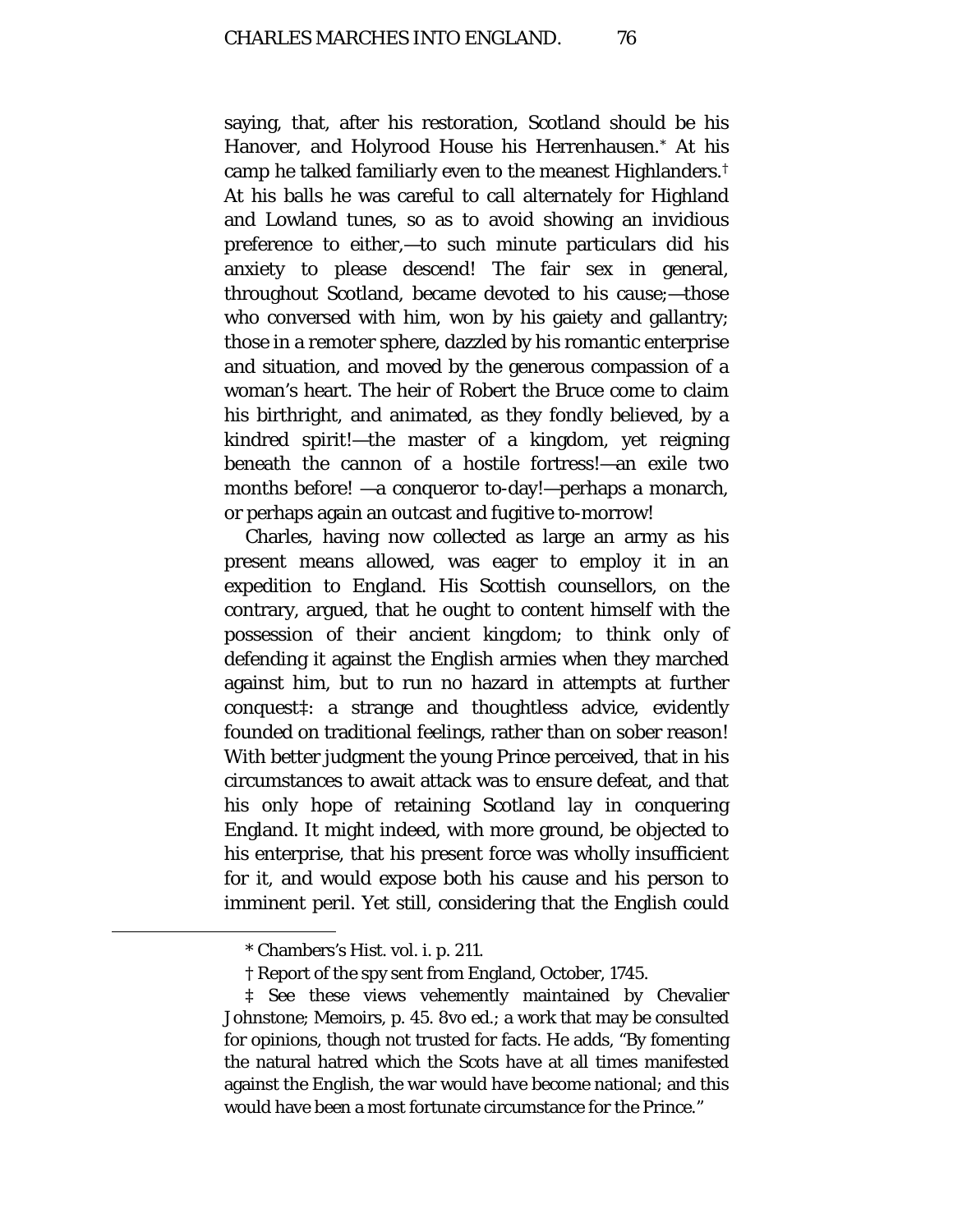hardly be incited to an insurrection, nor the French to a descent, without Charles's personal appearance, and that further delay would probably strengthen the established government in a far greater proportion than himself, the course of present danger was undoubtedly the best for final safety and success. At three several councils did Charles accordingly propose to march into England and fight Marshal Wade, whose army, consisting partly of the Dutch auxiliaries and partly of English regiments, was gathered at Newcastle; but as often was his proposal overruled. At length he declared, in a very peremptory manner, "I see, Gentlemen, you are determined to stay in Scotland and defend your country, but I am not less resolved to try my fate in England, though I should go alone."

Thus pressed in honour, the chiefs reluctantly yielded; limiting their consent, however, to a march a little way across the Border. It was then urged by Lord George Murray, that since they needs must enter England, it should be on the Cumberland rather than on the Northumberland side: for, if Marshal Wade advanced towards Carlisle to give them battle, he must harass his troops by a fatiguing march through a difficult country, and the Highlanders would fight to advantage among hills not unlike their own. If, on the contrary, the Marshal remained inactive, the Prince would be at liberty to move where he pleased, and more time would be afforded for the French to land, or the English to rise. This scheme, which seems a great improvement on Charles's first idea, was finally resolved upon; the secret, however, was well kept, it being generally given out and believed that they were to march straight against Wade. To mislead the English as long as possible, the Chevalier adopted another suggestion of Lord George, that the army should proceed in two columns, both to join on a day appointed near Carlisle; the first, with the baggage and incumbrances, to go by the direct road of Moffat, but the second and lighter one, under the Prince in person, to pass by Kelso, as if with the design of pushing on into Northumberland.

At this period, however, the English Government was no longer, as after Preston, unprepared or defenceless: their regiments had arrived from Flanders, their auxiliaries from Holland. Besides Wade's army at Newcastle, which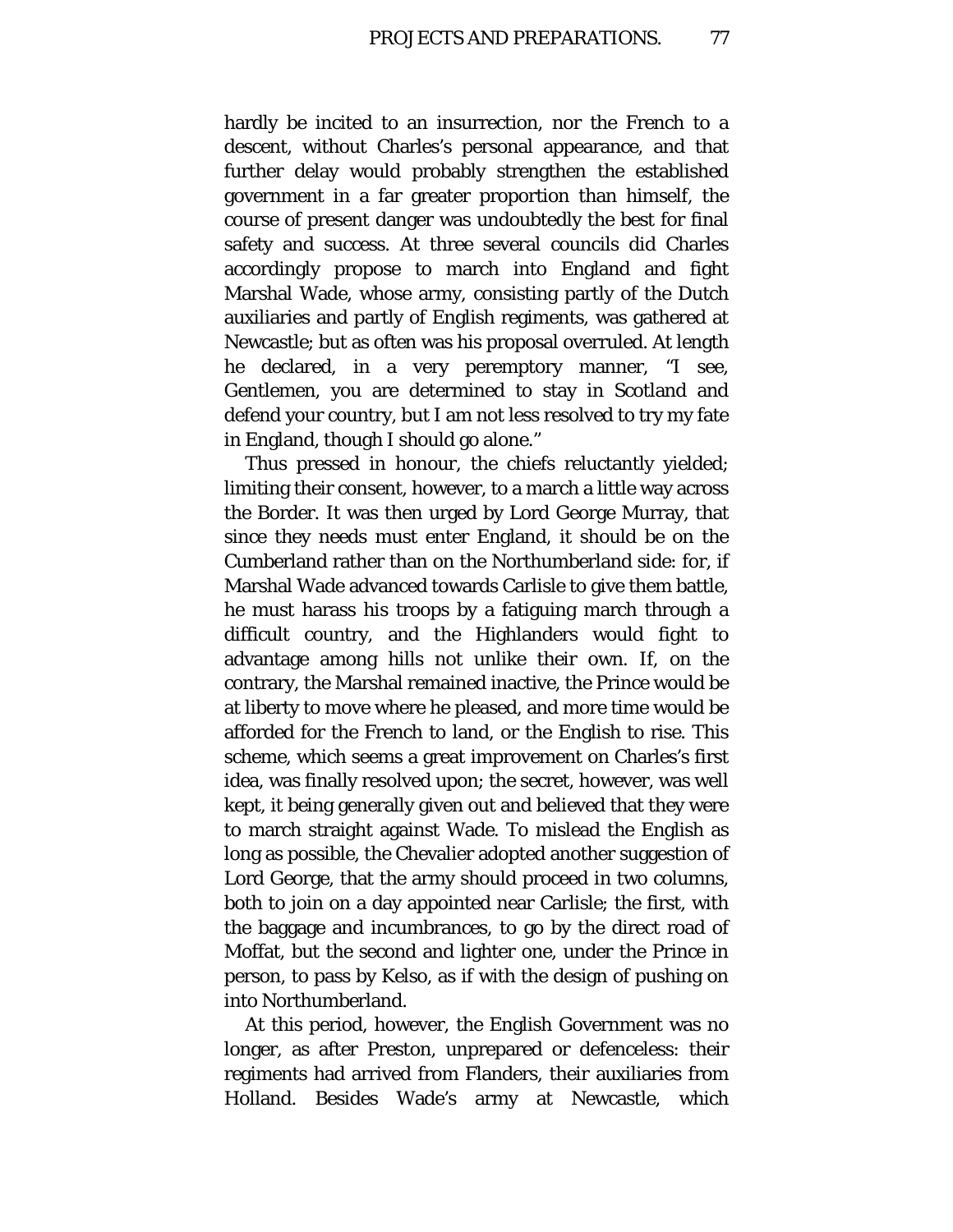amounted already to near ten thousand men, another under the Duke of Cumberland was forming in the midland counties. The militia had been raised in many districts, and the Duke of Bedford, with thirteen other noblemen, had undertaken to raise each a new regiment of his own. The House of Commons, moreover, had voted not merely loyal addresses but liberal supplies; and consented to suspend the Habeas Corpus Act. On their part, all the ruling statesmen had begun to open their eyes to the magnitude of the impending danger; and the Chancellor, starting as from a lethargy, remarked, that he had thought lightly of the Highlands, but now saw they made a third of the island in the map.[\\*](#page-77-0) Every exertion was used to rouse and stimulate the people, not only by a just representation that their religion and liberties were in peril, but also by lower, and probably more effectual arts. Thus, for example, the butchers were reminded that the Papists eat no meat in Lent[†](#page-77-1); and the Highlanders were held forth as brutal savages, from whom the worst excesses might be feared. I have now lying before me a pamphlet, "by a British Lady." "Let every mother," says the fair authoress, consider, "if this inundation is not stopped, her prattling boys, the pledges of her love and the darlings of her heart, may be torn from her sight, and slavery, the French galleys, and the Spanish Inquisition be their portion. What may be the fate of her girls, whom she watches over with so much tender care, I have already hinted, and think the subject too horrible, to resume—indeed too horrible even but to mention: what then must be the reality?"[‡](#page-77-2)

It may be doubted, however, whether, with all these exertions and exaggerations, much effect was produced upon the great body of the people. The county of York seems to have been the only one where the gentry and yeomen,

<sup>\*</sup> Earl of Marchmont's Diary, October 7. 1745.

<span id="page-77-1"></span><span id="page-77-0"></span><sup>†</sup> The placard was as follows:—" To ALL JOLLY BUTCHERS: My bold hearts, the Papists eat no meat on Wednesdays, Fridays, Saturdays, nor during Lent. Your friend, JOHN STEEL."—H. Walpole to Sir H. Mann, October 4. 1745.

<span id="page-77-2"></span><sup>‡</sup> Epistle from a British Lady to her Countrywomen, 1745, p. 11. At p. 13. she bids them emulate "the courage of the women in the reign of Romulus!"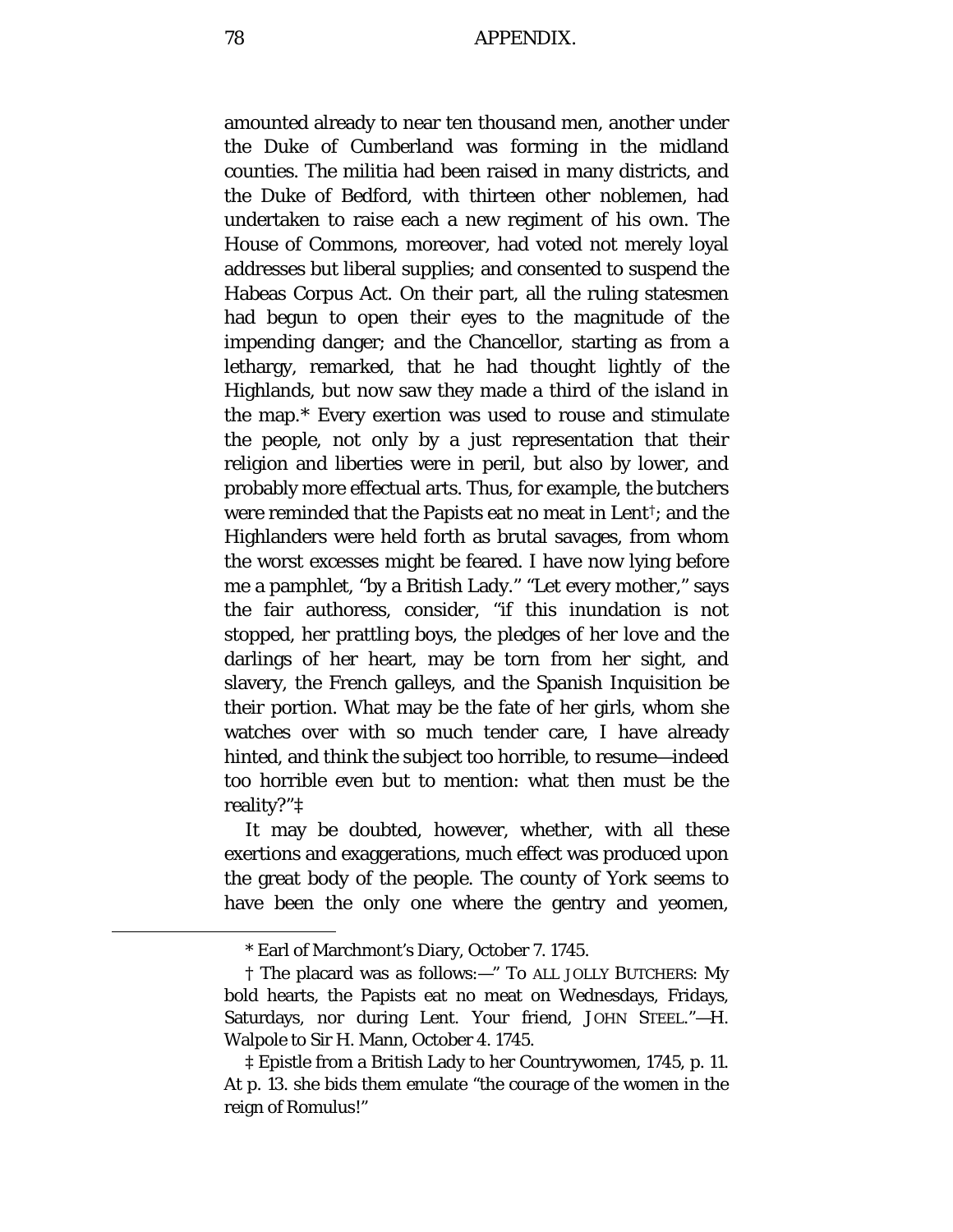headed by their Archbishop, made a public and zealous appearance. The fourteen promised regiments all vanished in air or dwindled to jobs:—"These most disinterested Colonels," writes Horace Walpole, "will name none but their own relations and dependents for the officers who are to have rank."[\\*](#page-78-0) Great lukewarmness, to say the least of it, appeared in the ranks of opposition. Lord Bolingbroke told Marchmont, that he thought this was the time when people should endeavour to keep themselves cool; and that unless there was a third party for the Constitution, there was none worth fighting for![†](#page-78-1) And at a still later period he says, "I wait with much resignation to know to what lion's paw we are to fall." $\ddagger$  In like manner, the great Scottish peers of King George's side, from whom much had been expected, promised little and did nothing. Thus, the Duke of Montrose thought it a right opportunity to complain that Argyle had always been preferred before him:—"My grandfather," added he, "lost his estate at the head of a party—and I will not lose mine at the tail of one!["§](#page-78-3) But, on the other hand, the faction of the Jacobites in England seemed still more inactive and benumbed, taking no apparent measures to rise in arms, and to counteract the immense superiority of regular troops which their Prince must have to overcome.

Charles, having now matured and fixed his plans, set out from Holyrood on the last day of October, and at six in the evening. That night he slept at Pinkie-house, as after Preston; next day his army, dividing into two Columns, began its march. The whole force fell short of six thousand men, of whom about five hundred were cavalry: they were well clothed and equipped, and had horses to carry their baggage, and four days' provisions,<sup>[\\*\\*](#page-78-4)</sup> But a march into England was nearly as distasteful to the common Highlanders as to their chiefs, and they began to desert in

<sup>\*</sup> To Sir H. Mann, November 4. 1745.

<sup>†</sup> Lord Marchmont's Diary, September 24. 1745.

<span id="page-78-4"></span><span id="page-78-3"></span><span id="page-78-2"></span><span id="page-78-1"></span><span id="page-78-0"></span><sup>‡</sup> Lord Bolingbroke to Marchmont, December, 1745. Marchmont Papers. vol. ii. p. 348.

<sup>§</sup> Lord Marchmont's Diary, October 7.1745.

<sup>\*\*</sup> Chambers's Hist. vol. i. p. 249.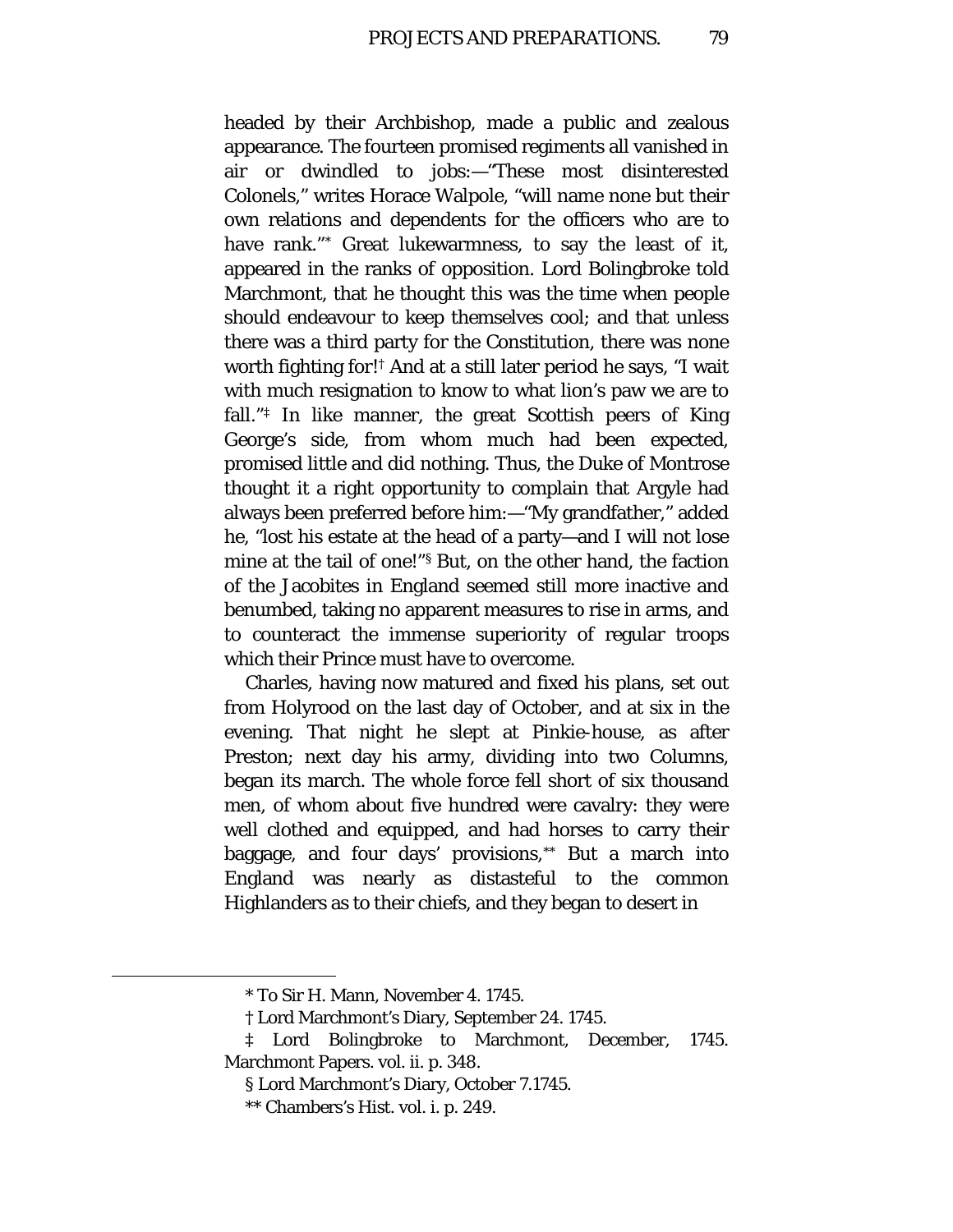great numbers on the way. One morning Charles is said to have passed an hour and a half before he could prevail upon any of the men to go forward[\\*](#page-79-0): the weather, too, was so unfavourable, that it would have prevented any troops less hardy than the Highlanders from marching.

Charles's column halted for two days at Kelso, and sent forward orders to Wooler to prepare their quarters; thus alarming Wade for himself, and diverting his attention from Carlisle, the real object of attack. By a sudden march to the westward and down Liddisdale, they entered Cumberland on the evening of the 8th of November. As the clans crossed the Border they drew their swords, and raised a shout in pledge of their future resolution; but Lochiel, in unsheathing his weapon, happened to cut his hand, and the Highlanders, the same men whom a drawn sword in battle never terrified,—turned pale at the evil omen.[†](#page-79-1) Next day both columns of the army joining, proceeded together to the investment of Carlisle.

Carlisle, the ancient bulwark of England on this frontier, was overtopped by an old and massy castle, and begirt by a mouldering wall. In the castle there was only one company of invalids as garrison, commanded by Colonel Durand; but the city was held by a considerable body of Cumberland militia; and, however unfit to stand a regular siege, might, perhaps, resist an enemy who had no other cannon than a few fourpounders to bring against it. Accordingly, both Colonel Durand and the Mayor took measures for defence, and returned no answer to Prince Charles's summons; the Mayor merely issued a proclamation to the inhabitants, informing them of the important fact as to his own name and birthplace, that he was not Paterson from Scotland, but Pattieson, a true-born Englishman, determined to hold out the town to the last.[‡](#page-79-2)

The Prince had already given orders to break ground, when he received intelligence that Marshal Wade was marching from Newcastle to relieve the city. Upon this, relinquishing his operations, he judged it best to advance

<span id="page-79-2"></span><span id="page-79-1"></span><span id="page-79-0"></span>ī

<sup>\*</sup> Ibid. p. 255.

<sup>†</sup> Lockhart Papers, vol. ii. p. 455.

<sup>‡</sup> Tales of a Grandfather, vol. iii. p. 79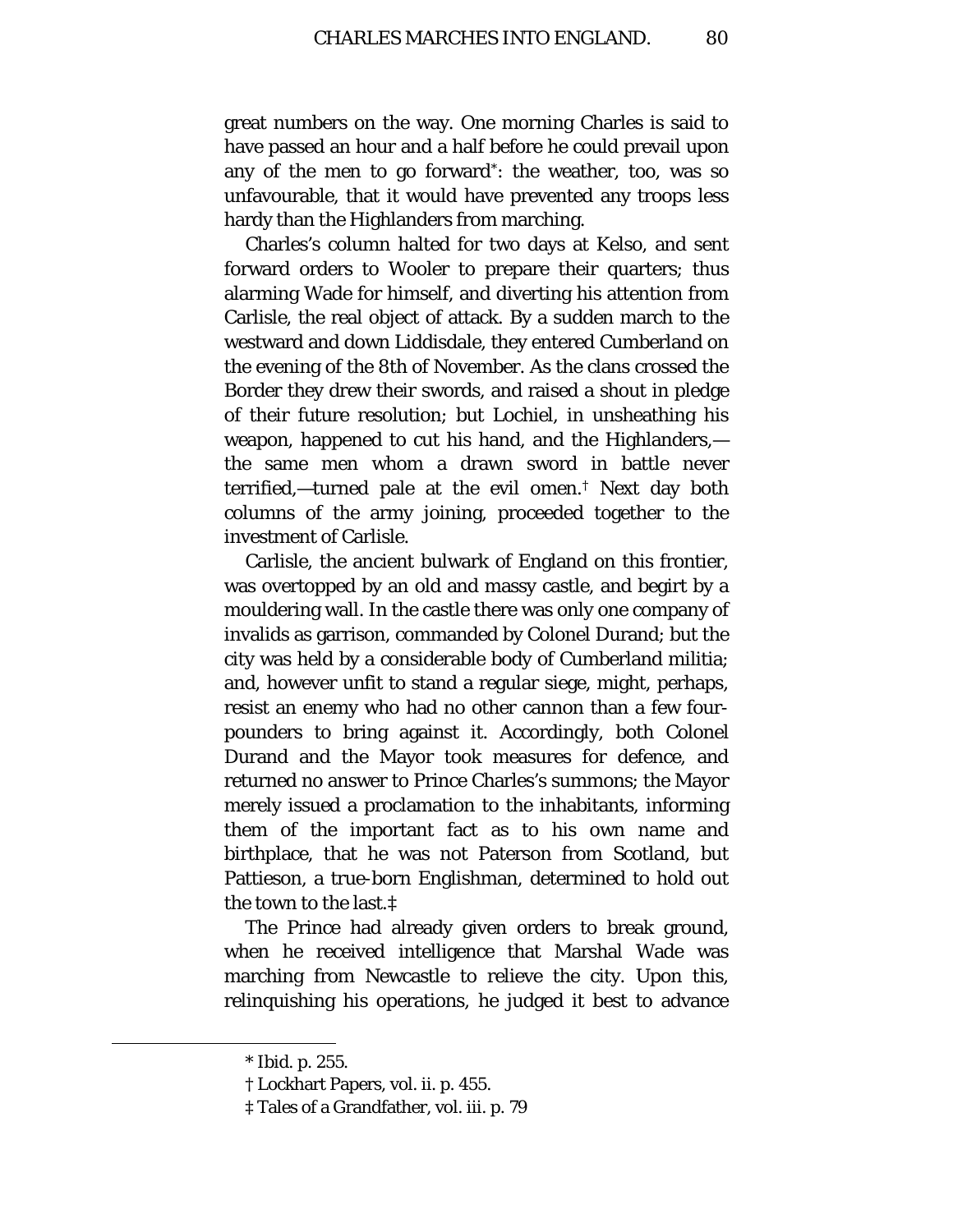with the greater part of his forces to Brampton, so as to engage the enemy with the advantage of hilly ground. But at Brampton he ascertained that the news respecting Wade was false; and he then sent back the Duke of Perth with several regiments to resume the siege.

On the 13th, Perth began to raise a battery on the east side of the town, his Grace himself and Tullibardine working in the trenches without their coats, in order to encourage the men. At the sight of these works, the valiant Mayor, Englishman though he was, felt his courage ooze away: he hung out a white flag, and requested a capitulation for the town. An express was sent, referring the question to the Prince, who refused to grant any terms unless the castle were included; and the result was that both town and castle surrendered. The conditions imported, that the garrison and militia might retire where they pleased, delivering up their arms and horses, and engaging not to serve against Charles for the space of one twelvemonth. The whole siege cost the Highland army only one man killed, and another wounded; yet it added no small lustre to their arms, and terror to their name. On the 17th, the Chevalier himself made a triumphal entry into the place. Few, if any, of the inhabitants showed any affection to his cause; but they all acknowledged with gratitude the generous treatment of the Duke of Perth.

As for Marshal Wade, the march to Kelso had succeeded in completely blinding him: he did not move from Newcastle until the day after Carlisle had yielded; but hearing of that event at Hexham, and finding the mountain roads very difficult from a fall of snow, he thought it proper to return whence he came, leaving the insurgents at full liberty to push forward if they pleased.

The advantage which Charles derived from the reduction of Carlisle was balanced by a feud which it produced among his generals. Lord George Murray, envious of the reputation which Perth had won, and of the favour he enjoyed, wrote to the Prince, in no very conciliatory terms, resigning his own commission.[\\*](#page-80-0) At the same time he secretly set on foot a petition from several other officers, praying the Prince that

<span id="page-80-0"></span><sup>\*</sup> See this letter in the Jacobite Memoirs, p. 50. It draws an invidious distinction between Charles and his father.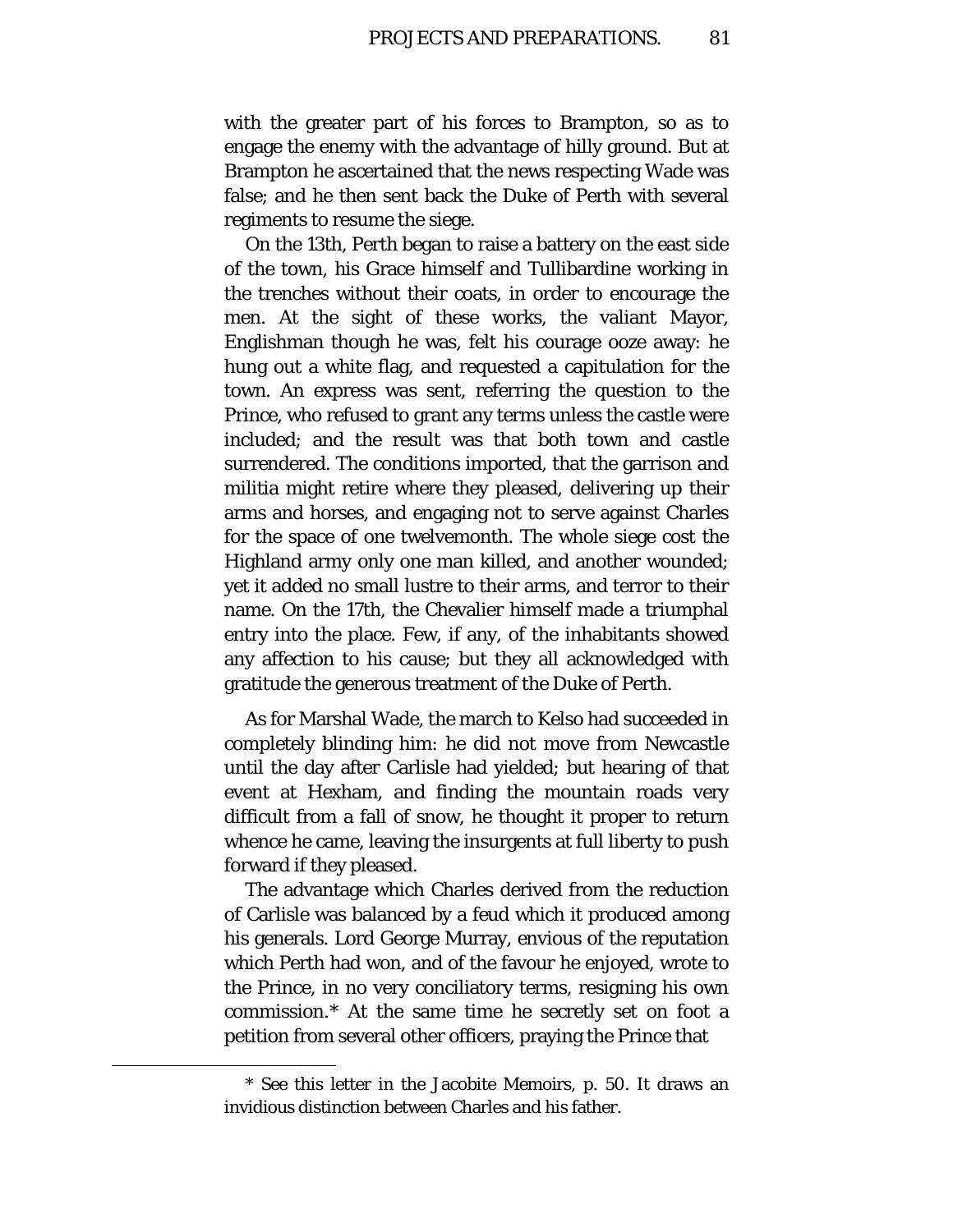he would be pleased to dismiss all Roman Catholics from his councils (this was aimed against the Duke of Perth and Sir Thomas Sheridan), and to reinstate Lord George Murray in his command. Charles was disposed to support his own friends, and his own faith: but Perth, seeing the evil of discord, generously insisted on waiving his pretensions to command; and the insurgents thus continued to enjoy the benefit of Murray's far superior military skill.

The news, moreover, received from Scotland was not favourable. On leaving that country, Charles had appointed Lord Strathallan commander-in-chief, and directed him to collect as many reinforcements as he could at Perth. Strathallan had so far succeeded, that by the arrival of the Master of Lovat, of the Earl of Cromarty of Mac Gregor of Glengyle, and of detachments from various other clans, he could muster between two and three thousand men. Lord Lewis Gordon, too, had raised three battalions in Aberdeenshire. But, on the other hand, the friends of Government, under the Earl of Loudon and the Lord President, were gathering in considerable force at Inverness: to the south, the towns of Glasgow, Paisley, and Dumfries had resumed their allegiance, and levied their militia for the House of Hanover; and even at Perth and Dundee the populace had insisted on celebrating King George's birthday, and a few shots or blows had been exchanged between them and their Jacobite garrisons. The city of Edinburgh had been re-entered by the Crown officers, in solemn procession, on the departure of the Highland army; and two regiments of cavalry had been sent forward by Marshal Wade to their support. On the whole, the tidings proved how frail and brief was the tenure of the young Pretender's sway.

Under these circumstances, Charles sent the Chief of Mac Lauchlan back to Scotland, with orders to Lord Strathallan to march, and join him in England with his whole force, and with the utmost speed: but Strathallan, seizing some of those pretexts that are never wanting for inaction, delayed his movements until a period when they became far less useful and important to his cause.

The course for Charles himself to take was the next question to decide. A council being called, some proposed to remain at Carlisle, and watch events in England; some others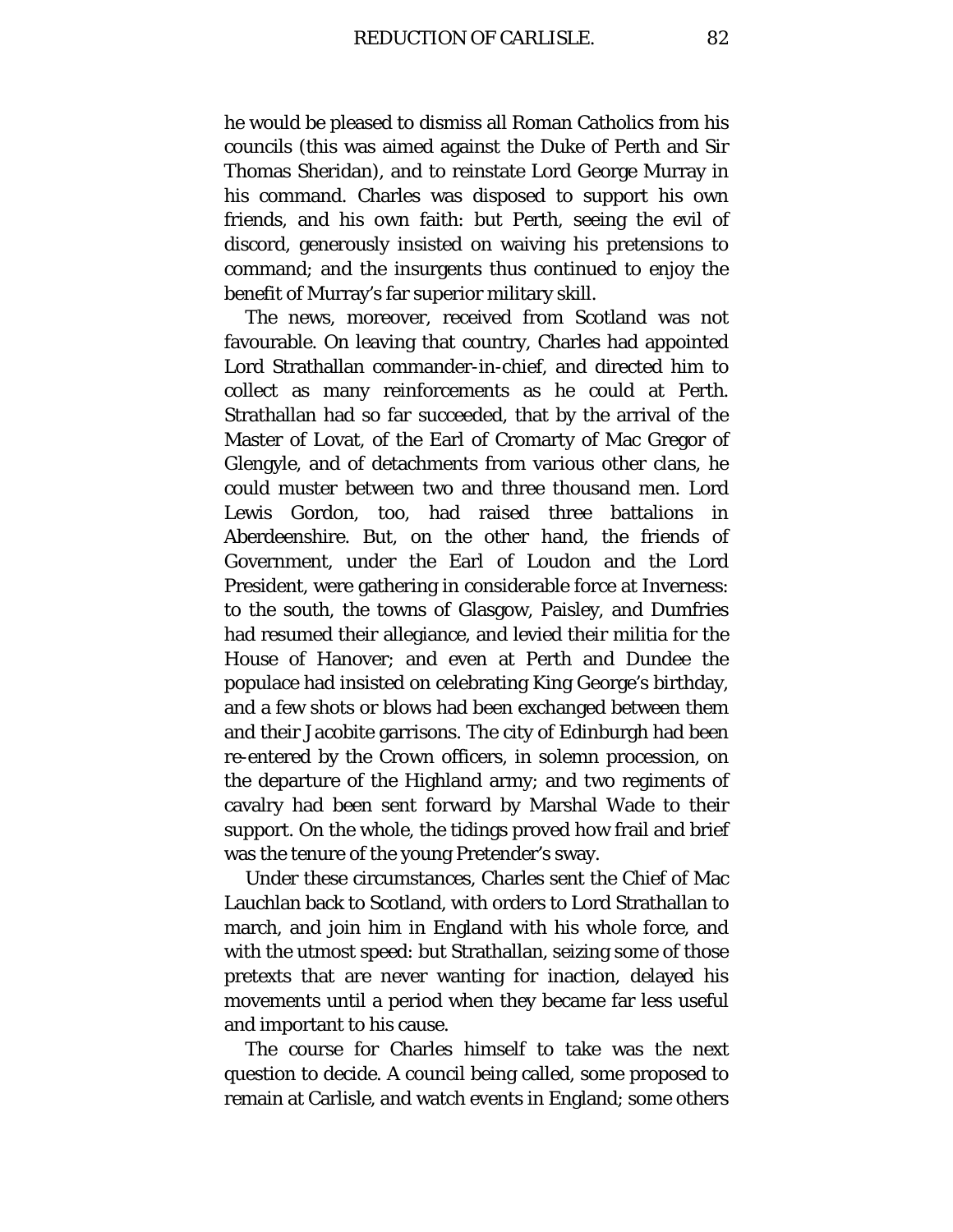expressed a strong inclination to return at once to their native country; but, when it came to Lord George Murray's turn to speak, he said, that though he could not advise his Royal Highness to march far into England, without more encouragement from that country than had yet appeared, yet he was persuaded that, if His Royal Highness resolved to make a trial, his army, though but small, would follow him. Charles immediately said he would venture it, and was sure his friends in Lancashire would join when he came amongst them.[\\*](#page-82-0) The Marquis d'Eguilles no less confidently declared his immediate expectation of a French landing; and, on these assurances, the whole Council acquiesced.

The army began its adventurous expedition on the 20th of November, separating, for the convenience of quarters, in two divisions, which kept generally about half a day's march from each other. The first was commanded by Lord George Murray, and the second by the Prince in person. They left a garrison of two hundred men at Carlisle; thus reducing (as was seen at a review) their force to nearly four thousand five hundred, and showing that above a thousand had deserted and gone home since they set out from Edinburgh. The whole army reunited at Penrith, and halted there one day, in the expectation that Wade was advancing to attack them; but on learning the retreat of that doughty veteran from Hexham, they pursued their progress. Their route lay by Shap, Kendal, and Lancaster, to Preston, where the army again met, and rested on the 27th. There prevailed a superstition among the Highlanders, founded on the defeat of the Duke of Hamilton in the Civil Wars, and on the surrender of Brigadier Mac Intosh in 1715, that Preston was a fatal barrier, beyond which no Scottish army could ever advance. From regard to these feelings, Lord George, on the same evening they arrived, marched forward with their vanguard across the Ribble-bridge; thus breaking, as they believed, the formidably spell that bound them.

During these and the following laborious marches, Charles insisted that the aged and infirm Lord Pitsligo should occupy

<span id="page-82-0"></span>ī

<sup>\*</sup> Mr. Home's account (p. 143.) is remarkably confirmed, even to the very words, by Lord George's own narrative.—Jacobite Memoirs, p. 49.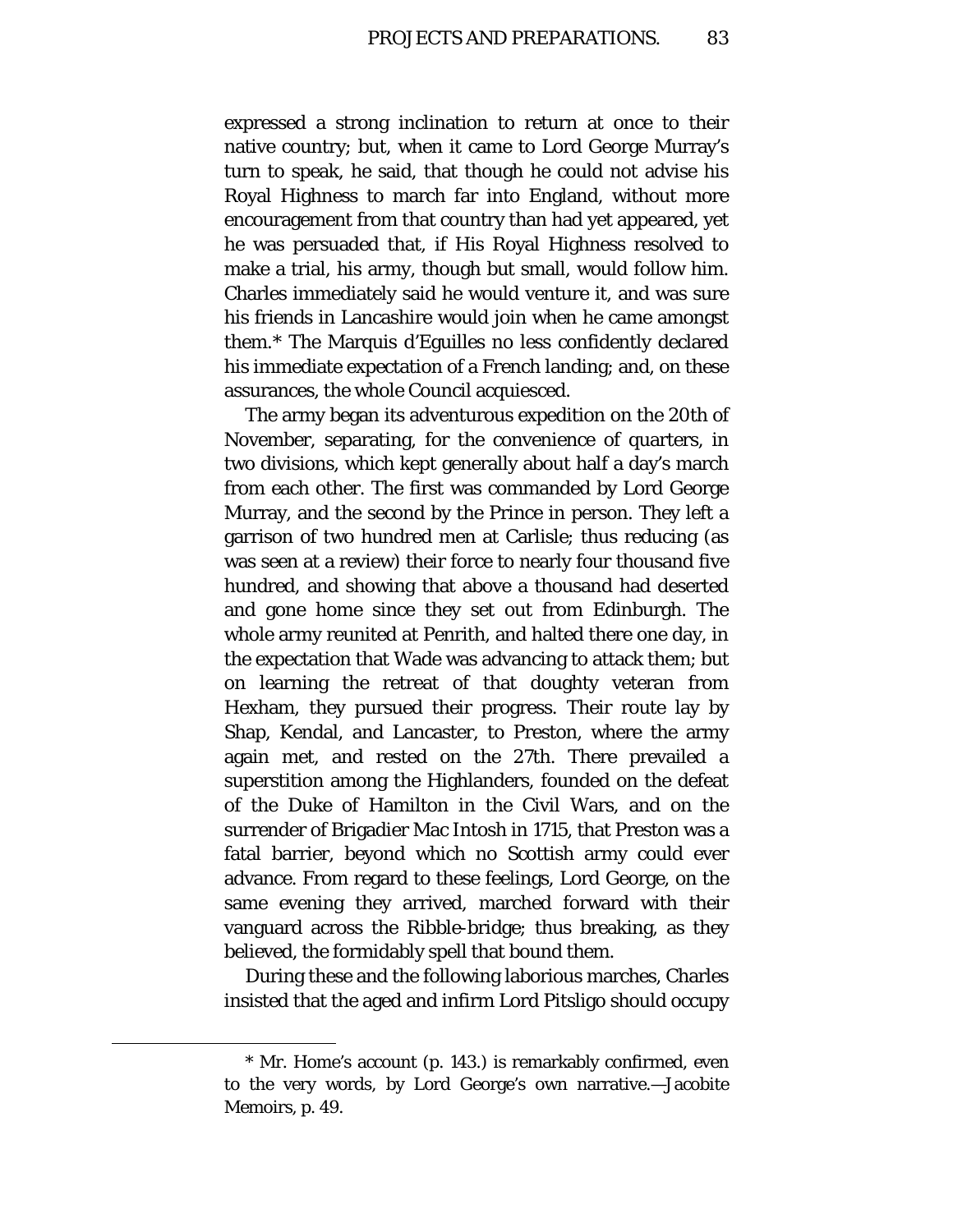his carriage. Resolving to share the fatigues of his meanest followers, he would not even mount a horse, but walked on foot, at the head of one or other of the clans, clad in the Highland garb, and with his target slung across his shoulder. He did not carry with him even a change of shoes; and it is recorded of him in Lancashire that, having worn a hole in one of those he wore, he was obliged at the next village to have a thin plate of iron fastened over the sole; and he observed, with a smile, to the blacksmith as he paid him, "You are the first, I believe, that ever shod the son of a king!" He seldom stopped for dinner; but, making one hearty meal at night, would throw himself on his couch without undressing, and rise again at four the next morning. Nothing but an iron constitution and a lofty spirit would have borne him day after day through all these toils of a soldier, added to all the cares of a commander. He enforced the strictest discipline among his soldiers; and his household book, which is still preserved, shows the punctual payment of all his personal expenses.[\\*](#page-83-0) Yet, in spite of his forbearance, the uncouth mountaineers were in many places viewed with terror and aversion; it is even said, though on no good authority, that some old ladies imagined that they would devour young children. Here is the story as Chevalier Johnstone tells it: "One evening, as Cameron of Lochiel entered the lodgings assigned to him, his landlady, an old woman, threw herself at his feet, and with uplifted hands and tears in her eyes, supplicated him to take her life, but to spare her two little children. He asked her if she was in her senses, and told her to explain herself; when she answered, that every body said the Highlanders ate children, and made them their common food. Mr. Cameron having assured her that they would not injure either her, or her little children, or any person whatever, she looked at him for some moments with an air of surprise, and then opened a press, calling out with a loud voice, 'Come out, children, the gentleman will not eat you!' The children immediately left the press where she had concealed them, and threw themselves at his feet."[†](#page-83-1) In other places, again, the impression was more favourable. At

<sup>\*</sup> It is printed at length in the Jacobite Memoirs, pp. 145—187.

<span id="page-83-1"></span><span id="page-83-0"></span><sup>†</sup> Chevalier Johnstone's Memoirs, p. 101. 8vo. ed.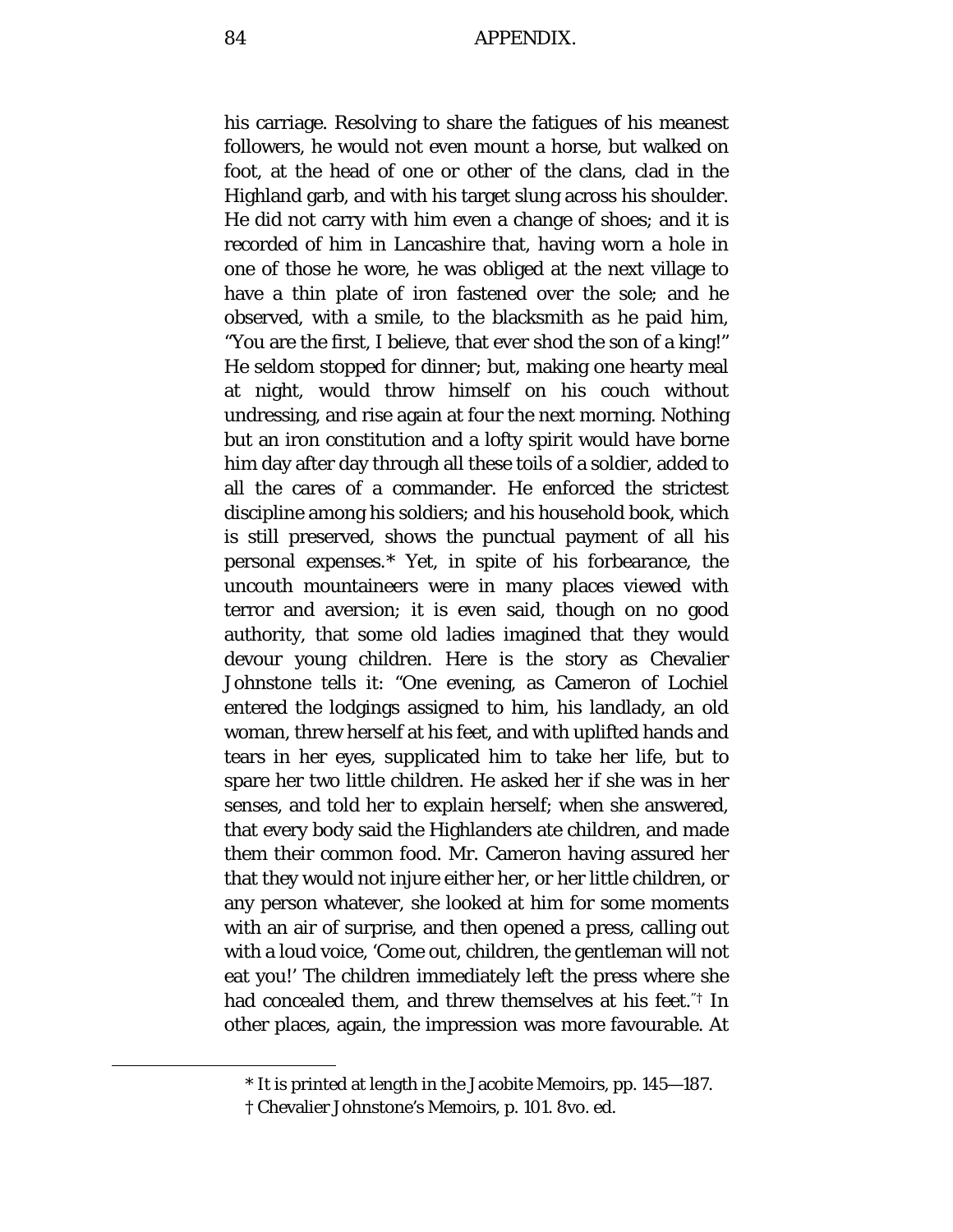Preston, Charles was received with three hearty cheers, the first he had heard in England; and a few men consented to join him as recruits.

From Preston the army marched to Wigan, and from Wigan to Manchester. On this road throngs of people appeared, eager to see the Prince pass by, and expressing their good wishes for his success; but when arms were offered them, and they were asked to enlist, they all declined, saying in excuse that they did not understand fighting! The signs of popular favour increased and became more substantial when the Prince arrived at Manchester: there the ringing of bells, and the acclamations of multitudes, marked his entry: an illumination shone forth in the evening; white cockades were cheerfully assumed; and a great number of persons came to kiss his hand, and to offer their services. Such favourable demonstrations, though they undoubtedly occurred, are suppressed or glossed over in the Secret Letters of intelligence, which were written from Manchester to the Duke of Cumberland, and by him transmitted to the Secretary of State. Yet as a curious and authentic portrait of the Highland march, these letters appear to me deserving of insertion. The first is dated the 28th of November. "Just now are come in two of the Pretender's men, a serjeant, a drummer, and a woman with them. I have seen them. The serjeant is a Scotchman, the drummer is a Halifax man, and they are now going to beat up. These two men and the woman, without any others, came into the town amidst thousands of spectators. I doubt not but we shall have more to-night. They say we are to have the Pretender to-morrow. They are dressed in plaids and bonnets. The serjeant has a target!" The letter of next day (November 29) is as follows:— "The two Highlanders who came in yesterday and beat up for volunteers for him they called His Royal Highness Charles, Prince of Wales, offered five guineas advance; many took on; each received one shilling, to have the rest when the Prince came. They do not appear to be such terrible fellows as has been represented. Many of the foot are diminutive creatures, but many clever men among them. The guards and officers are all in a Highland dress, a long sword, and stuck with pistols; their horses all sizes and colours. The bellman went to order all persons charged with excise, and innkeepers,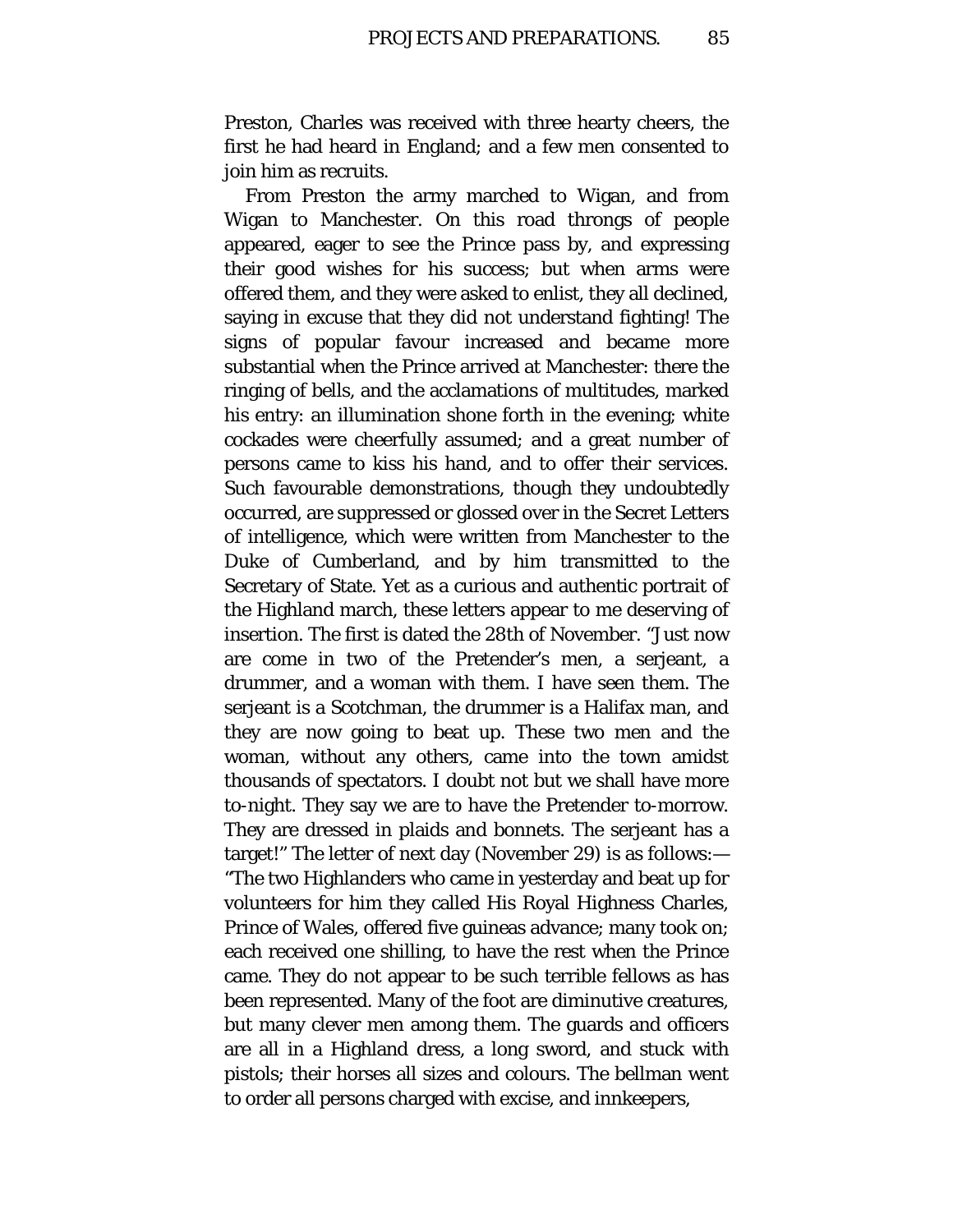forthwith to appear, and bring their last acquittance, and as much ready cash as that contains, on pain of military execution. It is my opinion they will make all haste possible through Derbyshire, to evade fighting Ligonier. I do not see that we have any person in town to give intelligence to the King's forces, as all our men of fashion are fled, and all officers under the government. A party came in at ten this morning, and have been examining the best houses, and fixed upon Mr. Dicconson's for the Prince's quarters. Several thousands came in at two o'clock: they ordered the bells to ring; and the bellman has been ordering us to illuminate our houses to-night, which must be done. The Chevalier marched by my door in a Highland dress, on foot, at three o'clock, "surrounded by a Highland guard; no music but a pair of bagpipes. Those that came in last night demanded quarters for 10,000 to-day."[\\*](#page-85-0)

Next day, during which the troops halted, above 200 men were enrolled and embodied with the others who had joined in England; the whole taking the name of the Manchester regiment, and commanded by Mr. Francis Townley, a Roman Catholic of a very old family in Lancashire, one of the few volunteers upon the march. Such accessions, however, were far, very far inferior to what the insurgents had expected, or their predecessors had experienced in 1715. At that period Lancashire was nearly all devoted to the Stuart cause; but it is evident that the lapse of thirty years had quenched the flame of Jacobitism among the common people, and that even in the minds of the gentry it burned only with a dim and wavering light.

The disappointment of the Highland chiefs was aggravated by the news they now received of the formidable numbers and movements of their enemy. From behind, Marshal Wade had begun to advance against them through Yorkshire. In front lay the Duke of Cumberland, with his headquarters at Lichfield, and with a force of scarcely less than 8000 soldiers. A third army, for the immediate protection of London, was forming at Finchley, composed of the Royal Guards, and of other but newly raised troops,

<span id="page-85-0"></span><sup>\*</sup> These letters are now in the State Paper Office, SCOTLAND, 1745, Vol. lvii.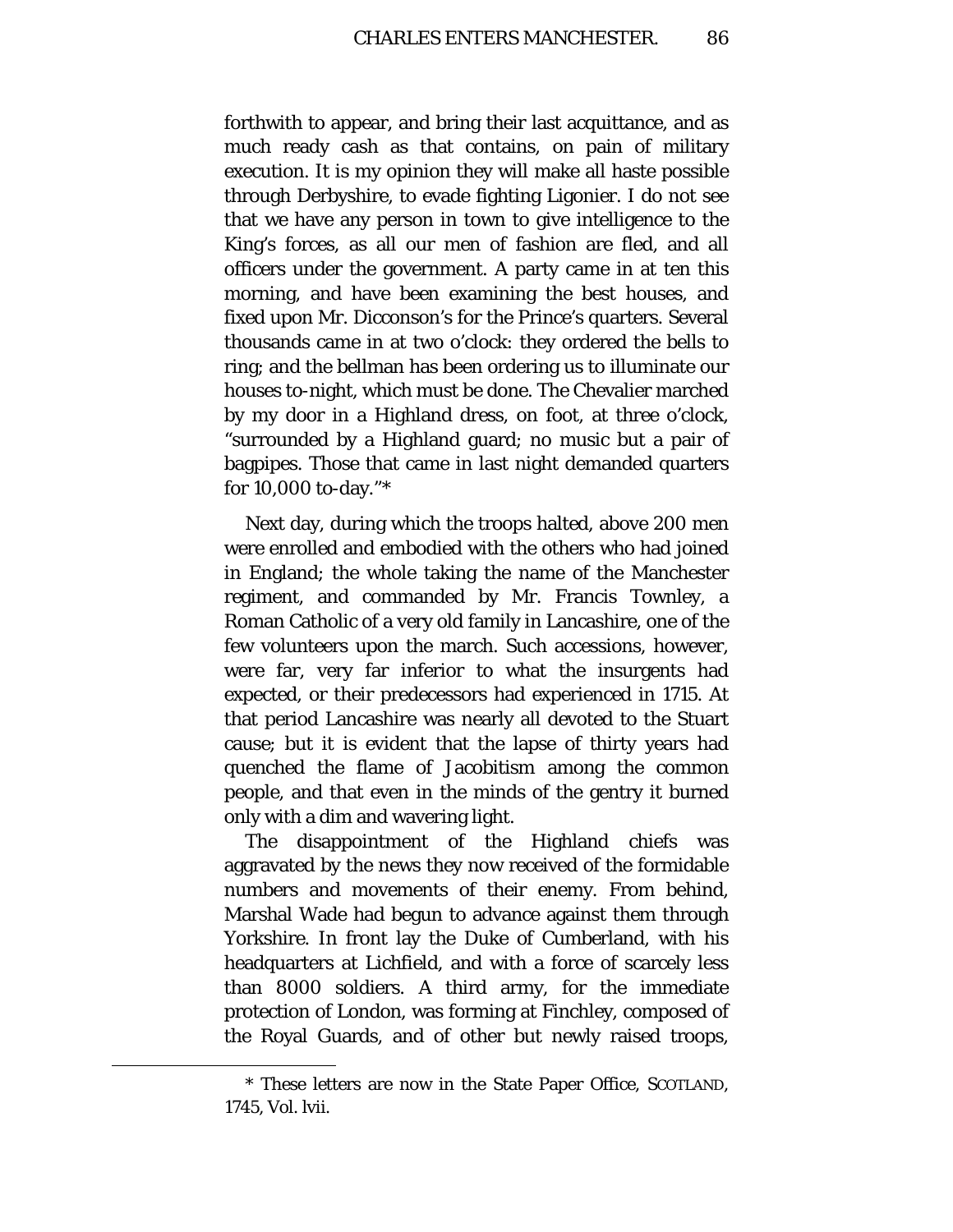which the King declared that, in case of need, he would command in person. To prevent a French invasion, or even French supplies, Admiral Vernon had been appointed to cruise in the Channel; and Admiral Byng with a smaller squadron blockaded the east coast of Scotland. Large bodies of militia had been raised in several districts; and close to the rebels, the city of Chester had been secured by the Earl of Cholmondeley, and the town of Liverpool by the zeal of its own inhabitants.[\\*](#page-86-0) As if these discouragements were not sufficient of themselves, it was also learnt that the bridges over the Mersey, and some others in front, had been broken down by order of the Duke of Cumberland. Charles, with an undaunted spirit, was still for moving onwards, saying he was certain of more support as he advanced. His principal officers, however, remonstrated with Lord George Murray on their alarming situation, when Lord George advised them to offer no further opposition to the will of his Royal Highness until they came to Derby, hoping that by that time they might be joined by the English Jacobites in considerable numbers; but promising that, if not, he would undertake, as General, to propose and enforce a retreat.

Before leaving Manchester, the Prince gave orders for repairing a small bridge near the town, and issued a proclamation on the subject, with a sneer at Marshal Wade.[†](#page-86-1) Resuming his march on the 1st of December, Charles, at the head of one division, forded the Mersey near Stockport, with the water up to his middle; the other division, with the baggage and artillery, passed lower down at Cheadle on a kind of rough bridge, made by choking up the channel with the trunks of poplar trees. Both divisions joined that evening at Macclesfield. It is said (the tale is traditional, and I heard it in conversation from the late Lord Keith) that, on the opposite bank of the Mersey, Charles found a few of the Cheshire gentry drawn up ready to welcome him, and amongst them Mrs. Skyring, a lady in extreme old age. As a child, she had been lifted up in her mother's arms to view the happy landing at Dover of Charles the Second. Her father, an old cavalier, had afterwards to undergo, not merely neglect,

<sup>\*</sup> Tindal's History, vol. ix. p. 204.

<span id="page-86-1"></span><span id="page-86-0"></span><sup>†</sup> Proclamation, November 30, 1745. See Appendix.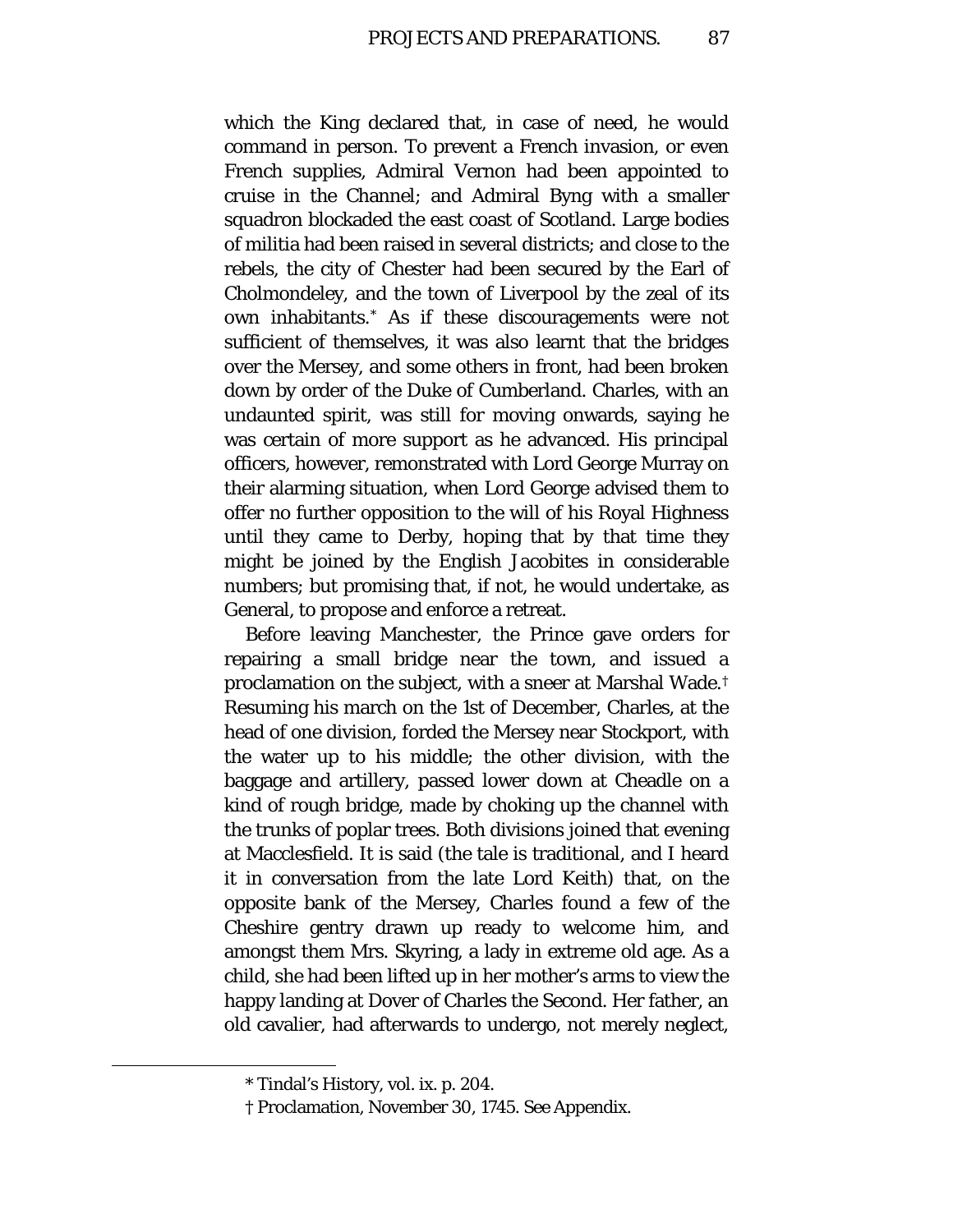but oppression, from that thankless monarch; still, however, he and his wife continued devoted to the Royal cause, and their daughter grew up as devoted as they. After the expulsion of the Stuarts, all her thoughts, her hopes, her prayers, were directed to another Restoration. Ever afterwards she had with rigid punctuality laid aside one half of her yearly income to remit for the exiled family abroad; concealing only the name of the giver, which, she said, was of no importance to them, and might give them pain if they remembered the unkind treatment she had formerly received: she had now parted with her jewels, her plate, and every little article of value she possessed; the price of which, in a purse, she laid at the feet of Prince Charles, while, straining her dim eyes to gaze on his features, and pressing his hand to her shrivelled lips, she exclaimed with affectionate rapture, in the words of Simeon, "Lord! now lettest thou thy servant depart in peace!" It is added that she did not survive the shock when, a few days afterwards, she was told of the retreat. Such, even when misdirected in its object, or exaggerated in its force, was the old spirit of loyalty in England! Such were the characters which history is proud to record, and fiction loves to imitate—that Major Coleby, who, devoting family and fortune to the Royal cause, joined Charles the Second on his march to Worcester with his four sons and one hundred and fifty men;—that Lady Alice, who, when the same monarch, after his defeat, was tracked by his pursuers to her house, sent forth her son and her servants to make good, at the cost of their lives, one hour's respite for his Majesty's escape; and who, when she saw her child brought home a prisoner, and mortally wounded, could yet read in his expiring glance the safety of their rescued King! How greatly have we now improved upon those unphilosophical times! How far more judicious to value Kings and governments, like other articles, only according to their cheapness or convenience! How much safer always to acknowledge the reigning sovereign as the rightful one! With what scorn must a modern Doctrinaire look down upon an ancient Cavalier—one of those sage deputies, for example, who, in July, 1830, lurked in garrets and cellars while the brave populace was fighting, and who emerged when all was over, equally ready to depose the tyrant, or to hang the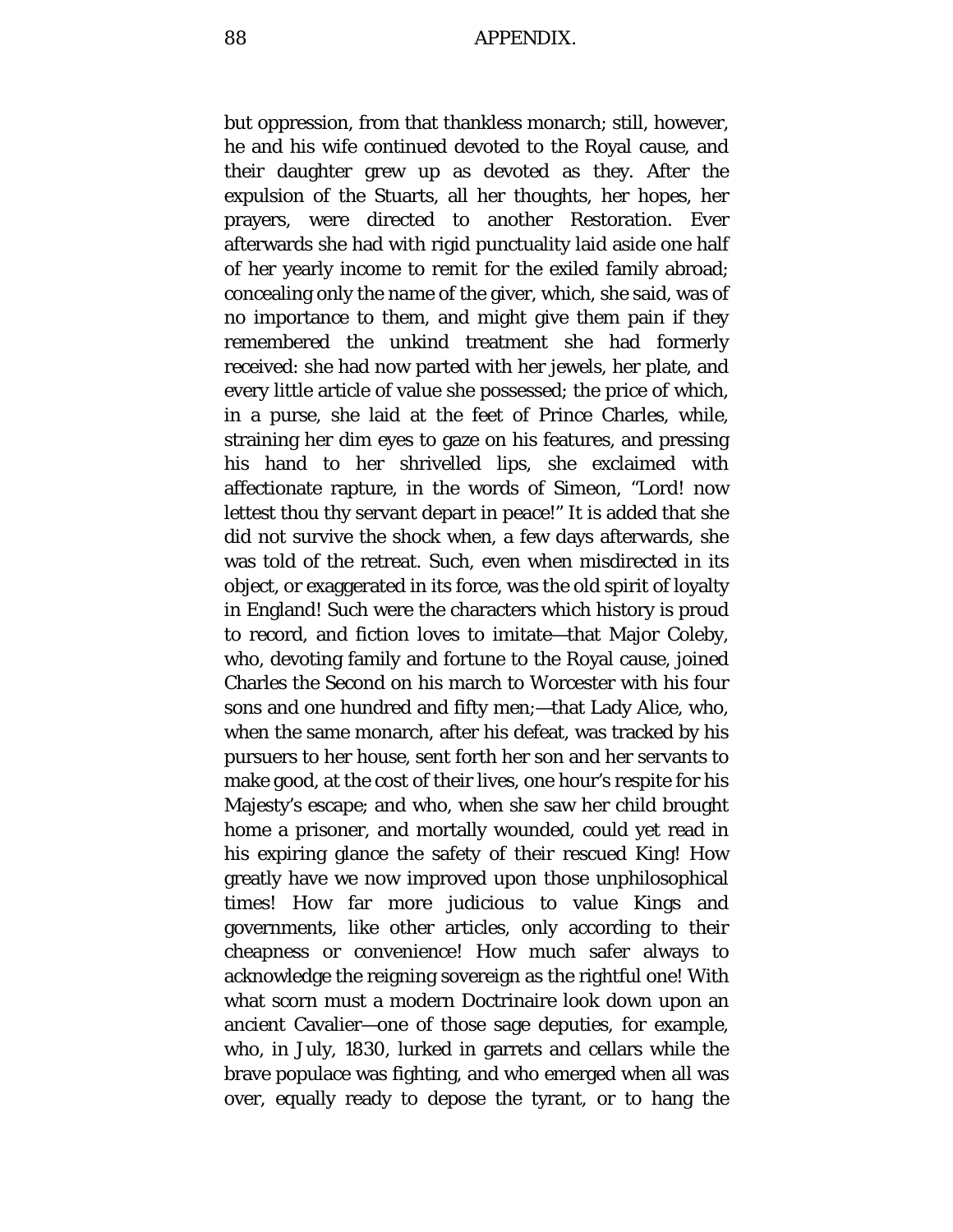rebels, according as victory might have declared!—Nobleminded men, who fling their allegiance to the winds, to be wafted to and fro by any gust of fortune, and who never know to-day what principles they shall maintain to-morrow!

Notwithstanding, however, the respect which fidelity to misfortune claims, we must acknowledge that, in 1745, our countrymen would have done well and wisely to prefer a Protestant, a tolerant, an enlightened and enlightening Government, to the dreams, however bright, of the olden time. But in that year the most common feeling throughout England was indifference. As Charles advanced from Manchester, he found the people very little inclined to favour or assist him, and displaying no sympathy or fellow-feeling with the "wild petticoat men," as they called the kilted Highlanders. On the other hand, they showed an equal unconcern to the interests of the Reigning Family; and looked coolly on the struggle, as they might upon a game, forgetting that they themselves formed the stake of the players. The poet Gray writes from Cambridge, "Here we had no more sense of danger than if it were the battle of Cannae. I heard three sensible middle-aged men, when the Scotch were said to be at Stamford, and actually were at Derby, talking of hiring a chaise to go to Caxton (a place on the highroad) to see the Pretender and Highlanders as they passed."[\\*](#page-88-0)

From Macclesfield, Lord George Murray, by a dexterous manoeuvre, succeeded in completely misleading his enemy. He advanced with his column of the army to Congleton, where he dislodged and drove before him the Duke of Kingston and a small party of English horse, pursuing them with his vanguard some way on the road to Newcastle. Thus he impressed the Duke of Cumberland with a full belief that the insurgent troops were on their march in that direction, either to give him battle, or to join their partisans in Wales. Accordingly, the Duke hastily pushed forward with his main body to Stone, ready either to intercept, or to fight them, as circumstances might require. But Lord George, having meanwhile obtained accurate intelligence of the Duke's

<span id="page-88-0"></span><sup>\*</sup> Gray to H. Walpole, February 3. 1746. (Lord Orford's Works, vol. v. p. 383.)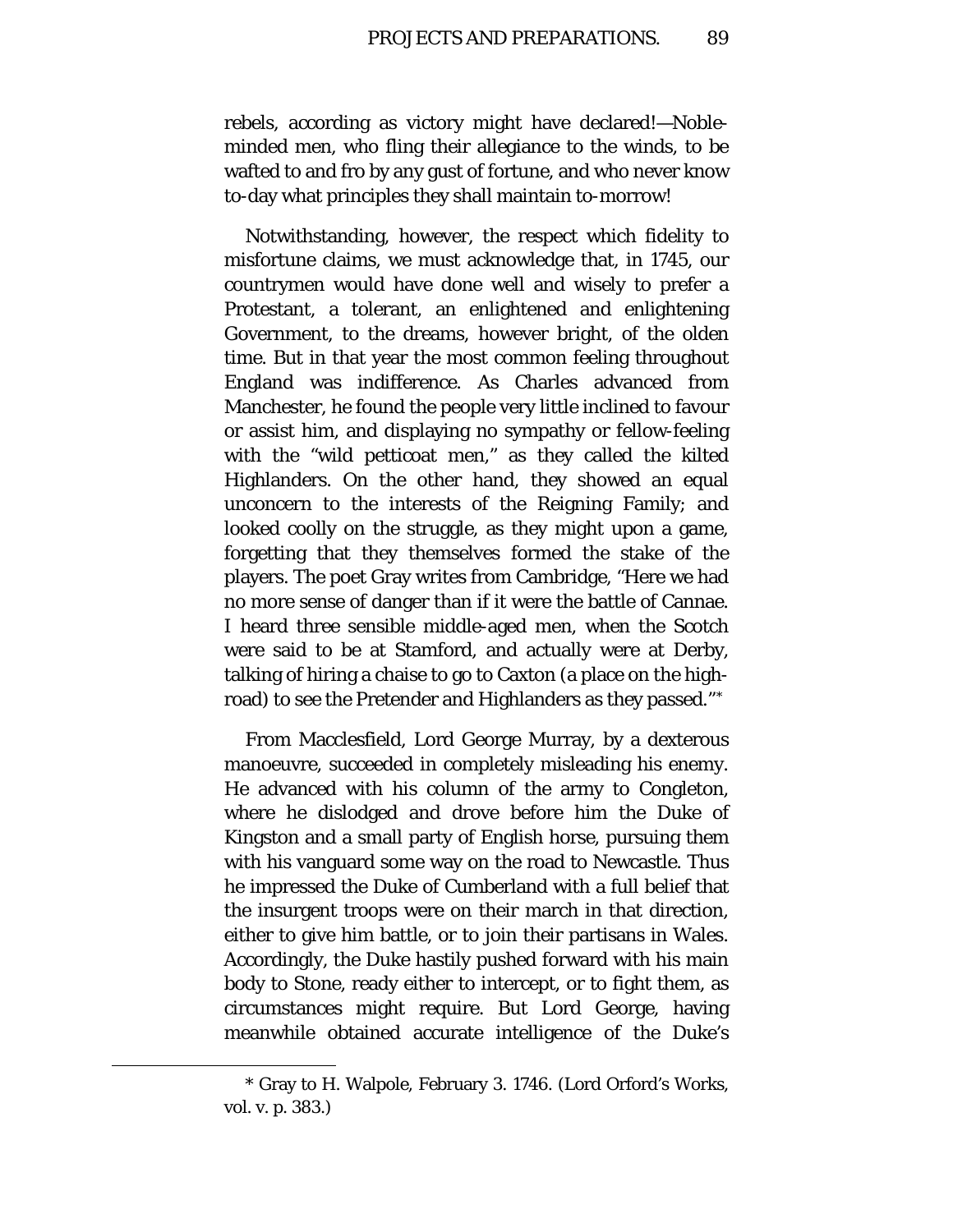90 APPENDIX.

numbers and position from Mr. Weir, one of Cumberland's principal, spies, whom he captured at Congleton, and whom the Prince saved from hanging[\\*](#page-89-0), suddenly turned off to the left, and, by a forced march, gained Ashbourne. There the Prince's column likewise arrived along the direct road. Pursuing their progress next day, they both entered Derby, Lord George in the afternoon, and Prince Charles in the evening of the 4th of December; having thus skilfully gained two or three marches upon the Duke of Cumberland, and interposed between his army and London.

Charles took up his quarters at the Earl of Exeter's, now Mr. Mousley's, one of the best houses in the town. He arrived in high spirits, reflecting that he was now within a hundred and thirty miles of the capital[†,](#page-89-1) and that neither Wade's nor Cumberland's forces any longer lay before that object of his hopes. Accordingly, that evening, at supper, he studiously directed his conversation to his intended progress and expected triumph—whether it would be best for him to enter London on foot or on horseback, in Highland or in English dress. Far different were the thoughts of his followers. Early next morning, he was waited upon by Lord George Murray, with all the commanders of battalions and squadrons; and, a council being formed, they laid before him their earnest and unanimous opinion for an immediate retreat to Scotland. They had marched thus far, they said, on the promise either of an English rising or a French descent; neither had yet occurred, neither could any longer be safely awaited. They asked if the Prince could produce even a single letter from any Englishman of distinction or of influence, received upon their march, and advising them to persevere in it. What was their own force? barely 5000 fighting men, a number insufficient to give battle to any one of the three armies by

<sup>\*</sup> Lockhart Papers, vol. ii. p. 458.

<span id="page-89-1"></span><span id="page-89-0"></span><sup>†</sup> There seems to be a sort of tradition or rooted belief among the Scots, that the Prince, at Derby, was within 100 miles of London. Sir Walter Scott repeatedly calls the distance 90 miles (as in Tales of a Grandfather, vol. iii. p. 101.), and Mr. Chambers makes it exactly 100. (Hist. vol. i. p. 274.) Yet it is, I believe, as certain, as any fact in geography can be, that the actual distance is 127. So much easier is it to repeat than to inquire!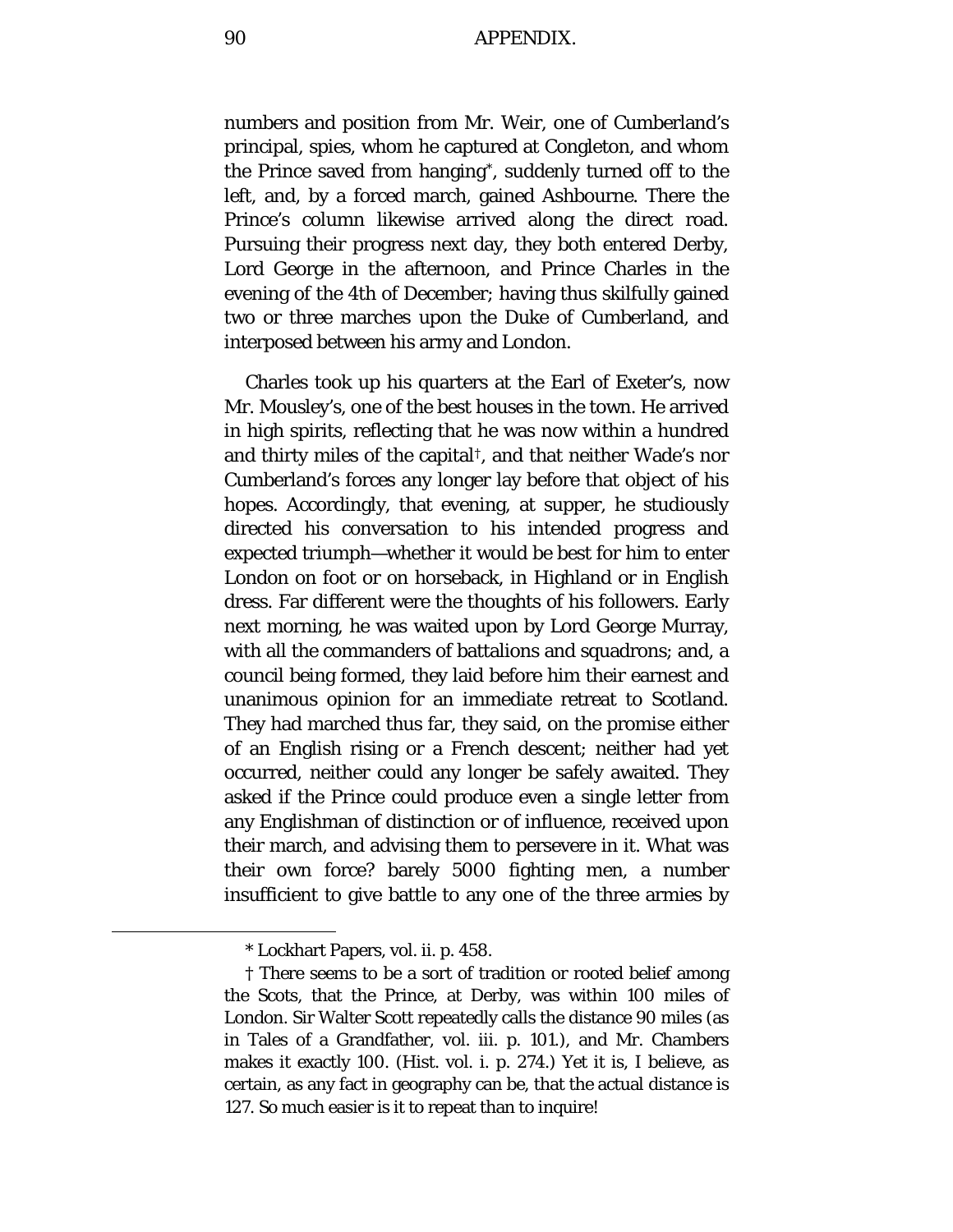which they were surrounded; nay, scarcely adequate even to take quiet possession of London, were there no camp at Finchley to protect it. What was their enemy's force? perhaps not much less than 30,000 men, were it all combined. If even they should elude the Duke of Cumberland's division, and gain a battle against George the Second, under the walls of London, it would not be gained without loss; and how, with still further diminished numbers, could they gather any fruits of victory?

But supposing a defeat, would a single man of their army be able under such circumstances to escape? Would not the Prince's own person, even if he were not killed in the action, fall into the hands of his blood-thirsty enemies? Or how, if Wade's and Cumberland's armies should combine and close in upon them from the rear? How much wiser, then, to retreat while it was yet time, to support and be supported by their friends in Scotland! Already, continued Lord George (and he pointed to despatches which had reached the Prince that very morning), we learn that Lord John Drummond has landed at Montrose, with the regiment of Royal Scots and some piquets of the Irish Brigade, so that the whole force under Lord Strathallan ready to join us from Perth is not less than three or four thousand men.[\\*](#page-90-0)

Charles listened to these arguments with impatience, and replied to them with warmth. He expressed his firm reliance on the justice of his cause, and on the Providence which had hitherto so signally protected him. He owned that there was some danger in advancing, but to retire was equally dangerous, and, besides, disgraceful. As to his personal risk, he would never allow that to weigh with him. "Rather than go back," he cried, "I would wish to be twenty feet under ground!"[†](#page-90-1) He proceeded at some length to argue on the

<span id="page-90-0"></span><sup>\*</sup> See Lord George Murray's own summary of his advice in this council (Jacobite Memoirs, p. 54.)

<span id="page-90-1"></span><sup>†</sup> Memoirs of Captain Daniel, a volunteer who joined in Lancashire, and attached himself to the Duke of Perth. His MS. has been very obligingly communicated to me by Lady Willoughby d'Eresby.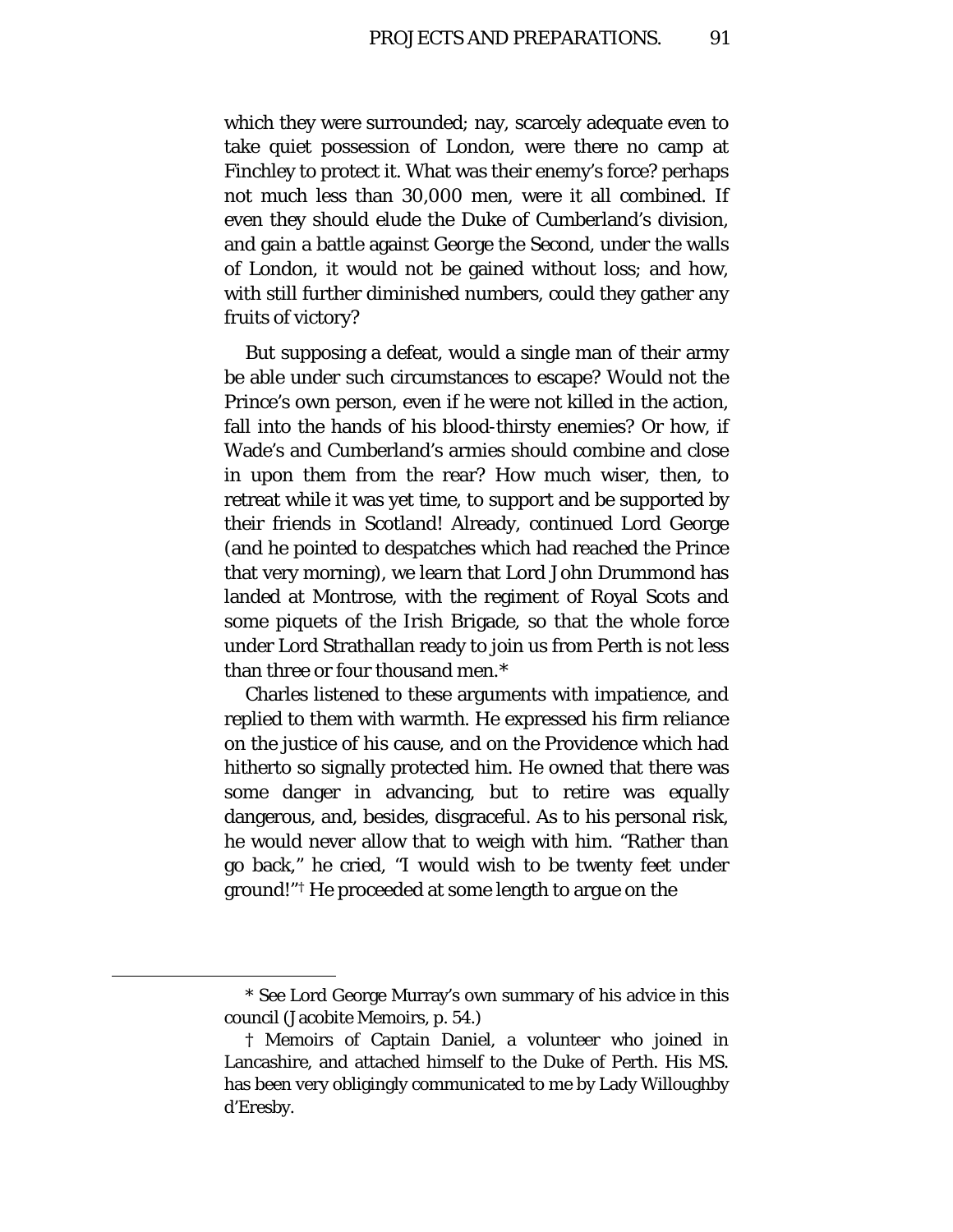probability that the French would yet land in Kent or Essex,—that his friends could not fail to join him as he advanced,—that defections must be expected, even from the English ranks,—that boldness and enterprise would supply the want of numbers, and distract the councils of the enemy. Finding that his arguments made no impression, he resorted to entreaties, imploring his friends not to forsake their Prince at his utmost need; and at last, as a middle course, he proposed that they should march into Wales, to give their partisans in that country an opportunity of joining. But the council still continued firm in pressing a retreat to Scotland. Only the Duke of Perth, though retaining his own opinion, was moved by his master's vehemence, and wished to yield to it. Some of the Irish officers were also willing to go on; but then, as the Scots invidiously observed, they 'did not run equal risk, since, being in the French service, they were sure, at the worst, of being honourably treated as prisoners of war, instead of being tried and hanged as traitors. After several hours of stormy debate, Charles broke up the council without having formed any decision, the army halting that day for rest at Derby. Meanwhile the lower officers and soldiers, animated with very different wishes from their chiefs, and eager for the expected conflict, were employed, some in taking the sacrament at the different churches[\\*,](#page-91-0) others thronging the cutlers' shops to renew the edge of their broadswords.[†](#page-91-1)

During the whole day, the Prince continued to expostulate with some of his officers singly, in hopes of changing their opinions. Finding them inflexible, he was at length strongly advised by those he most confided in—Sir Thomas Sheridan and Secretary Murray—to yield to the prevailing sentiment, since they were sure the army would never fight well when all the chiefs were against it. Accordingly, at another council, summoned the same evening, Charles sullenly declared his consent to a retreat; but added that, in future, he would call no more councils, since he was accountable to nobody for his actions, excepting to God and his father, and would therefore no longer either ask or accept their advice.

<sup>\*</sup> Lord George Murray's Narrative. (Jacobite Memoirs, p. 76.)

<span id="page-91-1"></span><span id="page-91-0"></span><sup>†</sup> Chambers's Hist. vol. i. p. 272.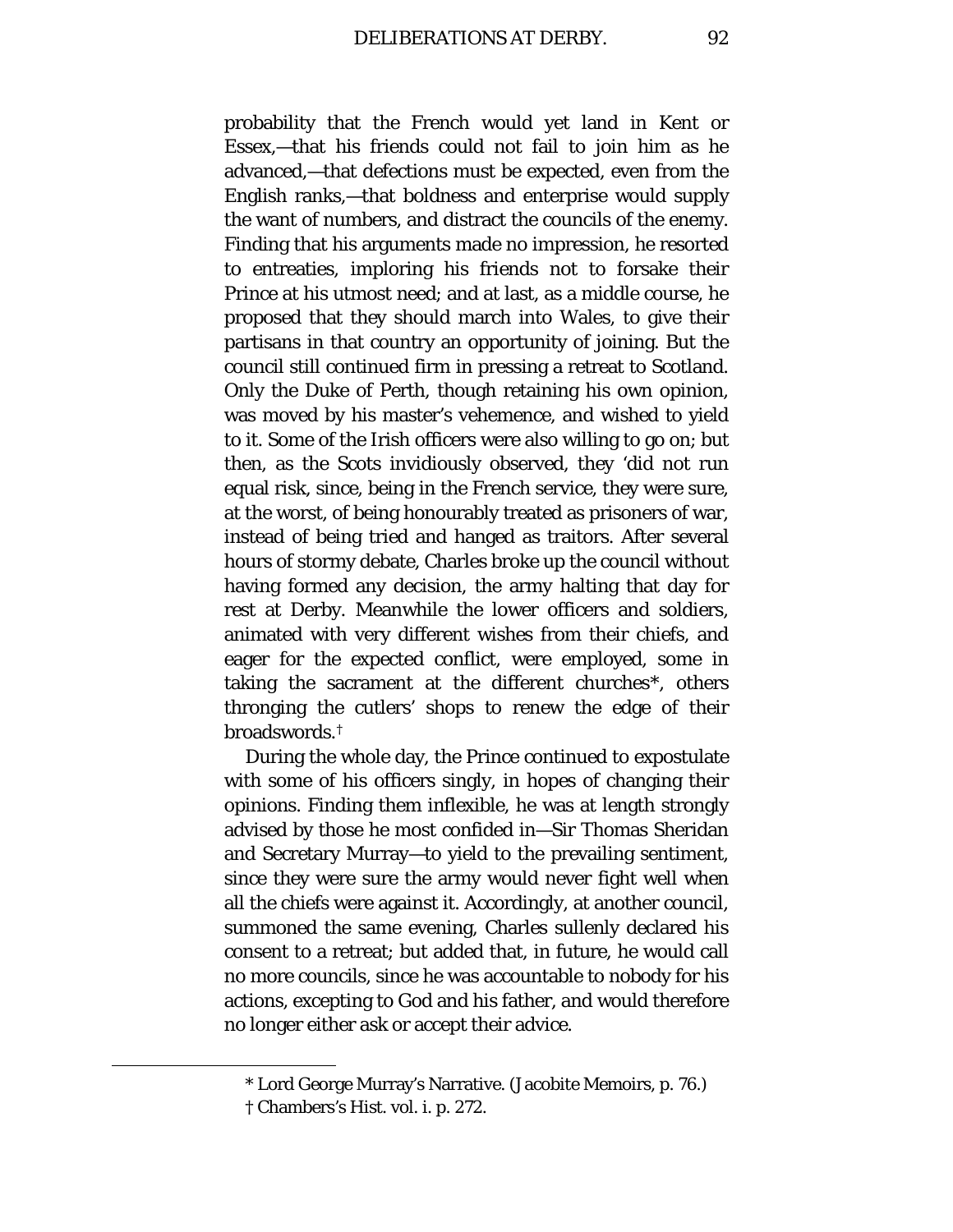Next day, the 6th of December, the insurgents began their retreat. As they marched in the grey of the morning, the inferior officers and common men believed that they were going forward to fight the Duke of Cumberland, at which they displayed the utmost joy. But when the daybreak allowed them to discern the surrounding objects, and to discover that they were retracing their steps, nothing was to be heard throughout the army but expressions of rage and .indignation. "If we had been beaten," says one of their officers, "the grief could not have been greater."[\\*](#page-92-0)

Thus ended the renowned advance to Derby—ended against the wishes both of the Prince and of the soldiers. It certainly appears to me, on the best judgment I can form, that they were right in their reluctance, and that, had they pursued their progress, they would, in all probability, have succeeded in their object. A loyal writer, who was in London at the time, declares that "when the Highlanders, by a most incredible march, got between the Duke's army and the metropolis, they struck a terror into it scarce to be credited."[†](#page-92-1) An immediate rush was made upon the Bank of England, which it is said only escaped bankruptcy by paying in sixpences, to gain time. The shops in general were shut, public business for the most part was suspended, and the restoration of the Stuarts, desired by some, but disliked by many more, was yet expected by all as no improbable or distant occurrence. The Duke of Newcastle, at his scanty wits' soon-reached end. stood trembling and amazed, and knew not what course to advise or to pursue; it has even been alleged, (a rumour well agreeing with his usual character, but recorded on no good authority[‡](#page-92-2),) that he shut himself up for one whole day in his apartments, considering whether he had not better declare betimes for the Pretender. Nay, I find it asserted that King George himself ordered some of his most precious effects to be embarked on board his yachts, and these to remain at the Tower quay, ready to sail at a moment's warning. Certain it is, that this day of universal consternation—the day on which the rebels' approach to

<span id="page-92-2"></span><span id="page-92-1"></span><span id="page-92-0"></span>ī

<sup>\*</sup> Chevalier Johnstone's Memoirs, p. 73, 8vo. ed.

<sup>†</sup> Fielding, in the True Patriot.

<sup>‡</sup> Chevalier Johnstone's Memoirs, p. 77. 8vo. ed.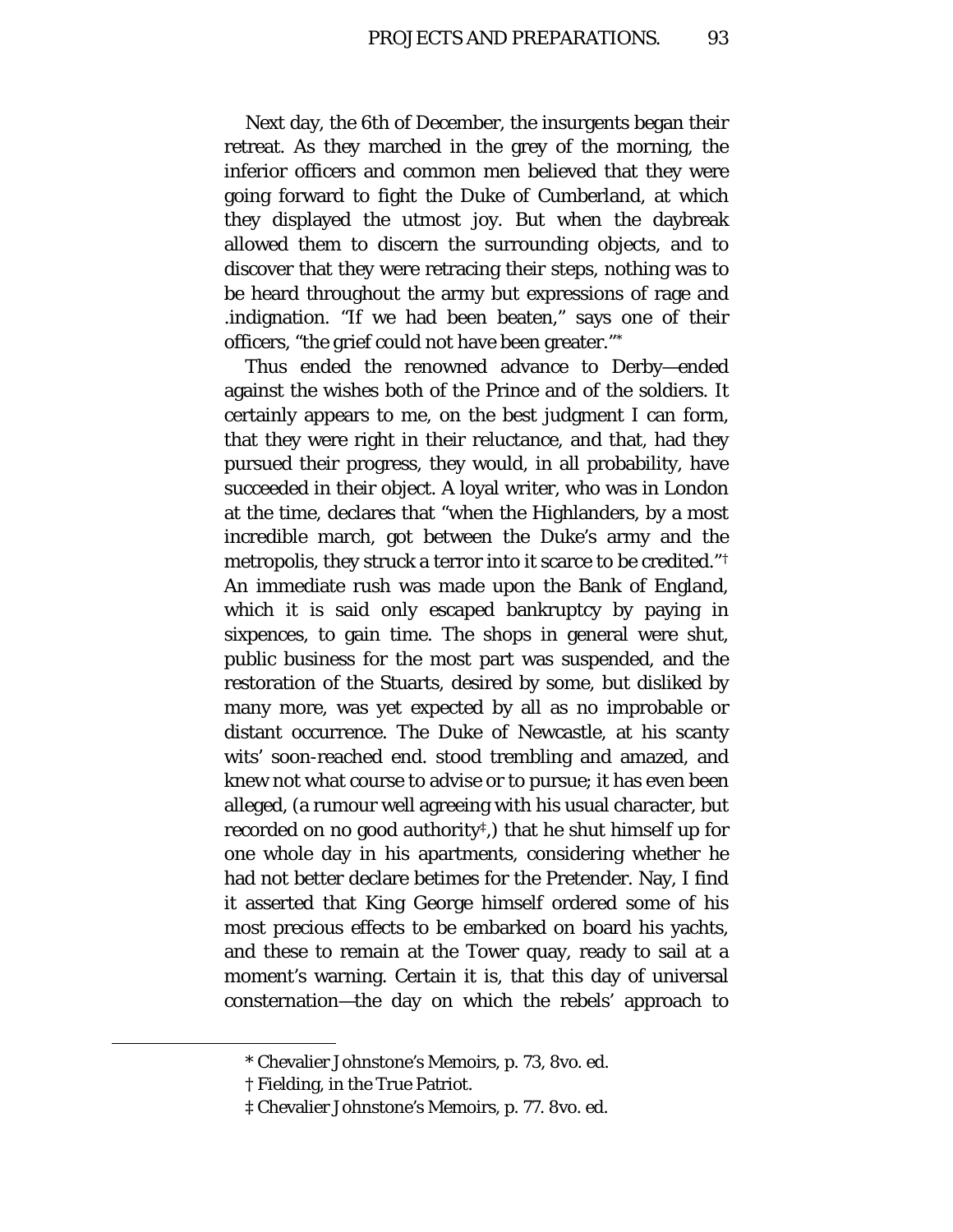Derby was made known— was long remembered under the name of BLACK FRIDAY.[\\*](#page-93-0) Had, then, the Highlanders continued to push forward, must not the increasing terror have palsied all power of resistance? Would not the little army at Finchley, inferior in numbers, and with so convenient a place for dispersing as the capital behind it, have melted away at their approach? Or, had they engaged the Duke's army, who can doubt the issue, if the victory of Falkirk had been gained on English ground? It is probable also, from the prevalence of Jacobite principles amongst the gentry at this period, that many officers in the Royal army were deeply tainted with them, and might have avowed them at the decisive moment. It is certain, at least, that many would have been suspected, and that the mere suspicion would have produced nearly the same effects as the reality bewilderment, distrust, and vacillation in the chiefs. Even the high personal valour of the King and of the Duke could hardly have borne them safe amidst these growing doubts and dangers, I may add, that, in the opinion even of the Duke of Cumberland's principal officers, there were but scanty hopes of arresting the Highlanders (when once at Derby) in their progress to London. The Duke of Richmond, who commanded the cavalry, writes as follows to Sir Everard Fawkener, from Lichfield, at eight in the morning of the 5th of December:—"I am just going to march for Coventry today, and Northampton to-morrow, according to His Royal

<span id="page-93-0"></span><sup>\*</sup> See a note to H. Walpole's letters to Mann, vol. ii. p. 98. The day was the 6th of December. I may observe that the Jacobite party was very strong in London, and had at its head one of the City members, Alderman Heathcote, as appears from the Stuart Papers. Thus, a secret letter, transmitted to Rome by Lord Sempill, and dated London, October 21. 1745, says, "Alderman Heathcote and several more have been with Sir Watkin Wynn to assure him that they will rise in the City of London immediately upon a landing; and to beg that arms and ammunition be brought with the troops." And Lord Sempill adds (November 13. 1745), "Mr. Heathcote has been reckoned, especially since the base defection of Pulteney, one chief leader of the patriot Whigs, not in the City of London only, but in the nation. He opened himself, above two months ago, to Sir John Hinde Cotton."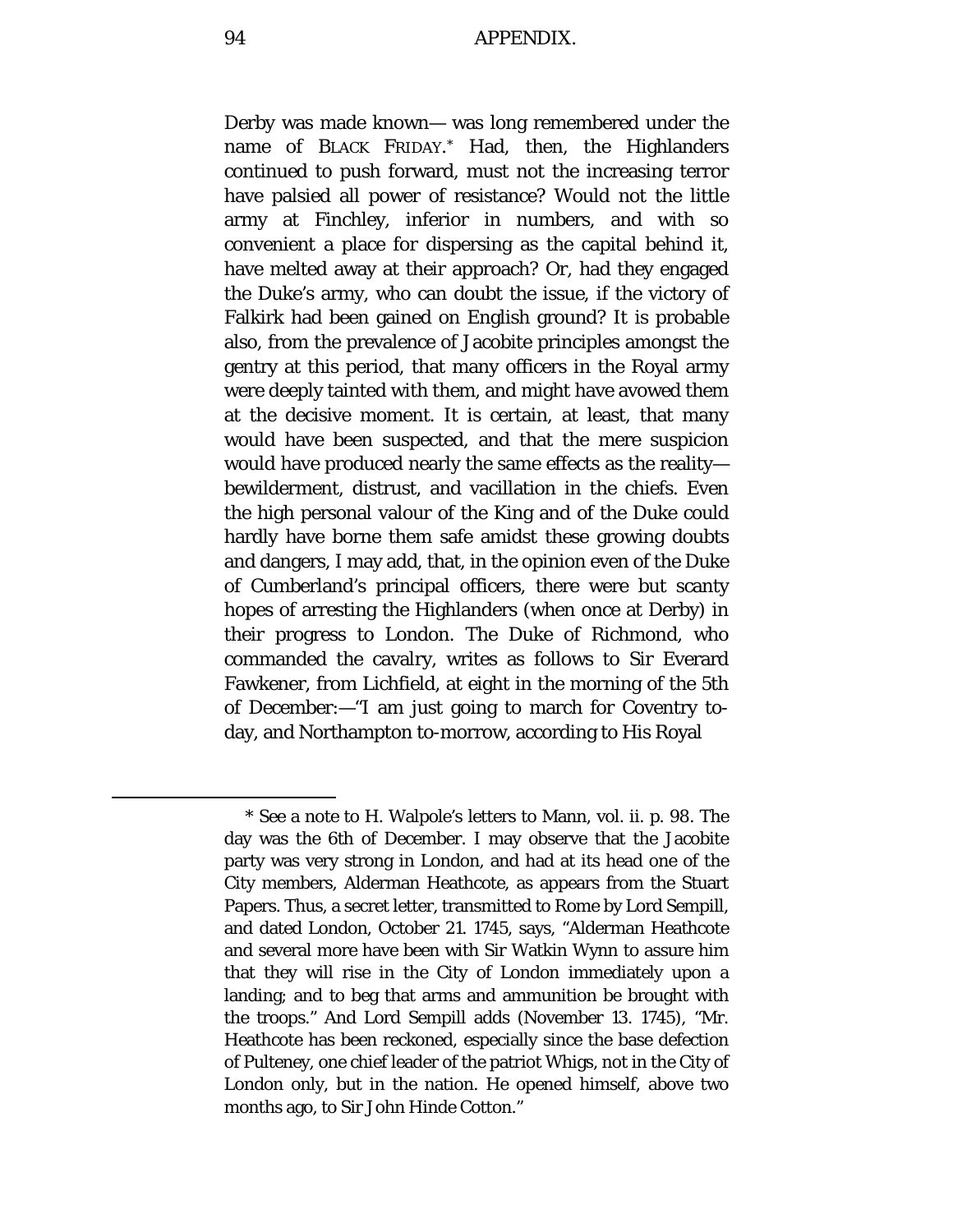95 "THE FORTY-FIVE."

Highness's orders, but I have had no other orders of any kind. I know very well what I am to do if the enemy comes up to me, but what am I to do if advised of their approach? For as to sending out guards or outposts it will be impossible after two such days' march, as from here to Northampton: the men might do it, but the horses absolutely cannot; and now they have got over the Trent, there is no pass to defend; and if they please to cut us off from the main army they may, and also if they please to give us the slip, and march to London, I fear they may before even this avant-garde can come up with them; and if we should, His Royal Highness knows best what can be expected from such an inconsiderable corps as ours: however, we will do our best, and are ready to obey what orders he will please to send us."[\\*](#page-94-0)

It appears, moreover, that the camp at Finchley was as yet not formed, but confined to paper plans, that the coasts of Kent and Essex were but feebly guarded by the British cruisers, and that the French ministers were now in the very crisis of decision as to their projected expedition. The preparations for it were completed at Dunkirk; and had Charles, by any forward movement, seemed to show that he scarcely needed it, it would undoubtedly (such policy is but too common with allies!) have been ordered to sail. Nor were the Jacobites in England altogether as supine as was supposed; they had already, it seems, taken measures for a rising. A letter of the young Pretender, many months afterwards, mentions incidentally, in referring to Mr. Barry, that he "arrived at Derby two days after I parted. He had been sent by Sir Watkin Wynn and Lord Barrymore to assure me, in the name of my friends, that they were ready to join me in what manner I pleased, either in the capital, or every one to rise in his own country."[†](#page-94-1)

I believe, then, that had Charles marched onward from Derby he would have gained the British throne; but I am far from thinking that he would long have held it\* Bred up in arbitrary principles, and professing the Romanist religion, he might soon have been tempted to assail—at the very least he

<span id="page-94-1"></span><span id="page-94-0"></span>ī

<sup>\*</sup> State Paper Office, vol. lvii. SCOTLAND, 1745.

<sup>†</sup> Prince Charles to his father; Avignon, February 12. 1747. (Stuart Papers.)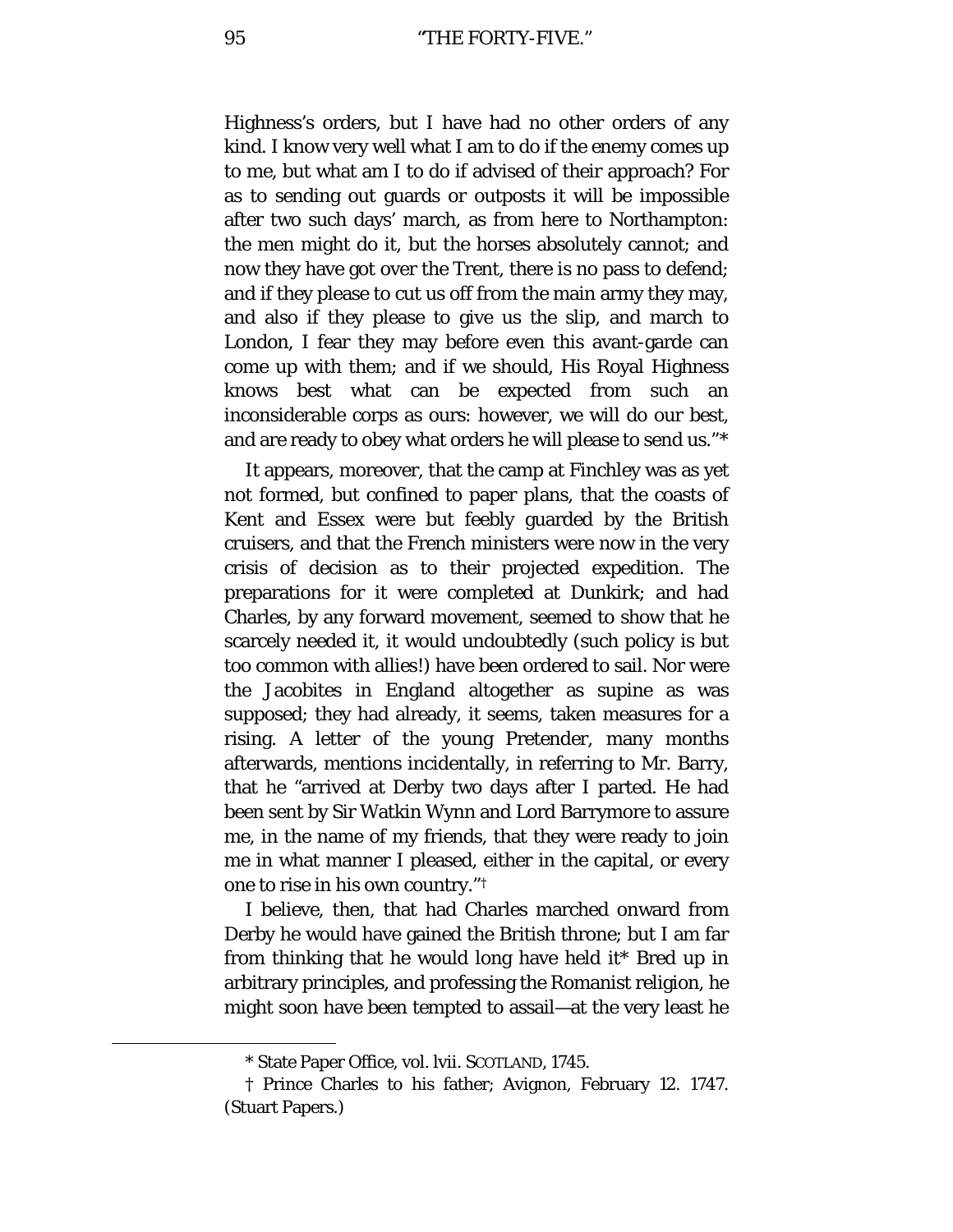would have alarmed—a people jealous of their freedom, and a Church tenacious of her rights. His own violent though generous temper, and his deficiency in liberal knowledge, would have Widened the breach; some rivalries between his Court and his father's might probably have rent his own party asunder; and the honours and rewards well earned by his faithful followers might have nevertheless disgusted the rest of the nation. In short, the English would have been led to expect a much better government than King George's, and they would have had a much worse. Their new yoke could neither have been borne without suffering nor yet cast off without convulsion; and it therefore deserves to be esteemed among the most signal mercies of Providence, that this long train of dissensions and disasters, this necessity for a new revolution, should have been happily averted by the determination to retreat at Derby.

The Highland army pursued their retreat by the same track as they had come, but by no means with the same order. Disappointed and humbled in their own estimation, and with their bonds of discipline relaxed, they committed numerous acts of outrage, some in vengeance, others for plunder. Thus at a place near Stockport, the inhabitants having shot at a Highland patrole, his comrades in retaliation set fire to the village. The consequence was, that their stragglers or the sick whom they left behind, were either killed or taken prisoners by the country people. At Manchester, so friendly a few days before, a violent mob opposed their vanguard, and, though dispersed, again hung upon their rear when they marched away. The Prince much offended at this unexpected reception, imposed and exacted a fine of 5000*l.* upon the town. His own behaviour on the retreat tended still further to dishearten his men; he took no pains to conceal his grief and resentment, but, on the contrary, affected to show that he was no longer commander of the army. Instead of being, as formerly, earliest in the morning, and foremost in the march, he now lingered at his quarters till eight or nine o'clock, so as to delay the rearguard, and then, mounting his horse, dejectedly rode on to his column.

Charles had designed to halt his army a day at Manchester, but was dissuaded by Lord George Murray, who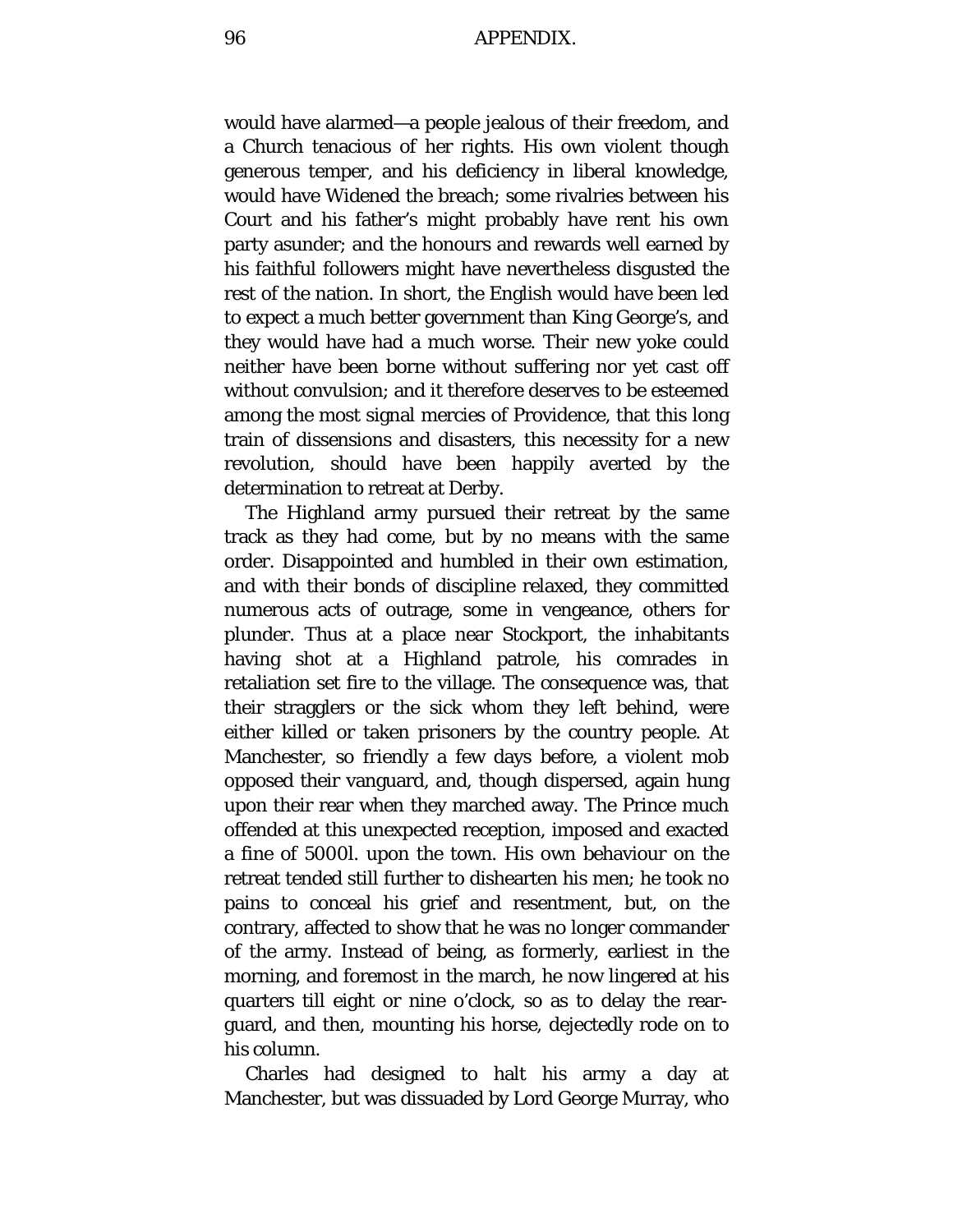argued that the men had no occasion for it, and that it was only giving so much time for the enemy to overtake them. Next morning, accordingly, they pursued their rapid retreat. As they were going out of the town of Wigan, some zealot formed a plan for the Prince's assassination; but, mistaking his person, shot at Mr. O'Sullivan. *"*Search was made for him," says one of their officers, "but in vain: and no great matter for any thing he would have suffered from us; for many exercised their malice merely on account of the known clemency of the Prince, which, however, they would not have dared to do if he had permitted a little more severity in punishing them. The army, irritated by such frequent instances of the enemy's malice, began to behave with less forbearance, and now few there were who would go on foot if they could ride; and mighty taking, stealing, and pressing of horses there was amongst us! Diverting it was to see the Highlanders mounted, without either breeches, saddle, or any thing else but the bare back of the horses to ride on—and for their bridle only a straw-rope! In this manner did we march out of England."[\\*](#page-96-0)

On learning that the rebels were at Derby, the Duke of Cumberland had fallen back from Stone in all haste for the protection of the capital; and he was already at Meriden Moor, close to Coventry, when he was assured of their retreat. He immediately commenced a pursuit at the head of his cavalry, and of a thousand foot, whom he mounted upon horses supplied by the neighbouring gentry. But with all his despatch he found, on coming to Macclesfield, that the enemy were full two days' march ahead of him. Continuing, however, to press forward, he was joined at Preston by another body of horse, detached and sent across the country from the army of Marshal Wade; but it was not until the county of Westmoreland that he came up with the insurgents. On the evening of the 17th their main body, headed by Charles, had entered Penrith, but the rear-guard,

<span id="page-96-0"></span><sup>\*</sup> MS. Memoirs of Captain Daniel. He also bitterly complains of the Prince's clemency on another previous occasion—the barbarous murder of a young English volunteer, by a woman and her son, near Manchester: they were seized and brought to Charles, and they confessed their crime; but he would not allow them to be put to death.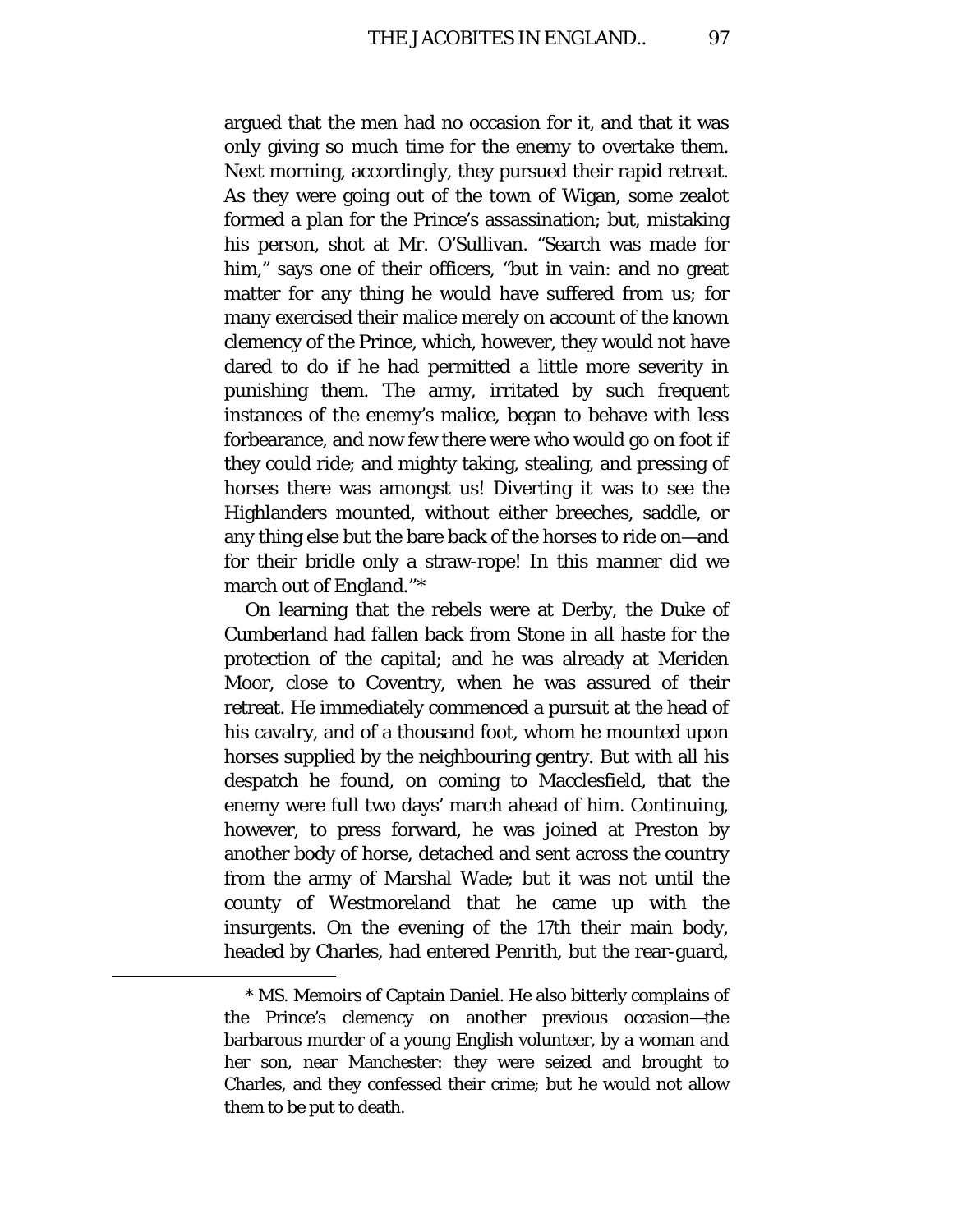under the command of Lord George Murray, having been delayed by the breaking down of some baggage waggons, could proceed no further than Shap. Early next morning Lord George resumed his march; but on coming to the village of Clifton, about three miles from Penrith, he found several parties of cavalry, volunteers of that neighbourhood, drawn up to intercept him. These, however, he dispersed with one charge of Glengarry's men, and made several prisoners,; among the rest, a footman of the Duke of Cumberland, who said that his Royal Highness was already close in the rear with 4000 horse. Lord George sent the man to be examined by the Prince, at Penrith; at the same time requesting orders for his own direction. Charles, with great courtesy, dismissed the servant to his master; and, for the support of Lord George, despatched two regiments—the Stuarts of Appian, and the Macphersons of Cluny.

The sun was just setting when the Duke's advancing forces first appeared in sight of Lord George; and they slowly formed upon Clifton Moor and the high road; on one side the stone fences of the village, on the other the enclosures of Lord Lonsdale's princely domain. It was now nearly dark; but the moon shone out at intervals from among the clouds, and by this light Lord George saw a body of men dismounted dragoons, or rather infantry, who had resumed their proper mode of warfare gliding forward to surprise him along the stone fences. He immediately cried Claymore! and rushed on, sword in hand, followed by the Macphersons and Stuarts; and, losing his bonnet in the fray, continued to fight bareheaded among the foremost. In a few minutes the English were completely repulsed, their commander, Colonel Honeywood, being left severely wounded on the field, and their total number of killed or disabled exceeding a hundred men, while the insurgents lost but twelve. It was with great difficulty that the Highlanders could be recalled from the pursuit, they exclaiming that it was a shame to see so many of the King's enemies standing fast upon the moor without attacking them. Lord George also was desirous of maintaining his position with further reinforcements; but receiving the Prince's repeated orders to the contrary, drew off his men to Penrith. So effectual, however, was the check he had given, that the Duke of Cumberland forebore any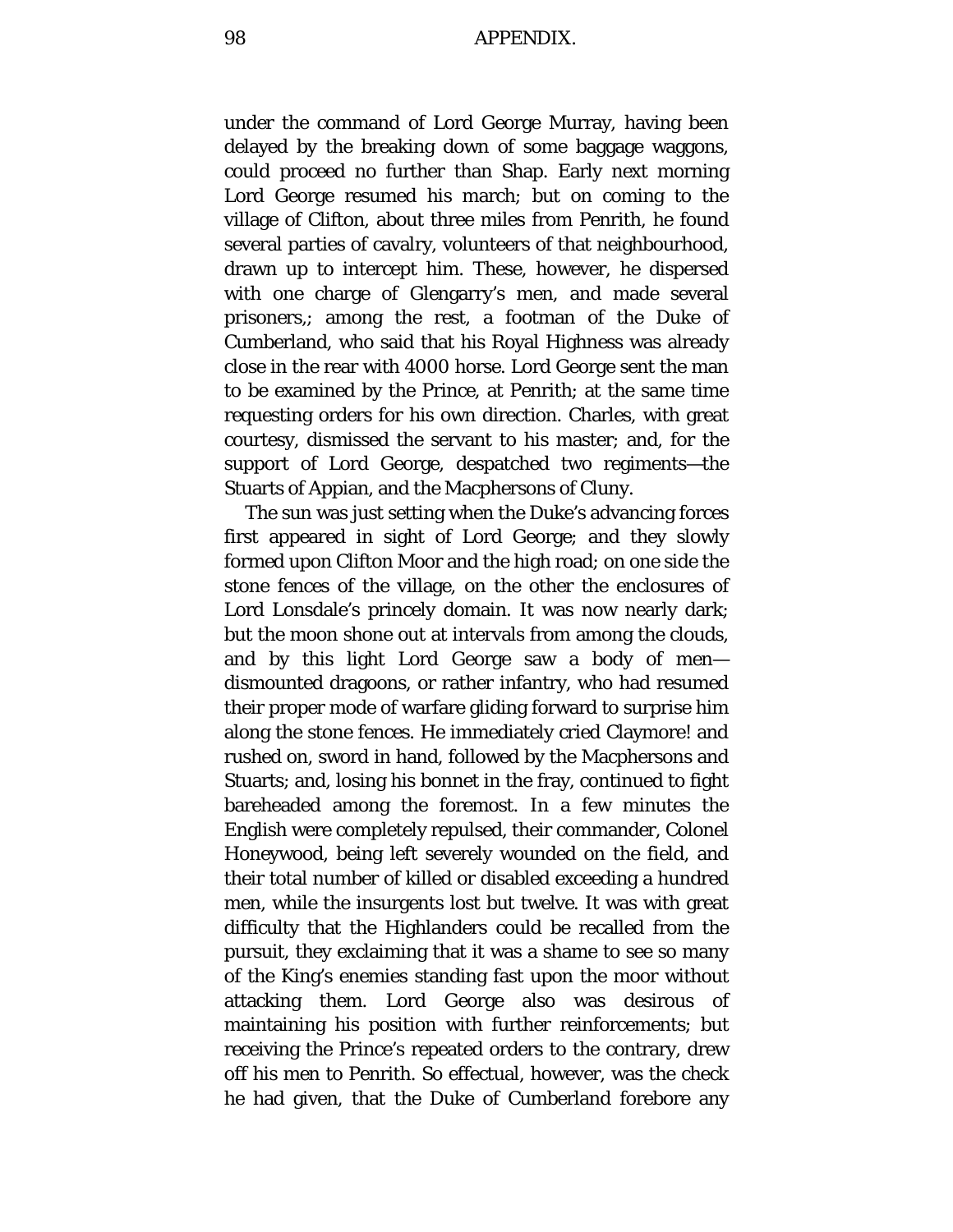further attempts to harass the Highlanders in their retreat.

Pursuing this retreat, Charles and his troops arrived early next day, the 19th, at Carlisle. Here they thought it requisite to leave a garrison, so as to secure this key of England for them in a second, and, as they hoped, a speedy invasion of that country; yet the same object might have been attained by blowing up the works. Besides a few French and Irish, and some men from a Lowland regiment, who consented to remain, we learn from an officer present, that "Mr. Townley, Colonel of the English, petitioned the Prince, not only in his own name, but in the name of all the officers of the Manchester regiment, to be left, though the latter never "assented to or desired it, many of them wishing to undergo the same fate as their Royal master. However, on Colonel Townley's coming back, and telling them "that it was the Prince's pleasure that they should remain at Carlisle, they all, taking it as coming from the Prince, most willingly acquiesced."[\\*](#page-98-0) Yet the result was most fatal to them, and the determination to leave them most unwise. No sooner had Charles departed than they were invested by the Duke of Cumberland. They supposed (and this seems to have been Charles's own opinion, when he left them) that the Duke had no battering artillery at his disposal: some, however, was unexpectedly brought from Whitehaven; and on the 29th it began to play upon the mouldering walls. The besieged then desired to capitulate, but could obtain no other terms from his Royal Highness, than that "they should not be put to the sword, but reserved for his Majesty's pleasure"—a stipulation which to many of them was only death deferred.

On the 20th of December, the Prince's birthday, the Scottish army left Carlisle, and re-entered their own country by fording the Esk. That river was swollen with winter floods and rains to the depth of four feet; yet nearly all the men crossed safely, wading arm in arm, and supporting each other against the violence of the current. Charles, with his

<span id="page-98-0"></span><sup>\*</sup> MS. Memoirs of Captain Daniel. It is scarcely worth while to notice a calumnious and absurd insinuation of the Chevalier Johnstone, that Charles left this unfortunate garrison behind, "in a spirit of vengeance against the English nation," for not more effectually supporting him!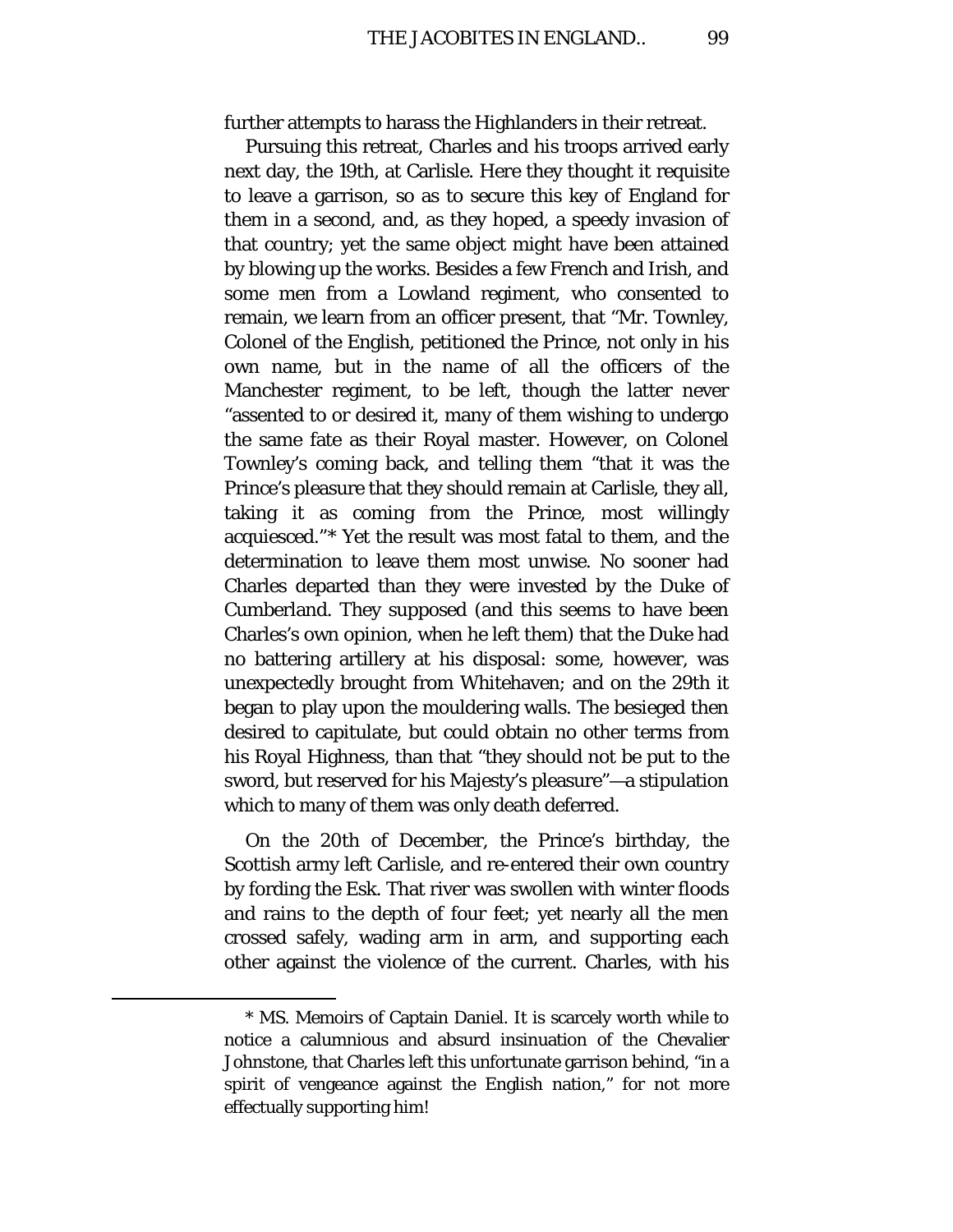horsemen, rode through a little below the place where the rest of his army passed; and, while in the midst of the water, saw one or two of the men, who had drifted from the hold of their comrades, and were carried down the stream. With great intrepidity and presence of mind, Charles sprung forward, and caught one poor soldier by the hair, at the same time calling out, in Gaelic, COBHEAR! COBHEAR! that is, Help! help! and supporting him until he could receive assistance. This proof of his compassion and care for his followers greatly tended, it is said, to enhance his popularity amongst them.

The main body of the insurgents stopped that night at Annan, and the next at Dumfries. This town had always been remarkable for its attachment to the Protestant succession; and a report having lately reached it of some defeat or disaster to the Highland army, a general rejoicing had ensued. When the Highlanders marched in, they found the candles of the illumination still in the windows, and the bonfires unextinguished.[\\*](#page-99-0) They imposed a fine of 2000*l*. upon the place; and, receiving only 1100*l*., carried off the Provost and another magistrate as security for the remainder. From hence they proceeded by different routes to Glasgow, marking their track by numerous acts of plunder and depredation. Charles himself went by way of Hamilton Palace, where he allowed his troops a day of rest, and himself a day of shooting in the Park. His forces were now reduced to about 3600 foot and 500 horse. On the 26th he entered Glasgow, thus completing one of the most extraordinary marches recorded in history. From Edinburgh to Derby, and from Derby back again to Glasgow, they had gone not less than 580 miles in fifty-six days[†,](#page-99-1) many of these days of halt; yet one of Charles's personal attendants complains, that, during this whole time, he was able but once, at Manchester, to throw off his clothes at night[.‡](#page-99-2)

<sup>\*</sup> MS. Memoirs of Captain Daniel.

<span id="page-99-1"></span><span id="page-99-0"></span><sup>†</sup> Reckoning the distance from Carlisle to Derby through Wigan, 181 miles (twice over); from Edinburgh to Carlisle and Brampton, through Kelso, perhaps 110; from Carlisle to Glasgow about the same,—the total will be 582. But this is only an approximation.

<span id="page-99-2"></span><sup>‡</sup> See some notes of conversation with Mr. Gib, the Prince's *Major Domo,* in the Jacobite Memoirs, p. 194.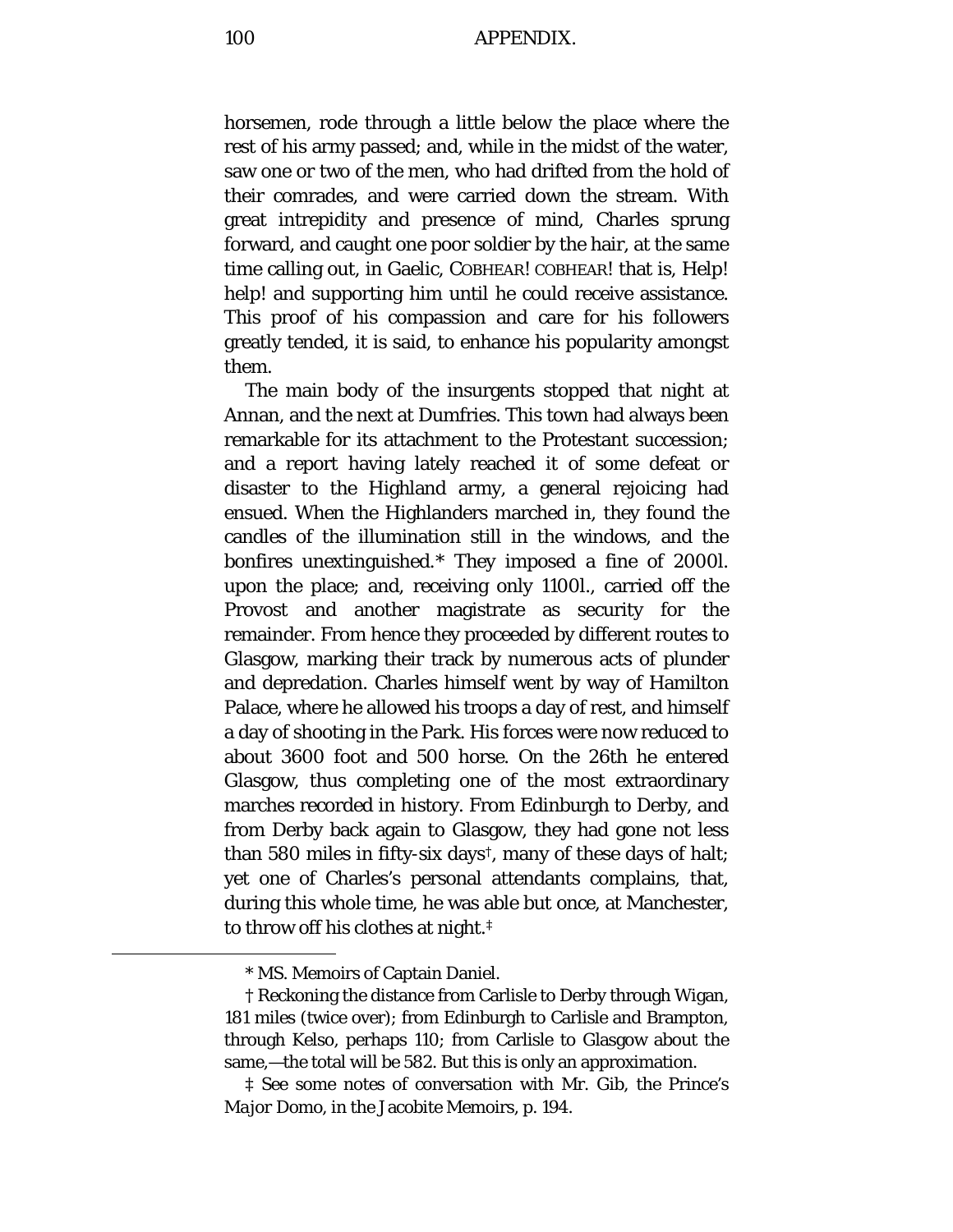Glasgow had already given strong proofs of its hostility to Charles, having raised many hundred men against him in his absence. His appearance made no impression in his favour; nay, one fanatic even snapped a pistol at him, as he rode along the Salt-Market.[\\*](#page-100-0) A most heavy requisition to refit the Highland army was now laid upon the citizens; for which they afterwards claimed and received a compensation from the established Government. How strange the contrast between Manchester and Glasgow! The most commercial town in England the most friendly—the most commercial town in Scotland the most adverse—to the Stuarts!

<span id="page-100-0"></span><sup>\*</sup> Chambers's History, vol. i. p. 295. It appears that, as usual, no punishment followed.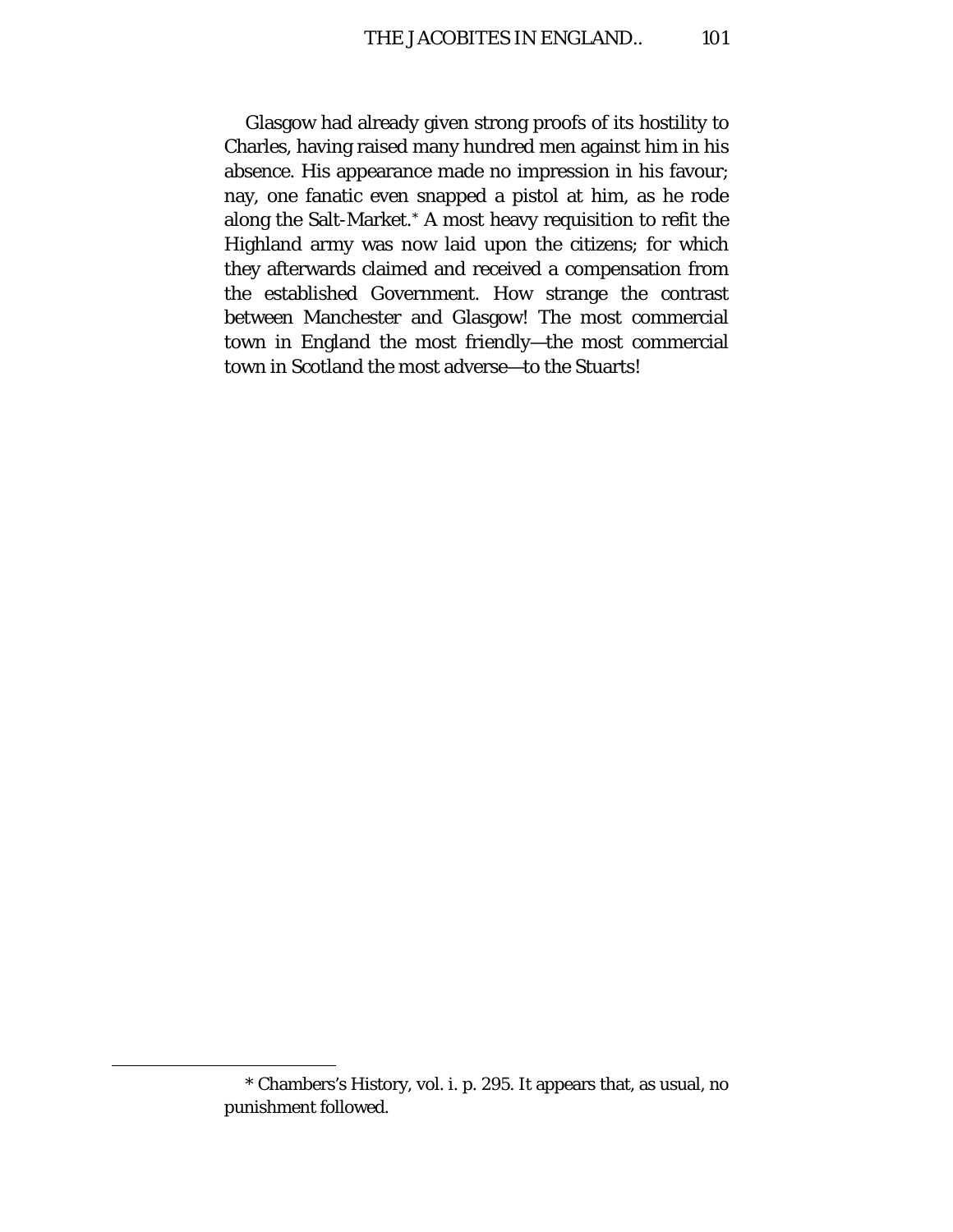## CHAP. III. (CHAPTER XXIX OP THE HISTORY.)

HAVING refreshed and new clothed his army, by eight days' residence at Glasgow, Charles again set forth, on the 3rd of January, 1746, and marched to Stirling, where, according to orders he had sent, he was joined by the forces under Lords John Drummond and Strathallan. There came also the detachment of Lord Lewis Gordon, which only a few days before had worsted the Earl of Loudon's levies in a skirmish at Inverury, and driven them back towards Inverness. By these accessions, the total force under Charles's banner was augmented to nearly nine thousand men, being the largest that he ever mustered in the course of these campaigns. With this he now undertook the siege of the Castle of Stirling; the more readily, since Lord John Drummond had brought both battering guns and engineers from France, and since he was eager to secure a constant and easy communication between the Highlands and the Lowlands.

Stirling Castle, however, stood secure in its craggy height, a good garrison, and an experienced governor, General Blakeney. By this time, also, the army of Marshal Wade had advanced into Scotland, and was reinforced by the Duke of Cumberland's cavalry. The Duke himself had been recalled from Carlisle, and his infantry from Lichfield, to guard the southern coast, and provide against the still apprehended French invasion. But though absent himself, he was requested to name the commander of the army in Scotland in the room of Marshal Wade, whose talents, never of the brightest, had sunk beneath the torpor of age, and whose inactivity had justly been complained of during the last campaign. In his place, the Royal Duke recommended General Henry Hawley, an officer of some experience, who had served in the battle of Sheriffmuir as a Major of dragoons: but destitute of capacity, and hated, not merely by his enemies, but by his own soldiers, for a most violent and vindictive temper. Both he and his Royal patron were signal exceptions to the rule, that brave men are never cruel.— Once, in Flanders, a deserter being hanged before Hawley's windows, the surgeons begged to have the body for dissection. But Hawley was reluctant to part with the pleasing spectacle; "at least," said he "you shall give me the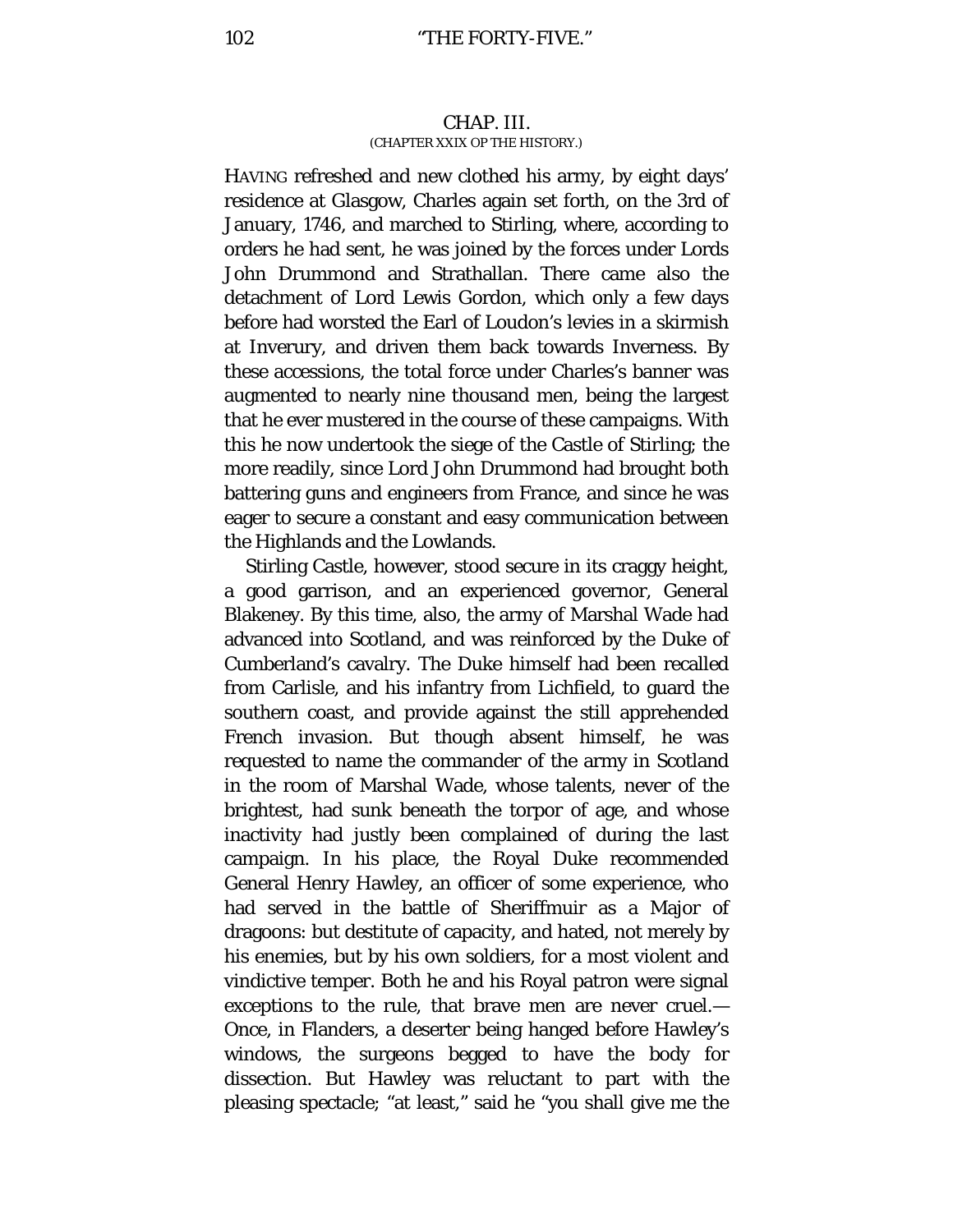skeleton to hang up in the guard room!"[\\*—](#page-102-0)One of his first measures, on arriving at Edinburgh to take the chief command, was to order two gibbets to be erected, ready for, the rebels who he hoped might fall into his hands; and with a similar view he bid several executioners attend his army on its march. Such ferocity sinks Hawley very far below a man he often scoffed at,—his predecessor at Preston,—and appears altogether alien from the true military character: in one word, Cope was no general; but Hawley was not even a soldier!

The disposable force of Hawley being augmented by a few Yorkshire volunteers, by a similar body from Glasgow, and by some Argyleshire recruits under Colonel Campbell, was nearly the same as that of Charles,—between eight and nine thousand men. At the head of these he marched from Edinburgh to raise the siege of Stirling, and, as he confidently boasted, drive the rebels before him. On the other hand, Charles, hearing of his approach, left a few hundred men to continue the blockade of the Castle, and with the remainder advanced to meet the enemy. On the 16th of January he drew up his men on Bannockburn, a field, as he remarked, of happy augury to his arms, and awaited an attack; but found the English remain wholly inactive at Falkirk. His cavalry, whom he sent out to reconnoitre close to Hawley's camp, brought word that they could see no appearance of movement. Next morning he again drew up his army, and again awaited an attack; but still in vain; upon which, with characteristic ardour, he determined that his own troops should move forwards that same day, and become the aggressors in the battle.

Hawley, meanwhile, filled with an ignorant contempt of the "Highland rabble," as he termed them, believed that they would disperse of themselves at the mere news of his approach, and neglected the most common precautions for

<span id="page-102-0"></span>**<sup>\*</sup>** H. Walpole to Sir H. Mann, January 17. 1746. He adds that the soldiers' nickname for Hawley was, "the Lord Chief Justice." His own will, dated March 29. 1749, is most discreditable to him in another respect: it contains this phrase, about his burial \* "My carcase may be put any where. The priest, I conclude, will have his fee; let the puppy have it!"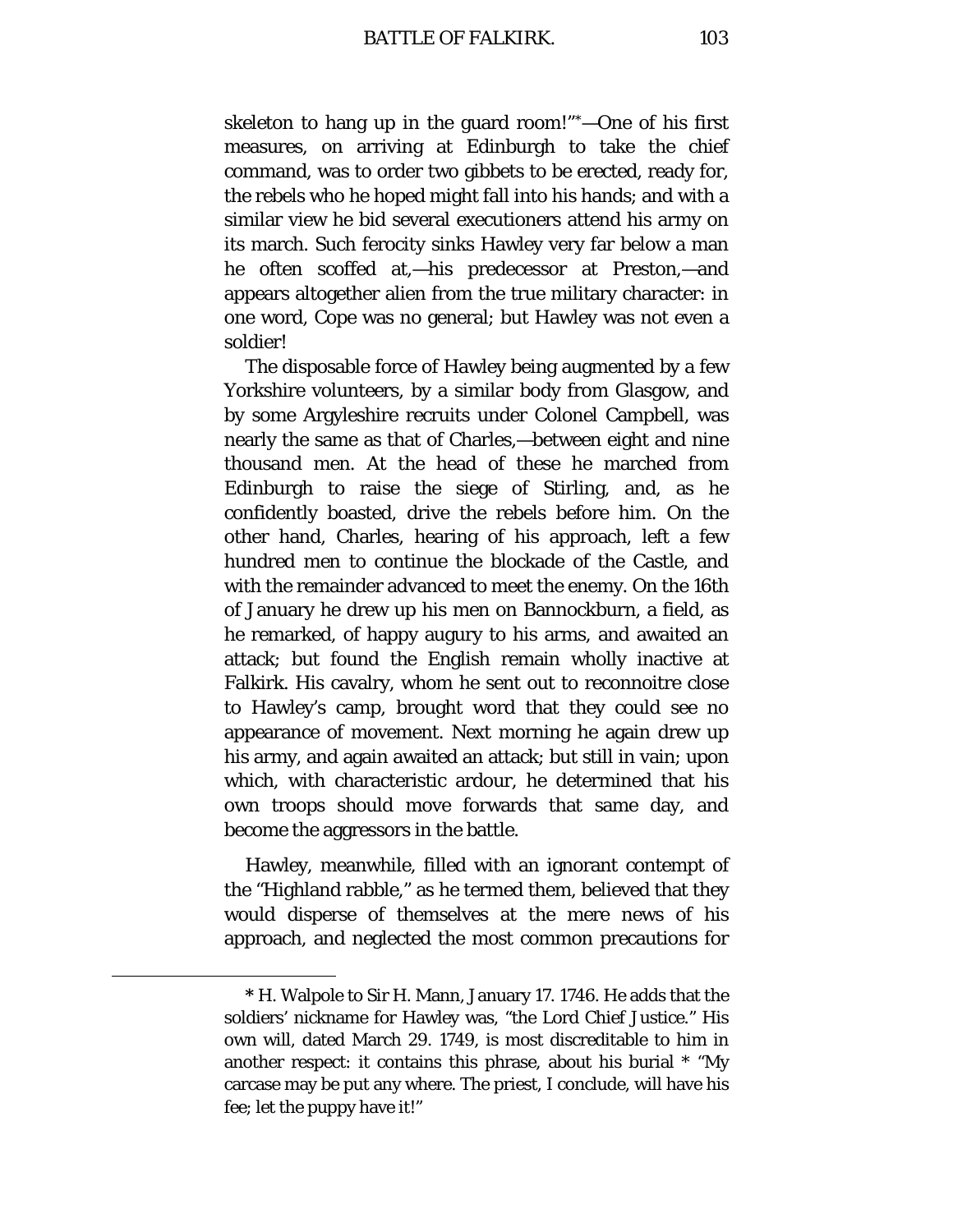104 APPENDIX.

security, such as sending out patroles. On the forenoon of that very day, the 17th, he allowed himself to be detained at Callender House, some distance from his men, by the courtesy and good cheer of the Countess of Kilmarnock, whose husband was in the insurgent army, and who had therefore strong motives for retarding and misleading the hostile chief. Only the second in command, General Huske, remained at the camp in front of Falkirk; he was a good officer, but had no authority to direct any decisive movement. His attention also was diverted by a well concerted stratagem of the Highland army: for while Charles, with his main body, marched round considerably to the south of the English camp (a route he had calculated so as to give his troops the advantage of the wind in the battle), he detached Lord John Drummond with all the cavalry towards the other extremity of Hawley's line, and along the straight road from Stirling to Falkirk. This detachment, having in its rear the ancient forest of the Torwood, was directed to display the Royal Standard and other colours, so as to produce an impression that the whole army was behind, and advancing from that quarter. So successful was this feint, that General Huske's attention became wholly engrossed by the evolutions of these distant squadrons; during which time Charles, with his main army, had already passed the river Carron, beyond Dunnipace, and was only separated from the enemy by the Falkirk Muir, a rugged and ridgy upland, now well cultivated, but then covered with heath.

It was now between one and two o'clock, and the English soldiers were preparing to take their dinner, when some country people, hastily running in, brought an account that the Highlanders were near at hand; and their report was confirmed by two of the officers mounting a tree, and through a telescope discovering the enemy in motion. The drums instantly beat to arms, and a pressing message was despatched to Hawley, at Callender House, while the troops were formed in line in front of their camp. Frequent, and surely not unfounded murmurs might now be heard amongst the men:—"Where is the general?—what shall be done?—we have no orders!"[\\*](#page-103-0)

<span id="page-103-0"></span>**<sup>\*</sup>** Home's History, p. 167.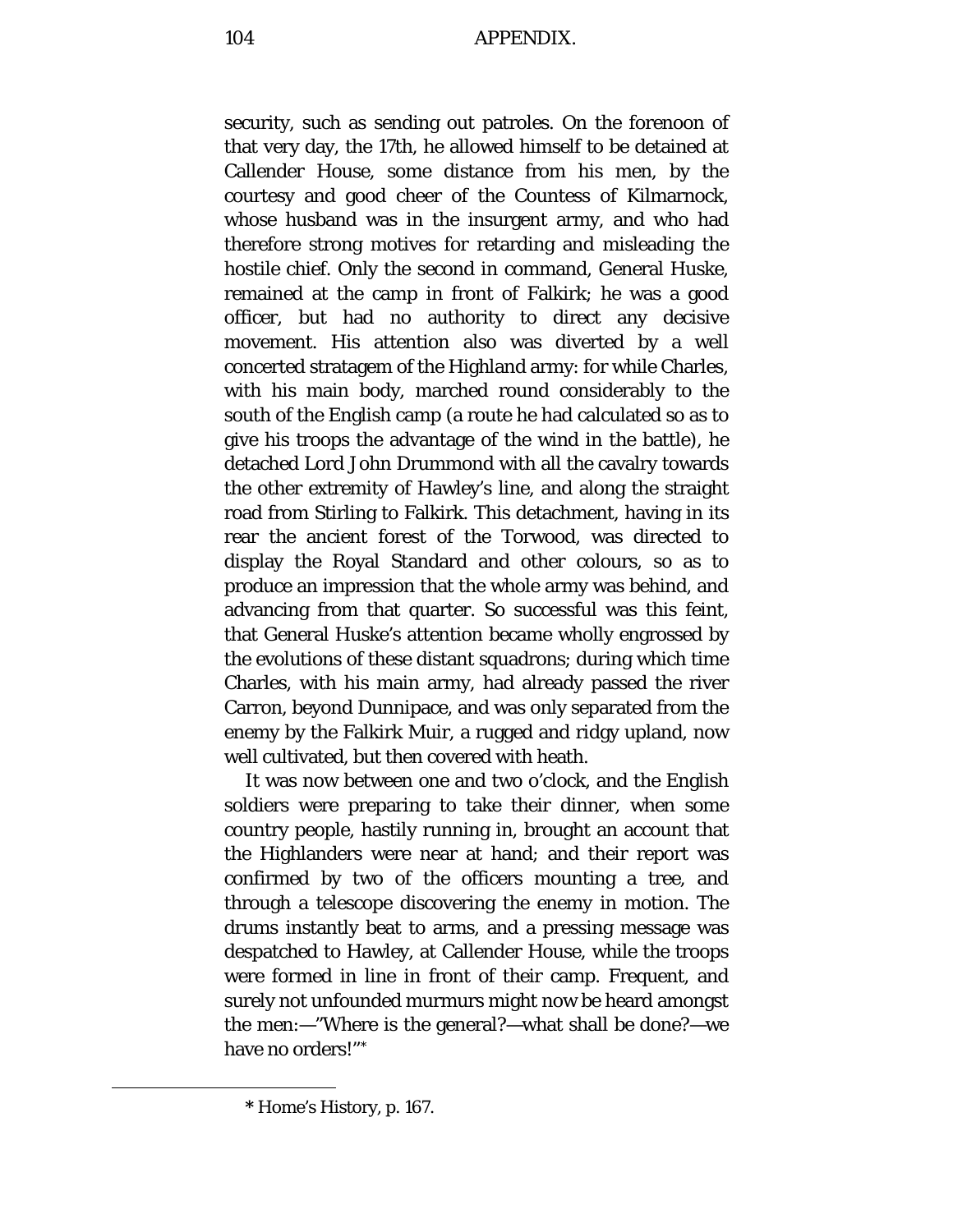Startled at these tidings, Hawley soon galloped up, in breathless haste, and without his hat; he immediately ordered his three regiments of dragoons to advance with him, full speed, to the top of Falkirk Muir, so as if possible to anticipate the Highlanders; and the foot he commanded to follow with their bayonets fixed. They pushed forward, with a storm of wind, to which heavy rain was now added, beating full in the faces of the soldiers. For some time it appeared like a race between the dragoons and the Highlanders, which should first attain the summit of the hill. The mountaineers, however, prevailed in that object; and the English, then halting, drew up on somewhat lower ground. There was a rugged ravine, that began at the centre, between the two armies, and deepened towards the plain on the right of the King's forces; and the whole position, thus hastily chosen by Hawley, was far from favourable to the evolutions of regular troops. The English artillery, also, stuck fast in a morass, which formed part of the plain, and it could not be extricated; but, as the Highlanders had also left theirs behind, neither force had in that respect any advantage above the other.

Each of the armies now formed; the Prince's in two lines; his right commanded by Lord George Murray, and his left by Lord John Drummond, who as soon as he saw the enemy take the alarm, had desisted from his feint, and rejoined the main body of his countrymen. Charles himself took his station, as at Preston, in the second line, or rather close behind it, on a conspicuous mound, still known by the name of CHARLIE'S HILL, and now overgrown with wood. For the English, their cavalry remained as they had come, in front, and their infantry drew up, like the insurgents, in two lines; while in the rear of all stood a reserve, consisting of the Argyle militia and the Glasgow regiment. General Hawley commanded in the centre, and Huske on the right; and the cavalry were under Colonel Ligonier, who on the death of Gardiner had succeeded to his regiment.

These arrangements being completed, Hawley sent orders to Ligonier to charge with all the horse on the enemy's right. The insurgents in that station, chiefly the Macdonald clans, seeing the dragoons come on, reserved their own fire, with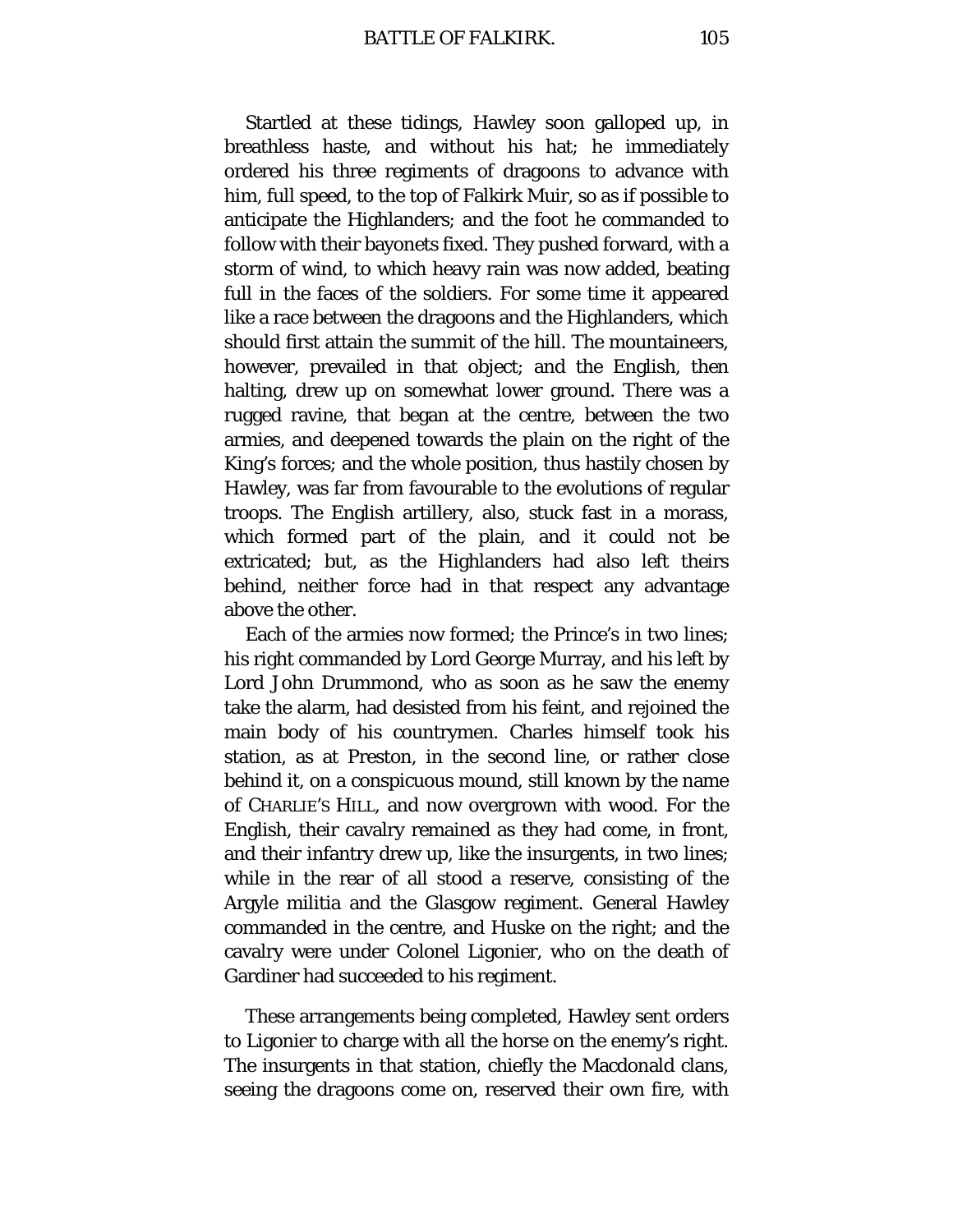the utmost steadiness and composure, until the English were within ten yards' distance; they then, at Lord George's signal, gave a general discharge, so close and well aimed, that a very large number of the hostile horsemen were seen to reel and fall from their saddles, and the survivors were completely broken. Two of the dragoon regiments, the same that had fled at the Coltbridge and at Preston, being now well skilled and experienced in that military operation, repeated it on this occasion. The third regiment, Cobham's, stood firmer, but was likewise compelled to yield, after heavy loss. It was now Lord George Murray, endeavour to bring back the Macdonalds into regular line; but their victorious ardour was not to be controlled; running forward, and loading their pieces as they ran, they fell upon the flank of Hawley's two columns of foot, which at the same moment were furiously assailed in front; the Highlanders, after their fire, dropping their muskets, and charging sword in hand. The English, on their part, nearly blinded by the wind and rain, and dispirited by their previous inaction, could not stand firm against this combined assault; in vain did their General attempt to animate them by his personal courage; his white head uncovered, and conspicuous in the front ranks of the combatants: the whole centre gave way in confusion, and betook themselves to flight. But on the extreme right of the Royal army the result had meanwhile been very different. The three regiments there, protected by the rugged bank of the ravine, maintained this natural fortification, and kept aloof the Highlanders from their favourite close onset, sword in hand. Nay more, being reinforced by Cobham's dragoons, who rallied in their rear, they not only checked the pursuit on their flank, but spread confusion into the ranks before them, of the Prince's left, many Highlanders scampering away from the field, under the belief that the day was lost, and spreading these disastrous tidings in their rear. Thus it might be said, that, of the Royal army, three fourths had been defeated, and one fourth victorious.

Charles seeing, from his commanding station, this state of things, immediately put himself at the head of his second line, and, advancing against the enemy's right, arrested their momentary triumph. They were now compelled, like their comrades, to withdraw from the field; but theirs was a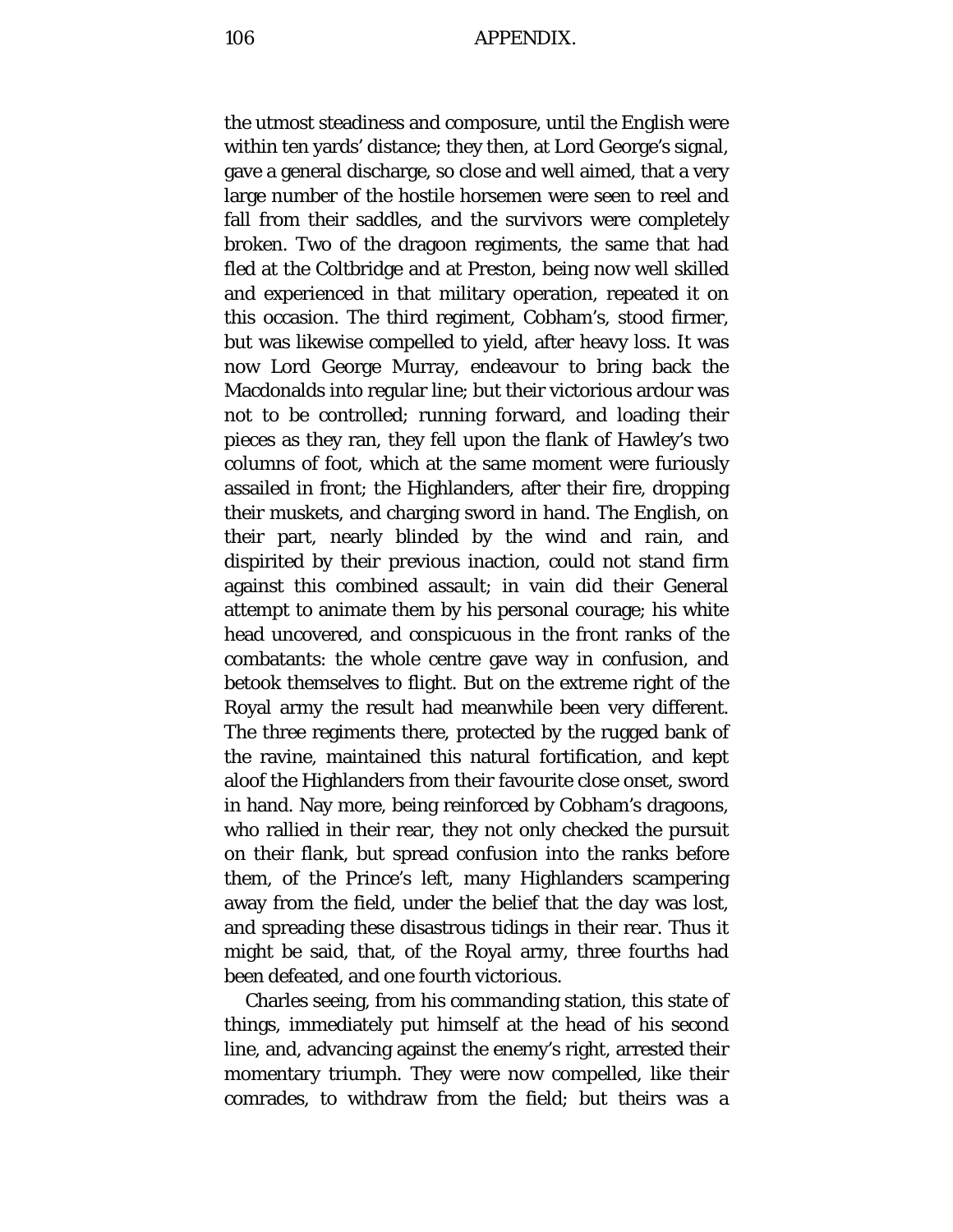retreat, and not like their comrades', a flight: they marched in steady order, their drums beating, and colours displayed; and protected the mingled mass of other fugitives. Had the Highlanders, nevertheless, pursued at this critical moment, there seems little doubt that the King's army must have been utterly destroyed. But the night was now setting in, early at this winter season, and the earlier from the violent storm which blew; and they deemed it imprudent to push forward in the darkness, suspecting, as they did, some stratagem or ambuscade. Lord John Drummond especially, who was a general officer in the French service, entertained and expressed that apprehension, when he saw the Scots Royal fly: "These men," said he, "behaved admirably at Fontenoy surely this must be a feint!" Thus the insurgents remained for a considerable time upon the field, irresolute, disordered, and ignorant of their own success, until some detachments sent forward by Charles brought him the news that the English had already retreated from Falkirk. The Prince then (it was late in the evening, and the rain continued to fall in torrents,) made his entry into the town, and was conducted by torch-light to a lodging which had been prepared for him. Hawley, meanwhile, did not stop that night until Linlithgow, nor the next day until Edinburgh, where his troops arrived in much disorder and dejection. His only consolation was to make use of the gibbets erected for the rebels to punish his own soldiers; that is such of them as had grossly misbehaved in the action. No less than four were executed in one day. On the field of battle he left about four hundred, dead or dying, with, a large proportion of officers, amongst whom were Sir Robert Munro of Foulis, three Lieutenant Colonels, and nine Captains. The insurgents' loss was estimated by themselves at only forty men[\\*](#page-106-0); but was, probably, triple that number. There were also about one hundred prisoners taken from the Royal army; one of them John Home, afterwards the historian of this conflict. Three standards, and all the artillery, ammunition, and baggage, fell into the hands of the insurgents, who might exult that an attempt made by Hawley to set fire to his tents before he left them, was baffled by the rain. At Linlithgow, further on in the retreat, the English

<span id="page-106-0"></span><sup>\*</sup> Collection of Declarations, &c. p. 72.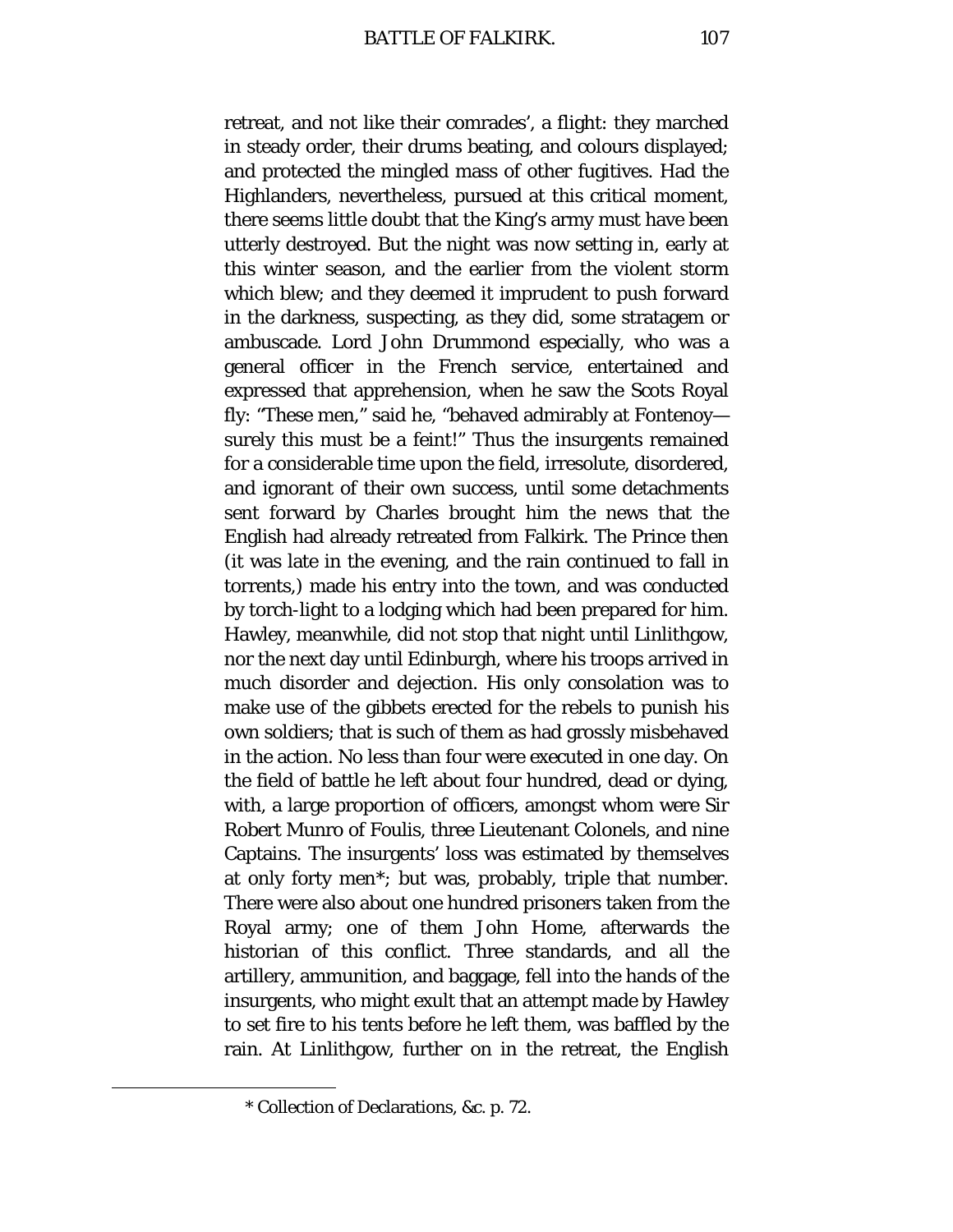army succeeded better in their attempts at conflagration: some troops which had been quartered in the Royal Palace, next morning, before their departure, deliberately set it on fire, by raking the live embers from the hearths into the straw pallets, thus reducing the venerable pile to a blackened and desolate ruin, as it still remains.[\\*](#page-107-0)

All that night, stormy though it was, the unwearied Highlanders employed themselves in plundering the camp, and stripping the dead bodies. This last work they performed so effectually, that a citizen of Falkirk, who next morning surveyed the slain from a distance, used to say that he could only compare them to a large flock of white sheep at rest on the face of the hill.[†](#page-107-1) The prisoners of the Glasgow regiments were roughly handled, as volunteers and eager partisans, but the others had better treatment; and the greater number, for safe custody, were sent to the Castle of Doune, all seeming much amazed at their disaster, when a triumph over the "Highland rabble" had been so confidently promised them. One prisoner (an Irishman perhaps) was even overheard to mutter to his comrades, "By my soul, if Charlie goes on in this way, Prince Frederick will never be King George!"[‡](#page-107-2)

But this victory brought the Pretender no fruit, but barren laurels; nay, it may be said without a paradox, that it proved hurtful instead of advantageous to his cause. Among the officers, it raised an angry dissension each lamenting that the destruction of the enemy had not been completed; Lord George Murray inveighing against Lord John Drummond, and Lord John retaliating upon Lord George. The common Highlanders, loaded with plunder, went off as usual to their mountains to secure it; and thus was the army deprived for a time of several hundreds, nay thousands, of its men. An unfortunate accident also, which occurred the day after the battle, tended in no small degree to increase this desertion.

<span id="page-107-2"></span><span id="page-107-1"></span><span id="page-107-0"></span>**<sup>\*</sup>** Chambers's Hist vol. ii. p. 53., and Scott's Provincial Antiquities, art. LINLITHGOW. But Grose ascribes the fire to accident (Antiquities of Scotland, p. 232.)

**<sup>†</sup>** Chambers's History, vol. ii. p. 17.

<sup>‡</sup> MS. Memoirs of Captain Daniel.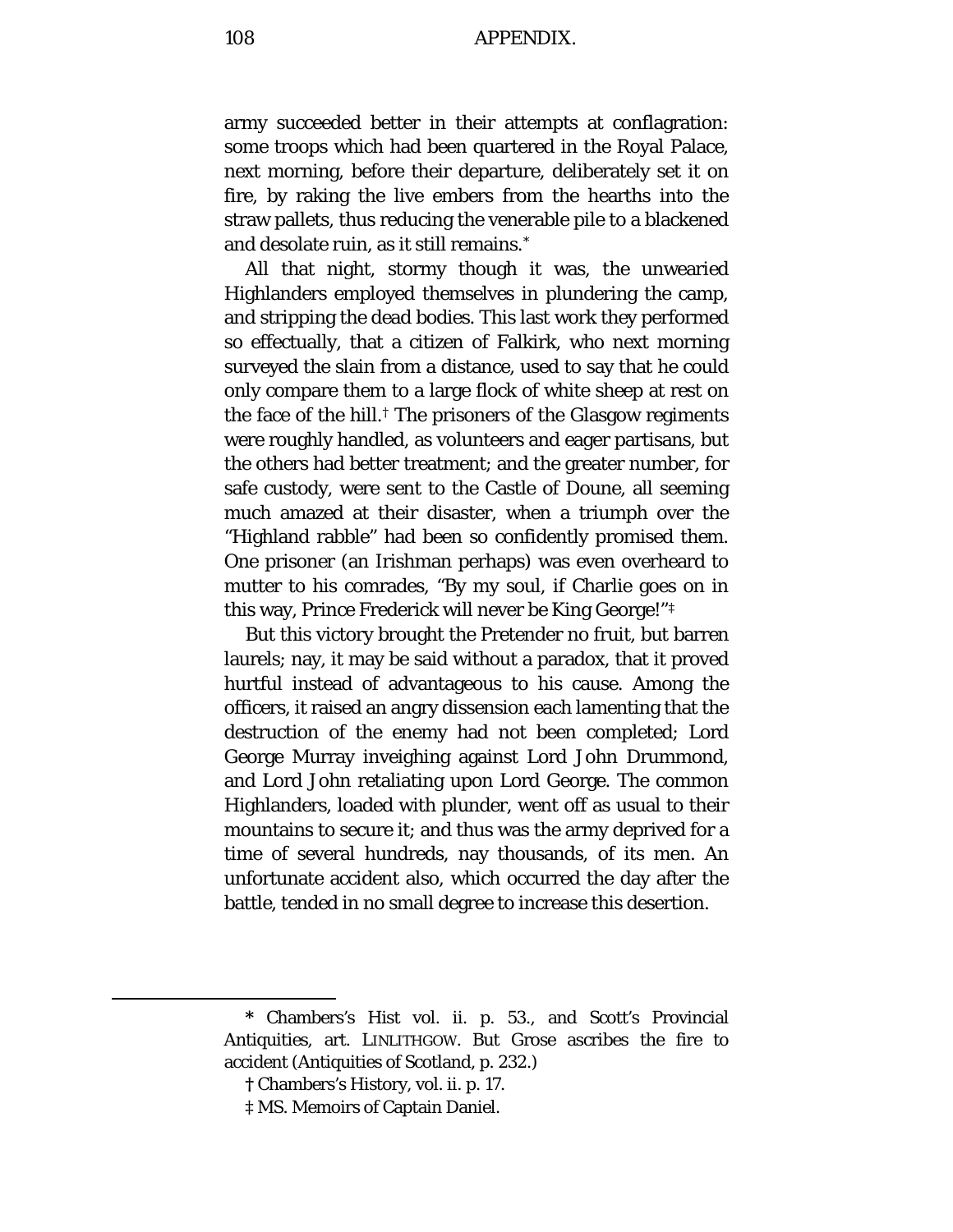One of Clanranald's clansmen was examining a musket, a part of his booty, as he stood at an open window, when the piece went off, and by mischance killed a son of Glengarry who was passing in the street. Charles, foreseeing the ill effects that might ensue, exerted himself to show every respect to the memory of the deceased, attending the funeral himself as chief mourner. The tribe of Glengarry, nevertheless, far from appeased, loudly demanded life for life; and Clanranald having reluctantly agreed to surrender his follower, the poor man was immediately led out and shot dead with a volley of bullets,—his own father joining in the fire, that his sufferings might end the sooner. But even this savage act of vengeance was not sufficient to satisfy the offended clan; and the greater number, yielding to their grief or rage, forsook the Prince's standard, and withdrew to their mountain homes.

On the evening after his victory Charles again encamped on Bannockburn, where he employed a press, which he had brought from Glasgow, to print a quarto sheet, containing an account of the battle.[\\*](#page-108-0) This proved to be the last of his Scottish Proclamations or Gazettes. He now resumed the siege of Stirling Castle, deeming it derogatory to his arms to relinquish any enterprise of danger once begun, and thus leaving his enemies full leisure to recover from their recent defeat.

When the tidings of the battle of Falkirk reached the Court of St. James's (it was on the day of a Drawing-Room) every countenance, it is said, appeared clouded with doubts and apprehension, except only the King's, whose heart was inaccessible to fear, and Sir John Cope's, who rejoiced to have at last a partner in his misfortune or misconduct.[†](#page-108-1) The Duke of Cumberland, in conversation with the Earl of Marchmont, "laid the blame of the affair of Hawley on want of discipline, and said, were he there he would attack the rebels with the men that Hawley had left."[‡](#page-108-2) This

<sup>\*</sup> Collections of Declarations, &c. p. 69—72.

<span id="page-108-2"></span><span id="page-108-1"></span><span id="page-108-0"></span><sup>†</sup> See Quarterly Review, No. lxxi. p. 180. An abstracted Scottish Peer, at this Drawing Room, addressed Sir John by the title of General Hawley, to the no small amusement of the company.

**<sup>‡</sup>** Lord Marchmont's Diary, January 23. 1746.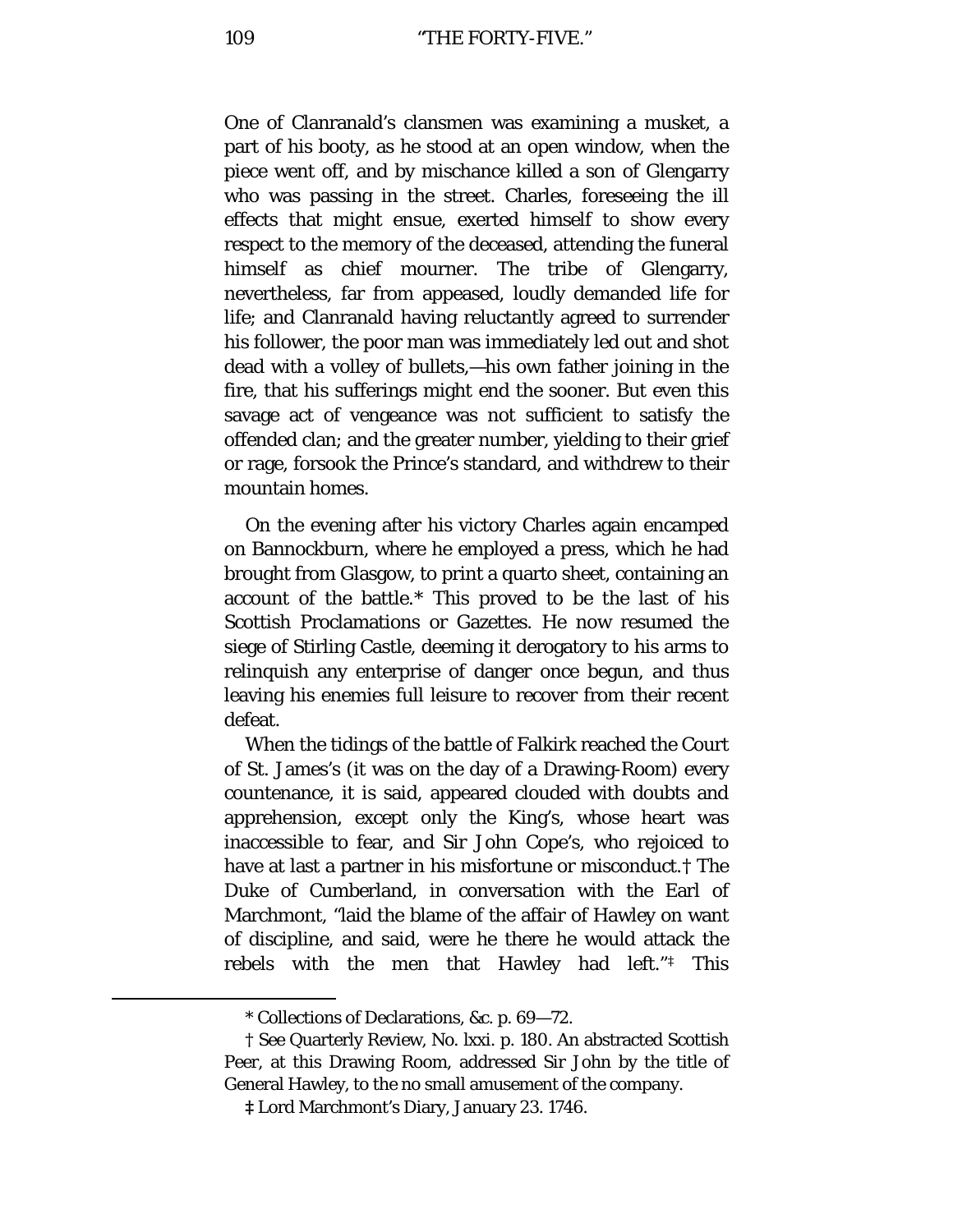determination was speedily put to the proof; for the fear of a French invasion having now subsided, and the want of another general in Scotland being manifest, his Royal Highness was appointed to the chief command in that country, and was earnestly requested to set out immediately. Travelling night and day, he arrived most unexpectedly at Holyrood House on the morning of the 30th of January,—a day, as usual, of ill augury to the house of Stuart,—and he chose for himself the same apartments, nay even the same bed, in the palace, which had lately been occupied by Charles.

The Royal Duke destined to wield so decisive an influence over the fortunes of his cousin and competitor, was of very nearly the same age, being only four months younger. He had not, however, the same graces of person, being corpulent and unwieldy to a remarkable degree, and in his manner rough and displeasing. His character was adorned by considerable virtues; honesty of purpose, adherence to his promises, attachment to his friends. He was a dutiful son, and a liberal patron; as a soldier, he was enthusiastically fond of his profession; he had closely studied its details, and might even be lauded for capacity in an age which, to England at least, was singularly barren of military merit. His unwearied activity and his high personal courage would, however, at any period have justly claimed applause. But, as one of his own friends complains, "his judgment is too much guided by his passions, which are often violent and ungovernable."[\\*](#page-109-0) Against his foreign adversaries he displayed no undue asperity, and towards his soldiers he could sometimes show compassion; thus, for instance, on arriving at Edinburgh be immediately arrested the course of Hawley's savage executions: yet even his own army often murmured at his harshness and rigour; and as to any rebel, he treated him with as little mercy as he might a wolf. Never perhaps did any insurgents meet a more ungenerous enemy. From the deeds of blood in Scotland,—committed by his own order in some cases, and connived at in many more,—his contemporaries branded him with a disgraceful by-word the butcher; and the historian who cannot deny the guilt,

<span id="page-109-0"></span>**<sup>\*</sup>** Lord Waldegrave's Memoirs, p. 23.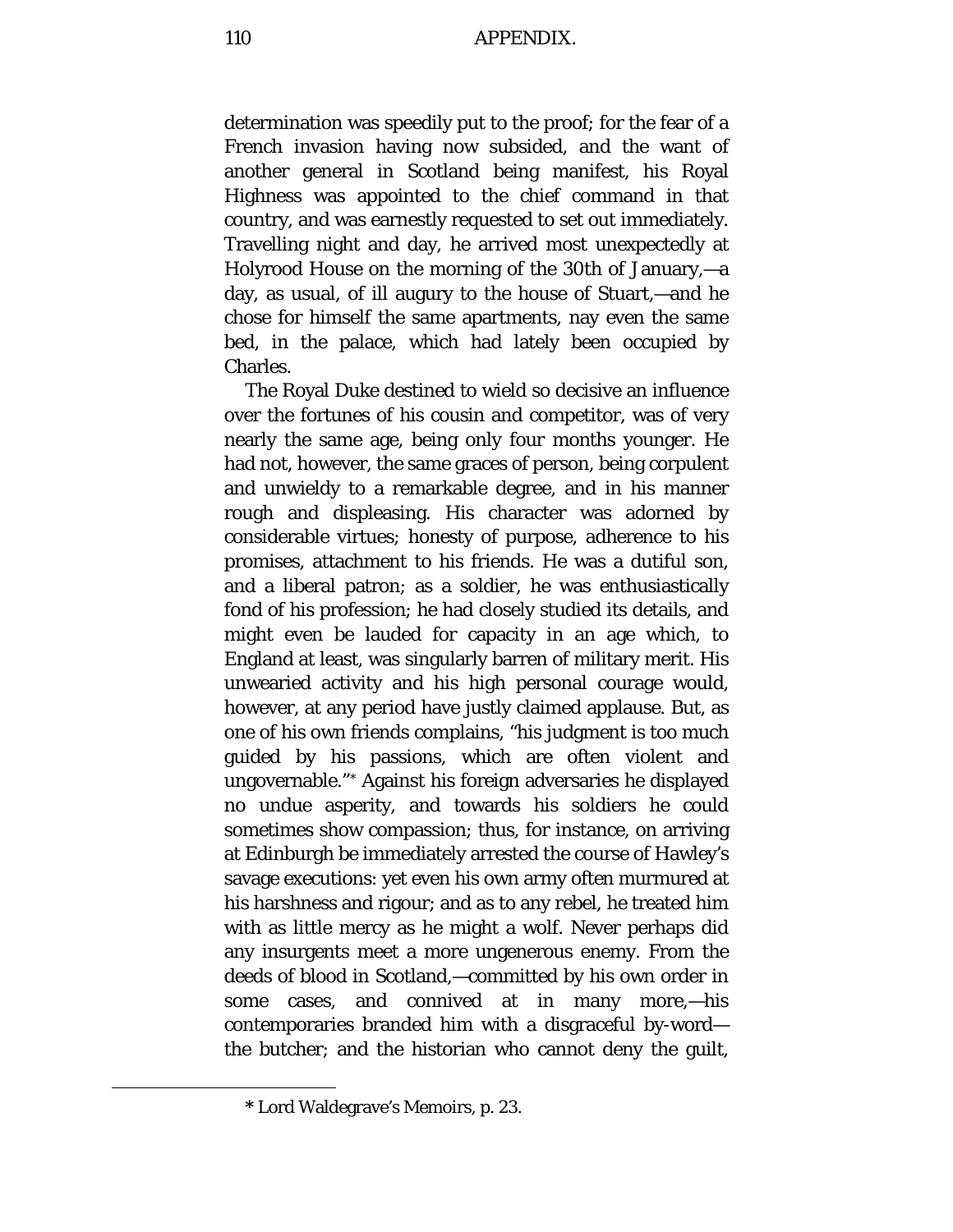must repeat and ratify the name.

The Duke of Cumberland remained but thirty hours at Edinburgh: on the 31st he set forward with his army to give the insurgents battle; his favourite Hawley still acting under him as one Lieutenant-General; and the other was the Earl of Albemarle. Officers and soldiers were in high spirits, and confident of victory under their new commander. But on approaching Falkirk his Royal Highness was informed that the rebels had already commenced their retreat; the causes of which I shall now proceed to detail.

In the siege of Stirling, Charles had employed as his engineer one M. Mirabelle, a vain volatile Frenchman, who had come over with Lord John Drummond. So ignorant was this man of his profession, that the batteries he constructed with great labour were entirely commanded and soon silenced by the fire of the Castle. Still, however, the prince persevered, taking only the advice of his favourite counsellors, Secretary Murray, Sir Thomas Sheridan, and the Quarter-Master General. But the other chief officers, mortified both at their loss of confidence since the Derby retreat, and at the slow and doubtful progress of the present siege, determined to assert their authority by holding a consultation of their own. The result was a memorial signed by many influential names, and sent to the Prince by Lord George Murray, who was no doubt the secret mover of the whole design. This memorial is still preserved[\\*](#page-110-0): after lamenting the numbers of Highlanders gone home, and the unequal chances of another battle, it proceeds: "We are therefore humbly of opinion that there is no way to extricate the army out of the most imminent danger but by retiring immediately to the Highlands, where we can be usefully employed the remainder of the winter by taking and mastering the forts of the North, and we are morally sure we can keep as many men together as will answer that end, and hinder the enemy from following us into the mountains at this season of the year; and in spring we doubt not but an army of 10,000 effective Highlanders can be brought

<span id="page-110-0"></span><sup>\*</sup> Home's Hist Append. No. 39. Those who signed it were Lord George Murray, Lochiel, Keppoch, Clanranald, Ardshiel, Lochgarry, Scothouse, and Simon Fraser, Master of Lovat.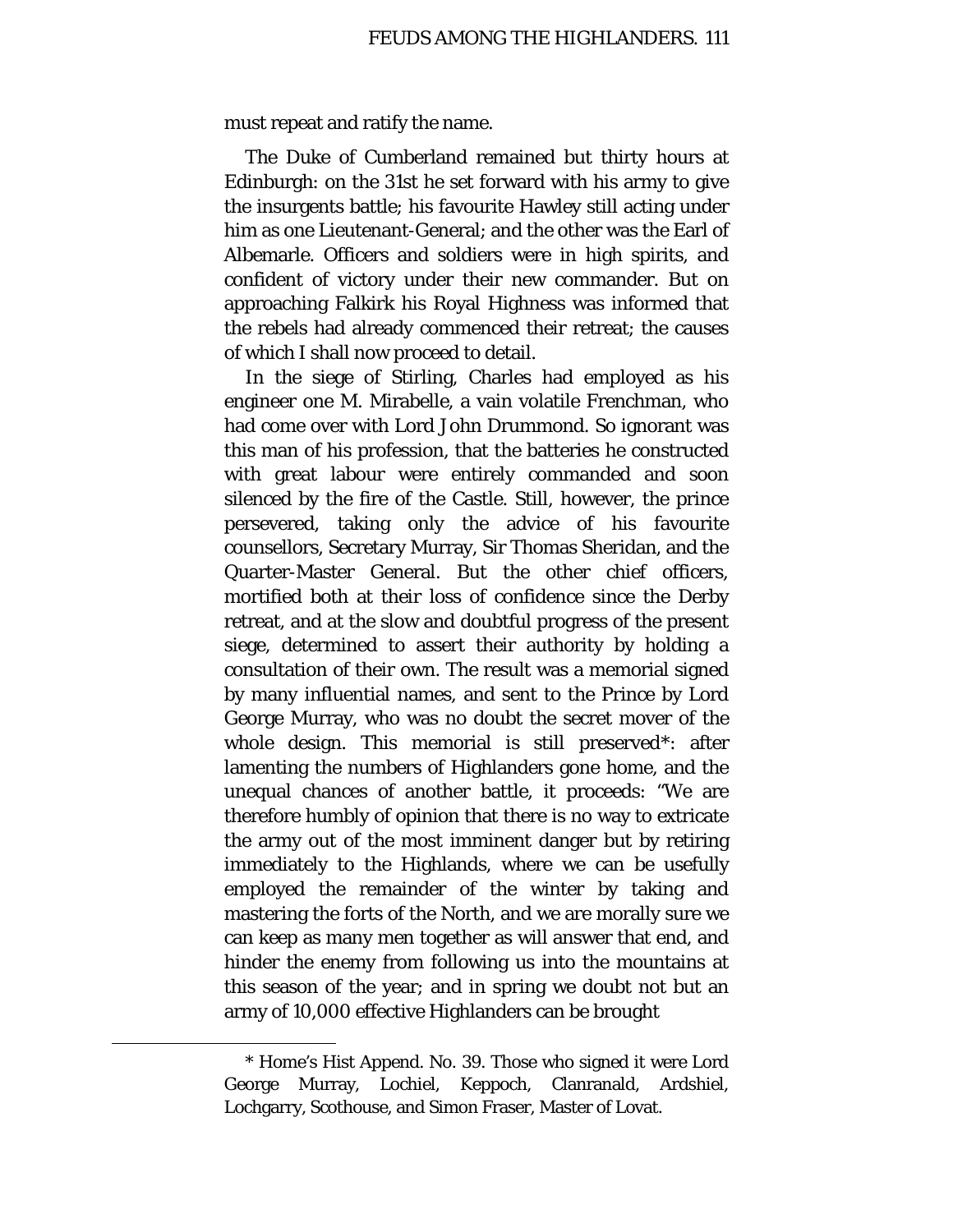together, and follow your Royal Highness wherever you think proper."

This remonstrance, coming from such persons, and armed with all the force of a command, struck the Prince with astonishment and grief. Lord George had been with him but the day before, and shown him a plan he had drawn for the intended battle, which Charles had approved and corrected with his own hand. In the same view, likewise, had the sick and wounded of the army already been sent to the rear at Dumblane. When, therefore, he read the paper disclosing such different designs, he could scarcely believe his eyes: he passionately exclaimed, "Good God! have I lived to see this?" and dashed his head against the wall with so much violence that he staggered. He sent sir Thomas Sheridan to argue with the chiefs against their project; but finding them firm, had no alternative but a sullen acquiescence.[\\*](#page-111-0)

The insurgents accordingly began their retreat on the 1st of February, first spiking their heavy cannon, and blowing up their powder magazine at St. Ninian's. So ill was this last operation contrived, that the explosion destroyed, together with the magazine, the neighbouring church, and lost the lives of several country people; nor did party spirit fail to impute this accident to deliberate and malignant design. The best proof to the contrary will be found in the fact, that some of the insurgent soldiers themselves, and particularly the man who fired the train, were amongst the killed. Very little, however, of discipline or regularity was observed in the retreat. Charles, with a forwardness and recklessness that seem to have been part of his character, whenever he was thwarted, had either neglected to give the needful orders, or suddenly changed them after they were given, and much confusion and loss of baggage ensued.[†](#page-111-1) The direction of the retreat was to Crieff, where the army separated in two divisions; nor did they reunite for some weeks; both,

<span id="page-111-0"></span><sup>\*</sup> John Hay's Account of the Retreat from Falkirk (Home's Appendix, p. 355.).

<span id="page-111-1"></span>**<sup>†</sup>** At a council of war, called near Crieff, there was great complaint and recrimination amongst the officers, as to the disorder of the retreat. Charles ended their quarrel by saying very handsomely, that he would take all the blame on himself. Lord George Murray's Narrative, Jacobite Memoirs, p. 100.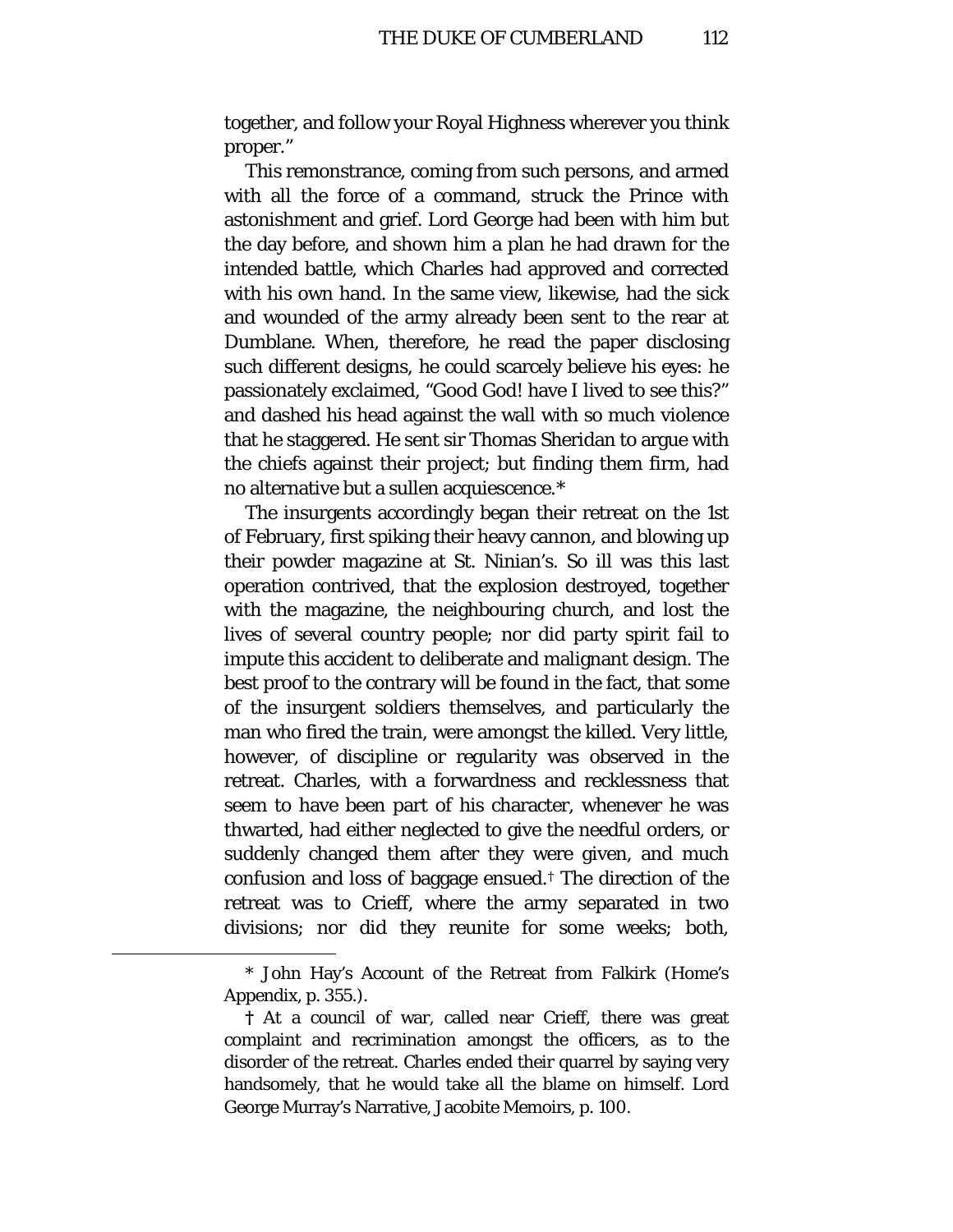however, making their way by different roads towards Inverness. They were pursued, but not overtaken, by the Duke of Cumberland, who, fixing his headquarters at Perth, sent out detachments to reduce the neighbouring districts.

While such were the events in the North, the Court of St. James's was agitated by a short but singular ministerial revolution. The Royal favour had been for some time engrossed by Lord Granville: the Pelham brothers found themselves treated with coldness and reserve, and apprehended that in carrying the supplies this winter they would only be paving the way for their own dismissal at the end of the session. To them, the unquelled rebellion appeared, not as a motive of forbearance, but only as a favourable opportunity for pushing their pretensions. They determined, therefore, to bring the question to an issue, and to concentrate their demands on one point—an office for Pitt—to whom they were bound by their promises, and still more by their fears. The king, however, guided by Lord Granville, and under Granville by Lord Bath, and mindful of Pitt's old philippics against Hanover, steadily refused his assent to this arrangement. On the 6th of February, Lord Bath, coming from the Royal closet, said frankly to Lord Harrington, that he had advised the king to negative Mr. Pitt's appointment and to pursue proper (he meant Hanoverian) measures on the Continent Lord Harrington coldly replied, "They who dictate in private should be employed in public."[\\*](#page-112-0) A resignation was now resolved upon by nearly all the ministers. In this affair the Pelhams prudently shrunk from the front ranks; the van therefore was led by Harrington, he being the first on the 10th to give up the seals, and thus drawing on himself the King's especial and lasting resentment. He was followed on the same day by the Duke of Newcastle, on the next by Mr. Pelham. Other self-denying placemen now poured in, with their white staves and gold keys. His Majesty immediately sent the two seals of Secretaries of State to Lord Granville (who was indisposed), that he and Lord Bath might form an administration as they pleased. "Thus far," says Horace Walpole, "all went swimmingly; they had only forgotten one little point, which

<span id="page-112-0"></span><sup>\*</sup> Coxe's Memoirs of Horace Lord Walpole, p. 295.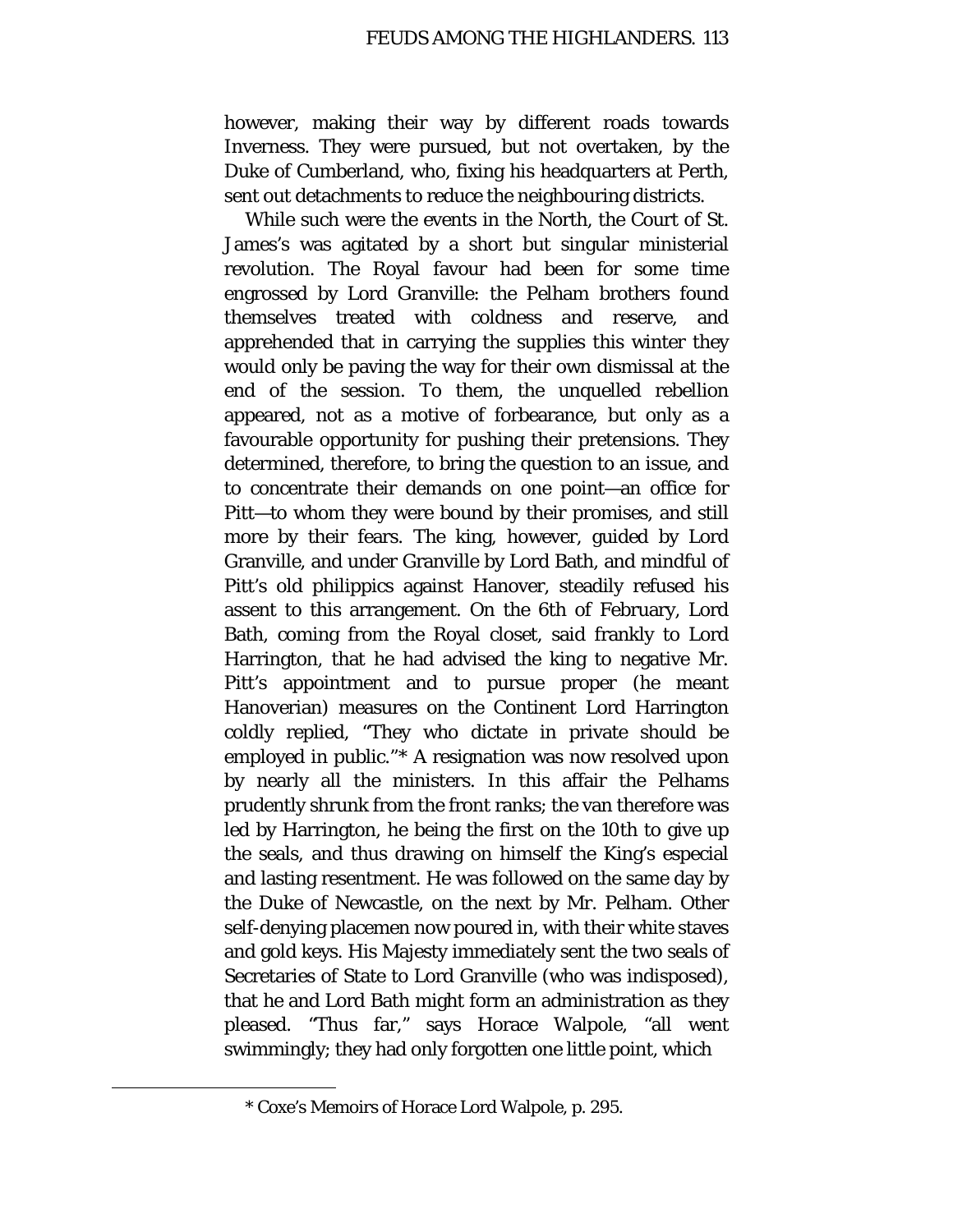was to secure a majority in both Houses."[\\*](#page-113-0) Scarce any man of weight or reputation was found willing to join them. Chief Justice Willes declined to be their Lord Chancellor, and Sir John Barnard to be their Chancellor of the Exchequer. After various offers and repeated refusals, this ministry of forty hours was dissolved, and Lord Bath announced his failure to the King, who bitterly complained of his painful situation, and cried shame that a man like Newcastle, who was not fit, said he, for a chamberlain to a petty Court in Germany, should be forced on him and the nation as Prime Minister. His Majesty had, however, no other choice than to reinstate his former servants, and admit whatever terms they now required. It was agreed to dismiss from place the remaining adherents of Bath and Granville, amongst others the Marquis of Tweeddale, whose office as Secretary for Scotland was again abolished. Pitt became—not indeed Secretary at War, as was asked at first—but Vice-Treasurer of Ireland, and soon afterwards, on the death of Winnington, Paymaster of the Forces. The Opposition grew still weaker from their weakness being so signally tested and disclosed, and dwindled for some time to a scarcely perceivable minority. Yet Lord Granville's high spirits never forsook him; he continued to laugh and drink as before, owning that the attempt was mad, but that he was quite ready to do it again.[†](#page-113-1)

In Scotland the war languished for several weeks. Charles, on approaching Inverness, found it rudely fortified with a ditch and palisade, and held by Lord Loudon's army of about 2000 men. In the first instance, therefore, the Prince halted ten miles from the town, at Moy Castle, the seat of the chief of Mac Intosh. The Chief himself was serving with Lord Loudon, but Lady Mac Intosh remained to raise the clan for the opposite party, and rode in their front as commander, with a man's bonnet on her head, and pistols at her saddlebow. The neighbourhood of Moy Castle, however, and the security in which Charles was living, incited Lord Loudon to a sudden night-march, in hopes to seize his person. But this

**<sup>\*</sup>** To Sir H. Mann, February 14. 1746.

<span id="page-113-1"></span><span id="page-113-0"></span><sup>†</sup> H. Walpole to Sir H. Mann, February 14. 1746. Duke of Newcastle to the Earl of Chesterfield, Feb. 18. 1746. Coxe's Pelham.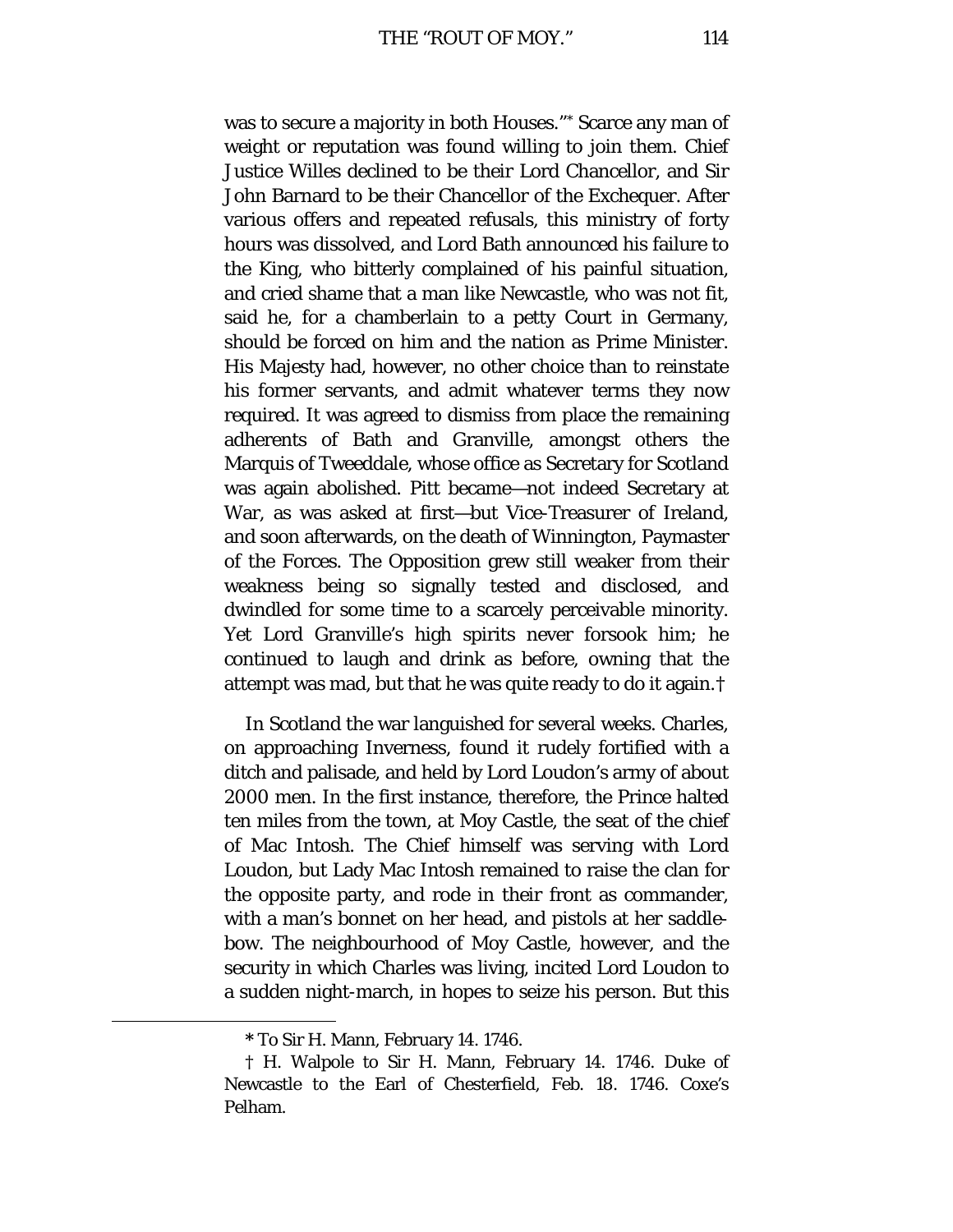well-concerted scheme was baffled by no more than six or seven of the Mac Intoshes, who, meeting the King's troops, dispersed themselves in different parts of the wood, and fired upon the advancing columns, at the same time imitating the war-cries of Lochiel, Keppoch, and other well-known clans, and thus producing an impression that the whole Highland army was at hand. The King's troops, astonished and doubtful from the darkness, hastily turned back to Inverness, where they arrived in so much confusion that their retreat was afterwards known by the name of the Rout of Moy.

Next morning, the 17th of February, the Chevalier assembled his men, and on the 18th advanced to Inverness to repay Lord Loudon his unfriendly visit. The Earl, however, did not wait his coming; he embarked with the Lord President and with his soldiers in boats, and rowed across the Moray Frith to Cromarty. He was afterwards pursued by the Earl of Cromarty and some Highland regiments marching round the head of the inlet, and was compelled to cross the Great Ferry into Sutherland. Here, still followed by Cromarty, his army disbanded. But Lord Cromarty, too confident in his first success, was surprised in his turn, and taken prisoner with his officers at Dunrobin Castle, by a body of the Sutherland militia. This last event, however, did not occur till the day before the battle of Culloden, and had therefore no influence upon the main events of the campaign.

Having occupied the town of Inverness, Charles applied himself to the siege of the citadel, which surrendered in a few days. Another of his parties reduced and destroyed Fort Augustus, but was less successful before Fort William, as they could not prevent its communications by the sea. Lord George Murray likewise failed in taking the Castle of Blair, which a doughty veteran, Sir Andrew Agnew, maintained with some regular troops; and this failure greatly tended to heighten the suspicions, though most unjust ones, which Charles already entertained of Lord George's fidelity. A rough draught in Charles's writing, and amongst the Stuart Papers, declares that *"*when Lord George Murray undertook the attack of the post of Blair Castle, he took an officer, whom he sent back without so much as consulting the Prince—a thing so contrary to all military practice, that no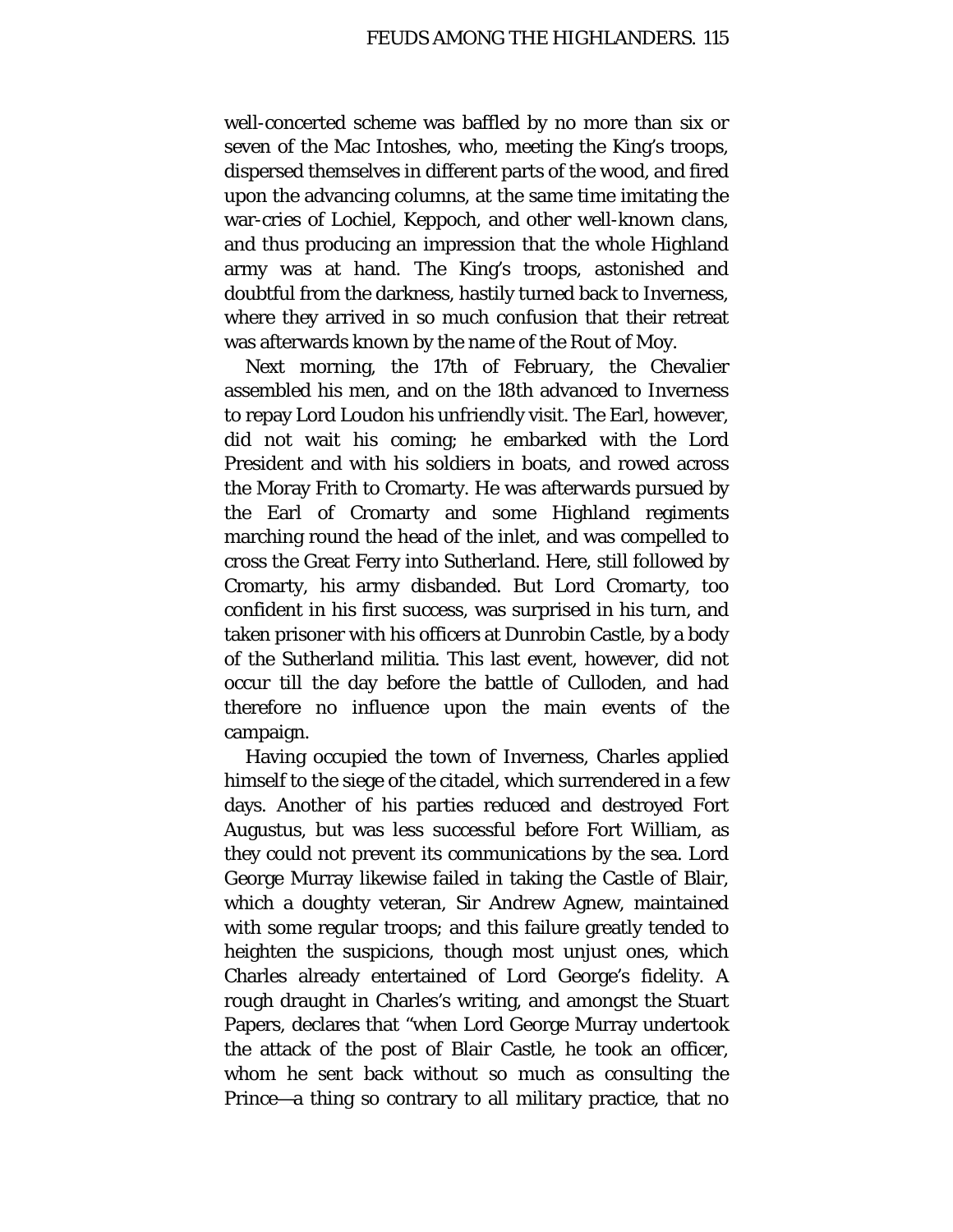one that has the least sense can be guilty of it, without some private reason of his own." Such doubts and jealousies amongst the chiefs hastened and embittered the decline of their cause, and still more severely did they suffer from the failure of money and provisions. They were now cooped up in barren mountains, and debarred from their Lowland resources: and though the supplies of France were frequently despatched, they could seldom at this period reach their destination. Several ships were captured by the British cruisers, others steered back to the French ports: one, the Hazard, having on board 150 soldiers and 10,000*l*. in gold, ran ashore on the north coast of Sutherland, and both crew and cargo were taken by the tribe of the Mac Kays. Thus Charles's little treasury was soon reduced to 500 louis-d'ors, and he was compelled to pay his troops in meal,—to the desertion of many, to the discontent and indiscipline of. those that remained.[\\*](#page-115-0) Nor were even these supplies of meal certain and invariable; the men were often pinched with hunger, and unavoidably dispersed over the country for subsistence, while, according to the report of an English prisoner, even the best officers were glad when they could procure a few leaves of raw cabbage from the farmers' gardens.[†](#page-115-1)

During this time the Duke of Cumberland's army was, on the contrary, well supplied and powerfully reinforced. In February, there landed at Leith Prince Frederick of Hesse Cassel, with 5000 auxiliaries from his country, who had been hired, with consent of Parliament, in the place of the Dutch troops. For these last being the same that had capitulated at Tournay and Dendermond, and been set free under parole not to serve against any soldiers of France, Lord John Drummond had, immediately upon his landing, despatched a message to their commander, stating his own commission in the French service, and his arrival at the head of a French

<span id="page-115-0"></span><sup>\*</sup> "Our army had got no pay in money for some time past, but meal only, which the men being obliged to sell out and convert into money, it went but a short way for their other needs, at which the poor creatures grumbled exceedingly, and were suspicious that we officers had detained it from them." Macdonald's Journal (Lockhart Papers, vol. ii. p. 508.)

<span id="page-115-1"></span>**<sup>†</sup>** Chambers's Hist. vol. ii. p. 82.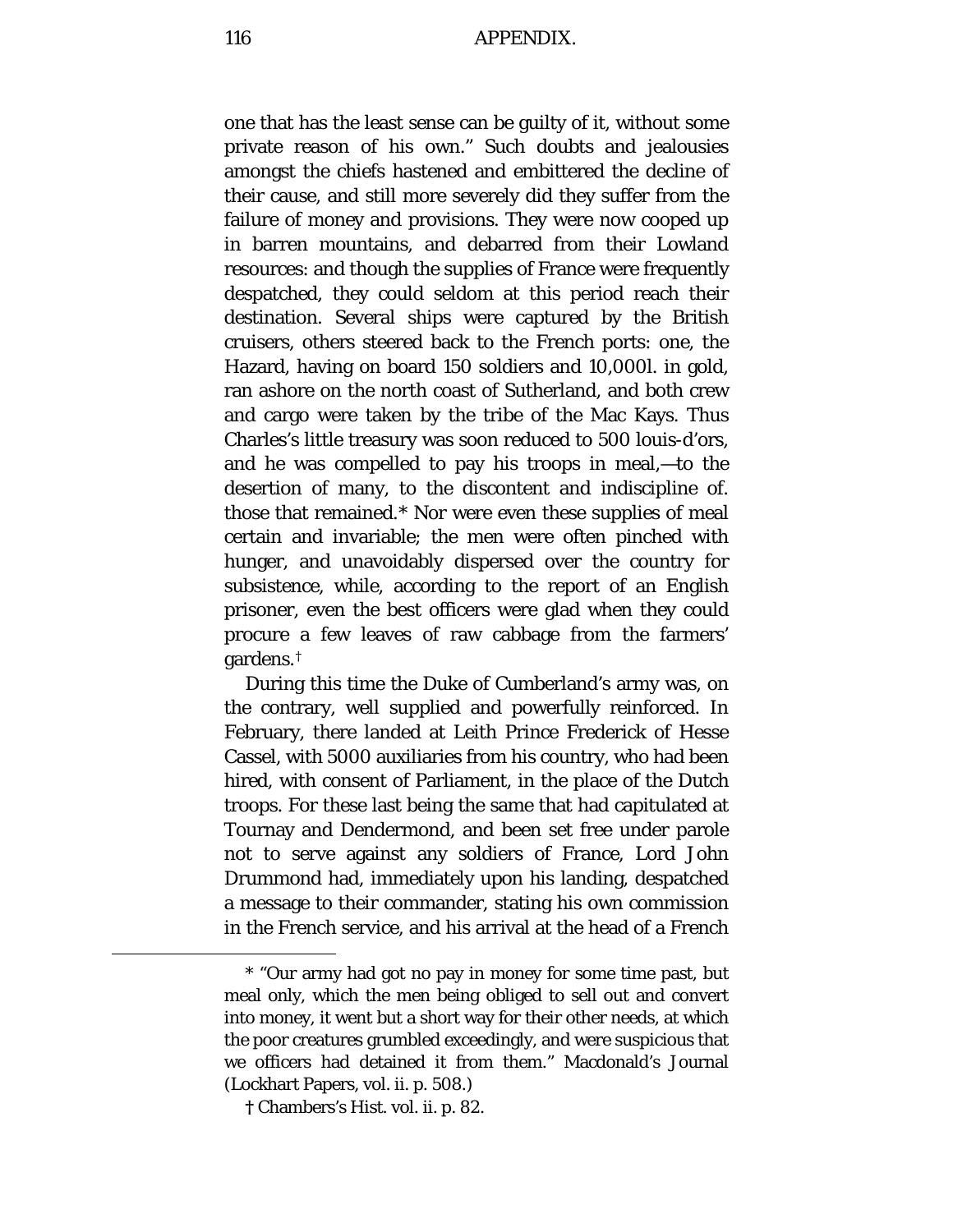regiment, and requiring therefore that the Dutch troops should withdraw from the contest,—a summons which they had accordingly obeyed. The Hessians now served to garrison and secure the south of Scotland for the Duke of Cumberland, thus enabling him to draw together his whole native force against the rebels. After a visit to Edinburgh for a consultation with the Prince of Hesse, he had fixed his head-quarters at Aberdeen, where it was commonly believed that he intended to remain till summer. But they who thought thus, knew not the daring and active energy of that Royal Chief.[\\*](#page-116-0)

On the 8th April, the Duke set forth from Aberdeen, at the head of about 8000 foot and 900 cavalry. His march was directed to Inverness, with the intention to offer his enemy a battle; and proceeding along the coast, he was attended and supplied by the fleet. At Banff he seized and hanged two Highland spies, employed, according to their primitive manner, in notching the numbers of his army upon a stick.[†](#page-116-1) There now lay before him the Spey, a deep and rapid mountain stream, where he apprehended some resistance to his passage. Several weeks before, Charles had despatched Lord John Drummond with a strong party to defend the fords; and some batteries had accordingly been raised upon the left bank. But as the Duke brought up cannon sufficient to command these imperfect works, Lord John justly considered his position as untenable, and fell back to Inverness, while the Royal army forded the Spey in three divisions on the 12th, and on the 14th entered Nairn. Beyond this town some skirmishing ensued between the Highland rear and the English van; but Charles coming up suddenly to support the former with his guards from Inverness, the latter in their turn retired.

Charles and his principal officers lodged that night at Culloden House, the seat of his ablest enemy in Scotland, President Forbes. His troops lay upon the moor, where the

<span id="page-116-1"></span><span id="page-116-0"></span>**<sup>\*</sup>** According to H. Walpole, "the Duke complains extremely of the *loyal* Scotch; he says he can get no intelligence, and reckons himself more in an enemy's country than when he was warring with the French in Flanders." To Sir H. Mann, March 21. 1746.

<sup>†</sup> Chambers's Hist. vol. ii. p. 82.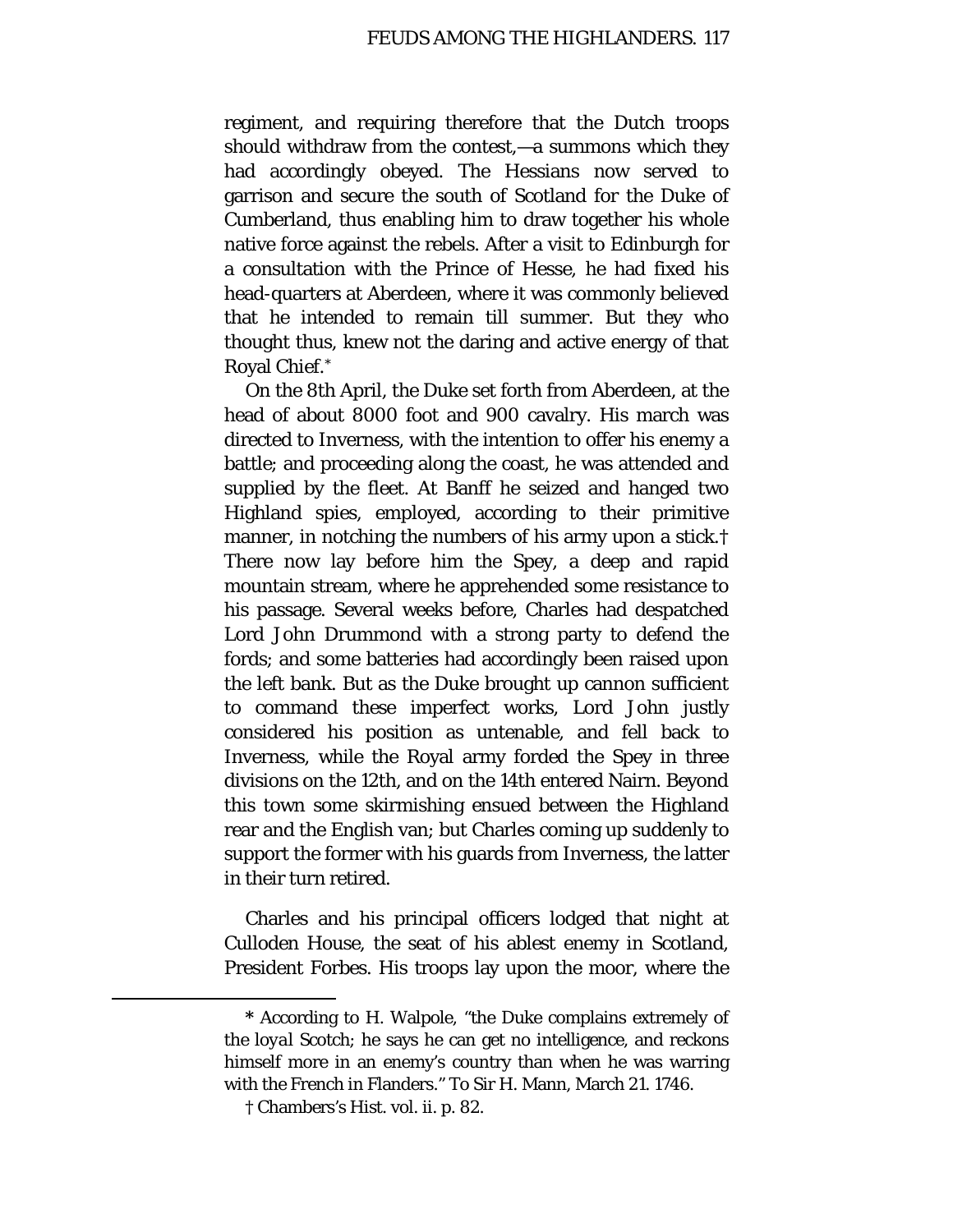heath, as one of the subalterns remarks, "served us both for bedding and fuel, the cold being very severe."[\\*](#page-117-0) Early on the 15th they were drawn out in battle order, and expected an attack; but no enemy appearing, Lord Elcho was sent forward with his cavalry to reconnoitre, and brought word that the Duke of Cumberland had halted at Nairn, and that this being his birthday, his troops were passing it in festivity and mirth. The provision from their ships was abundant; the insurgents, on the other hand, were so ill supplied, that only a single biscuit could be served out to each man during the whole of the 15th. In numbers they were scarcely less deficient: notwithstanding every exertion, some of their best regiments had not been able to rejoin them; thus Cluny, Lord Cromarty, and the Master of Lovat were absent, so that barely 5000 men could be mustered on the field.

Charles's spirit, however, was still undaunted. He had declared, two days before, that he was willing to attack, had he but a thousand men.[†](#page-117-1) He now on Lord Elcho's report, assembled a council of war, with a secret design to compensate for his inferiority of numbers by a night march, so as to surprise the Duke in his camp at Nairn, the distance being about twelve miles. In the council, he found Lord George Murray suggest this very scheme, Charles then rose and embraced him, and acknowledged the project as his own; upon which, by common consent, orders were immediately given for its execution.[‡](#page-117-2) By the Prince's

<sup>\*</sup> MS. Memoirs of Captain Daniel.

<span id="page-117-1"></span><span id="page-117-0"></span>**<sup>†</sup>** Letter of Lord George Murray, August 5. 1749, printed in Home's Appendix.

<span id="page-117-2"></span>**<sup>‡</sup>** The account of this transaction is derived from a very rough draught or fragment in Charles's writing, preserved amongst the Stuart Papers. It states: "When the enemy was so much approaching, and seeming to be determined to attack us lastly at Inverness, if we did not them, the Prince called a council of war, when all the chiefs were assembled and Lord George Murray. The Prince let every one speak before him. Lord George Murray was the last, and he proposed to attack that night as the best expedient; this was just what the Prince intended, but he kept it in his breast. The Prince then embraced Lord George Murray, approved it, and owned it was his project. It was agreed upon; but then it was question of the manner. It is to be observed, that the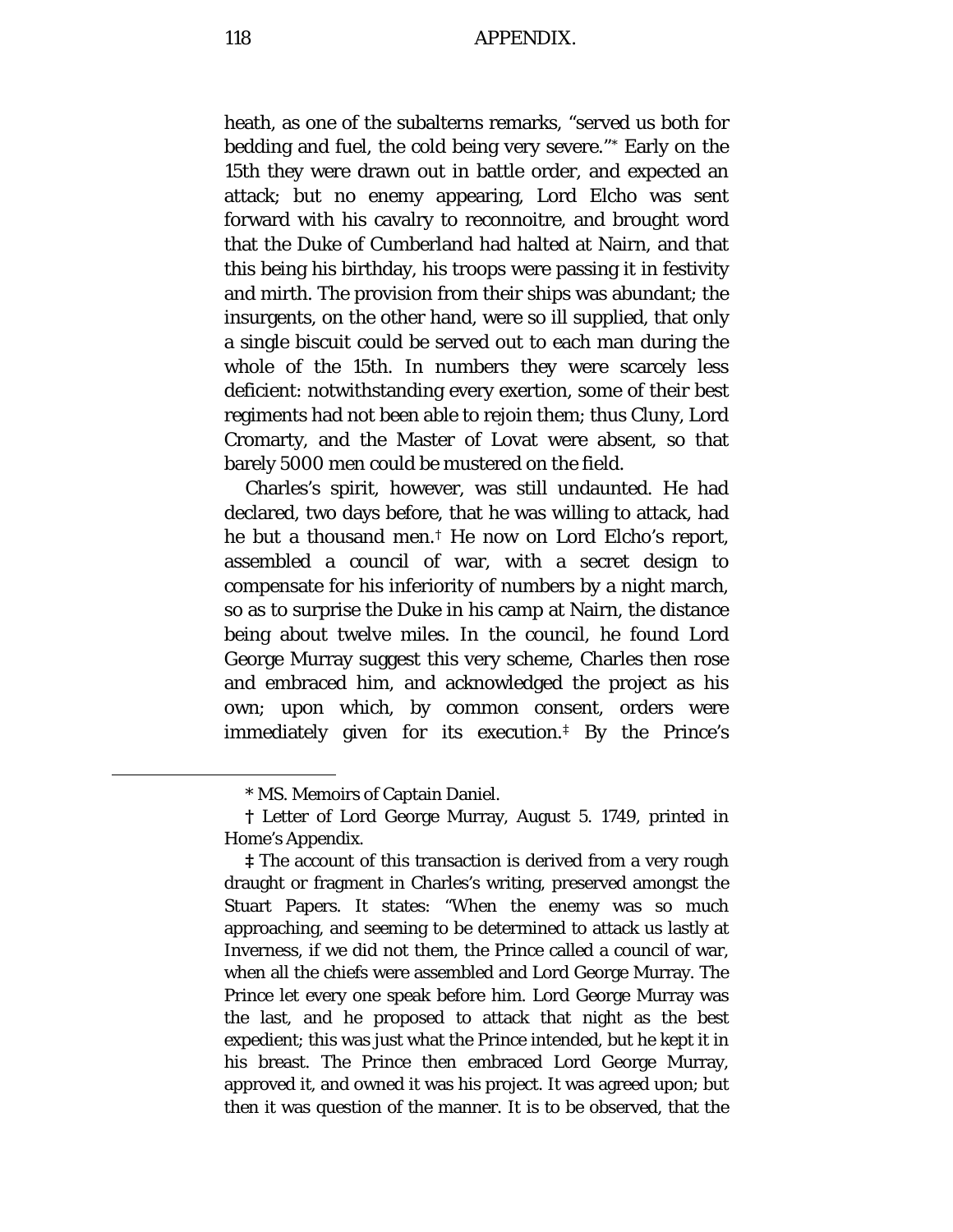directions, the heath was set on fire, that the light might convey an idea of his troops being still in the same position: the watchword he assigned, was *"*King James the Eighth." But meanwhile numerous stragglers had left the ranks, repairing to Inverness and other places in quest of food; and they told the officers sent after them to shoot them if they pleased, rather than compel them to starve any longer. From this cause some precious hours were lost and many good soldiers missed, and it was not till eight at night that every preparation was completed. Charles then appointed Lord George Murray to command the first column, put himself at the head of that which followed, and gave the signal to march.

The night was dark, and so far favourable to the project of surprise; but for the same reason it misled the guides and retarded the progress of the troops. Exhausted with privations, they could not display their wonted energy; slowly and painfully did they toil through waste or marshy ground, many men dropping altogether from the ranks, and the rear falling considerably behind the van. Under these disadvantages it was two in the morning before the head of the first column passed Kilravock House, within four miles of the English camp. This was the very hour for which the attack had been designed; and Lord George pointed out to his officers that it was no now longer possible for them to reach the enemy before the dawn should expose them to his observation. Several gentlemen—Hepburn of Keith above all—still vehemently adhered to the first project, saying that the Highland broad-sword would not be the worse for a little daylight to direct its operations. But notwithstanding this flourish, it was plain that all hopes of a surprise had ended, and that the object of the night-march had failed. During the discussion, Mr. O'Sullivan came up with a message from the Prince, that his Royal Highness would be glad to have the attack made; but that, as Lord George was in the van, he could best judge whether it could be done in time or not. Thus empowered Lord George gave orders for retreat;

Prince proposed to keep Fort Augustus, and to make it serve as a place of rallying in case of a defeat. But that was unanimously rejected by the chiefs: so it was blown up."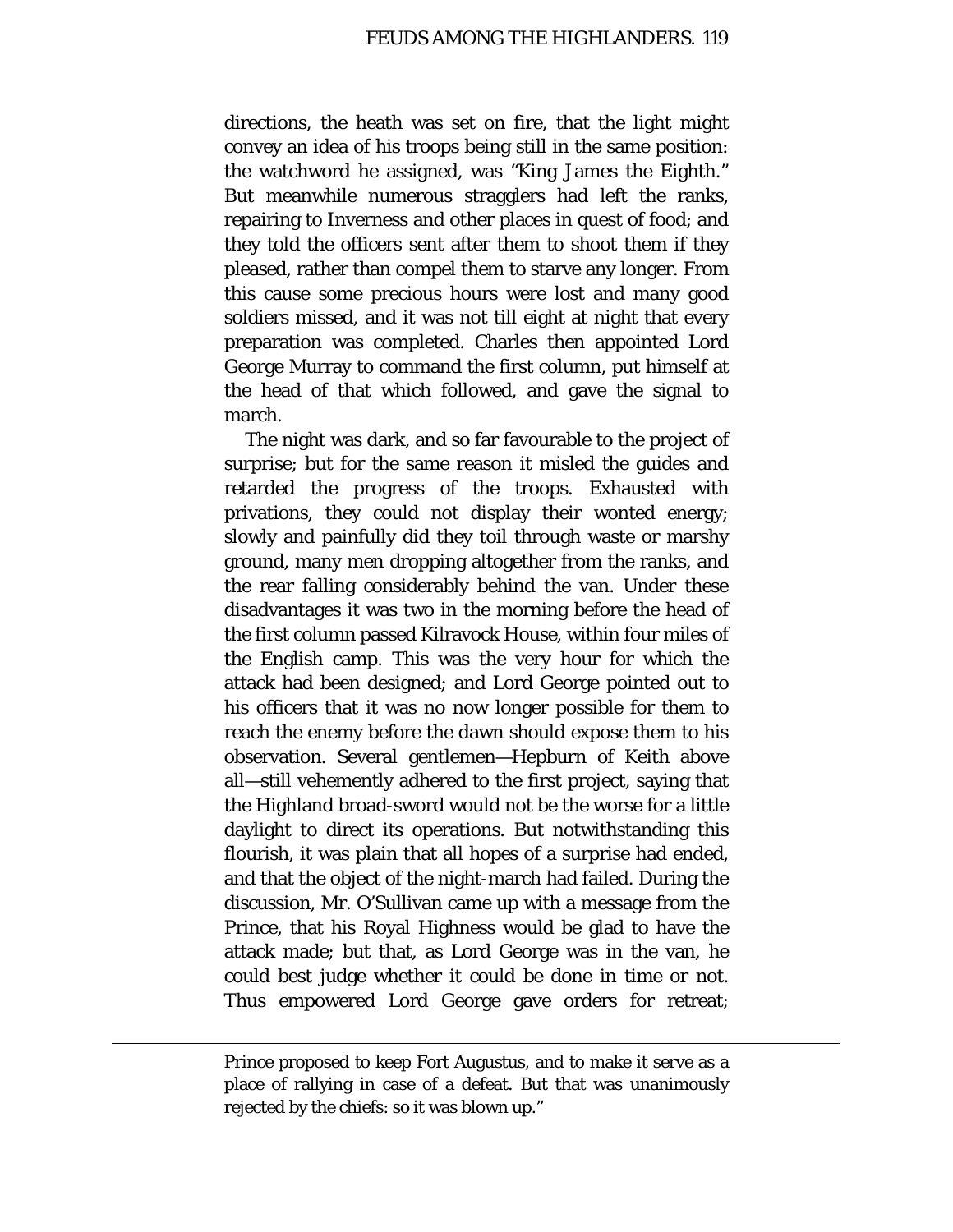Charles afterwards riding up, was convinced by his reasoning of the unavoidable necessity; and the troops, sadly retracing their steps, took up their original position on Drummossie, or Culloden Moor.**[\\*](#page-119-0)**

Thus, on the morning of April the 16th, the Highlanders were harassed and hungry, and without any neighbouring stores of provision; even for the Prince himself no refreshment beyond a little bread and whiskey could be found. It was now the wish of Lord George Murray and other skilful officers that the army thus unfitted for exertion should retire, and take up a position beyond the river Nairn, where the ground was high and inaccessible to cavalry, so that the Duke of Cumberland could not have engaged them but at great disadvantage to himself. Charles on the other hand, like his forefather at Flodden, was imbued with the chivalrous idea, that he ought never to decline a battle on fair ground, nor enable his enemies afterwards to say, that his victory had not been owing to his valour. Besides, as Lord George Murray complains, "His Royal Highness had so much confidence in the bravery of his army, that he was rather too hazardous, and was for fighting the enemy on all occasions."[†](#page-119-1) It appears moreover that the counsellors on whom he most relied, instead of checking his romantic rashness, rather urged him forward. According to another officer who was present, "when proposals were made to retire over the river Nairn, which might have been done with great facility, Sir Thomas Sheridan and others from France having lost all patience, and hoping no doubt for a miracle, in which light most of them had considered both the victory

<span id="page-119-1"></span>† See Jacobite Memoirs, p. 122.

<span id="page-119-0"></span><sup>\*</sup> Lord George was afterwards accused (most unjustly) of treachery, and of commanding the retreat without orders. There is some discrepancy, which in my narrative I have attempted to reconcile, between his own account (Letter, August 5. 1749), and an answer to a query sent to Charles in Italy, nearly thirty years later. (Home's Appendix, No. 44.) Lord George's recollection is likely to be the more correct so shortly after the transaction. But it is singular, and very honourable to both the parties concerned, that Charles's account acquits Lord George still more completely than Lord George docs himself, of the alleged crime of acting without orders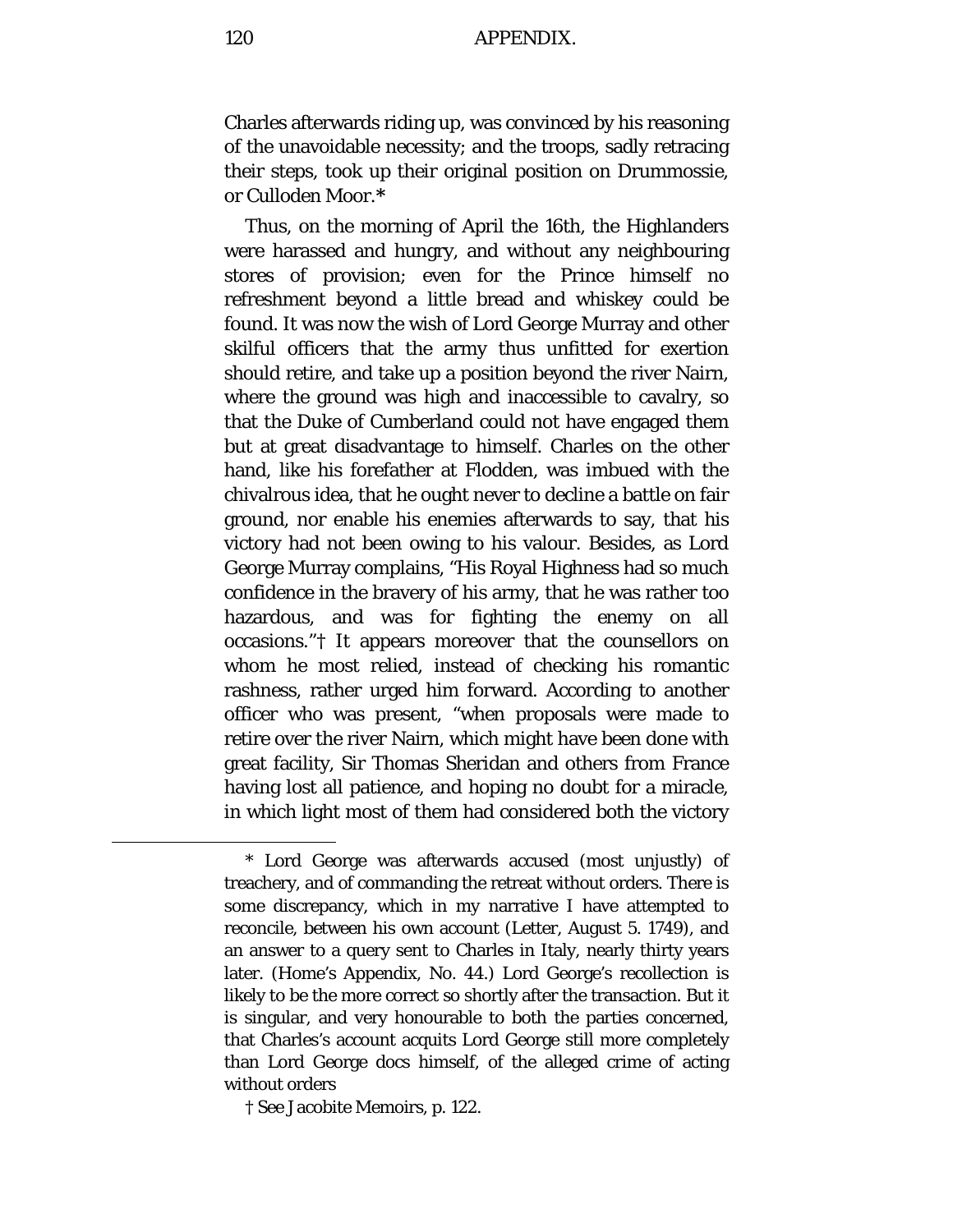at Preston and that at Falkirk, insisted upon a battle, and prevailed, without reflecting that many were then absent, and those on the spot spent and discouraged by a forced march during a long dark night, whereas upon the other two occasions the men were in full vigour and spirits."[\\*](#page-120-0)

The insurgents were now drawn up for battle in two lines: on the right the Athol brigade, the Camerons, the Stuarts, and some other clans under Lord George Murray; on the left, the Macdonald regiments, under Lord John Drummond. "But we of the clan Macdonald," says one of their officers, "thought it ominous that we had not this day the right hand in battle, as formerly at Gladsmuir and at Falkirk, and which our clan maintains we had enjoyed in all our battles and struggles since the battle of Bannockburn."[†](#page-120-1) The right flank on this occasion was covered by some straggling park walls; to the left began a gentle slope leading down towards Culloden House. Thus placed, it was about eleven o'clock when the Highland out-posts first observed the horizon darken with the advancing masses of the Duke of Cumberland's army[‡](#page-120-2) The Duke on approaching formed his army with great skill in three lines, with cavalry on each wing, and two pieces of cannon between every two regiments of the first line. To obviate the effect of the Highland target he had instructed his soldiers, that each of them in action should direct his thrust, not at the man directly opposite, but against the one who fronted his right-hand comrade. He now again addressed his troops, saying that he could not suppose that there was any man in the British army reluctant to fight, but if there were any, who either from disinclination to the cause, or from having relations in the rebel army would prefer to retire, he begged them in the name of God to do so, as he would rather face the Highlanders with 1000 determined men at his back, than have 10,000 with a tithe who were lukewarm."[§](#page-120-3) He was answered by loud huzzas and repeated shouts of "Flanders! Flanders!" It being nearly one

<span id="page-120-0"></span><sup>\*</sup> Answers of Mr. Pattullo, Muster-master-General of the Insurgent army. (Home's Appendix, p. 332.)

<sup>†</sup> Macdonald's Journal (Lockhart Papers, vol. ii. p. 510.)

<span id="page-120-3"></span><span id="page-120-2"></span><span id="page-120-1"></span><sup>‡</sup> Chambers's Hist. vol. ii. p. 103.; from the note-book of an English officer who was present.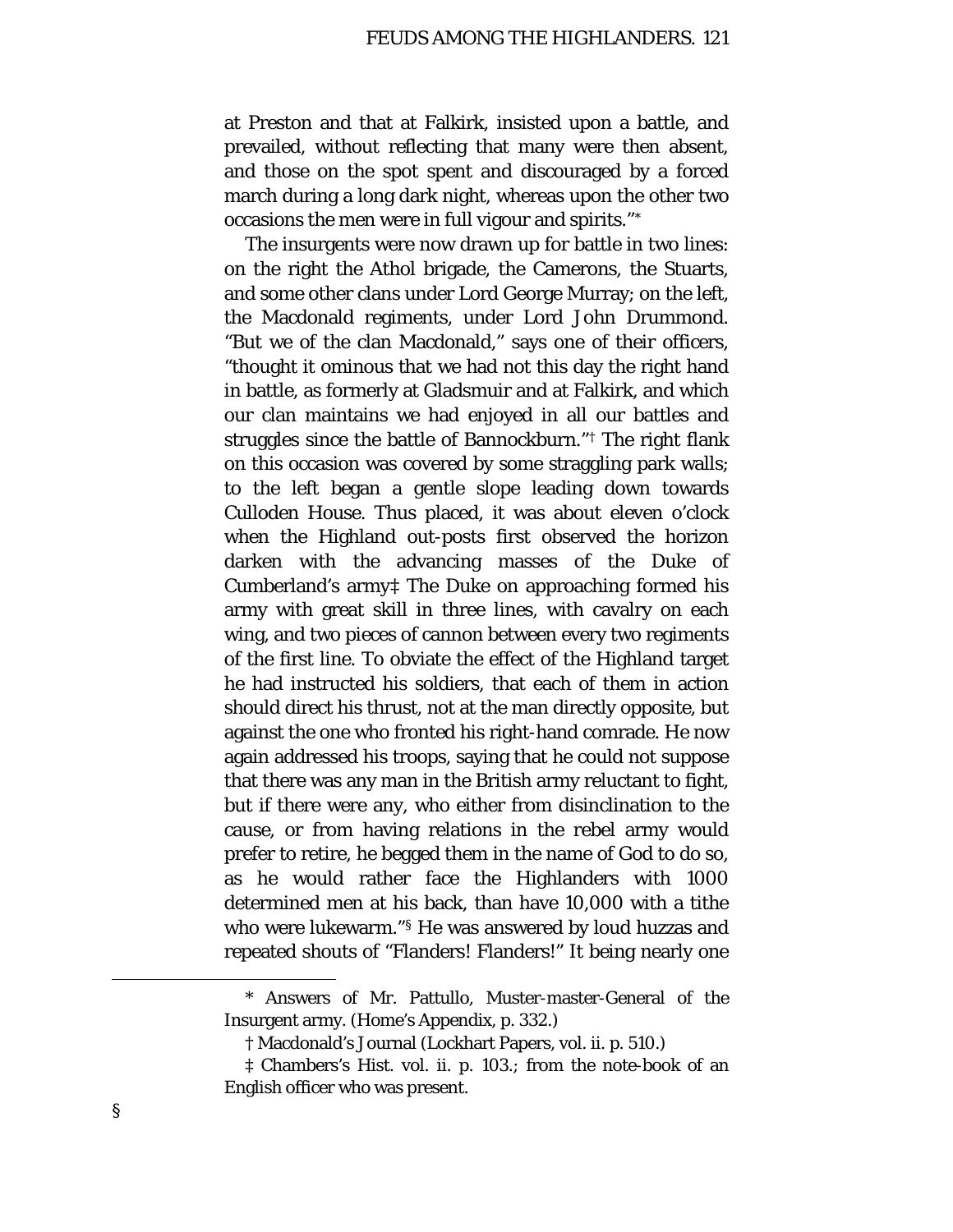o'clock before his arrangements were completed, it was proposed to His Royal Highness that he should allow the men to dine before the battle. "No," he replied, *"*they will fight more actively with empty bellies, and besides, it would be a bad omen. You remember what a dessert they got to their dinner at Falkirk!"

The battle began with a cannonade on both sides, by which (so different was the skill of their artillerymen!) the royal army suffered little, but the insurgent greatly. Of the rival princes, William at once took up his position between the first and second lines; Charles, before repairing to his, rode along the ranks to animate the men. His little party soon became a conspicuous mark for the enemy's cannon; several of his guardsmen fell, and a servant, who held a led horse, was killed by his side, the Prince himself being covered by the earth thrown up by the ball. Not discomposed, however, he coolly continued his inspection, and then, as at Falkirk, stationed himself on a little height just behind the second line. Meanwhile a storm of snow and hail had begun to fall, but unlike that at Falkirk, blowing full in the faces of the Highlanders. At length Lord George Murray, finding his division of the right lose so much more than they inflicted from the cannonade, sent Colonel Ker of Gradon to the Prince requesting permission to attack. This being granted, the right wing and centre, with one loud shout, rushed furiously forward, sword in hand; they were received with a rolling fire, both of cannon and grapeshot, but yet so resistless was their onset that they broke through Monro's and Burrel's regiments in the first line, and captured two pieces of cannon. But the Duke foreseeing the chance of this event, and with a view to provide against it, had carefully strengthened and stationed his second line; it was drawn up three deep, the front rank kneeling, the second bending forward, the third standing upright. These, reserving their fire till the Highlanders were close upon them, poured in a volley so well sustained and destructive as completely to disorder them. Before they could recover, the Royal troops improved the advantage, and driving the clans together till they became one mingled mass, turned them from assailants into fugitives. Some of their best DUNNIE WASSAILS and the Chief of Mac Lauchlan were killed and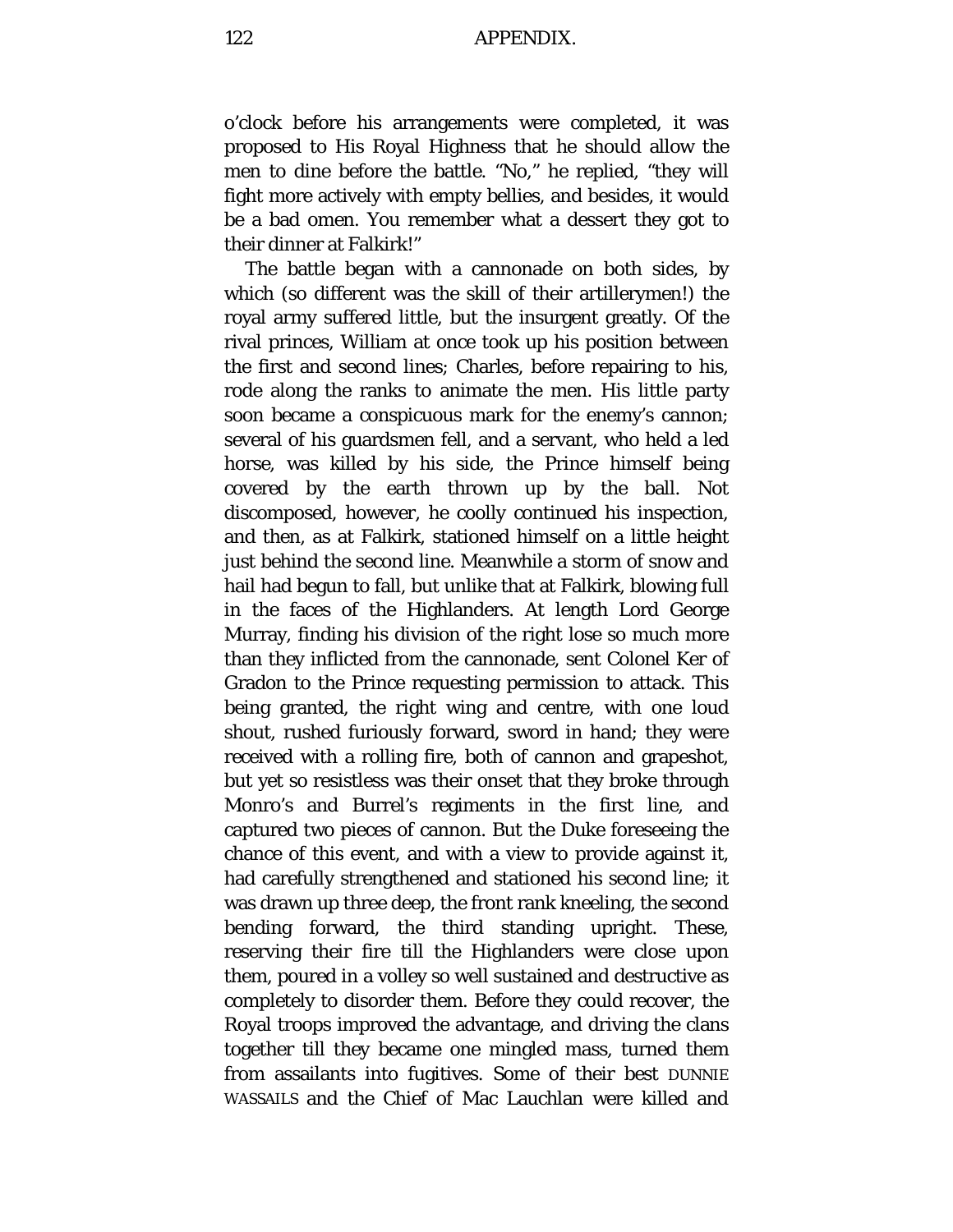trampled down; the brave Lochiel fell wounded, but was carried from the field by his two henchmen; and the call of the other chiefs arose unheeded and overborne. In short the whole right and centre of the insurgents were now in irretrievable rout, pursued by superior numbers, and drooping from previous exhaustion.

Yet let it not be deemed that even thus their courage failed. Not by their forefathers at Bannockburn—not by themselves at Preston or at Falkirk—not in after years when discipline had raised and refined the valour of their sons not on the shores of the Nile—not on that other field of victory where their gallant chief, with a prophetic shroud (it is their own superstition) high upon his breast[\\*,](#page-122-0) addressed to them only these three words, HIGHLANDERS, REMEMBER EGYPT[†](#page-122-1)—not in those hours of triumph and of glory was displayed a more firm and resolute bravery than now in the defeat at Culloden. The right and centre had done all that human strength or human spirit could do—they had yielded only to necessity and numbers—and like the captive monarch at Pavia might boast that every thing was lost but their honour.

On the left, however, the Macdonalds aggrieved, and as they thought, disgraced by their exclusion from the post of honour, stood moody, motionless, and irresolute to fight. In vain did the Duke of Perth, who was stationed there, tell them that, if they behaved with their usual valour, they would make a right of the left, and he would call himself in

<span id="page-122-0"></span>ī

"Warned by the voice of stern *Taheer."*

<sup>\*</sup> "When a shroud is perceived about one, it is a sure prognostic of death, and the time is judged according to the height of it about the person; for if it is seen above the middle, death is not to be expected for the space of a year, but as it ascends higher towards the head, death is concluded to be at hand, within a few days if not hours, as daily experience confirms." (Martin's Western Islands, 1716, p. 300 and Scott's Poetical Works, vol. viii. p. 306. ed. 1834.) I know not whether it has ever been noticed, that the Highland word for a seer, *Taisheer,* is nearly the same as the Turkish:—

<span id="page-122-1"></span><sup>†</sup> The words of Sir John Moore to the 42d regiment at the battle of Corunna. (Southey's Peninsular War, vol. ii. p. 524. 8vo ed.) Home's Hist. p. 234.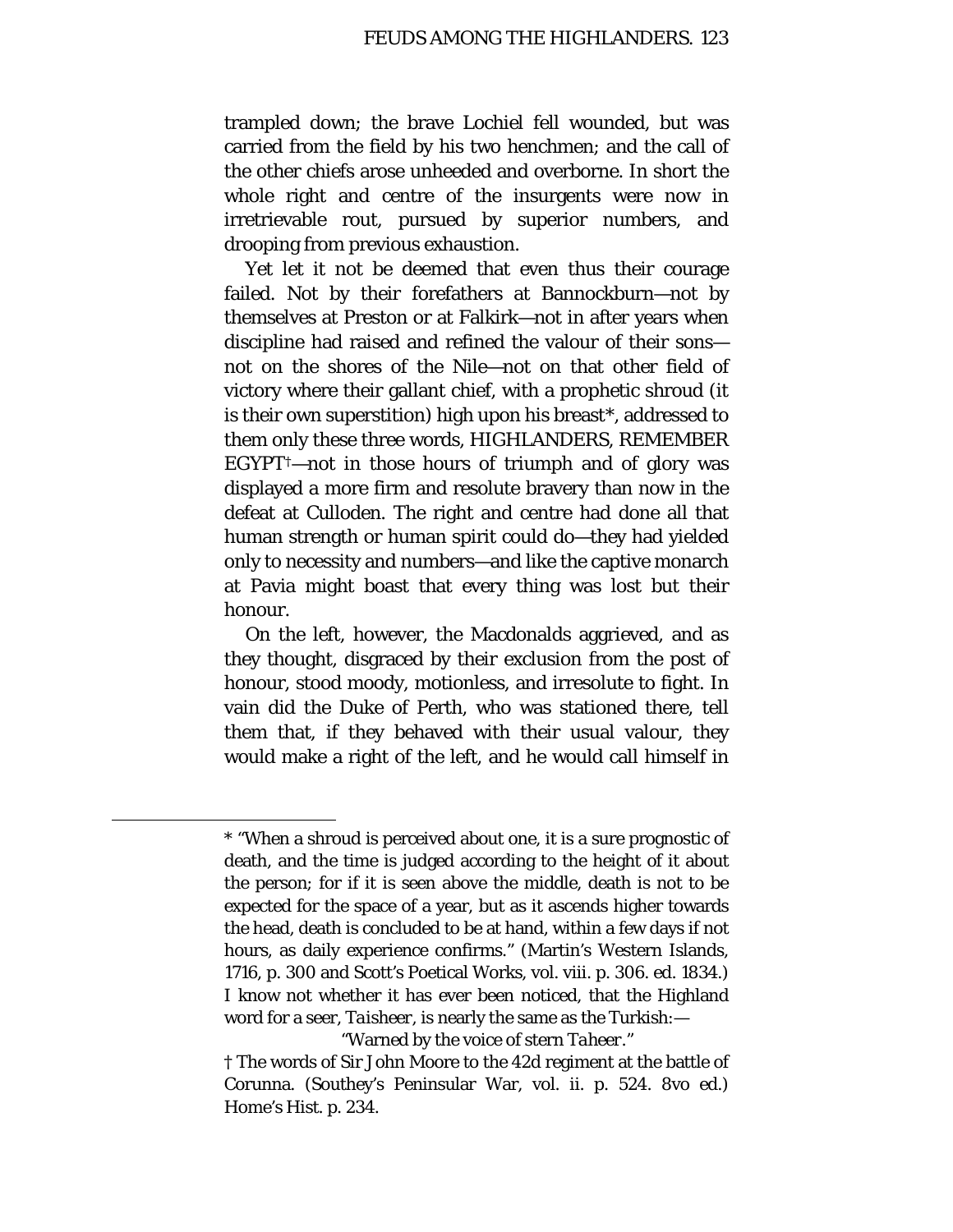future a Macdonald.[\\*](#page-123-0) In vain did Keppoch rush forward to the charge with a few of his kinsmen; the clan (an event almost unexampled in Highland warfare) would not follow: calmly they beheld their chief brought to the ground by several shots from the enemy; calmly they heard the dying words which he faltered forth, "My God! have the children of my tribe forsaken me!" Thus they stood while the right and centre of their army was put to the rout, and then falling back in good order they joined the remnant of the second line. But at the same time their rear became exposed to another body of English horse and Argyleshire Highlanders, who breaking gaps through the inclosures on the rebel right, formed again upon the open moor beyond, and must, if reinforced in time, have cut off all retreat from the defeated army.

Charles, from the height where he stood with one squadron of horse, gazed on the rout of his army and the ruin of his cause with wonder, nay almost with incredulity, with unavailing orders and passionate tears. It was then that Lord Elcho spurring up to him proposed that His Royal Highness should put himself at the head of the yet unbroken left, and charge forward with them to retrieve the fortune of the day. The other officers, however, concurred in thinking that the battle was irretrievably lost, and that a single wing of an army could never prevail against the whole of another army far superior at the first. If, as it appeared to them the only hope lay in rallying, it follows, that to continue the battle without any prospect of gaining it, could only serve to increase the slaughter, and diminish the chance of collecting the survivors. To Lord Elcho's proposal, therefore, the Prince returned a doubtful or negative answer, upon which Lord Elcho, according to his own account, turned away with a bitter execration, swearing that he would never look upon his face again. It is added that he kept his word, and in his exile used always to leave Paris whenever Charles entered it.[†—](#page-123-1) Some suspicion, however, should attach to the whole of this story, because the latter part is certainly unfounded. The official account now lies before me, of Charles's first public audience at the Court of France after his return, and amongst

<span id="page-123-0"></span><sup>\*</sup> In the Tales of a Grandfather, this saying is erroneously ascribed to Lord George Murray, who commanded on the other wing. (Vol. iii. p. 250.)

<span id="page-123-1"></span><sup>†</sup> See Quarterly Review, No. lxxi. p. 213., with a reference to Lord Elcho's MS. Memoirs.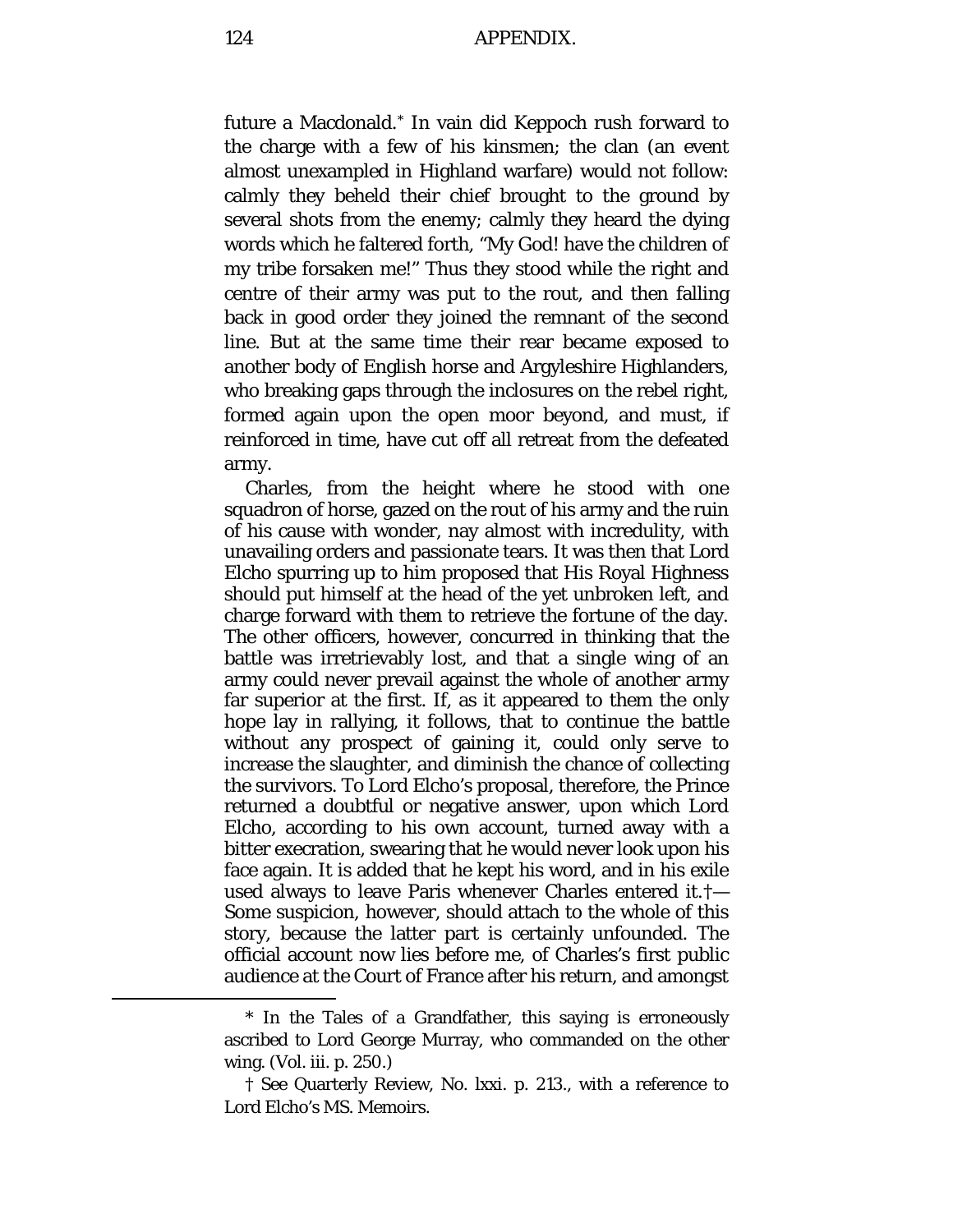the foremost of his train on that occasion appears Lord Elcho.[\\*](#page-124-0) I must further observe that Lord Elcho was a man of most violent temper, and no very constant fidelity. Within two months from the date of this battle, he made overtures for pardon to the British Court, "but," says Horace Walpole, "as he has distinguished himself beyond all the Jacobite commanders by brutality, and insults and cruelty to our prisoners, I think he is likely to remain where he is;<sup>[†](#page-124-1)</sup> and so he did! There is also some contrary evidence as to Charles's behaviour. A Cornet in his squadron of horse who was close by his side, left an attestation when at the point of death, that the Prince had resolved to go down and charge with the remaining Highlanders, but that the Cornet saw O'Sullivan seize his horse by the bridle, and, assisted by Sheridan, force him from the fatal field.

It is true that Charles had repeatedly declared at the outset of his enterprise that he was resolved either to prevail or perish—and that he did neither. Yet we must remember, that not only at Culloden but for some days afterwards there were still hopes of rallying the army and renewing the war. And even waiving those hopes, Charles's conduct in this respect may be favourably compared with that of a far greater man, at a far more matured period of life. Only four days before the battle of Waterloo, it was announced by Napoleon—not like Charles in private letters, but in a public and recorded proclamation —"The moment is come for every Frenchman of courage, either to conquer or to die!"[‡](#page-124-2)

The little remnant of the rebel army with which Charles might have charged, did not long remain compact and united; being pressed by the Royal forces it broke into two

<span id="page-124-1"></span><span id="page-124-0"></span>ī

<span id="page-124-2"></span>**‡** "Pour tout Français qui a du cœur, le moment est arrivé de vaincre ou de périr!" *Ordre du Jour*, signed Napoleon, June 14. 1815. "Ancient heroes," says the author of Anastasius, "have been praised for dying without the least necessity, and modern worthies for living without the smallest hopes!

<sup>\*</sup> Lockhart Papers, vol. ii. p. 567.

<sup>†</sup> To Sir. H. Mann, June 20. 1747. See also a note to Waverley, vol. ii. p. 272. I consider Chevalier Johnstone as no authority in any question of fact; but I observe that, though concurring in Lord Elcho's accusation, he gives an entirely different colour to it, by placing the conversation between Lord Elcho and the Prince, "some "hours *after* the battle, beside the river Nairn." (Mem. p. 198. 8vo ed.)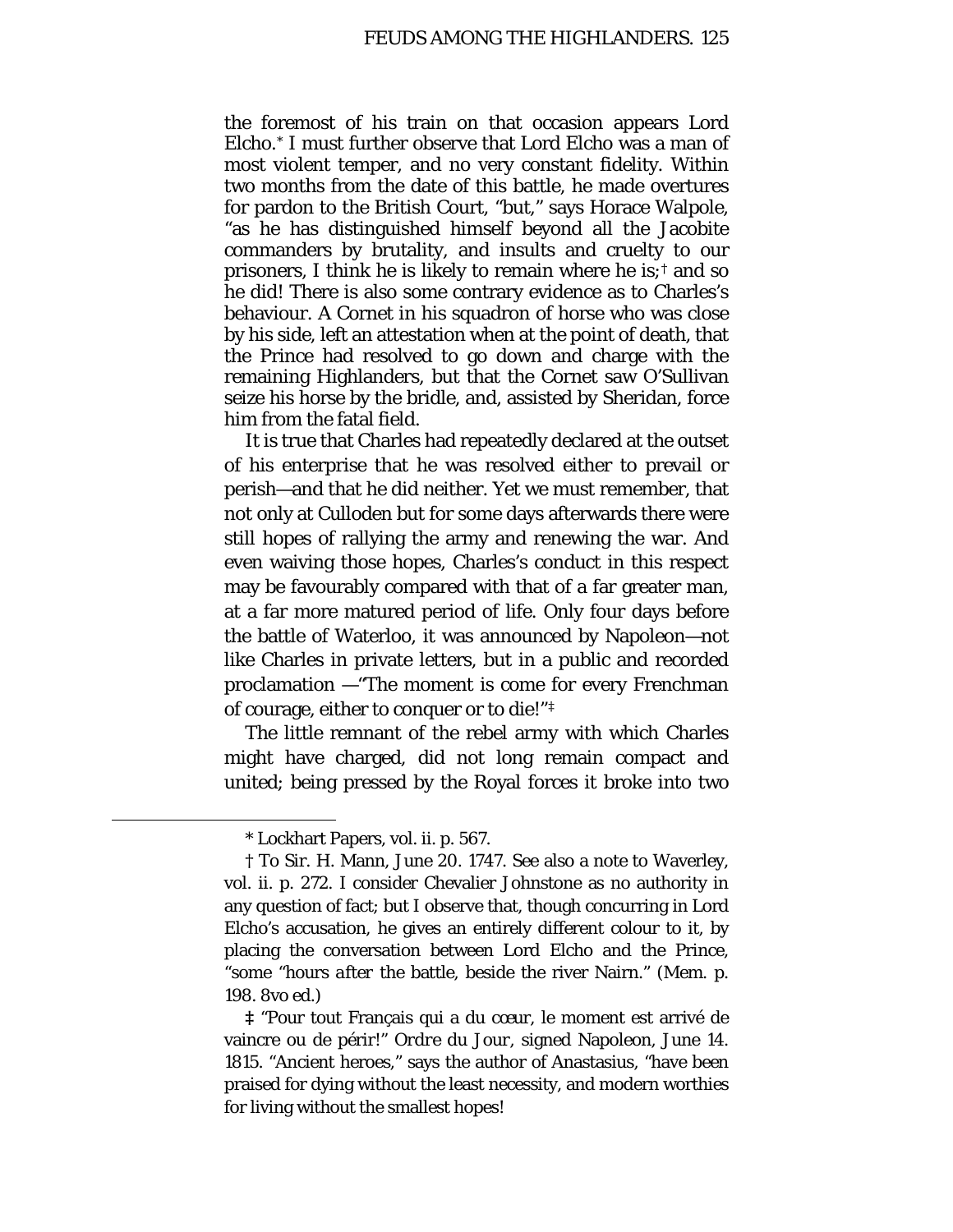divisions. Of these the smaller, comprising all the French auxiliaries, fled towards Inverness, where they lay down their arms to the Duke of Cumberland. The other, preserving some degree of order, but thinned every moment by men hastening singly to their homes, made its way to Ruthven in Badenoch. Fourteen of their stands of colours 2300 firelocks, and all their cannon and baggage fell into the hands of the English. The victors reckoned their own loss in killed and wounded at 310 men; that of the insurgents was about 1000, or a fifth of their army. Quarter was seldom given to the stragglers and fugitives, except to a few considerately reserved for public execution. No care or compassion was shown to their wounded; nay more, on the following day, most of these were put to death in cold blood, with a cruelty such as never perhaps before or since has disgraced a British army. Some were dragged from the thickets or cabins where they had sought refuge, drawn out in line and shot, while others were dispatched by the soldiers with the stocks of their muskets. One farm-building, into which some twenty disabled Highlanders had crawled, was deliberately set on fire the next day, and burnt with them to the ground. The native prisoners were scarcely better treated; and even sufficient water was not vouchsafed to their thirst. "I myself," says a gentleman of Inverness, "have often gone by the prison at that melancholy time, when I heard the prisoners calling out for water in the most pitiful manner."[\\*—](#page-125-0)To palliate these severities it was afterwards said in the Royal army, that an order had been found in Lord George Murray's writing, that the Highlanders if victorious should give no quarter. But this pretended order was never shown or seen; it is utterly at variance with the insurgents' conduct in their previous battles; and was often and most solemnly denied by their prisoners.

From the field of Culloden Charles had rode away with Sheridan, O'Sullivan, and other horsemen, to Gortuleg, where Lord Lovat was residing. It was the first and last meeting between them; but small was the sympathy or consolation which the young prince received from the hoary,

<span id="page-125-0"></span><sup>\*</sup> Minutes of conversation between Bishop Forbes and Mr. Francis Stuart, son of Baillie Stuart of Inverness, October 4. 1748.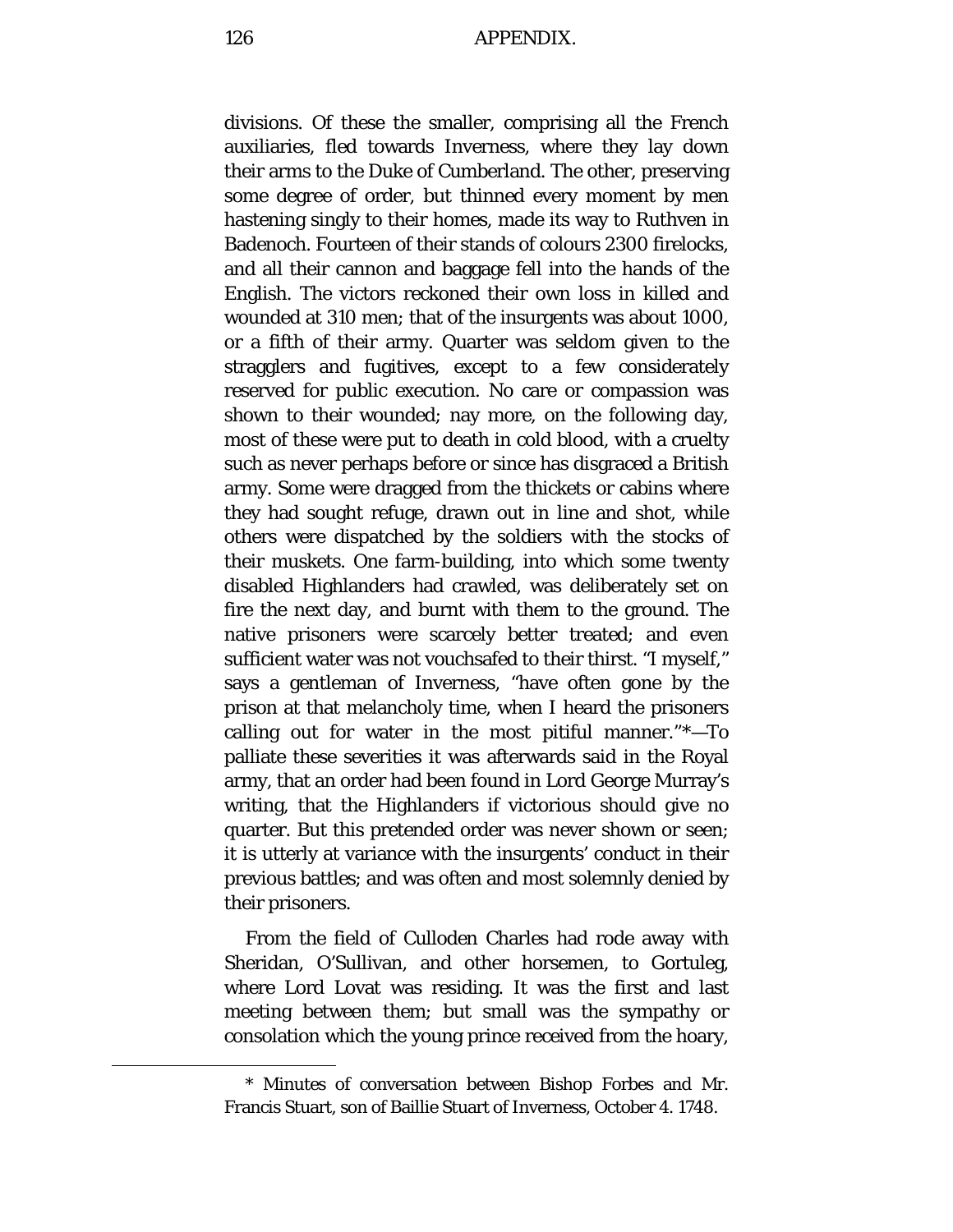and now despairing, intriguer. While Charles exclaimed on the ruin of the cause, Lovat thought only of his own; he forgot even the common courtesy of a host, and they parted in mutual displeasure. Resuming his flight, at ten o'clock the same evening, Charles and his little party rode rapidly on to Glengarry's castle of Invergarry, where they arrived two hours before daybreak of the 17th, so utterly exhausted that they could only throw themselves upon the floor in their clothes. The success of a fisherman, who went out and caught two salmon from the neighbouring brook afforded their only chance of food; nor was there any other beverage than the same brook supplied. Yet how slight were these hardships compared to those which followed!—There was still some prospect of rallying an army at Ruthven, to which about 1200 fugitives from Culloden had repaired directed by the talent and animated by the spirit, of Lord George Murray. But the want of supplies of all kinds —the terror of the recent battle—the growing dispersion—and the far superior forces of the enemy at hand—ere long dispelled these lingering hopes. Lord George, indeed, was still for persevering at all hazards, but a message was received from Charles, thanking the gentlemen present for their zeal, but urging them to do only what each might think best for his own safety, and they accordingly dispersed. And thus was the Rebellion finally extinguished.[\\*](#page-126-0)

The Duke of Cumberland now fixed his head-quarters near Fort Augustus, in the very centre of the insurgent districts. It would have been a task welcome to most generals, and not unbecoming in any, to have tempered justice with mercy,—to reserve the chiefs or principal delinquents for trial and punishment, but to spare, protect, and conciliate the people at large. Not such, however, was the Duke of Cumberland's opinion of his duty. Every kind of havoc and outrage was not only permitted, but, I fear we must add, encouraged. Military licence usurped the place of law, and a fierce and exasperated soldiery were at once

<span id="page-126-0"></span>**<sup>\*</sup>** There was some idea of rallying the clans in the May following, but it proved wholly abortive. The correspondence of Lochiel and Cluny on this subject is printed in Home's Appendix, No. 47—51.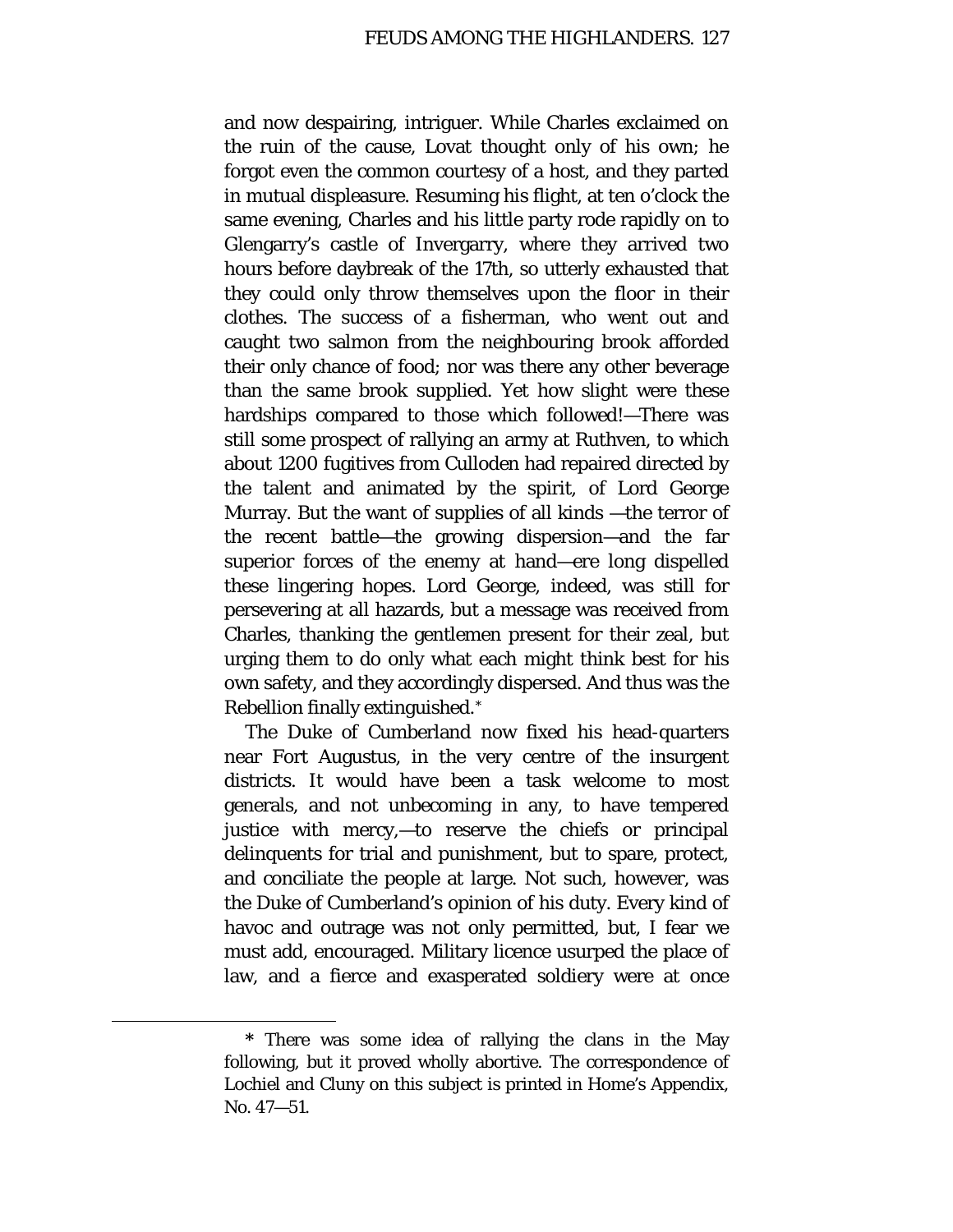128 APPENDIX.

judge—jury—executioner. In such transactions it is natural and reasonable to suppose that the Jacobites would exaggerate their own sufferings and the wrongs of their opponents, nor, therefore, should we attach much weight to mere loose and vague complaints. But where we find specific cases alleged, with names and dates, attested on most respectable authority—by gentlemen of high honour and character—by bishops and clergymen of the episcopal church—in some cases, even by members of the victorious party—then are we bound not to shrink from the truth, however the truth may be displeasing. From such evidence it appears that the rebels\* country was laid waste, the houses plundered, the cabins burnt, the cattle driven away. The men had fled to the mountains, but such as could be found were frequently shot; nor was mercy always granted even to their helpless families. In many cases the women and children, expelled from their homes and seeking shelter in the clefts of the rocks, miserably perished of cold and hunger; others were reduced to follow the track of the marauders, humbly imploring for the blood and offal of their own cattle which had been slaughtered for the soldiers' food!—Such is the avowal which historical justice demands. But let me turn from further details of these painful and irritating scenes, or of the ribald frolics and revelry with which they were intermingled—races of naked women on horseback for the amusement of the camp at Fort Augustus![\\*](#page-127-0) General Hawley, it is said, was foremost in every cruelty, and much more deeply conscious of, and responsible for, them than his Royal master. Yet the latter must be condemned in no small degree, even judging only from his own correspondence. He writes to the Duke of Newcastle before Culloden:—"All in this country are almost to a man Jacobites, and mild measures will not do. You will find that the whole of the laws of this ancient kingdom must be new modelled. Were I to enumerate the villains and villanies this country abounds in, I should never have done."[†](#page-127-1) And again, from Fort Augustus:—"I am sorry to leave this country in the condition

<span id="page-127-1"></span><span id="page-127-0"></span><sup>\*</sup> Rev. James Hay of Inverness; attestation to Bishop Forbes, received, June 30. 1750.

<sup>†</sup> Letter, April 4. 1746. Coxe's Pelham.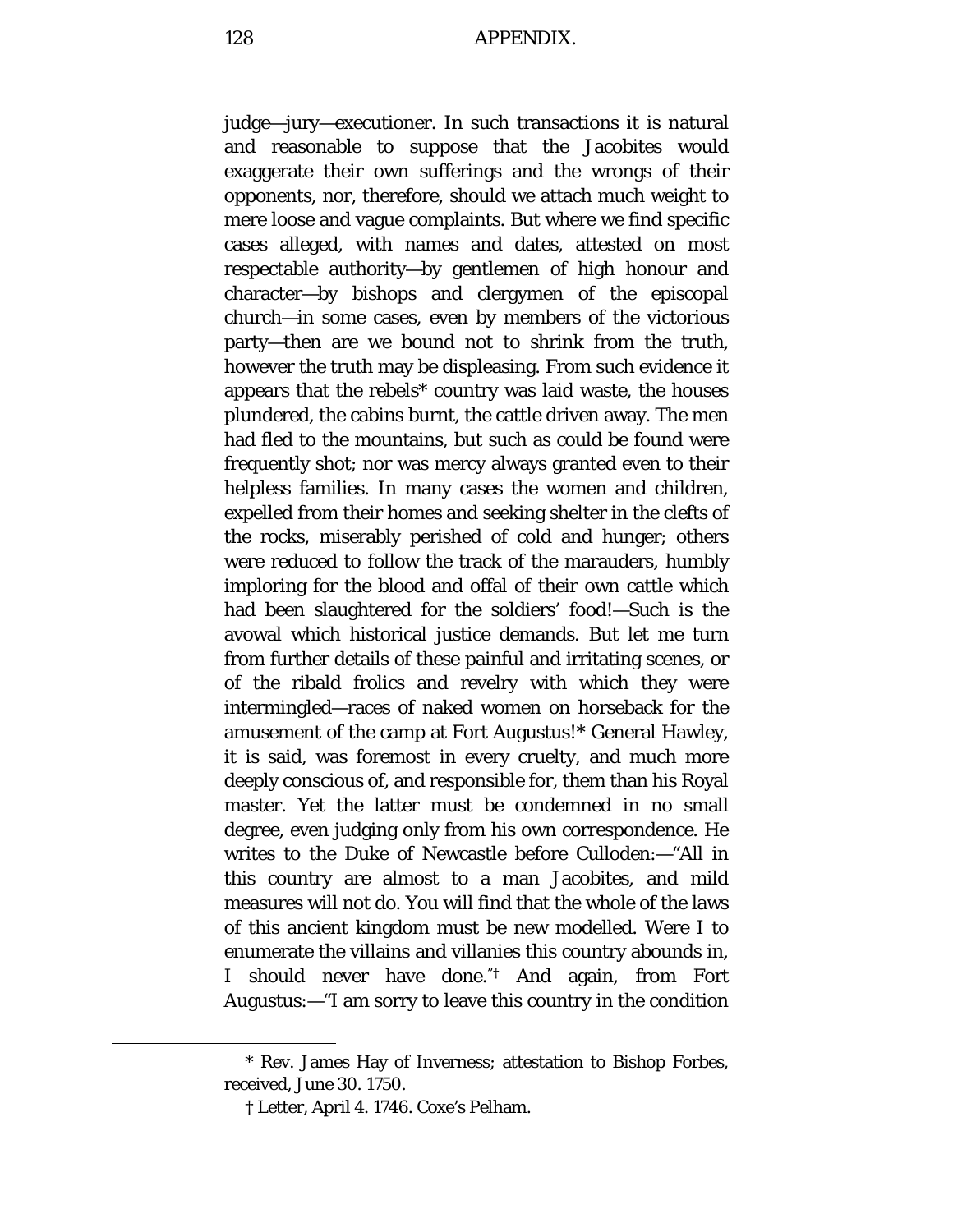it is in; for all the good that we have done has been a little blood-letting, which has only weakened the madness but not at all cured it; and I tremble for fear that this vile spot may still be the ruin of this "island and of our family."[\\*](#page-128-0) The licence of the soldiery was not curbed in Scotland till July, when His Royal Highness set out for Edinburgh, and from thence to London. Everywhere he was hailed, and not undeservedly, as the public deliverer; while the thanks of Parliament, the vote of 25,000*l*. a year as a pension to himself and his heirs, and the freedom of numerous companies greeted his return.

Some grants and honours might also well have rewarded President Forbes, who, more than any other Scotsman of that period, had upheld and saved the King's cause. But his loyal zeal in the hour of danger was forgotten in the equal but less welcome zeal with which, after Culloden, the venerable judge ventured to plead for compassion. It is alleged that, on urging to the Duke the authority of the laws, he was answered, "What laws? I will make a brigade give laws!" and he died soon afterwards, broken in spirit, and impoverished in estate, unable to obtain repayment of those very sums which, when other resources failed in 1745, he had freely advanced for his country's service.[†](#page-128-1) Notwithstanding the eagerness with which, after Culloden, the rebels were tracked and pursued, and the guard both of land and sea, several of their chiefs succeeded, after various concealments, privations, and dangers, in effecting their escape. Lord George Murray made his way to Holland, where under the name of De Yalignié, he resided for the most part until his death in 1760. In another ship from France embarked the Duke of Perth, Sir Thomas Sheridan, and Mr. O'Sullivan; but the Duke, a young man of delicate frame, expired on his passage, and Sir Thomas Sheridan, going on to Rome, and

<sup>\*</sup> Letter, July 17. 1746. Ib.

<span id="page-128-1"></span><span id="page-128-0"></span><sup>†</sup> Culloden Papers, Introduction, p. xxxvii., and Quarterly Review, No. xxviii. p. 329.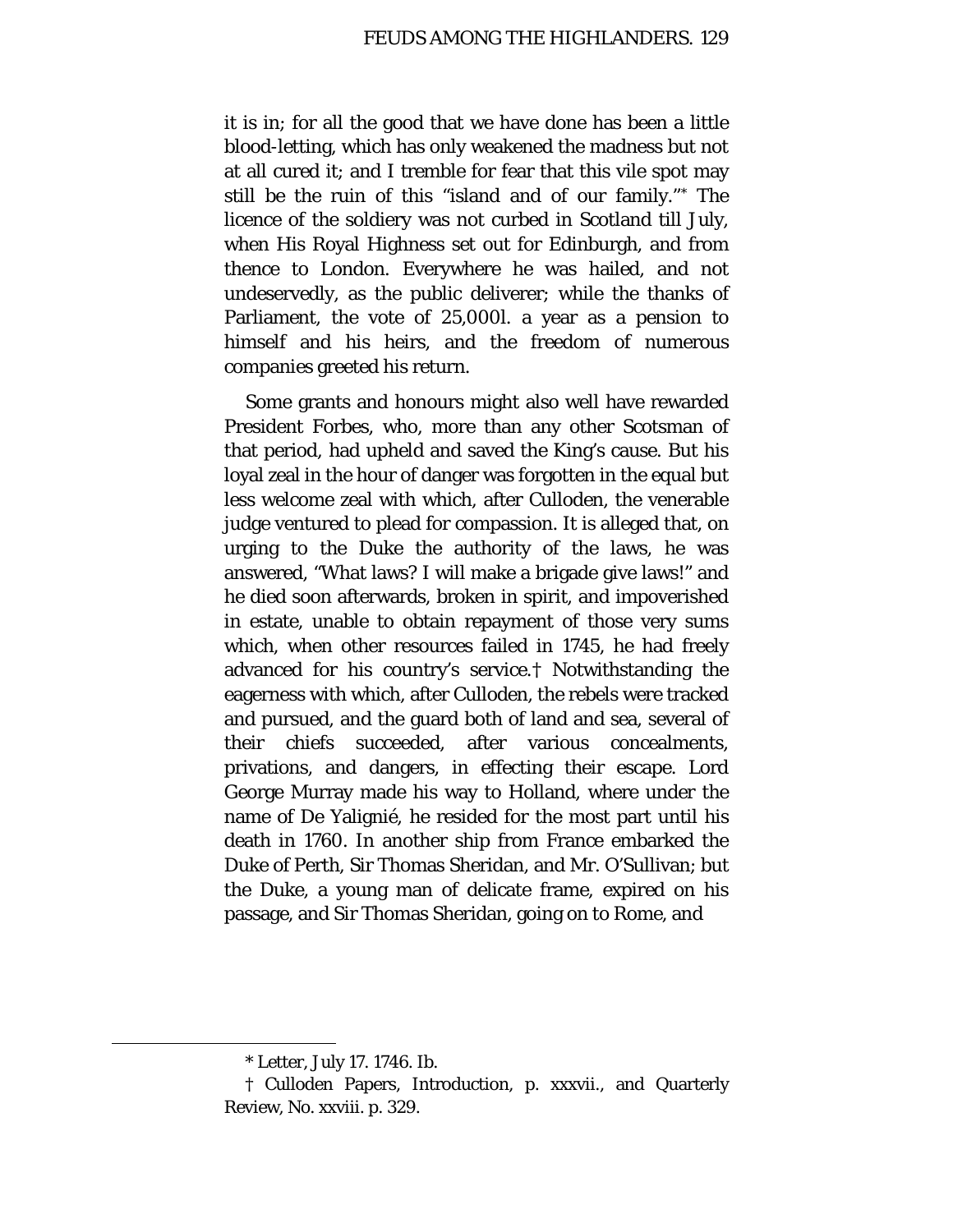being severely arraigned by the Pretender for engaging in an expedition with such slight resources, was, it is said, so far affected by the reproof that he fell ill and died.[\\*](#page-129-0) On the other hand the Government officers succeeded in seizing the Earl of Kilmarnock, Lord Balmerino, and Secretary Murray. Lovat was discovered in one of the wildest tracts of Invernessshire, wrapt in a blanket, and hid in the hollow of an old tree, which grew upon an islet in the centre of a lake.[†](#page-129-1) Lord Strathallan died of a wound at Culloden, and Tullibardine of disease and sorrow, when already immured in the Tower and awaiting his trial.

But where was he, the young and princely chief of this illfated enterprise—the new Charles of this second Worcester? His followers dismissed to seek safety as they could for themselves—he sometimes alone—sometimes with a single Highlander as his guide and companion—sometimes begirt with strange faces, of whose fidelity he had no assurance—a price set upon his head—hunted from mountain to island, and from island to mountain—pinched with famine, tossed by storms, and unsheltered from the rains—his strength wasted, but his spirit still unbroken —such was now the object of so many long cherished and lately towering hopes! In the five months of his weary wanderings—from April to September—almost every day might afford its own tale of hardship, danger, and alarm, and a mere outline must suffice for the general historian. It is much to Charles's honour, that, as one of his chance attendants declares, "he used to say, that the fatigues and distresses he underwent signified nothing at all, because he was only a single person, but when he reflected upon the many brave fellows who suffered in his cause, that, he behoved to own, did strike him to the heart, and did sink very deep within him."[‡](#page-129-2) But most of all entitled to praise appear the common Highlanders around him. Though in the course of these five months the secrets of his concealment became entrusted to several hundred persons, most of them poor and lowly, not one of them was ever

<sup>\*</sup> Jacobite Memoirs, p. 4. note.

<sup>†</sup> Chambers's History, vol. ii. p. 170.

<span id="page-129-2"></span><span id="page-129-1"></span><span id="page-129-0"></span><sup>‡</sup> Narrative of Captain Malcolm Mac Leod, put in writing, August 17. 1747. (Jacobite Memoirs, p. 476.)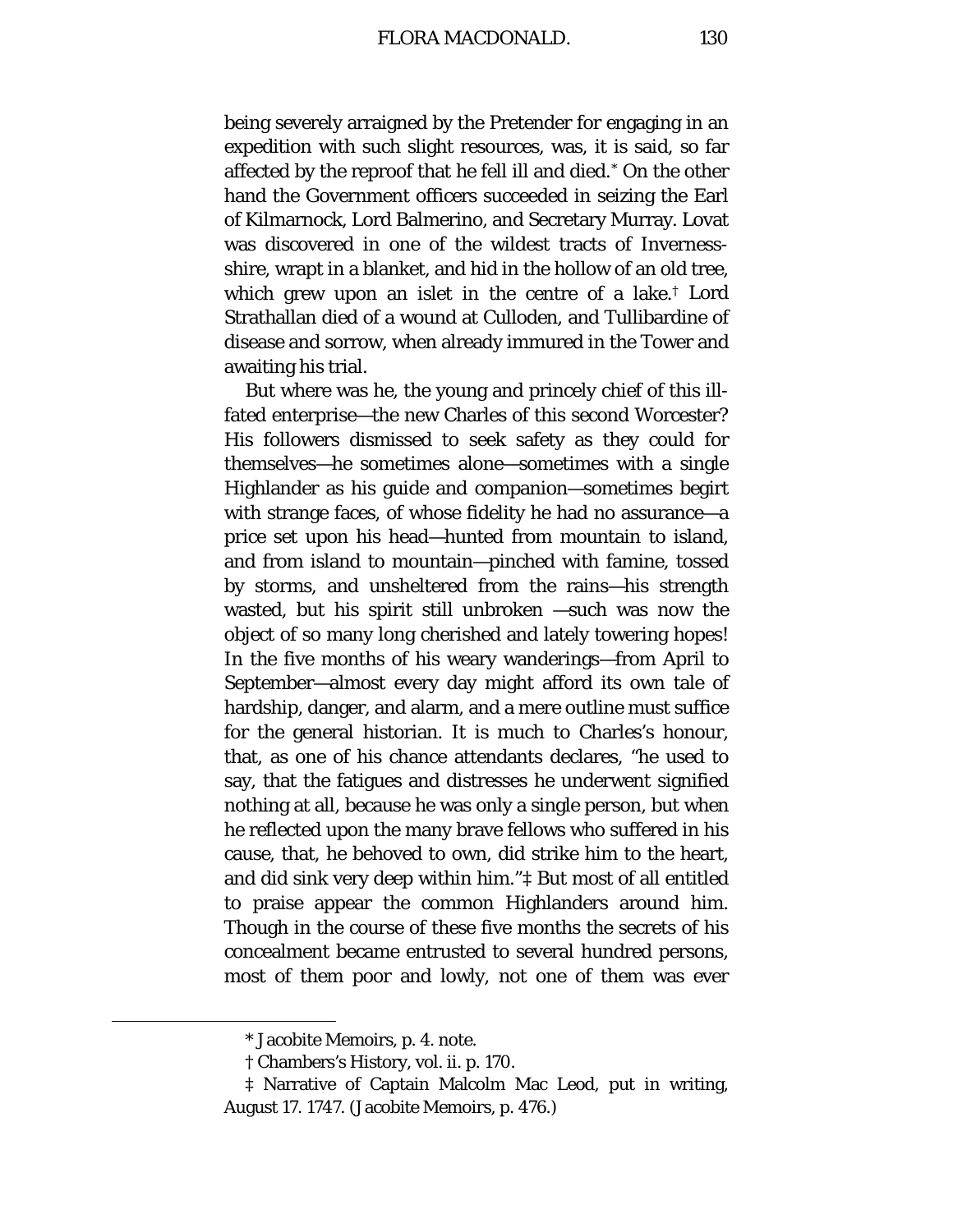tempted by the prize of 30,000*l*. to break faith, and betray the suppliant fugitive; and when destitute of other help, and nearly, as it seemed, run to bay, he was saved by the generous self-devotion of a woman.

In the hope of finding a French ship to convey him, Charles had embarked, only eight days after Culloden, for that remote cluster of isles to which the common name of Long Island is applied. Driven from place to place by contrary winds and storms, and having sometimes no other food than oatmeal and water, he at length gained South Uist, where his wants were in some degree relieved by the elder Clanranald. But his course being tracked or suspected, a large body of militia and regular troops, to the number of 2000 men, landed on the island, and commenced an eager search, while the shores were surrounded by small vessels of war. Concealment or escape seemed alike impossible, and so they must have proved but for Miss Flora Macdonald; a name, says Dr. Johnson, which will for ever live in history. This young lady was then on a visit to Clanranald's family, and was stepdaughter of a Captain in the hostile militia which occupied the island. Being appealed to in Charles's behalf, she nobly undertook to save him at all hazards to herself. She obtained from her step-father a passport to proceed to Skye, for herself, a man-servant and a maid, who was termed Betty Burke, the part of Betty to be played by the Chevalier. When Lady Clanranald and Flora sought him out, bringing with them a female dress, they found him alone in a little hut upon the shore, employed in roasting the heart of a sheep upon a wooden spit. They could not forbear from shedding tears at his desolate situation, but Charles observed, with a smile, that it would be well perhaps for all Kings if they had to pass through such an ordeal as he was now enduring. On the same evening he took advantage of the passport, embarking in his new attire with Flora and a faithful Highlander, Neil Mac Eachan, who acted as their servant. The dawn of the next day found them far at sea in their open boat, without any land in view; soon, however, the dark mountains of Skye rose on the horizon. Approaching that coast at Waternish, they were received with a volley of musketry from the soldiers stationed there, but none of the balls took effect, and the rowers, vigorously plying their oars,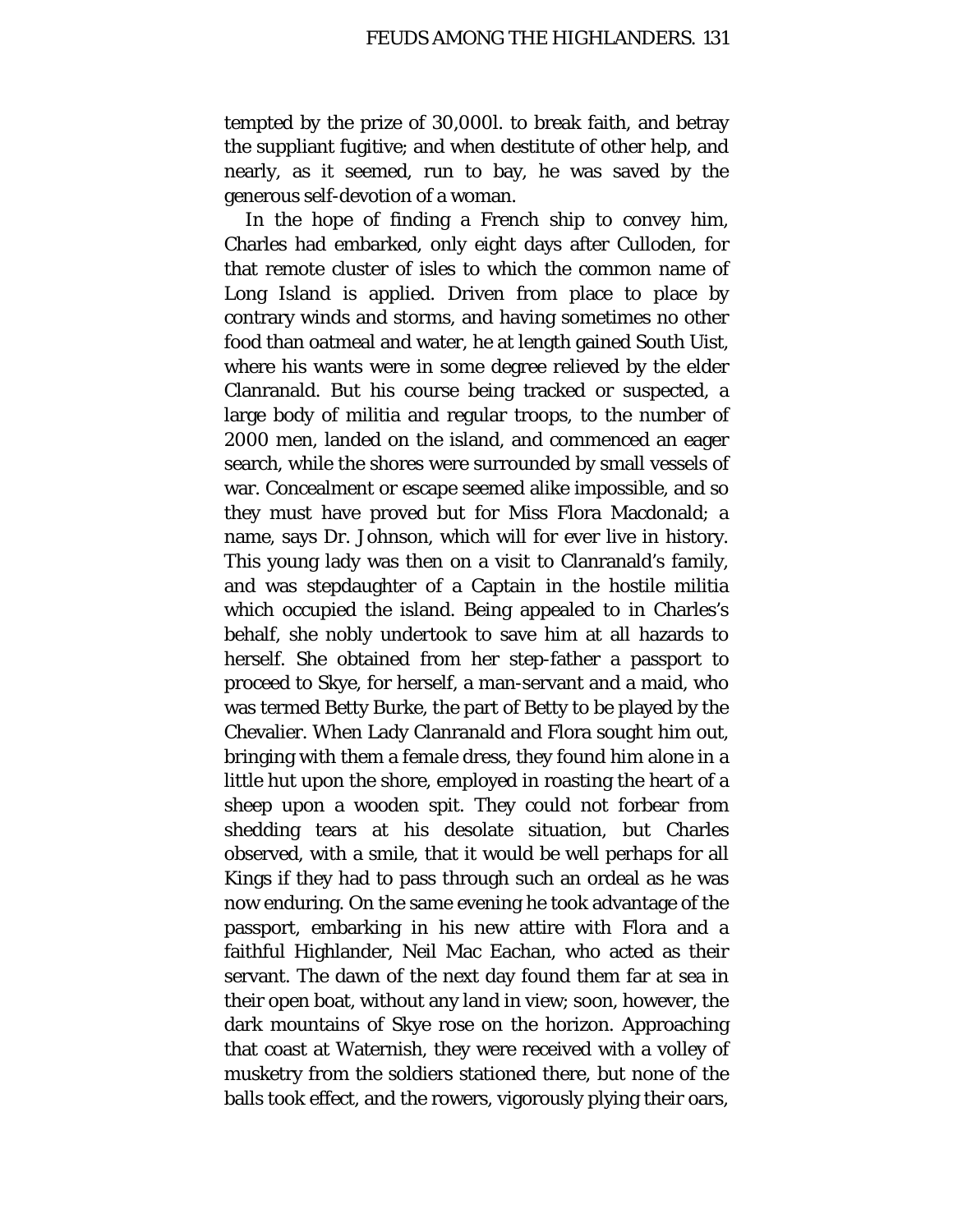bore them away from that scene of danger, and enabled them to disembark on another point.

Charles was now in the country of Sir Alexander Macdonald, at first a waverer in the contest, but of late a decided foe. When the prudent chief saw the Jacobite cause decline, he had been induced to levy his clan against it, and was now on the mainland in attendance on the Duke of Cumberland. Yet it was of his wife, Lady Margaret, a daughter of the Earl of Eglinton, that Flora determined to implore assistance, having no other resource, and knowing from herself the courageous pity of a female heart. Lady Margaret received the news with pain and surprise, but did not disappoint Flora's firm reliance; her own house was filled with militia officers, but she entrusted Charles, with earnest injunctions for his safety, to the charge of Macdonald of Kingsburgh, the kinsman and factor of her husband. As they walked to Kingsburgh's house, Charles still in woman's disguise, they had several streams to pass, and the Prince held up his petticoats so high as to excite the surprise and laughter of some country people on the road. Being admonished by his attendants he promised to take better care for the future, and accordingly in passing the next stream allowed the skirts to hang down and float upon the water. "Your enemies," said Kingsburgh, "call you a Pretender, but if you be, I can tell you, you are the worst of your trade I ever saw!"

Next day, at Portree, Charles took leave of the nobleminded Flora with warm expressions of his gratitude, and passed over to the Isle of Rasay, under the less inconvenient disguise of a male servant and the name of Lewis Caw. His preservers soon afterwards paid the penalty of their compassion, both Kingsburgh and Flora Macdonald being arrested and conveyed in custody, the former to Edinburgh, the latter to London. The conduct of Lady Margaret likewise was much inveighed against at Court; but once, when it provoked some such censure from the Princess of Wales: "And would not you, madam," asked Frederick, with a generous spirit, "would not you in like circumstances have done the same? I hope—"I am sure you would!"[\\*](#page-131-0) It was at the

<span id="page-131-0"></span>**<sup>\*</sup>** Quarterly Review, No. xxviii. p. 330. In the Culloden Papers,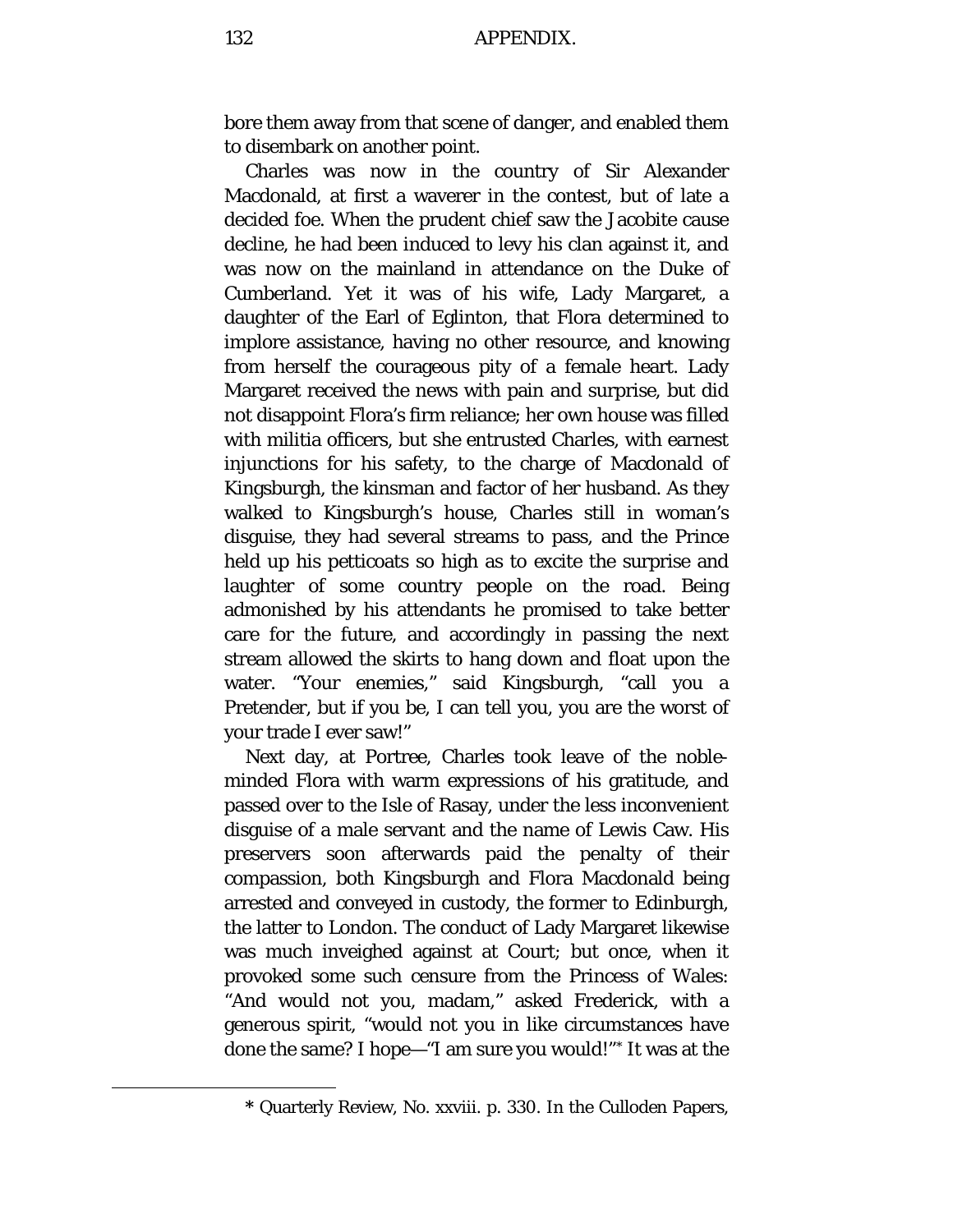intercession, as it is said, of His Royal Highness, that Flora was released from prison after a twelvemonth's confinement. A collection was made for her among the Jacobite ladies in London, to the amount of nearly 1500*l*. She then married Kingsburgh's son, and many years afterwards went with him to North America, but both returned during the civil war, and died in their native Isle of Skye.[\\*](#page-132-0)

From Rasay Charles again made his way to the mainland, where he lay for two days cooped up within a line of sentinels, who crossed each other upon their posts, so that he could only crouch among the heather, without daring to light a fire, or to dress his food. From this new danger he at length escaped by creeping at night down a narrow glen, the bed of a winter stream, between two of the stations. Another vicissitude in his wanderings brought him to a mountain cave, where seven robbers had taken their abode; and with these men he remained for nearly three weeks. Fierce and lawless as they were, they never thought for an instant of earning "the price of blood on the contrary, they most earnestly applied themselves to secure his safety, and supply his wants. Sometimes they used singly and in various disguises to repair to the neighbouring Fort Augustus, and obtain for Charles a newspaper or the current reports of the day. On one occasion they brought back to the Prince, with much exultation, the choicest dainty they had ever heard of a pennyworth of gingerbread!

On leaving these generous outlaws, and after other perils

Ĩ.

<span id="page-132-0"></span>\* Tales of a Grandfather, vol. iii. p. 329., and Chambers' Hist, vol. ii. p. 221. She is described as "a little woman, of a genteel appearance, and uncommonly mild and well-bred." (Boswell's Hebrides, p. 214. ed. 1785.)

p. 291., is an apologetic letter from Sir Alexander. He tells us that "the Pretender accosted Kingsburgh with telling him, that his life was now in his hands, which he might dispose of; that he was in the utmost distress, having had no meat or sleep for two days and two nights, sitting on a rock, beat upon by the rains, and, when they ceased, ate up by flies, conjured him to show compassion but for one night, and he should be gone. This moving speech prevailed, and the visible distress, for he was meagre, ill-coloured, and overrun with the scab; so they went to Kingsburgh's house," &c.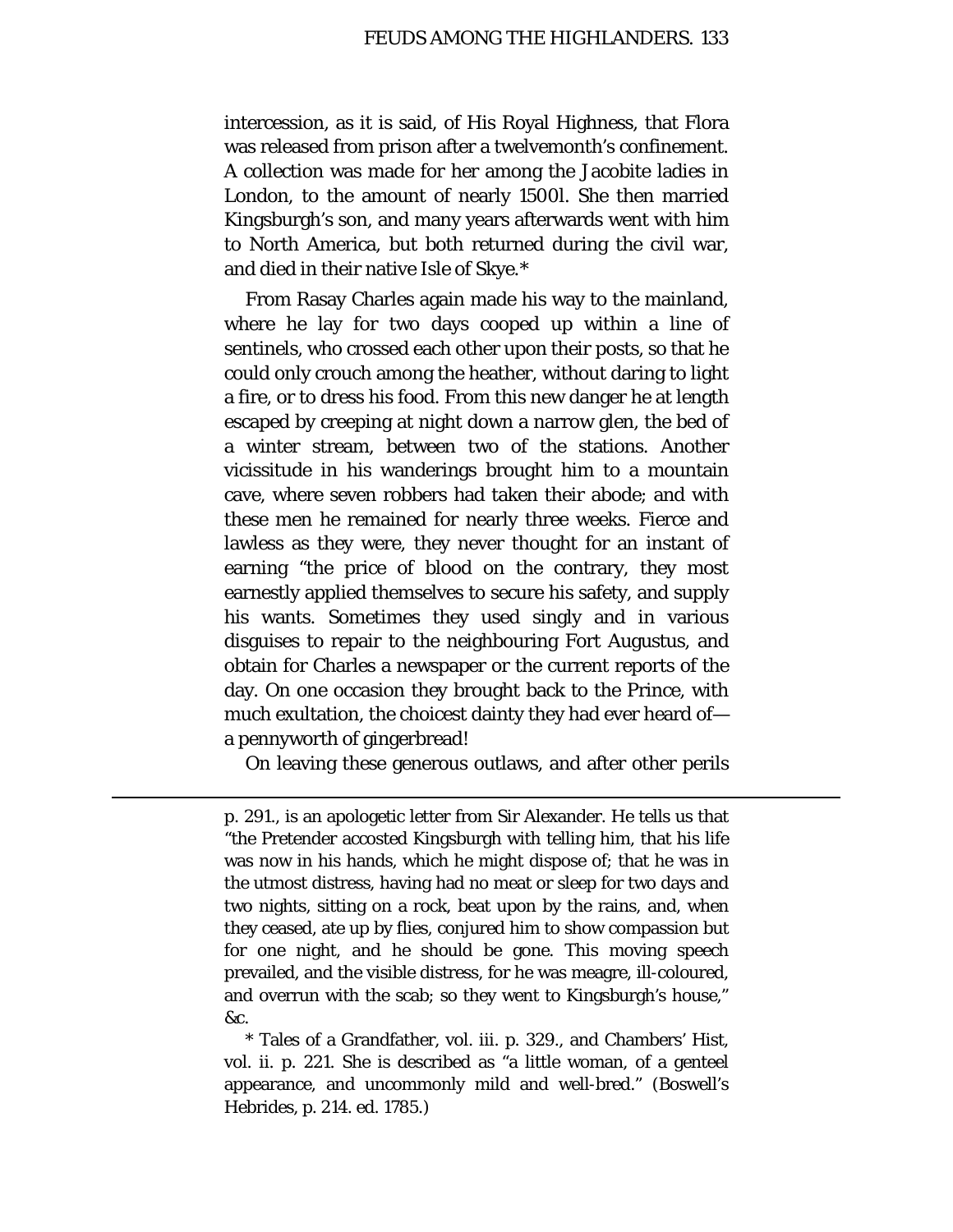and adventures, Charles effected a junction with his faithful adherents, Cluny and Lochiel, who was lame from his wound. There he found a rude plenty to which he had long been unused. "Now, gentlemen, I live like a Prince!" cried he on his first arrival, as he eagerly devoured some collops out of a saucepan with a silver spoon.[\\*](#page-133-0)

For some time they resided in a singular retreat, called the Cage, on the side of Mount Ben alder; it was concealed by a close thicket, and half-suspended in the air. At this place Charles received intelligence that two French vessels, sent out expressly for his deliverance, under the direction of Colonel Warren of Dillon's regiment and with that officer on board, had anchored in Lochnanuagh. Immediately setting off for that place, but travelling only by night, he embarked on the 20th of September, attended by Lochiel, Colonel Roy Stuart, and about one hundred other persons, who had gathered at the news. It was the very same spot where Charles had landed fourteen months before, but how changed since that time, both his fate and his feelings! With what different emotions must he have gazed upon those desolate mountains, when stepping from his ship in the ardour of hope and coming victory; and now, when he saw them fade away in the blue distance, and bade them an everlasting farewell! Rapidly did his vessel bear him from the Scottish shores; concealed by a fog, he sailed through the midst of the English fleet; and he safely landed at the little port of Roscoff, near Morlaix, on the 29th of September.

He went—but not with him departed his remembrance from the Highlanders. For years and years did his name continue enshrined in their hearts and familiar to their

<span id="page-133-0"></span><sup>\*</sup> Cluny's Narrative (Home's Appendix, p. 380.). There is a vague and romantic story about this time of one Mac Kenzie, lately an officer in the insurgent army, who, being beset and killed by some soldiers, cried, in his dying moments, "I am your Prince," his object being to afford a diversion for Charles's escape. It is added, that his head was cut off and passed for that of Charles, and was taken to London by the Duke of Cumberland in his own carriage, &c. This story is adopted both by Sir Walter Scott and Mr. Chambers; but on examination, I cannot find that it rests on any better authority than that of Chevalier Johnstone (Memoirs, p. 207.), and therefore I have no hesitation in rejecting it.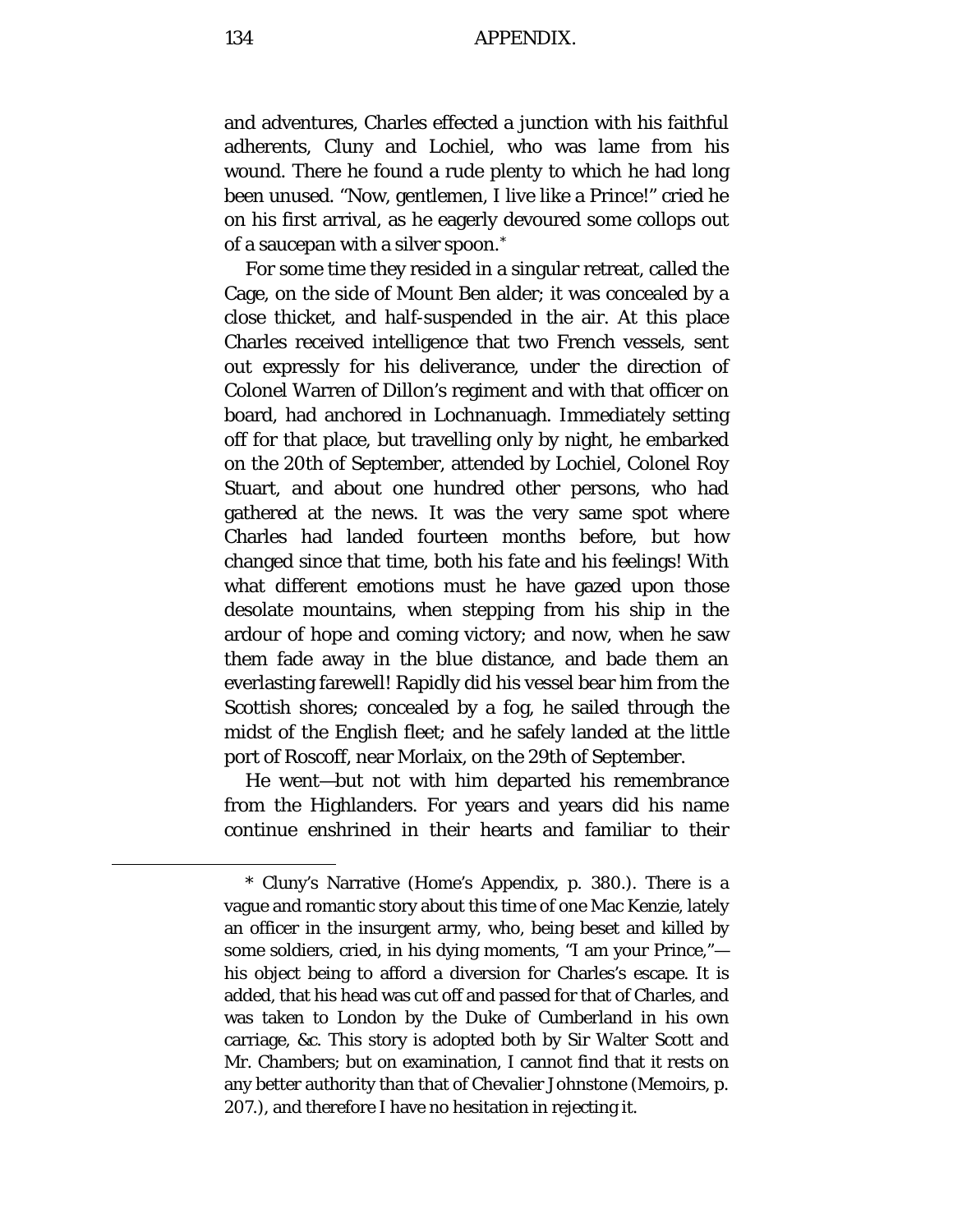tongues; their plaintive ditties, resounding with his exploits, and inviting his return. Again in these strains, do they declare themselves ready to risk life and fortune for his cause; and even maternal fondness,—the strongest perhaps of all human feelings, —yields to the passionate devotion to "Prince Charlie."[\\*](#page-134-0)

On the rebellion being finally quelled, the punishment of its principal chiefs and instigators became the earnest desire of the people, and undoubtedly also the bounden duty of the government With every sympathy for individual suffering with every allowance for the fervour of mistaken loyalty, or for the blindness of feudal obedience—still it must be owned, that a rebellion so daring, so long designed, and so nearly successful, called aloud for some avenging and repressive acts of justice. It may however well be questioned whether these acts were not carried further, both in number and in rigour, than necessity would warrant. A very judicious modern writer, while commenting on the executions in 1716, observes that there seems to have been "greater" and less necessary severity after the rebellion of 1745."[†](#page-134-1) Yet, in general, time effects a happy change in the opposite direction; and the aggravation in this case must certainly be ascribed to the Duke of Cumberland who, even after his return to London, continued, as we are told, to press "for the utmost severity."[‡](#page-134-2) The Scottish prisoners were removed for trial to England, lest their own countrymen should show them partiality or pity. At one time there were no less than 385 crowded together at Carlisle; of these, however, the common men were permitted to cast lots, one in twenty to be tried and hanged, the rest to be transported. There was no difficulty in obtaining proofs against individuals who had so

<span id="page-134-2"></span><span id="page-134-1"></span><span id="page-134-0"></span>Ĩ.

And lose them a' for Charlie!"

(O'er *the Water to Charlie*,

No. 37. of Mr. Hogg's Second Series.)

- † Hallam's Constit. Hist. vol. iii. p. 312.
- ‡ H. Walpole to Sir H. Mann, August 1. 1746.

<sup>\*</sup> "I ance had sons, but now hae nane,

I bred them toiling sairly;

And I wad bear them a' again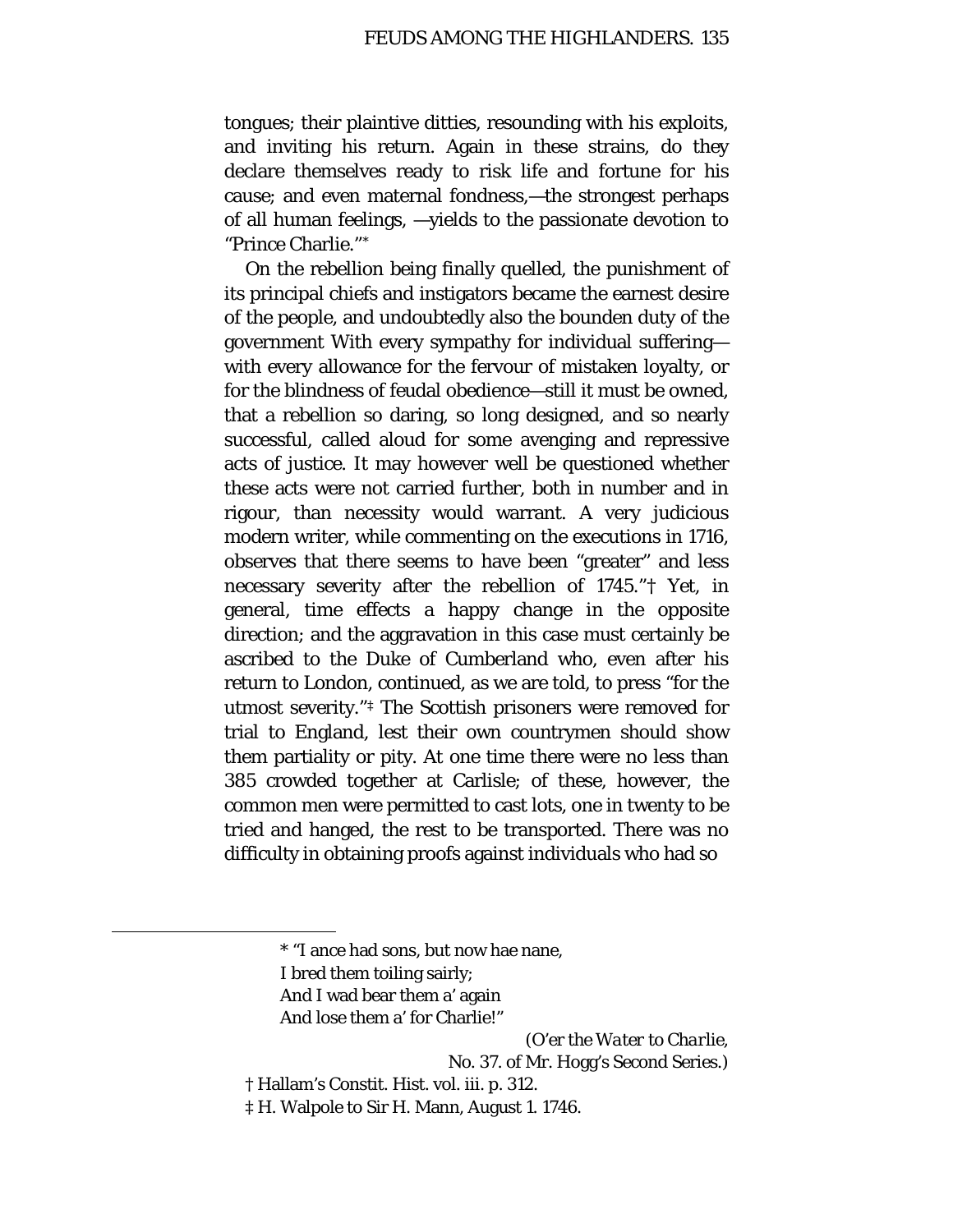openly appeared in arms. Amongst the earliest sufferers were Colonel Townley and eight other officers or privates of the Manchester regiment, who were hanged on Kennington Common near London. Other executions took place at York, at Brampton, and at Penrith; in all there were nearly eighty. The barbarous ceremony of unbowelling, mangling, and casting the hearts into a fire was not omitted, nor did it fail such is the vulgar appetite for the horrible!—to draw forth exulting shouts from the spectators. Differing as the sufferers did in age, in rank, and temper, they yet, with scarcely an exception, agreed in their behaviour on the scaffold; all dying with firmness and courage, asserting the justice of their cause, and praying for the exiled family.

Amongst these numerous condemnations, the one perhaps of all others most open to exception, was that of Charles Radcliffe, brother of the Earl of Derwentwater, beheaded in 1716. Charles Radcliffe had then avoided a like fate by breaking from prison; he had lately been captured on board a French vessel bound for Scotland, with supplies for the insurgents; and he was now, after a long confinement, put to death upon his former sentence, which had slumbered for thirty years.

The noblemen who appeared for trial before their Peers in July, 1746, were the Earls of Cromarty and Kilmarnock, and Lord Balmerino. The two Earls pleaded guilty, expressing the deepest remorse for their conduct, while Balmerino endeavoured to avail himself of a flaw in the indictment, as not having been at Carlisle on the day it set forth; but this being overruled, he declared, that he would give their Lordships no further trouble. On being brought up to receive sentence, both Cromarty and Kilmarnock earnestly sued for mercy. "My own fate," said Cromarty, "is the least part of my sufferings. But, my Lords, I have involved an affectionate wife with an unborn infant as parties of my guilt to share its penalties. I have involved my eldest son, whose youth and regard for his parents hurried him down the stream of rebellion. I have involved also eight innocent children, who must feel their parent's punishment before they know his guilt. Let the silent eloquence of their grief and tears supply my want of persuasion!"—Kilmarnock urged, in extenuation of his own offence, the excellent principles he had instilled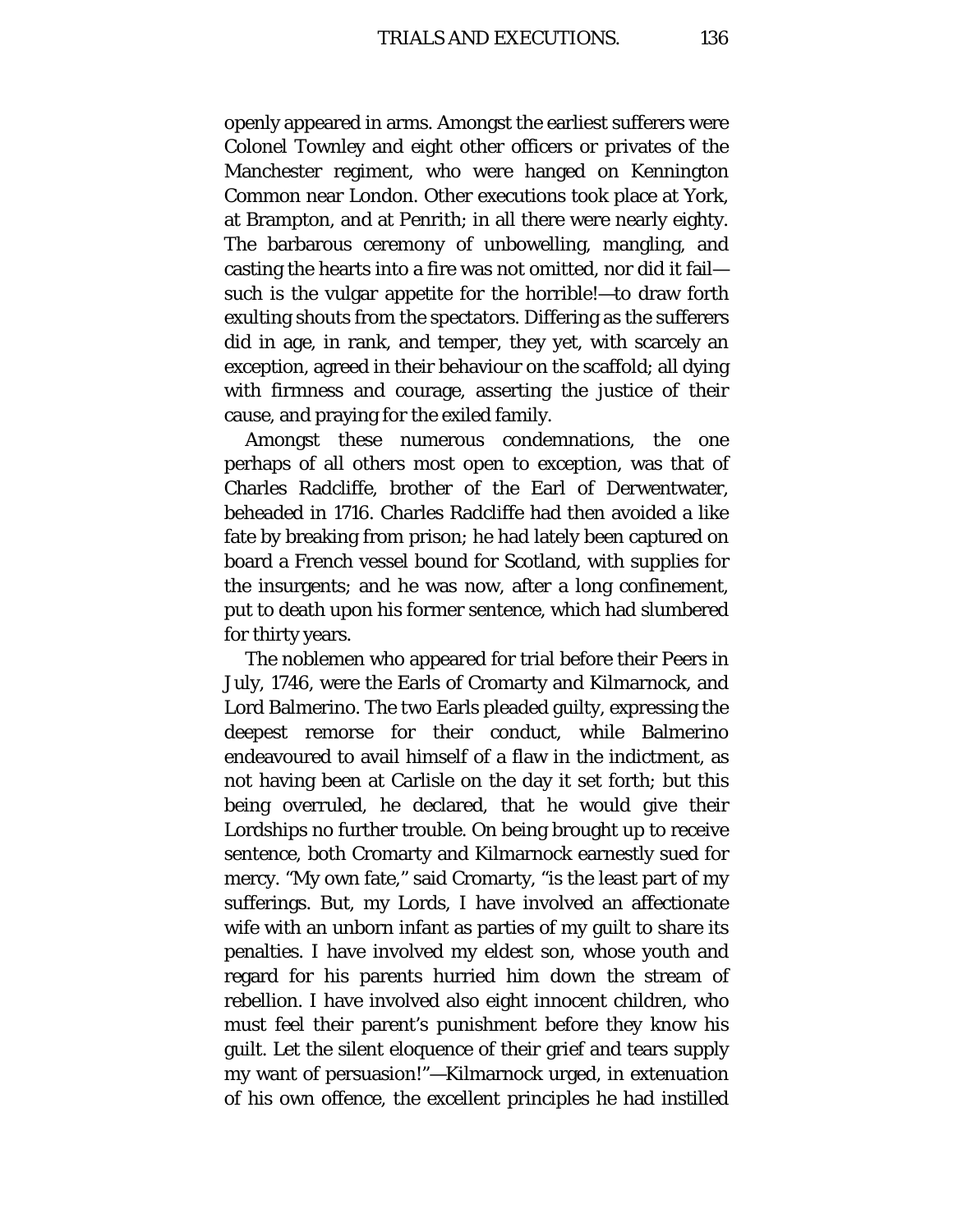into his heir, "having my eldest son in the Duke's army fighting for the liberties of his country at Culloden, where his unhappy father was in arms to destroy them!"—But no acknowledgment of error, no application for mercy could be wrung from the haughty soul of Balmerino. In compassion chiefly to Lady Cromarty, who was far advanced in pregnancy[\\*,](#page-136-0) a pardon was granted to her husband, but the two others were ordered for execution on Tower Hill on the 18th of August. Kilmarnock met his fate with sufficient steadiness combined with penitence, owning to the last the heinousness of his rebellion. His companion in misfortune, on the contrary, as a frank resolute soldier, persevered and gloried in his principles. When at the gate of the Tower and on their way to the scaffold, the officers had ended the words of form with the usual prayer "God save King George!" Kilmarnock devoutly sighed "Amen;" but Balmerino stood up and replied in a loud voice, "God save King James!" And as he laid his head on the block he said: "If I had a thousand lives, I would lay them all down here in the same cause!"[†](#page-136-1)

The last of the "Martyrs," as their own party chose to call them, was Lord Lovat. Not having appeared in arms, nor committed any overt act of treason, this grey-haired hypocrite could not be so readily convicted as the bolder and better men who had walked before him to the scaffold. But a King's evidence was obtained in John Murray of Broughton, lately Prince Charles's Secretary, who now consented to purchase safety for himself by betraying the secrets and hazarding the lives of his former friends.<sup>[‡](#page-136-2)</sup> It was he who revealed to the Government the whole train and tissue of the Jacobite conspiracy since 1740, although, as the law requires two witnesses in charges of treason, it was not possible to proceed further against the Duke of Beaufort, Sir Watkin

<span id="page-136-0"></span>**<sup>\*</sup>** When her child was born after this dreadful suspense, it bore upon its neck the distinct impression of an axe. (Tales of a Grandfather vol. iii. p. 310.)

**<sup>†</sup>** H. Walpole to Sir H. Mann, August 21. 1746.

<span id="page-136-2"></span><span id="page-136-1"></span>**<sup>‡</sup>** Mr. Murray survived many years afterwards, residing chiefly in Scotland. In Lockhart's Life of Scott (vol. i. p. 179.) is related a very curious scene between him and Sir Walter's father, showing the extreme abhorrence with which the unfortunate gentleman was still regarded.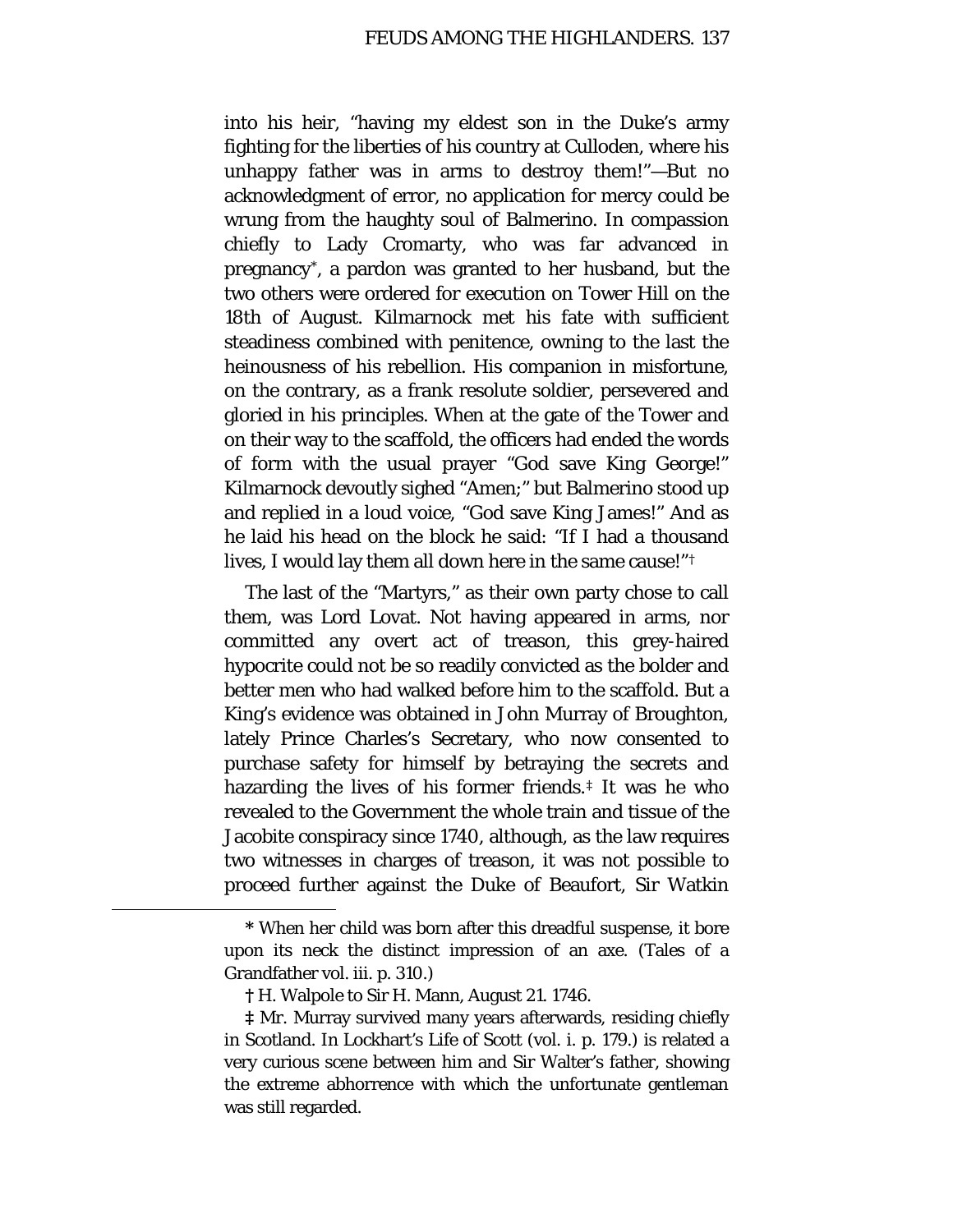138 APPENDIX.

Wynn, or other English Jacobites; nor indeed did the Government show any wish for their impeachment. In the case of Lovat, however, his own letters to the Chevalier were produced by Murray, other conclusive documents and some corroborating evidence from his clansmen were also brought forward, and his guilt was thus established in the clearest and most legal manner. His trial, which did not commence until March, 1747, continued during several days. Lovat's own behaviour was a strange compound of meanness, levity, and courage,—sometimes writing to the Duke of Cumberland for mercy, and pleading how he had carried his Royal Highness in his arms, when a child, about the parks of Kensington and Hampton Court—sometimes striving by chicanery to perplex or rebut the proofs against him sometimes indulging in ridiculous jests. "I did not think it possible," says Horace Walpole, "to feel so little as I did at so melancholy a spectacle, but tyranny and villany wound up by buffoonery took off all edge of compassion."[\\*](#page-137-0) When after his sentence he was taken from the Bar, he cried, *"*Farewell, my Lords, we shall never all again meet in the same place!"[†](#page-137-1) Like Balmerino and Kilmarnock he was beheaded on Tower Hill; and he died with great composure and intrepidity, attended by a Roman Catholic priest, and repeating on the scaffold the noble line of Horace, DULCE ET DECORUM EST PRO PATRIA MORI.—But in truth no man was ever less strongly imbued with that sentiment—except perhaps its writer!

A few weeks afterwards, there happily passed an Act of Indemnity, granting a pardon to all persons who had committed treason, but clogged with about eighty exceptions. By other legislative measures, passed with little opposition—the Disarming Act—the abolition of Heritable Jurisdictions—and the prohibition of the Highland garb—it was sought to precipitate the fall of feudal power, and to subdue the spirit of the vanquished mountaineers.

**<sup>\*</sup>** To Sir H. Mann, March 20. 1747.

<span id="page-137-1"></span><span id="page-137-0"></span>**<sup>†</sup>** This answer is transferred by Lord Byron, without acknowledgment, to his Israel Bertuccio. (Doge of Venice, Act 5. scene 1.)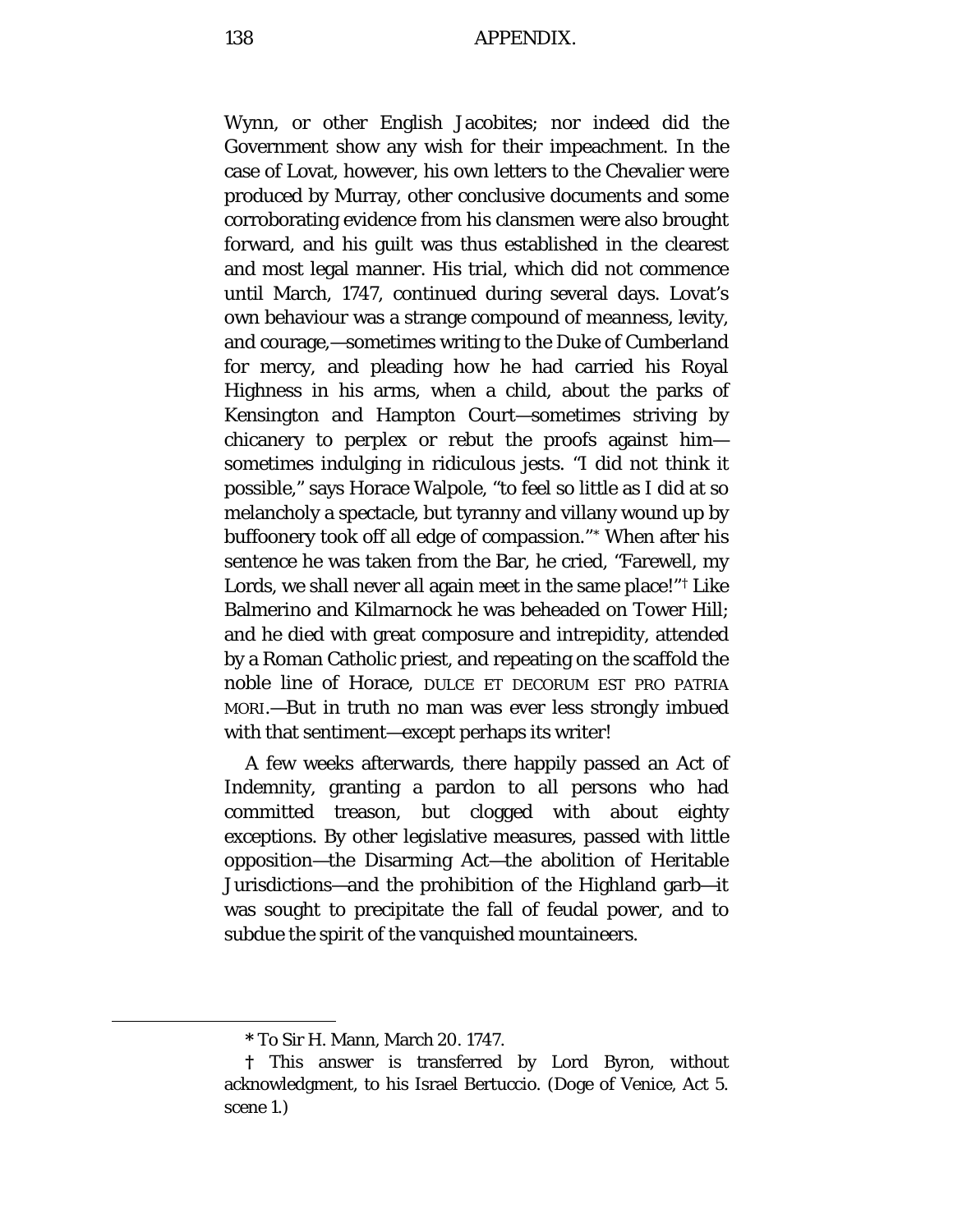## FURTHER FORTUNES OF PRINCE CHARLES

## (FROM CHAPTER XXX. OF THE HISTORY.)

ON his return from Scotland, Charles had been favourably received by Louis; a burst of applause had signalised his first appearance at the opera; and he found that both by King and people his exploits were admired, and his sufferings deplored. For some of his most faithful followers, as Lochiel and Lord Ogilvie, he had obtained commissions in the French service; and a pension of 40,000 livres yearly had been granted him for the relief of the rest; but when he applied for military succours—urging that a new expedition should be fitted out and placed at his disposal— he found the Court of Versailles turn a deaf ear to his demands. Once, indeed, it was hinted to him by Cardinal Tencin, that the ministers might not be disinclined to meet his views, provided, in case of his success, the kingdom of Ireland should be yielded as a province to the Crown of France. But the high spirit of Charles could ill brook this degrading offer. Scarcely had Tencin concluded, when the Prince, starting from his seat and passionately pacing the room, cried out, NON MONSIEUR LE CARDINAL! TOUT OU RIEN! POINT DE PARTAGE! The Cardinal, alarmed at his demeanour, hastened to assure him that the idea was entirely his own, conceived from his great affection to the Exiled Family, and not at all proceeding from, or known to, King Louis.[\\*](#page-138-0)

The applications of Charles were not confined to France; early in 1747, he undertook an adventurous journey to Madrid, and obtained an audience of the King and Queen, but found them so much in awe of the British Court, as to allow him only a few hours' stay. He next turned his hopes towards Frederic of Prussia. In April, 1748 he despatched Sir John Graham to Berlin with instructions, "To propose, in a modest manner, a marriage with one of them. To declare that I never intend to marry but a Protestant; and, if the King refuses an alliance with him, to ask advice whom to take, as

<span id="page-138-0"></span><sup>\*</sup> Lockhart Papers, vol. ii. p. 568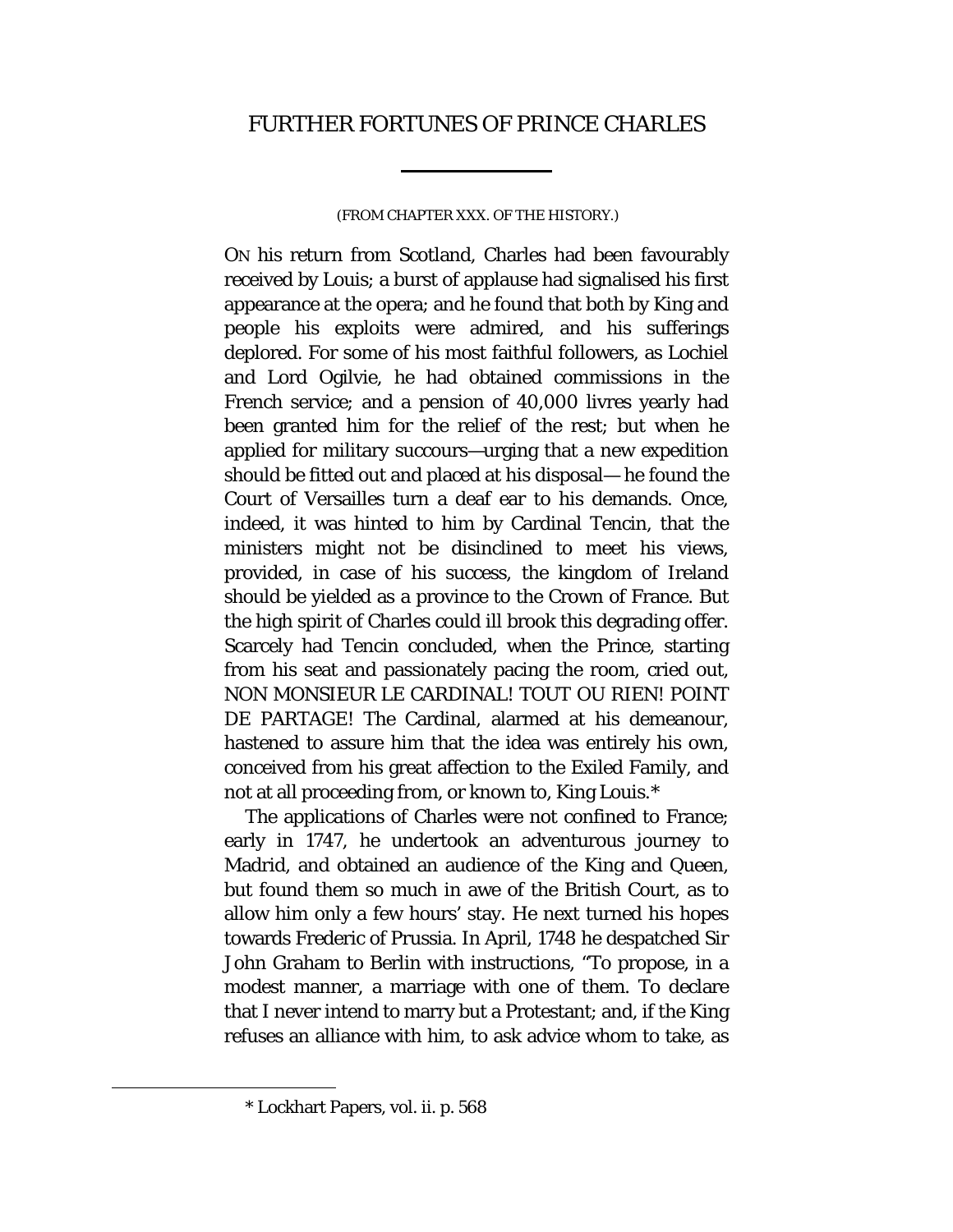he is known to be the wisest Prince in Europe."[\\*](#page-139-0) This scheme, however, though promising success for a short time, ended like the rest in failure.

Ere long, moreover, domestic discord arose to embitter the coldness or hostility of strangers. Charles's brother having secretly quitted Paris without any previous notice to him, had returned to Rome and resolved to enter holy orders. With the concurrence of the old Pretender, and by a negotiation with the Pope, he was suddenly named a Cardinal, on the 3d of July, 1747, the design being concealed from Charles until a few days before, so as to guard against his expected opposition.<sup>[†](#page-139-1)</sup> It is difficult to describe with how much consternation the tidings struck the exiled Jacobites; several did not hesitate to declare it of much worse consequence to them than even the battle of Culloden.[‡](#page-139-2) Charles himself, as he was the most injured, appeared the most angry; he broke off all correspondence whatever with his brother, and his letters to his father from this time forward became brief, cold, and constrained.

At the peace of Aix-la-Chapelle, the French Court, though willing to relinquish Charles's cause, and to stipulate his exclusion from their territories, were not wholly unmindful of his interests, nor of their promises. They proposed to establish him at Friburg in Switzerland, with the title of Prince of Wales, a company of guards, and a sufficient pension. In Charles's circumstances there was certainly no better course to take than to accept these terms. But the lower he sank in fortunes the higher he thought himself bound to rise in spirit. He placed a romantic point of honour in braving the "orders from Hanover," as he called them, and positively refused to depart from Paris. Threats, entreaties, arguments, were tried on him in vain. He withstood even a letter, obtained from his father at Rome, and commanding

<span id="page-139-0"></span><sup>\*</sup> Instructions for Sir John Graham in Charles's writing, and dated April 4. 1748. Stuart Papers. It is remarkable that the Duke of Newcastle writes to the Lord Chancellor, September 21. 1753: "The King of Prussia is now avowedly the principal, if not the sole, support of the Pretender and of the Jacobite cause." Coxe's Pelham.

<sup>†</sup> James to Prince Charles, June 13. 1747.

<span id="page-139-2"></span><span id="page-139-1"></span><sup>‡</sup> Mr. Hay to Mr. Edgar, July 26. 1747.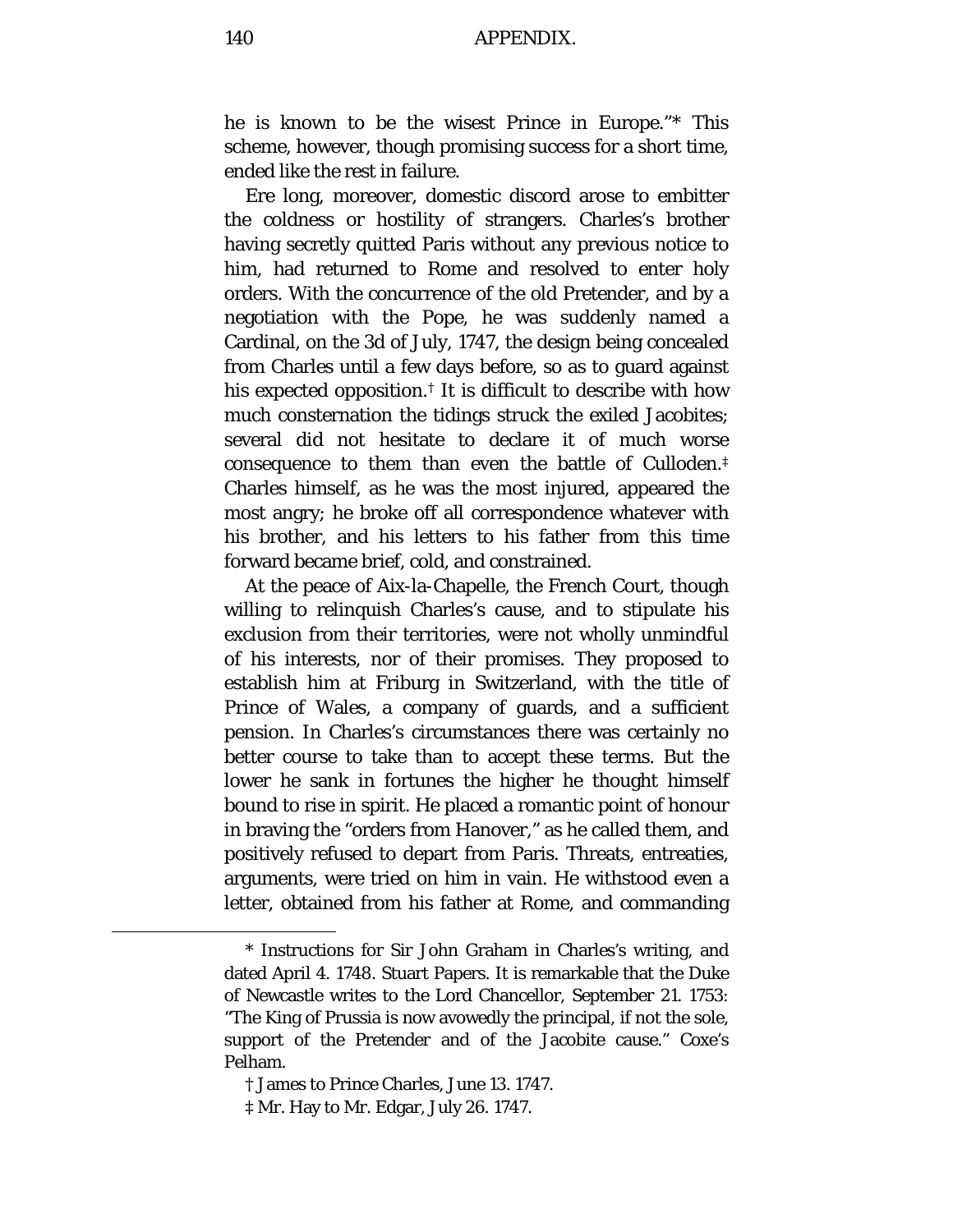his departure. He still, perhaps, nourished some secret expectation that King Louis would not venture to use force against a kinsman; but he found himself deceived. As he went to the opera on the evening of the 11th of December, his coach was stopped by a party of French guards, himself seized, bound hand and foot, and conveyed, with a single attendant, to the state prison of Vincennes, where he was thrust into a dungeon, seven feet wide and eight long. After this public insult, and a few days' confinement, he was carried to Pont de Beauvoisin on the frontier of Savoy, and there restored to his wandering and desolate freedom.[\\*](#page-140-0)

The first place to which Charles repaired upon his liberation was the Papal city of Avignon. But in a very few weeks he again set forth, attended only by Colonel Goring, and bearing a fictitious name. From this time forward his proceedings during many years are wrapped in mystery; all his correspondence passed through the hands of Mr. Waters, his banker at Paris: even his warmest partisans were seldom made acquainted with his place of abode; and though he still continued to write to his father at intervals, his letters were never dated. Neither friends nor enemies at that time could obtain any certain information of his movements or designs. Now, however, it is known that he visited Holland and Germany, that he resided secretly for some time at Paris, that he undertook a mysterious journey to England in 1750, and perhaps another in 1752, or 1753; but his principal residence was in the territory of his friend the Duke de Bouillon, where, surrounded by the wide and lonely forest of Ardennes, his active spirit sought in the dangerous chase of boars and wolves an image of the warlike enterprise which was denied him. It was not till the death of his father in 1766 that he returned to Rome, and became reconciled to his brother. But his character had darkened with his fortunes. A long train of disappointments and humiliations working on a fiery mind, spurred it almost into frenzy, and degraded it. The habit of drinking, which for some years he indulged

<span id="page-140-0"></span><sup>\*</sup> Charles wrote a most minute account of this transaction, in the third person; it was published as "Lettre d'un officier Français a son ami a Londres;" and the MS. is still amongst the Stuart Papers.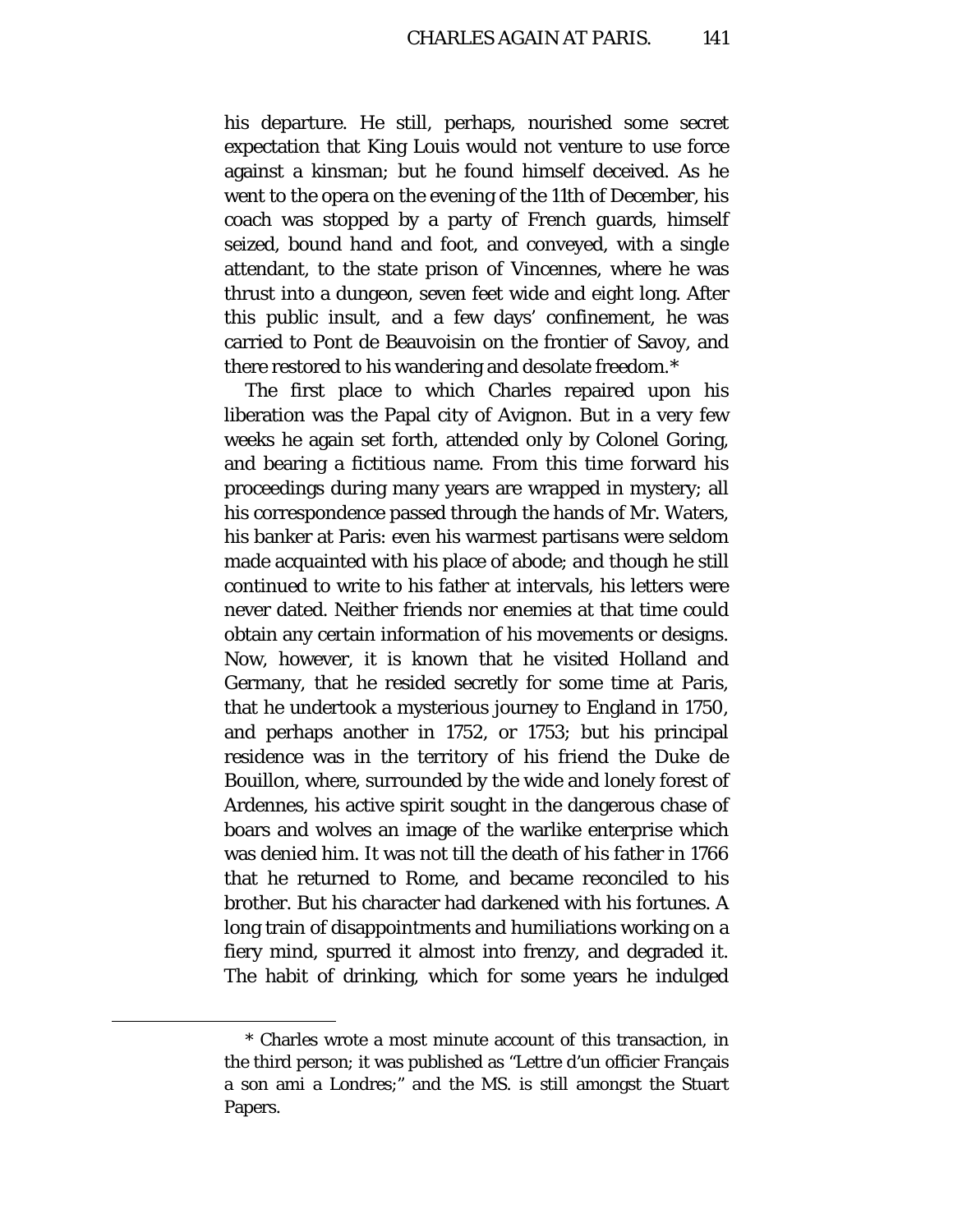without restraint, seems to have been first formed during his Highland adventures and escapes; when a dram of whiskey might sometimes supply the want of food and of rest. Thus was the habit acquired, and, once acquired, it continued after the cause of it had ceased, and even grew amidst the encouragement of his exiled friends. The earliest hint I have found of this vice in Charles, is in a letter of April, 1747, addressed to Lord Dunbar, but only signed by the initial of the writer. It alleges that an Irish Cordelier, named Kelly, has of late been much in the Prince's society and confidence; that Kelly loves good wine with all the fervour of a monk; and that, by this means, "His Royal Highness's character in point of "sobriety has been a little blemished." A century before, Lord Clarendon reproaches the banished loyalists with intemperance[\\*](#page-141-0), at all times the fatal resource of poverty and sorrow; but the Prince, who could not relieve them by his bounty, should at least have forborne from degrading them by his example.

Still more imprudent, perhaps, was his conduct with regard to Miss Walkinshaw. This lady, it is said, first became known to him in Scotland; he sent for her some years after his return from that country, and soon allowed her such dominion over him that she became acquainted with all his schemes, and trusted with his most secret correspondence. As soon as this was known in England, his principal adherents took alarm, believing that she was in the pay of the English ministers, and observing that her sister was housekeeper of the Dowager Princess of Wales. So much did they think their own safety endangered, that they despatched Mr. MacNamara, one of their most trusty agents, with instructions to lay their apprehensions before the Prince, and to insist that the lady should, for some time at least, be confined to a convent. In answer Charles declared that he had no violent passion for Miss Walkinshaw, and could see her removed from him without concern, but that he would not receive directions in respect to his private conduct from any man alive. In vain did Mr. MacNamara try every method of persuasion, and frequent renewals of his argument.

<span id="page-141-0"></span>**<sup>\*</sup>** Life of the Earl of Clarendon by himself, vol. i. p. 353. ed. 1827.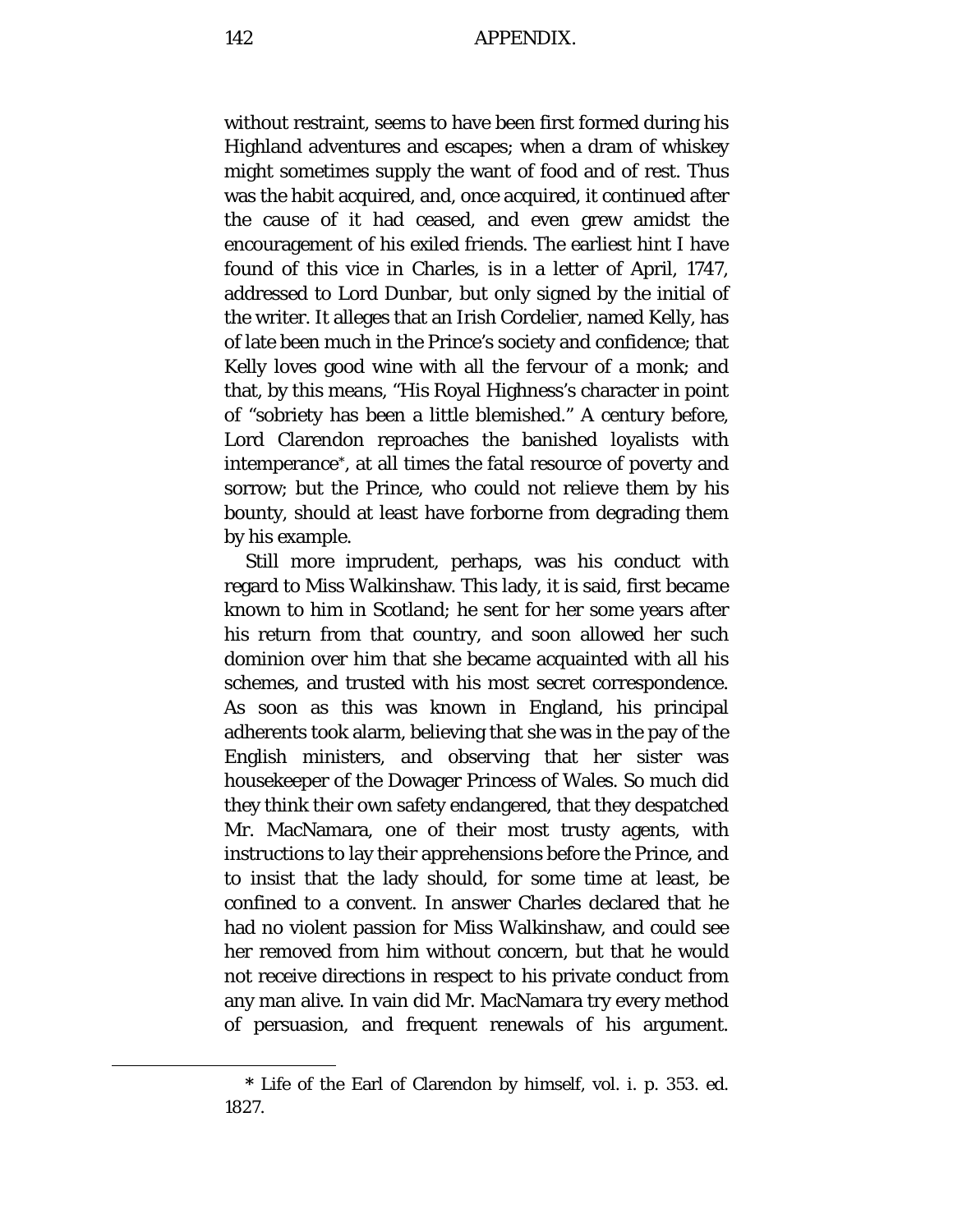Charles thought it a point of honour, that none should presume on his adversity to treat him with disrespect, and determined to brave even the ruin of his interest (for such was the alternative held out to him) rather than bate one iota of his dignity. MacNamara at length took leave of him with much resentment, saying, as he passed out, "What can your family have done, Sir, thus to draw down the vengeance of Heaven on every branch of it through so many ages?"[\\*—](#page-142-0) Upon his report, most of the remaining Jacobite leaders, irritated at their Prince's pride, and, soon afterwards won over by the splendid successes of Lord Chatham, seized the opportunity to break off all connection with the exiles, and to rally in good earnest round the reigning family.

In a former chapter I have described the person and manner of Charles as he appeared in youth; let me now add a portrait of him in his later years. An English lady, who was at Rome in 1770, observes, "The Pretender is naturally above the middle size but stoops excessively; he appears bloated and red in the face; his countenance heavy and sleepy, which is attributed to his having given into excess of drinking: but when a young man he must have been esteemed handsome. His complexion is of the fair tint, his eyes blue, his hair light brown, and the contour of his face a long oval; he is by no means thin, has a noble person, and a graceful manner. His dress was scarlet laced with broad gold lace; he wears the blue riband outside of his coat, from which depends a cameo, antique, as large as the palm of my hand; and he wears the same garter and motto as those of the noble order of St. George in England. Upon the whole, he has a melancholy, mortified appearance. Two gentlemen constantly attend him; they are of Irish extraction, and Roman Catholics you may be sure …… At Princess Palestrina's he asked me if I understood the game of TARROCHI, which they were about to play at. I answered in the negative; upon which, taking the pack in his hands, he desired to know if I had ever seen such odd cards. I replied that they were very odd indeed. He then displaying them said, here is every thing in the world to be found in these cards—the sun, moon, the stars; and here, says he (throwing me a card), is the Pope; here is the Devil; and,

<span id="page-142-0"></span><sup>\*</sup> Dr. King's Anecdotes, p. 207.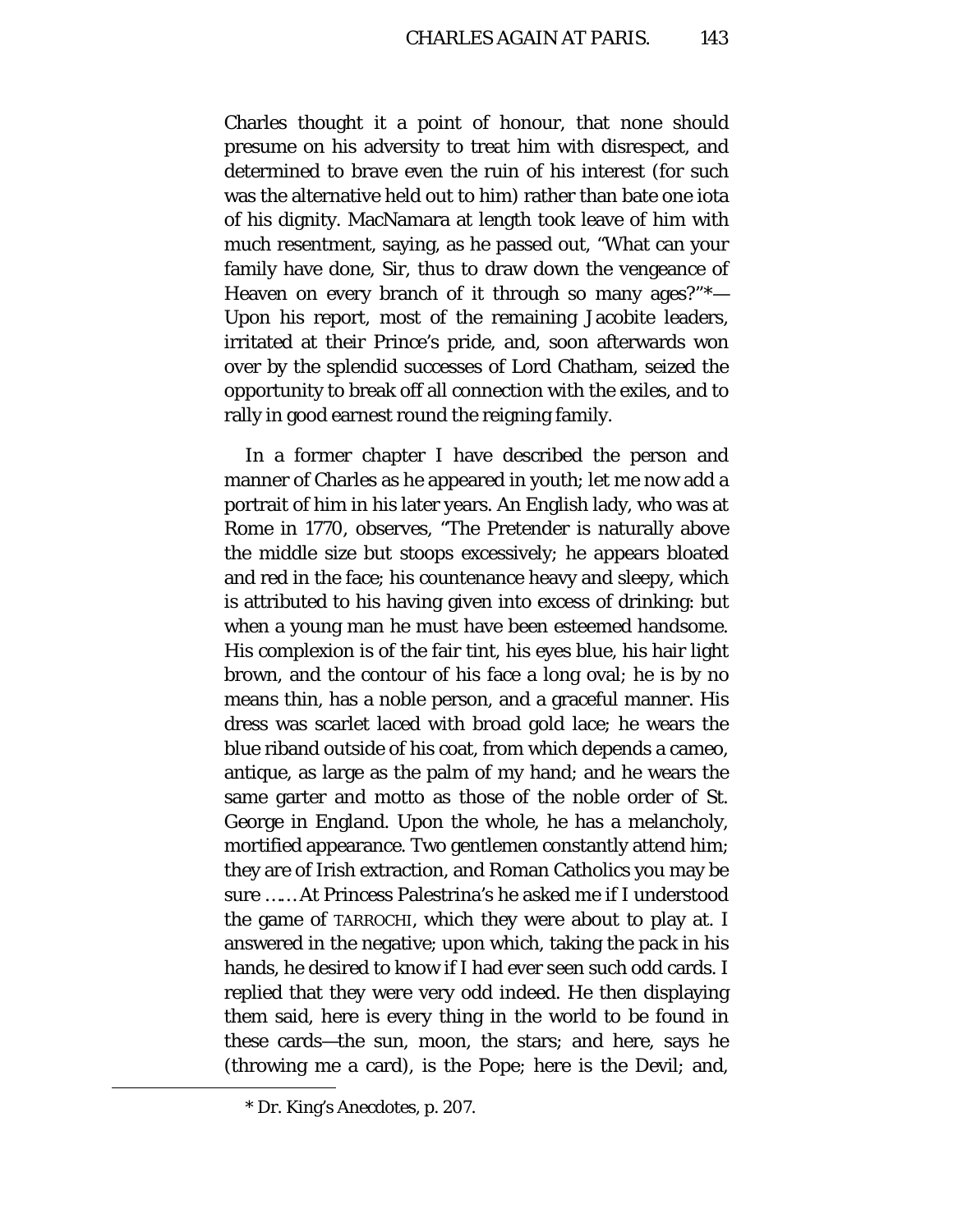added he, there is but one of the trio wanting, and you know who that should be! I was so amazed, so astonished, though he spoke this last in a laughing, good-humoured manner, that I did not know which way to look; and as to a reply, I made none."[\\*](#page-143-0)

In his youth, Charles, as we have seen, had formed the resolution of marrying only a Protestant princess; however, he remained single during the greater part of his career, and when in 1754 he was urged by his father to take a wife, he replied, "The unworthy behaviour of certain ministers, the 10th of December, 1748, has put it out of my power to settle any where without honour or interest being at stake; and were it even possible for me to find a place of abode, I think our family have had sufferings enough, which will always hinder me to marry, so long as in misfortune, for that would only conduce to increase misery, or subject any of the family that should have the spirit of their father to be tied neck and heel, rather than yield to a vile ministry."[†](#page-143-1) Nevertheless in 1772, at the age of fifty-two, Charles espoused a Roman Catholic, and a girl of twenty, Princess Louisa of Stolberg.[‡](#page-143-2) This union proved as unhappy as it was ill assorted. Charles treated his young wife with very little kindness. He appears, in fact, to have contracted a disparaging opinion of her sex in general; and I have found, in a paper of his writing about that period, "As for men, I have studied them closely; and were I to live till fourscore, I could scarcely know them better than now: but as for women, I have thought it useless, they being so much more wicked and impenetrable."[§](#page-143-3) Ungenerous and ungrateful words! Surely, as he wrote them, the image of Flora Macdonald should have risen in his heart and restrained his hand!

<span id="page-143-0"></span>**<sup>\*</sup>** Letters from Italy by an Englishwoman (Mrs. Miller), London, 1776, vol. ii. p. 198. This description of Charles's countenance well agrees with the portrait taken in 1776 by Ozias Humphry, of which an engraving is given in the Culloden Papers, p. 227.

**<sup>†</sup>** Prince Charles to Mr. Edgar, March 24. 1754. Stuart Papers.

<span id="page-143-3"></span><span id="page-143-2"></span><span id="page-143-1"></span>**<sup>‡</sup>** Her mother, Princess Stolberg, survived till 1826. I was once introduced to her at Frankfort, and found her in extreme old age, still lively and agreeable. In is singular that a man born eighty-five years after the Chevalier should have seen his mother-in-law.

<sup>§</sup> Stuart Papers, Orig. in French.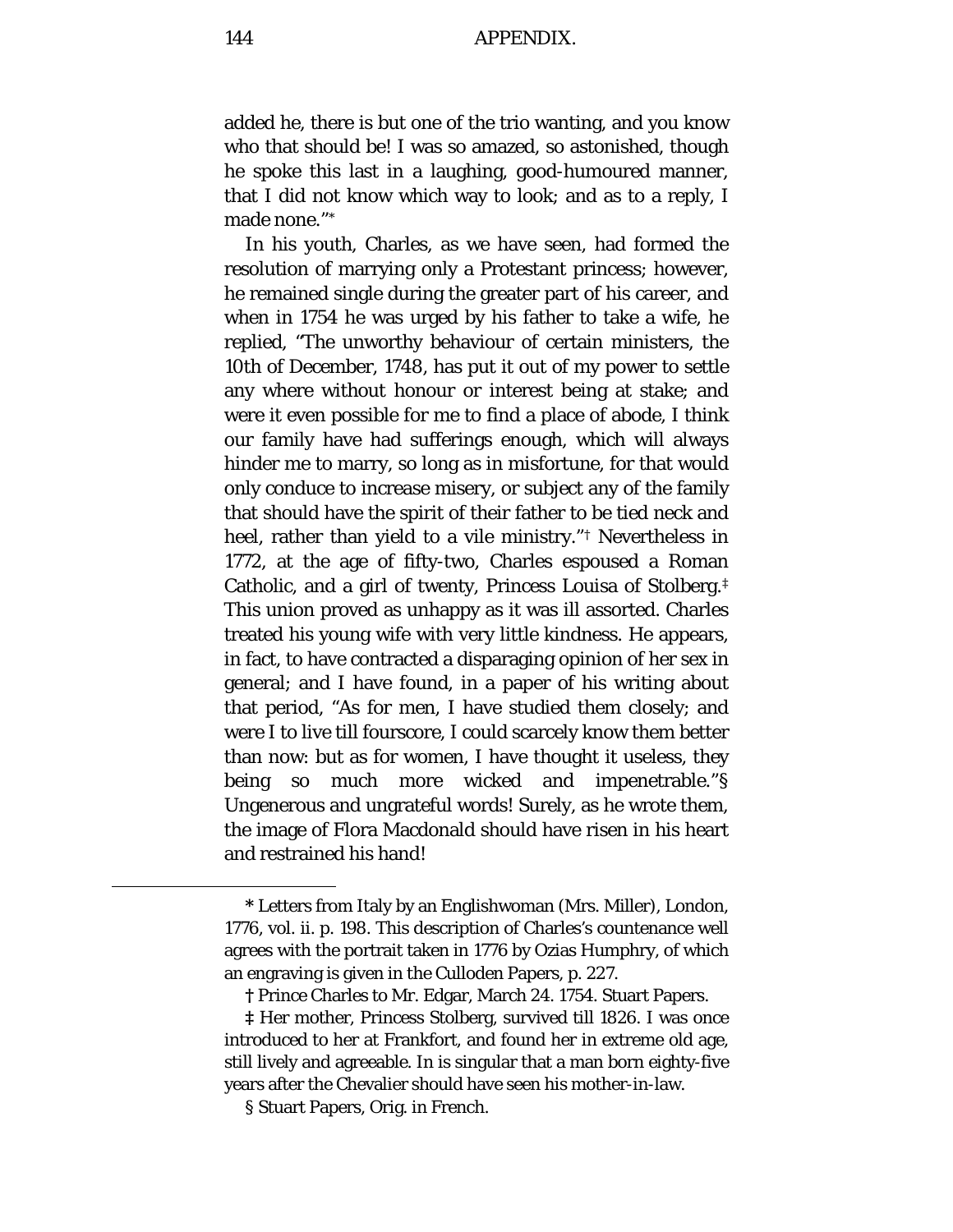The Count and Countess of Albany (such was the title they bore) lived together during several years at Florence, a harsh husband and a faithless wife; until at length, in 1780, weary of constraint, she eloped with her lover Alfieri. Thus left alone in his old age, Charles called to his house his daughter by Miss Walkinshaw, and created her Duchess of Albany, through the last exercise of an expiring prerogative. She was born about 1760, and survived her father only one year. Another consolation of his dotage was a silly regard, and a frequent reference to the prophecies of Nostradamus, several of which I have found among his papers. Still clinging to a visionary hope of his restoration, he used to keep under his bed a strong box with 12,000 sequins, ready for the expences of his journey to England, whenever he might suddenly be called thither.[\\*](#page-144-0) In 1785, Charles returned to Rome with his daughter. His health had long been declining, and his life more than once despaired of; but in January, 1788, he was seized with a paralytic stroke, which deprived him of the use of one half of the body, and he expired on the 30th of the same month.[†](#page-144-1) His funeral rites were performed by his brother the Cardinal, at Frascati[‡,](#page-144-2) but his coffin was afterwards removed to St. Peter's at Rome. Beneath that unrivalled dome lie mouldering the remains of what was once a brave and gallant heart; and a stately monument, from the chisel of Canova, but at the charge, as I believe, of the House of Hanover, has since arisen to the Memory of JAMES THE THIRD, CHARLES THE THIRD, AND HENRY THE NINTH, KINGS OF ENGLAND—names which an Englishman can scarcely read without a smile or a sigh! Often at the present day does the British traveller turn from the sunny height of the Pincian, or the carnival throngs of the Corso, to gaze in

**<sup>\*</sup>** Despatch of Sir Horace Mann, November 30. 1779. MS.

<span id="page-144-1"></span><span id="page-144-0"></span>**<sup>†</sup>** The date publicly assigned was the 31st of January; but I have been informed that he really died on the 30th; and that his attendants, disliking the omen, as the anniversary of King Charles's execution, notwithstanding the difference of the Old and New Style, concealed his death during the night, and asserted that he had died at nine o'clock the next morning. This was told me by Cardinal Caccia Piatti, at Rome, who had heard it from some of the Prince's household.

<span id="page-144-2"></span>**<sup>‡</sup>** Letter from Rome (Annual Register, yol. xxx. p. 255.).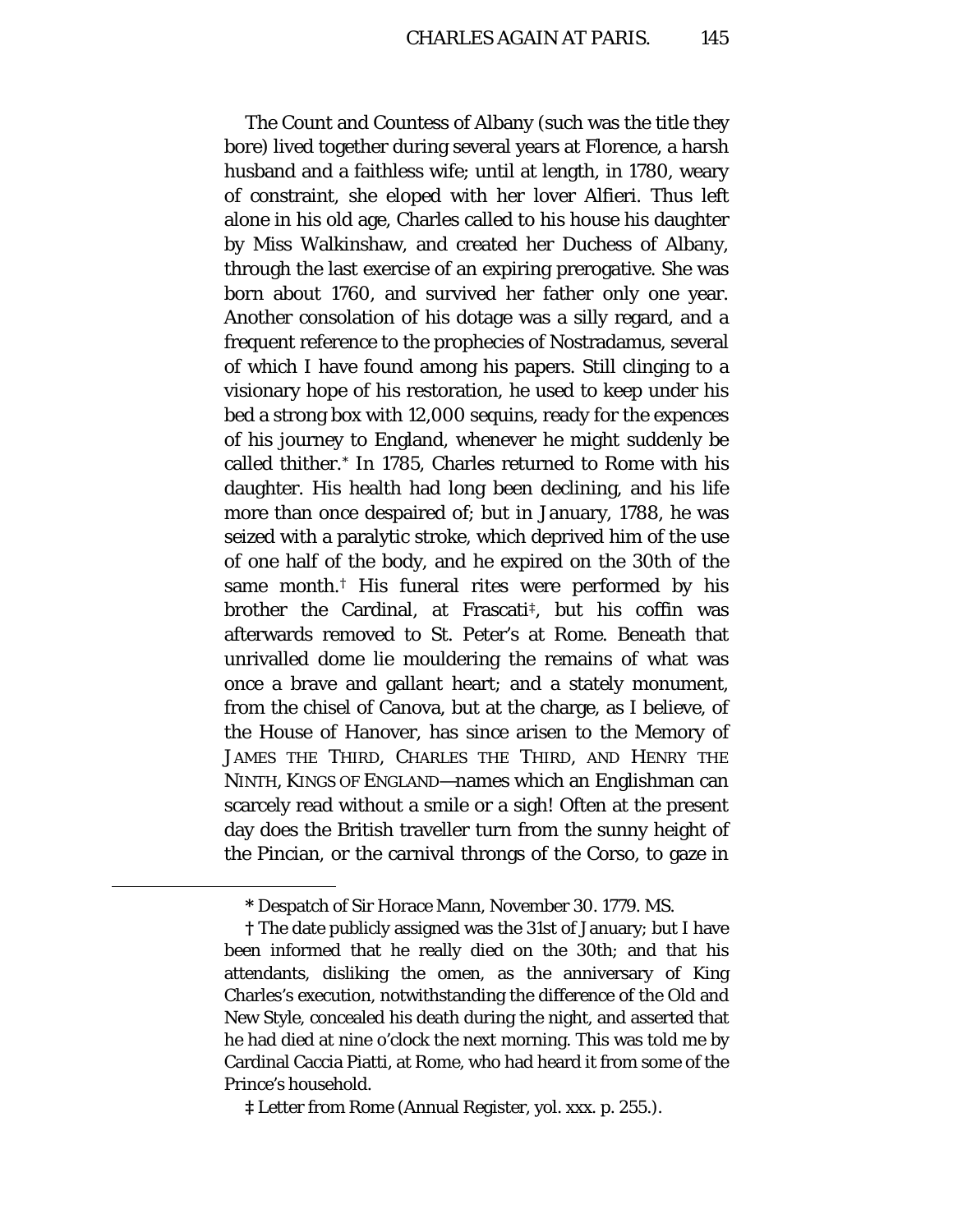thoughtful silence on that sad mockery of human greatness, and that last record of ruined hopes! The tomb before him is of a race justly expelled; the magnificent temple that enshrines it is of a faith wisely reformed; yet who at such a moment would harshly remember the errors of either, and might not join in the prayer even of that erring Church for the departed exiles: REQUIESCANT IN PACE!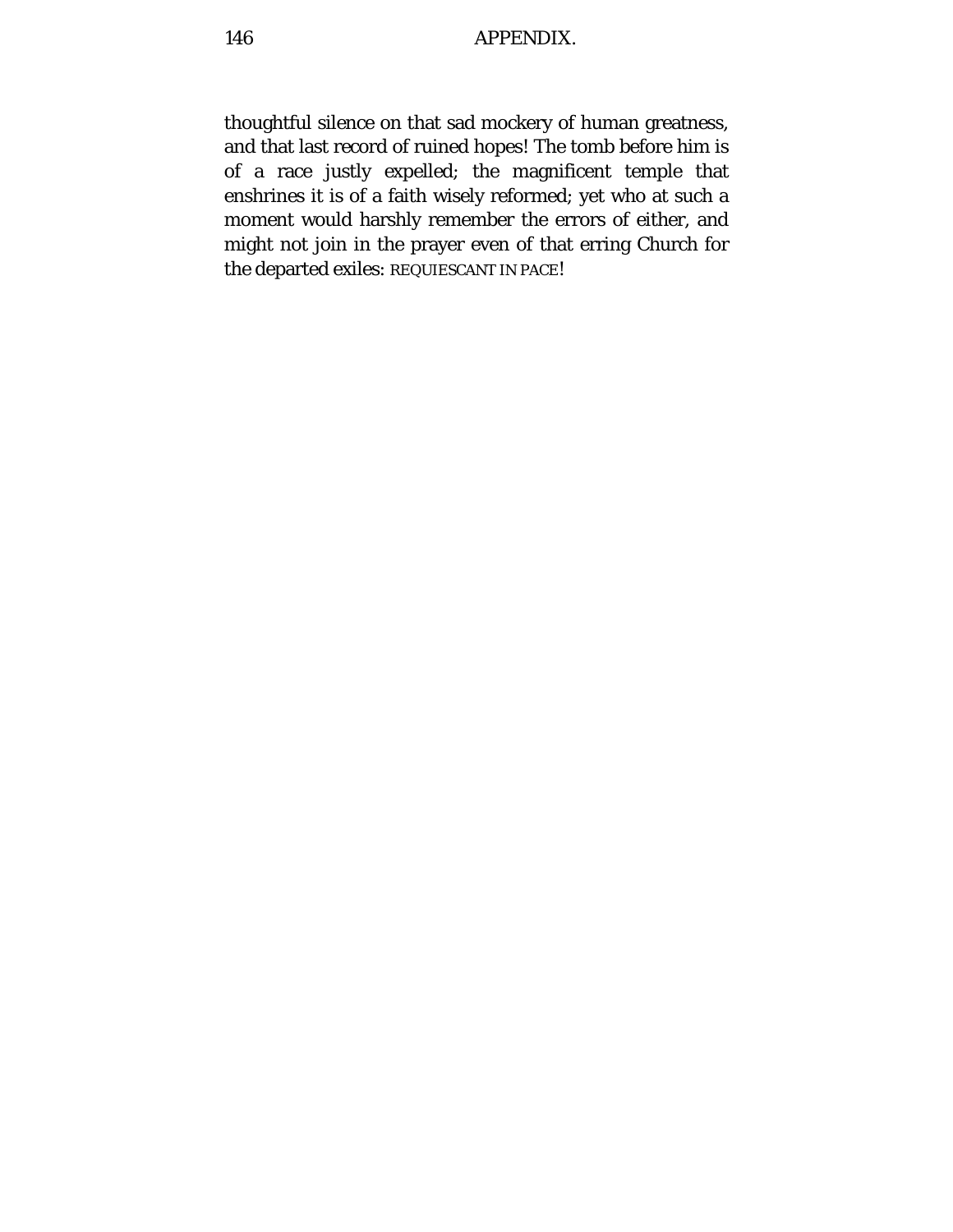# APPENDIX.

# EXTRACTS FROM THE STUART PAPERS, NOW AT WINDSOR, AS COPIED BY PERMISSION OF HIS LATE MAJESTY WILLIAM THE FOURTH.

### PRINCE CHARLES TO HIS FATHER.

*Navarre*, *June* 12. 1745.

SIR,

I BELIEVE your Majesty little expected a courier at this time, and much less from me; to tell you a thing that will be a great surprise to you. I have been, above six months ago, invited by our friends to go to Scotland, and to carry what money and arms I could conveniently get; this being, they are fully persuaded, the only way of restoring you to the Crown, and them to their liberties.

After such scandalous usage as I have received from the French Court, had I not given my word to do so, or got so many encouragements from time to time as I have had, I should have been obliged, in honour and for my own reputation, to have flung myself into the arms of my friends, and die with them, rather than live longer in such a miserable way here, or be obliged to return to Rome, which would be just giving up all hopes. I cannot but mention a parable here, which is; a horse that is to be sold, if spurred does not skip, or show some sign of life, nobody would care to have him even for nothing; just so my friends would care very little to have me, if, after such usage, which all the world is sensible of, I should not show that I have life in me. Your Majesty cannot disapprove a son's following the example of his father. You yourself did the like in the year '15; but the circumstances now are indeed very different, by being much more encouraging, there being a certainty of succeeding with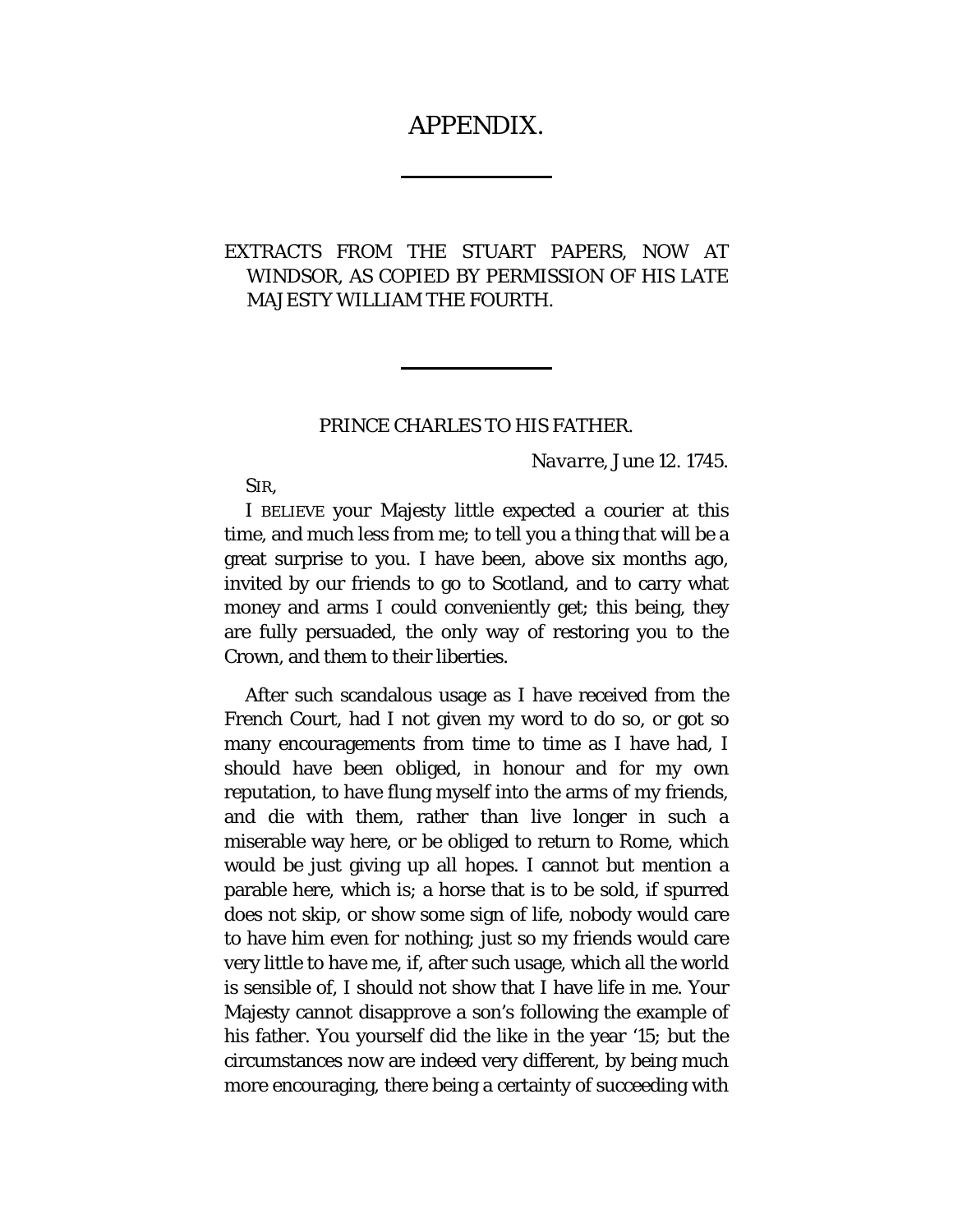the least help; the particulars of which would be too long to explain, and even impossible to convince you of by writing, which has been the reason that I have presumed to take upon me the managing all this, without even letting you suspect there was any such thing a brewing, for fear of my not being able to explain, and show you demonstratively how matters stood—which is not possible to be done by writing, or even without being upon the place and seeing things with your own eyes: and had I failed to convince you, I was then afraid you might have thought what I had a mind to do, to be rash; and so have absolutely forbid my proceedings. … …

I have tried all possible means and stratagems to get access to the King of France, or his Minister, without the least effect, nor could I even get Littleton (Sir Thomas Sheridan) an audience, who I was sure would say neither more nor less than what I desired, and would faithfully report their answer. As for Wright (the Cardinal), he is not much trusted or well looked upon by Adam (the King of France), who is timorous, and has not resolution enough to displace him. Now I have been obliged to steal off, without letting the King of France so much as suspect it, for which I make a proper excuse in my letter to him; by saying it was a great mortification to me never to have been able to speak and open my heart to him; that this thing was of such a nature that it could not be communicated by any of the ministers or by writing, but to himself alone—in whom, after God Almighty, my resting lies, and that the least help would make my affair infallible. If I had let the French Court know this beforehand, it might have had all these bad effects:—1st, It is possible they might have stopped me, having a mind to keep measures with the Elector, and then, to cover it over, they would have made a merit of it to you, by saying they had hindered me from doing a wild and desperate thing: 2dly, My being invited by my friends would not be believed; or at least would have made little or no impression on the French Court. …

I have sent Stafford to Spain, and appointed Sir Thomas Geraldine to demand succours in my name, to complete the work, to whom I sent letters for the King and Queen, written in the most engaging terms, to the same purpose. Let what will happen, the stroke is struck, and I have taken a firm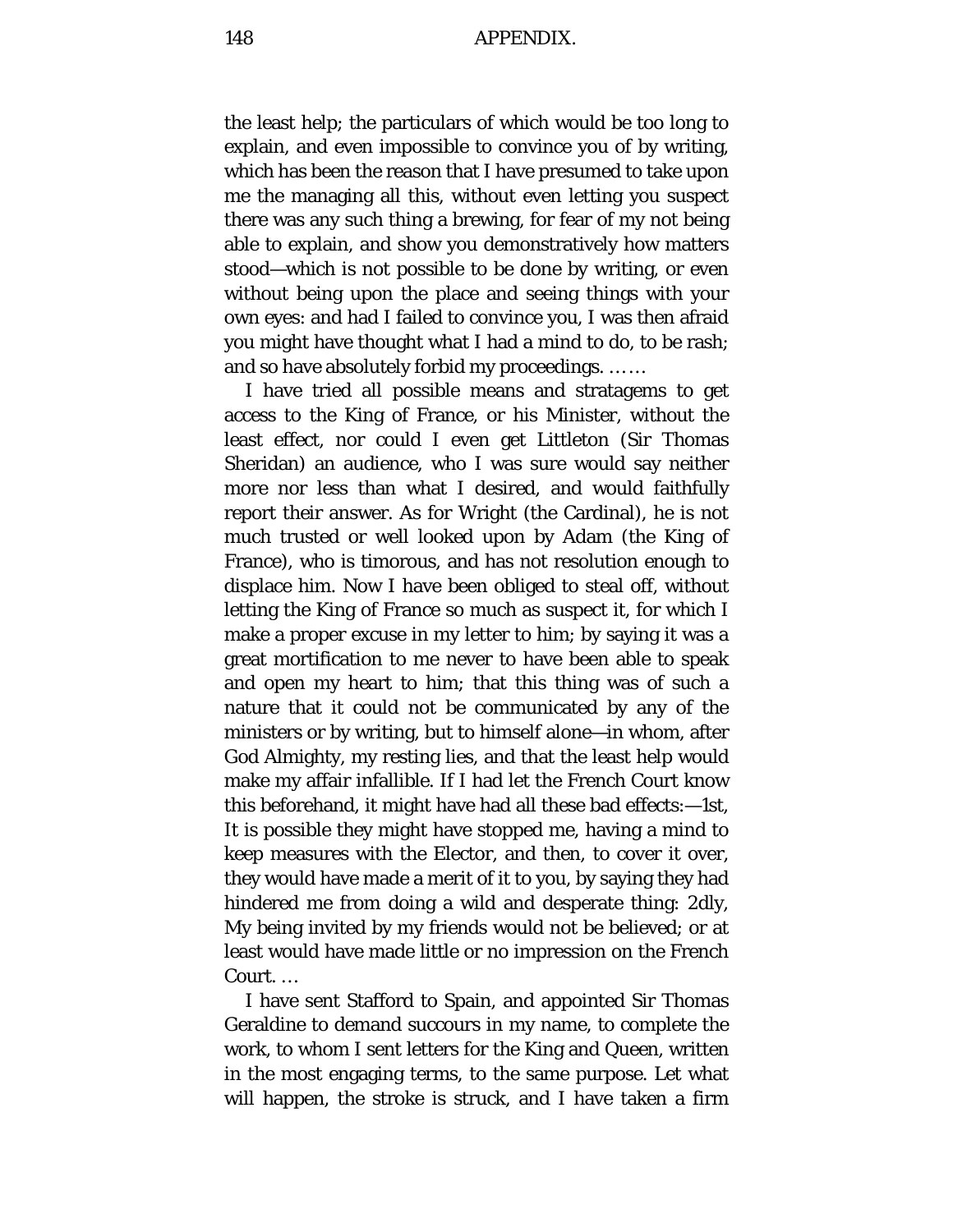resolution to conquer or to die, and stand my ground as long as I shall have a man remaining with me. I think it of the greatest importance your Majesty should come as soon as possible to Avignon, but take the liberty to advise that you would not ask leave of the French Court; for if I be not immediately succoured, they will certainly refuse you.

Whatever happens unfortunate to me cannot but be the strongest engagements to the French Court to pursue your cause. Now if I were sure they were capable of any sensation of this kind, if I did not succeed, I would perish, as Curtius did, to save my country, and make it happy; it being an indispensable duty on me, as far as lies in my power. Your Majesty may now see my reason for pressing so much to pawn my jewels, which I should be glad to have done immediately; for I never intend to come back; and money, next to troops, will be of the greatest help to me. I owe to old Waters about 60,000 livres, and to the young one above 120,000 livres. I and Sir Thomas will write more fully to Edgar about these matters, both as to the sum I carry with me and arms, as also how I go. I write this from Navarre, but it won't be sent off till I am on shipboard. If I can possibly, I will write a note and send it from thence at the same time. I have wrote to Lord Marischal, telling him to come immediately, and giving him a credential to treat with the Minister for succours. To the Duke of Ormond I have writ a civil letter, showing a desire of his coming here immediately, but at the same time leaving it to his discretion so to do. … … I should think it proper (if your Majesty pleases), to be put at his Holiness's feet, asking his blessing on this occasion; but what I chiefly ask is, your own, which I hope will procure me that of God Almighty upon my endeavours to serve you, my family, and my country; which will ever be the only view of

> Your Majesty's dutiful son, CHARLES P.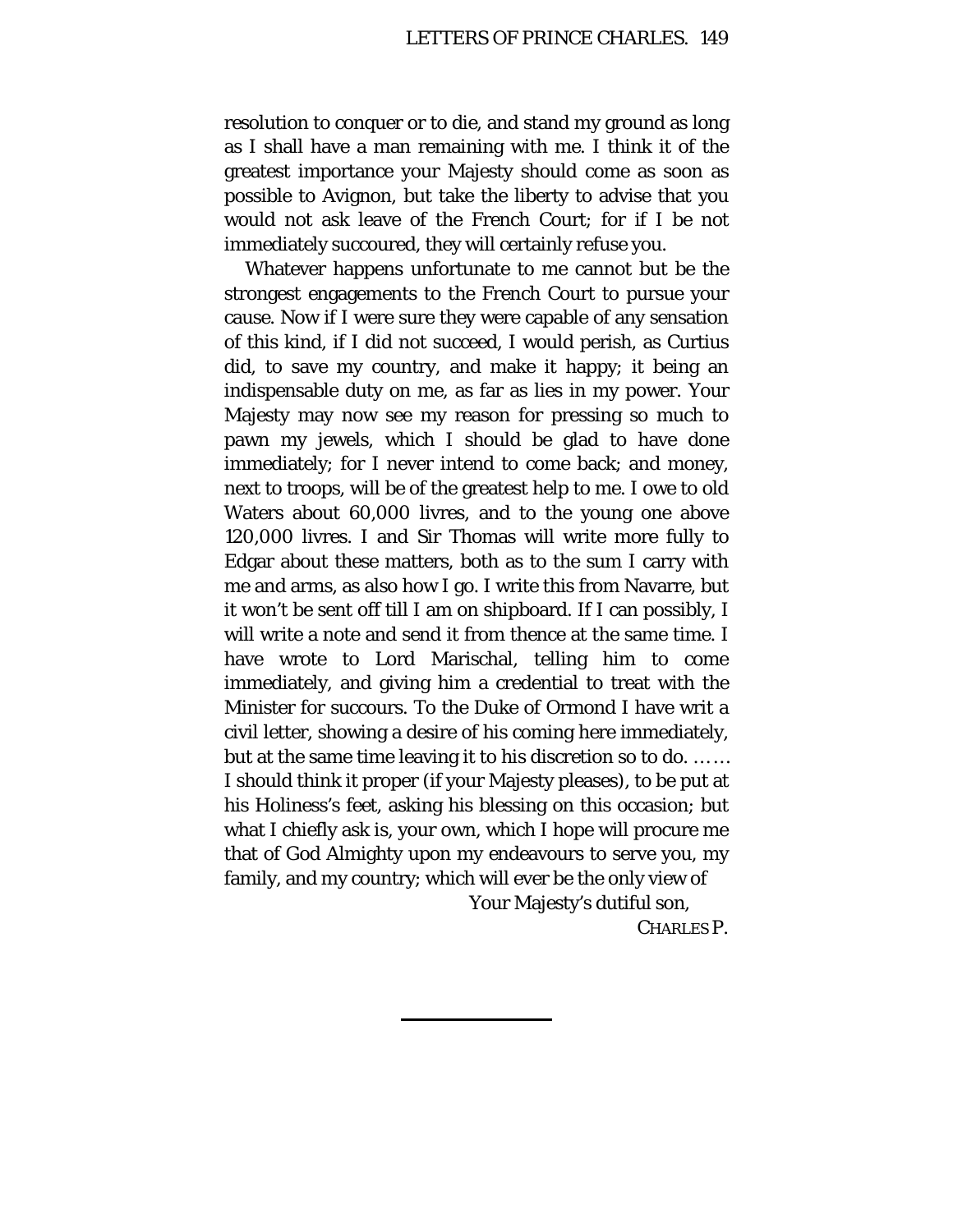## PRINCE CHARLES TO HIS FATHER.

#### [Second Letter.]

#### *Navarre*, *June* 12. 1745.

SIR,

<span id="page-149-0"></span>Ĩ.

I MADE my devotions on Pentecost day, recommending myself particularly to the Almighty on this occasion to guide and direct me, and to continue to me always the same sentiments, which are, rather to suffer any thing than fail in any of my duties. I write to you this apart, for to entreat your Majesty, in the most earnest manner, to desire Grevill (the King) for God's sake not to give to Howell (himself) what he designed, that is a secret[\\*;](#page-149-0) for it would be of the greatest hurt to his farm. Let not his engagement with a certain person be any hindrance, for circumstances are changed, by which, if there was any question of that, one can find ways to come off on't. I must repeat this, that Grevill and his family is ruined if he does that thing. Grevill thinks this an absolute secret; but. he is mistaken, for I have heard it from several people, to whom I flatly denied it, and said I was very sure it was not true, to which every one of these said, God be praised; for if it were so, both father and son would be undone. Sovereigns upon the throne can do such things: and even then it is not advisable; but a private man ruins himself and his family in doing on't, especially one that has great many enemies. I lay myself again most humbly at your Majesty's feet; and remain your most dutiful son,

CHARLES P.

#### PRINCE CHARLES TO MR. EDGAR.

*Navarre*, *June* 12. 1745.

I HERE enclose you the King's and Duke's letters; one for Lord Dunbar, and another for B. Tencin. If the bearer be one Pleve, I know him to be very honest, and a good servant. Macdonald is his master, whom I carry with me; so the servant deserves to be taken care of. Having writ a long letter

<sup>\*</sup> This mysterious passage refers to an offer on the part of James to abdicate his pretended crown in favour of his eldest son.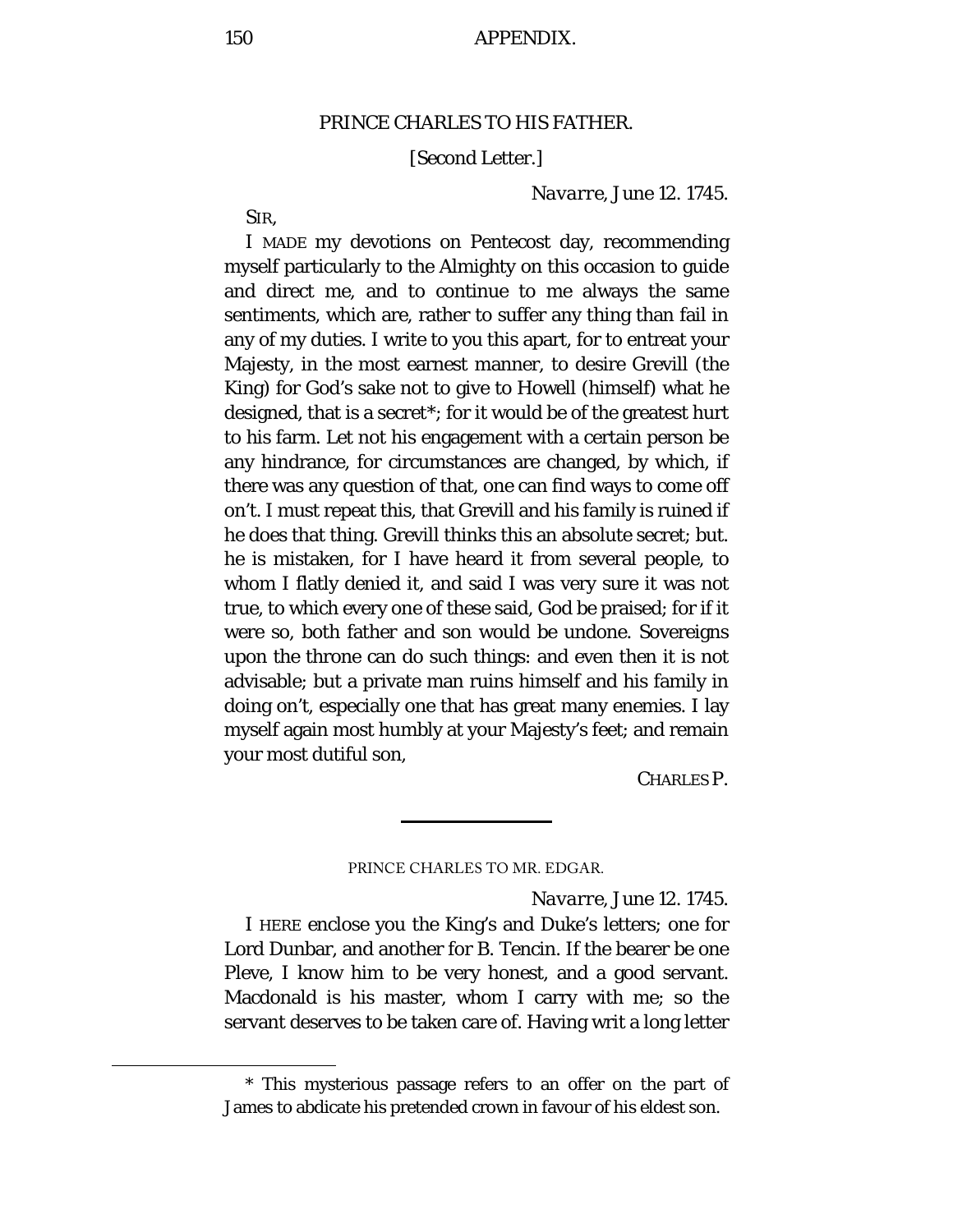to the King, I chose to refer some particulars to be added to yours, which are these:—I owe old Waters about 60,000 livres, part of which went to the payment of my debts last winter, which the French Court did not think fit to complete. Young Waters has advanced me 120,000 livres, and promised to pay several other things which I have referred to him. It will be absolutely necessary to remit these two sums immediately; and young Waters desires that his money may be sent by Belloni directly to himself, without letting the old man know he made any such advance; and whatever other money may be remitted for my use, the best way will be to send it to the young one—for the other, I believe, will be glad to be eased of that trouble. All this money I have employed in my present undertaking, having bought fifteen hundred fusees, eighteen hundred broad-swords mounted, a good quantity of powder, ball, flints, dirks, brandy, &c., and some hundred more of fusees and broad-swords, of which I cannot at present tell the exact number. I have also got twenty small field-pieces, two of which a mule may carry; and my *cassette* will be near four thousand louis-d'ors: all these things will go in the frigate which carries myself. She has twenty odd guns, and is an excellent sailer; and will be escorted by one, and perhaps two men-of-war, of about seventy guns each. It will appear strange to you how I should get these things without the knowledge of the French Court. I employed one Rutledge and one Walsh, who are subjects. The first got a grant of a man-of-war to cruise on the coast of Scotland, and is, luckily, obliged to go as far north as I do, so that she will escort me without appearing to do it. Walsh understands his business perfectly well, and is an excellent seaman. He has offered to go with me himself, the vessel being his own that I go on board of. He has also a man-of-war that will likewise go with me, if she can be got ready in time, and a frigate of forty-four guns which he took lately from the English, and is manning, to be sent out with all expedition. He lives at Nantes; and I expect a courier every moment from him with an account that all is ready; and then I must lose no time to get there, and go directly on board. If there be no danger of being stopped or discovered, I shall write from thence. Adieu, friend. I hope it will not be long before you hear comfortable news. In the meantime, be assured of my constant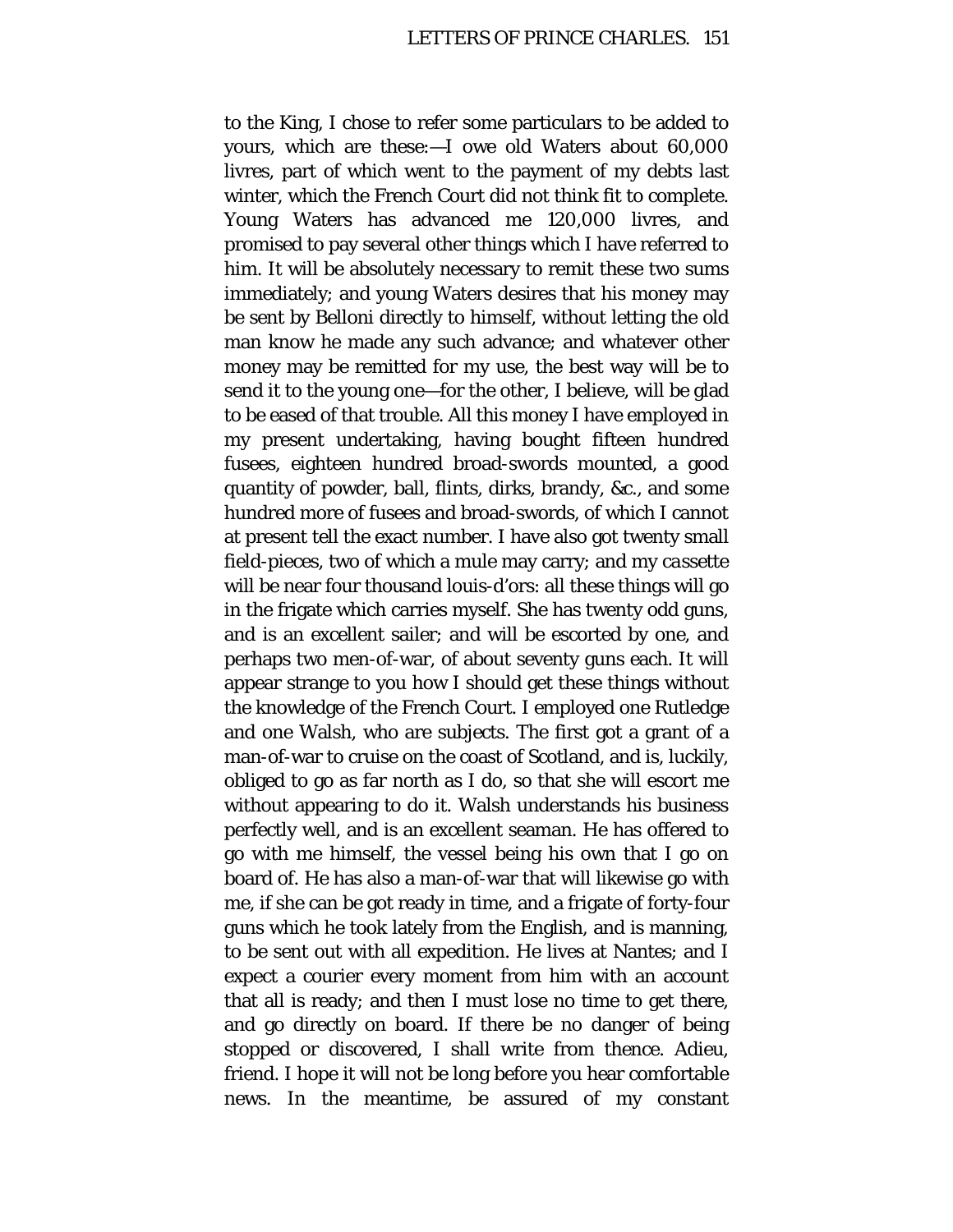friendship.

CHARLES P.

P. S.—I send you here also, enclosed, an authentic copy of what is to be printed and dispersed at my landing. I have forgot also to mention, that I intend to land at or about the Isle of Mull. I enclose you here also five letters, and one open, to yourself; all from Sir Thomas.

### PRINCE CHARLES TO HIS FATHER.

*Navarre*, *June* 20. 1745.

SIR,

I HAVE just received yours of the 24th May. I do not at all doubt but that Canilliac's tongue would go post at the news of the battle in Flanders, as he will also do for this new victory gained by the King of Prussia. I am, thank God, in perfect good health; but the time seems very long to me for to make use of it for the purpose. I have nothing in the world new. I suppose Morgan (Mr. O'Brien) and Morrice (Lord Sempill) write distinctly what they have to say. As for the latter, it is long since I have quite given up believing in the least any thing he says, which makes me never mention him. I lay myself at your Majesty's feet, most humbly asking blessing.

Your most dutiful son,

CHARLES P.

P. S.—As I finished this, I received yours of the 1st, and am heartily sorry for poor General Macdonald's death.

I shall not fail to be attentive to what you mention in your little note.

PRINCE CHARLES TO HIS FATHER.

*St. Nazaire, at the Mouth of the Loire, July 2.*1745.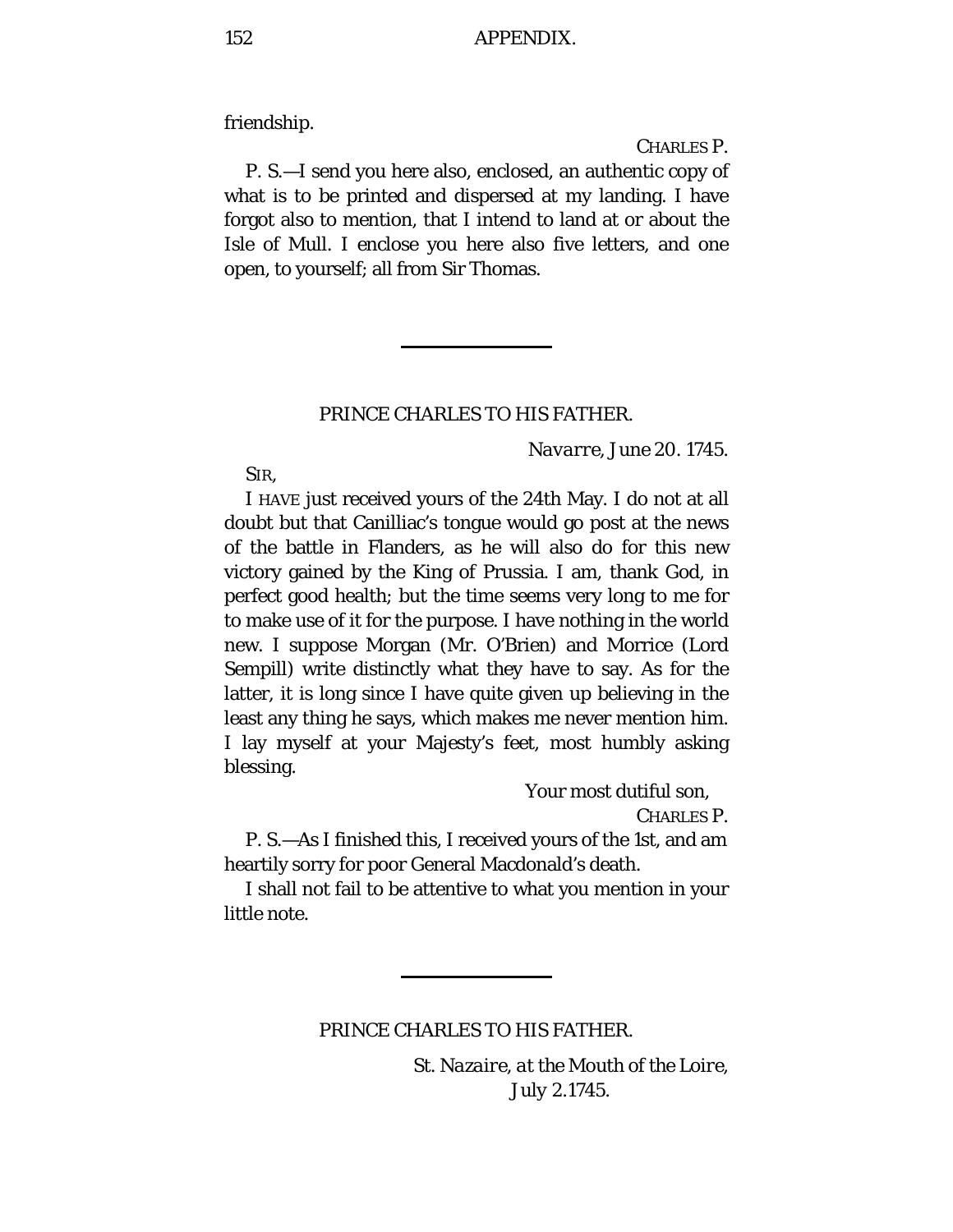SIR,

THE contrary winds that have been blowing hitherto, have deferred my embarking, which will be this afternoon, at seven, for to go to the rendezvous of the man-of-war of 67 guns, and 700 men aboard, as also a company of sixty volunteers, all gentlemen, whom I shall probably get to land with me, I mean to stay; which, though few, will make a show, they having a pretty uniform. The number of arms are just as I mentioned in my last of the 12th, that goes with this, except the augmentation I was in hopes of is of a hundred or two less than I expected, which is no odds. I keep this open, and do not send it until I am fairly set off from Belle Isle*—id est* the rendezvous—so that I may add a note to it, if being sea-sick does not hinder; if it does, Sir Thomas will supply in mentioning what more may occur. It is a mortification to me to want so many of your packets which are lying at Paris, because of the daily expectation of parting. We have nothing to do now but to hope in the Almighty favouring us and recompensing our troubles; which, as you may see by the nature of the thing, were not small. I hope in God my next will bring comfortable news. In the mean time I remain, laying myself at your Majesty's feet, most humbly asking your blessing,

> Your most dutiful son, CHARLES P.

### PRINCE CHARLES TO MR EDGAR.

*St. Nazaire*, *July* 2. 1745.

This being the last note I shall write this side of the seas, I would not fail to give you adieu in it, making my compliments to Lord Dunbar, and to as many of my friends as you shall think convenient and proper. I enclose herewith letters for the King and Duke. I hope in God we shall soon meet, which I am resolved shall not be but at home.

In the meantime I remain, &c.

CHARLES P.

P. S.—*Belle Isle à la Rade, the* 12*th July.* After having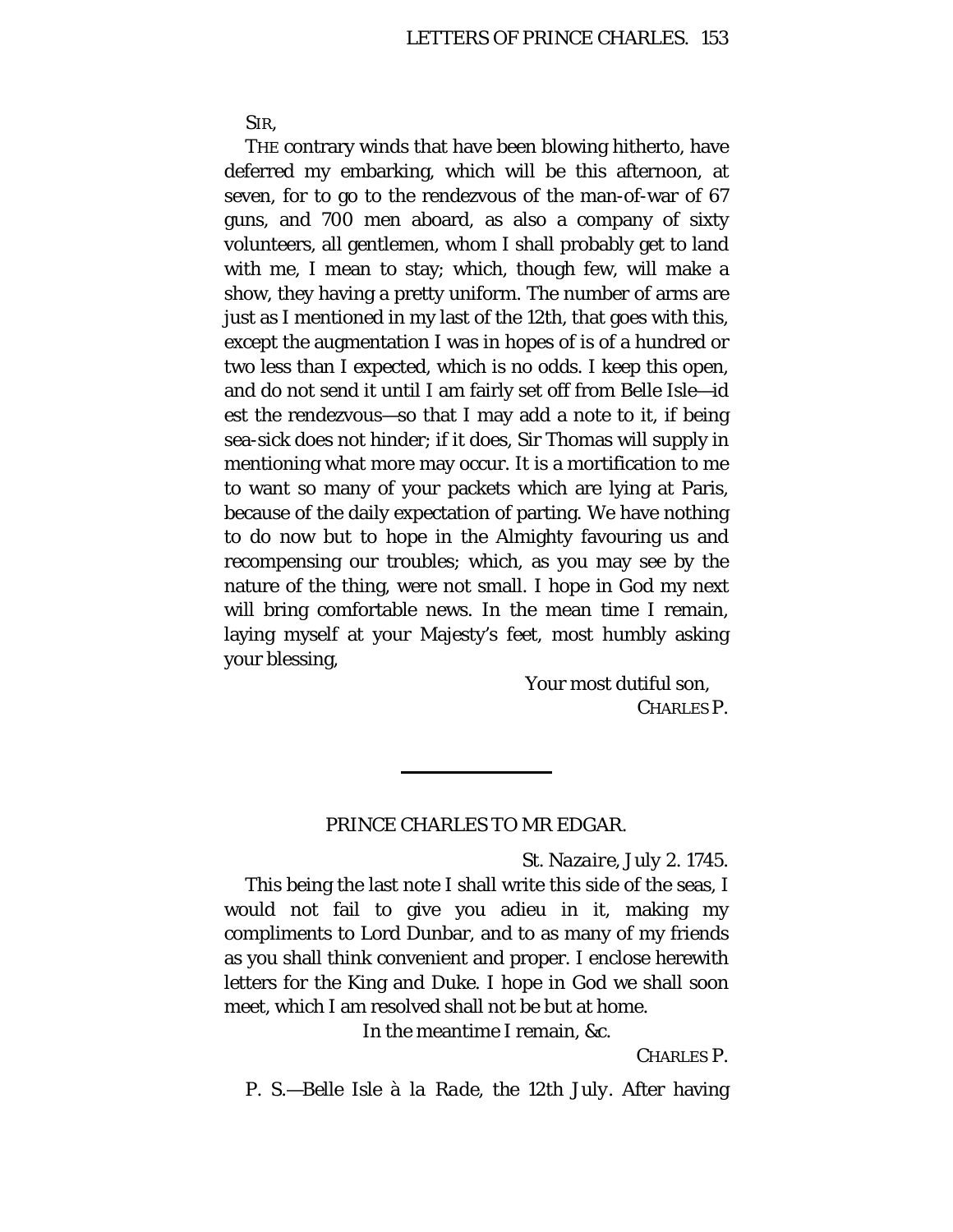waited a week here, not without a little anxiety, we have at last got the escort I expected, which is just now arrived, *id est*, a ship of 68 guns, and 700 men aboard. I am, thank God, in perfect good health, but have been a little sea-sick, and expect to be more so; but it does not keep me much a-bed, for I find the more I struggle against it the better.

### PRINCE CHARLES TO HIS FATHER.

*Abord da Vaisseau le Du Bellier*, *a L'Ancre dans la Baie de Longhaylort, le* 2 *Août, V.S.* 1745.

SIRE,

J'AI reçu des services si importans de M. Antoine Walsh, qu'il n'y a rien que je ne me croie obligé de faire pour lui en témoigner mon agrément. Ainsi je lui ai promis d'employer tout mon crédit auprès de Votre Majesté pour lui obtenir le titre de Comte d'Irlande. II est issu d'une fort bonne famille, très en état de soutenir la dignité de ce nouveau titre, et n'a pas besoin d'autre chose. C'est la première grace que je vous demande depuis mon arrivée dans ce pays. J'espère bien que ce ne sera pas la dernière, mais en tout cas, je vous supplie de me l'accorder. Je la regarderai comme une obligation particulière, accordée & votre très-obeissant fils,

CHARLES P.

### PRINCE CHARLES TO HIS FATHER.

*Longhaylort*, *August* 4. *O.* S*.* 1745.

SIR,

I AM, thank God, arrived here in perfect good health, but not with little trouble and danger, as you will hear by the bearer, who has been along with me all along, that it makes it useless for me to give any accounts and particulars on that head I am joined here by brave people, as I expected. As I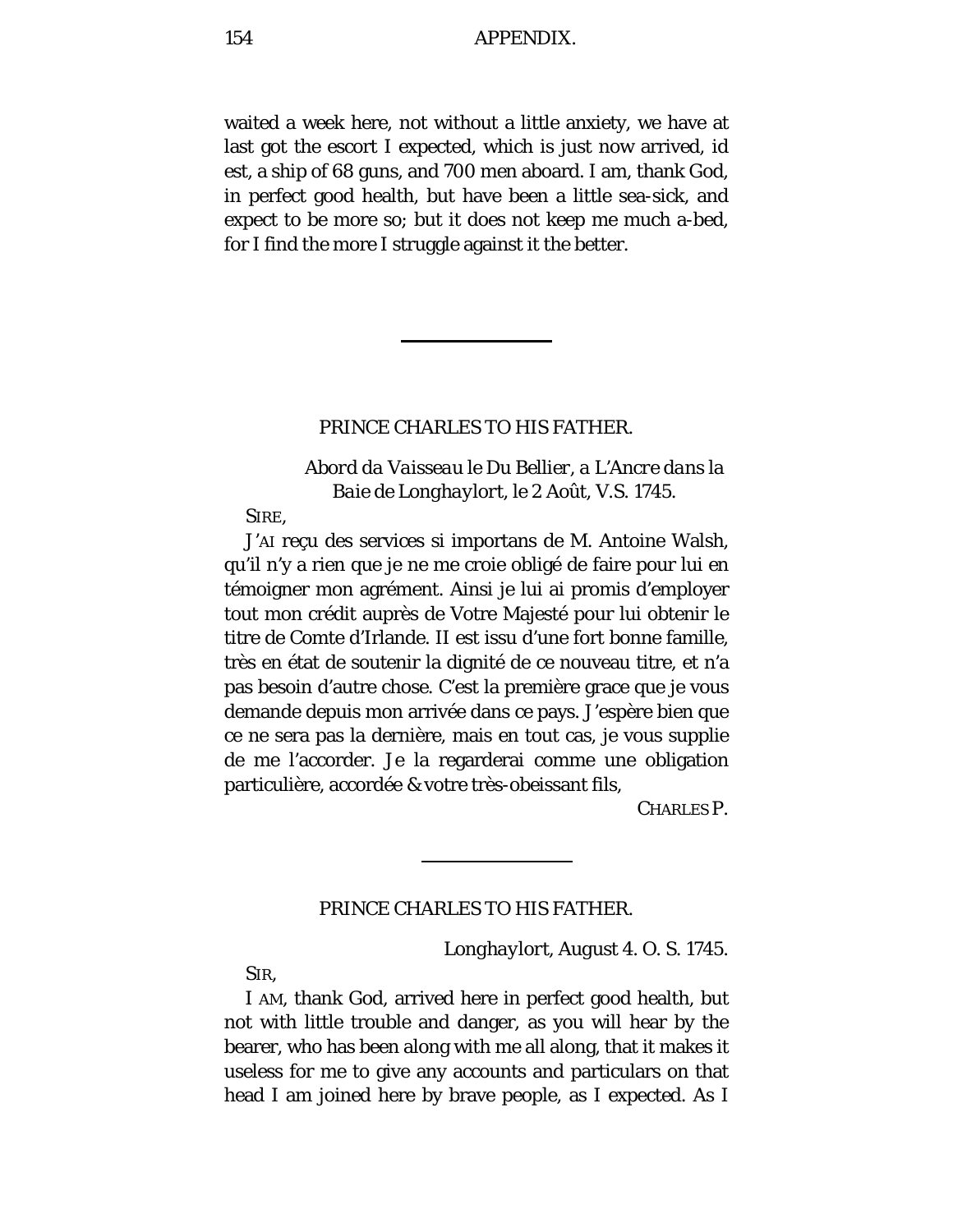have not yet set up the Standard, I cannot tell the number, but that will be in a few days, as soon as the arms are distributed; at which we are working with all speed. I have not as yet got the return of the message sent to the Lowlands, but expect it very soon. If they all join, or at least all those to whom I have sent commissions, at request, every thing will go on to a wish. Sir Hector's [\\*](#page-154-0) being taken up, is of no other consequence but of perhaps frightening some few; for they can make nothing of him, nor of some papers that were found in his room, which he denies having any knowledge of. The commissions, along with the declaration, are arrived safe, and in a proper hand. The worst that can happen to me, if France does not succour me, is to die at the head of such brave people as I find here, if I should not be able to make my way; and that I have promised to them, as you know to have been my resolution, before parting. The French Court must now necessarily take off the mask, or have an eternal shame on them; for at present there is no medium, and we, whatever happens, shall gain an immortal honour by doing what we can to deliver our country, in restoring our master, or perish with sword in hand. Your Majesty may easily conceive the anxiety I am in to hear from you. Having nothing more particular at present to add (not being able to keep the ship longer, for fear of men-of-war stopping her passage entirely), I shall end, laying myself with all respect and duty at your Majesty's feet, most humbly asking a blessing.

> Your most dutiful son, CHARLES P.

# PRINCE CHARLES TO MORAY OF ABERCAIRNEY.

*Kinlochiel, August* 22. 1745.

THIS is to let you know that I have set up the Royal Standard, and expect the assistance of all my friends. I want money in particular; and as I depend upon what I know you have promised me, I desire you would pay it immediately into the hands of Arnprior, or send it by a sure hand to

<span id="page-154-0"></span><sup>\*</sup> Sir Hector Maclean.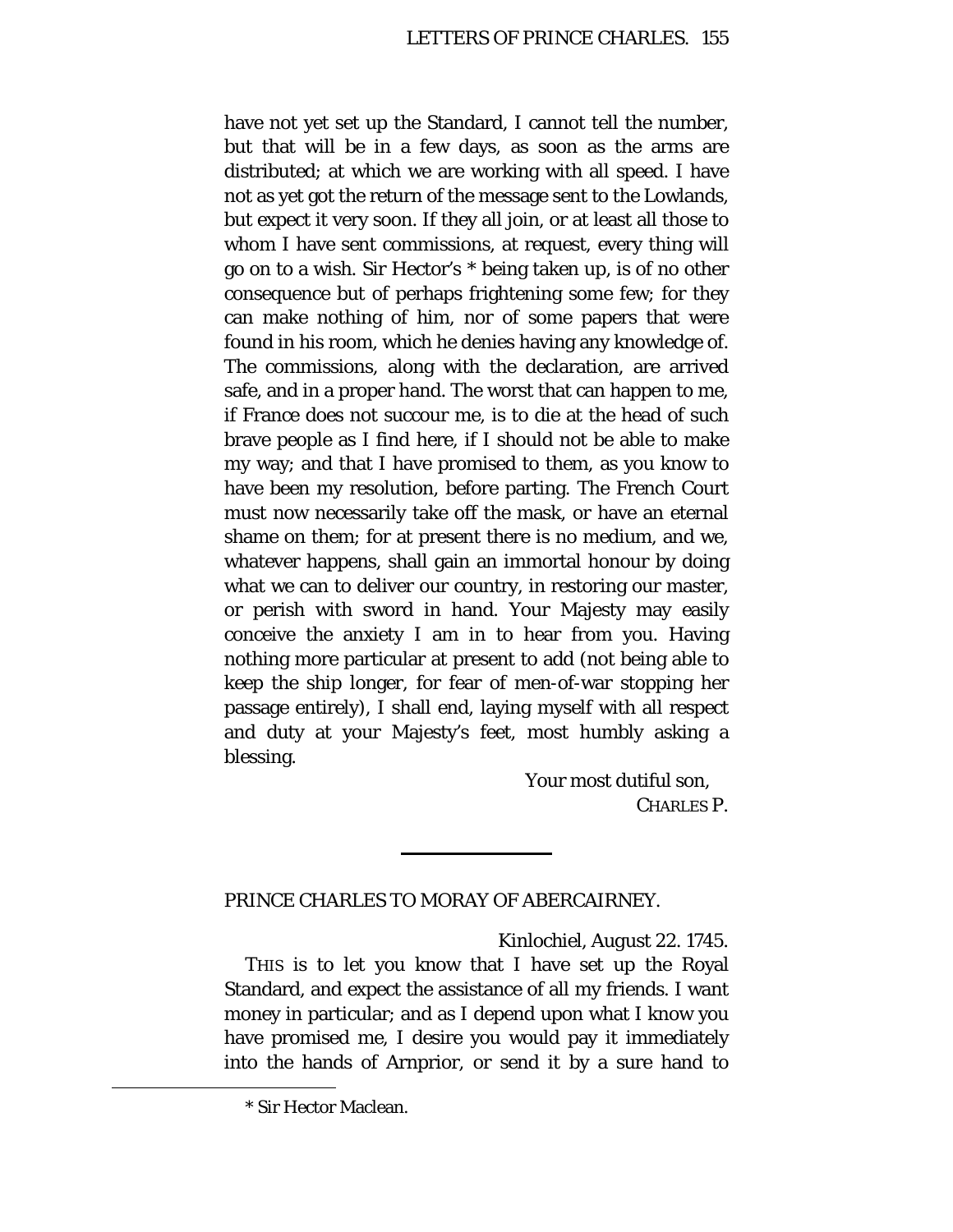whatever place I shall be in.

You must not doubt me but that I shall be always ready to acknowledge this and all other services, and to give you proportionable marks of my favour and friendship.[\\*](#page-155-0)

CHARLES P. R.

PRINCE CHARLES'S INSTRUCTIONS TO MR. HICKSON.

*Sept* 22. 1745.

YOU are hereby authorised and directed to repair forthwith to England, and there notify to my friends, and particularly those in the north and north-west, the wonderful success with which it has hitherto pleased God to favour my endeavours for their deliverance. You are to let them know, that it is my full intention, in a few days, to move towards them, and that they will be inexcusable before God and man, if they do not all in their power to assist and support me in such an undertaking. What I demand and expect is, that as many of them as can shall be ready to join me, and that they should take care to provide provisions and money, that the country may suffer as little as possible by the march of my troops. Let them know that there is no time for deliberation,—now or never is the word: I am resolved to conquer or perish. If this last should happen, let them judge what they and their posterity have to expect.[†](#page-155-1)

C.P.R.

### PRINCE CHARLES TO HIS FATHER.

*Edinburgh, Oct* 7. *O*. *S,* 1745.

IT is impossible for me to give you a distinct journal of my proceedings, because of my being so much hurried with

<span id="page-155-0"></span><sup>\*</sup> This letter is printed in the Jacobite Memoirs, p. 24. Several others, to the same purport, were written on that day.

<span id="page-155-1"></span><sup>†</sup> Mr. Hickson proceeded as far as Newcastle, but was there arrested, and put into prison, and these instructions found upon him. (See Culloden Papers, p. 226.)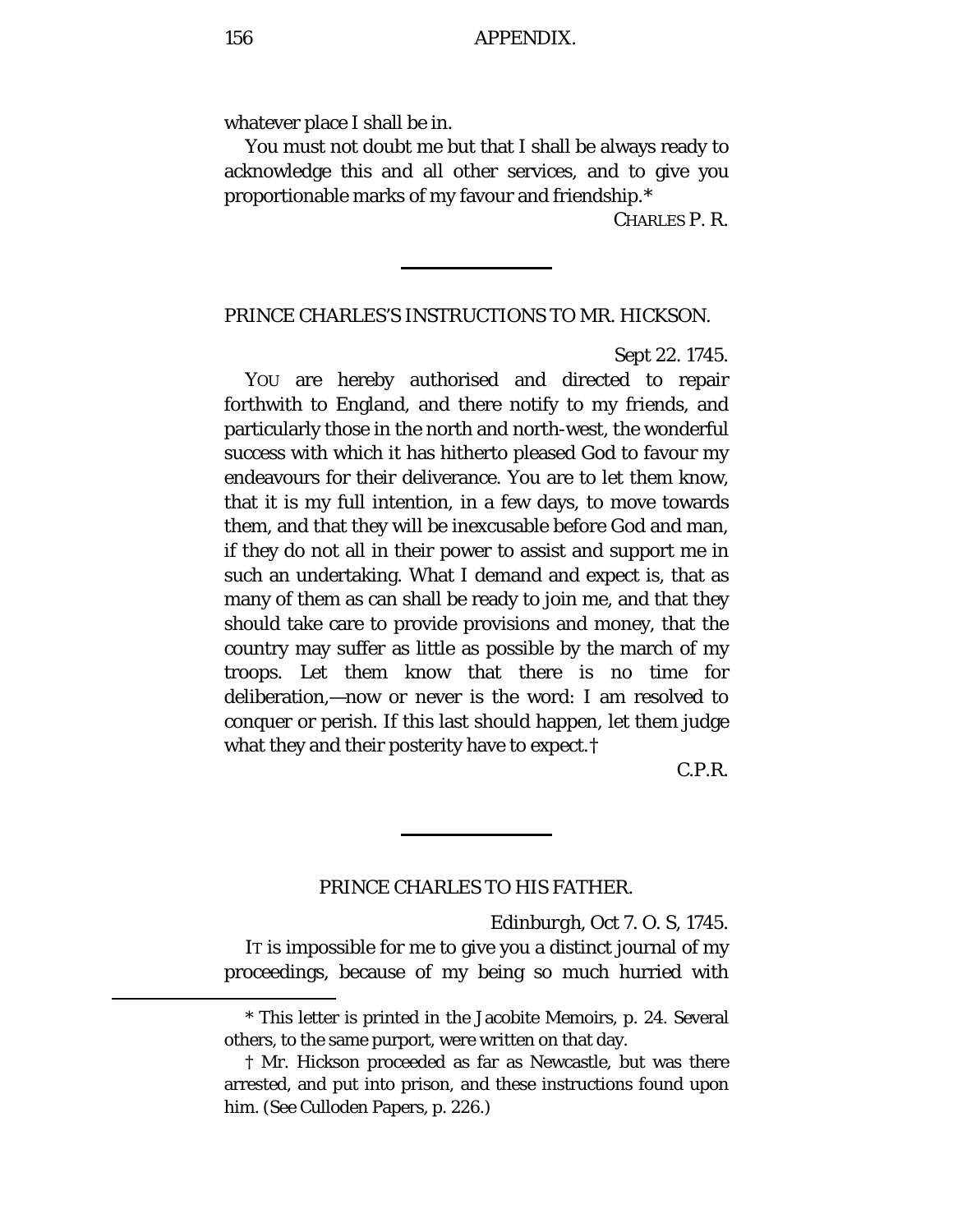business, which allows me no time; but notwithstanding, I cannot let slip this occasion of giving a short account of the battle of Gladsmuir, fought on the 21st of September, which was one of the most surprising actions that ever was. We gained a complete victory over General Cope, who commanded 3000 foot, and two regiments of the best dragoons in the island, he being advantageously posted, with also batteries of cannon and mortars, we having neither horse nor artillery with us, and being to attack them in their post, and obliged to pass before their noses in a defile and bog. Only our first line had occasion to engage; for actually in five minutes the field was cleared of the enemies; all the foot killed, wounded, or taken prisoners; and of the horse only 200 escaped, like rabbits, one by one. On our side we only lost a hundred men, between killed and wounded; and the army afterwards had a fine plunder.

### PRINCE CHARLES TO HIS FATHER.

*Edinburgh*, *Oct,* 15. *O*. *S.* 1745.

SIR,

I HAVE at last had the comfort of receiving letters from you, the latest of which is of the 7th Sept. N. S. I am confounded and penetrated with so much goodness and tenderness your Majesty expresses to me in all your letters. It is a grief to me that my keeping Strickland has given you one moment's concern, but I shall send him away in all haste. I hope your Majesty is persuaded that this fault, or any others I may have committed, is no want of the respect and submission which you will always find in me. I remark your letter to the King of France, in which you do me more honour than I deserve. I wish to God I may find my brother landed in England by the time I enter it, which will be in about ten days; having then with me near 8000 men, and 300 horse at least, with which, as matters stand, I shall have one decisive stroke for it, but if the French land, perhaps none. I cannot enlarge on this subject as on many others, for want of time,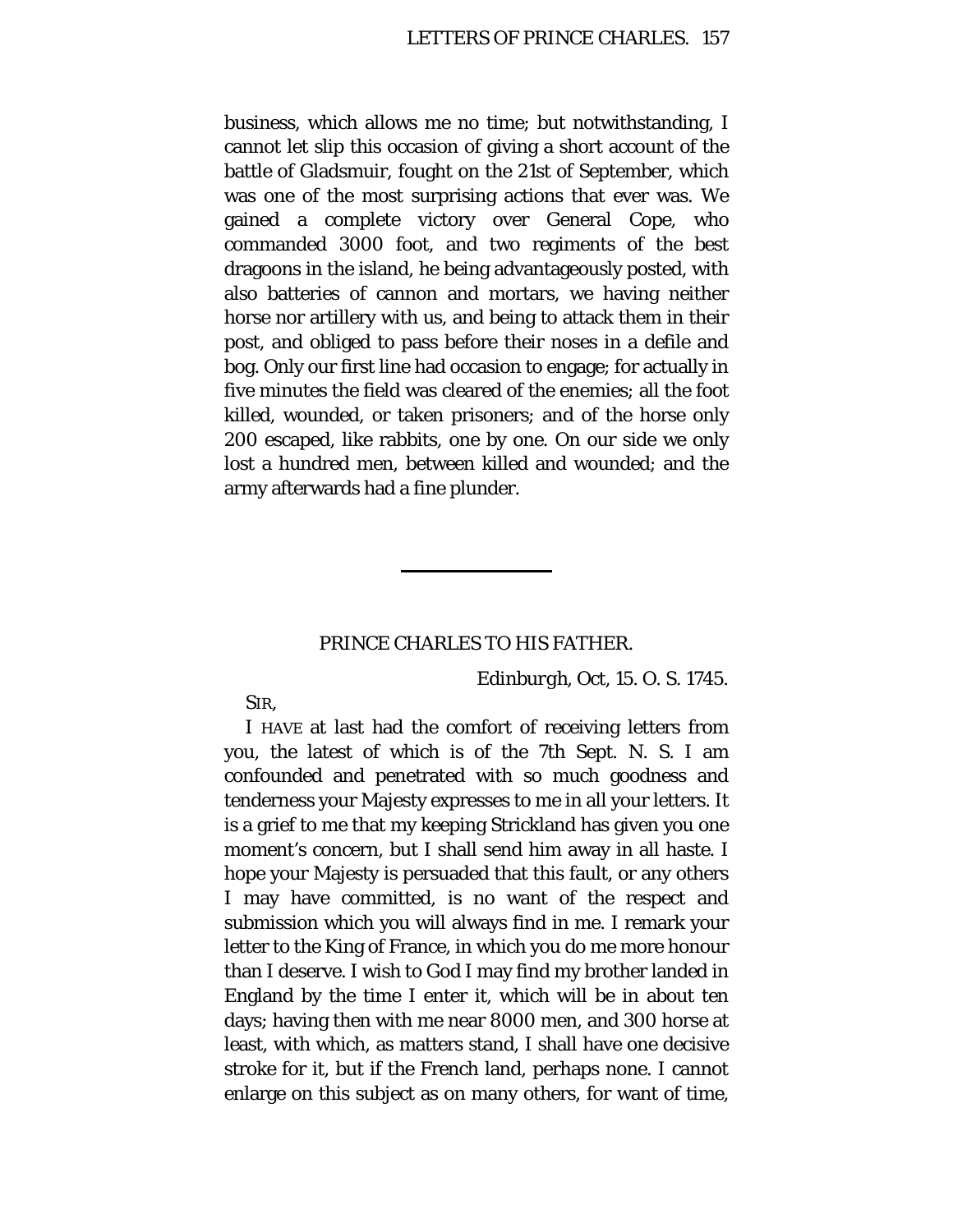because of such a multiplicity of things which hourly occur for the service of the affair. Adam (King Louis) has sent me a gentleman (who brought me your letters) to stay with me, for to give notice of any thing that I may want, which, as he says, will be done immediately; accordingly I am sending off immediately three or four expresses, all to the same purpose, so that some one may arrive. What is said is very short, pressing to have succour in all haste, by a landing in England; for that, as matters stand, I must either conquer or perish in a little while. Thank God, I am in perfect good health, but longing much for the happy day of meeting.

In the mean time, I remain, &c.,

CHARLES P.

The ship being just ready to go off, I have only time to inclose here a scrawl of the account of the battle, which I in a hurry writ some days ago.

### PRINCE CHARLES TO HIS FATHER.

*Edinburgh, Oct* 22. *O*. *S.* 1745.

SIR,

I HAVE charged Sir James Stewart to carry this as far as Paris, and to forward it immediately by a courier to your Majesty; as also to write you a distinct account of the situation of affairs. He is an understanding capable man, and can be depended on, which has made me choose him to send to the French Court with proper compliments to the French King, and to hasten them for succours. I hope your Majesty will be satisfied with his proceedings. As I have nothing particular to add, but what he can say, makes it needless for me to say any more at present. I am, thank God, in perfect good health, but still in the usual anxiety for want of letters, to which there is no help but patience. I lay myself at your Majesty's feet, most humbly asking blessing; and remaining, with the profoundest respect,

Your most dutiful son,

CHARLES P.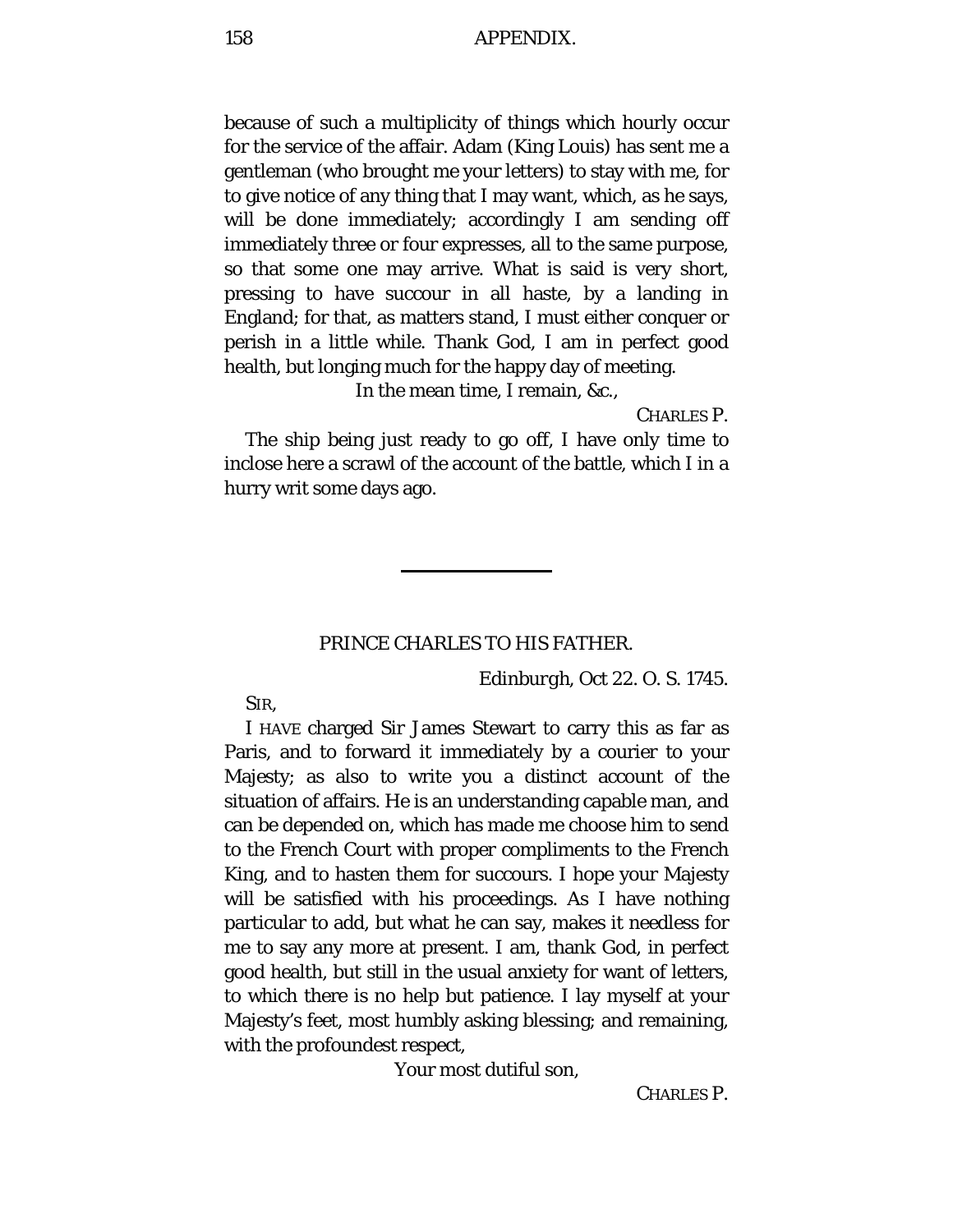P. S.—As I writ to you in my last, I shall not fail to get rid of Strickland as soon as possible. Your Majesty, I hope, will forgive this scrawl, not having time to write it over, being so much hurried with business.

### PRINCE CHARLES TO ONE OF HIS OFFICERS.

Je vous ordonne d'exécuter mes ordres ou de ne plus retourner.

### PRINCE CHARLES TO HIS BROTHER

*Morlaix*, *October* 10. *N. S.* 1746.

DEAR BROTHER,

As I am certain of your great concern for me, I cannot express the joy I have, on your account, of my safe arrival in this country. I send here inclosed two lines to my master[\\*,](#page-158-0) just to show him I am alive and safe, being fatigued not a little, as you may imagine. It is my opinion you should write immediately to the French King, giving him notice of my safe arrival, and at the same time excusing my not writing to him myself immediately, being so much fatigued, and hoping soon to have the pleasure of seeing him. I leave to your prudence the wording of this letter, and would be glad no time should be lost in writing and despatching it, as also that you should consult nobody without exception upon it, but Sir John Graham and Sir Thomas (Sheridan), the reasons of which I will tell you on meeting. It is an absolute necessity I must see the French King as soon as possible, for to bring things to a right head. Warren, the bearer, will instruct you of the way I would wish you should meet me at Paris. I embrace you with all my heart, and remain

<span id="page-158-0"></span>ī

<sup>\*</sup> His father.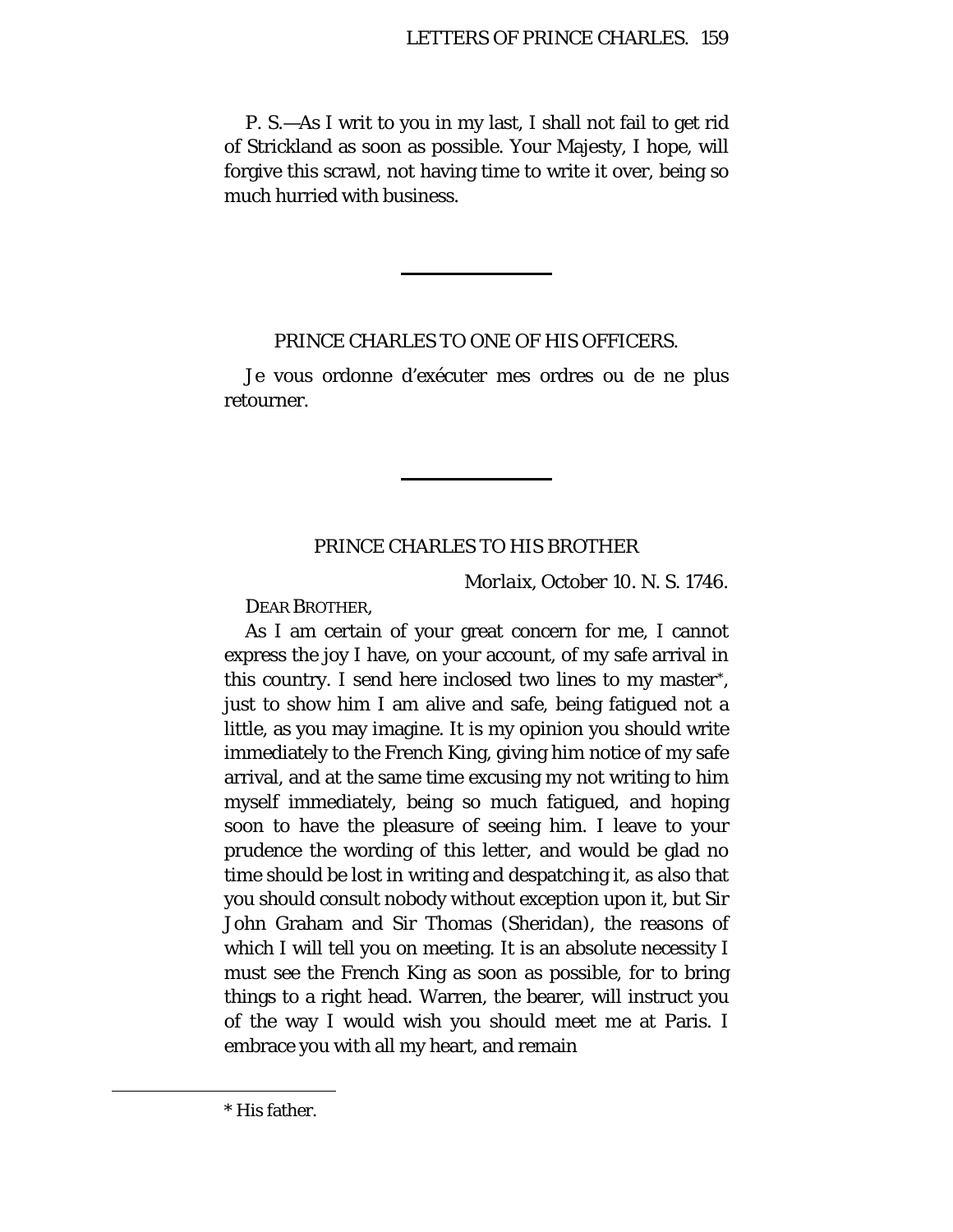Your most loving brother,

CHARLES P.

#### PRINCE CHARLES TO HIS FATHER.

*Paris, December* 19. 1746.

SIR,

I HAVE received yours of the 28th, and have read it with tears in my eyes, not so much for the loss of my old acquaintance[\\*](#page-159-0), as for the so many expressions of your Majesty's goodness to me, which I shall always be at pains to deserve, by doing what I can to serve and obey you. It is my duty to say and represent to your Majesty what I in my conscience think, as to some people; after which it is for you to judge, and I to obey what commands you think fit to give me. I cannot, without anew cipher (as I took the liberty already to say), put your Majesty into the light of several things, which, when I shall be able to do, I flatter myself you will approve of my proceedings; which I am very sensible at present must appear odd to you. It is my humble opinion it would be very wrong in me to disgrace G. K.[†,](#page-159-1) unless your Majesty positively ordered me to do it. I must do him the justice to assure you I was surprised to find your Majesty have a bad opinion of him; and hitherto I have had no reason to be dissatisfied with him, for this was the first I heard of his honesty and probity to be in question. I shall take the liberty to represent, that if what he has been accused of to you be wrote from hence, there is all reason to believe, *id est,* in my weak way of thinking, that such that have writ so to you mistake, because of my never having heard any body accuse him to me here of such things, and my having declared that my ears were open to every body, so as to be the better able to judge the characters of people. As Sir Thomas is dead and gone, it is useless to be troubling your Majesty for to justify

<span id="page-159-1"></span><span id="page-159-0"></span>ī

<sup>\*</sup> Sir Thomas Sheridan, who died shortly after his arrival at Rome.

<sup>†</sup> George Kelly.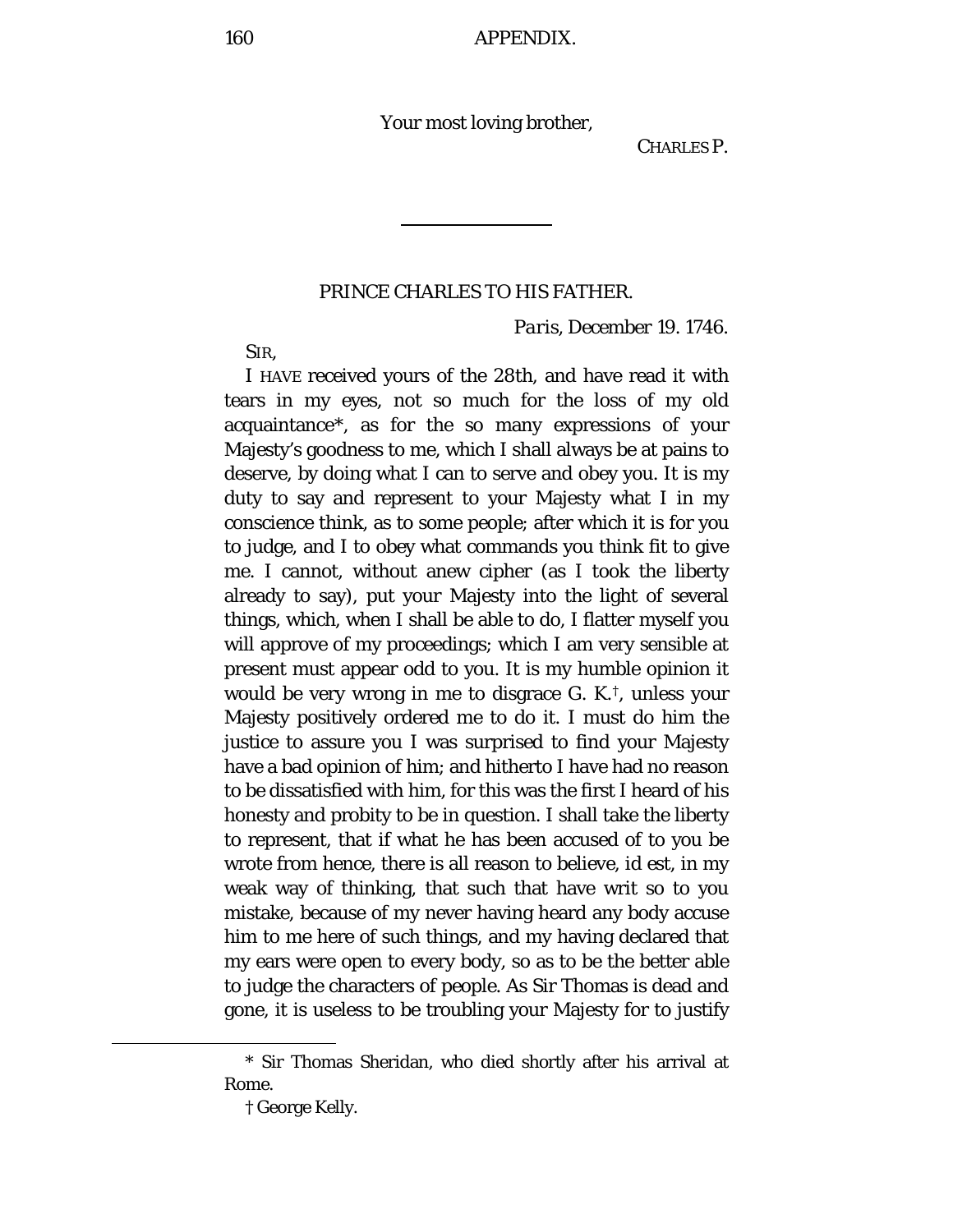him, but shall let it alone at present, until you to do it order me. I must own I am now entirely convinced F. S.[\\*](#page-160-0) was an ill man, by a circumstance your Majesty mentions to me of him. I have never shown to any body your Majesty's letters, but to the Duke, as I ought to have mentioned before; and for this last I have not shown it to him, as also not this answer. I do nothing without consulting my dear brother; and when I happen to do contrary to his opinion, it is entirely of my own head, and not by any body's else advice, for I can assure your Majesty I myself trust nobody more than I do him, as, with reason, I tell him every thing I can: but I am afraid some people have given him a bad opinion of me, for I suppose I must own he does not open his heart to me. I shall always love him, and be united with him. Whatever he does to me, I will always tell him face to face what I think for his good, let him take it well or ill. I know him to be a little lively, not much loving to be contradicted; but I also know and am sensible of his love and tenderness for me in particular beyond expression, and of his good heart in general. Your Majesty cannot imagine what trouble I am at about trifles, which I cannot avoid without neglecting my duty—which I hope will never be the case. I am in hopes I shall be able soon to send to your Majesty a person of trust—and it would be of consequence nobody should know of it; so that he should carry my dispatches, and I receive your orders without its being known he carried them. In the meantime I can say no more; and so remain, with all respect, asking blessing, your most dutiful son,

# CHARLES P.

P. S.—I hope your Majesty will excuse the freedom with which I write this letter, as also the liberty I take to assure you that whatever I say to you will never proceed from partiality or pique, but plainly what I think. I suppose O'Brien has already given an account to you of what pains I am at, and what has been done concerning the poor Scotch. I told Marquis d'Argenson t'other day how sensible I was at the King's goodness for what he has done for them, and that I would go, if necessary, upon my knees for them; but that I would never ask any thing for myself; for I came only in this

<span id="page-160-0"></span><sup>\*</sup> Francis Strickland.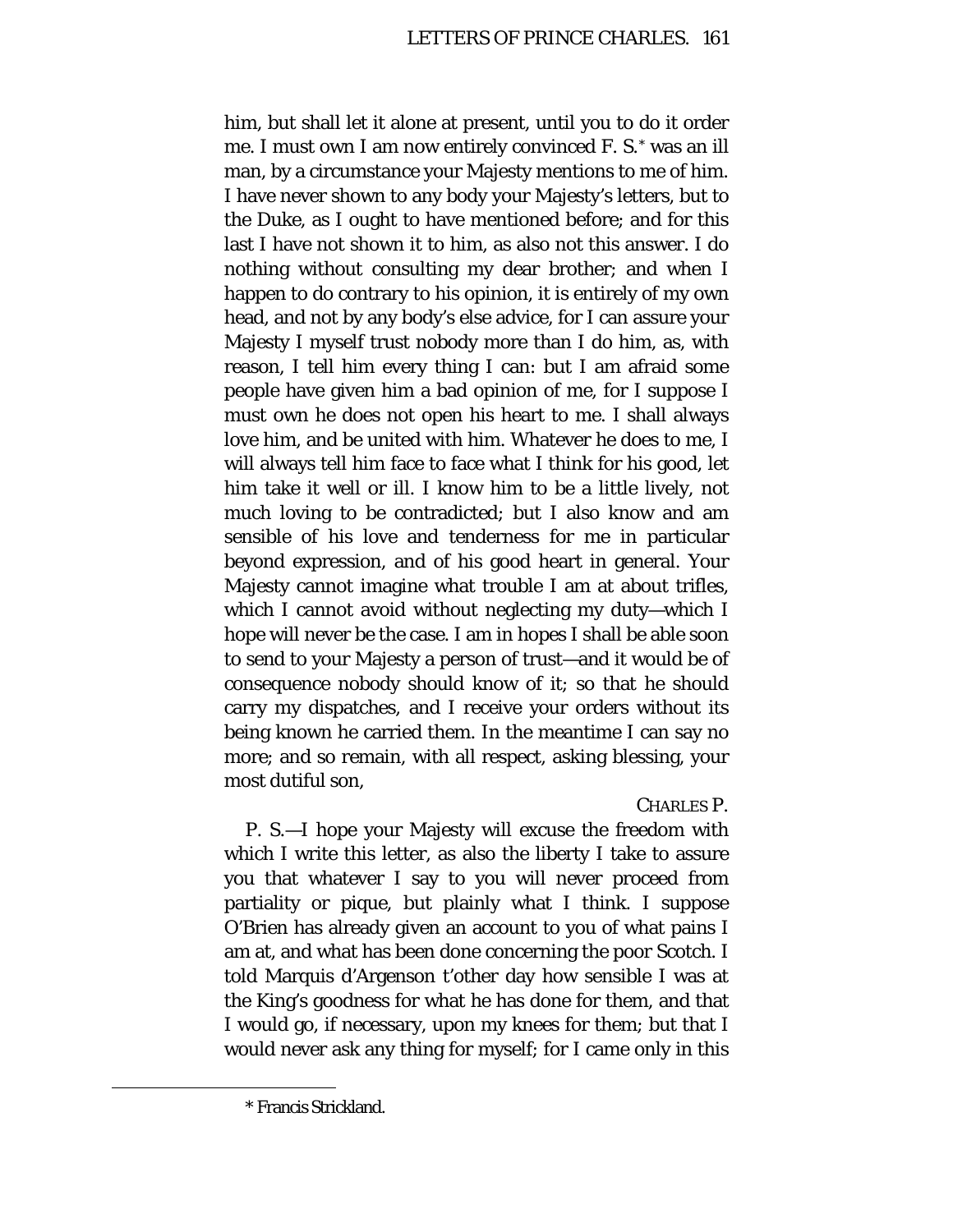country to do what I could for my poor country, and not for myself.

The said Marquis answered, that it was his Christian Majesty's intention to give to as many as came over, and that I should only give a list, and it would be continued; and I upon that most earnestly thanked his Most Christian Majesty, when I had the pleasure of seeing him t'other day, and must do him the justice in saying, he was extremely civil to us, as also all his family.

O'Sullivan showed me the letter your Majesty did him the honour to write to him. I cannot let slip this occasion to do him justice by saying I really think he deserves your Majesty's favour. Townly is not the discreetest man upon earth. He was making a rout, that he, being the only Englishman, was neglected, when all the rest got something or another. I was plagued with him several times on that strain. At last I stopped his mouth, having the good luck to get for him the Croix de St. Louis. I suppose you have been already informed of it. I do not mention so many trifles of that kind, supposing others supply for me in that. I am in hopes poor Cardinal Acquaviva will escape this bout, for I believe him to be a good friend of ours.

# PRINCE CHARLES TO HIS FATHER.

(Extract.)

*Paris, January* 16. 1747.

IN reality I do not doubt of the honesty of those about me, though they may not have all the capacity in the world. I find it now-a-days so rare to find an honest man, that any that has given me proofs of being so, (unless your Majesty orders me, or I find I am deceived by any of them on any the least trifle), I would part with them with a sore heart. Notwithstanding I offered to my dear brother, that any one, or all about me, that he had a disgust for, I would dismiss, to make him easy; to which he assured me he had no dislike for any body, and did not want any such thing. He does not open his heart to me, and yet I perceive he is grieved, which must proceed from malicious people putting things in his head, and preventing him against me. Notwithstanding I am